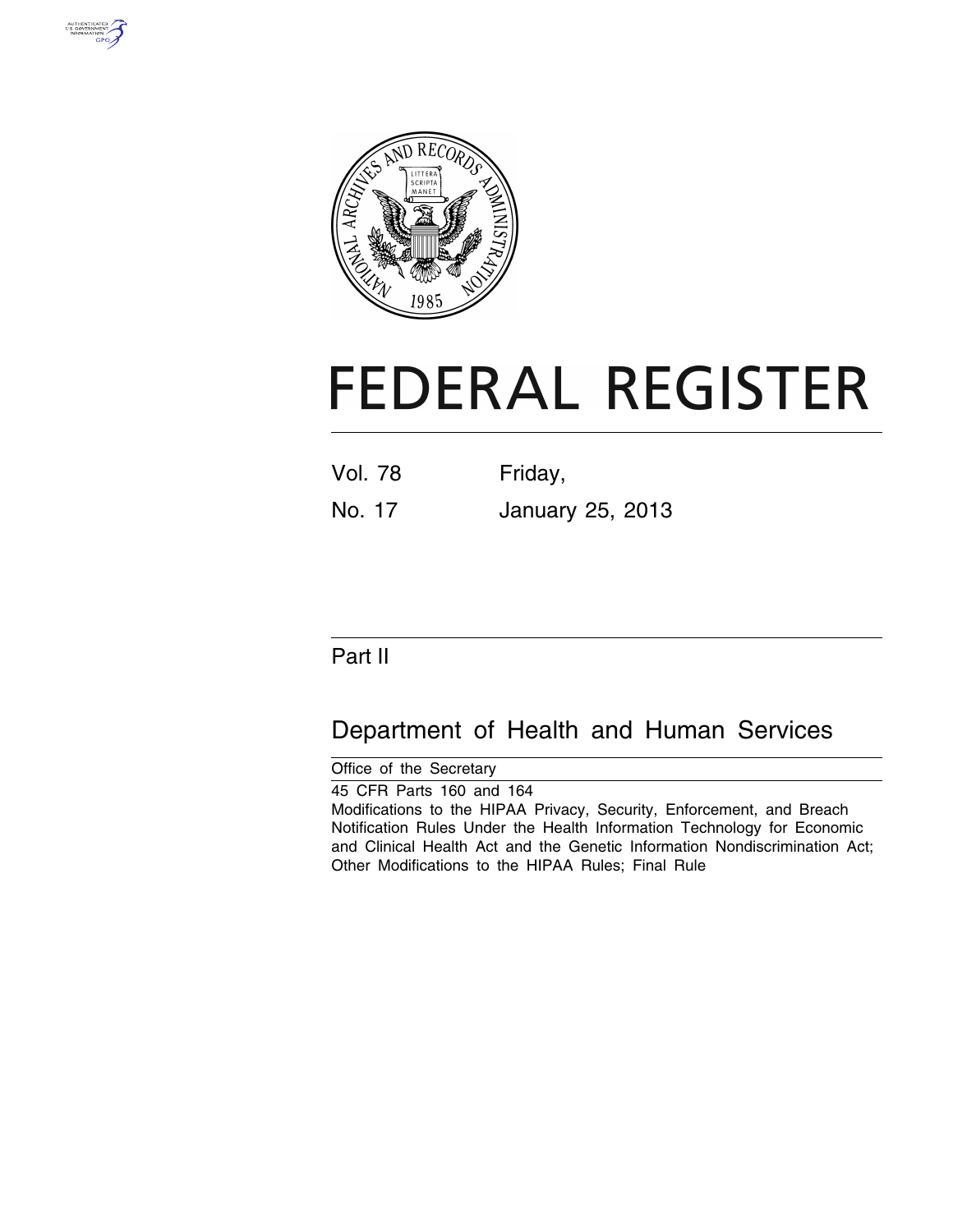# **DEPARTMENT OF HEALTH AND HUMAN SERVICES**

**Office of the Secretary** 

# **45 CFR Parts 160 and 164**

# **RIN 0945–AA03**

**Modifications to the HIPAA Privacy, Security, Enforcement, and Breach Notification Rules Under the Health Information Technology for Economic and Clinical Health Act and the Genetic Information Nondiscrimination Act; Other Modifications to the HIPAA Rules** 

**AGENCY:** Office for Civil Rights, Department of Health and Human Services.

# **ACTION:** Final rule.

**SUMMARY:** The Department of Health and Human Services (HHS or ''the Department'') is issuing this final rule to: Modify the Health Insurance Portability and Accountability Act (HIPAA) Privacy, Security, and Enforcement Rules to implement statutory amendments under the Health Information Technology for Economic and Clinical Health Act (''the HITECH Act'' or ''the Act'') to strengthen the privacy and security protection for individuals' health information; modify the rule for Breach Notification for Unsecured Protected Health Information (Breach Notification Rule) under the HITECH Act to address public comment received on the interim final rule; modify the HIPAA Privacy Rule to strengthen the privacy protections for genetic information by implementing section 105 of Title I of the Genetic Information Nondiscrimination Act of 2008 (GINA); and make certain other modifications to the HIPAA Privacy, Security, Breach Notification, and Enforcement Rules (the HIPAA Rules) to improve their workability and effectiveness and to increase flexibility for and decrease burden on the regulated entities.

**DATES:** *Effective date:* This final rule is effective on March 26, 2013.

*Compliance date:* Covered entities and business associates must comply with the applicable requirements of this final rule by September 23, 2013.

**FOR FURTHER INFORMATION CONTACT:**  Andra Wicks 202–205–2292.

**SUPPLEMENTARY INFORMATION:** 

# **I. Executive Summary and Background**

*A. Executive Summary* 

i. Purpose of the Regulatory Action

Need for the Regulatory Action

This final rule is needed to strengthen the privacy and security protections established under the Health Insurance Portability and Accountability of 1996 Act (HIPAA) for individual's health information maintained in electronic health records and other formats. This final rule also makes changes to the HIPAA rules that are designed to increase flexibility for and decrease burden on the regulated entities, as well as to harmonize certain requirements with those under the Department's Human Subjects Protections regulations. These changes are consistent with, and arise in part from, the Department's obligations under Executive Order 13563 to conduct a retrospective review of our existing regulations for the purpose of identifying ways to reduce costs and increase flexibilities under the HIPAA Rules. We discuss our specific burden reduction efforts more fully in the Regulatory Impact Analysis.

This final rule is comprised of four final rules, which have been combined to reduce the impact and number of times certain compliance activities need to be undertaken by the regulated entities.

Legal Authority for the Regulatory Action

The final rule implements changes to the HIPAA Rules under a number of authorities. First, the final rule modifies the Privacy, Security, and Enforcement Rules to strengthen privacy and security protections for health information and to improve enforcement as provided for by the Health Information Technology for Economic and Clinical Health (HITECH) Act, enacted as part of the American Recovery and Reinvestment Act of 2009 (ARRA). The rule also includes final modifications to the Breach Notification Rule, which will replace an interim final rule originally published in 2009 as required by the HITECH Act. Second, the final rule revises the HIPAA Privacy Rule to increase privacy protections for genetic information as required by the Genetic Information Nondiscrimination Act of 2008 (GINA). Finally, the Department uses its general authority under HIPAA to make a number of changes to the Rules that are intended to increase workability and flexibility, decrease burden, and better harmonize the requirements with those under other Departmental regulations.

ii. Summary of Major Provisions

This omnibus final rule is comprised of the following four final rules:

1. Final modifications to the HIPAA Privacy, Security, and Enforcement Rules mandated by the Health Information Technology for Economic and Clinical Health (HITECH) Act, and certain other modifications to improve the Rules, which were issued as a proposed rule on July 14, 2010. These modifications:

• Make business associates of covered entities directly liable for compliance with certain of the HIPAA Privacy and Security Rules' requirements.

• Strengthen the limitations on the use and disclosure of protected health information for marketing and fundraising purposes, and prohibit the sale of protected health information without individual authorization.

• Expand individuals' rights to receive electronic copies of their health information and to restrict disclosures to a health plan concerning treatment for which the individual has paid out of pocket in full.

• Require modifications to, and redistribution of, a covered entity's notice of privacy practices.

• Modify the individual authorization and other requirements to facilitate research and disclosure of child immunization proof to schools, and to enable access to decedent information by family members or others.

• Adopt the additional HITECH Act enhancements to the Enforcement Rule not previously adopted in the October 30, 2009, interim final rule (referenced immediately below), such as the provisions addressing enforcement of noncompliance with the HIPAA Rules due to willful neglect.

2. Final rule adopting changes to the HIPAA Enforcement Rule to incorporate the increased and tiered civil money penalty structure provided by the HITECH Act, originally published as an interim final rule on October 30, 2009.

3. Final rule on Breach Notification for Unsecured Protected Health Information under the HITECH Act, which replaces the breach notification rule's ''harm'' threshold with a more objective standard and supplants an interim final rule published on August 24, 2009.

4. Final rule modifying the HIPAA Privacy Rule as required by the Genetic Information Nondiscrimination Act (GINA) to prohibit most health plans from using or disclosing genetic information for underwriting purposes, which was published as a proposed rule on October 7, 2009.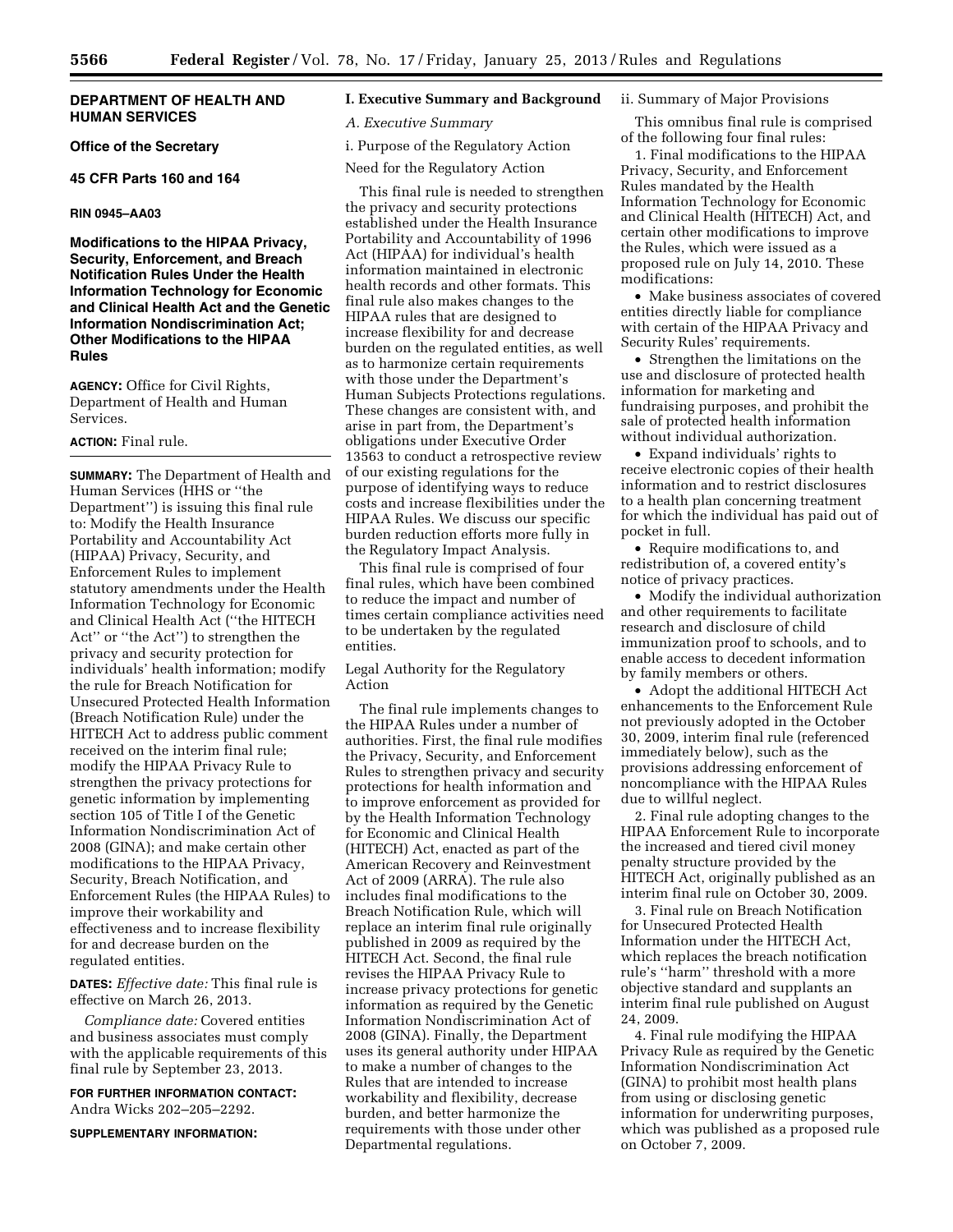# iii. Costs and Benefits

This final rule is anticipated to have an annual effect on the economy of \$100 million or more, making it an economically significant rule under Executive Order 12866. Accordingly, we have prepared a Regulatory Impact Analysis that presents the estimated costs and benefits of the proposed rule. The total cost of compliance with the rule's provisions is estimated to be between \$114 million and \$225.4 million in the first year of implementation and approximately \$14.5 million annually thereafter. Costs associated with the rule include: (i) Costs to HIPAA covered entities of

revising and distributing new notices of privacy practices to inform individuals of their rights and how their information is protected; (ii) costs to covered entities related to compliance with breach notification requirements; (iii) costs to a portion of business associates to bring their subcontracts into compliance with business associate agreement requirements; and (iv) costs to a portion of business associates to achieve full compliance with the Security Rule. We summarize these costs in Table 1 below and explain the components and distribution of costs in detail in the Regulatory Impact Analysis.

We are not able to quantify the benefits of the rule due to lack of data and the impossibility of monetizing the value of individuals' privacy and dignity, which we believe will be enhanced by the strengthened privacy and security protections, expanded individual rights, and improved enforcement enabled by the rule. We also believe that some entities affected by the rule will realize cost savings as a result of provisions that simplify and streamline certain requirements, and increase flexibility, under the HIPAA Rules. However, we are unable to quantify such cost savings due to a lack of data. We describe such benefits in the Regulatory Impact Analysis.

# TABLE 1—ESTIMATED COSTS OF THE FINAL RULE

| Cost element                                                                                                           | Approximate number of affected entities                 | Total cost                                                                |
|------------------------------------------------------------------------------------------------------------------------|---------------------------------------------------------|---------------------------------------------------------------------------|
| Notices of Privacy Practices<br>Business Associate Agreements<br>Security Rule Compliance by Busi-<br>ness Associates. | 250,000-500,000 business associates of covered entities | \$55.9 million.<br>$14.5$ million. <sup>1</sup><br>21 million-42 million. |
| Total                                                                                                                  |                                                         | 114 million-225.4 million.                                                |

# *B. Statutory and Regulatory Background*

i. HIPAA and the Privacy, Security, and Enforcement Rules

The HIPAA Privacy, Security, and Enforcement Rules implement certain of the Administrative Simplification provisions of title II, subtitle F, of the Health Insurance Portability and Accountability Act of 1996 (HIPAA) (Pub. L. 104–191), which added a new part C to title XI of the Social Security Act (sections 1171–1179 of the Social Security Act, 42 U.S.C. 1320d–1320d– 8). The HIPAA Administrative Simplification provisions provided for the establishment of national standards for the electronic transmission of certain health information, such as standards for certain health care transactions conducted electronically and code sets and unique identifiers for health care providers and employers. The HIPAA Administrative Simplification provisions also required the establishment of national standards to protect the privacy and security of personal health information and established civil money penalties for violations of the Administrative Simplification provisions. The Administrative Simplification provisions of HIPAA apply to three types of entities, which are known as

''covered entities'': health care providers who conduct covered health care transactions electronically, health plans, and health care clearinghouses.

The HIPAA Privacy Rule, 45 CFR Part 160 and Subparts A and E of Part 164, requires covered entities to have safeguards in place to ensure the privacy of protected health information, sets forth the circumstances under which covered entities may use or disclose an individual's protected health information, and gives individuals rights with respect to their protected health information, including rights to examine and obtain a copy of their health records and to request corrections. Covered entities that engage business associates to work on their behalf must have contracts or other arrangements in place with their business associates to ensure that the business associates safeguard protected health information, and use and disclose the information only as permitted or required by the Privacy Rule.

The HIPAA Security Rule, 45 CFR Part 160 and Subparts A and C of Part 164, applies only to protected health information in electronic form and requires covered entities to implement certain administrative, physical, and technical safeguards to protect this electronic information. Like the Privacy Rule, covered entities must have contracts or other arrangements in place with their business associates that provide satisfactory assurances that the business associates will appropriately safeguard the electronic protected health information they create, receive, maintain, or transmit on behalf of the covered entities.

The HIPAA Enforcement Rule, 45 CFR Part 160, Subparts C–E, establishes rules governing the compliance responsibilities of covered entities with respect to the enforcement process, including the rules governing investigations by the Department, rules governing the process and grounds for establishing the amount of a civil money penalty where a violation of a HIPAA Rule has been found, and rules governing the procedures for hearings and appeals where the covered entity challenges a violation determination.

Since the promulgation of the HIPAA Rules, legislation has been enacted requiring modifications to the Rules. In particular, the Health Information Technology for Economic and Clinical Health (HITECH) Act, which was enacted on February 17, 2009, as title XIII of division A and title IV of division B of the American Recovery and Reinvestment Act of 2009 (ARRA), Public Law 111–5, modifies certain provisions of the Social Security Act pertaining to the HIPAA Rules, as well as requires certain modifications to the Rules themselves, to strengthen HIPAA privacy, security, and enforcement. The

 $^{\rm 1}\!$  The costs associated with breach notification will be incurred on an annual basis. All other costs are expected in the first year of implementation.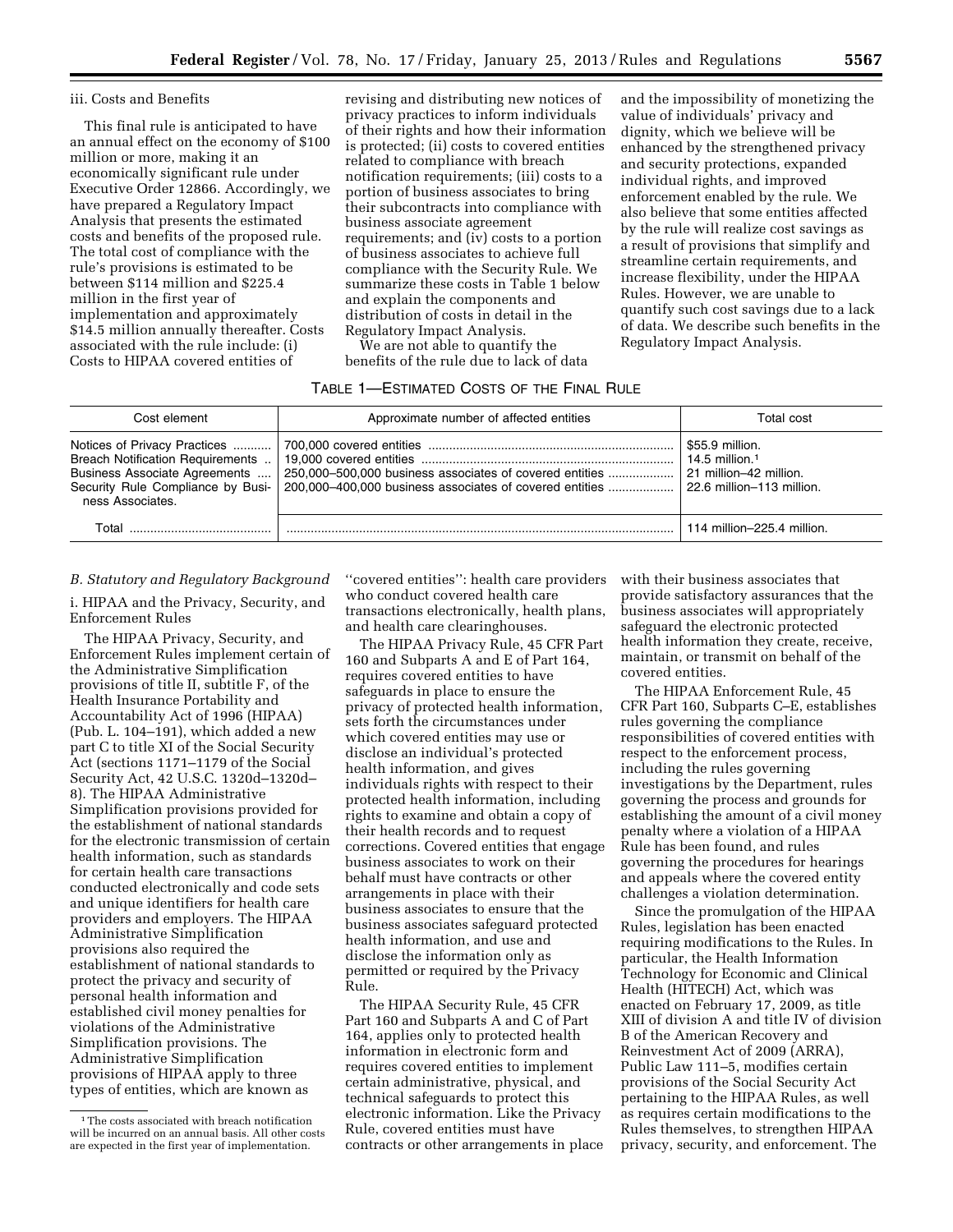Act also provides new requirements for notification of breaches of unsecured protected health information by covered entities and business associates. In addition, the Genetic Information Nondiscrimination Act of 2008 (GINA) calls for changes to the HIPAA Privacy Rule to strengthen privacy protections for genetic information. This final rule implements the modifications required by GINA, as well as most of the privacy, security, and enforcement provisions of the HITECH Act. This final rule also includes certain other modifications to the HIPAA Rules to improve their workability and effectiveness.

ii. The Health Information Technology for Economic and Clinical Health Act

The HITECH Act is designed to promote the widespread adoption and interoperability of health information technology. Subtitle D of title XIII, entitled "Privacy," supports this goal by adopting amendments designed to strengthen the privacy and security protections for health information established by HIPAA. These provisions include extending the applicability of certain of the Privacy and Security Rules' requirements to the business associates of covered entities; requiring that Health Information Exchange Organizations and similar organizations, as well as personal health record vendors that provide services to covered entities, shall be treated as business associates; requiring HIPAA covered entities and business associates to provide for notification of breaches of ''unsecured protected health information''; establishing new limitations on the use and disclosure of protected health information for marketing and fundraising purposes; prohibiting the sale of protected health information; and expanding individuals' rights to access their protected health information, and to obtain restrictions on certain disclosures of protected health information to health plans. In addition, subtitle D adopts provisions designed to strengthen and expand HIPAA's enforcement provisions.

We discuss these statutory provisions in more detail below where we describe section-by-section how this final rule implements the provisions. We do not address in this rulemaking the accounting for disclosures requirement in section 13405 of the Act, which is the subject of a separate proposed rule published on May 31, 2011, at 76 FR 31426, or the penalty distribution methodology requirement in section 13410(c) of the Act, which will be the subject of a future rulemaking.

Since enactment of the HITECH Act a number of steps have been taken to

implement the strengthened privacy, security, and enforcement provisions through rulemakings and related actions. On August 24, 2009, the Department published interim final regulations to implement the breach notification provisions at section 13402 of the HITECH Act (74 FR 42740), which were effective September 23, 2009. Similarly, the Federal Trade Commission (FTC) published final regulations implementing the breach notification provisions at section 13407 for personal health record vendors and their third party service providers on August 25, 2009 (74 FR 42962), effective September 24, 2009. For purposes of determining to what information the HHS and FTC breach notification regulations apply, the Department also issued, first on April 17, 2009 (published on April 27, 2009, 74 FR 19006), and then later with its interim final rule, the guidance required by the HITECH Act under 13402(h) specifying the technologies and methodologies that render protected health information unusable, unreadable, or indecipherable to unauthorized individuals. Additionally, to conform the provisions of the Enforcement Rule to the HITECH Act's tiered and increased civil money penalty structure, which became effective on February 18, 2009, the Department published an interim final rule on October 30, 2009 (74 FR 56123), effective November 30, 2009.

The Department published a notice of proposed rulemaking (NPRM) on July 14, 2010, (75 FR 40868) to implement many of the remaining privacy, security, and enforcement provisions of the HITECH Act. The public was invited to comment on the proposed rule for 60 days following publication. The comment period closed on September 13, 2010. The Department received about 300 comments on the NPRM.

The NPRM proposed to extend the applicability of certain of the Privacy and Security Rules' requirements to the business associates of covered entities, making business associates directly liable for violations of these requirements. Additionally, the NPRM proposed to define a subcontractor as a business associate to ensure any protected health information the subcontractor creates or receives on behalf of the business associate is appropriately safeguarded. The NPRM proposed to establish new limitations on the use and disclosure of protected health information for marketing and fundraising purposes and to prohibit the sale of protected health information without an authorization. The NPRM also proposed to expand an individual's right to obtain an electronic copy of an

individual's protected health information, and the right to restrict certain disclosures of protected health information to a health plan for payment or health care operations purposes. In addition, the NPRM proposed to further modify the Enforcement Rule to implement more of the HITECH Act's changes to HIPAA enforcement.

In addition to the proposed modifications to implement the HITECH Act, the NPRM also proposed certain other modifications to the HIPAA Rules. The NPRM proposed to permit the use of compound authorizations for conditioned and unconditioned research activities and requested comment regarding permitting authorizations for future research. Additionally, the NPRM proposed to modify the Privacy Rule's application to the individually identifiable health information of decedents and to permit covered entities that obtain the agreement of a parent to provide proof of immunization without written authorization to schools that are required to have such information.

iii. The Genetic Information Nondiscrimination Act

The Genetic Information Nondiscrimination Act of 2008 (''GINA''), Pub. L. 110–233, 122 Stat. 881, prohibits discrimination based on an individual's genetic information in both the health coverage (Title I) and employment (Title II) contexts. In addition to the nondiscrimination provisions, section 105 of Title I of GINA contains new privacy protections for genetic information, which require the Secretary of HHS to revise the Privacy Rule to clarify that genetic information is health information and to prohibit group health plans, health insurance issuers (including HMOs), and issuers of Medicare supplemental policies from using or disclosing genetic information for underwriting purposes.

On October 7, 2009, the Department published a proposed rule to strengthen the privacy protections for genetic information under the HIPAA Privacy Rule by implementing the protections for genetic information required by GINA and making related changes to the Rule. The 60-day public comment period for the proposed rule closed on December 7, 2009. The Department received about 25 comments on the proposed rule.

#### **II. Overview of the Final Rule**

In this final rule the Department finalizes the modifications to the HIPAA Privacy, Security, and Enforcement Rules to implement many of the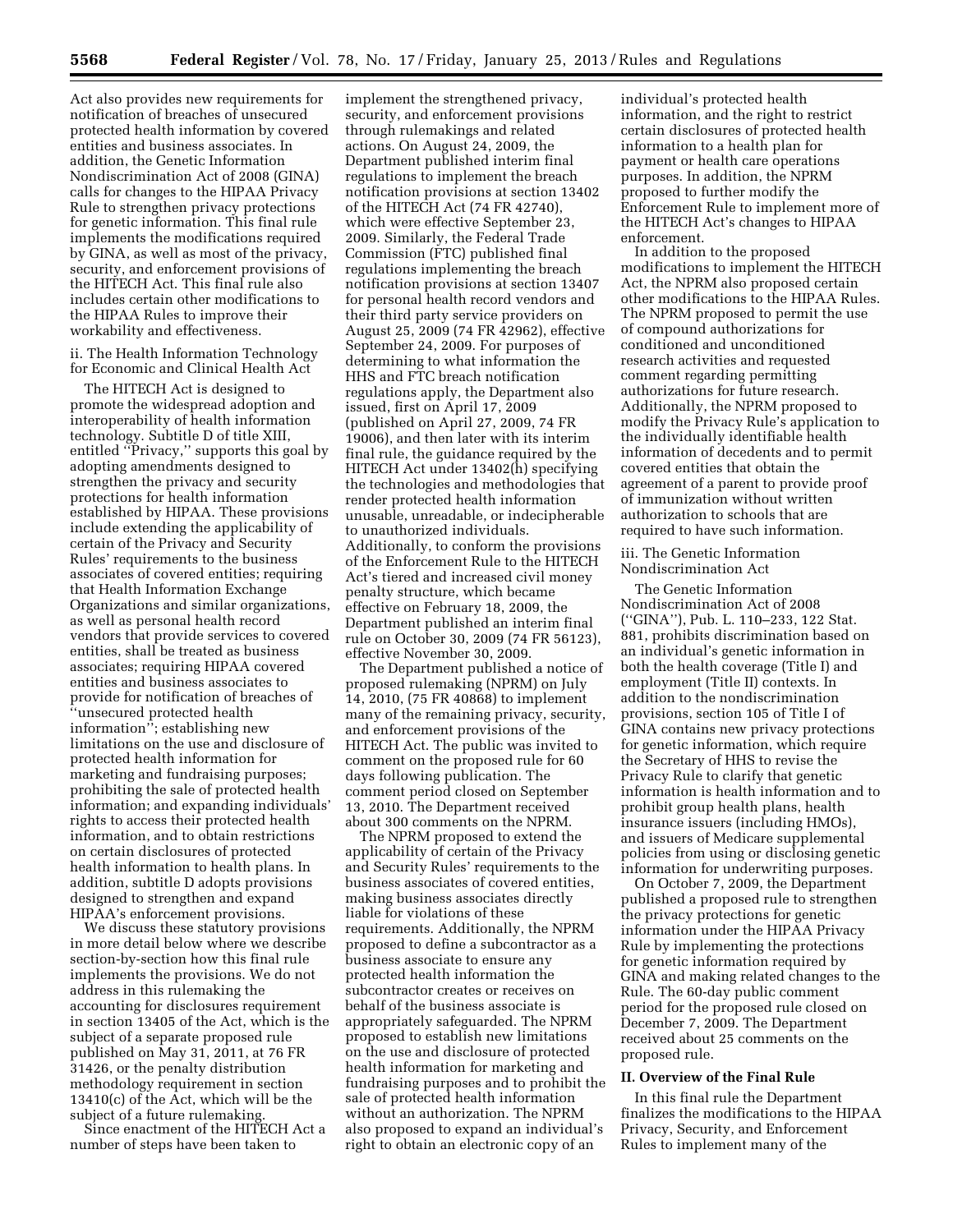privacy, security, and enforcement provisions of the HITECH Act and make other changes to the Rules; modifies the Breach Notification Rule; finalizes the modifications to the HIPAA Privacy Rule to strengthen privacy protections for genetic information; and responds to the public comments received on the proposed and interim final rules. Section III below describes the effective and compliance dates of the final rule. Section IV describes the changes to the HIPAA Privacy, Security, and Enforcement Rules under the HITECH Act and other modifications that were proposed in July 2010, as well as the modifications to the Enforcement Rule under the HITECH Act that were addressed in the interim final rule published in October 2009. Section V describes the changes to the Breach Notification Rule. Section VI discusses the changes to the HIPAA Privacy Rule to strengthen privacy protections for genetic information.

#### **III. Effective and Compliance Dates**

With respect to the HITECH Act requirements, section 13423 of the Act provides that the provisions in subtitle D took effect one year after enactment, i.e., on February 18, 2010, except as specified otherwise. However, there are a number of exceptions to this general rule. For example, the tiered and increased civil money penalty provisions of section 13410(d) were effective for violations occurring after the date of enactment, and sections 13402 and 13407 of the Act regarding breach notification required interim final rules within 180 days of enactment, with effective dates 30 days after the publication of such rules. Other provisions of the Act have later effective dates. For example, the provision at section 13410(a)(1) of the Act providing that the Secretary's authority to impose a civil money penalty will only be barred to the extent a criminal penalty has been imposed, rather than in cases in which the offense in question merely constitutes an offense that is criminally punishable, became effective for violations occurring on or after February 18, 2011. The discussion below generally pertains to the statutory provisions that became effective on February 18, 2010, or, in a few cases, on a later date.

# *Proposed Rule*

We proposed that covered entities and business associates would have 180 days beyond the effective date of the final rule to come into compliance with most of the rule's provisions. We believed that a 180-day compliance period would suffice for future

modifications to the HIPAA Rules, and we proposed to add a provision at § 160.105 to address the compliance date generally for implementation of new or modified standards in the HIPAA Rules. We proposed that § 160.105 would provide that with respect to new standards or implementation specifications or modifications to standards or implementation specifications in the HIPAA Rules, except as otherwise provided, covered entities and business associates would be required to comply with the applicable new or modified standards or implementation specifications no later than 180 days from the effective date of any such change. For future modifications to the HIPAA Rules necessitating a longer compliance period, we would specify a longer period in the regulatory text. Finally, we proposed to retain the compliance date provisions at §§ 164.534 and 164.318, which provide the compliance dates of April 14, 2003, and April 20, 2005, for initial implementation of the HIPAA Privacy and Security Rules, respectively, for historical purposes only.

# *Overview of Public Comments*

Most of the comments addressing the proposed compliance periods as outlined above fell into three categories. First, several commenters supported the proposed compliance timelines and agreed that 180 days is sufficient time for covered entities, business associates, and subcontractors of all sizes to come into compliance with the final rule. Second, a few commenters supported the proposed 180-day compliance period, but expressed concern that the Department may wish to extend the 180 day compliance period in the future, if it issues modifications or new provisions that require a longer compliance period. Third, several commenters requested that the Department extend the 180-day compliance period both with regard to the modifications contained in this final rule and with regard to the more general proposed compliance deadline, as they believe 180 days is an insufficient amount of time for covered entities, business associates, and subcontractors to come into compliance with the modified rules, particularly with regard to changes in technology.

#### *Final Rule*

The final rule is effective on March 26, 2013. Covered entities and business associates of all sizes will have 180 days beyond the effective date of the final rule to come into compliance with most of the final rule's provisions, including

the modifications to the Breach Notification Rule and the changes to the HIPAA Privacy Rule under GINA. We understand that some covered entities, business associates, and subcontractors remain concerned that a 180-day period does not provide sufficient time to come into compliance with the modifications. However, we believe not only that providing a 180-day compliance period best comports with section 1175(b)(2) of the Social Security Act, 42 U.S.C. 1320d–4, and our implementing provision at  $§ 160.104(c)(1)$ , which require the Secretary to provide at least a 180-day period for covered entities to comply with modifications to standards and implementation specifications in the HIPAA Rules, but also that providing a 180-day compliance period best protects the privacy and security of patient information, in accordance with the goals of the HITECH Act.

In addition, to make clear to the industry our expectation that going forward we will provide a 180-day compliance date for future modifications to the HIPAA Rules, we adopt the provision we proposed at § 160.105, which provides that with respect to new or modified standards or implementation specifications in the HIPAA Rules, except as otherwise provided, covered entities and business associates must comply with the applicable new or modified standards or implementation specifications no later than 180 days from the effective date of any such change. In cases where a future modification necessitates a longer compliance period, the Department will expressly provide for one, as it has done in this rulemaking with respect to the time permitted for business associate agreements to be modified.

For the reasons proposed, the final rule also retains the compliance date provisions at §§ 164.534 and 164.318, which provide the compliance dates of April 14, 2003, and April 20, 2005, for initial implementation of the HIPAA Privacy and Security Rules, respectively. We note that § 160.105 regarding the compliance date of new or modified standards or implementation specifications does not apply to modifications to the provisions of the HIPAA Enforcement Rule, because such provisions are not standards or implementation specifications (as the terms are defined at § 160.103). Such provisions are in effect and apply at the time the final rule becomes effective or as otherwise specifically provided. In addition, as explained above, our general rule for a 180-day compliance period for new or modified standards would not apply where we expressly provide a different compliance period in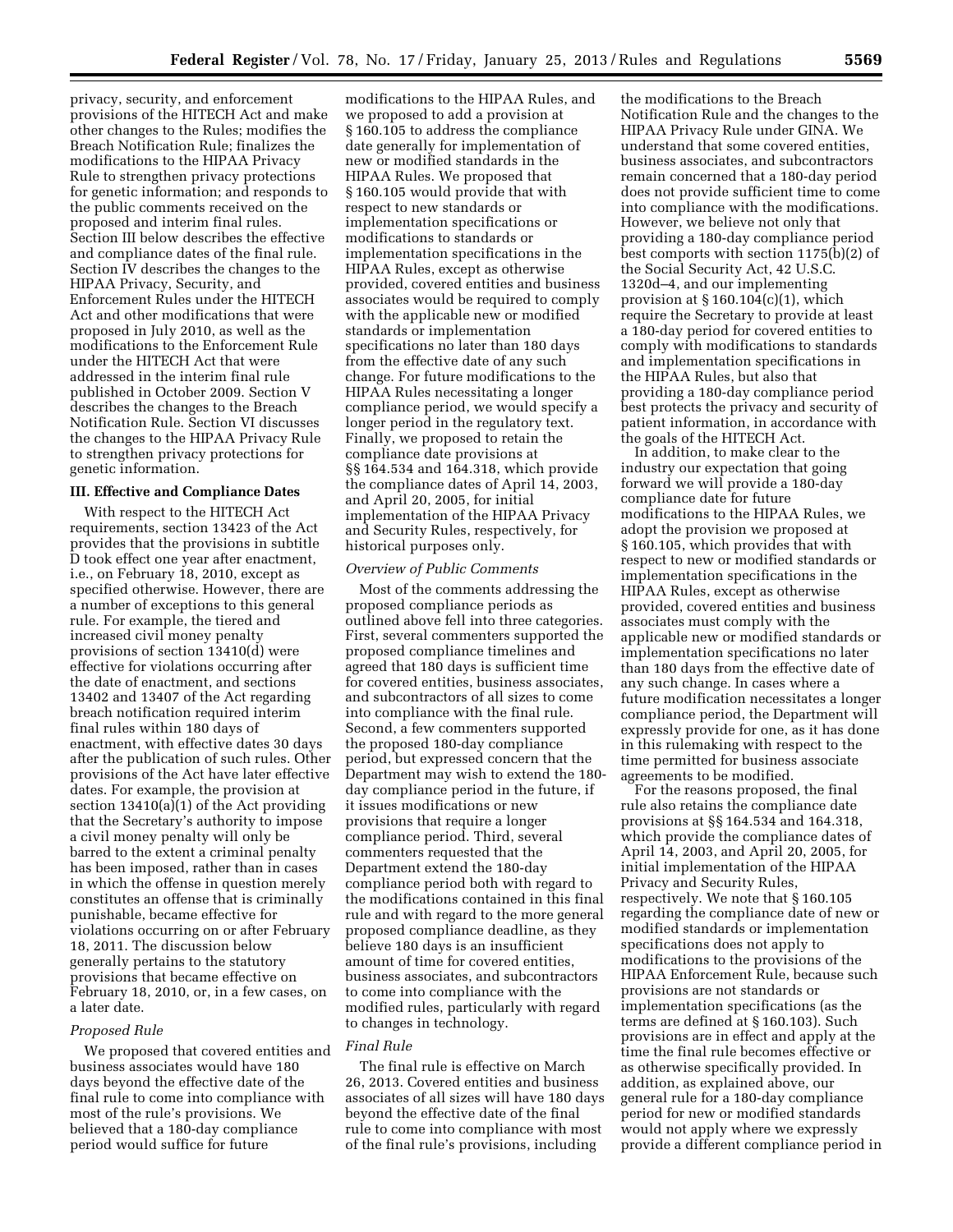the regulation for one or more provisions. For purposes of this rule, the 180-day compliance period would not govern the time period required to modify those business associate agreements that qualify for the longer transition period in § 164.532, as we discuss further below.

Finally, the provisions of section 13402(j) of the HITECH Act apply to breaches of unsecured protected health information discovered on or after September 23, 2009, the date of the publication of the interim final rule. Thus, during the 180 day period before compliance with this final rule is required, covered entities and business associates are still required to comply with the breach notification requirements under the HITECH Act and must continue to comply with the requirements of the interim final rule. We believe that this transition period provides covered entities and business associates with adequate time to come into compliance with the revisions in this final rule and at the same time to continue to fulfill their breach notification obligations under the HITECH Act.

# **IV. Modifications to the HIPAA Privacy, Security, and Enforcement Rules Under the HITECH Act; Other Modifications to the HIPAA Rules**

The discussion below provides a section-by-section description of the final rule, as well as responds to public comments where substantive comments were received regarding particular provisions.

# *A. Subparts A and B of Part 160: Statutory Basis and Purpose, Applicability, Definitions, and Preemption of State Law*

Subpart A of Part 160 of the HIPAA Rules contains general provisions that apply to all of the HIPAA Rules. Subpart B of Part 160 contains the regulatory provisions implementing HIPAA's preemption provisions. We proposed to amend a number of these provisions. Some of the proposed, and now final, changes are necessitated by the statutory changes made by the HITECH Act and GINA, while others are of a technical or conforming nature.

1. Subpart A—General Provisions, Section 160.101—Statutory Basis and Purpose

This section sets out the statutory basis and purpose of the HIPAA Rules. We proposed and include in this final rule a technical change to include references to the provisions of GINA and the HITECH Act upon which most of the regulatory changes below are based.

2. Subpart A—General Provisions, Section 160.102—Applicability

This section sets out to whom the HIPAA Rules apply. We proposed to add and include in this final rule a new paragraph (b) to make clear, consistent with the HITECH Act, that certain of the standards, requirements, and implementation specifications of the subchapter apply to business associates.

3. Subpart A—General Provisions, Section 160.103—Definitions

Section 160.103 contains definitions of terms that appear throughout the HIPAA Rules. The final rule modifies a number of these definitions to implement the HITECH Act and make other needed changes.

# a. Definition of ''Business Associate''

The HIPAA Privacy and Security Rules permit a covered entity to disclose protected health information to a business associate, and allow a business associate to create, receive, maintain, or transmit protected health information on its behalf, provided the covered entity obtains satisfactory assurances in the form of a contract or other arrangement that the business associate will appropriately safeguard the information. The HIPAA Rules define ''business associate'' generally to mean a person who performs functions or activities on behalf of, or certain services for, a covered entity that involve the use or disclosure of protected health information. We proposed a number of modifications to the definition of ''business associate'' to implement the HITECH Act, to conform the term to the statutory provisions of the Patient Safety and Quality Improvement Act of 2005 (PSQIA), 42 U.S.C. 299b–21, et seq., and to make other changes to the definition.

# i. Inclusion of Patient Safety Organizations

# Proposed Rule

We proposed to add patient safety activities to the list of functions and activities a person may undertake on behalf of a covered entity that give rise to a business associate relationship. PSQIA, at 42 U.S.C. 299b–22(i)(1), provides that Patient Safety Organizations (PSOs) must be treated as business associates when applying the Privacy Rule. PSQIA provides for the establishment of PSOs to receive reports of patient safety events or concerns from providers and provide analyses of events to reporting providers. A reporting provider may be a HIPAA

covered entity and, thus, information reported to a PSO may include protected health information that the PSO may analyze on behalf of the covered provider. The analysis of such information is a patient safety activity for purposes of PSQIA and the Patient Safety Rule, 42 CFR 3.10, et seq. While the HIPAA Rules as written would treat a PSO as a business associate when the PSO was performing quality analyses and other activities on behalf of a covered health care provider, we proposed this change to the definition of ''business associate'' to more clearly align the HIPAA and Patient Safety Rules.

#### Overview of Public Comment

Commenters on this topic supported the express inclusion of patient safety activities within the definition of ''business associate.''

#### Final Rule

The final rule adopts the proposed modification.

ii. Inclusion of Health Information Organizations (HIO), E-Prescribing Gateways, and Other Persons That Facilitate Data Transmission; as Well as Vendors of Personal Health Records

#### Proposed Rule

Section 13408 of the HITECH Act provides that an organization, such as a Health Information Exchange Organization, E-prescribing Gateway, or Regional Health Information Organization, that provides data transmission of protected health information to a covered entity (or its business associate) and that requires access on a routine basis to such protected health information must be treated as a business associate for purposes of the Act and the HIPAA Privacy and Security Rules. Section 13408 also provides that a vendor that contracts with a covered entity to allow the covered entity to offer a personal health record to patients as part of the covered entity's electronic health record shall be treated as a business associate. Section 13408 requires that such organizations and vendors enter into a written business associate contract or other arrangement with the covered entity in accordance with the HIPAA Rules.

In accordance with the Act, we proposed to modify the definition of ''business associate'' to explicitly designate these persons as business associates. Specifically, we proposed to include in the definition: (1) A Health Information Organization, E-prescribing Gateway, or other person that provides data transmission services with respect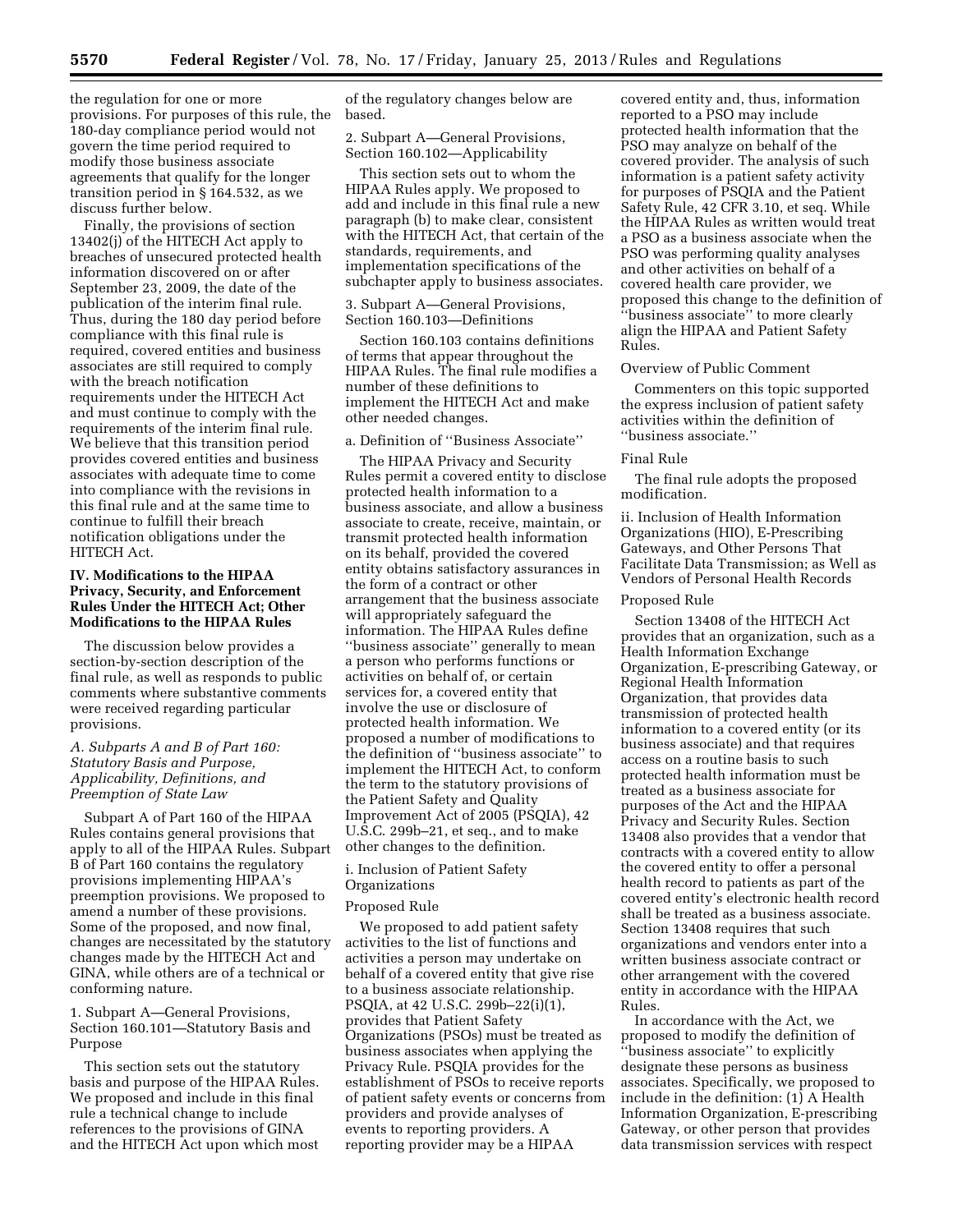to protected health information to a covered entity and that requires routine access to such protected health information; and (2) a person who offers a personal health record to one or more individuals on behalf of a covered entity.

We proposed to refer to ''Health Information Organization'' in the NPRM rather than ''Health Information Exchange Organization'' as used in the Act because it is our understanding that ''Health Information Organization'' is the more widely recognized and accepted term to describe an organization that oversees and governs the exchange of health-related information among organizations.2 The Act also specifically refers to Regional Health Information Organizations; however, we did not believe the inclusion of the term in the definition of ''business associate'' was necessary as a Regional Health Information Organization is simply a Health Information Organization that governs health information exchange among organizations within a defined geographic area.3 Further, the specific terms of ''Health Information Organization'' and ''E-prescribing Gateway'' were included as merely illustrative of the types of organizations that would fall within this paragraph of the definition of ''business associate.'' We requested comment on the use of these terms within the definition and whether additional clarifications or additions were necessary.

Section 13408 also provides that the data transmission organizations that the Act requires to be treated as business associates are those that require access to protected health information on a routine basis. Conversely, data transmission organizations that do not require access to protected health information on a routine basis would not be treated as business associates. This is consistent with our prior interpretation of the definition of ''business associate,'' through which we have stated that entities that act as mere conduits for the transport of protected health information but do not access the information other than on a random or infrequent basis are not business associates. See *[http://www.hhs.gov/ocr/](http://www.hhs.gov/ocr/privacy/hipaa/faq/providers/business/245.html) [privacy/hipaa/faq/providers/business/](http://www.hhs.gov/ocr/privacy/hipaa/faq/providers/business/245.html) [245.html](http://www.hhs.gov/ocr/privacy/hipaa/faq/providers/business/245.html)*. In contrast, entities that manage the exchange of protected

health information through a network, including providing record locator services and performing various oversight and governance functions for electronic health information exchange, have more than ''random'' access to protected health information and thus, would fall within the definition of ''business associate.''

# Overview of Public Comments

Commenters generally supported the inclusion of Health Information Organizations, personal health record vendors, and similar entities in the definition of ''business associate.'' However, commenters sought various clarifications as discussed below.

Commenters generally supported use of the term Health Information Organization in lieu of more restrictive terms, such as Regional Health Information Organization. Some commenters suggested that the term Health Information Organization be defined, so as to avoid confusion as the industry develops, and suggested various alternatives for doing so. Several commenters recommended that the Office for Civil Rights (OCR) maintain a Web site link that lists current terms for entities that OCR considers to be Health Information Organizations.

Other commenters requested clarification on what it means to have ''access on a routine basis'' to protected health information for purposes of the definition and determining whether certain entities are excluded as mere conduits. For example, commenters asked whether the definition of business associate would include broadband suppliers or internet service providers, vendors that only have the potential to come into contact with protected health information, or entities contracted on a contingency basis that may at some point in the future have access to protected health information. Several document storage companies argued that entities like theirs should be characterized as conduits, as they do not view the protected health information they store.

Several commenters sought clarification regarding when personal health record vendors would be considered business associates. For example, commenters asked whether personal health record vendors would be business associates when the vendor provided the personal health record in collaboration with the covered entity, when the personal health record is linked to a covered entity's electronic health record, or when the personal health record is offered independently to the individual, among other scenarios. One commenter suggested

that a vendor offering a personal health record to a patient on behalf of a covered entity only acts as a conduit because there is no access by the vendor to protected health information; another commenter suggested that personal health record vendors be business associates only when they have routine access to protected health information.

# Final Rule

The final rule adopts the language that expressly designates as business associates: (1) A Health Information Organization, E-prescribing Gateway, or other person that provides data transmission services with respect to protected health information to a covered entity and that requires routine access to such protected health information; and (2) a person who offers a personal health record to one or more individuals on behalf of a covered entity.

We decline to provide a definition for Health Information Organization. We recognize that the industry continues to develop and thus the type of entities that may be considered Health Information Organizations continues to evolve. For this reason, we do not think it prudent to include in the regulation a specific definition at this time. We anticipate continuing to issue guidance in the future on our web site on the types of entities that do and do not fall within the definition of business associate, which can be updated as the industry evolves.

Regarding what it means to have ''access on a routine basis'' to protected health information with respect to determining which types of data transmission services are business associates versus mere conduits, such a determination will be fact specific based on the nature of the services provided and the extent to which the entity needs access to protected health information to perform the service for the covered entity. The conduit exception is a narrow one and is intended to exclude only those entities providing mere courier services, such as the U.S. Postal Service or United Parcel Service and their electronic equivalents, such as internet service providers (ISPs) providing mere data transmission services. As we have stated in prior guidance, a conduit transports information but does not access it other than on a random or infrequent basis as necessary to perform the transportation service or as required by other law. For example, a telecommunications company may have occasional, random access to protected health information when it reviews whether the data transmitted over its network is arriving

<sup>2</sup> Department of Health and Human Services Office of the National Coordinator for Health Information Technology, The National Alliance for Health Information Technology Report to the Office of the National Coordinator for Health Information Technology: Defining Key Health Information Terms, Pg. 24 (2008).

<sup>3</sup> *Id.* at 25.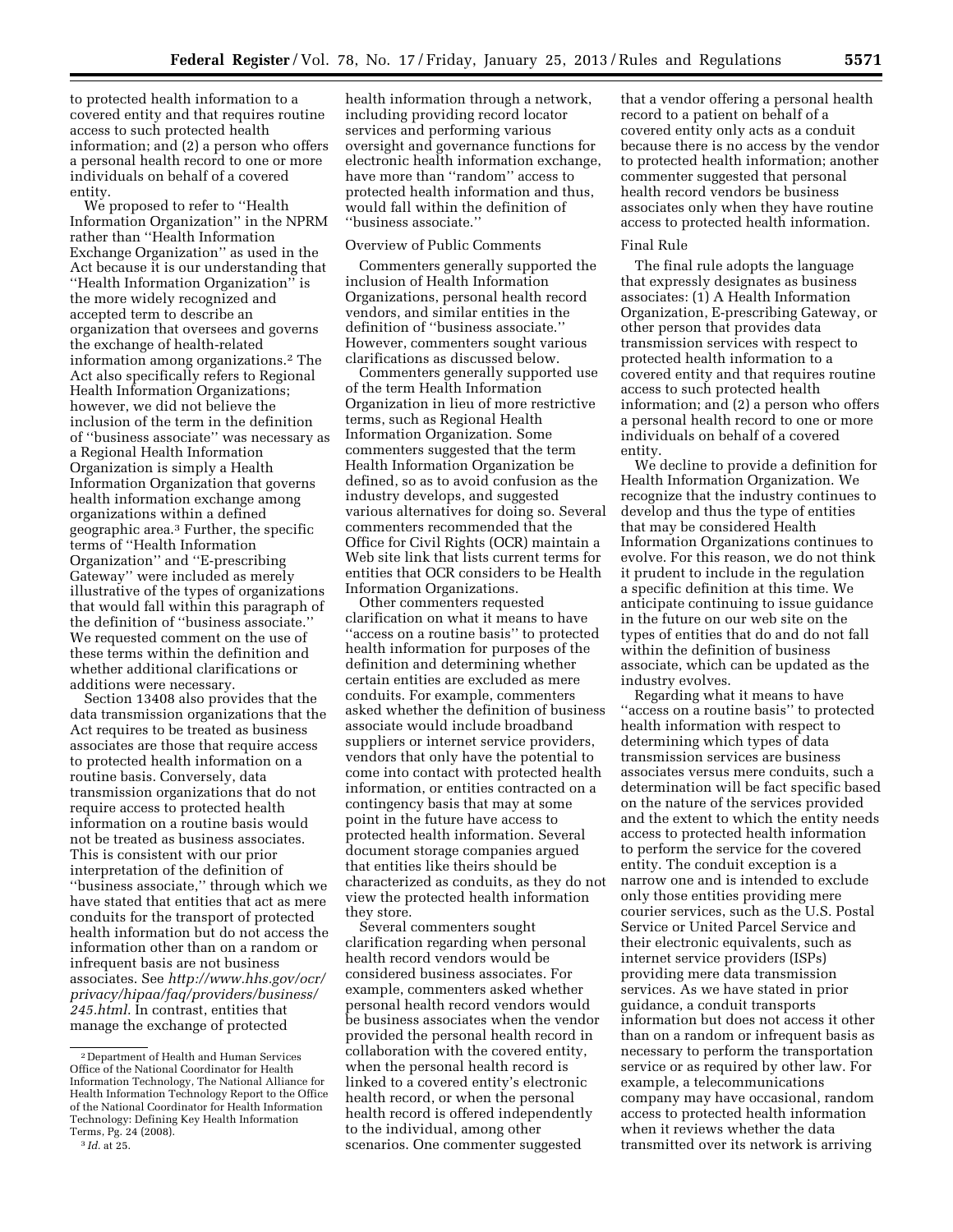at its intended destination. Such occasional, random access to protected health information would not qualify the company as a business associate. In contrast, an entity that requires access to protected health information in order to perform a service for a covered entity, such as a Health Information Organization that manages the exchange of protected health information through a network on behalf of covered entities through the use of record locator services for its participants (and other services), is not considered a conduit and, thus, is not excluded from the definition of business associate. We intend to issue further guidance in this area as electronic health information exchange continues to evolve.

We note that the conduit exception is limited to transmission services (whether digital or hard copy), including any temporary storage of transmitted data incident to such transmission. In contrast, an entity that maintains protected health information on behalf of a covered entity is a business associate and not a conduit, even if the entity does not actually view the protected health information. We recognize that in both situations, the entity providing the service to the covered entity has the opportunity to access the protected health information. However, the difference between the two situations is the transient versus persistent nature of that opportunity. For example, a data storage company that has access to protected health information (whether digital or hard copy) qualifies as a business associate, even if the entity does not view the information or only does so on a random or infrequent basis. Thus, document storage companies maintaining protected health information on behalf of covered entities are considered business associates, regardless of whether they actually view the information they hold. To help clarify this point, we have modified the definition of ''business associate'' to generally provide that a business associate includes a person who ''creates, receives, *maintains,* or transmits'' (emphasis added) protected health information on behalf of a covered entity.

Several commenters sought clarification on when a personal health record vendor would be providing a personal health record ''on behalf of'' a covered entity and thus, would be a business associate for purposes of the HIPAA Rules. As with data transmission services, determining whether a personal health record vendor is a business associate is a fact specific determination. A personal health record

vendor is not a business associate of a covered entity solely by virtue of entering into an interoperability relationship with a covered entity. For example, when a personal health record vendor and a covered entity establish the electronic means for a covered entity's electronic health record to send protected health information to the personal health record vendor pursuant to the individual's written authorization, it does not mean that the personal health record vendor is offering the personal health record on behalf of the covered entity, even if there is an agreement between the personal health record vendor and the covered entity governing the exchange of data (such as an agreement specifying the technical specifications for exchanging of data or specifying that such data shall be kept confidential). In contrast, when a covered entity hires a vendor to provide and manage a personal health record service the covered entity wishes to offer its patients or enrollees, and provides the vendor with access to protected health information in order to do so, the personal health record vendor is a business associate.

A personal health record vendor may offer personal health records directly to individuals and may also offer personal health records on behalf of covered entities. In such cases, the personal health record vendor is only subject to HIPAA as a business associate with respect to personal health records that are offered to individuals on behalf of covered entities.

We also clarify that, contrary to one commenter's suggestion, a personal health record vendor that offers a personal health record to a patient on behalf of a covered entity does not act merely as a conduit. Rather, the personal health record vendor is maintaining protected health information on behalf of the covered entity (for the benefit of the individual). Further, a personal health record vendor that operates a personal health record on behalf of a covered entity is a business associate if it has access to protected health information, regardless of whether the personal health record vendor actually exercises this access. We believe the revisions to the definition of ''business associate'' discussed above clarify these points. As with other aspects of the definition of ''business associate,'' we intend to provide future guidance on when a personal health record vendor is a business associate for purposes of the HIPAA Rules.

# Response to Other Public Comments

*Comment:* One commenter recommended that the term ''person'' used in describing who provides transmission services to a covered entity be clarified to apply also to entities and organizations.

*Response:* The term ''person'' as defined at § 160.103 includes entities as well as natural persons.

*Comment:* One commenter asked whether subcontractors that support business associates with personal health record related functions are subject to the breach notification requirements under the HIPAA Breach Notification Rule or that of the FTC.

*Response:* As discussed below, a subcontractor that creates, receives, maintains, or transmits protected health information on behalf of a business associate, including with respect to personal health record functions, is a HIPAA business associate and thus, is subject to the HIPAA Breach Notification Rule and not that of the FTC. The analysis of whether a subcontractor is acting on behalf of a business associate is the same analysis as discussed above with respect to whether a business associate is acting on behalf of a covered entity.

# iii. Inclusion of Subcontractors

#### Proposed Rule

We proposed in the definition of ''business associate'' to provide that subcontractors of a covered entity, i.e., those persons that perform functions for or provide services to a business associate other than in the capacity as a member of the business associate's workforce, are also business associates to the extent that they require access to protected health information. We also proposed to define ''subcontractor'' in § 160.103 as a person who acts on behalf of a business associate, other than in the capacity of a member of the workforce of such business associate. Even though we used the term ''subcontractor,'' which implies there is a contract in place between the parties, the definition would apply to an agent or other person who acts on behalf of the business associate, even if the business associate has failed to enter into a business associate contract with the person. We requested comment on the use of the term ''subcontractor'' and its proposed definition.

The intent of the proposed extension of the Rules to subcontractors was to avoid having privacy and security protections for protected health information lapse merely because a function is performed by an entity that is a subcontractor rather than an entity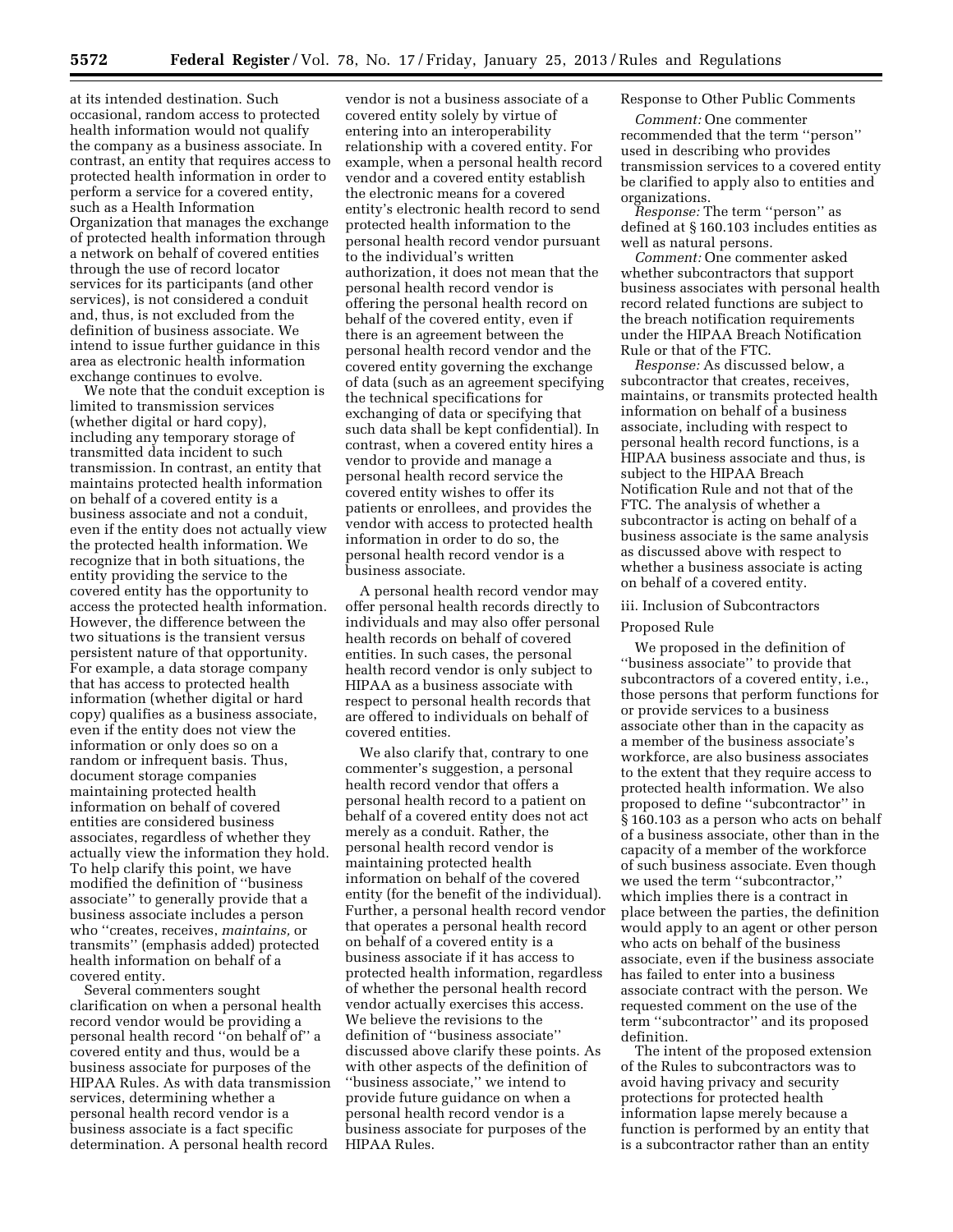with a direct relationship with a covered entity. Allowing such a lapse in privacy and security protections could allow business associates to avoid liability imposed upon them by sections 13401 and 13404 of the Act. Further, applying HIPAA privacy and security requirements directly to subcontractors also ensures that the privacy and security protections of the HIPAA Rules extend beyond covered entities to those entities that create or receive protected health information in order for the covered entity to perform its health care functions. Therefore, we proposed that downstream entities that work at the direction of or on behalf of a business associate and handle protected health information would also be required to comply with the applicable Privacy and Security Rule provisions in the same manner as the primary business associate, and likewise would incur liability for acts of noncompliance. This proposed modification would not require the covered entity to have a contract with the subcontractor; rather, the obligation would remain on each business associate to obtain satisfactory assurances in the form of a written contract or other arrangement that a subcontractor will appropriately safeguard protected health information. For example, if a business associate, such as a third party administrator, hires a company to handle document and media shredding to securely dispose of paper and electronic protected health information, then the shredding company would be directly required to comply with the applicable requirements of the HIPAA Security Rule (e.g., with respect to proper disposal of electronic media) and the Privacy Rule (e.g., with respect to limiting its uses and disclosures of the protected health information in accordance with its contract with the business associate).

# Overview of Public Comments

While some commenters generally supported extending the business associate provisions of the Rules to subcontractors, many opposed such an extension arguing, among other things, that doing so was not the intent of Congress and beyond the statutory authority of the Department, that confusion may ensue with covered entities seeking to establish direct business associate contracts with subcontractors or prohibiting business associates from establishing subcontractor relationships altogether, and/or that creating direct liability for subcontractors will discourage such entities from operating and participating in the health care industry. Some

commenters asked how far down the ''chain'' of subcontractors do the HIPAA Rules apply—i.e., do the Rules apply only to the first tier subcontractor or to all subcontractors down the chain.

In response to our request for comment on this issue, several commenters were concerned that use of the term subcontractor was confusing and instead suggested a different term be used, such as business associate contractor or downstream business associate, to avoid confusion between primary business associates of a covered entity and subcontractors. Other commenters suggested changes to the definition of subcontractor itself to better clarify the scope of the definition.

Several commenters requested specific guidance on who is and is not a subcontractor under the definitions of ''business associate'' and ''subcontractor.'' For example, one commenter asked whether an entity that shreds documents for a business associate for the business associate's activities and not for the covered entity, would qualify as a subcontractor. Another commenter asked whether disclosures by a business associate of protected health information for its own management and administration or legal needs creates a subcontractor relationship. Other commenters recommended that subcontractors without routine access to protected health information, or who do not access protected health information at all for their duties, not be considered business associates.

#### Final Rule

The final rule adopts the proposal to apply the business associate provisions of the HIPAA Rules to subcontractors and thus, provides in the definition of ''business associate'' that a business associate includes a ''subcontractor that creates, receives, maintains, or transmits protected health information on behalf of the business associate.'' In response to comments, we clarify the definition of ''subcontractor'' in § 160.103 to provide that subcontractor means: ''a person to whom a business associate delegates a function, activity, or service, other than in the capacity of a member of the workforce of such business associate.'' Thus, a subcontractor is a person to whom a business associate has delegated a function, activity, or service the business associate has agreed to perform for a covered entity or business associate. A subcontractor is then a business associate where that function, activity, or service involves the creation, receipt, maintenance, or transmission of protected health information. We also decline to replace the term

''subcontractor'' with another, as we were not persuaded by any of the alternatives suggested by commenters (e.g., ''business associate contractor,'' ''downstream business associate,'' or ''downstream entity'').

We disagree with the commenters that suggested that applying the business associate provisions of the HIPAA Rules to subcontractors is beyond the Department's statutory authority. In the HITECH Act, Congress created direct liability under the HIPAA Privacy and Security Rules for persons that are not covered entities but that create or receive protected health information in order for a covered entity to perform its health care functions, to ensure individuals' personal health information remains sufficiently protected in the hands of these entities. As stated in the NPRM, applying the business associate provisions only to those entities that have a direct relationship with a covered entity does not achieve that intended purpose. Rather, it allows privacy and security protections for protected health information to lapse once a subcontractor is enlisted to assist in performing a function, activity, or service for the covered entity, while at the same time potentially allowing certain primary business associates to avoid liability altogether for the protection of the information the covered entity has entrusted to the business associate. Further, section 13422 of the HITECH Act provides that each reference in the Privacy subtitle of the Act to a provision of the HIPAA Rules refers to such provision as in effect on the date of enactment of the Act *or to the most recent update of such provision* (emphasis added). Thus, the Act does not bar the Department from modifying definitions of terms in the HIPAA Rules to which the Act refers. Rather, the statute expressly contemplates that modifications to the terms may be necessary to carry out the provisions of the Act or for other purposes.

Further, we do not agree that covered entities will be confused and seek to establish direct business associate contracts with subcontractors or will prohibit business associates from engaging subcontractors to perform functions or services that require access to protected health information. The final rule makes clear that a covered entity is not required to enter into a contract or other arrangement with a business associate that is a subcontractor. See §§ 164.308(b)(1) and  $164.502(e)(1)(i)$ . In addition, as commenters did not present direct evidence to the contrary, we do not believe that covered entities will begin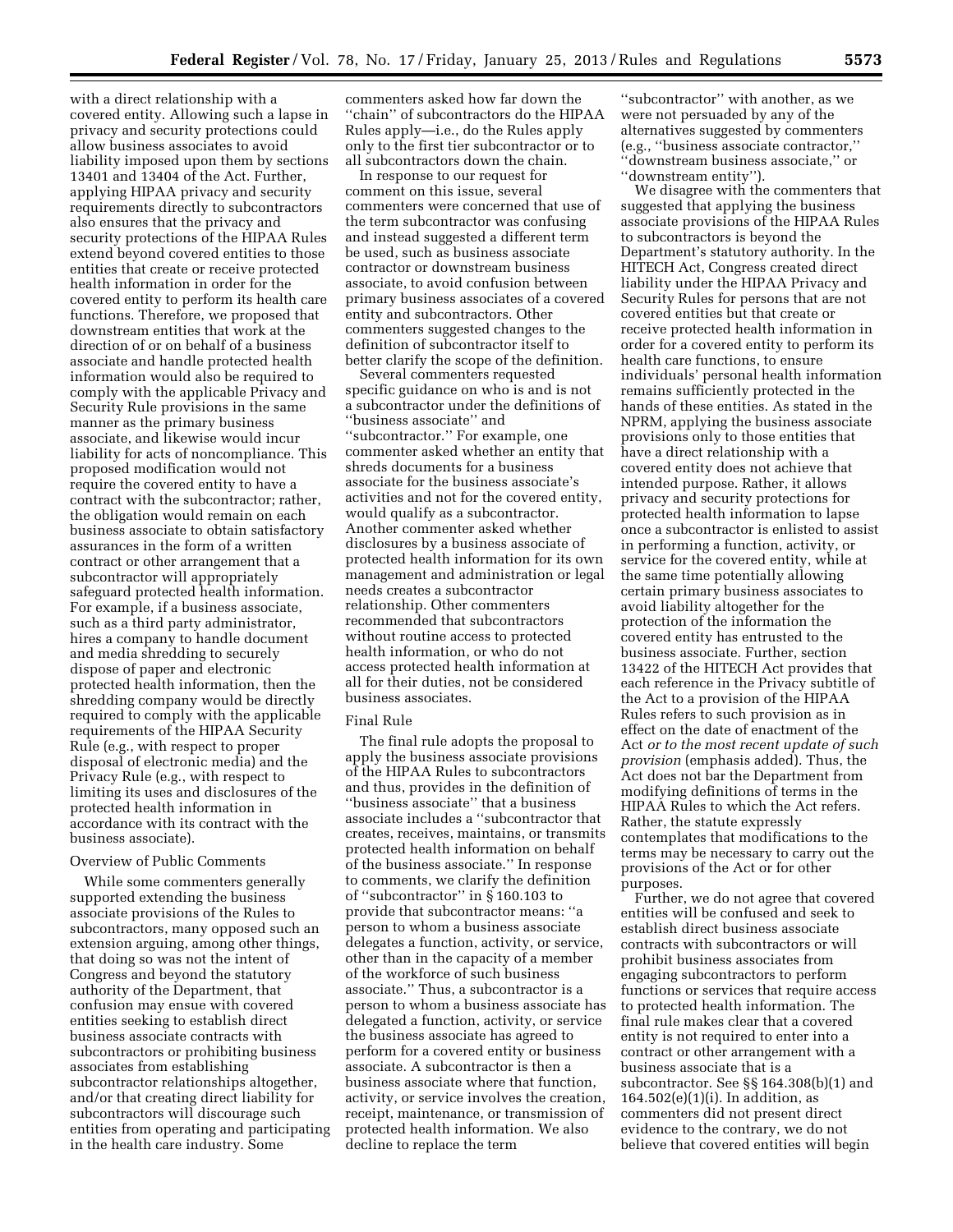prohibiting business associates from engaging subcontractors as a result of the final rule, in cases where they were not doing so before. Rather, we believe that making subcontractors directly liable for violations of the applicable provisions of the HIPAA Rules will help to alleviate concern on the part of covered entities that protected health information is not adequately protected when provided to subcontractors.

The Department also believes that the privacy and security protections for an individual's personal health information and associated liability for noncompliance with the Rules should not lapse beyond any particular business associate that is a subcontractor. Thus, under the final rule, covered entities must ensure that they obtain satisfactory assurances required by the Rules from their business associates, and business associates must do the same with regard to subcontractors, and so on, no matter how far ''down the chain'' the information flows. This ensures that individuals' health information remains protected by all parties that create, receive, maintain, or transmit the information in order for a covered entity to perform its health care functions. For example, a covered entity may contract with a business associate (contractor), the contractor may delegate to a subcontractor (subcontractor 1) one or more functions, services, or activities the business associate has agreed to perform for the covered entity that require access to protected health information, and the subcontractor may in turn delegate to another subcontractor (subcontractor 2) one or more functions, services, or activities it has agreed to perform for the contractor that require access to protected health information, and so on. Both the contractor and all of the subcontractors are business associates under the final rule to the extent they create, receive, maintain, or transmit protected health information.

With respect to requests for specific guidance on who is and is not a subcontractor, we believe the above changes to the definition provide further clarity. We also provide the following in response to specific comments. Disclosures by a business associate pursuant to  $\S 164.504(e)(4)$  and its business associate contract for *its own*  management and administration or legal responsibilities do not create a business associate relationship with the recipient of the protected health information because such disclosures are made outside of the entity's role as a business associate. However, for such disclosures that are not required by law, the Rule

requires that the business associate obtain reasonable assurances from the person to whom the information is disclosed that it will be held confidentially and used or further disclosed only as required by law or for the purposes for which it was disclosed to the person and the person notifies the business associate of any instances of which it is aware that the confidentiality of the information has been breached. See  $§ 164.504(e)(4)(ii)(B).$ 

In contrast, disclosures of protected health information by the business associate to a person who will assist the business associate in performing a function, activity, or service for a covered entity or another business associate may create a business associate relationship depending on the circumstances. For example, an entity hired by a business associate to appropriately dispose of documents that contain protected health information is also a business associate and subject to the applicable provisions of the HIPAA Rules. If the documents to be shredded do not contain protected health information, then the entity is not a business associate. We also clarify that the same interpretations that apply to determining whether a first tier contractor is a business associate also apply to determining whether a subcontractor is a business associate. Thus, our interpretation of who is and is not excluded from the definition of business associate as a conduit also applies in the context of subcontractors as well. We refer readers to the above discussion regarding transmission services and conduits.

iv. Exceptions to Business Associate Proposed Rule

Sections 164.308(b)(2) and 164.502(e)(1)(ii) of the HIPAA Rules currently describe certain circumstances, such as when a covered entity discloses protected health information to a health care provider concerning the treatment of an individual, in which a covered entity is not required to enter into a business associate contract or other arrangement with the recipient of the protected health information. We proposed to move these provisions to the definition of ''business associate'' itself as exceptions to make clear that the Department does not consider the recipients of the protected health information in these circumstances to be business associates. The movement of these exceptions also was intended to help clarify that a person or an entity is a business associate if the person or

entity meets the definition of ''business associate,'' even if a covered entity, or business associate with respect to a subcontractor, fails to enter into the required business associate contract with the person or entity.

#### Final Rule

The Department did not receive substantive public comment on this proposal. The final rule includes the exceptions within the definition of ''business associate.''

v. Technical Changes to the Definition

#### Proposed Rule

For clarity and consistency, we also proposed to change the term ''individually identifiable health information'' in the current definition of ''business associate'' to ''protected health information,'' since a business associate has no obligation under the HIPAA Rules with respect to individually identifiable health information that is not protected health information.

#### Final Rule

The Department did not receive substantive public comment on this proposal. The final rule adopts the proposed modification to the definition. Additionally, as indicated above, we have revised the definition of business associate to clarify that a business associate includes an entity that ''creates, receives, maintains, or transmits'' protected health information on behalf of a covered entity. This change is intended to make the definition more consistent with language at § 164.308(b) of the Security Rule and § 164.502(e) of the Privacy Rule, as well as to clarify that entities that maintain or store protected health information on behalf of a covered entity are business associates, even if they do not actually view the protected health information.

#### vi. Response to Other Public Comments

*Comment:* One commenter suggested that some covered entities do not treat third party persons that handle protected health information onsite as a business associate.

*Response:* A covered entity may treat a contractor who has his or her duty station onsite at a covered entity and who has more than incidental access to protected health information as either a member of the covered entity's workforce or as a business associate for purposes of the HIPAA Rules.

*Comment:* A few commenters asked for confirmation that researchers are not considered business associates. In addition, the Secretary's Advisory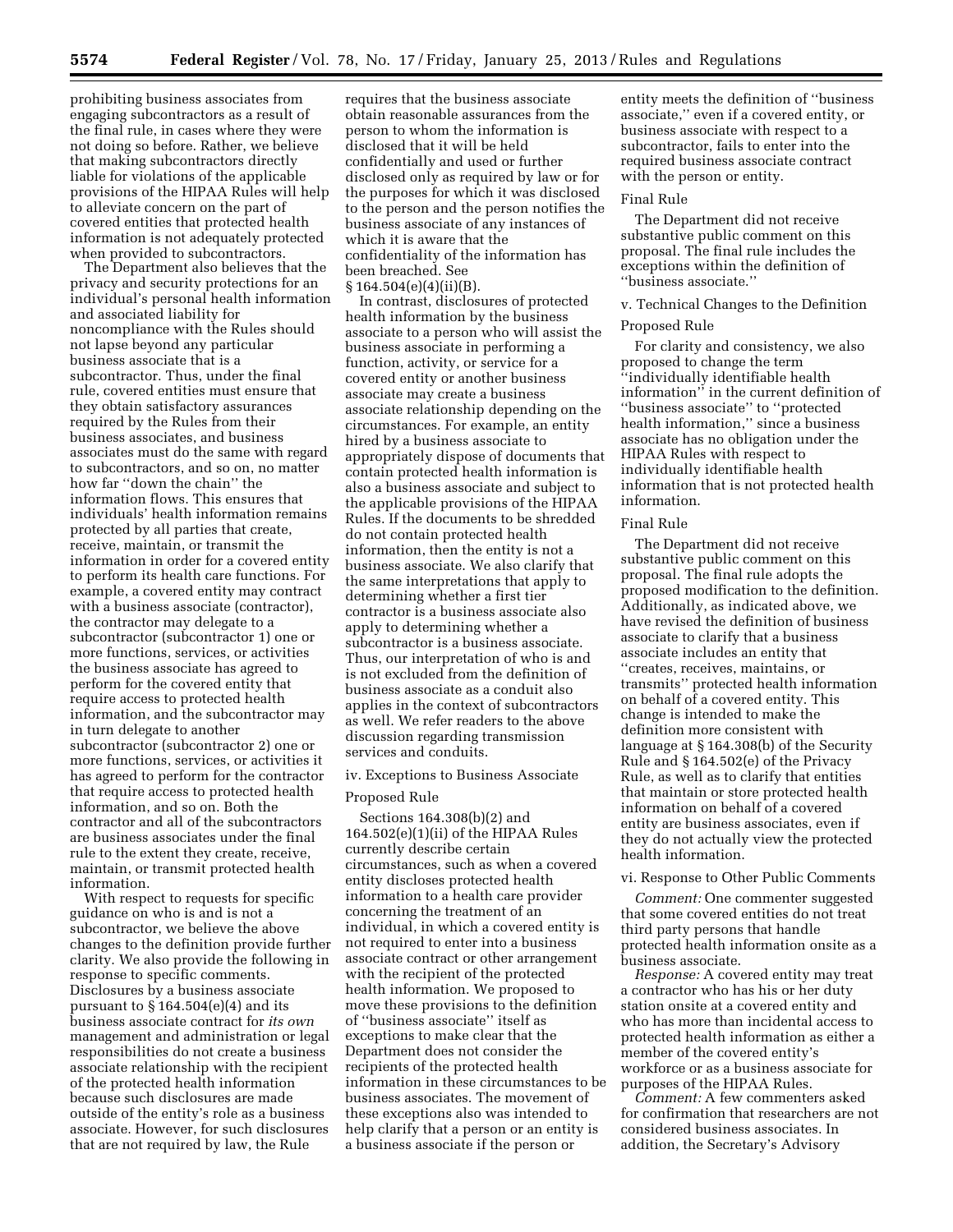Committee on Human Research Protections, in its November 23, 2010, letter to the Secretary providing comments on the NPRM, asked the Department to confirm that outsourced research review, approval, and continuing oversight functions (such as through using an external or independent Institutional Review Board) similarly do not give rise to a business associate relationship.

*Response:* A person or entity is a business associate only in cases where the person or entity is conducting a function or activity regulated by the HIPAA Rules on behalf of a covered entity, such as payment or health care operations, or providing one of the services listed in the definition of ''business associate,'' and in the performance of such duties the person or entity has access to protected health information. Thus, an external researcher is not a business associate of a covered entity by virtue of its research activities, even if the covered entity has hired the researcher to perform the research. See *[http://www.hhs.gov/ocr/](http://www.hhs.gov/ocr/privacy/hipaa/faq/business_associates/239.html)  [privacy/hipaa/faq/business](http://www.hhs.gov/ocr/privacy/hipaa/faq/business_associates/239.html)*\_*associates/ [239.html](http://www.hhs.gov/ocr/privacy/hipaa/faq/business_associates/239.html)*. Similarly, an external or independent Institutional Review Board is not a business associate of a covered entity by virtue of its performing research review, approval, and continuing oversight functions.

However, a researcher may be a business associate if the researcher performs a function, activity, or service for a covered entity that does fall within the definition of business associate, such as the health care operations function of creating a de-identified or limited data set for the covered entity. See paragraph (6)(v) of the definition of ''health care operations.'' Where the researcher is also the intended recipient of the de-identified data or limited data set, the researcher must return or destroy the identifiers at the time the business associate relationship to create the data set terminates and the researcher now wishes to use the deidentified data or limited data set (subject to a data use agreement) for a research purpose.

*Comment:* A few commenters asked for clarification as to whether the business associate provisions applied to banking and financial institutions. Commenters sought clarification as to whether the exemption at § 1179 of the HIPAA statute for financial institutions was applicable to subcontractors.

*Response:* This final rule is not intended to affect the status of financial institutions with respect to whether they are business associates. The HIPAA Rules, including the business associate provisions, do not apply to banking and

financial institutions with respect to the payment processing activities identified in § 1179 of the HIPAA statute, for example, the activity of cashing a check or conducting a funds transfer. Section 1179 of HIPAA exempts certain activities of financial institutions from the HIPAA Rules, to the extent that these activities constitute authorizing, processing, clearing, settling, billing, transferring, reconciling, or collecting payments for health care or health plan premiums. However, a banking or financial institution may be a business associate where the institution performs functions above and beyond the payment processing activities identified above on behalf of a covered entity, such as performing accounts receivable functions on behalf of a health care provider.

We clarify that our inclusion of subcontractors in the definition of business associate does not impact the exclusion of financial institutions from the definition of ''business associates'' when they are only conducting payment processing activities that fall under § 1179 of the HIPAA statute. Accordingly, a business associate need not enter into a business associate agreement with a financial institution that is solely conducting payment activities that are excluded under § 1179.

*Comment:* One commenter sought clarification of the status of a risk management group or malpractice insurance company that receives protected health information when contracted with a covered entity to mitigate the covered entity's risk and then contracts with legal groups to represent the covered entity during malpractice claims.

*Response:* A business associate agreement is not required where a covered entity purchases a health plan product or other insurance, such as medical liability insurance, from an insurer. However, a business associate relationship could arise if the insurer is performing a function on behalf of, or providing services to, the covered entity that does not directly relate to the provision of insurance benefits, such as performing risk management or assessment activities or legal services for the covered entity, that involve access to protected health information.

#### b. Definition of ''Electronic Media''

#### Proposed Rule

The term ''electronic media'' was originally defined in the Transactions and Code Sets Rule issued on August 17, 2000 (65 FR 50312) and was included in the definitions at § 162.103. That definition was subsequently revised and moved to § 160.103. The purpose of that revision was to clarify that the physical movement of electronic media from place to place is not limited to magnetic tape, disk, or compact disk, so as to allow for future technological innovation. We further clarified that transmission of information not in electronic form before the transmission (e.g., paper or voice) is not covered by this definition. See 68 FR 8339, Feb. 20, 2003.

In the NPRM, we proposed to revise the definition of ''electronic media'' in the following ways. First, we proposed to revise paragraph (1) of the definition to replace the term ''electronic storage media'' with ''electronic storage material'' to conform the definition of ''electronic media'' to its current usage, as set forth in the National Institute for Standards and Technology (NIST) ''Guidelines for Media Sanitization'' (*Definition of Medium,* NIST SP 800–88, Glossary B, p. 27 (2006)). The NIST definition, which was updated subsequent to the issuance of the Privacy and Security Rules, was developed in recognition of the likelihood that the evolution of the development of new technology would make use of the term ''electronic storage media'' obsolete in that there may be ''storage material'' other than ''media'' that house electronic data. Second, we proposed to add to paragraph (2) of the definition of ''electronic media'' a reference to intranets, to clarify that intranets come within the definition. Third, we proposed to change the word ''because'' to ''if'' in the final sentence of paragraph (2) of the definition of ''electronic media.'' The definition assumed that no transmissions made by voice via telephone existed in electronic form before transmission; the evolution of technology has made this assumption obsolete since some voice technology is digitally produced from an information system and transmitted by phone.

#### Overview of Public Comments

The Department received comments in support of the revised definition and the flexibility created to account for later technological developments. Certain other commenters raised concerns that changes to the definition could have unintended impacts when applied to the administrative transaction and code set requirements. One commenter specifically supported the change in language from ''because'' to ''if,'' noting the distinction was important to provide protection for digital audio recordings containing protected health information. One commenter suggested including the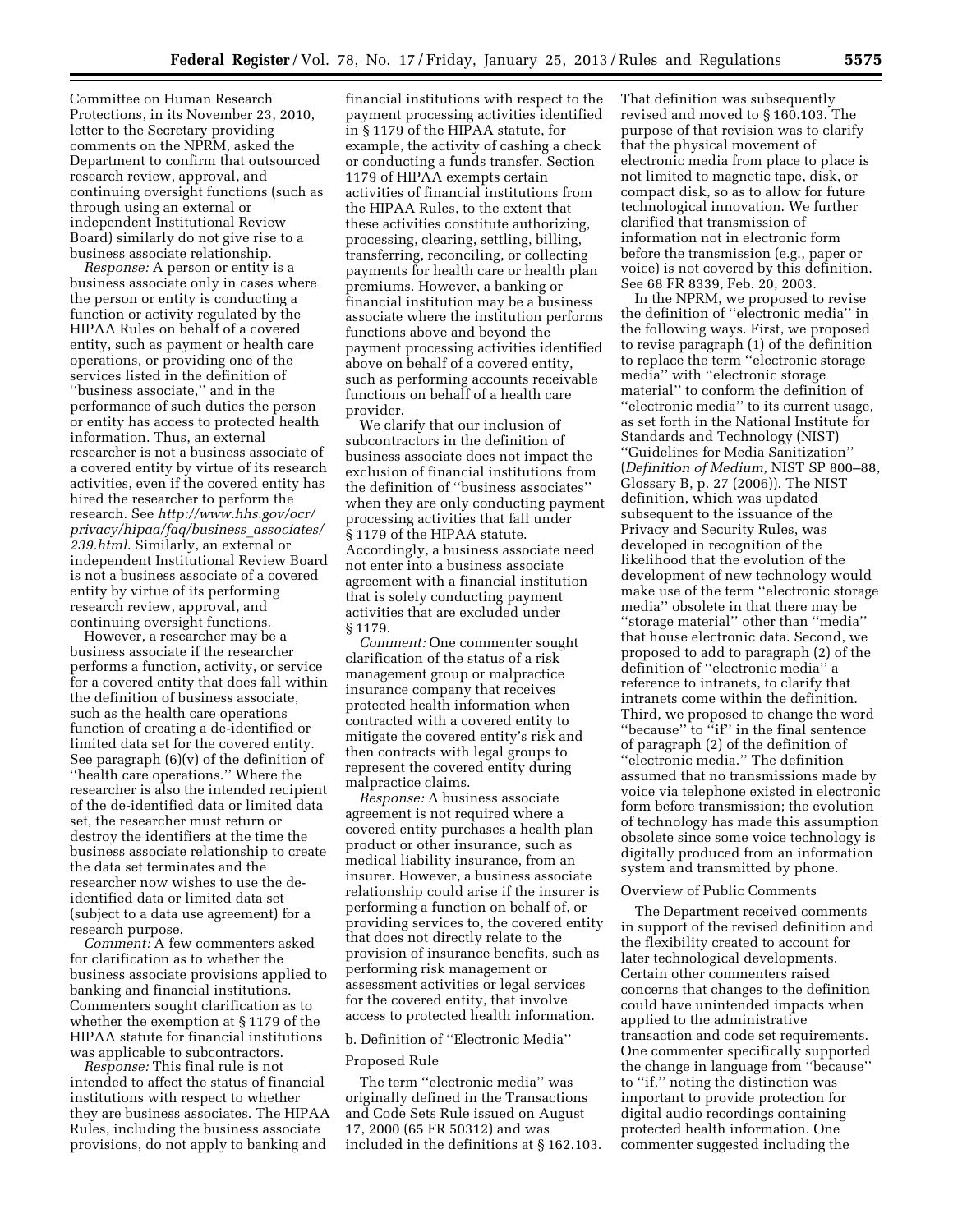word ''immediately'' in the final sentence of paragraph (2) to indicate that fax transmissions are excluded from the definition of electronic media if the information being exchanged did not exist in electronic form *immediately*  before the transmission. Several commenters sought clarification as to whether data that is retained in office machines, such as facsimiles and photocopiers, is subject to the Privacy and Security Rules.

# Final Rule

The final rule adopts the definition as proposed with two additional modifications. First, in paragraph (2) we remove the parenthetical language referring to ''wide open'' with respect to the Internet and ''using Internet technology to link a business with information accessible only to collaborating parties'' with respect to extranets and intranets. The parenthetical language initially helped clarify what was intended by key words within the definition. As these key words have become more generally understood and guidance has become available through the NIST regarding specific key terms, such as intranet, extranet, and internet, (see, for example, NIST IR 7298 Revision 1, Glossary of Key Information Security Terms, February 2011, available at *[http://](http://csrc.nist.gov/publications/nistir/ir7298-rev1/nistir-7298-revision1.pdf) [csrc.nist.gov/publications/nistir/ir7298](http://csrc.nist.gov/publications/nistir/ir7298-rev1/nistir-7298-revision1.pdf) [rev1/nistir-7298-revision1.pdf](http://csrc.nist.gov/publications/nistir/ir7298-rev1/nistir-7298-revision1.pdf)*), we believe the parenthetical language is no longer helpful. Second, we do accept the recommendation that we alter the language in paragraph (2) to include the word ''immediately,'' to exclude transmissions when the information exchanged did not exist in electronic form immediately before transmission. This modification clarifies that a facsimile machine accepting a hardcopy document for transmission is not a covered transmission even though the document may have originated from printing from an electronic file.

We do not believe these changes will have unforeseen impacts on the application of the term in the transactions and code sets requirements at Part 162.

In response to commenters' concerns that photocopiers, facsimiles, and other office machines may retain electronic data, potentially storing protected health information when used by covered entities or business associates, we clarify that protected health information stored, whether intentionally or not, in photocopier, facsimile, and other devices is subject to the Privacy and Security Rules. Although such devices are not generally relied upon for storage and access to

stored information, covered entities and business associates should be aware of the capabilities of these devices to store protected health information and must ensure any protected health information stored on such devices is appropriately protected and secured from inappropriate access, such as by monitoring or restricting physical access to a photocopier or a fax machine that is used for copying or sending protected health information. Further, before removal of the device from the covered entity or business associate, such as at the end of the lease term for a photocopier machine, proper safeguards should be followed to remove the electronic protected health information from the media.

c. Definition of ''Protected Health Information''

# Proposed Rule

For consistency with the proposed modifications to the period of protection for decedent information at § 164.502(f) (discussed below), the Department proposed to modify the definition of 'protected health information" at § 160.103 to provide that the Privacy and Security Rules do not protect the individually identifiable health information of persons who have been deceased for more than 50 years.

Overview of Public Comment

The public comments received on this proposal are discussed and responded to below in the section describing the modifications to § 164.502(f).

# Final Rule

For the reasons stated in the section regarding § 164.502(f), the final rule adopts the proposed modification to the definition of ''protected health information.''

# d. Definition of ''State''

#### Proposed Rule

The HITECH Act at section 13400 includes a definition of ''State'' to mean ''each of the several States, the District of Columbia, Puerto Rico, the Virgin Islands, Guam, American Samoa, and the Northern Mariana Islands.'' This definition varies from paragraph (2) of the HIPAA definition of ''State'' at § 160.103, which does not include reference to American Samoa and the Northern Mariana Islands. Thus, for consistency with the definition applied to the HIPAA Rules by the HITECH Act, we proposed to add reference to American Samoa and the Commonwealth of the Northern Mariana Islands in paragraph (2) of the definition of ''State'' at § 160.103.

#### Final Rule

The Department did not receive substantive public comment on this proposal and the final rule adopts the proposed modifications to the definition of ''State.''

e. Other Changes to the Definitions in Section 160.103

In addition to the changes discussed above, the final rule makes the following changes as proposed in the NPRM to various definitions in § 160.103:

(1) Relocates the definitions of ''administrative simplification provision," "ALJ," "civil money penalty,'' ''respondent,'' and ''violation or violate'' from § 160.302 to § 160.103 for ease of reference;

(2) Adds a reference to sections 13400–13424 of the HITECH Act to the definition of ''administrative simplification provision'';

(3) Removes a comma from the definition of ''disclosure'' inadvertently inserted into the definition in a prior rulemaking;

(4) Replaces the term ''individually identifiable health information'' with ''protected health information'' in the definition of ''standard'' to better reflect the scope of the Privacy and Security Rules;

(5) Adds a reference to ''business associate'' following the reference to "covered entity" in the definitions of ''respondent'' and ''compliance date,'' in recognition of the potential liability imposed on business associates for violations of certain provisions of the Privacy and Security Rules by sections 13401 and 13404 of the Act; and

(6) Revises the definition of ''workforce member'' in § 160.103 to make clear that the term includes the employees, volunteers, trainees, and other persons whose conduct, in the performance of work for a business associate, is under the direct control of the business associate, because some provisions of the Act and the Privacy and Security Rules place obligations on the business associate with respect to workforce members.

4. Subpart B—Preemption of State Law

a. Section 160.201—Statutory Basis

# Proposed Rule

We proposed to modify § 160.201 regarding the statutory basis for the preemption of State law provisions to add a reference to section 264(c) of HIPAA, which contains the statutory basis for the exception to preemption at § 160.203(b) for State laws that are more stringent than the HIPAA Privacy Rule. We also proposed to add a reference to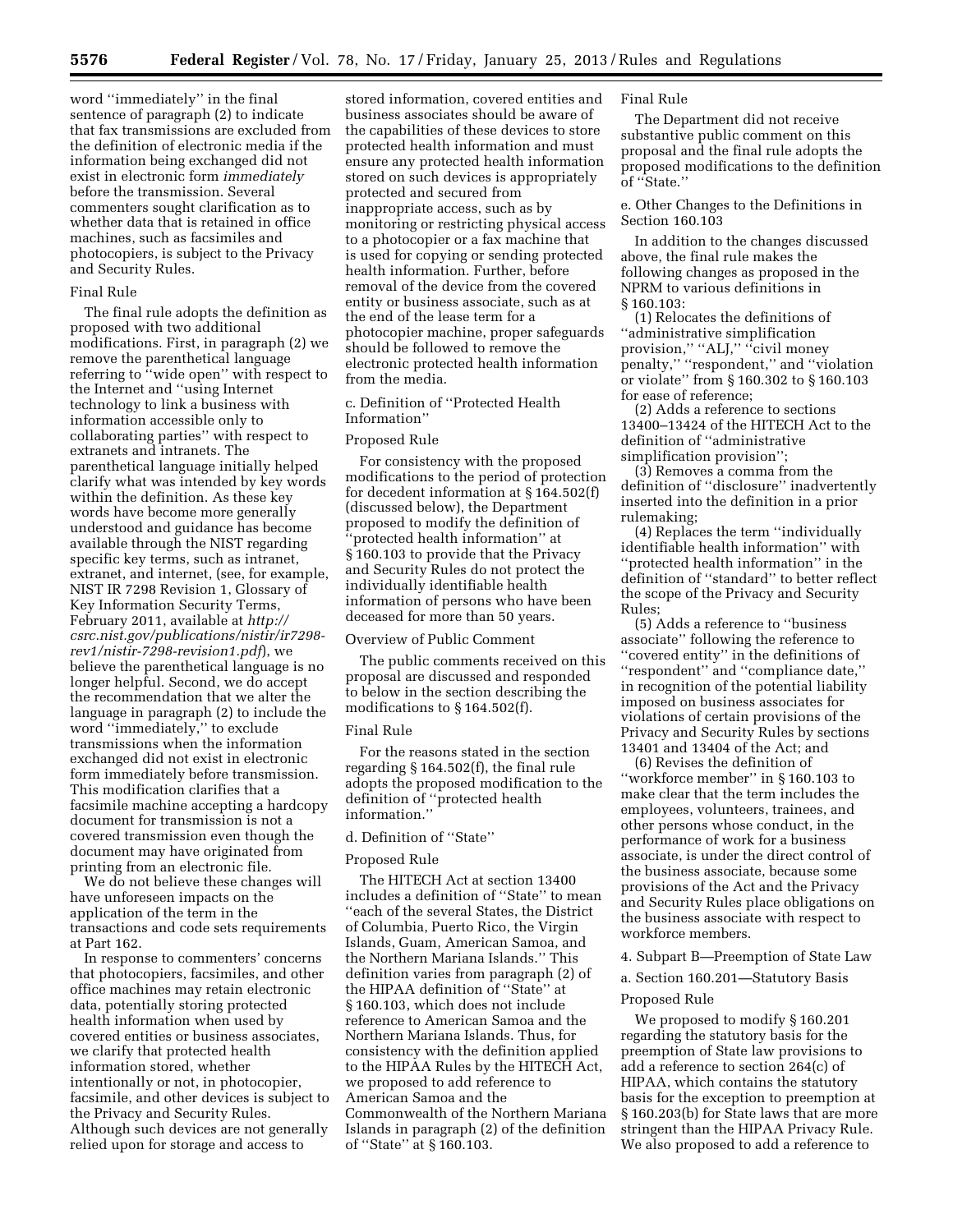section 13421(a) of the HITECH Act, which applies HIPAA's preemption rules to the HITECH Act's privacy and security provisions. Finally, we proposed to re-title the provision to read ''Statutory basis'' instead of ''Applicability.''

# Overview of Public Comments

Several commenters expressed concerns about the lack of uniform Federal and State privacy laws and the resultant confusion and expense associated with determining which laws apply to a given circumstance, particularly as more and more health care entities operate across multiple state lines. Commenters recommended that the Department make efforts to engage States and other partners to examine divergent Federal and State requirements and to attempt to coordinate various disclosure rules to drive Federal-State consensus.

#### Final Rule

The final rule adopts the proposed modifications. In response to the comments concerned with the lack of uniform Federal and State privacy laws, we note that the preemption provisions of the HIPAA Rules are based on section 1178 of the Social Security Act and section 264(c)(2) of HIPAA. Through these statutory provisions, Congress made clear that the HIPAA privacy requirements are to supersede only contrary provisions of State law, and not even in all such cases, such as where the provision of State law provides more stringent privacy protections than the HIPAA Privacy Rule. Accordingly, the HIPAA Privacy Rule provides a Federal floor of privacy protections, with States free to impose more stringent privacy protections should they deem appropriate.

# b. Section 160.202—Definitions

# i. Definition of ''Contrary''

# Proposed Rule

The term ''contrary'' is defined in § 160.202 to make clear when the preemption provisions of HIPAA apply to State law. For the reasons set forth on page 40875 of the July 2010 NPRM, we proposed to amend the definition of ''contrary'' by inserting references to business associates in paragraph (1) of the definition. We also expanded the reference to the HITECH statutory provisions in paragraph (2) of the definition to encompass all of the sections of subtitle D of the HITECH Act, rather than merely to section 13402, which was added by the breach notifications interim final rule. These

changes would give effect to section 13421(a).

# Final Rule

The Department did not receive substantive public comment on this proposal. The final rule adopts the proposed modifications.

# ii. Definition of ''More Stringent''

#### Proposed Rule

The term ''more stringent'' is part of the statutory preemption language under HIPAA. HIPAA preempts State law that is contrary to a HIPAA privacy standard unless, among other exceptions, the State law is more stringent than the contrary HIPAA privacy standard. We proposed to amend the definition to add a reference to business associates.

# Final Rule

The Department did not receive substantive public comment on this proposal. The final rule adopts the proposed modification.

# *B. Subparts C and D of Part 160: Amendments to the Enforcement Rule*

Section 13410 of the HITECH Act made several amendments to the Social Security Act to strengthen the HIPAA Enforcement Rule, which applies to the Secretary's enforcement of all of the HIPAA Administrative Simplification Rules, as well as the Breach Notification Rule.

On October 30, 2009, the Department issued an interim final rule (IFR) revising the Enforcement Rule to incorporate the provisions of section 13410(d) of the HITECH Act that took effect immediately to apply to violations of the HIPAA Rules occurring after the enactment date of February 18, 2009. See 74 FR 56123. In general, section 13410(d) of the HITECH Act revised section 1176(a) of the Social Security Act to establish four categories of violations that reflect increasing levels of culpability and four corresponding tiers of penalty amounts that significantly increased the minimum penalty amount for each violation, with a maximum penalty amount of \$1.5 million annually for all violations of an identical provision. Section 13410(d) also amended section 1176(b) of the Social Security Act by removing the previous affirmative defense to the imposition of penalties if the covered entity did not know and with the exercise of reasonable diligence would not have known of the violation (these violations are now punishable under the lowest tier of penalties), and by providing a prohibition on the imposition of penalties for any violation

that is timely corrected, as long as the violation was not due to willful neglect. The IFR updated the HIPAA Enforcement Rule to reflect these statutory amendments. The IFR did not make amendments with respect to those enforcement provisions of section 13410 of the HITECH Act that were not effective immediately upon enactment.

In its July 2010 NPRM, the Department proposed a number of additional modifications to the Enforcement Rule to reflect other provisions of section 13410 of the HITECH Act, some of which became effective on February 18, 2010, or were to become effective at a later date: (1) Requiring that the Secretary formally investigate complaints indicating violations due to willful neglect, and impose civil money penalties upon finding violations due to willful neglect; (2) making business associates of covered entities directly liable for civil money penalties for violations of certain provisions of the HIPAA Rules; (3) requiring the Secretary to determine civil money penalty amounts based upon the nature and extent of the harm resulting from a violation; and (4) providing that the Secretary's authority to impose a civil money penalty will be barred only to the extent a criminal penalty has been imposed with respect to an act under Section 1177, rather than in cases in which the act constitutes an offense that is criminally punishable under Section 1177.

The following discussion describes the enforcement provisions of the IFR and the NPRM, responds to public comment received by the Department on both rules, and describes the final modifications to the Enforcement Rule adopted by this final rule. In addition to the modifications discussed below, this final rule also adopts the NPRM proposal to add the term ''business associate'' to the following provisions of the Enforcement Rule: §§ 160.300; 160.304; 160.306(a) and (c); 160.308; 160.310; 160.312; 160.316; 160.401; 160.402; 160.404(b); 160.406; 160.408(c) and (d); and 160.410(a) and (c). This is done to implement sections 13401 and 13404 of the Act, which impose direct civil money penalty liability on business associates for their violations of certain provisions of the HIPAA Rules.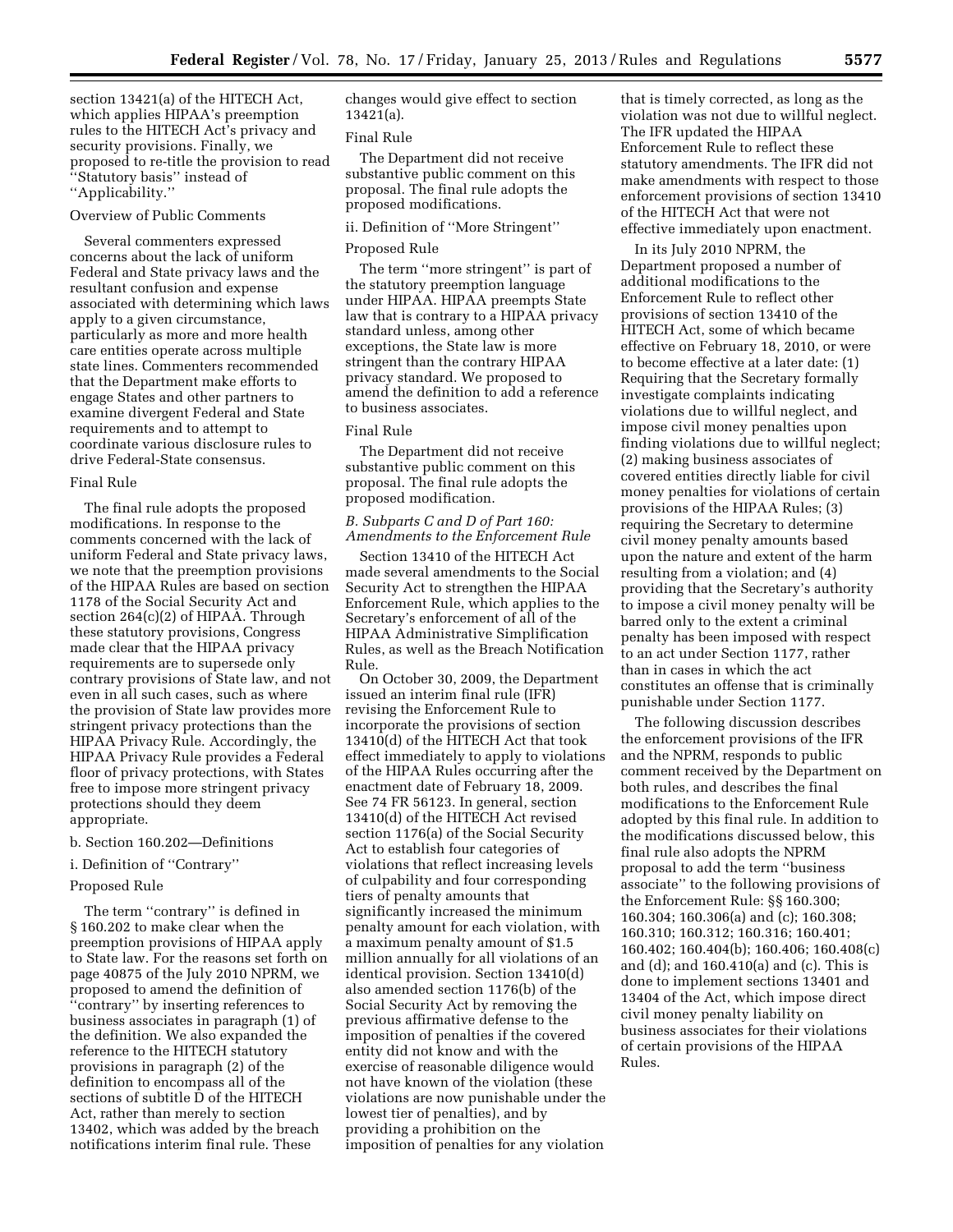1. Subpart C of Part 160—Compliance and Investigations

a. Sections 160.304, 160.306, 160.308, and 160.312—Noncompliance Due to Willful Neglect

# Proposed Rule

Section 13410(a) of the HITECH Act adds a new subsection (c) to section 1176 of the Social Security Act, which requires the Department to formally investigate a complaint if a preliminary investigation of the facts of the complaint indicates a possible violation due to willful neglect (section  $1176(c)(2)$  and to impose a civil money penalty for a violation due to willful neglect (section 1176(c)(1)). The Department proposed a number of modifications to Subpart C of the Enforcement Rule to implement these provisions.

First, § 160.306(c) of the Enforcement Rule currently provides the Secretary with discretion to investigate HIPAA complaints through the use of the word ''may.'' As a practical matter, however, the Department currently conducts a preliminary review of every complaint received and proceeds with the investigation in every eligible case where its preliminary review of the facts indicates a possible violation of the HIPAA Rules. Nonetheless, to implement section 1176(c)(2), the Department proposed to add a new paragraph (1) to § 160.306(c) (and to make conforming changes to the remainder of § 160.306(c)) to make clear that the Secretary will investigate any complaint filed under this section when a preliminary review of the facts indicates a possible violation due to willful neglect. Under proposed § 160.306(c)(2), the Secretary would have continued discretion with respect to investigating any other complaints.

Second, the Department proposed to modify § 160.308 by adding a new paragraph (a) to provide that the Secretary will conduct a compliance review to determine whether a covered entity or business associate is complying with the applicable administrative simplification provision when a preliminary review of the facts indicates a possible violation due to willful neglect. Like § 160.306(c) with respect to complaints, the current § 160.308(c) provides the Secretary with discretion to conduct compliance reviews. While section 13410(a) of the HITECH Act specifically mentions complaints and not compliance reviews with respect to willful neglect, the Department proposed to treat compliance reviews in the same manner because it believed doing so would

strengthen enforcement with respect to potential violations of willful neglect and would ensure that investigations, whether or not initiated by a complaint, would be handled in a consistent manner. Under proposed § 160.308(b), the Secretary would continue to have discretion to conduct compliance reviews in circumstances not indicating willful neglect.

Third, given the HITECH Act's requirement that the Secretary impose a penalty for any violation due to willful neglect, the Department proposed changes to § 160.312, which currently requires the Secretary to attempt to resolve investigations or compliance reviews indicating noncompliance by informal means. The NPRM proposed to provide instead in § 160.312(a) that the Secretary ''may'' rather than ''will'' attempt to resolve investigations or compliance reviews indicating noncompliance by informal means. This change would permit the Department to proceed with a willful neglect violation determination as appropriate, while also permitting the Department to seek resolution of complaints and compliance reviews that did not indicate willful neglect violations by informal means (e.g., where the covered entity or business associate did not know and by exercising reasonable diligence would not have known of a violation, or where the violation is due to reasonable cause).

Finally, the Department proposed a conforming change to § 160.304(a), which currently requires the Secretary to seek, to the extent practicable, the cooperation of covered entities in obtaining compliance with the HIPAA Rules. The NPRM proposed to clarify that the Secretary would continue to do so ''consistent with the provisions of this subpart'' in recognition of the new HITECH Act requirement to impose a civil money penalty for a violation due to willful neglect. While the Secretary often will still seek to correct indications of noncompliance through voluntary corrective action, there may be circumstances (such as circumstances indicating willful neglect), where the Secretary may proceed directly to formal enforcement.

# Overview of Public Comments

One commenter supported maintaining the current language at §§ 160.306 and 160.308 of the Enforcement Rule, providing the Secretary with discretion to conduct complaint investigations and compliance reviews, regardless of indications of willful neglect. One commenter suggested that OCR look to whether facts indicate a ''probable,''

rather than ''possible,'' violation due to willful neglect to limit the likelihood of unnecessary formal investigations or compliance reviews. While one commenter supported the proposal to require a compliance review in circumstances indicating a possible violation due to willful neglect, others argued that requiring compliance reviews in such circumstances is not required by the statute, will detract from resources to investigate complaints, and will be duplicative if a formal complaint investigation is also underway.

Several commenters expressed concern over the proposal at § 160.312(a) to give the Secretary discretion, rather than to require the Secretary, to attempt to resolve investigations or compliance reviews indicating noncompliance by informal means, even in cases of noncompliance that did not involve willful neglect (e.g., cases involving reasonable cause or lack of knowledge of a violation). Commenters indicated support for the Department's seeking compliance through voluntary corrective action as opposed to formal enforcement proceedings and argued that the Department should retain the requirement for the Secretary to attempt informal resolution in all circumstances except those involving willful neglect. One commenter recommended that the Secretary be able to assess penalties regardless of whether corrective action was obtained.

# Final Rule

The final rule adopts the modifications to §§ 160.304, 160.306, 160.308, and 160.312, as proposed in the NPRM. The Department believes these changes to the enforcement provisions to be appropriate given the HITECH Act's requirements at section 13410(a) with respect to circumstances indicating or involving noncompliance due to willful neglect. We do not provide in the Rule that the Secretary will investigate when a preliminary review of the facts indicates a ''probable'' rather than ''possible'' violation due to willful neglect as the statute requires an investigation even in cases indicating a ''possible'' violation due to willful neglect. In response to commenters concerned about requiring the Secretary to conduct compliance reviews in circumstances in which facts indicate a possible violation due to willful neglect, we continue to believe that, while not expressly required by the statute, doing so appropriately strengthens enforcement with respect to violations due to willful neglect and ensures consistency in the handling of complaints and compliance reviews in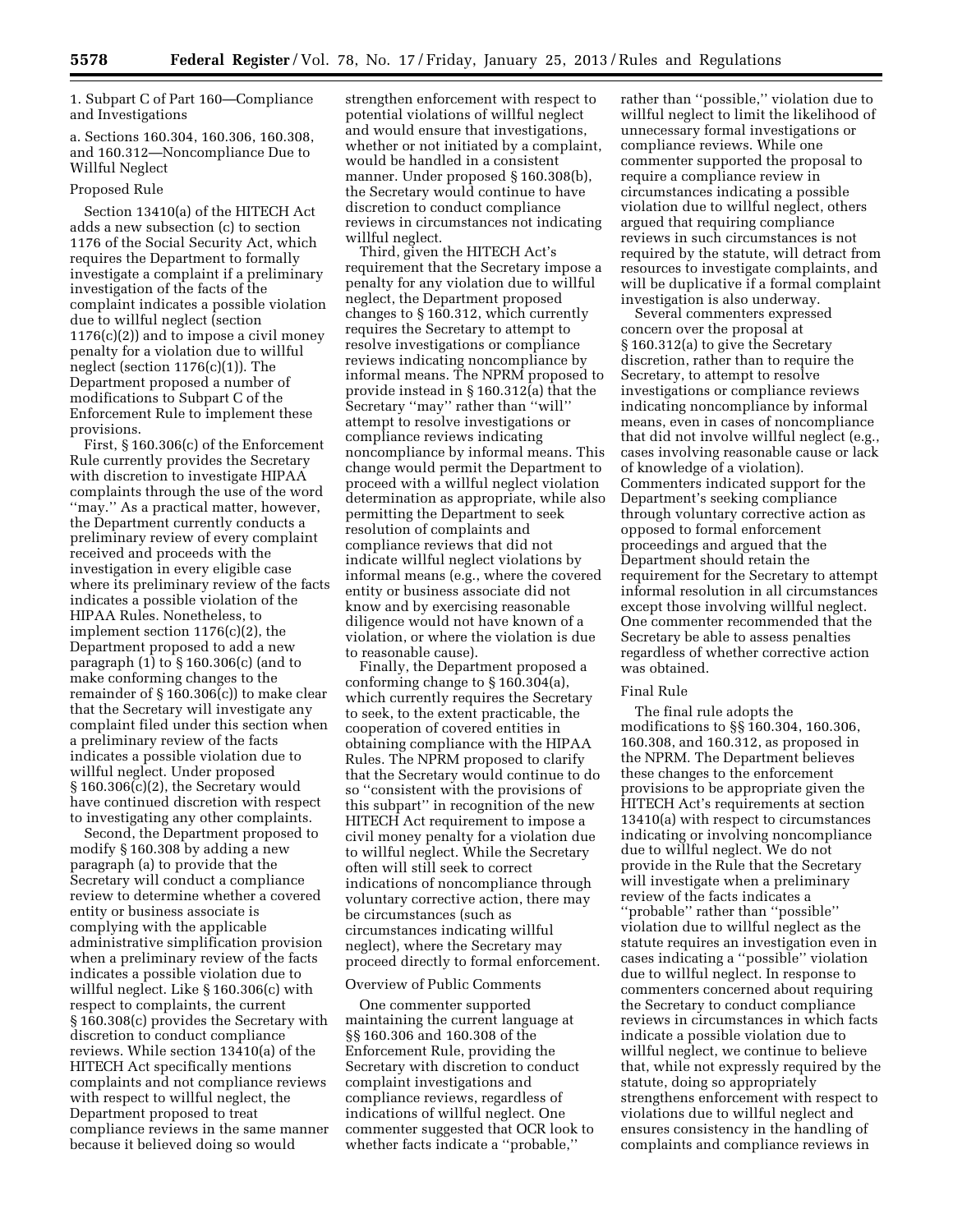which violations due to willful neglect are indicated. We emphasize that the Department retains discretion to decide whether to conduct a compliance review (or complaint investigation) where a preliminary review of the facts indicates a degree of culpability less than willful neglect. Further, with respect to commenter concerns about duplication between complaint investigations and compliance reviews, we clarify that the Department generally conducts compliance reviews to investigate allegations of violations of the HIPAA Rules brought to the Department's attention through a mechanism other than a complaint. For example, the Department may use a compliance review to investigate allegations of violations of the Rules brought to our attention through a media report, or from a State or another Federal agency. If the Department initiates an investigation of a complaint because its preliminary review of the facts indicates a possible violation due to willful neglect, the Department is not also required to initiate a compliance review under § 160.308 because doing so would initiate a duplicative investigation.

With respect to § 160.312, where the Rule previously mandated that the Secretary attempt to resolve indicated violations of the HIPAA Rules by informal means, the final rule now provides the Secretary with the discretion to do so, to reflect Section 13410 of the HITECH Act with regard to violations due to willful neglect. Nothing in Section 13410 of the HITECH Act limits the Secretary's ability to resolve such cases by informal means. However, through its introduction of higher penalties and its mandate for formal investigations with regard to possible violations due to willful neglect, Section 13410 strengthens enforcement and accordingly we have revised § 160.312 so that the Secretary may move directly to a civil money penalty without exhausting informal resolution efforts at her discretion, particularly in cases involving willful neglect violations.

#### Response to Other Public Comments

*Comment:* A number of commenters requested further clarification on the scope and depth of what constitutes a ''preliminary review of the facts'' for purposes of determining whether facts indicate a possible violation due to willful neglect and thus, warrant a formal complaint investigation or compliance review. Certain commenters suggested that a preliminary review of the facts should go beyond merely a

review of the allegations asserted in a complaint.

*Response:* As noted above, currently the Department conducts a preliminary review of every complaint received and proceeds with the investigation in every eligible case where its preliminary review of the facts indicates a possible violation of the HIPAA Rules. The Department anticipates that some complaints, on their face, or reports or referrals that form the basis of a potential compliance review, will contain sufficient information to indicate a possible violation due to willful neglect, and some may not. In any event, the Department may on a case-by-case basis expand the preliminary review and conduct additional inquiries for purposes of identifying a possible violation due to willful neglect. Notwithstanding the scope of a preliminary review, OCR will determine if an indicated violation was due to willful neglect based on the evidence from its investigation of the allegations, even if a violation due to willful neglect was not indicated at the preliminary review stage.

b. Section 160.310—Protected Health Information Obtained by the Secretary

# Proposed Rule

Section 160.310 requires that covered entities make information available to and cooperate with the Secretary during complaint investigations and compliance reviews. Section  $160.310(c)(3)$  provides that any protected health information obtained by the Secretary in connection with an investigation or compliance review will not be disclosed by the Secretary, except as necessary for determining and enforcing compliance with the HIPAA Rules or as otherwise required by law. In the proposed rule, we proposed to modify this paragraph to also allow the Secretary to disclose protected health information if permitted under the Privacy Act at 5 U.S.C. 552a(b)(7). Section 5 U.S.C. 552a(b)(7) permits the disclosure of a record on an individual contained within a government system of records protected under the Privacy Act to another agency or instrumentality of any governmental jurisdiction within or under the control of the United States for a civil or criminal law enforcement activity if the activity is authorized by law and if the agency has made a written request to the agency that maintains the record. The proposed change would permit the Secretary to coordinate with other law enforcement agencies, such as the State Attorneys General pursuing civil actions to enforce the HIPAA Rules on behalf of State

residents pursuant to section 13410(e) of the Act, or the FTC pursuing remedies under other consumer protection authorities.

# Overview of Public Comments

One commenter requested clarification and transparency on how or if Federal regulators such as OCR and the FTC will collaborate, when such information sharing will be initiated or occur as a routine process, or whether Federal and State agencies will work together to enforce suspected violations.

# Final Rule

To facilitate cooperation between the Department and other law enforcement agencies, the final rule adopts the modifications to  $\S 160.310(c)(3)$  as proposed in the NPRM. In response to the comment regarding transparency in how the Department is or will cooperate with other agencies in enforcement, we note that the Department's web site at *<http://www.hhs.gov/ocr/enforcement/>*  contains information about how the Department coordinates with the Department of Justice to refer cases involving possible criminal HIPAA violations and how the Department has worked with the FTC to coordinate enforcement actions for violations that implicate both HIPAA and the FTC Act. Further, the Department will be working closely with State Attorneys General to coordinate enforcement in appropriate cases, as provided under section 13410(e) of the HITECH Act. The Department will continue to update its web site as necessary and appropriate to maintain transparency with the public and the regulated community about these coordinated activities and its other enforcement actions and activities.

# 2. Subpart D—Imposition of Civil Money Penalties

#### a. Section 160.401—Definitions

Section 160.401 defines ''reasonable cause," "reasonable diligence," and ''willful neglect.'' Given that section 13410(d) of the HITECH Act uses these terms to describe the increasing levels of culpability for which increasing minimum levels of penalties may be imposed, the Department moved these definitions in the IFR from their prior placement at § 160.410, which pertains only to affirmative defenses, to § 160.401, so that they would apply to the entirety of Subpart D of Part 160 and the provisions regarding the imposition of civil money penalties. The IFR did not modify the definitions themselves as the HITECH Act did not amend the definitions.

Even though the HITECH Act did not amend the definitions of these terms,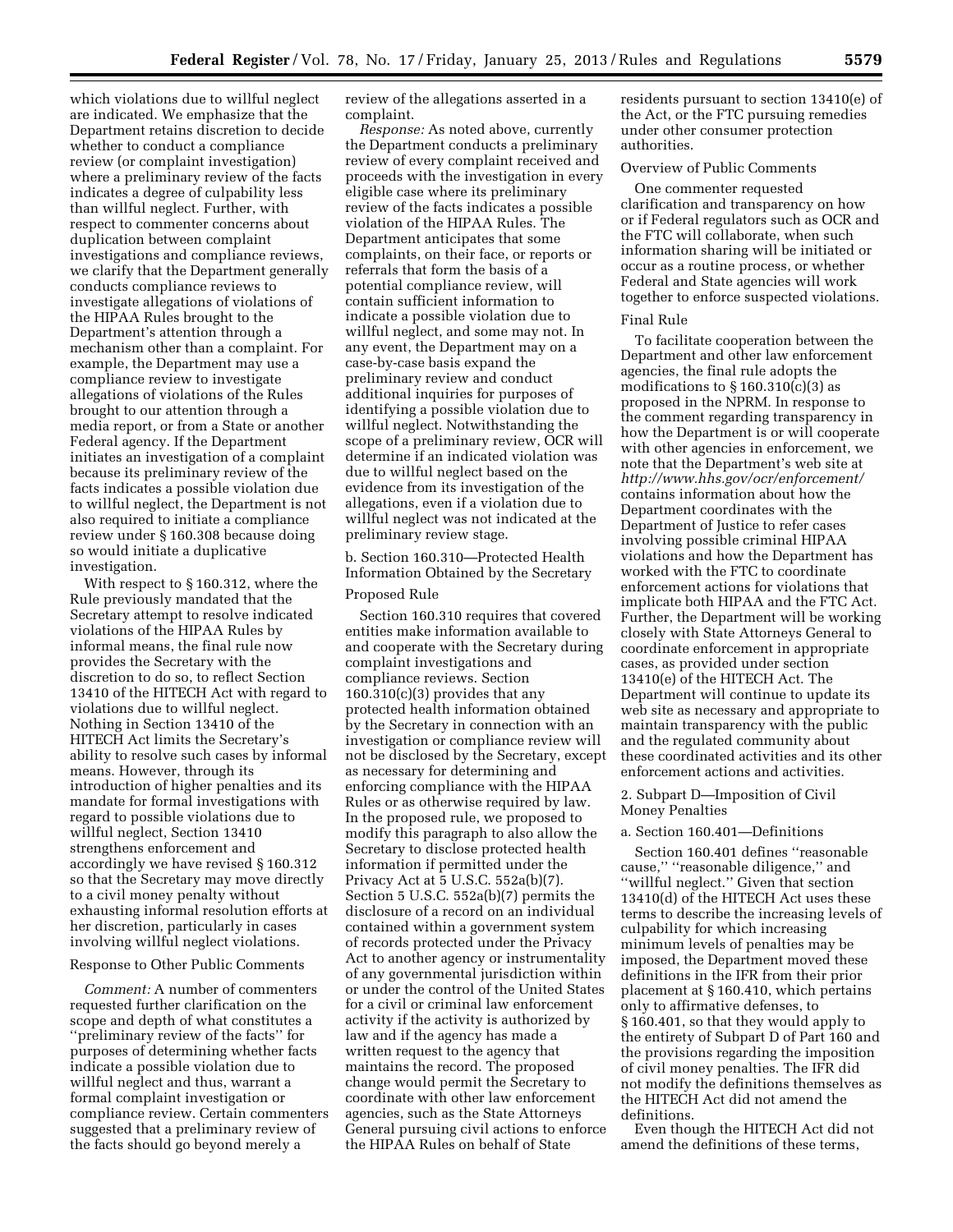the Department in its NPRM proposed certain modifications to the definition of ''reasonable cause'' to clarify the mens rea (state of mind) required for this category of violations, and to avoid the situation where certain violations would not fall within one of the established penalty tiers. This modification is discussed below. The Department did not propose modifications to the definitions of ''reasonable diligence'' and ''willful neglect.''

In the NPRM, the Department also included examples and guidance as to how the Department planned to apply the definitions of ''reasonable cause,'' ''reasonable diligence,'' and ''willful neglect'' to distinguish among the tiers of culpability. 75 FR 40877–40879. As commenters generally found this guidance helpful, the Department intends to publish the guidance on its web site.

Modifications to the Definition of ''Reasonable Cause''

#### Proposed Rule

Reasonable cause is currently defined at § 160.401 to mean: ''circumstances that would make it unreasonable for the covered entity, despite the exercise of ordinary business care and prudence, to comply with the administrative simplification provision violated.'' This definition is consistent with the Supreme Court's ruling in *United States*  v. *Boyle,* 469 U.S. 241, 245 (1985), which focused on whether circumstances were beyond the regulated person's control, thereby making compliance unreasonable. See 70 FR 20224, 20238. Prior to the HITECH Act, section 1176 of the Social Security Act provided an affirmative defense to the imposition of a civil money penalty if the covered entity established that its violation was due to reasonable cause and not willful neglect and was corrected within a 30-day period (or such additional period determined by the Secretary to be appropriate).

As described above, section 13410(d) of the HITECH Act revised section 1176 of the Social Security Act to establish four tiers of increasing penalty amounts to correspond to the levels of culpability associated with the violation. The first category of violation (and lowest penalty tier) covers situations where the covered entity or business associate did not know, and by exercising reasonable diligence would not have known, of a violation. The second category of violation (and next highest penalty tier) applies to violations due to reasonable cause and not to willful neglect. The third and fourth categories apply to

circumstances where the violation was due to willful neglect that is corrected within a certain time period (second highest penalty tier) and willful neglect that is not corrected (highest penalty tier). The mens rea, or state of mind, associated with the tiers is clear with respect to the first, third, and fourth categories, in that there is no mens rea with respect to the lowest category of violation, while the existence of mens rea is presumed with respect to the third and fourth categories of violation.

However, the current definition of ''reasonable cause'' does not address mens rea with respect to the second category of violations. Therefore, the Department proposed to amend the definition of ''reasonable cause'' at § 160.401 to clarify the mens rea associated with the reasonable cause category of violations and to clarify the full scope of violations that will come within the category. Specifically, the Department proposed to modify the definition of ''reasonable cause'' to mean ''an act or omission in which a covered entity or business associate knew, or by exercising reasonable diligence would have known, that the act or omission violated an administrative simplification provision, but in which the covered entity or business associate did not act with willful neglect.'' Thus, the proposed definition would now include violations due both to circumstances that would make it unreasonable for the covered entity or business associate, despite the exercise of ordinary business care and prudence, to comply with the administrative simplification provision violated, as well as to other circumstances in which a covered entity or business associate has knowledge of a violation but lacks the conscious intent or reckless indifference associated with the willful neglect category of violations.

# Overview of Public Comments

Commenters addressing the definition of ''reasonable cause'' expressed general support for the proposed clarifications to the scope of this category of violations.

#### Final Rule

The final rule adopts the proposed modifications to the definition.

b. Section 160.402—Basis for a Civil Money Penalty

# Proposed Rule

Section 160.402(a) states generally that the Secretary will impose a civil money penalty upon a covered entity if the Secretary determines that the covered entity violated an

administrative simplification provision. Section 164.402, in paragraphs (b) and (c), provides the basis for a civil money penalty against a covered entity where more than one covered entity is responsible for a violation, where an affiliated covered entity is responsible for a violation, and where an agent of a covered entity is responsible for a violation.

The proposed rule proposed to remove the exception at § 160.402(c) for covered entity liability for the acts of its agent in cases where the agent is a business associate, the relevant contract requirements have been met, the covered entity did not know of a pattern or practice of the business associate in violation of the contract, and the covered entity did not fail to act as required by the Privacy or Security Rule with respect to such violations. The proposed rule also proposed to add a parallel provision in a new paragraph (2) at § 160.402(c) that would provide for civil money penalty liability against a business associate for the acts of its agent. The existing language of § 160.402(c) regarding the liability of covered entities for the acts of their agents would be re-designated as paragraph (1).

These proposed changes would make covered entities and business associates liable under § 160.402(c) for the acts of their business associate agents, in accordance with the Federal common law of agency, regardless of whether the covered entity has a compliant business associate agreement in place. Section 160.402(c) closely tracks the language in section 1128A(l) of the Social Security Act, which is made applicable to HIPAA by section  $1176(a)(2)$  of such Act, which states that ''a principal is liable for penalties \* \* \* under this section for the actions of the principal's agents acting within the scope of the agency.'' One reason for removing the exception to the general provision at § 160.402(c), as we explained in the NPRM, is to ensure, where a covered entity or business associate has delegated out an obligation under the HIPAA Rules, that a covered entity or business associate would remain liable for penalties for the failure of its business associate agent to perform the obligation on the covered entity or business associate's behalf.

# Overview of Public Comments

Several commenters requested that the Department clarify and provide additional guidance regarding how the Federal common law of agency applies to business associate relationships. These commenters expressed an overall concern that applying the Federal common law of agency to business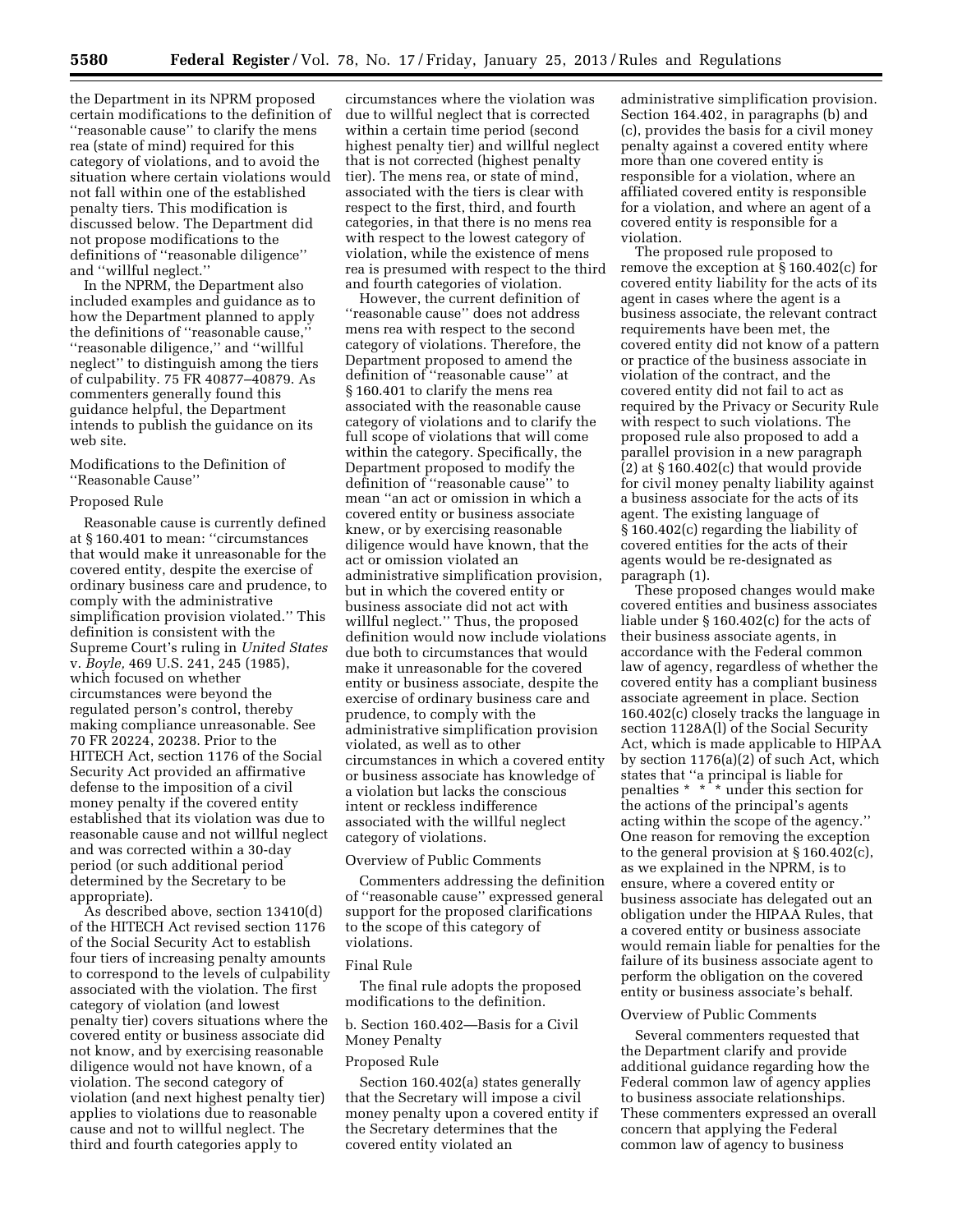associate relationships would add unnecessary confusion to and place an undue burden on business associate relationships. Several commenters argued that the proposed change would require covered entities and business associates to determine whether their business associates or business associate subcontractors are agents, resulting in costly and burdensome challenges when drafting business associate contracts and monitoring ongoing relationships. One commenter argued that the Federal common law of agency should not be applied to covered entity and business associate relationships because it does not generally control when the parties have entered into a contractual agreement that specifies their respective rights and obligations. Instead, the commenter argued, the contractual provisions control, and are interpreted and enforced in accordance with State law specified by the contract.

# Final Rule

This final rule adopts the proposed modifications to § 160.402(c). We do not believe that this change will place an undue burden on covered entities and business associates. As we explained in the NPRM, a covered entity's liability for acts of its agents is customary under common law. See 75 FR 40880. Further, section 1128A(l) of the Social Security Act, applicable to HIPAA covered entities and now business associates by section 1176(a)(2) of the Act, states that a principal is liable for civil money penalties for the actions of the principal's agent acting within the scope of agency. Before the changes to § 160.402(c) were finalized in this rule, if a covered entity failed to comply with the business associate provisions in the HIPAA Rules, a covered entity potentially would have been liable for the actions of its business associate agent. Thus, we believe that the notion that a principal is liable for the acts of its agent should not be an unfamiliar concept to covered entities and business associates. However, we appreciate and understand the commenters' concerns and take this opportunity to provide additional guidance.

While section 1128A(l) is silent as to how to define "principal," "agent," and ''scope of agency,'' § 160.402(c) references the Federal common law of agency. As we explained in the Enforcement Rule preamble, 71 FR 8390, 8403–04, adopting the Federal common law to determine the definitions and application of these terms achieves nationwide uniformity in the implementation of the HIPAA Rules. We believe that relying on the Federal common law is particularly

important because of HIPAA's express objective of furthering the efficiency and effectiveness of the health care system as a whole. Further, adopting the Federal common law here is consistent with the precept that Federal statutes are meant to have uniform nationwide application. Therefore, we disagree with the comment that argued that Federal common law should not be applied with respect to relationships between covered entities and business associates.

An analysis of whether a business associate is an agent will be fact specific, taking into account the terms of a business associate agreement as well as the totality of the circumstances involved in the ongoing relationship between the parties. The essential factor in determining whether an agency relationship exists between a covered entity and its business associate (or business associate and its subcontractor) is the right or authority of a covered entity to control the business associate's conduct in the course of performing a service on behalf of the covered entity. The right or authority to control the business associate's conduct also is the essential factor in determining whether an agency relationship exists between a business associate and its business associate subcontractor. Accordingly, this guidance applies in the same manner to both covered entities (with regard to their business associates) and business associates (with regard to their subcontractors).

The authority of a covered entity to give interim instructions or directions is the type of control that distinguishes covered entities in agency relationships from those in non-agency relationships. A business associate generally would not be an agent if it enters into a business associate agreement with a covered entity that sets terms and conditions that create contractual obligations between the two parties. Specifically, if the only avenue of control is for a covered entity to amend the terms of the agreement or sue for breach of contract, this generally indicates that a business associate is not acting as an agent. In contrast, a business associate generally would be an agent if it enters into a business associate agreement with a covered entity that granted the covered entity the authority to direct the performance of the service provided by its business associate after the relationship was established. For example, if the terms of a business associate agreement between a covered entity and its business associate stated that ''a business associate must make available protected health information in accordance with § 164.524 based on the instructions to be

provided by or under the direction of a covered entity,'' then this would create an agency relationship between the covered entity and business associate for this activity because the covered entity has a right to give interim instructions and direction during the course of the relationship. An agency relationship also could exist between a covered entity and its business associate if a covered entity contracts out or delegates a particular obligation under the HIPAA Rules to its business associate. As discussed above, whether or not an agency relationship exists in this circumstance again would depend on the right or authority to control the business associate's conduct in the performance of the delegated service based on the right of a covered entity to give interim instructions.

While these principles are well established under the Federal common law of agency, we again note that any analysis regarding scope of agency depends on the facts of each circumstance. Several factors are important to consider in any analysis to determine the scope of agency: (1) The time, place, and purpose of a business associate agent's conduct; (2) whether a business associate agent engaged in a course of conduct subject to a covered entity's control; (3) whether a business associate agent's conduct is commonly done by a business associate to accomplish the service performed on behalf of a covered entity; and (4) whether or not the covered entity reasonably expected that a business associate agent would engage in the conduct in question.

The terms, statements, or labels given to parties (e.g., independent contractor) do not control whether an agency relationship exists. Rather, the manner and method in which a covered entity actually controls the service provided decides the analysis. As mentioned above, an analysis of whether a business associate is an agent will be fact specific and consider the totality of the circumstances involved in the ongoing relationship between the parties. We note here several circumstances that are important. The type of service and skill level required to perform the service are relevant factors in determining whether a business associate is an agent. For example, a business associate that is hired to perform de-identification of protected health information for a small provider would likely not be an agent because the small provider likely would not have the expertise to provide interim instructions regarding this activity to the business associate. Also, an agency relationship would not likely exist when a covered entity is legally or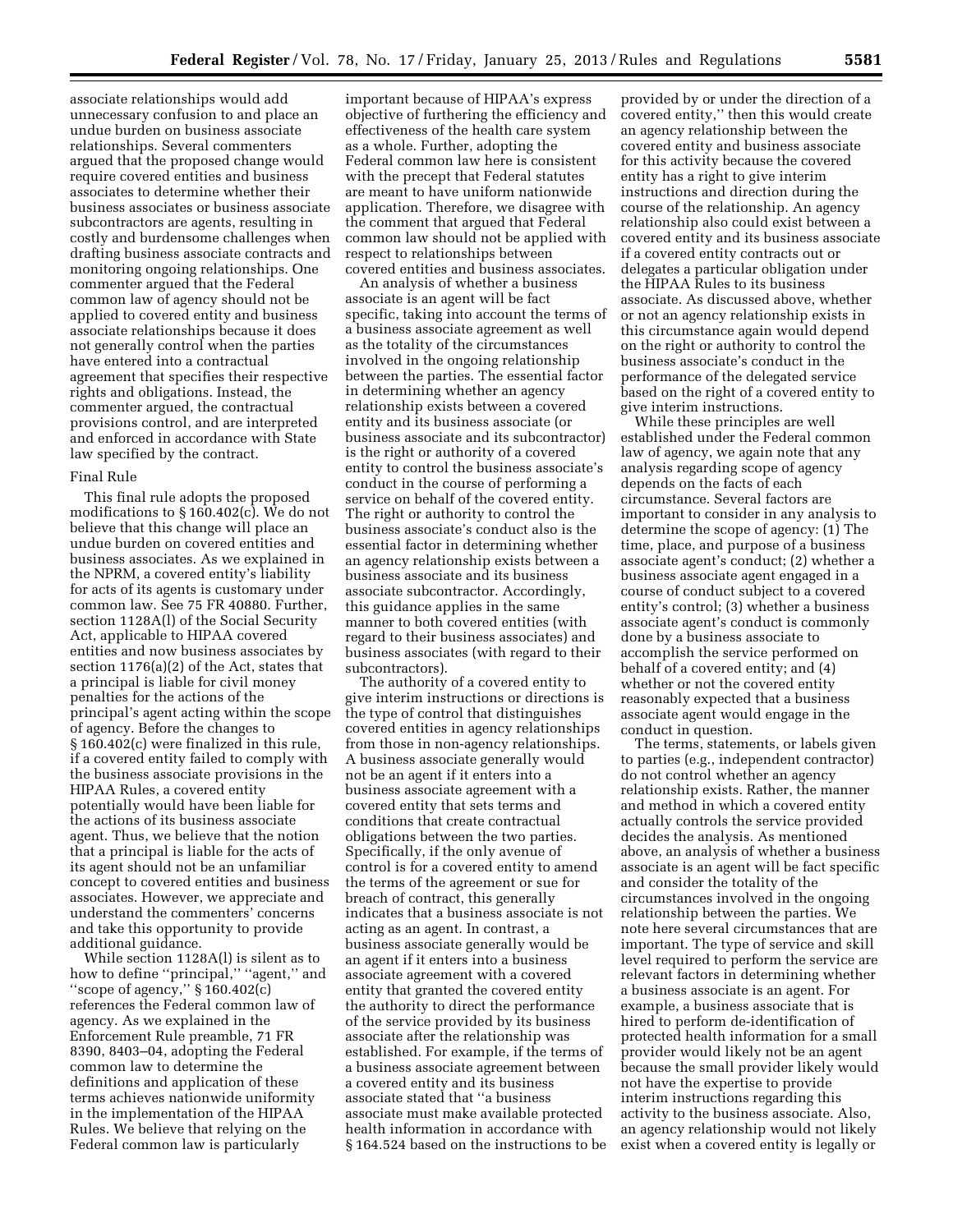otherwise prevented from performing the service or activity performed by its business associate. For example, the accreditation functions performed by a business associate cannot be performed by a covered entity seeking accreditation because a covered entity cannot perform an accreditation survey or award accreditation. We also note that a business associate can be an agent of a covered entity: (1) Despite the fact that a covered entity does not retain the right or authority to control every aspect of its business associate's activities; (2) even if a covered entity does not exercise the right of control but evidence exists that it holds the authority to exercise that right; and (3) even if a covered entity and its business associate are separated by physical distance (e.g., if a covered entity and business associate are located in different countries).

# Response to Other Public Comments

*Comment:* One commenter asked whether the Department intends to eliminate the exceptions afforded by the Federal common law of agency. This commenter also argued that if a business associate were an agent of a covered entity, and a HIPAA compliant business associate agreement was in place, any deviation from the terms in the agreement would be by definition outside the scope of agency.

*Response:* As we discussed above, § 160.402(c) provides that covered entities and business associates are liable for the acts of their business associate agents, in accordance with the Federal common law of agency. Section 160.402(c) is derived from section 1128A(l) of the Social Security Act which states that ''a principal is liable for penalties  $* * *$  under this section for the actions of the principal's agents acting within the scope of the agency.'' Accordingly, § 160.402(c) incorporates the Federal common law of agency, which includes the understanding that for a principal to be liable for the actions of an agent, the agent must be acting within the scope of agency. Thus, the exceptions to the Federal common law of agency (as the commenter identified them) are incorporated in the final rule at § 160.402(c).

We do not agree with the commenter that any deviation from the terms in a business associate contract would be by definition outside the scope of agency. A business associate agent's conduct generally is within the scope of agency when its conduct occurs during the performance of the assigned work or incident to such work, regardless of whether the work was done carelessly, a mistake was made in the performance, or the business associate disregarded a covered entity's specific instruction. For example, a business associate agent would likely be acting within the scope of agency if it impermissibly disclosed more than the minimum necessary information to a health plan for purposes of payment, even if the disclosure is contrary to clear instructions of the covered entity. In contrast, a business associate agent's conduct generally is outside the scope of agency when its conduct is solely for its own benefit (or that of a third party), or pursues a course of conduct not intended to serve any purpose of the covered entity.

*Comment:* One commenter stated that the proposed change would impose strict liability on covered entities for the actions of third parties not under their control. Another commenter stated that an agent would always fall within the scope of a workforce member, which by definition is not a business associate.

*Response:* We disagree with both comments and believe that the comments may reflect a misunderstanding of the proposed change. First, as explained above, § 160.402(c) closely tracks the language in section 1128A(l) of the Social Security Act, which is made applicable to HIPAA by section 1176(a)(2) of such Act. It does not make a covered entity or business associate liable for the acts of third parties that are not under its control because such third parties are not its agents. With regard to the second comment, an agent could always fall within the definition of a workforce member because of the direct control requirement in that definition, but the definition of business associate excludes a workforce member. This definitional exclusion allows the covered entity to determine whether, for example, to provide training to the agent under the Privacy Rule. A covered entity would be required to provide training to a workforce member but not to a business associate agent. However, the covered entity is required to enter into a business associate agreement with a business associate agent that it does not treat as a workforce member. The proposed change to § 160.402(c) simply makes the covered entity or business associate liable for the acts of its agents acting within the scope of agency, whether the agents are workforce members or business associates. See the definitions of ''business associate'' and ''workforce member'' at § 160.103.

c. Section 160.404—Amount of a Civil Monetary Penalty

# Interim Final Rule

The IFR amended § 160.404 to revise the range of potential civil money penalty amounts a covered entity (or business associate) will be subject to for violations occurring on or after February 18, 2009, as a result of section 13410(d) of the HITECH Act.

Prior to the HITECH Act, section 1176(a) of the Social Security Act authorized the Secretary to impose a civil money penalty of not more than \$100 for each violation, with the total amount imposed on a covered entity for all violations of an identical requirement or prohibition during a calendar year not to exceed \$25,000. As described above, section 13410(d) of the HITECH Act modified section 1176(a) to establish tiers of increasing penalty amounts for violations based on increasing levels of culpability associated with each tier.

Accordingly, the IFR adopted at § 160.404(b) the new penalty scheme provided for at section 13410(d) of the HITECH Act for violations occurring on or after February 18, 2009. The IFR retained the pre-HITECH maximum penalty amounts of not more than \$100 per violation and \$25,000 for identical violations during a calendar year, for violations occurring before February 18, 2009.

In adopting the HITECH Act's penalty scheme, the Department recognized that section 13410(d) contained apparently inconsistent language (i.e., its reference to two penalty tiers ''for each violation,'' each of which provided a penalty amount ''for all such violations'' of an identical requirement or prohibition in a calendar year). To resolve this inconsistency, with the exception of violations due to willful neglect that are not timely corrected, the IFR adopted a range of penalty amounts between the minimum given in one tier and the maximum given in the second tier for each violation and adopted the amount of \$1.5 million as the limit for all violations of an identical provision of the HIPAA rules in a calendar year. For violations due to willful neglect that are not timely corrected, the IFR adopted the penalty amount of \$50,000 as the minimum for each violation and \$1.5 million for all such violations of an identical requirement or prohibition in a calendar year.

Specifically, the IFR revised § 160.404 to provide, for violations occurring on or after February 18, 2009, the new HITECH penalty scheme, as follows: (1) For violations in which it is established that the covered entity did not know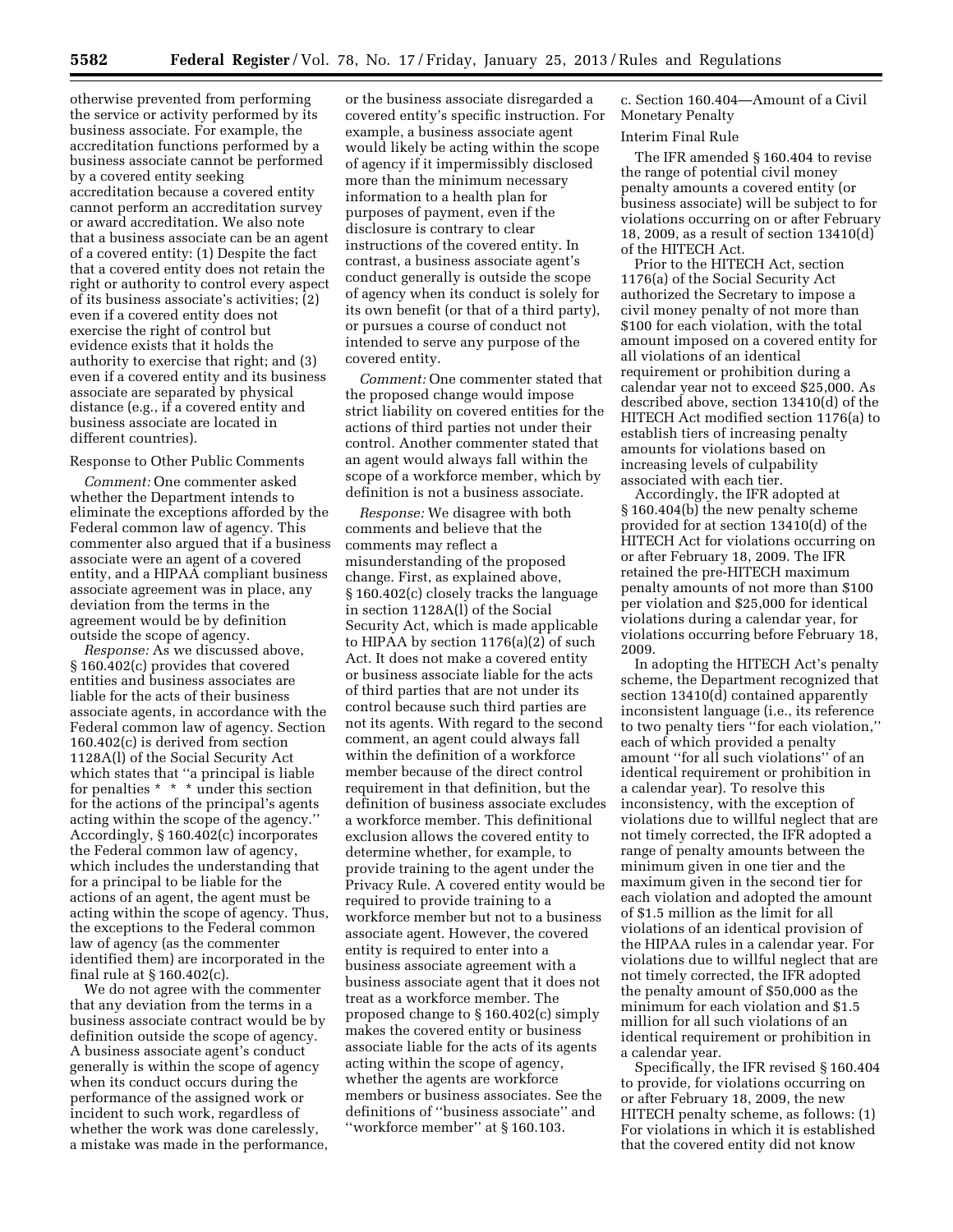and, by exercising reasonable diligence, would not have known that the covered entity violated a provision, an amount not less than \$100 or more than \$50,000 for each violation; (2) for a violation in which it is established that the violation was due to reasonable cause and not to willful neglect, an amount not less than

\$1000 or more than \$50,000 for each violation; (3) for a violation in which it is established that the violation was due to willful neglect and was timely corrected, an amount not less than \$10,000 or more than \$50,000 for each violation; and (4) for a violation in which it is established that the violation

was due to willful neglect and was not timely corrected, an amount not less than \$50,000 for each violation; except that a penalty for violations of the same requirement or prohibition under any of these categories may not exceed \$1,500,000 in a calendar year. See Table 2 below.

# TABLE 2—CATEGORIES OF VIOLATIONS AND RESPECTIVE PENALTY AMOUNTS AVAILABLE

| Violation category-Section 1176(a)(1) | Each violation | All such violations of<br>an identical provision<br>in a calendar year |
|---------------------------------------|----------------|------------------------------------------------------------------------|
|                                       | \$100-\$50,000 | \$1,500,000                                                            |
|                                       | 1.000–50.000   | 1.500.000                                                              |
|                                       | 10,000-50,000  | 1,500,000                                                              |
|                                       | 50,000         | 1.500.000                                                              |

In applying these amounts, the Department will not impose the maximum penalty amount in all cases but rather will determine the penalty amounts as required by the statute at section 1176(a)(1) and the regulations at § 160.408 (i.e., based on the nature and extent of the violation, the nature and extent of the resulting harm, and the other factors set forth at § 160.408).

Further, for counting violations, the Department continues to utilize the methodology discussed in prior preambles of the Enforcement Rule. See 70 FR 20224, 20233–55 (April 18, 2005) and 71 FR 8390, 8404–07 (February 16, 2006). For violations that began prior to February 18, 2009, and continue after that date, the Department will treat violations occurring before February 18, 2009, as subject to the penalties in effect prior to February 18, 2009, and violations occurring on or after February 18, 2009, as subject to the penalties in effect on or after February 18, 2009.

# Overview of Public Comments

Most comments on the civil money penalty amounts expressed concern with the new penalty structure set forth in the IFR. A few of these commenters expressed a generalized concern about the potential impact the available penalty amounts might have on covered entities, particularly smaller entities. One commenter argued that the Secretary should not fine entities for violations of which a covered entity had no knowledge or those due to reasonable cause, and that civil money penalties should only be imposed as a last resort. A few commenters expressed concern with the Secretary's wide range of discretion in determining a civil money penalty amount and suggested that the regulations or guidance should further define how the Secretary would determine such an amount.

Some commenters specifically expressed concern about the maximum penalty amounts set forth for each violation (i.e., \$50,000) and for all violations of an identical provision in a calendar year (\$1,500,000). Commenters argued that the IFR's penalty scheme is inconsistent with the HITECH Act's establishment of different tiers based on culpability because the outside limits were the same for all culpability categories and this ignored the outside limits set forth by the HITECH Act within the lower penalty tiers, rendering those limits meaningless. A few commenters expressed particular concern with what they believed to be the unfair ability of the Secretary to impose the maximum penalty amounts to violations falling within the two lowest categories of culpability (i.e., did not know violations and violations due to reasonable cause and not willful neglect).

# Final Rule

This final rule retains the revised penalty structure in § 160.404(b) as implemented by the IFR. We continue to believe the penalty amounts are appropriate and reflect the most logical reading of the HITECH Act, which provides the Secretary with discretion to impose penalties for each category of culpability up to the maximum amount described in the highest penalty tier.

With respect to those comments expressing concern about the discretion available to the Secretary under the adopted scheme we emphasize again that the Department will not impose the maximum penalty amount in all cases but will rather determine the amount of a penalty on a case-by-case basis, depending on the nature and extent of the violation and the nature and extent of the resulting harm, as required by the HITECH Act, as well as the other factors set forth at § 160.408. In response to those commenters particularly concerned about the impact of penalties on smaller entities, we note that the other factors include both the financial condition and size of the covered entity or business associate. These factors are discussed more fully below.

In addition, with respect to comments expressing specific concern about fairness regarding those violations of which an entity did not know or by exercising reasonable diligence would not have known or for which there was a reasonable cause and not willful neglect, we note that in both cases an entity may establish that an affirmative defense applies under § 160.410, where the entity corrects the violation within 30 days from the date the entity had knowledge of the violation or with the exercise of reasonable diligence would have had knowledge of the violation, or during a period determined appropriate by the Secretary based upon the nature and extent of the entity's failure to comply. These affirmative defenses are described more fully below.

In addition, Section 13410(d) of the HITECH Act and Section 1176(a) of the Social Security Act, give the Secretary further ability to waive a civil money penalty, in whole or in part, under certain circumstances. Thus, to the extent an entity fails to correct such violations within the mandated timeframe, the Secretary may also utilize her waiver authority provided for at § 160.412, to waive the penalty amount in whole or in part, to the extent that payment of the penalty would be excessive relative to the violation.

Further, pursuant to 42 U.S.C. 1320a– 7a(f), the Secretary always has the discretion to settle any issue or case or to compromise the amount of a civil money penalty assessed for a violation of the HIPAA Rules.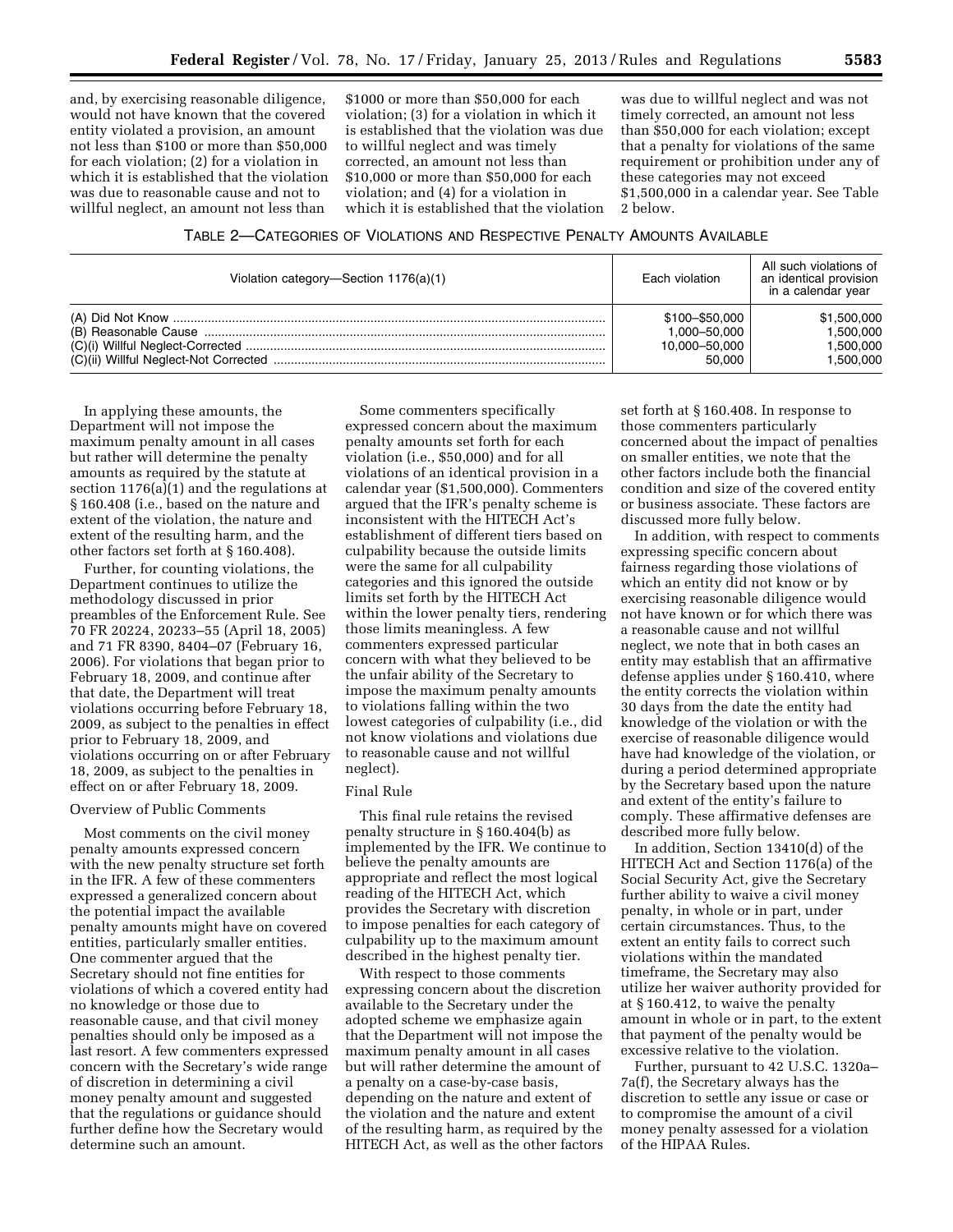Finally, in the event an entity believes that a civil money penalty has been imposed unfairly, the entity could exercise its right under § 160.504 to appeal the imposition of a civil money penalty in a hearing before an administrative law judge.

#### Response to Other Public Comments

*Comment:* We received a few comments in response to the IFR and NPRM requesting clarification as to how the Secretary will count violations for purposes of calculating civil money penalties. One commenter requested clarification as to how the numbers of ''occurrences'' are determined, suggesting that penalties could be very significant, and vary significantly, depending on the counting methodology utilized. The Department also received one comment asking whether a violation is defined as one event. This commenter queried, for example, whether the loss of unsecured electronic media would be considered as a single violation, even if the media contained several hundred records. The commenter also asked for confirmation that \$1,500,000 is the aggregate limit of all fines for all violations in a given calendar year which would apply across an entire enterprise, regardless of violations occurring in different business units.

*Response:* How violations are counted for purposes of calculating a civil money penalty vary depending on the circumstances surrounding the noncompliance. Generally speaking, where multiple individuals are affected by an impermissible use or disclosure, such as in the case of a breach of unsecured protected health information, it is anticipated that the number of identical violations of the Privacy Rule standard regarding permissible uses and disclosures would be counted by the number of individuals affected. Further, with respect to continuing violations, such as lack of appropriate safeguards for a period of time, it is anticipated that the number of identical violations of the safeguard standard would be counted on a per day basis (i.e., the number of days the entity did not have appropriate safeguards in place to protect the protected health information). Note also that in many breach cases, there will be both an impermissible use or disclosure, as well as a safeguards violation, for each of which the Department may calculate a separate civil money penalty. We refer readers to prior Enforcement Rule preambles for additional discussion on the counting methodology. See 70 FR 20224, 20233– 55 (April 18, 2005) and 71 FR 8390, 8404–07 (February 16, 2006).

With respect to whether the aggregate CMP limit of \$1.5 million would apply to all violations in a given calendar year, across an entire enterprise, regardless of violations occurring in different business units of the enterprise, we note that the Enforcement Rule's penalty scheme, and thus the limit for identical violations in a calendar year applies to the legal entity that is a covered entity or business associate. However, as we indicated above, a covered entity or business associate may be liable for multiple violations of multiple requirements, and a violation of each requirement may be counted separately. As such, one covered entity or business associate may be subject to multiple violations of up to a \$1.5 million cap for each violation, which would result in a total penalty above \$1.5 million.

d. Section 160.408—Factors Considered in Determining the Amount of a Civil Money Penalty

# Proposed Rule

Section 160.408 implements section 1176(a)(2) of the Social Security Act, which requires the Secretary, when imposing a civil money penalty, to apply the provisions of section 1128A of the Social Security Act ''in the same manner as such provisions apply to the imposition of a civil money penalty under section 1128A.'' In determining a penalty amount, section 1128A requires the Secretary to take into account the nature of the claims and the circumstances under which they were presented; the degree of culpability, history of prior offenses and financial condition of the person presenting the claims; and such other matters as justice may require.

Section 160.408 adopted these factors and provided a more specific list of circumstances within each. Because the Enforcement Rule applies to a number of rules, which apply to an enormous number of entities and circumstances, the Secretary has the discretion to decide whether and how to consider the factors (i.e., as either aggravating or mitigating) in determining the amount of a civil money penalty.

As previously indicated, section 13410(d) of the HITECH Act modified section 1176(a)(1) of the Social Security Act to require that the Department base determinations of appropriate penalty amounts on the nature and extent of the violation and the nature and extent of the harm resulting from such violation. However, the HITECH Act did not modify section 1176(a)(2),which continues to require application of the factors in section 1128A.

The proposed rule proposed to revise the structure and list of factors at § 160.408 to make explicit the new HITECH Act requirement that the Secretary consider the nature and extent of the violation and the nature and extent of the harm resulting from the violation, in addition to those factors enumerated in section 1128A. We proposed to exclude, however, the factor at § 160.408(c) regarding the degree of culpability of the covered entity, which originated in section 1128A, because culpability is now reflected in the penalty tiers.

Specifically, the Department proposed to revise § 160.408(a) to identify ''the nature and extent of the violation,'' ''the nature and extent of the harm resulting from the violation,'' and the ''history of prior compliance with the administrative simplification provision, including violations by the covered entity or business associate,'' the ''financial condition of the covered entity or business associate,'' and ''such other matters as justice may require,'' as the five general factors the Secretary will consider in determining a civil money penalty. Under each of these categories, we proposed to reorganize and list the specific factors that may be considered.

In addition, in the first, second, and third factors, we proposed to add certain circumstances which may be considered in determining a penalty amount. Under the first factor, we proposed to add ''the number of individuals affected'' as relevant to the extent of a violation. Under the second factor, we proposed to add ''reputational harm'' to the specific circumstances which may be considered, to make clear that reputational harm is as cognizable a form of harm as physical or financial harm. Finally, in the third factor, the Department proposed to modify the phrase ''prior violations'' to ''indications of noncompliance,'' because use of the term ''violation'' is generally reserved for instances where the Department has made a formal finding of a violation through a notice of proposed determination. However, a covered entity's general history of HIPAA compliance is relevant in determining the amount of a civil money penalty within the penalty range.

The Department did not propose to modify the Secretary's discretion in how to apply the factors—i.e., as either mitigating or aggravating.

#### Overview of Public Comments

We received one comment requesting that the Department limit the number of mitigating factors it will consider when determining penalty amounts and apply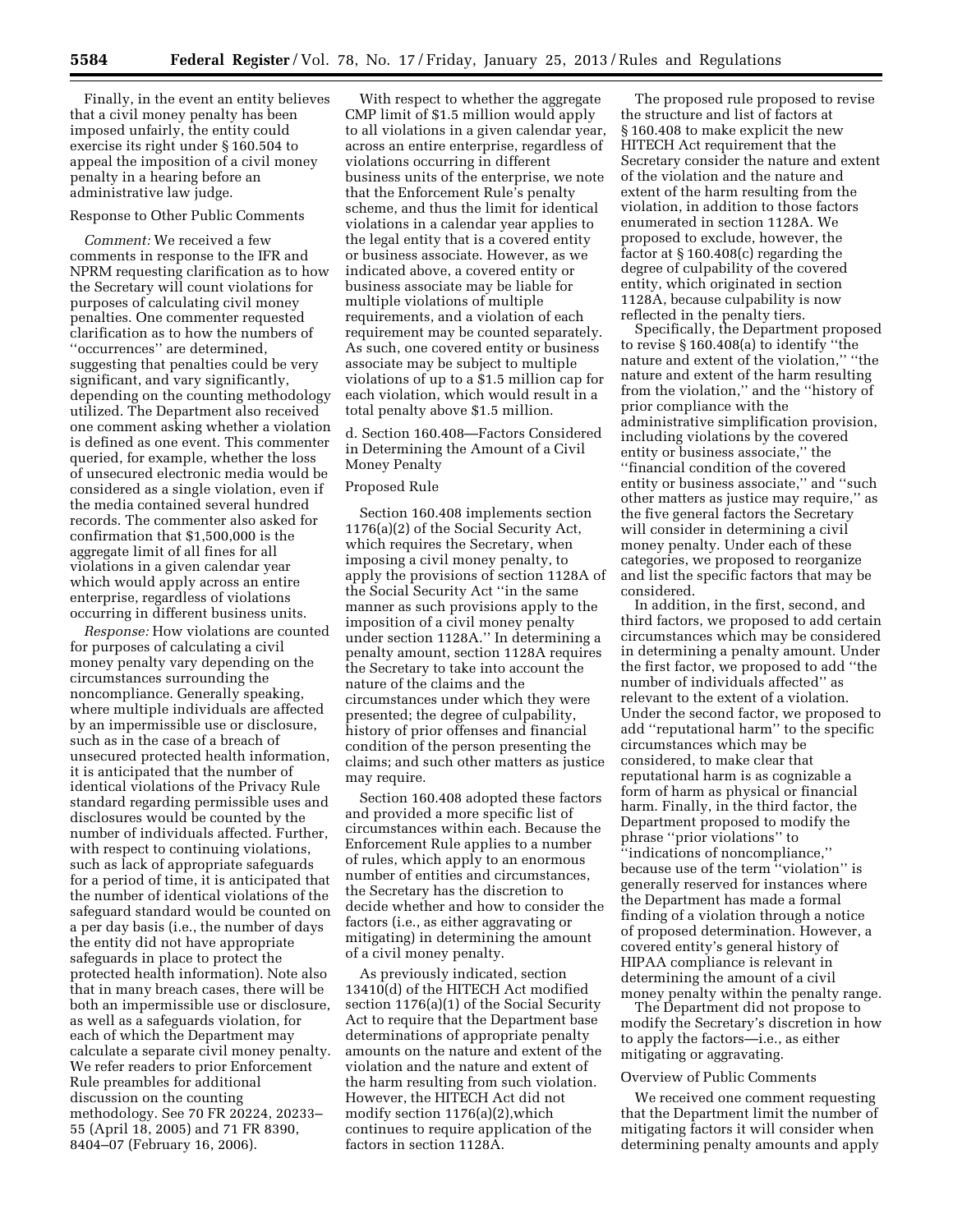civil money penalties in every case of noncompliance, including where resolution and compliance have been achieved by informal means. The commenter also argued that a covered entity's or business associate's financial condition or financial difficulties should not be considered as mitigating factors in determining the amount of civil money penalties. The commenter recommended that penalties should apply to all violators except those who despite due diligence could not discover the violation, who reported the violation immediately, and who fully corrected the problem within 30 days of discovery.

We received two comments in support of considering reputational harm in the computation of civil money penalties. One commenter emphasized that reputational harm addresses harm to individuals' dignity interest and recommended the inclusion of ''other'' harm as well. However, another covered entity expressed concern that damages for reputational harm are difficult to quantify and, therefore, claims might lead to protracted litigation and expensive settlements, ultimately increasing the costs of health care. Finally, we received one comment requesting examples of situations involving a cognizable claim of reputational harm.

We also received several comments requesting that the Department continue to consider the degree of culpability when determining the amount of a civil money penalty. One commenter specifically recommended that the Department consider whether unauthorized access has occurred when determining civil money penalty amounts. We also received one comment suggesting that the Department revise proposed § 160.408(c) to recognize as a mitigating factor whether the current violation is inconsistent with an entity's prior history of compliance.

With respect to the evaluation of a covered entity's or business associate's history of prior compliance, we received a number of comments expressing concern that replacing ''violations'' with ''indications of noncompliance'' would create ambiguity, and would not adequately inform covered entities and business associates of the factors that the Department will consider when determining civil money penalty amounts. The commenters expressed concern that expanding the evaluation of prior compliance beyond documented, formal findings of noncompliance would permit the Department to rely on information of dubious credibility. Commenters

requested that, to prevent uncertainty, the Department either retain the term ''violations'' or provide a clear definition, including examples, of ''indications of noncompliance.''

Finally, we received several comments requesting additional examples and guidance on how the Department will apply the factors in assessing penalty amounts.

#### Final Rule

The final rule adopts the proposed modifications. We do not eliminate the factors concerning an entity's financial condition, as such factors are based on the requirement in section 1128A(d) of the Social Security Act. We emphasize that the goal of enforcement is to ensure that violations do not recur without impeding access to care. Further, we note that an entity's financial condition can affect a civil money penalty in either direction, that is, while an entity in poor financial condition may face a lesser penalty if its financial condition affected its ability to comply, an entity with greater financial resources could be subject to higher penalties for violations, in part because it had the resources to maintain compliance.

When considering the nature of the violation, the Department intends to consider factors such as the time period during which the violation(s) occurred and the number of individuals affected. Such considerations reflect the nature of the violation, specifically with respect to potential violations that affect a large number of individuals, for example, where disclosure of protected health information in multiple explanation of benefits statements (EOBs) that were mailed to the wrong individuals resulted from one inadequate safeguard but affected a large number of beneficiaries. However, we do recognize that these specific circumstances might also be considered under § 160.406, with respect to counting violations. See 71 FR 8390, 8409.

Whether reputational harm is implicated in a HIPAA violation will be a fact-specific inquiry. We emphasize, however, that we do not consider reputational harm to arise solely from the unlawful disclosure of protected health information relating to medical diagnoses that may be considered especially sensitive, such as sexually transmitted infections or mental health disorders. Rather, the facts of the situation will determine whether reputational harm has occurred, such as whether the unlawful disclosure resulted in adverse effects on employment, standing in the community, or personal relationships. With respect to requests to consider

''other'' harm or whether unauthorized access has occurred, we reiterate that, in determining the nature and extent of the harm involved, we may consider all relevant factors, not just those expressly included in the text of the regulation.

Regarding the shift in terminology from ''history of violations'' to ''prior indications of noncompliance,'' we note that use of the terms ''violation'' or ''violate'' generally indicates that the Department has made a formal finding of a violation through a notice of proposed determination. Because the Department has a number of enforcement tools, such as informal resolution through a corrective action plan, the number of ''violations'' incurred by a covered entity or business associate does not constitute an accurate picture of a covered entity's or business associate's general history of compliance with all HIPAA Rules, which is relevant in determining the amount of a civil money penalty within the penalty range. See 71 FR 8390, 8408. As such, the Department modified the provision to reflect the Department's policy of considering the covered entity's or business associate's general history of compliance with the HIPAA Rules when determining a civil money penalty.

With regard to the phrase ''indications of noncompliance,'' we first clarify that a mere complaint does not constitute an indication of noncompliance. Instead, prior indications of noncompliance may refer to the number of times the Department has investigated an entity in the past and discovered indications of noncompliance that the Department resolved by informal means, such as satisfactory corrective action voluntarily taken by the covered entity. Finally, we agree that an entity's history of compliance—not only a history of noncompliance—is important, and will consider such a factor.

# e. Section 160.410—Affirmative Defenses

#### Interim Final Rule and Proposed Rule

As noted above, the IFR made changes to the affirmatives defenses found in the Enforcement Rule at § 160.410 to implement the modifications to section 1176(b) of the Social Security Act made by section 13410(d) of the HITECH Act. Specifically, the IFR removed the previous affirmative defense to the imposition of penalties if the covered entity did not know and with the exercise of reasonable diligence would not have known of the violation (since such violations are now punishable under the lowest tier of penalties), and by providing a prohibition on the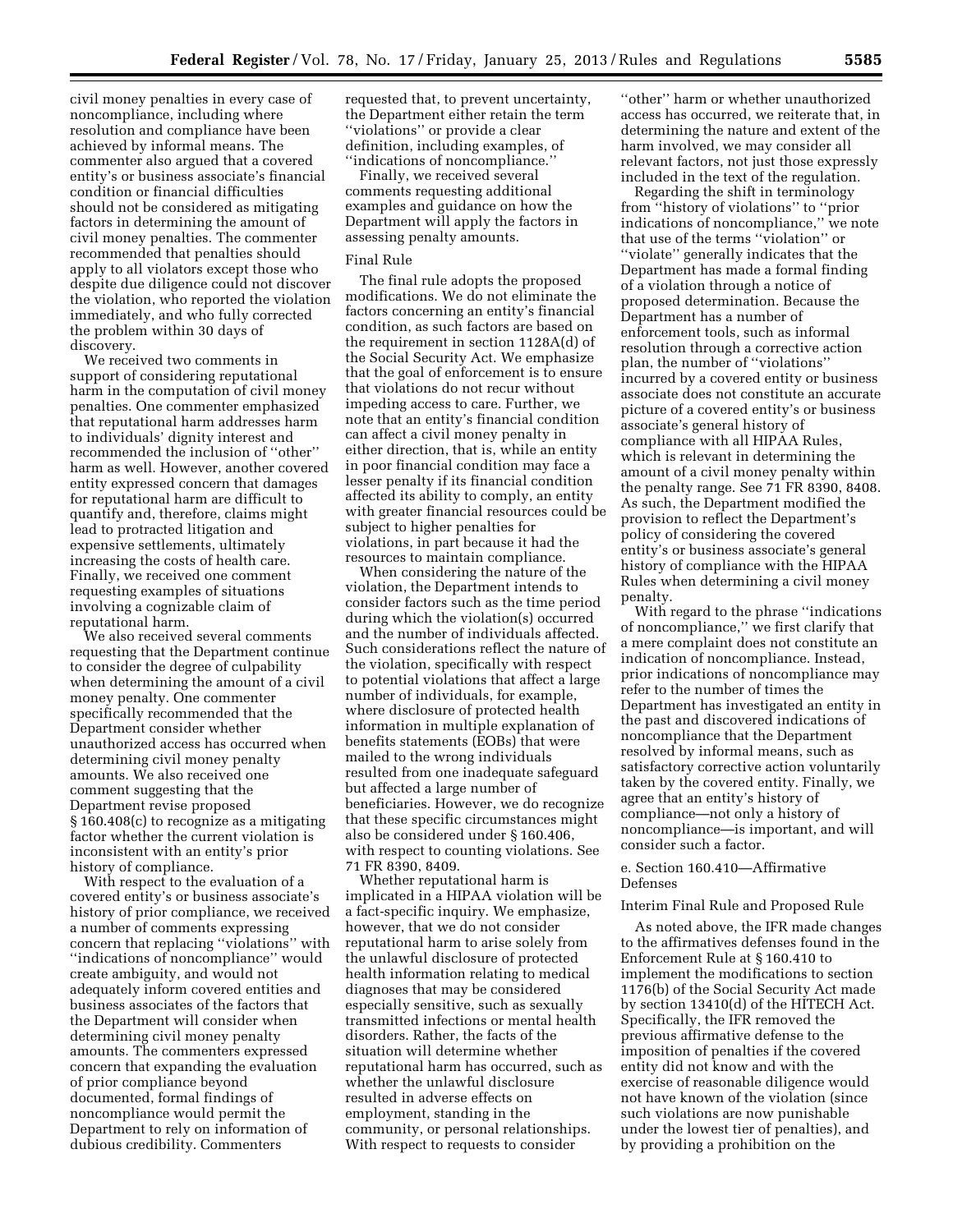imposition of penalties for any violation that is corrected within a 30-day time period, as long as the violation was not due to willful neglect.

The proposed rule included additional modifications to § 160.410 to conform to the changes made to section 1176(b) by the HITECH Act. Specifically, we proposed to implement the revision of section 1176(b)(1) of the Social Security Act by providing in § 160.410(a)(1) and (2) that the affirmative defense of criminally ''punishable'' is applicable to penalties imposed prior to February 18, 2011, and on or after February 18, 2011, the Secretary's authority to impose a civil money penalty will only be barred to the extent a covered entity or business associate can demonstrate that a criminal penalty has been imposed. Additionally, the Department also proposed modifications to the affirmative defenses in § 160.410 for violations occurring prior to February 18, 2009, to ensure the prior definition of ''reasonable cause'' continued to apply in such circumstances and avoiding any potential issues regarding a retroactive application of the revised term.

# Final Rule

The final rule adopts the proposed modifications to § 160.410. The Department did not receive any comments in response to the NPRM's proposed revisions to this section.

#### f. Section 160.412—Waiver

Prior to February 18, 2009, § 160.412 stated that ''[f]or violations described in § 160.410(b)(3)(i) that are not corrected within the period described in § 160.410(b)(3)(ii), the Secretary may waive the civil money penalty, in whole or in part, to the extent that payment of the penalty would be excessive relative to the violation.'' This language implicitly recognized a covered entity's ability to claim an affirmative defense to the imposition of a civil money penalty, under what was then  $\S 160.410(b)(2)$ , by establishing that it did not have knowledge of the violation, determined in accordance with the Federal common law of agency, and by exercising reasonable diligence, would not have known that the violation occurred. While section 13410(d) of the HITECH Act revised section 1176(b) of the Social Security Act to eliminate the affirmative defense for such violations, absent corrective action during a 30-day period, it did not revise the Secretary's waiver authority. As a result, the Enforcement IFR amended § 160.412 to reflect the revisions made to § 160.410 to provide that ''[r]egardless of whether

violations occur before, on, or after February 18, 2009, the Secretary had the authority to provide a waiver for violations due to reasonable cause and not willful neglect that are not timely corrected (pursuant to the correction period in revised § 160.410(a)(3)(ii) or (b)(2)(ii), as applicable).'' See 74 FR 56129.

The proposed rule included conforming changes to § 160.412 to align the provision with the revisions to § 160.410. See 75 FR 40881. The proposed revision would effectively provide the Secretary with the authority to waive a civil money penalty, in whole or in part, for violations described in § 160.410(b)(2) (occurring prior to February 18, 2009, and due to circumstances that would make it unreasonable for the covered entity, despite the exercise of ordinary business care and prudence, to comply with the administrative simplification provision violated) or § 160.410(c) (occurring on or after February 18, 2009, and involving an establishment to the satisfaction of the Secretary that the violation is not due to willful neglect) and that are not corrected within the period specified under such paragraphs.

#### Overview of Public Comments

The Department received a few comments in response to the IFR regarding the Secretary's authority to waive the imposition of a civil money penalty for violations occurring on or after February 18, 2009, each of which urged that the Secretary's waiver authority be extended to apply also to penalties for violations of which a covered entity did not know, or through the exercise of reasonable diligence, would not have known, in addition to reasonable cause violations, because ''did not know'' violations are a less culpable category of violation than reasonable cause violations.

# Final Rule

The final rule adopts the modifications to § 160.412 proposed in the NPRM, which addresses the concerns of the above commenters on the IFR.

# g. Section 160.418—Penalty Not Exclusive

# Proposed Rule

We proposed to revise this section to incorporate a reference to the provision of PSQIA at 42 U.S.C. 299b–22 that provides that penalties are not to be imposed under both PSQIA and the HIPAA Privacy Rule for the same violation.

#### Final Rule

The Department did not receive substantive public comment on this proposal. The final rule adopts the proposed modification to § 160.418.

h. Section 160.420—Notice of Proposed Determination

# Interim Final Rule

The Enforcement IFR also amended § 160.420(a)(4) to add the requirement that, in addition to the proposed penalty amount, the Secretary identify in a notice of proposed determination the applicable violation category in § 160.404 upon which the proposed penalty amount is based. While not statutorily required, the Enforcement IFR included this amendment to provide covered entities and business associates with additional information that would increase their understanding of the violation findings in the notice of proposed determination.

#### Overview of Public Comment

The Department received three comments supporting this amendment.

# Final Rule

The final rule retains the provision as modified in the IFR.

i. Calculation of the 30-Day Cure Period for Willful Neglect Violations

# Interim Final Rule

In its discussion of the HITECH Act's revision of affirmative defenses, the Department noted that section 1176(b)(2)(A) of the Social Security Act still operates to exclude violations due to willful neglect from those that, if timely corrected, would be exempt from the Secretary's imposition of a civil money penalty. However, a covered entity's timely action to correct still would be determinative with respect to which of the two tiers of willful neglect penalty amounts would apply. To determine the appropriate penalty tier for such violations, the Department stated it would calculate the 30-day cure period in the same manner as described for determining whether an affirmative defense applied. That is, the Department would look at when a covered entity first had actual or constructive knowledge of a violation due to willful neglect, based on evidence gathered during its investigation, on a case-bycase basis. See 74 FR 56128 (October 30, 2009), 70 FR 20224, 20237–8 (April 18, 2005) and 71 FR 8390, 8410 (February 16, 2006) for prior, more detailed discussions about the Department's determination of when knowledge exists.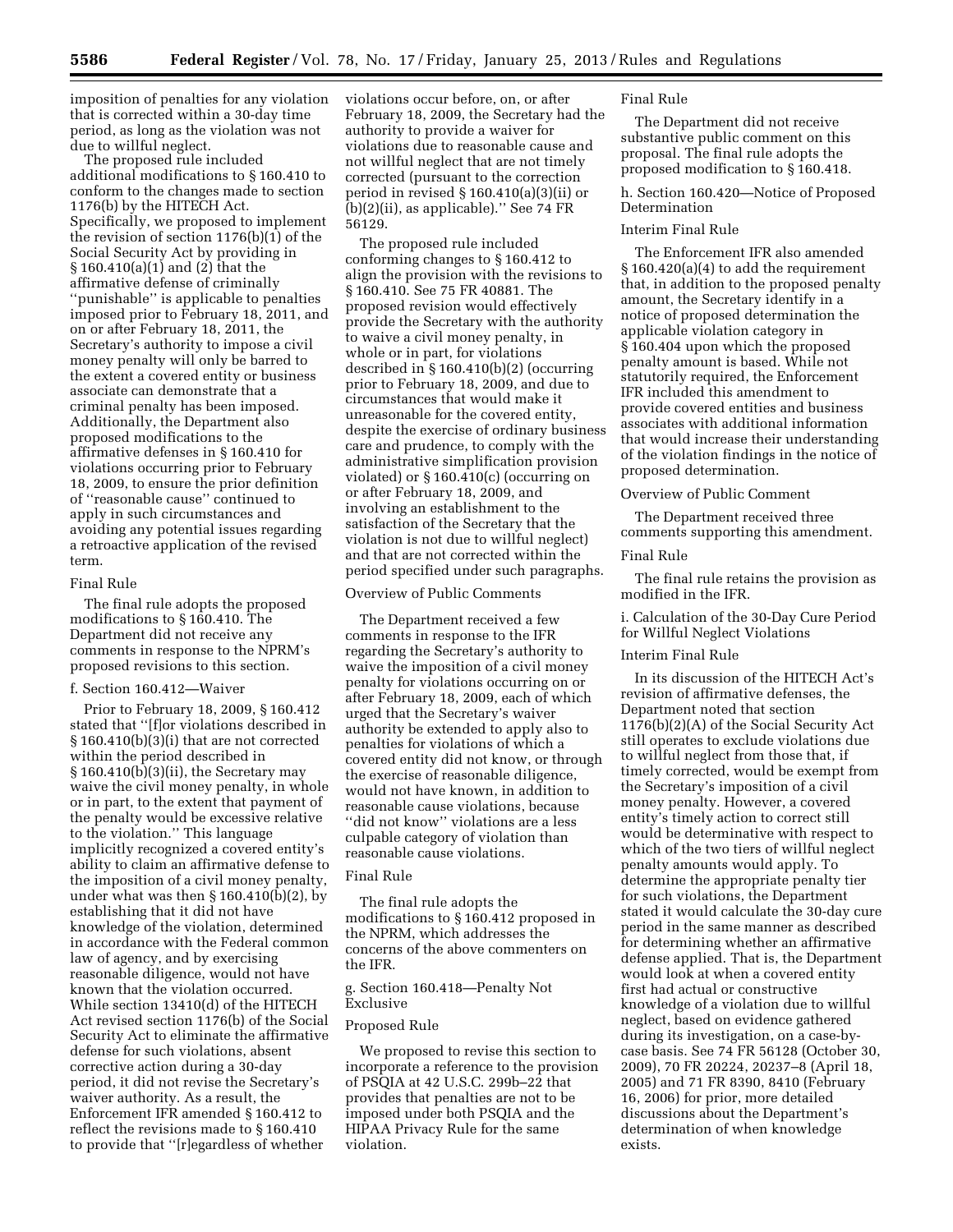Because the Department recognized that the minimum penalty amount under the HITECH Act of a violation due to willful neglect that is corrected during the 30-day cure period is significantly less than that for a violation due to willful neglect that is not timely corrected (equating to a \$40,000 minimum penalty amount difference), the IFR specifically requested comment on whether there are alternative approaches to calculating the beginning of the 30-day cure period for this purpose.

# Overview of Public Comments

While a few commenters expressed support for utilizing the current scheme in determining which tier should apply to a violation due to willful neglect, other commenters expressed concerns with this approach due to the uncertainty with determining exactly when the cure period begins and that a business associate's knowledge of a violation could be imputed to the covered entity prior to the business associate notifying the covered entity, as well as concerns if the Secretary does not notify an entity of a potential violation in a timely manner. A few commenters suggested that the 30-day cure period begin once the Department notifies the covered entity of a complaint.

#### Final Rule

The final rule retains the policy that the 30-day cure period for violations due to willful neglect, like those not due to willful neglect, begins on the date that an entity first acquires actual or constructive knowledge of the violation and will be determined based on evidence gathered by the Department during its investigation, on a case-bycase basis.

First, the requirement that an entity have knowledge that a ''violation'' has occurred, and not only of the facts underlying the violation, is a higher standard than that which is often required by other law. Also, as a practical matter, the date an entity has actual or constructive knowledge of a violation will vary depending on the circumstances involved, and may be the result of notice by a workforce member or business associate, a complaint received by a health care consumer, or notification by the Department that a complaint has been filed. However, other sources of information exist that could establish knowledge, including internal indications of a potential noncompliance such as unusual access or audit log activity.

While we understand commenters' concerns relating to the uncertainty

inherent to constructive knowledge, we believe that it provides an appropriate incentive that is consistent with the strengthened enforcement of the HIPAA Rules, as provided in the HITECH Act. Reliance on notification by a complainant or the Department would not encourage self-correction or an entity's establishment of a compliance program that proactively prevents, detects and corrects indications of noncompliance. If the cure period were solely based on external notification, it is quite possible that entities would have little or no incentive to make corrections of noncompliance until long after an incident occurred, if ever. In response to concerns that constructive knowledge may be imputed to the principal when an agent fails to notify the responsible entity, we note that an agent must be acting within the scope of agency for a covered entity or a business associate to be liable for the agent's acts or failures to act. An agent that fails to notify a covered entity or business associate may be acting outside its scope of authority as an agent. In such a circumstance, the agent's knowledge is not imputed to the principal under the Federal Common Law of Agency.

Finally, an entity will have the opportunity to submit evidence establishing its knowledge or lack of knowledge, during the Department's investigation. Entities will also have a right to request a hearing to appeal a finding about knowledge in a notice of proposed determination to the extent they believe the finding is not based on a preponderance of the evidence. An administrative law judge would then review the finding and affirm or modify it.

# Response to Other Public Comments

*Comment:* A few commenters suggested that 30 days may not be sufficient for a covered entity to complete corrective action, particularly with respect to large organizations with complex systems, structures and relationships. One commenter suggested there should be a process available to allow an organization to apply for a reasonable extension to complete the cure.

*Response:* In response to commenters' concern about the length of the 30-day cure period, we note that this time period is defined by statute at section 1176(b) of the Social Security Act, and was not modified by section 13410(d) of the HITECH Act. Thus, we believe there is no authority upon which to base a modification to the length of the cure period.

*Comment:* One commenter requested that the Department clarify whether the new enforcement provisions will apply to violations of all HIPAA Administrative Simplification provisions or just to the privacy and security requirements.

*Response:* The enforcement regulations at 45 CFR Part 160, Subparts C, D, and E, relate to compliance with, and the enforcement of, all of the Administrative Simplification regulations adopted under subtitle F of Title II of HIPAA, including the Standards for Electronic Transactions and Code Sets (Transactions and Code Sets Rule(s) (referred to in both a singular and plural sense); Standards for Privacy of Individually Identifiable Health Information (HIPAA Privacy Rule); Standard Unique Employer Identifier (EIN Rule); Security Standards (HIPAA Security Rule); and Standard Unique Health Identifier for Health Care Providers (NPI Rule). In addition, the Enforcement Rule applies to the Breach Notification Rule for HIPAA covered entities and business associates.

# *C. Subparts A and C of Part 164: General Provisions and Modifications to the Security Rule*

We proposed implementing modifications to the Security Rule as a result of the HITECH Act and to make certain other changes. Below we respond to comments received on the proposed changes as well as describe the final rule provisions. We also discuss the final technical and conforming changes to the general provisions in Subpart A of Part 164, which applies to the Security, Privacy, and Breach Notification Rules, and respond to comments where substantive comments were received on these changes.

# 1. Technical Changes to Subpart A— General Provisions

# a. Section 164.102—Statutory Basis

This section sets out the statutory basis of Part 164. We proposed and include in this final rule a technical change to include a reference to the provisions of sections 13400 through 13424 of the HITECH Act upon which the regulatory changes discussed below are based.

#### b. Section 164.104—Applicability

This section sets out to whom Part 164 applies. We proposed to replace the existing paragraph (b) with an applicability statement for business associates, consistent with the provisions of the HITECH Act. Paragraph (b) makes clear that, where provided, the standards, requirements, and implementation specifications of the HIPAA Privacy, Security, and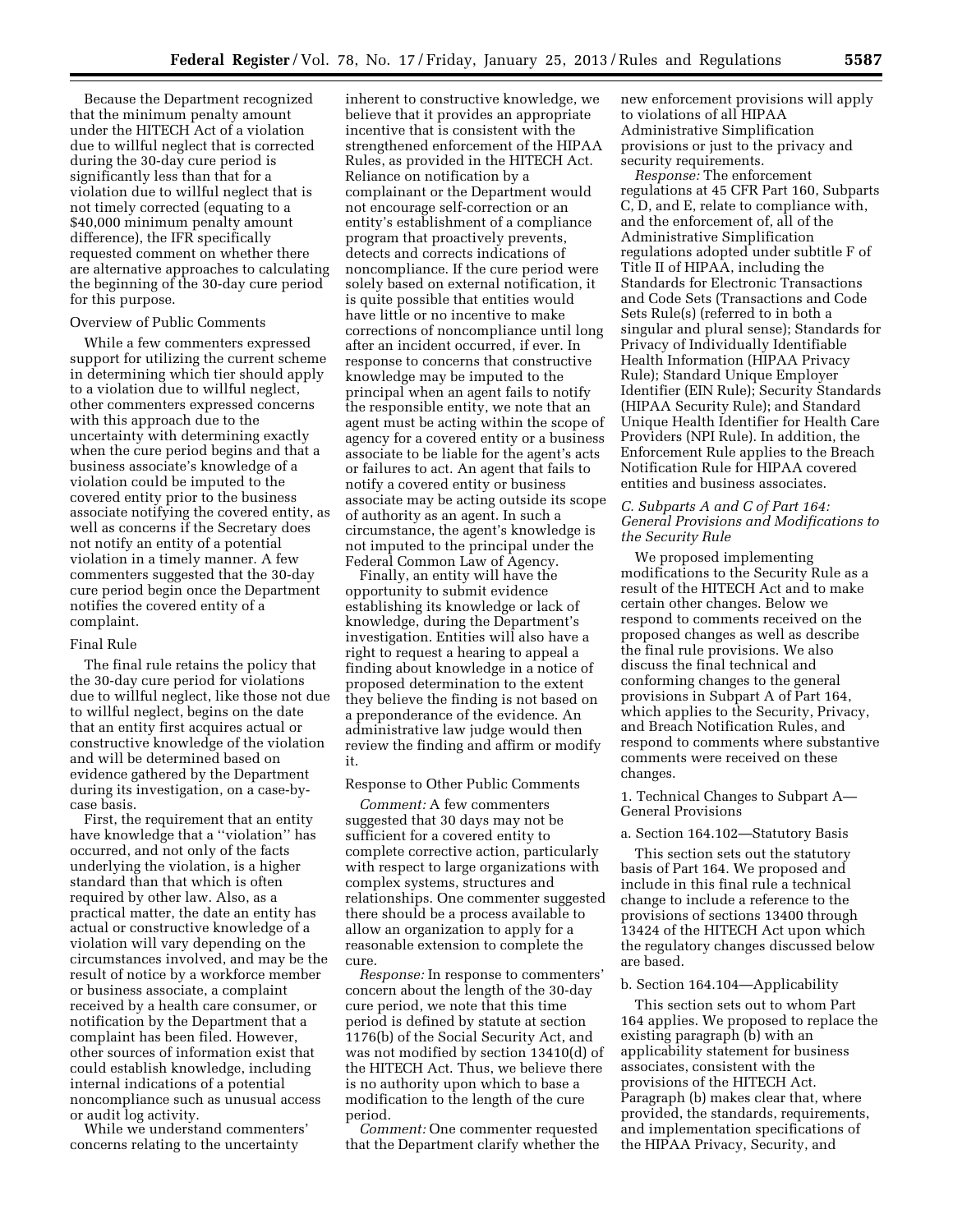Breach Notification Rules apply to business associates. We also proposed to remove as unnecessary the existing language in § 164.104(b) regarding the obligation of a health care clearinghouse to comply with § 164.105 relating to organizational requirements of covered entities. This final rule adopts these changes as proposed.

c. Section 164.105—Organizational Requirements

Section 164.105 outlines the organizational requirements and implementation specifications for health care components of covered entities and for affiliated covered entities. As § 164.105 now also applies to Subpart D of Part 164 regarding breach notification for unsecured protected health information, we proposed to remove several specific references to Subparts C and E throughout this section to make clear that the provisions of this section also apply to Subpart D of Part 164. The final rule adopts these modifications.

In addition, we proposed the following modifications to this section.

i. Section 164.105(a)(2)(ii)(C)–(E)

# Proposed Rule

As a covered entity's obligation to ensure that a health care component complies with the Privacy and Security Rules is already set out at § 164.105(a)(2)(ii), we proposed to modify this section to remove as unnecessary paragraphs (C) and (D), which pertain to the obligation of a covered entity to ensure that any component that performs business associate-like activities and is included in the health care component complies with the requirements of the Privacy and Security Rules, and to re-designate paragraph (E) as (C). Additionally, we requested comment on whether we should require, rather than permit as was the case at  $\S 164.105(a)(2)(iii)(C)$ , a covered entity that is a hybrid entity to include a component that performs business associate-like activities within its health care component so that such components are directly subject to the Rules.

#### Overview of Public Comments

Several commenters recommended that hybrid entities should retain the flexibility to either include or exclude business associates from the healthcare component. Two of these commenters stated this option would allow the covered entity to distinguish the functions and responsibilities of the business associate as separate from the health care component, which would result in better compliance, as covered entities would evaluate each business

associate separately for compliance purposes. Further, commenters argued that, as the covered entity is ultimately legally liable for compliance on the part of the organization, such a modification is not necessary.

Additionally, several commenters stated that requiring a hybrid entity to include business associate departments is excessive and burdensome. Some of these commenters further stated that business associate departments of a hybrid entity will likely commit limited time, personnel, and staff hours to Privacy and Security Rule compliance and suggested that the hybrid entity should implement applicable entitywide policies and procedures and separately ensure that business associate departments implement specific practices scaled to the business associate's use or disclosure of protected health information.

In contrast, several commenters supported the proposed change. Several of these commenters suggested that the modification would better facilitate compliance, because requiring the covered entity to include the business associate department in the health care component would better protect the protected health information held by the business associate and would ensure consistent standards within the health care component of the covered entity.

# Final Rule

Many covered entities perform both covered and non-covered functions as part of their business operations. For such covered entities, the entire entity is generally required to comply with the Privacy Rule. However, the hybrid entity provisions of the HIPAA Rules permit the entity to limit the application of the Rules to the entity's components that perform functions that would make the component a ''covered entity'' if the component were a separate legal entity. Specifically, this provision allows an entity to designate a health care component by documenting the components of its organization that perform covered entity functions. The effect of such a designation is that most of the requirements of the HIPAA Rules apply only to the designated health care component of the entity and not to the functions the entity performs that are not included in the health care component. While most of the HIPAA Rules' requirements apply only to the health care component, the hybrid entity retains certain oversight, compliance, and enforcement obligations.

We explained in the preamble to the 2002 modifications to the Privacy Rule that the Rule provides hybrid entities

with discretion as to whether or not to include business associate divisions within the health care component. However, a disclosure of protected health information from the health care component to any other division that is not part of the health care component, including a business associate division, is treated the same as a disclosure outside the covered entity. As a result, because an entity generally cannot have a business associate agreement with itself, a disclosure from the health care component to the business associate division(s) of the entity likely would require individual authorization. See 67 FR 53182, 53205 (Aug. 14, 2002).

Importantly, after this final rule, business associates, by definition, are separately and directly liable for violations of the Security Rule and for violations of the Privacy Rule for impermissible uses and disclosures pursuant to their business associate contracts. With respect to a hybrid entity, however, not including business associate functions within the health care component of a hybrid entity could avoid direct liability and compliance obligations for the business associate component. Thus, we agree with the commenters that supported requiring inclusion of business associate functions inside the health care component of a hybrid entity. As such, the final rule requires that the health care component of a hybrid entity include all business associate functions within the entity.

#### Response to Other Public Comments

*Comment:* One commenter requested that the Department revise the definitions of ''hybrid entity'' to permit business associates to designate a health care component.

*Response:* A business associate performs one or more functions on behalf of a covered entity (or, in this final rule, another business associate). As a business associate is only subject to the HIPAA Rules with respect to the protected health information it maintains, uses, or discloses on behalf of a covered entity (or business associate) and not to other information it may maintain, including health information, there is no need for a business associate to designate one or more health care components.

*Comment:* One commenter asked whether an employer that operates an on-site clinic for the treatment of employees functions as a hybrid entity.

*Response:* An entity that maintains an on-site clinic to provide health care to one or more employees may be a HIPAA covered provider to the extent the clinic performs one or more covered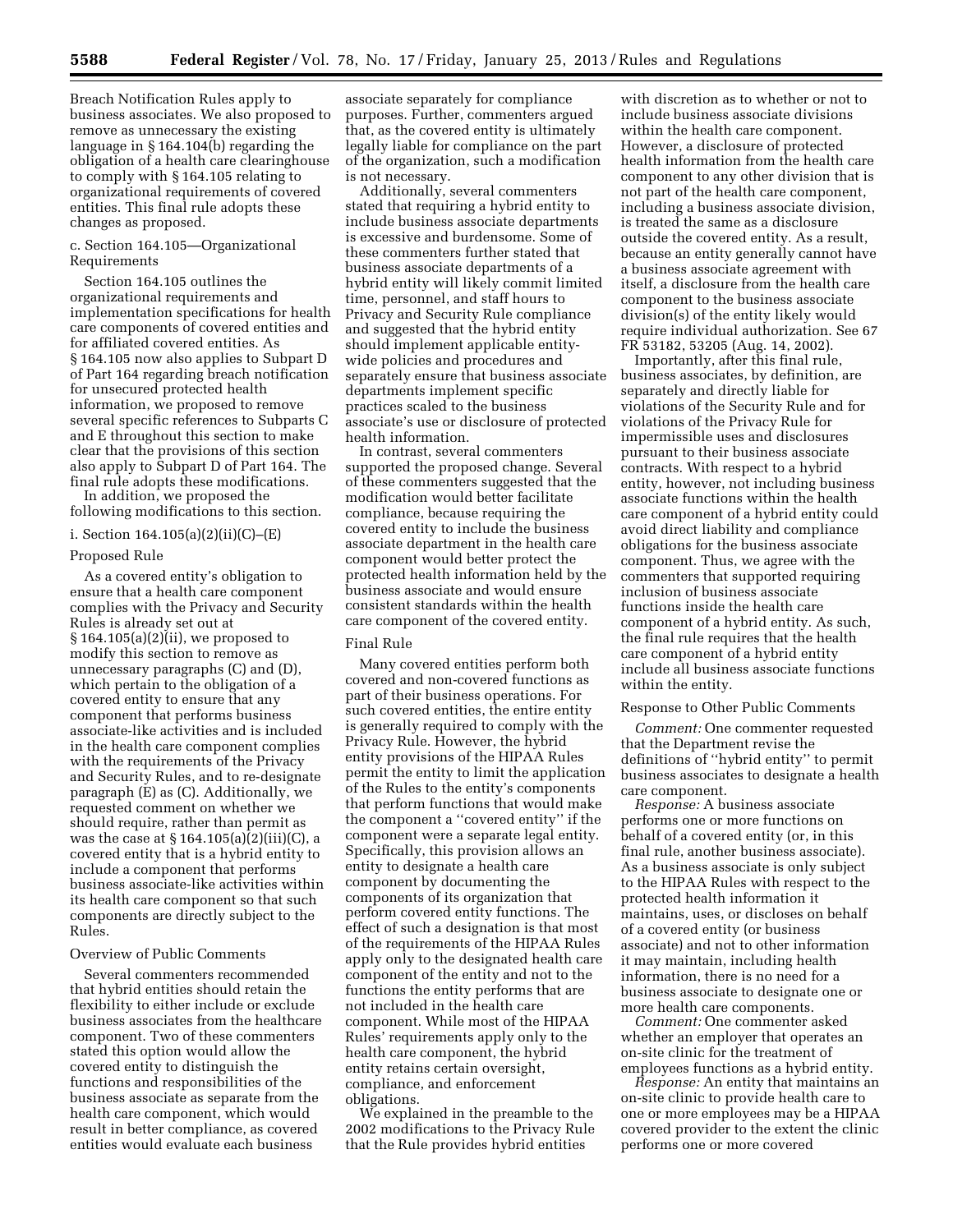transactions electronically, such as billing a health plan for the services provided. If covered, the entity need not become a hybrid entity so as to avoid applying the Privacy Rule to health information the entity holds in its role as employer, such as sick leave requests of its employees. Such information is already excluded from the definition of ''protected health information'' as employment records and thus, the Privacy Rule does not apply to this information. However, the identifiable health information the entity holds as a covered health care provider (e.g., the information the clinic holds about employees who have received treatment) is protected health information and generally may not be shared with the employer for employment purposes without the individual's authorization.

# ii. Section 164.105(a)(2)(iii)(C)

We proposed to modify this section to re-designate § 164.105(a)(2)(iii)(C) as (D), and to include a new paragraph (C), which makes clear that, with respect to a hybrid entity, the covered entity itself, and not merely the health care component, remains responsible for complying with §§ 164.314 and 164.504 regarding business associate arrangements and other organizational requirements. Hybrid entities may need to execute legal contracts and conduct other organizational matters at the level of the legal entity rather than at the level of the health care component. The final rule adopts this change.

# iii. Section 164.105(b)(1)

The final rule fixes a minor typographical error in this paragraph by redesignating the second paragraph (1) as paragraph (2).

# iv. Section 164.105(b)(2)(ii)

The final rule simplifies this paragraph by collapsing subparagraphs (A), (B), and (C) regarding the obligations of an affiliated entity to comply with the Privacy and Security Rules into one provision.

# d. Section 164.106—Relationship to Other Parts

The final rule adds a reference in this provision to business associates, consistent with their inclusion elsewhere throughout the other HIPAA Rules.

2. Modifications to the HIPAA Security Rule in Subpart C

#### a. Business Associates

#### Proposed Rule

Before the HITECH Act, the Security Rule did not directly apply to business associates of covered entities. However, section 13401 of the HITECH Act provides that the Security Rule's administrative, physical, and technical safeguards requirements in §§ 164.308, 164.310, and 164.312, as well as the Rule's policies and procedures and documentation requirements in § 164.316, apply to business associates in the same manner as these requirements apply to covered entities, and that business associates are civilly and criminally liable for violations of these provisions.

To implement section 13401 of the HITECH Act, we proposed to insert references in Subpart C to ''business associate'' following references to ''covered entity,'' as appropriate, to make clear that these provisions of the Security Rule also apply to business associates. In addition, we proposed additional changes to §§ 164.306, 164.308, 164.312, 164.314, and 164.316 of the Security Rule, as discussed below.

# Overview of Public Comments

Some commenters argued that the time, implementation expense, transaction cost, and liability cost burdens on business associates and subcontractors to comply with the Security Rule, especially small and midsize entities, would be significant. Other commenters supported the direct application of the Security Rule to business associates and subcontractors.

# Final Rule

We adopt the modifications to the Security Rule as proposed to implement the HITECH Act's provisions extending direct liability for compliance with the Security Rule to business associates. In response to the concerns raised regarding the costs of compliance, we note that the Security Rule currently requires a covered entity to establish a business associate agreement that requires business associates to implement administrative, physical, and technical safeguards that reasonably and appropriately protect the confidentiality, integrity, and availability of the electronic protected health information that they create, receive, maintain, or transmit on behalf of the covered entity as required by the Security Rule; and to ensure that any agent, including a subcontractor, to whom they provide such information

agrees to implement reasonable and appropriate safeguards to protect it. See § 164.314(a). Consequently, business associates and subcontractors should already have in place security practices that either comply with the Security Rule, or that require only modest improvements to come into compliance with the Security Rule requirements.

Moreover, the requirements of the Security Rule were designed to be technology neutral and scalable to all different sizes of covered entities and business associates. Covered entities and business associates have the flexibility to choose security measures appropriate for their size, resources, and the nature of the security risks they face, enabling them to reasonably implement any given Security Rule standard. In deciding which security measures to use, a covered entity or business associate should take into account its size, capabilities, the costs of the specific security measures, and the operational impact. Thus, the costs of implementing the Security Rule for large, mid-sized, or small business associates will be proportional to their size and resources.

Notwithstanding the above, based on the comments, we acknowledge that some business associates, particularly the smaller or less sophisticated business associates that may have access to electronic protected health information for limited purposes, may not have engaged in the formal administrative safeguards such as having performed a risk analysis, established a risk management program, or designated a security official, and may not have written policies and procedures, conducted employee training, or documented compliance as the statute and these regulations would now require. For these business associates, we include an estimate for compliance costs below in the regulatory impact analysis. We also refer these business associates to our educational papers and other guidance on compliance with the HIPAA Security Rule found at: *[http://www.hhs.gov/ocr/](http://www.hhs.gov/ocr/privacy/hipaa/administrative/securityrule) [privacy/hipaa/administrative/](http://www.hhs.gov/ocr/privacy/hipaa/administrative/securityrule) [securityrule](http://www.hhs.gov/ocr/privacy/hipaa/administrative/securityrule)*. These materials provide guidance on conducting risk analyses and implementing the other administrative safeguards required by the Security Rule, which may prove helpful to these business associates and facilitate their compliance efforts.

b. Section 164.306—Security Standards: General Rules

# Proposed Rule

Section 164.306 sets out the general rules that apply to all of the security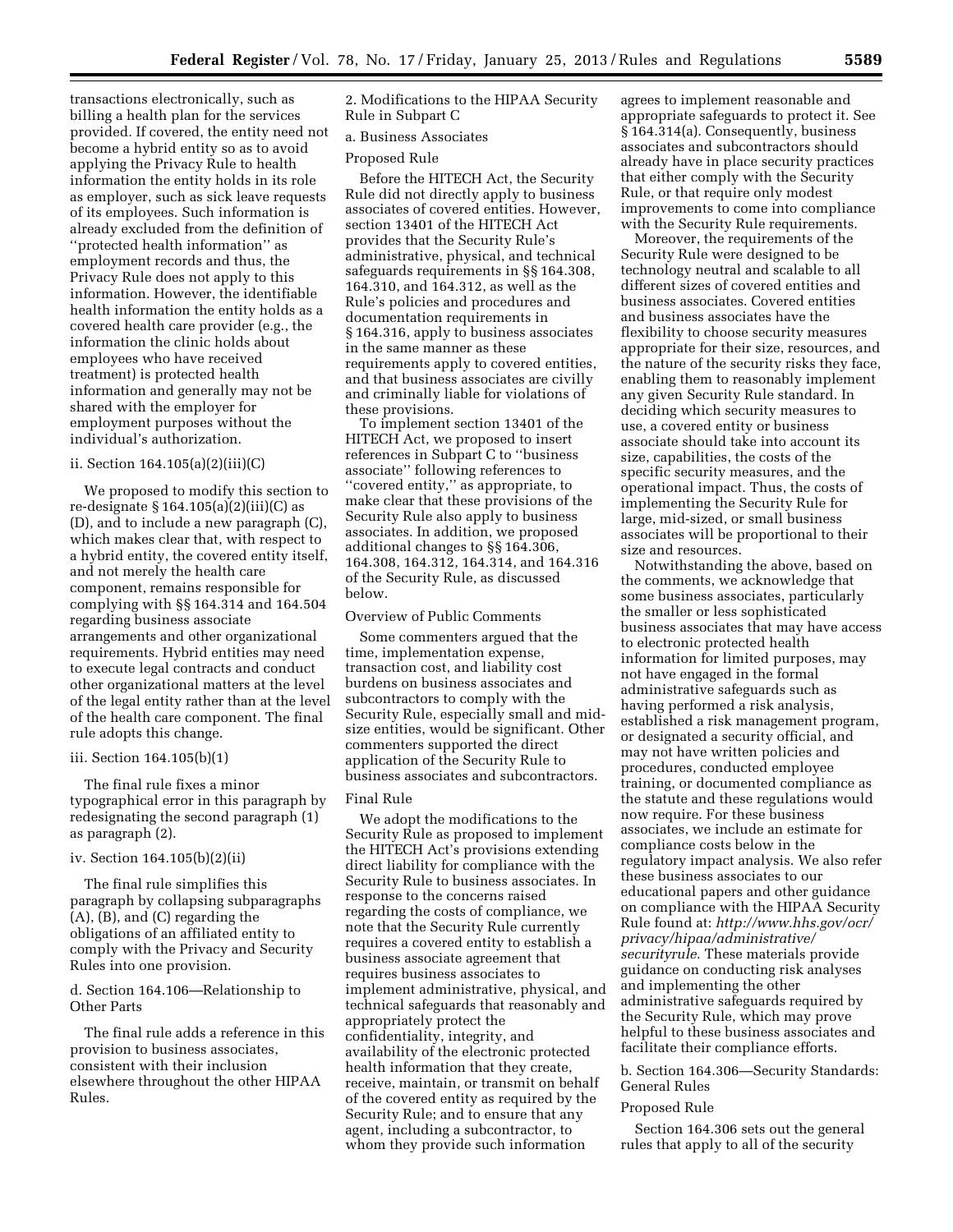standards and implementation specifications that follow in the Security Rule. We proposed technical revisions to § 164.306(e) to more clearly indicate that covered entities and business associates must review and modify security measures as needed to ensure the continued provision of reasonable and appropriate protection of electronic protected health information, and update documentation of such security measures accordingly.

#### Final Rule

The Department did not receive substantive public comment on this proposal. The final rule adopts the modifications to § 164.306 as proposed.

# c. Section 164.308—Administrative Safeguards

#### Proposed Rule

We proposed a technical change to § 164.308(a)(3)(ii)(C) regarding security termination procedures for workforce members, to add the words ''or other arrangement with'' after ''employment of'' in recognition of the fact that not all workforce members are employees (e.g., some may be volunteers) of a covered entity or business associate. We also proposed a number of modifications to § 164.308(b) to conform to modifications proposed in the definition of ''business associate.'' Section 164.308(b) provides that a covered entity may permit a business associate to create, receive, maintain, or transmit electronic protected health information only if the covered entity has a contract or other arrangement in place to ensure the business associate will appropriately safeguard the protected health information. Section164.308(b)(2) contains several exceptions to this general rule for certain situations that do not give rise to a business associate relationship, such as where a covered entity discloses electronic protected health information to a health care provider concerning the treatment of an individual. We proposed to remove these exceptions from this provision, since as discussed above, they would now be established as exceptions to the definition of ''business associate.''

In addition, we proposed to modify § 164.308(b)(1) and (2) to clarify that covered entities are not required to obtain satisfactory assurances in the form of a contract or other arrangement with a business associate that is a subcontractor; rather, it is the business associate that must obtain the required satisfactory assurances from the subcontractor to protect the security of electronic protected health information.

Finally, we proposed to remove the provision at § 164.308(b)(3), which provides that a covered entity that violates the satisfactory assurances it provided as a business associate of another covered entity will be in noncompliance with the Security Rule's business associate provisions, as a covered entity's actions as a business associate of another covered entity would now be directly regulated by the Security Rule's provisions that apply to business associates.

# Overview of Public Comments

One commenter asked for confirmation that the changes to § 164.308 would require a covered entity to enter into a business associate agreement with its own business associate and not any subcontractors of those business associates.

# Final Rule

The final rule adopts the proposed modifications to § 164.308. Section 164.308(b) expressly provides that a covered entity is not required to enter into a business associate agreement with a business associate that is a subcontractor; rather, this is the obligation of the business associate that has engaged the subcontractor to perform a function or service that involves the use or disclosure of protected health information.

# d. Section 164.314—Organizational Requirements

# Proposed Rule

While Section 13401 of the HITECH Act does not expressly include § 164.314 among the provisions for which business associates are directly liable, it states that § 164.308 of the Security Rule applies to business associates ''in the same manner'' that the provision applies to covered entities. Section 164.308(b) requires a covered entity's business associate agreements to conform to the requirements of § 164.314. Accordingly, in order for § 164.308(b) to apply to business associates in the same manner as it applies to covered entities, we proposed to revise § 164.314 to reflect that it is also applicable to agreements between business associates and subcontractors that create, receive, maintain, or transmit electronic protected health information.

We also proposed a number of modifications to streamline the requirements of § 164.314. First, since a business associate for purposes of the Security Rule is also always a business associate for purposes of the Privacy Rule, we proposed to remove contract provisions that were merely duplicative

of parallel provisions in the Privacy Rule's business associate contract provisions at § 164.504. We also proposed to remove the specific requirements under § 164.314(a)(2)(ii) for other arrangements, such as a memorandum of understanding when both a covered entity and business associate are governmental entities, and instead simply refer to the parallel Privacy Rule requirements at § 164.504(e)(3).

Second, we proposed conforming modifications to the remaining contract requirements in  $\S 164.314(a)(2)(i)$  to provide that such contracts must require a business associate to comply with the Security Rule, to ensure any subcontractors enter into a contract or other arrangement to protect the security of electronic protected health information; and with respect to the reporting of security incidents by business associates to covered entities, to report to the covered entity breaches of unsecured protected health information as required by § 164.410 of the breach notification rules.

Third, we proposed to add a provision at § 164.314(a)(2)(iii) that provides that the requirements of this section for contracts or other arrangements between a covered entity and business associate would apply in the same manner to contracts or other arrangements between business associates and subcontractors required by the proposed requirements of § 164.308(b)(4). For example, under these provisions, a business associate contract between a business associate and a business associate subcontractor would need to provide that the subcontractor report any security incident of which it becomes aware, including breaches of unsecured protected health information as required by § 164.410, to the business associate. This would mean that if a breach of unsecured protected health information occurs at or by a second tier subcontractor, the subcontractor must notify the business associate subcontractor with which it contracts of the breach, which then must notify the business associate which contracts with the covered entity of the breach, which then must notify the covered entity of the breach. The covered entity then notifies the affected individuals, the Secretary, and, if applicable, the media, of the breach, unless it has delegated such responsibilities to a business associate. Finally, we proposed to remove the reference to subcontractors in § 164.314(b)(2)(iii) regarding amendment of group health plan documents as a condition of disclosure of protected health information to a plan sponsor, as unnecessary and to avoid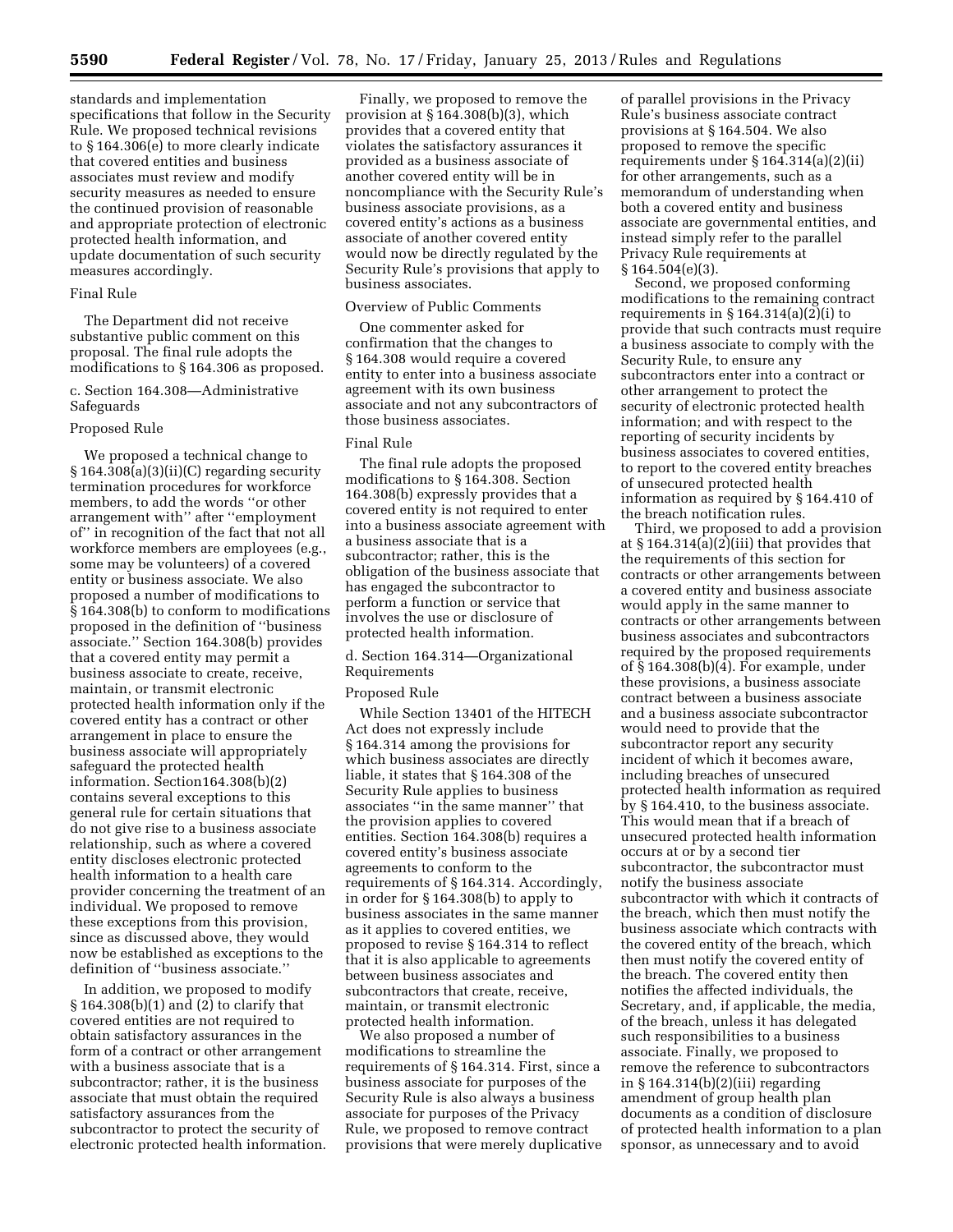confusion with the use of the term subcontractor when referring to subcontractors that are business associates.

# Final Rule

The Department did not receive substantive public comment on these proposed changes. The final rule adopts the modifications as proposed.

#### Response to Other Public Comments

*Comment:* One commenter suggested that business associate agreements should be an ''addressable'' requirement under the Security Rule.

*Response:* The HITECH Act does not remove the requirements for business associate agreements under the HIPAA Rules. Therefore, we decline to make the execution of business associate agreements an ''addressable'' requirement under the Security Rule.

*Comment:* One commenter recommended that the Department remove the ''addressable'' designation from the Security Rule, because such designations lead to ambiguity in the application of the Security Rule in the health care industry.

*Response:* We decline to adopt this recommendation. The Security Rule is structured to be both scalable and flexible, so that entities of different types and sizes can implement the standards and implementation specifications in a manner that is reasonable and appropriate for their circumstances. We do not mandate the use of specific technologies, or require uniform policies and procedures for compliance, because we recognize the diversity of regulated entities and appreciate the unique characteristics of their environments.

*Comment:* Two commenters suggested providing subcontractors with additional time to comply with the provisions of the Security Rule.

*Response:* We decline to delay application of the requirements under the Security Rule to subcontractors beyond the compliance dates provided by this final rule. As we emphasized above, the Security Rule already requires covered entities to establish business associate agreements that require business associates to ensure that their subcontractors implement reasonable and appropriate safeguards to protect the security of electronic protected health information they handle.

*Comment:* A few commenters proposed alternative ways to apply security requirements to subcontractors, such as exempting subcontractors from compliance with the Security Rule if they have already completed security

assessments and met the security requirements under other State and Federal laws or only requiring subcontractors to comply with the minimum necessary standard and to utilize ''reasonable'' security measures with regard to protected health information.

*Response:* We decline to adopt an exemption or otherwise limit subcontractors' responsibility to safeguard individuals' electronic protected health information. To ensure appropriate and strong security protections for electronic protected health information, subcontractors are required to comply with the Security Rule to the same extent as business associates with a direct relationship with a covered entity.

# *D. Subpart E of Part 164: Modifications to the Privacy Rule*

The NPRM proposed a number of changes to the Privacy Rule to implement certain provisions of the HITECH Act, as well as certain modifications to improve the workability and effectiveness of the Rule and to conform the Privacy Rule to PSQIA. The section-by-section description below of the final rule discusses the proposed and final changes and responds to public comments

1. Section 164.500—Applicability

Section 13404 of the HITECH Act makes specific requirements of the Privacy Rule applicable to business associates and creates direct liability for noncompliance by business associates with regard to those requirements.

#### Proposed Rule

In accordance with section 13404 of the HITECH Act, we proposed language in § 164.500 to clarify that, where provided, the standards, requirements, and implementation specifications of the Privacy Rule apply to business associates.

# Overview of Public Comments

One commenter suggested that the Department expand the applicability of the Privacy Rule to all entities that handle individually identifiable health information. Some commenters requested clarification as to which provisions of the Privacy Rule apply directly to business associates, and one commenter recommended applying all of the provisions of the Privacy Rule to business associates, including requiring business associates to implement reasonable safeguards, train employees, and designate a privacy official.

#### Final Rule

The final rule implements the proposed revisions to § 164.500. While we understand commenters' concerns regarding the uses and disclosures of health information by entities not covered by the Privacy Rule, the Department is limited to applying the HIPAA Rules to those entities covered by HIPAA (i.e., health plans, health care clearinghouses, and health care providers that conduct covered transactions) and to business associates, as provided under the HITECH Act.

As we discuss further below, section 13404 of the HITECH Act creates direct liability for impermissible uses and disclosures of protected health information by a business associate of a covered entity ''that obtains or creates'' protected health information ''pursuant to a written contract or other arrangement described in  $§ 164.502(e)(2)"$  and for compliance with the other privacy provisions in the HITECH Act. Section 13404 does not create direct liability for business associates with regard to compliance with all requirements under the Privacy Rule (i.e., does not treat them as covered entities). Therefore, under the final rule, a business associate is directly liable under the Privacy Rule for uses and disclosures of protected health information that are not in accord with its business associate agreement or the Privacy Rule. In addition, a business associate is directly liable for failing to disclose protected health information when required by the Secretary to do so for the Secretary to investigate and determine the business associate's compliance with the HIPAA Rules, and for failing to disclose protected health information to the covered entity, individual, or individual's designee, as necessary to satisfy a covered entity's obligations with respect to an individual's request for an electronic copy of protected health information. See § 164.502(a)(3) and (a)(4). Further, a business associate is directly liable for failing to make reasonable efforts to limit protected health information to the minimum necessary to accomplish the intended purpose of the use, disclosure, or request. See § 164.502(b). Finally, business associates are directly liable for failing to enter into business associate agreements with subcontractors that create or receive protected health information on their behalf. See § 164.502(e)(1)(ii). As was the case under the Privacy Rule before the HITECH Act, business associates remain contractually liable for all other Privacy Rule obligations that are included in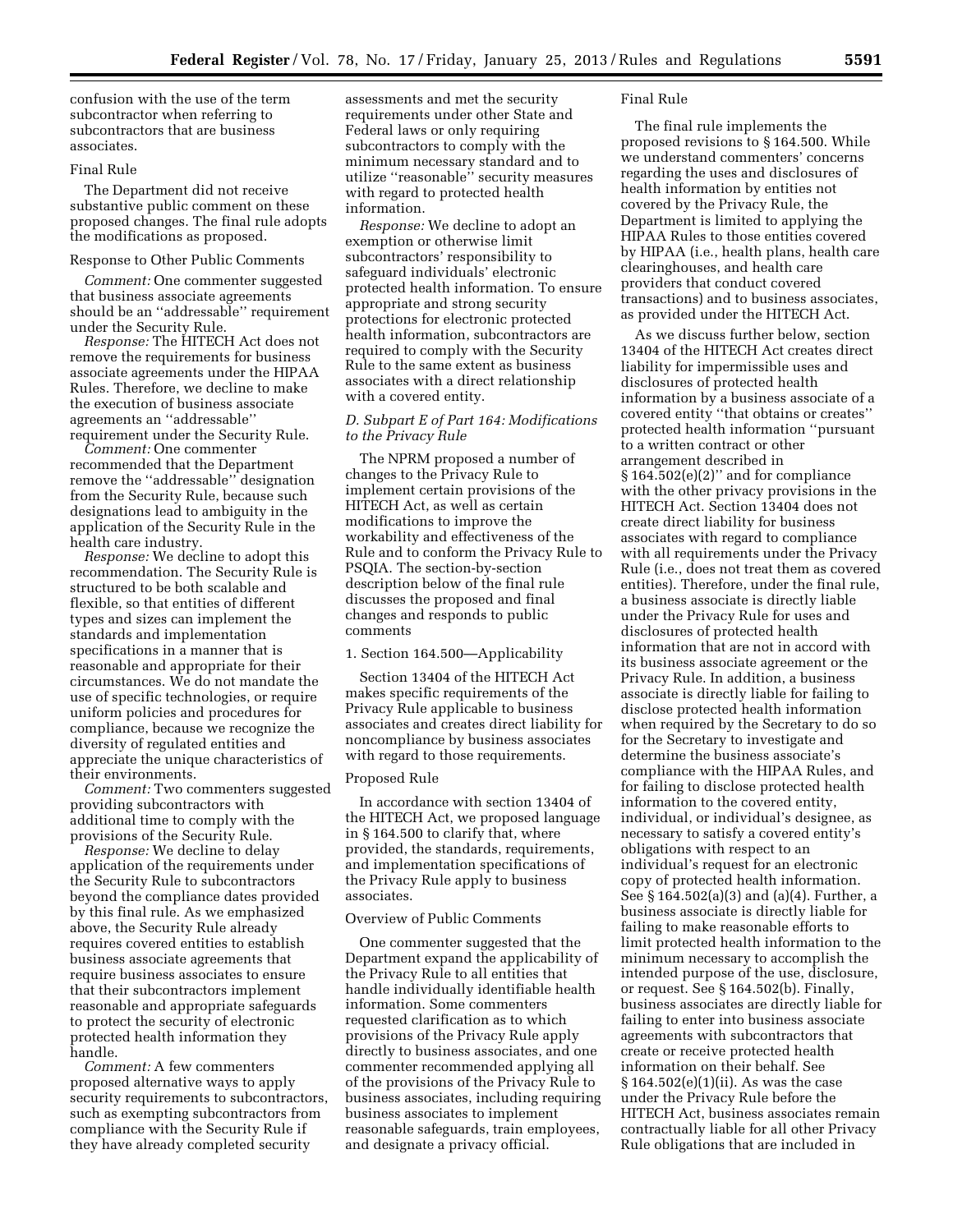their contracts or other arrangements with covered entities.

# 2. Section 164.501—Definitions

a. Definition of ''Health Care Operations''

# Proposed Rule

PSQIA provides, among other things, that Patient Safety Organizations (PSOs) are to be treated as business associates of covered health care providers. Further, PSQIA provides that the patient safety activities of PSOs are deemed to be health care operations of covered health care providers under the Privacy Rule. See 42 U.S.C. 299b–22(i). To conform to these statutory provisions, we proposed to amend paragraph (1) of the definition of ''health care operations'' to include an express reference to patient safety activities, as defined in the PSQIA implementing regulation at 42 CFR 3.20. Many health care providers participating in the voluntary patient safety program authorized by PSQIA are HIPAA covered entities. PSQIA acknowledges that such providers must also comply with the Privacy Rule and deems patient safety activities to be health care operations under the Privacy Rule. While such types of activities are already encompassed within paragraph (1) of the definition, which addresses various quality activities, we proposed to expressly include patient safety activities within paragraph (1) of the definition of health care operations to conform the definition to PSQIA and to eliminate the potential for confusion. This modification also addresses public comments the Department received during the rulemaking period for the PSQIA implementing regulations, which urged the Department to modify the definition of ''health care operations'' in the Privacy Rule to expressly reference patient safety activities so that the intersection of the Privacy and PSQIA Rules would be clear. See 73 FR 70732, 70780 (Nov. 21, 2008).

# Overview of Public Comments

The Department received comments supporting the inclusion of patient safety activities in the definition of ''health care operations.''

# Final Rule

The final rule adopts the proposed modification.

# b. Definition of ''Marketing''

# Proposed Rule

The Privacy Rule requires covered entities to obtain a valid authorization from individuals before using or disclosing protected health information

to market a product or service to them. See § 164.508(a)(3). Section 164.501 defines ''marketing'' as making a communication about a product or service that encourages recipients of the communication to purchase or use the product or service. Paragraph (1) of the definition includes a number of exceptions to marketing for certain health-related communications: (1) Communications made to describe a health-related product or service (or payment for such product or service) that is provided by, or included in a plan of benefits of, the covered entity making the communications, including communications about: The entities participating in a healthcare provider network or health plan network; replacement of, or enhancements to, a health plan; and health-related products or services available only to a health plan enrollee that add value to, but are not part of, a plan of benefits; (2) communications made for the treatment of the individual; and (3) communications for case management or care coordination for the individual, or to direct or recommend alternative treatments, therapies, health care providers, or settings of care to the individual. A covered entity is permitted to make these excepted communications without an individual's authorization as either treatment or health care operations communications, as appropriate, under the Privacy Rule. In addition, the Privacy Rule does not require a covered entity to obtain individual authorization for face-to-face communications or to provide only promotional gifts of nominal value to the individual. See § 164.508(a)(3)(i). However, a covered entity must obtain prior written authorization from an individual to send communications to the individual about non-health related products or services or to give or sell the individual's protected health information to a third party for marketing. Still, concerns have remained about the ability under these provisions for a third party to pay a covered entity to send health-related communications to an individual about the third party's products or services.

Section 13406(a) of the HITECH Act limits the health-related communications that may be considered health care operations and thus, that are excepted from the definition of ''marketing'' under the Privacy Rule, to the extent a covered entity receives or has received direct or indirect payment in exchange for making the communication. In cases where the covered entity would receive such

payment, the HITECH Act at section 13406(a)(2)(B) and (C) requires that the covered entity obtain the individual's valid authorization prior to making the communication, or, if applicable, prior to its business associate making the communication on its behalf in accordance with its written contract. Section 13406(a)(2)(A) of the HITECH Act includes an exception to the payment limitation for communications that describe only a drug or biologic that is currently being prescribed to the individual as long as any payment received by the covered entity in exchange for making the communication is reasonable in amount. Section 13406(a)(3) of the Act provides that the term ''reasonable in amount'' shall have the meaning given to such term by the Secretary in regulation. Finally, section 13406(a)(4) of the Act clarifies that the term ''direct or indirect payment'' does not include any payment for treatment of the individual. We believe Congress intended that these provisions curtail a covered entity's ability to use the exceptions to the definition of ''marketing'' in the Privacy Rule to send communications to the individual that are motivated more by commercial gain or other commercial purpose rather than for the purpose of the individual's health care, despite the communication being about a health-related product or service.

To implement the marketing limitations of the HITECH Act, we proposed a number of modifications to the definition of ''marketing'' at § 164.501. In paragraph (1) of the definition of ''marketing,'' we proposed to maintain the general concept that ''marketing'' means ''to make a communication about a product or service that encourages recipients of the communication to purchase or use the product or service.'' In paragraph (2) of the definition, we proposed to include three exceptions to this definition to encompass certain treatment and health care operations communications about health-related products or services. First, we proposed to exclude from the definition of ''marketing'' certain health care operations communications, except where, as provided by the HITECH Act, the covered entity receives financial remuneration in exchange for making the communication. This would encompass communications to describe a health-related product or service (or payment for such product or service) that is provided by, or included in a plan of benefits of, the covered entity making the communication, as well as communications for case management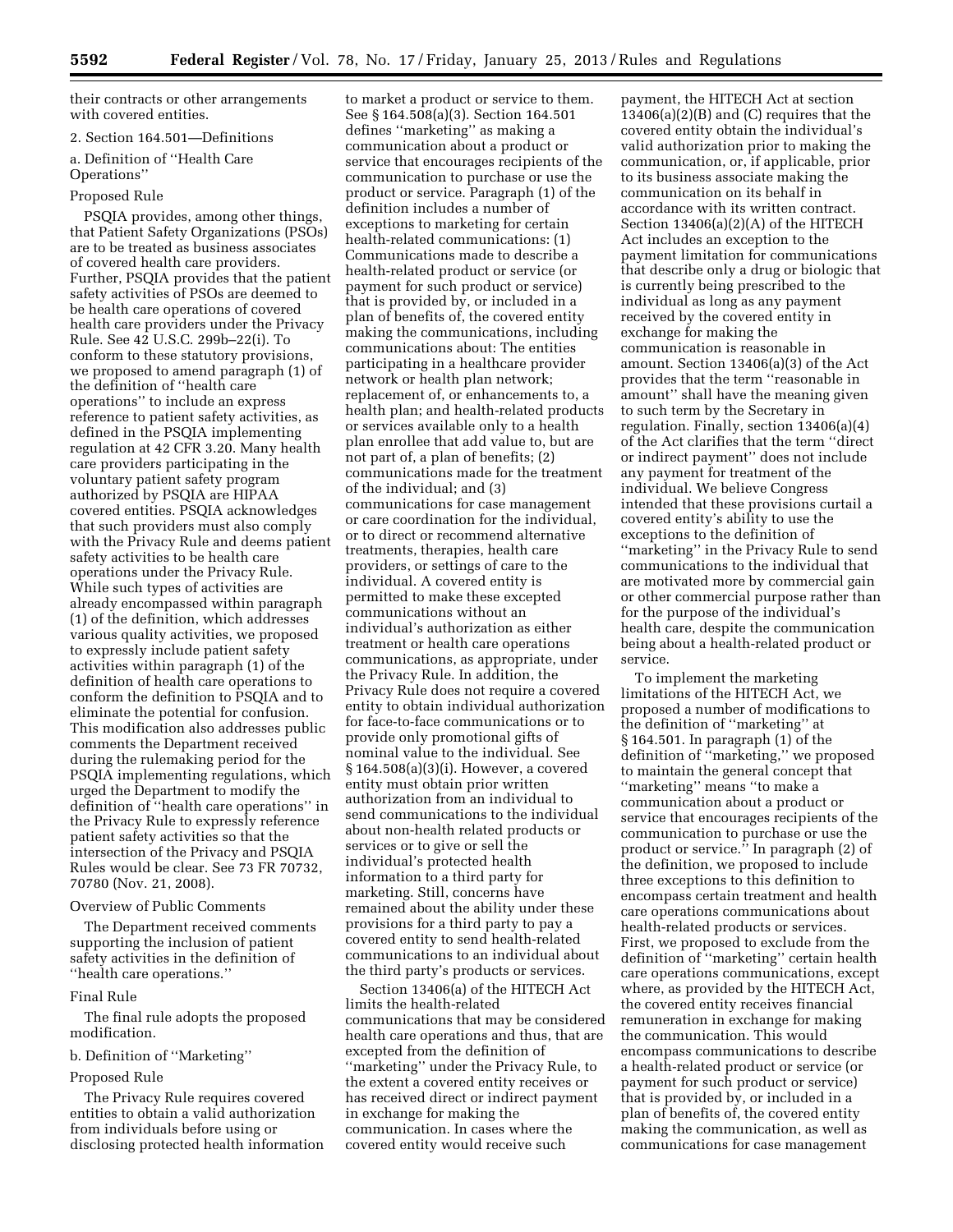or care coordination, contacting of individuals with information about treatment alternatives, and related functions (to the extent these activities did not constitute ''treatment'').

Although the HITECH Act uses the term ''direct or indirect payment'' to describe the limitation on permissible health care operations disclosures, the proposed rule substituted the term ''financial remuneration'' to avoid confusion with the term ''payment,'' which is defined in the Privacy Rule to mean payment for health care, and for consistency with the Privacy Rule's current authorization requirement for marketing at § 164.508(a)(3), which uses the term ''remuneration.'' We proposed to define ''financial remuneration'' in paragraph (3) of the definition of ''marketing'' to mean direct or indirect payment from or on behalf of a third party whose product or service is being described. We also proposed to make clear, in accordance with section 13406(a)(4) of the HITECH Act, that financial remuneration does not include any direct or indirect payment for the treatment of an individual.

Additionally, because the HITECH Act refers expressly to ''payment,'' rather than remuneration more generally, the proposed rule specified that only the receipt of financial remuneration in exchange for making a communication, as opposed to in-kind or any other type of remuneration, is relevant for purposes of the definition of marketing. We also proposed a conforming change to the required authorization provisions for marketing communications at § 164.508(a)(3) to add the term ''financial'' before ''remuneration'' and to refer to the new definition of ''financial remuneration.''

The proposed rule emphasized that financial remuneration for purposes of the definition of ''marketing'' must be in exchange for making the communication itself and be from or on behalf of the entity whose product or service is being described. Thus, under these proposed provisions, an authorization would be required prior to a covered entity making a communication to its patients regarding the acquisition of, for example, new state of the art medical equipment if the equipment manufacturer paid the covered entity to send the communication to its patients; but not if a local charitable organization, such as a breast cancer foundation, funded the covered entity's mailing to patients about new state of the art mammography screening equipment. Furthermore, it would not constitute marketing and no authorization would be required if a hospital sent flyers to its

patients announcing the opening of a new wing where the funds for the new wing were donated by a third party, since the financial remuneration to the hospital from the third party was not in exchange for the mailing of the flyers.

Second, we proposed to include the statutory exception to marketing at section 13406(a)(2)(A) for communications regarding refill reminders or otherwise about a drug or biologic that is currently being prescribed for the individual, provided any financial remuneration received by the covered entity for making the communication is reasonably related to the covered entity's cost of making the communication. The Act expressly identifies these types of communications as being exempt from the remuneration limitation only to the extent that any payment received for making the communication is reasonable in amount. We requested comment on the scope of this exception, that is, whether communications about drugs that are related to the drug currently being prescribed, such as communications regarding generic alternatives or new formulations of the drug, should fall within the exception. We also requested comment on the types and amount of costs that should be allowed under this provision. We noted that we had considered proposing a requirement that a covered entity could only receive financial remuneration for making such a communication to the extent it did not exceed the actual cost to make the communication. However, because we were concerned that such a requirement would impose the additional burden of calculating the costs of making each communication, we proposed to allow costs that are reasonably related to a covered entity's cost of making the communication.

Third, we proposed to exclude from marketing treatment communications about health-related products or services by a health care provider to an individual, including communications for case management or care coordination for the individual, or to direct or recommend alternative treatments, therapies, health care providers, or settings of care to the individual, provided, however, that if the communications are in writing and financial remuneration is received in exchange for making the communications, certain notice and opt out conditions are met. While section 13406(a) of the HITECH Act expressly provides that a communication to an individual about a health-related product or service where the covered entity receives payment from a third

party in exchange for making the communication shall not be considered a *health care operation* (emphasis added) under the Privacy Rule, and thus is marketing, it is unclear how Congress intended these provisions to apply to treatment communications between a health care provider and a patient. Specifically, it is unclear whether Congress intended to restrict only those subsidized communications about products and services that are less essential to an individual's health care (i.e., those classified as health care operations communications) or all subsidized communications about products and services, including treatment communications. Given this ambiguity and to avoid undue interference with treatment communications between the individual and a health care provider, we proposed to continue to allow subsidized treatment communications, but conditioned on providing the individual with notice and an opportunity to opt out of receiving such communications. Specifically, to ensure the individual is aware that he or she may receive subsidized treatment communications from his or her provider and has the opportunity to elect not to receive them, the proposed rule would have required at § 164.514(f)(2) that: (1) The covered health care provider's notice of privacy practices include a statement informing individuals that the provider may send treatment communications to the individual concerning treatment alternatives or other health-related products or services where the provider receives financial remuneration from a third party in exchange for making the communication, and the individual has a right to opt out of receiving such communications; and (2) the treatment communication itself disclose the fact of remuneration and provide the individual with a clear and conspicuous opportunity to elect not to receive any further such communications. We requested comment on how the opt out should apply to future subsidized treatment communications (i.e., should the opt out prevent all future subsidized treatment communications by the provider or just those dealing with the particular product or service described in the current communication?). We also requested comment on the workability of requiring health care providers that intend to send subsidized treatment communications to individuals to provide an individual with the opportunity to opt out of receiving such communications prior to the individual receiving the first communication and what mechanisms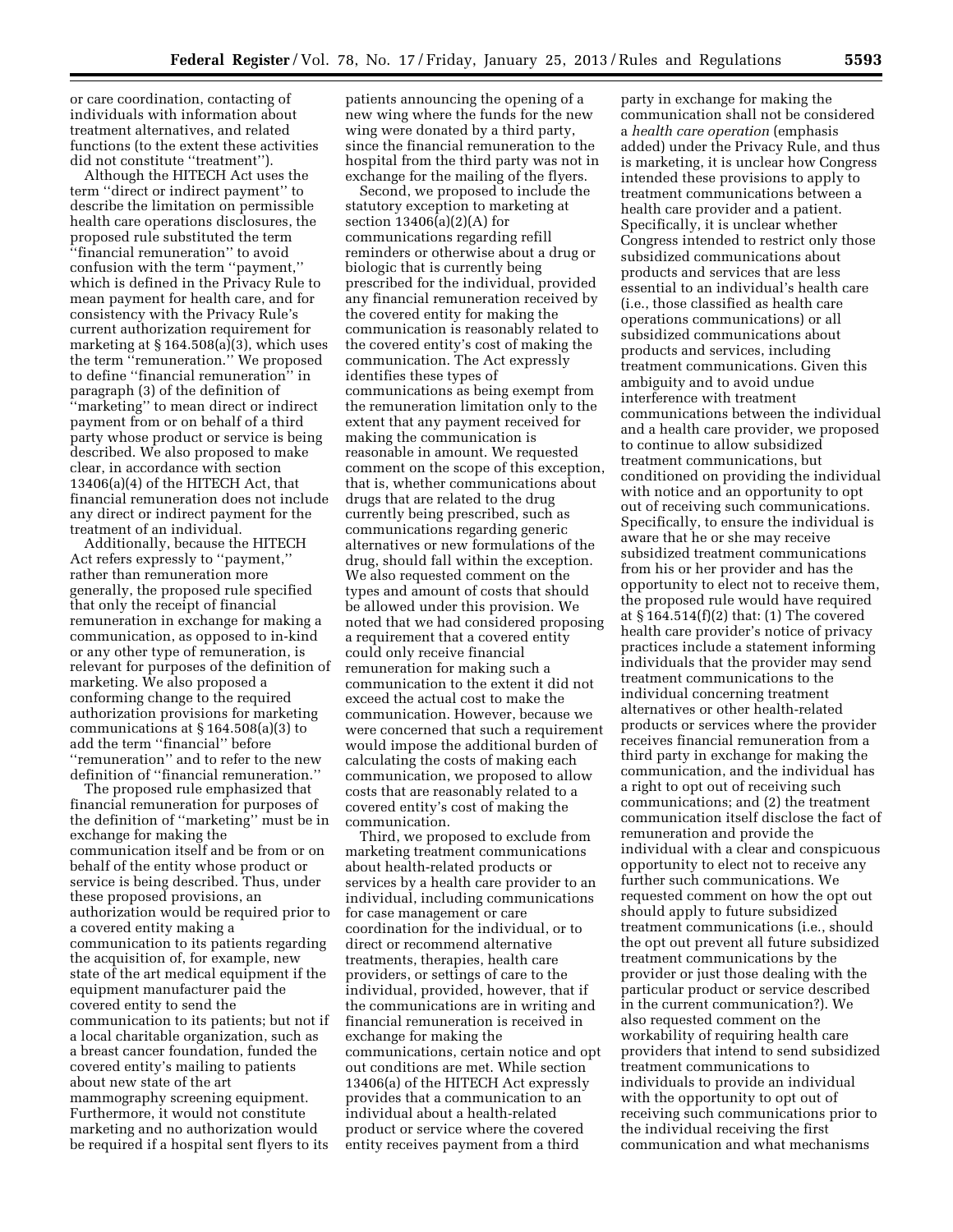could be put into place to implement such a requirement.

Given that the new marketing limitations on the receipt of remuneration by a covered entity would apply differently depending on whether a communication is for treatment or health care operations purposes, and that distinguishing such communications may in many cases call for close judgments, we requested comment on the alternatives of excluding treatment communications altogether even if they involve financial remuneration from a third party or requiring individual authorization for both treatment and health care operations communications made in exchange for financial remuneration.

Finally, we proposed to remove the language defining as marketing an arrangement between a covered entity and any other entity in which the covered entity discloses protected health information to the other entity, in exchange for remuneration, for the other entity or its affiliate to make a communication about its own product or service that encourages recipients of the communication to purchase or use that product or service, since such activity would now constitute a prohibited ''sale'' of protected health information under section 13405(d) of the HITECH Act and the proposed rule.

#### Overview of Public Comments

Several commenters asked as a general matter that the final rule retain the current definition of ''marketing'' and that no changes to this provision be implemented. With respect to subsidized treatment communications, many commenters expressed support for the decision in the NPRM to not require authorizations for such communications, and several argued for removing even the opt out requirement. Other commenters believed that all communications in which the covered entity receives financial remuneration for making the communication, regardless of whether the communication is for treatment purposes, should be considered marketing and require authorization.

While many commenters were generally in support of not requiring authorization for treatment communications, at the same time, several commenters expressed concern with the difficulty of distinguishing between treatment communications and communications for health care operations purposes. These commenters stated that additional clarification regarding this distinction would be needed to be able to implement the NPRM's marketing provisions. Several

commenters stated that while the distinction may be clear in some limited circumstances, there are other circumstances where it may be difficult for covered entities to determine what type of communication they are sending and whether authorization or just disclosure in the notice of privacy practices and the opportunity to opt out would be required. For example, while the NPRM stated that whether a communication is being made for treatment purposes or for health care operations purposes would depend on the extent to which the covered entity is making the communication in a population-based fashion (health care operations) or to further the treatment of a particular individual's health care status or condition (treatment), many commenters stated that there may be circumstances in which a covered entity provides a population-based communication to further the treatment of the health care status or condition of an entire group of individuals. Other commenters suggested that the distinction between communications for treatment and those for health care operations purposes should be made based on the entity providing the communication: If a health care provider is providing the communication, it should be deemed for treatment purposes; however, if the communication is made by a covered entity other than a health care provider, the determination should be based on whether the communication is individual (treatment) or population based (health care operations).

With respect to the subsidized treatment communications, commenters opposed to the opt out notification generally took one of three positions: All such communications should require authorizations to best protect patient privacy; an opt in method would better permit individuals to make more informed choices about whether to receive such communications; or a covered entity should be permitted to make these communications without an opportunity to opt out, because of unintended effects that may adversely affect the quality of care provided. Some commenters asked, if the opt out requirement is retained, that OCR ensure that covered entities are given significant flexibility in determining how best to implement the opt out requirement.

Additionally, the vast majority of commenters did not believe there should be an opportunity to opt out of receiving subsidized treatment communications prior to receipt of the first such communication. The commenters believed that requiring an

opportunity to opt out prior to the first communication would be too costly and burdensome for most covered entities. Many also noted that the statement in the notice of privacy practices, which would inform individuals of their option to opt out of receiving subsidized treatment communications, could serve as an opportunity to opt out before the first communication. Some commenters expressed concern even with including a statement in the notice of privacy practices because of the cost associated with modifying notices to do so.

With respect to the scope of the proposed opt out, most commenters believed that the opt out should apply only to subsidized treatment communications related to a specific product or service and should not apply universally to all similar future communications from the covered entity. These commenters stated that it would be difficult for an individual to elect, in a meaningful way, not to receive all future subsidized treatment communications because he or she would not know exactly what he or she is opting out of without receiving at least one communication. Other commenters believed that while a product or service-specific application of the opt out would be ideal, it is simply unrealistic and infeasible for covered entities to be able to implement such a policy. These commenters stated that a universal opt out, which would apply to all future subsidized treatment communications, would be much simpler and easier for covered entities to implement. Additionally, while some commenters believed that individuals should be able to decide whether they want to opt out of specific subsidized treatment communications or all future such communications, most commenters supported giving covered entities the flexibility to determine the scope of this opt out provision based on their own specific capabilities. Many of these commenters also suggested that the final rule permit individuals who have opted out of receiving such communications to opt back in to receive future notices using the same methods through which the individuals had opted out.

The Department also received several comments on the definition of ''financial remuneration.'' Several commenters supported the NPRM's definition of ''financial remuneration''; however, many commenters asked for clarification regarding the scope of the definition and the meaning of the phrase ''direct or indirect payment.'' For example, some commenters asked for confirmation that non-financial benefits did not constitute financial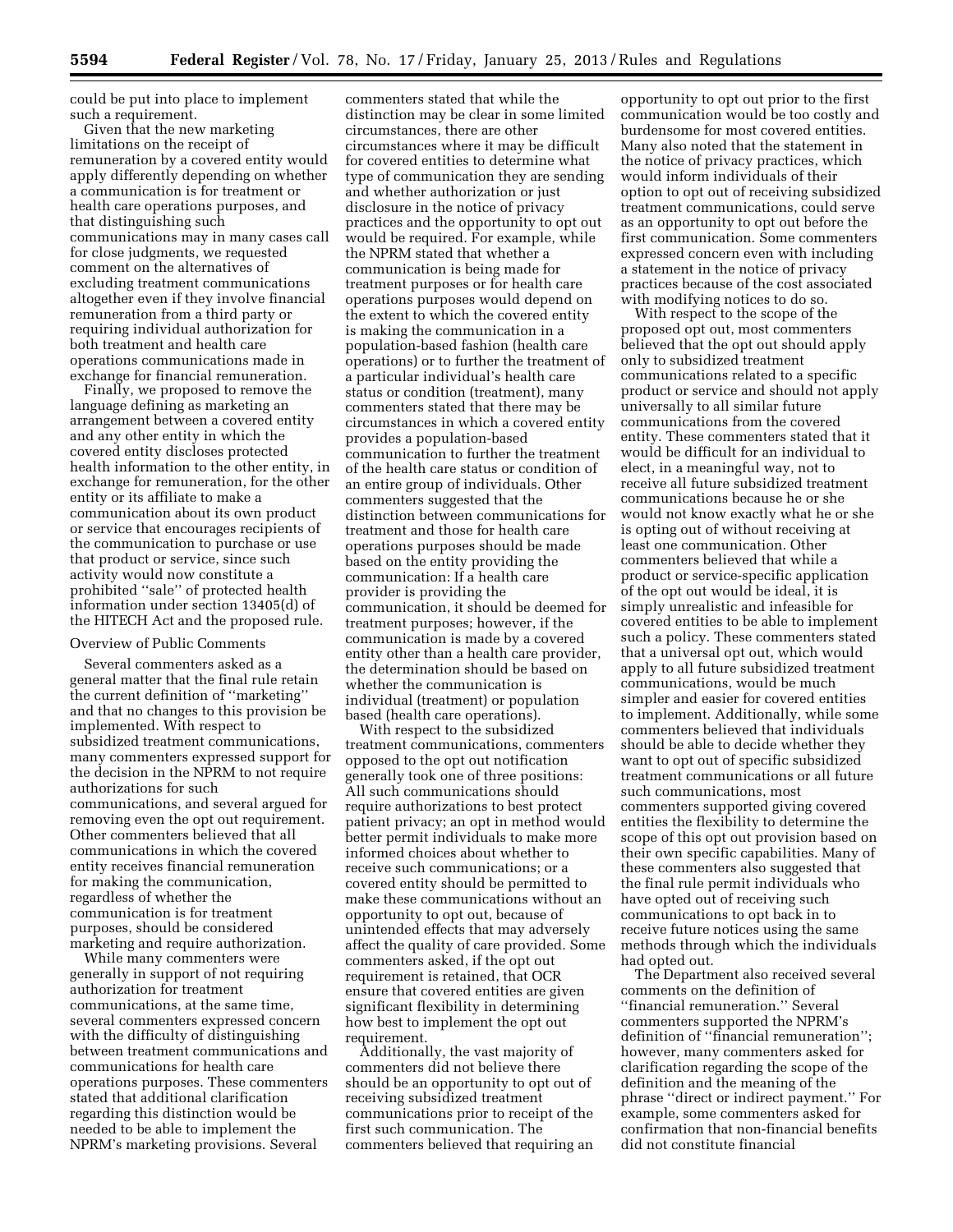remuneration, while other commenters wanted the exception for refill reminders (that is, the communication is not marketing as long as the financial remuneration does not exceed the related costs of the communication) to apply more broadly to all marketing communications. Additionally, some commenters suggested that the final rule clarify that only financial remuneration in exchange for sending a communication triggers either the authorization or the statement of notice and opt out requirement and not the exchange of financial remuneration for the development or funding for programs, which may include the sending of a communication. These commenters generally suggested that the final rule give covered entities the flexibility to determine whether the financial remuneration received is truly in exchange for making the communication.

We received a great deal of public comment on the exception to the definition of ''marketing'' for providing refill reminders or to otherwise communicate about a drug or biologic currently being prescribed for the individual where the only financial remuneration received by the covered entity in exchange for making the communication is reasonably related to the covered entity's cost of making the communication. In general, most commenters supported this exception; however, a few commenters disagreed with the exception and felt that refill reminders should be treated as treatment communications requiring a statement in the notice and an opportunity to opt out if the communication is subsidized. Many commenters expressed the need for guidance on the scope of this exception and stated that certain communications should fall into the exception, such as communications about generic alternatives and drug adherence, and communications related to every component of a drug or biologic delivery system (especially where patients must self-administer medication). Some commenters specifically asked that the final rule exclude certain types of communications from this exception.

With respect to the proposed cost limitation on the refill reminder exception, while some commenters suggested that the cost be limited to either the actual cost or the fair market value of providing the communication, generally, most commenters supported the position that reasonably related costs should not be limited to actual costs. Many of the commenters in support of a broad interpretation of

costs ''reasonably related'' to providing the communication suggested specific costs that should be permitted under this exception, such as costs of personnel, data storage, data processing, data analysis, data security, software, hardware, employee training, message content development, clinical review, postage, materials, drug adherence program development, formulary development, and the creation and implementation of analytics to measure the effectiveness of the communication. Several commenters noted that it would be unrealistic to expect a covered entity to perform such non-essential functions as sending refill reminders and other related communications if they could not recoup both their direct and indirect costs as well as a modest profit.

# Final Rule

The final rule significantly modifies the proposed rule's approach to marketing by requiring authorization for all treatment and health care operations communications where the covered entity receives financial remuneration for making the communications from a third party whose product or service is being marketed. Many of the comments we received in response to the proposed marketing provisions concerned the distinction between communications for treatment and those for health care operations purposes and sought clarification on the line between such communications. We acknowledge that the distinction between what constitutes a treatment versus a health care operations communication may be difficult to make with precision in all cases, placing covered entities at risk for violating the authorization requirement for marketing communications. We, therefore, believe that requiring authorizations for all subsidized communications that market a health related product or service is the best policy. Such a policy will ensure that all such communications are treated as marketing communications, instead of requiring covered entities to have two processes in place based on whether the communication provided to individuals is for a treatment or a health care operations purpose. We decline to retain the Privacy Rule's definition of what constitutes ''marketing'' unchanged, as suggested by some commenters, as doing so would be inconsistent with the provisions of the Section 13406(a) of the HITECH Act.

Because the final rule treats subsidized treatment communications as marketing communications that require authorization, we have not adopted the notice requirement at proposed  $§ 164.520(b)(1)(iii)(A)$  that a

covered entity's notice of privacy practices include a statement informing individuals that the provider may send treatment communications to the individual concerning treatment alternatives or other health-related products or services where the provider receives financial remuneration from a third party in exchange for making the communication, and the individual has a right to opt out of receiving such communications. We also do not retain the notice requirement that existed at § 164.520(b)(1)(iii) prior to this final rule that a covered entity include in its notice of privacy practices a statement that the covered entity may contact the individual to provide appointment reminders or information about treatment alternatives or other healthrelated benefits and services that may be of interest to the individual. Where the sending of such communications involves financial remuneration, the individual will be notified of such communications through the authorization process. Other communications for such purposes that do not involve financial remuneration are adequately captured in a covered entity's description in its notice of privacy practices of treatment and health care operations. However, covered entities that wish to continue to include such a specific statement in their notices of privacy practices may do so. For further discussion about the Notice of Privacy Practices, please see the discussion addressing the provisions at § 164.520 below.

We adopt the term ''financial remuneration'' and its definition as proposed without modification in the final rule. Most commenters were generally satisfied with the proposed use of the term and its definition. There was, however, some confusion among commenters as to what constitutes direct or indirect payment from or on behalf of a third party. We clarify that under this provision direct payment means financial remuneration that flows from the third party whose product or service is being described directly to the covered entity. In contrast, indirect payment means financial remuneration that flows from an entity on behalf of the third party whose product or service is being described to a covered entity.

We also clarify that where a business associate (including a subcontractor), as opposed to the covered entity itself, receives financial remuneration from a third party in exchange for making a communication about a product or service, such communication also requires prior authorization from the individual. The HITECH Act at Section 13406(a)(2)(C) provides that a business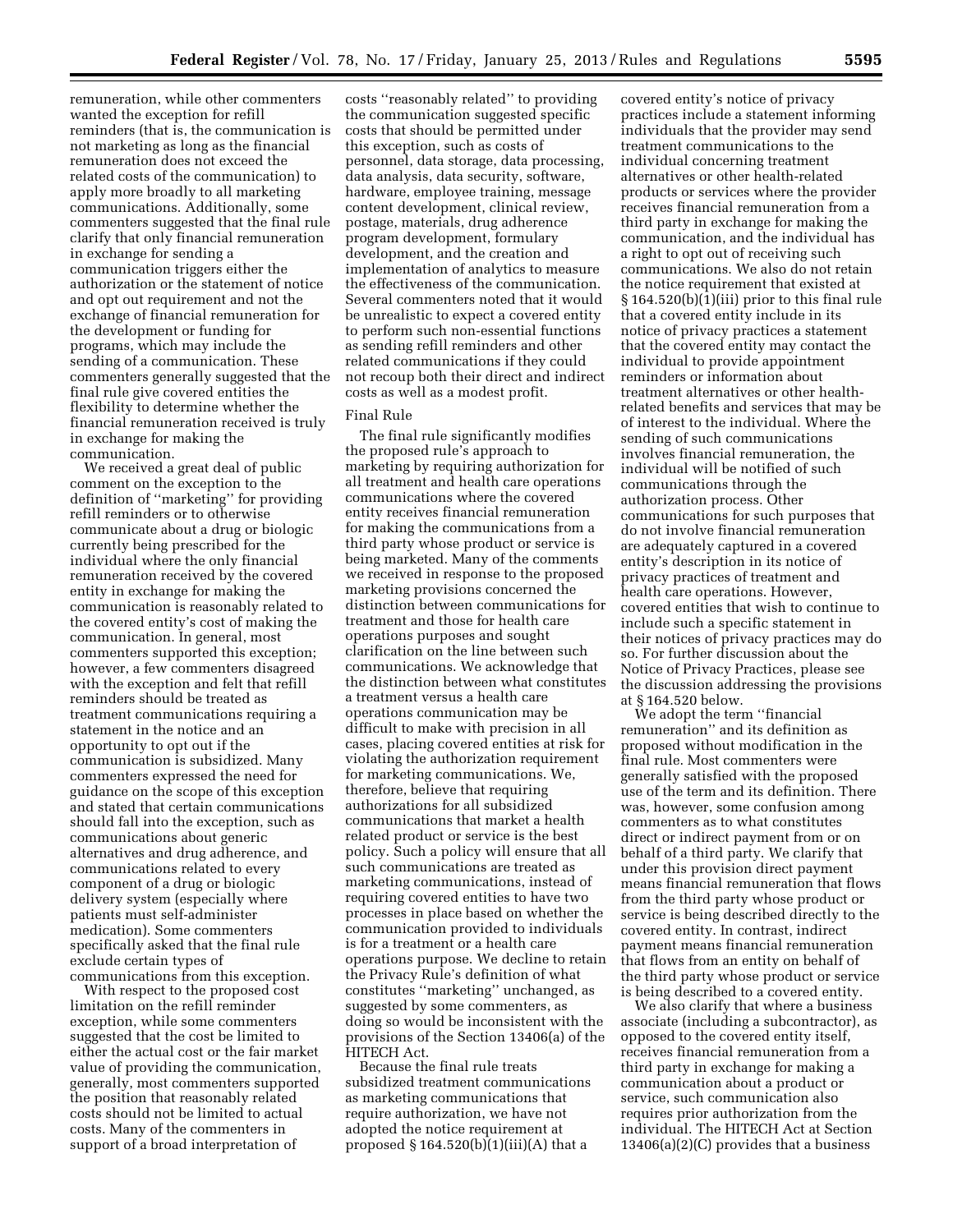associate may make such communications on behalf of a covered entity if consistent with the written contract required by the Privacy Rule between the business associate and covered entity. The Privacy Rule a  $§ 164.504(e)(2)(i)$  provides that the contract may not authorize the business associate to further use or disclose the protected health information in a manner that would violate the Rule if done by the covered entity (except in two limited circumstances not relevant here). Thus, individual authorization also must be obtained if a business associate is to send these communications instead of the covered entity.

We also confirm, in response to comments, that the term ''financial remuneration'' does not include nonfinancial benefits, such as in-kind benefits, provided to a covered entity in exchange for making a communication about a product or service. Rather, financial remuneration includes only payments made in exchange for making such communications. In addition, we continue to emphasize that the financial remuneration a covered entity receives from a third party must be for the purpose of making a communication and such communication must encourage individuals to purchase or use the third party's product or service. If the financial remuneration received by the covered entity is for any purpose other than for making the communication, then this marketing provision does not apply. For example, if a third party provides financial remuneration to a covered entity to implement a program, such as a disease management program, the covered entity could provide individuals with communications about the program without obtaining individual authorization as long as the communications are about the covered entity's program itself. There, the communications would only be encouraging individuals to participate in the covered entity's disease management program and would not be encouraging individuals to use or purchase the third party's product or service.

Under the final rule, for marketing communications that involve financial remuneration, the covered entity must obtain a valid authorization from the individual before using or disclosing protected health information for such purposes, and such authorization must disclose the fact that the covered entity is receiving financial remuneration from a third party. See § 164.508(a)(3). The scope of the authorization need not be limited only to subsidized

communications related to a single product or service or the products or services of one third party, but rather may apply more broadly to subsidized communications generally so long as the authorization adequately describes the intended purposes of the requested uses and disclosures (i.e., the scope of the authorization) and otherwise contains the elements and statements of a valid authorization under § 164.508. This includes making clear in the authorization that the individual may revoke the authorization at any time he or she wishes to stop receiving the marketing material.

Because the final rule will treat all subsidized treatment communications as marketing communications for which an authorization is required, the final rule also removes the language at proposed  $\S 164.514(f)(2)$ , which proposed to require that such communications be accompanied by a statement in the notice and an opportunity for the individual to opt out of receiving such communications. We believe that the removal of the notice and opt out requirements for such communications and the addition of the requirement to obtain an authorization will provide covered entities with a more uniform system for treating all remunerated communications. Because the individual must now sign an authorization before the covered entity can make subsidized treatment communications, there is no longer any need to require each such communication to contain a clear and conspicuous opportunity for the individual to elect not to receive any more of these communications. Where the individual signs an authorization to receive such communications, the covered entity may use and disclose the individual's protected health information for the purposes of making such communications unless or until the individual revokes the authorization pursuant to § 164.508(a)(5). If the individual does not authorize the covered entity to use and disclose the individual's protected health information for the purposes of making subsidized treatment communications, then the covered entity is prohibited from doing so.

We clarify that the final rule does nothing to modify the exceptions to the authorization requirement for marketing communications at  $\S 164.508(a)(3)(i)(A)$ and (B). Therefore, no authorization is required where a covered entity receives financial remuneration from a third party to make a treatment or health care operations communication (or other marketing communication), if the communication is made face-to-face by

a covered entity to an individual or consists of a promotional gift of nominal value provided by the covered entity. For example, a health care provider could, in a face to face conversation with the individual, recommend, verbally or by handing the individual written materials such as a pamphlet, that the individual take a specific alternative medication, even if the provider is otherwise paid by a third party to make such communications. However, communications made over the phone (as well as all communications sent through the mail or via email) do not constitute face to face communications, and as such, these communications require individual authorization where the covered entity receives remuneration in exchange for making the communications.

With respect to the exception for refill reminders or to otherwise communicate about a drug or biologic currently being prescribed to the individual, we adopt the exception as proposed. We continue to provide a stand-alone exception for refill reminders, given that the HITECH Act expressly does so. We therefore decline to adopt the suggestions of commenters to consider these communications to specifically be treatment communications (which would have required, under the provisions of the proposed rule, notice and an opportunity to opt out where the covered entity receives financial remuneration), or health care operations communications (which require authorization if financial remuneration is received).

Many commenters asked for guidance and clarification regarding the scope of this exception, and we received a wide array of examples of communications that commenters suggested should fall within this exception. At this time, we clarify that we consider communications about the generic equivalent of a drug being prescribed to an individual as well as adherence communications encouraging individuals to take their prescribed medication as directed fall within the scope of this exception. Additionally, we clarify that where an individual is prescribed a self-administered drug or biologic, communications regarding all aspects of a drug delivery system, including, for example, an insulin pump, fall under this exception. With respect to the array of other examples and suggestions provided by commenters as to what should fall within or outside of the exception, we intend to provide future guidance to address these questions.

The proposed rule contained the Act's limitation that the financial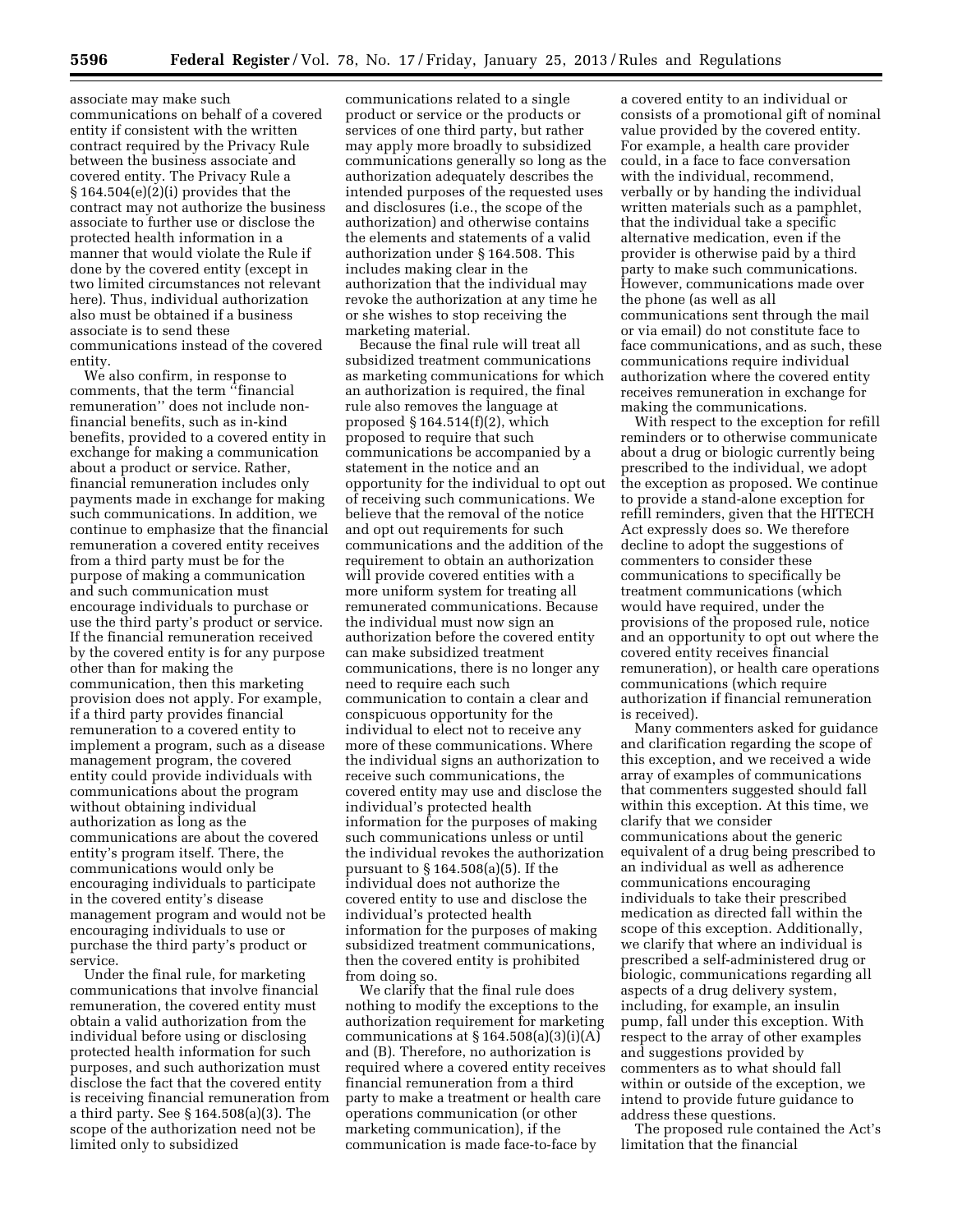remuneration received in exchange for providing a refill reminder or to otherwise communicate about a drug or biologic currently being prescribed to the individual must be ''reasonable in amount,'' by providing that such remuneration must be reasonably related to the covered entity's cost of making the communication for the exception from marketing to apply. We adopt this provision in the final rule. In response to comments regarding what types of costs fall within permissible remuneration, we clarify that we consider permissible costs for which a covered entity may receive remuneration under this exception are those which cover only the costs of labor, supplies, and postage to make the communication. Where the financial remuneration a covered entity receives in exchange for making the communication generates a profit or includes payment for other costs, such financial remuneration would run afoul of the Act's ''reasonable in amount'' language. Thus, under this final rule, if a pharmacy receives financial remuneration from a drug manufacturer to provide refill reminders to individuals taking a particular drug that covers only the pharmacy's cost of drafting, printing, and mailing the refill reminders, the exception would apply and no authorization would be required. However, where the drug manufacturer also provides the pharmacy with a financial incentive beyond the cost of making the communication to encourage the pharmacy's continued willingness to send such communications on behalf of the drug manufacturer, the exception would not apply and the pharmacy must obtain individual authorization. We note, however, that if a pharmacy provides refill reminders to individuals only when they visit the pharmacy (in face to face encounters), such communications would be permitted under § 164.508(a)(3)(i)(A) and thus, authorization would not be required even if the pharmacy receives financial remuneration above and beyond what is reasonably related to the pharmacy's cost of making the communication.

Finally, in addition to the communications that fall within the refill reminder exception, two other types of communications continue to be exempt from the marketing provisions. First, as explained in the NPRM, communications promoting health in general and that do not promote a product or service from a particular provider, such as communications promoting a healthy diet or encouraging individuals to get certain routine

diagnostic tests, such as annual mammograms, do not constitute marketing and thus, do not require individual authorization.

Second, communications about government and government-sponsored programs do not fall within the definition of ''marketing'' as there is no commercial component to communications about benefits through public programs. Therefore, a covered entity may use and disclose protected health information to communicate with individuals about eligibility for programs, such as Medicare, Medicaid, or the State Children's Health Insurance Program (CHIP) without obtaining individual authorization.

# Response to Other Public Comments

*Comment:* One commenter asked whether it is marketing where an entity promotes its discounts on covered benefits or member-exclusive valueadded health products and services by paying a mailing house that is the health plan's business associate to send its written promotional material to health plan members. The commenter stated that only the mailing house, and not the covered entity, is paid to send the communications.

*Response:* Even where a business associate of a covered entity, such as a mailing house, rather than the covered entity itself, receives the financial remuneration from the entity whose product or service is being promoted to health plan members, the communication is a marketing communication for which prior authorization is required. As stated above, under the Privacy Rule, a business associate generally may not use or disclose protected health information in a manner that would be impermissible if done by the covered entity. We note, however, that nonfinancial or in-kind remuneration may be received by the covered entity or its business associate and it would not implicate the new marketing restrictions. Thus, if the materials describing a member-exclusive valueadded health product or service were provided by the entity to the health plan or its business associate and no payment was made by the entity relating to the mailing or distribution of the materials, the covered entity or its business associate would be able to provide the material to its members without requiring an authorization.

#### 3. Business Associates

a. Section 164.502(a) and (b)—Permitted and Required Uses and Disclosures and Minimum Necessary

Before the HITECH Act, the Privacy Rule did not govern business associates directly. However, section 13404 of the HITECH Act makes specific requirements of the Privacy Rule applicable to business associates, and creates direct liability for noncompliance by business associates with regard to those Privacy Rule requirements. Specifically, section 13404(a) of the HITECH Act creates direct liability for uses and disclosures of protected health information by business associates that do not comply with its business associate contract or other arrangement under the Privacy Rule. Additionally, section 13404(a) applies the other privacy requirements of the HITECH Act directly to business associates just as they apply to covered entities. Section 13404(b) applies the provision of § 164.504(e)(1)(ii) regarding knowledge of a pattern of activity or practice that constitutes a material breach or violation of a contract to business associates. Finally, section 13404(c) applies the HIPAA civil and criminal penalties to business associates. We discuss the modifications to the Privacy Rule pursuant to paragraphs (a) and (b) of section 13404 of the HITECH Act below. We address the modifications made to the Enforcement Rule by section 13404(c) regarding the application of penalties to violations by business associates above in the discussion of the changes to the Enforcement Rule.

We note that we have not added references to ''business associate'' to all provisions of the Privacy Rule that address uses and disclosures by covered entities. Such additions to the Privacy Rule are unnecessary, as a business associate generally may only use or disclose protected health information in the same manner as a covered entity. Therefore, any Privacy Rule limitation on how a covered entity may use or disclose protected health information automatically extends to a business associate.

i. Permitted and Required Uses and Disclosures

# Proposed Rule

We proposed to modify § 164.502(a) of the Privacy Rule containing the general rules for uses and disclosures of protected health information to address the permitted and required uses and disclosures of protected health information by business associates. First, we proposed to modify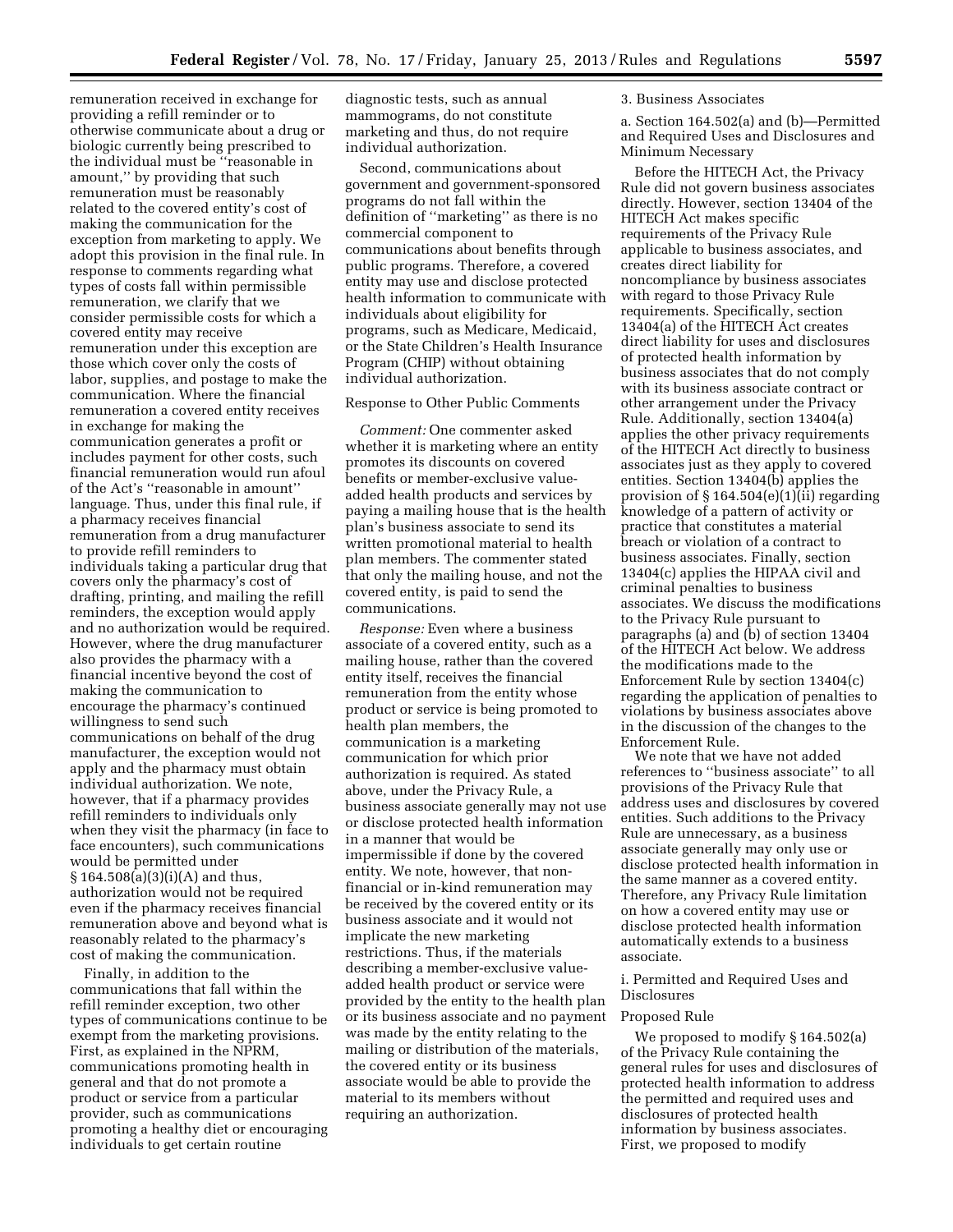§ 164.502(a) to provide that a business associate, like a covered entity, may not use or disclose protected health information except as permitted or required by the Privacy Rule or the Enforcement Rule. Second, we proposed to add new provisions at § 164.502(a)(4) and (5) to specify the permitted and required uses and disclosures of protected health information by business associates.

In accordance with section 13404(a) of the HITECH Act, we proposed in  $§ 164.502(a)(4)$  to allow business associates to use or disclose protected health information only as permitted or required by their business associate contracts or other arrangements pursuant to § 164.504(e) or as required by law. Any other use or disclosure would violate the Privacy Rule. Proposed § 164.502(a)(4) also provided that a business associate would not be permitted to use or disclose protected health information in a manner that would violate the Privacy Rule if done by the covered entity, except that the business associate would be permitted to use or disclose protected health information for the proper management and administration of the business associate and to provide data aggregation services for the covered entity, as specified at § 164.504(e)(2)(i)(A) and (B), if such uses and disclosures are permitted by its business associate contract or other arrangement.

In  $\S$  164.502(a)(5), we proposed to require that a business associate disclose protected health information either: (1) When required by the Secretary under Subpart C of Part 160 to investigate or determine the business associate's compliance with this subchapter; or (2) to the covered entity, individual, or individual's designee, as necessary to satisfy a covered entity's obligations under § 164.524(c)(2)(ii) and (3)(ii), as modified, with respect to an individual's request for an electronic copy of protected health information. Section 13405(e) of the HITECH Act requires covered entities that maintain protected health information in an electronic health record to provide an individual, or the individual's designee, with a copy of such information in an electronic format, if the individual so chooses. We proposed to include a similar direct requirement on business associates in § 164.502(a)(5), as section 13404(a) of the HITECH Act also applies section 13405(e) to business associates.

We also proposed a conforming change to revise the titles of § 164.502(a)(1) and (a)(2) to make clear that these provisions setting out permitted uses and disclosures of

protected health information apply only to covered entities, as well as a technical change to § 164.502(a)(2)(ii) to replace the term ''subpart'' with ''subchapter'' to make clear that a covered entity is required to disclose protected health information to the Secretary as needed to determine compliance with any of the HIPAA Rules and not just the Privacy Rule.

#### Overview of Public Comments

Several commenters expressed concern about the increased liability for business associates under the rule and requested clarification on when business associate liability for impermissible uses and disclosures would attach. Several commenters asked for clarification as to what a business associate is directly liable for under the Privacy Rule, and some expressed specific confusion regarding the liability of business associates for the provision of e-access under the rule.

# Final Rule

The final rule adopts the proposed modifications to § 164.502(a). The provisions specifying a business associate's permitted and required uses and disclosures of protected health information are renumbered from § 164.502(a)(4) and (a)(5), as proposed, to § 164.502(a)(3) and (a)(4), as § 164.502(a)(5) of the final rule now includes provisions to address prohibited uses and disclosures. Section 164.502(a)(5) is discussed below in the sections describing the prohibitions on the sale of protected health information and the use or disclosure of genetic information for underwriting purposes.

In response to specific comments asking for clarification regarding when business associate liability would attach, we provide the following. As we discussed above, the final rule provides that a business associate is a person who performs functions or activities on behalf of, or certain services for, a covered entity or another business associate that involve the use or disclosure of protected health information. The final rule establishes that a person becomes a business associate by definition, not by the act of contracting with a covered entity or otherwise. Therefore, liability for impermissible uses and disclosures attaches immediately when a person creates, receives, maintains, or transmits protected health information on behalf of a covered entity or business associate and otherwise meets the definition of a business associate.

Liability also does not depend on the type of protected health information that a business associate creates,

receives, maintains, or transmits on behalf of a covered entity or another business associate, or on the type of entity performing the function or service, except to the extent the entity falls within one of the exceptions at paragraph 4 of the definition of business associate. First, protected health information created, received, maintained, or transmitted by a business associate may not necessarily include diagnosis-specific information, such as information about the treatment of an individual, and may be limited to demographic or other information not indicative of the type of health care services provided to an individual. If the information is tied to a covered entity, then it is protected health information by definition since it is indicative that the individual received health care services or benefits from the covered entity, and therefore it must be protected by the business associate in accordance with the HIPAA Rules and its business associate agreement. Second, the definition of business associate is contingent on the fact that the business associate performs certain activities or functions on behalf of, or provides certain services to, a covered entity or another business associate that involve the use or disclosure of protected health information. Therefore, any person, defined in the HIPAA Rules as a natural person, trust or estate, partnership, corporation, professional association or corporation, or other entity, public or private, who performs these functions or activities or services is a business associate for purposes of the HIPAA Rules, regardless of whether such person has other professional or privilege-based duties or responsibilities.

Finally, while we understand commenters' concerns about the increased liability for business associates under the HIPAA Rules, such direct liability for violations of certain HIPAA provisions is expressly provided for by the HITECH Act.

In response to comments requesting clarification on with which HIPAA provisions a business associate is directly liable for compliance, we provide the following. Business associates are directly liable under the HIPAA Rules for impermissible uses and disclosures,<sup>4</sup> for a failure to provide breach notification to the covered entity,<sup>5</sup> for a failure to provide access to a copy of electronic protected health information to either the covered entity, the individual, or the individual's designee (whichever is specified in the

<sup>4</sup>See § 164.502(a)(3).

<sup>5</sup>See § 164.410.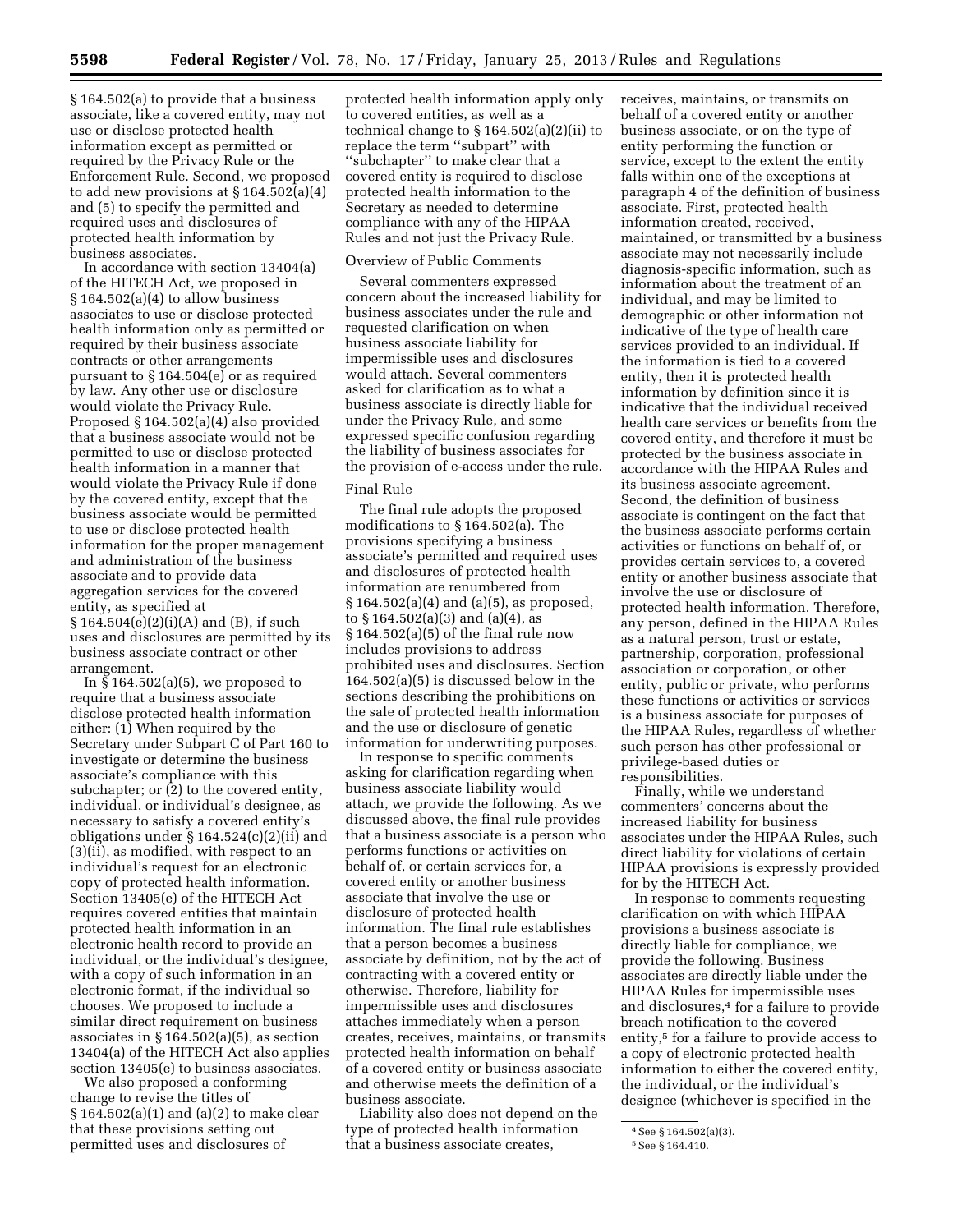business associate agreement),<sup>6</sup> for a failure to disclose protected health information where required by the Secretary to investigate or determine the business associate's compliance with the HIPAA Rules,<sup>7</sup> for a failure to provide an accounting of disclosures,8 and for a failure to comply with the requirements of the Security Rule.9 Business associates remain contractually liable for other requirements of the business associate agreement (see below for a discussion of the business associate agreement provisions).

With respect to a business associate's direct liability for a failure to provide access to a copy of electronic protected health information, business associates are liable for providing electronic access in accordance with their business associate agreements. Therefore, business associates may provide electronic access directly to individuals or their designees, or may provide the electronic protected health information to the covered entity (which then provides the electronic access to individuals or their designees). As with many other provisions in the HIPAA Rules, the Department leaves the details to the contracting parties, and is concerned only that access is provided to the individual, not with which party provides the access.

# ii. Minimum Necessary

# Proposed Rule

We proposed to modify the minimum necessary standard at § 164.502(b) to require that when business associates use, disclose, or request protected health information from another covered entity, they limit protected health information to the minimum necessary to accomplish the intended purpose of the use, disclosure, or request. Applying the minimum necessary standard is a condition of the permissibility of many uses and disclosures of protected health information. Thus, a business associate is not making a permitted use or disclosure under the Privacy Rule if it does not apply the minimum necessary standard, where appropriate. Additionally, the HITECH Act at section 13405(b) addresses the application of minimum necessary and, in accordance with 13404(a), also applies such requirements to business associates.

# Overview of Public Comments

While the Department received general support for application of the minimum necessary standard to requests and uses and disclosures by business associates, several commenters requested clarification on such application.

# Final Rule

The final rule adopts the proposal to apply the minimum necessary standard directly to business associates when using or disclosing protected health information or when requesting protected health information from another covered entity. The final rule also makes clear that requests directed to another business associate, in addition to those directed to another covered entity, must also be limited to the minimum necessary. Covered entities and business associates disclosing protected health information in response may reasonably rely on such requests as requesting the minimum necessary for the disclosure.

How a business associate will apply the minimum necessary standard will vary based on the circumstances. As is the case today, a business associate agreement must limit the business associate's uses and disclosures of protected health information to be consistent with the covered entity's minimum necessary policies and procedures. We leave it to the discretion of the parties to determine to what extent the business associate agreement will include specific minimum necessary provisions to ensure a business associate's uses and disclosures and requests for protected health information are consistent with the covered entity's minimum necessary policies and procedures. The Department intends to issue future guidance on the minimum necessary standard in accordance with section 13405(b) of the HITECH Act that will consider the specific questions posed by commenters with respect to business associates' application of the minimum necessary standard.

b. Sections 164.502(e) and 164.504(e)— Business Associate Agreements

# Proposed Rule

Section 164.502(e) permits a covered entity to disclose protected health information to a business associate and may allow a business associate to create or receive protected health information on its behalf, if the covered entity obtains satisfactory assurances, in the form of a written contract or other written arrangement with the business associate that meets the requirements of

§ 164.504(e), that the business associate will appropriately safeguard the information. We proposed a parallel provision in § 164.502(e) that would allow a business associate to disclose protected health information to a business associate that is a subcontractor, and to allow the subcontractor to create or receive protected health information on its behalf, if the business associate obtains similar satisfactory assurances that the subcontractor will appropriately safeguard the information. Consistent with the proposal with respect to Security Rule requirements and business associates, we proposed to make clear in § 164.502(e) that a covered entity would not be required to obtain satisfactory assurances from business associates that are subcontractors. Rather, a business associate would be required to obtain such assurances from a subcontractor. Thus, the proposed provisions would not change the parties to the contracts. For example, a covered entity may choose to contract with a business associate (contractor) to use or disclose protected health information on its behalf, the business associate may choose to obtain the services of (and exchange protected health information with) a subcontractor (subcontractor 1), and that subcontractor may, in turn, contract with another subcontractor (subcontractor 2) for services involving protected health information. The contractor and subcontractors 1 and 2 would now be business associates with direct liability under the HIPAA Rules, and would be required to obtain business associate agreements with the parties with whom they contract for services that involve access to protected health information. (Note, however, as discussed above with respect to the definition of ''business associate,'' direct liability under the HIPAA Rules would attach regardless of whether the contractor and subcontractors have entered into the required business associate agreements.)

We also proposed to remove § 164.502(e)(1)(iii), which provides that a covered entity that violates the satisfactory assurances it provided as a business associate of another covered entity will be in noncompliance with the Privacy Rule's business associate agreement provisions, given that proposed changes to § 164.502 would now restrict directly the uses and disclosures of protected health information by a business associate, including a covered entity acting as a business associate, to those uses and disclosures permitted by its business associate agreement.

<sup>6</sup>See § 164.502(a)(4)(ii).

<sup>7</sup>See § 164.502(a)(4)(i).

<sup>8</sup>*See* 76 FR 31426 (May 31, 2011).

<sup>9</sup>See Subpart C of Part 164.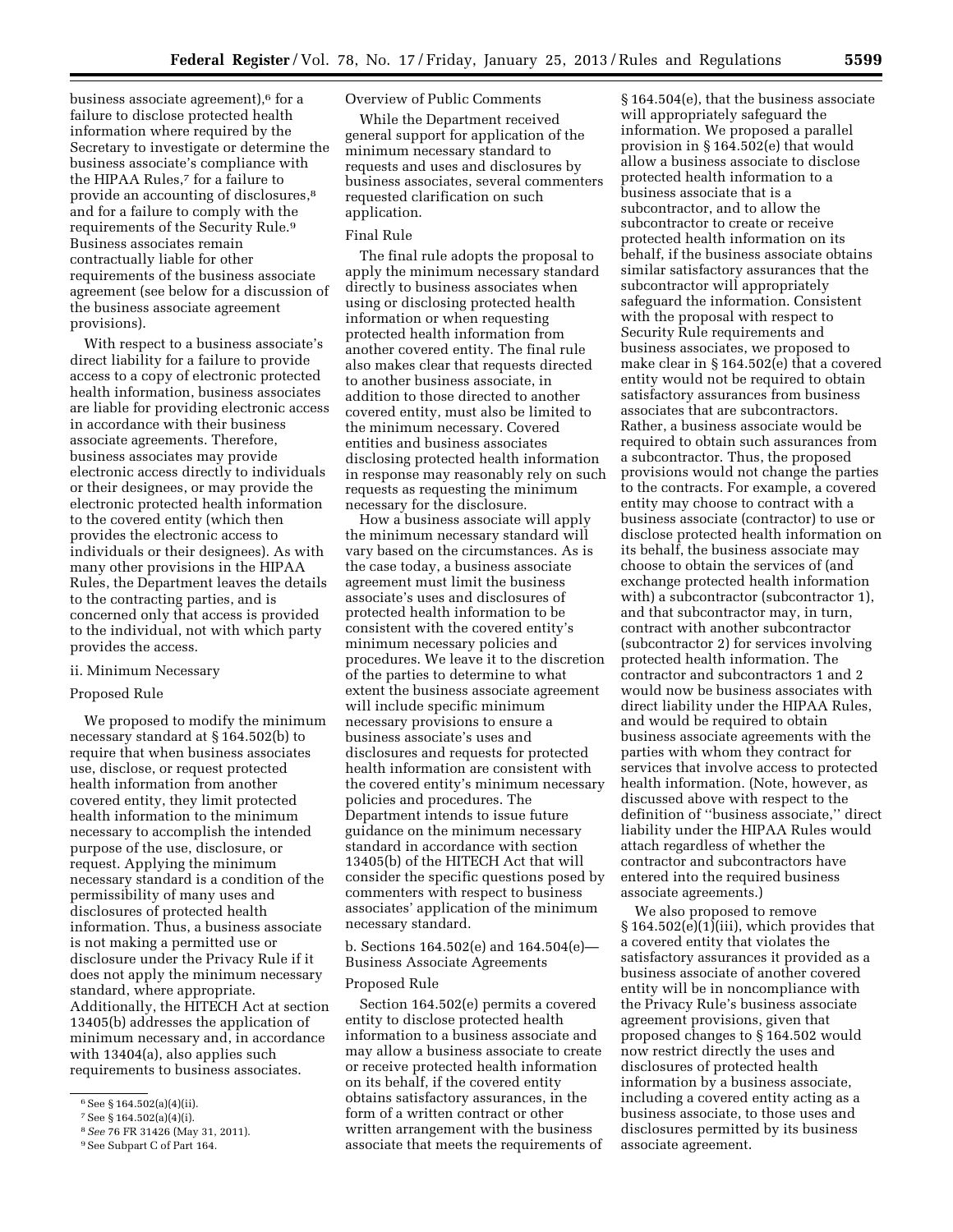Finally, as discussed above with respect to the definition of business associate, we proposed to move the current exceptions to business associate to the definition itself in § 160.103.

Section 164.504(e) contains the specific requirements for business associate contracts and other arrangements. We proposed a number of modifications to § 164.504(e) to implement section 13404 of the HITECH Act and to reflect the Department's new regulatory authority with respect to business associates, as well as to reflect a covered entity's and business associate's new obligations under Subpart D of Part 164 of the Privacy Rule to provide for notification in the case of breaches of unsecured protected health information.

Section 164.504(e)(1)(ii) provides that a covered entity is not in compliance with the business associate requirements if the covered entity knew of a pattern of activity or practice of the business associate that constituted a material breach or violation of the business associate's obligation under the contract or other arrangement, unless the covered entity took reasonable steps to cure the breach or end the violation, as applicable, and if such steps were unsuccessful, terminated the contract or arrangement or, if termination is not feasible, reported the problem to the Secretary. We proposed to remove the requirement that covered entities report to the Secretary when termination of a business associate agreement is not feasible. In light of a business associate's direct liability for civil money penalties for certain violations of the business associate agreement and both a covered entity's and business associate's obligations under Subpart D to report breaches of unsecured protected health information to the Secretary, we have other mechanisms through which we expect to learn of such breaches and misuses of protected health information by a business associate.

We also proposed to add a new provision at § 164.504(e)(1)(iii) applicable to business associates with respect to subcontractors to mirror the requirements on covered entities at § 164.504(e)(1)(ii) (minus the requirement to report to the Secretary if termination of a contract is not feasible). Thus, a business associate that is aware of noncompliance by its business associate subcontractor would be required to respond to the situation in the same manner as a covered entity that is aware of noncompliance by its business associate. We believe this provision would implement section 13404(b) of the HITECH Act, and would align the requirements for business

associates with regard to business associate subcontractors with the requirements for covered entities with regard to their business associates.

We also proposed changes to the specific business associate agreement provisions at § 164.504(e). First, we proposed to revise  $\S 164.504(e)(2)(ii)(B)$ through (D) to provide that the contract will require that: in (B), business associates comply, where applicable, with the Security Rule with regard to electronic protected health information; in (C), business associates report breaches of unsecured protected health information to covered entities, as required by  $\S$  164.410; and in (D), in accordance with  $§ 164.502(e)(1)(ii)$ , business associates ensure that any subcontractors that create or receive protected health information on behalf of the business associate agree to the same restrictions and conditions that apply to the business associate with respect to such information. These revisions were proposed to align the requirements for the business associate agreement with the requirements in the HITECH Act and elsewhere within the HIPAA Rules.

Additionally, we proposed to add a new agreement provision at § 164.504(e)(2)(ii)(H) (and to renumber the current paragraphs (H) and (I) accordingly) to requires that, to the extent the business associate is to carry out a covered entity's obligation under this subpart, the business associate must comply with the requirements of the Privacy Rule that apply to the covered entity in the performance of such obligation. This provision would clarify that when a covered entity delegates a responsibility under the Privacy Rule to the business associate, the business associate would be contractually required to comply with the requirements of the Privacy Rule in the same manner as they apply to the covered entity. For example, if a third party administrator, as a business associate of a group health plan, fails to distribute the plan's notice of privacy practices to participants on a timely basis, the third party administrator would not be directly liable under the HIPAA Rules, but would be contractually liable, for the failure. However, even though the business associate is not directly liable under the HIPAA Rules for failure to provide the notice, the covered entity remains directly liable for failure to provide the individuals with its notice of privacy practices because it is the covered entity's ultimate responsibility to do so, despite its having hired a business associate to perform the function.

We also proposed to add a new § 164.504(e)(5) that would apply the requirements at § 164.504(e)(2) through (e)(4) to the contract or other arrangement between a business associate and its business associate subcontractor as required by  $§ 164.502(e)(1)(ii)$  in the same manner as such requirements apply to contracts or other arrangements between a covered entity and its business associate. Thus, a business associate would be required by  $\S 164.502(e)(1)(ii)$  and by this section to enter into business associate agreements or other arrangements that comply with the Privacy and Security Rules with their business associate subcontractors, in the same manner that covered entities are required to enter into contracts or other arrangements with their business associates.

Finally, we proposed a few other minor changes. We proposed in § 164.504(e)(3) regarding other arrangements for governmental entities to include references to the Security Rule requirements for business associates to avoid having to repeat such provisions in the Security Rule. We also proposed to remove the reference to subcontractors in § 164.504(f)(2)(ii)(B) (regarding disclosures to plan sponsors) and in § 164.514(e)(4)(ii)(C)(4) (regarding data use agreements for limited data sets) to avoid confusion since the term ''subcontractor'' is now a defined term under the HIPAA Rules with a particular meaning that is related to business associates. The proposed removal of the term was not intended as a substantive change to the provisions.

#### Overview of Public Comments

Several commenters expressed confusion regarding the need for business associate agreements, considering the provisions for direct liability from the HITECH Act and in the proposed rule. Many of these commenters suggested that all of the requirements of the Privacy Rule apply to business associates, as is the case with the Security Rule.

A few commenters requested clarification about what constitutes ''satisfactory assurances'' pursuant to the rule, asking whether, for example, there were expectations on covered entities to ensure that business associates (including subcontractors) have appropriate controls in place besides business associate agreements or whether a covered entity must obtain from a business associate satisfactory assurance that any business associate subcontractors are complying with the Rules. Several commenters requested clarification on the appropriateness of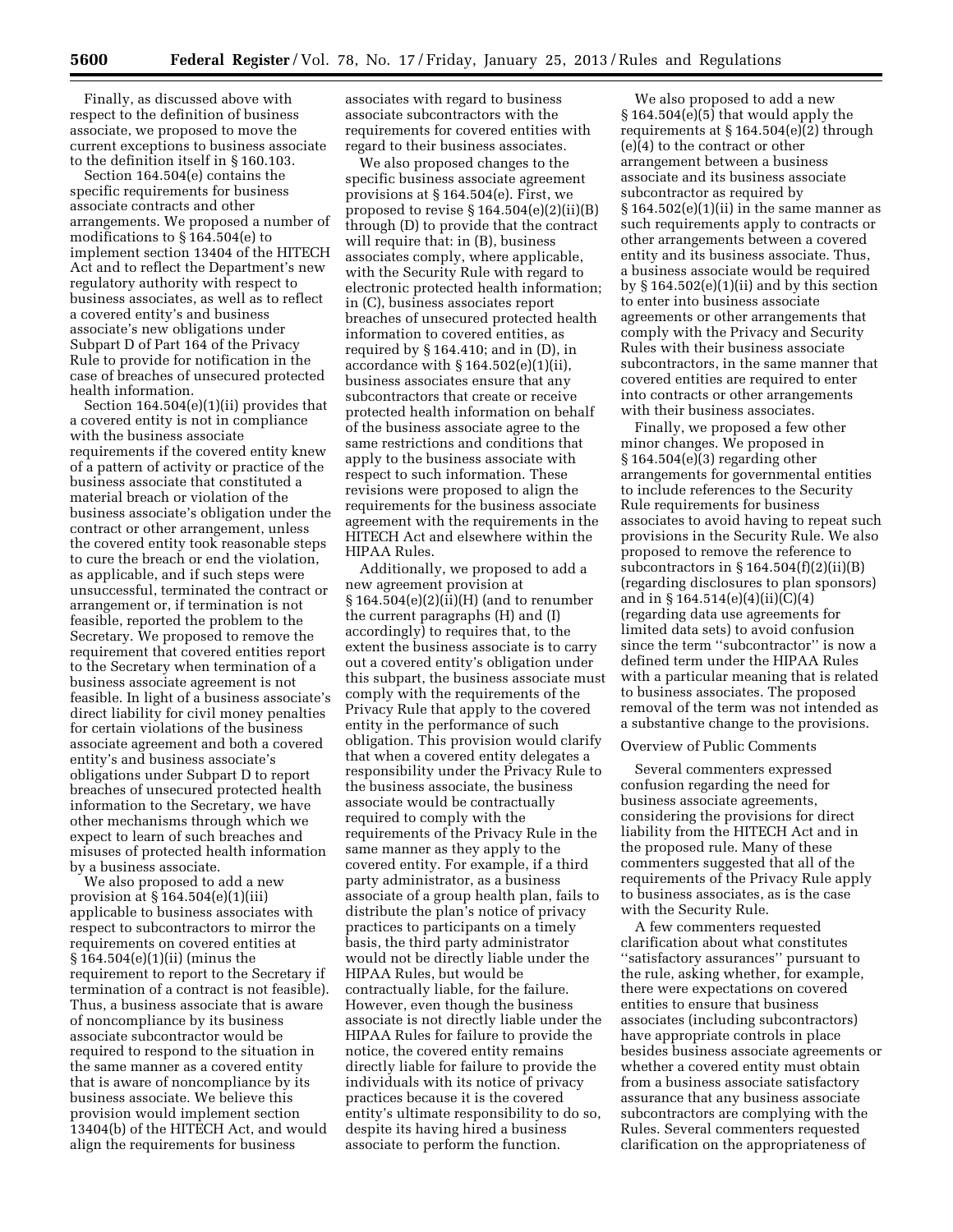indemnification clauses in business associate agreements.

Finally, several commenters requested that the Department provide a model business associate agreement.

### Final Rule

The final rule adopts the proposed modifications to §§ 164.502(e) and 164.504(e). As we discussed above, while section 13404 of the HITECH Act provides that business associates are now directly liable for civil money penalties under the HIPAA Privacy Rule for impermissible uses and disclosures and for the additional HITECH requirements in Subtitle D that are made applicable to covered entities, it does not apply all of the requirements of the Privacy Rule to business associates and thus, the final rule does not. Therefore, business associates are not required to comply with other provisions of the Privacy Rule, such as providing a notice of privacy practices or designating a privacy official, unless the covered entity has chosen to delegate such a responsibility to the business associate, which would then make it a contractual requirement for which contractual liability would attach.

Concerning commenters' questions about the continued need for business associate agreements given the new direct liability on business associates for compliance, we note that section 13404 of the HITECH Act expressly refers and ties business associate liability to making uses and disclosures in accordance with the uses and disclosures laid out in such agreements, rather than liability for compliance with the Privacy Rule generally. Further, section 13408 of the HITECH Act requires certain data transmission and personal health record vendors to have in place business associate agreements with the covered entities they serve. We also continue to believe that, despite the business associate's direct liability for certain provisions of the HIPAA Rules, the business associate agreement is necessary to clarify and limit, as appropriate, the permissible uses and disclosures by the business associate, given the relationship between the parties and the activities or services being performed by the business associate. The business associate agreement is also necessary to ensure that the business associate is contractually required to perform certain activities for which direct liability does not attach (such as amending protected health information in accordance with § 164.526). In addition, the agreement represents an opportunity for the parties to clarify their respective responsibilities under

the HIPAA Rules, such as by establishing how the business associate should handle a request for access to protected health information that it directly receives from an individual. Finally, the business associate agreement serves to notify the business associate of its status under the HIPAA Rules, so that it is fully aware of its obligations and potential liabilities.

With respect to questions about ''satisfactory assurances,'' § 164.502(e) provides that covered entities and business associates must obtain and document the ''satisfactory assurances'' of a business associate through a written contract or other agreement, such as a memorandum of understanding, with the business associate that meets the applicable requirements of § 164.504(e). As discussed above, § 164.504(e) specifies the provisions required in the written agreement between covered entities and business associates, including a requirement that a business associate ensure that any subcontractors agree to the same restrictions and conditions that apply to the business associate by providing similar satisfactory assurances. Beyond the required elements at § 164.504(e), as with any contracting relationship, business associates and covered entities may include other provisions or requirements that dictate and describe their business relationship, and that are outside the governance of the Privacy and Security Rules. These may or may not include additional assurances of compliance or indemnification clauses or other risk-shifting provisions.

We also clarify with respect to the satisfactory assurances to be provided by subcontractors, that the agreement between a business associate and a business associate that is a subcontractor may not permit the subcontractor to use or disclose protected health information in a manner that would not be permissible if done by the business associate. For example, if a business associate agreement between a covered entity and a contractor does not permit the contractor to de-identify protected health information, then the business associate agreement between the contractor and a subcontractor (and the agreement between the subcontractor and another subcontractor) cannot permit the de-identification of protected health information. Such a use may be permissible if done by the covered entity, but is not permitted by the contractor or any subcontractors if it is not permitted by the covered entity's business associate agreement with the contractor. In short, each agreement in the business associate chain must be as

stringent or more stringent as the agreement above with respect to the permissible uses and disclosures.

Finally, in response to the comments requesting a model business associate agreement, we note that the Department has published sample business associate provisions on its web site. The sample language is designed to help covered entities comply with the business associate agreement requirements of the Privacy and Security Rules. However, use of these sample provisions is not required for compliance with the Rules, and the language should be amended as appropriate to reflect actual business arrangements between the covered entity and the business associate (or a business associate and a subcontractor).

### Response to Other Public Comments

*Comment:* Commenters requested guidance on whether a contract that complies with the requirements of the Graham Leach Bliley Act (GLBA) and incorporates the required elements of the HIPAA Rules may satisfy both sets of regulatory requirements. The commenters urged the Department to permit a single agreement rather than requiring business associates and business associate subcontractors to enter into separate GLBA agreements and business associate agreements.

*Response:* While meeting the requirements of the GLBA does not satisfy the requirements of the HIPAA Rules, covered entities may use one agreement to satisfy the requirements of both the GLBA and the HIPAA Rules.

*Comment:* A few commenters recommended adding an exception to having a business associate agreement for a person that receives a limited dataset and executes a data use agreement for research, health care operations, or public health purposes.

*Response:* We have prior guidance that clarifies that if only a limited dataset is released to a business associate for a health care operations purpose, then a data use agreement suffices and a business associate agreement is not necessary. To make this clear in the regulation itself, we are adding to § 164.504(e)(3) a new paragraph (iv) that recognizes that a data use agreement may qualify as a business associate's satisfactory assurance that it will appropriately safeguard the covered entity's protected health information when the protected health information disclosed for a health care operations purpose is a limited data set. A similar provision is not necessary or appropriate for disclosures of limited data sets for research or public health purposes since such disclosures would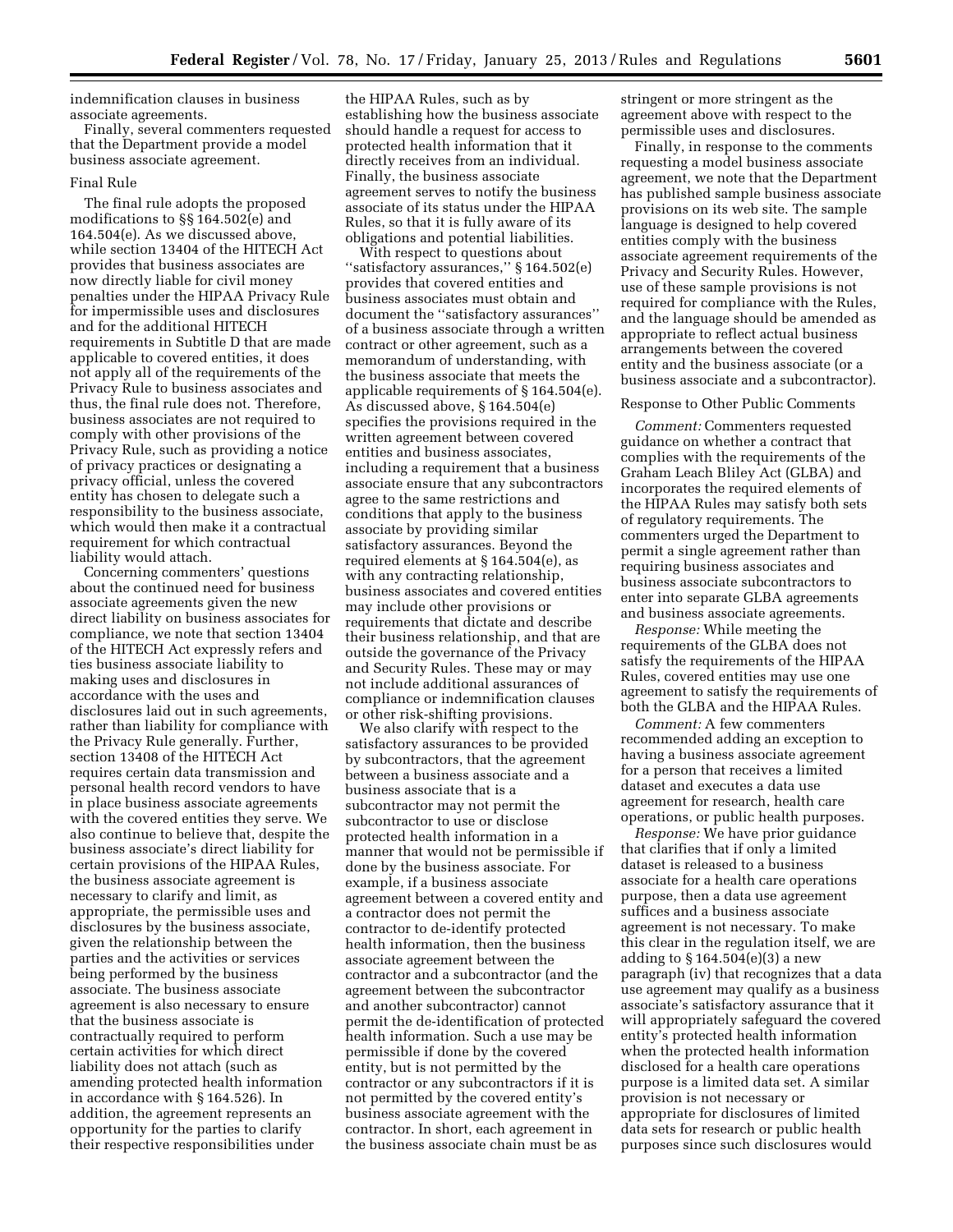not otherwise require business associate agreements.

*Comment:* A few commenters requested that the Department delete § 164.504(e)(2)(ii)(H), which provides that to the extent the business associate is to carry out a covered entity's obligation under the HIPAA Rules, the business associate must comply with the requirements of the HIPAA Rules that apply to the covered entity in the performance of the obligation on behalf of the covered entity. Alternatively, commenters suggested that the Department clarify that the requirements of the section need not be included in business associate agreements and that this section does not limit the ability of covered entities and business associates to negotiate responsibilities with regard to other sections of the Privacy Rule.

*Response:* The Department declines to delete § 164.504(e)(2)(ii)(H). If a business associate contracts to provide services to the covered entity with regard to fulfilling individual rights or other obligations of the covered entity under the Privacy Rule, then the business associate agreement must require the business associate to fulfill such obligation in accordance with the Privacy Rule's requirements. We do clarify, however, that if the covered entity does not delegate any of its responsibilities under the Privacy Rule to the business associate, then  $§ 164.504(e)(2)(ii)(H)$  is not applicable and the parties are not required to include such language.

*Comment:* One commenter requested that the Department modify  $§ 164.502(a)(4)(i)$  to permit business associates to use and disclose protected health information for their own health care operations purposes, and another commenter requested that the Department clarify whether § 164.504(e)(4) provides that a business associate may use or disclose protected health information as a covered entity would use or disclose the information.

*Response:* The Department declines to make the suggested modification. Business associates do not have their own health care operations (see the definition of health care operations at § 164.501, which is limited to activities of the covered entity). While a business associate does not have health care operations, it is permitted by § 164.504(e)(2)(i)(A) to use and disclose protected health information as necessary for its own management and administration if the business associate agreement permits such activities, or to carry out its legal responsibilities. Other than the exceptions for the business associate's management and

administration and for data aggregation services relating to the health care operations of the covered entity, the business associate may not use or disclose protected health information in a manner that would not be permissible if done by the covered entity (even if such a use or disclosure is permitted by the business associate agreement).

*Comment:* One commenter suggested requiring subcontractors to return or destroy all protected health information received from or created for a business associate when the contract with the business associate is terminated.

*Response:* The final rule at § 164.504(e)(5) does apply the requirements at § 164.504(e)(2) through (4) (which set forth the requirements for agreements between covered entities and their business associates) to agreements between business associates and their subcontractors. This includes  $§ 164.504(e)(2)(ii)(J)$ , which requires the business associate to return or destroy all protected health information received from, or created or received on behalf of, the covered entity at the termination of the contract, if feasible. When this requirement is applied to the agreement between the business associate and its business associate subcontractor, the effect is a contractual obligation for the business associate subcontractor to similarly return or destroy protected health information at the termination of the contract, if feasible.

*Comment:* One commenter suggested requiring a business associate to disclose all subcontractors of the business associate to a covered entity within thirty days of the covered entity's request.

*Response:* The Department declines to adopt this suggestion as a requirement of the HIPAA Rules, because such a requirement would impose an undue disclosure burden on business associates. However, covered entities and business associates may include additional terms and conditions in their contracts beyond those required by § 164.504.

*Comment:* One commenter suggested establishing a certification process of business associates and subcontractors with regard to HIPAA compliance.

*Response:* The Department declines to establish or endorse a certification process for HIPAA compliance for business associates and subcontractors. Business associates and subcontractors are free to enlist the services of outside entities to assess their compliance with the HIPAA Rules and certification may be a useful compliance tool for entities, depending on the rigor of the program. However, certification does not

guarantee compliance and therefore ''certified'' entities may still be subject to enforcement by OCR.

*Comment:* One commenter requested clarification on when it is not feasible for a business associate to terminate a contract with a subcontractor.

*Response:* Whether it is feasible for a business associate to terminate an agreement with a business associate subcontractor is a very fact-specific inquiry that must be examined on a case-by-case basis. For example, termination is not feasible for a business associate with regard to a subcontractor relationship where there are no other viable business alternatives for the business associate (when the subcontractor, for example, provides a unique service that is necessary for the business associate's operations). See our prior guidance on this issue as it applies to covered entities and business associates in Frequently Asked Question #236, available at *[http://www.hhs.gov/](http://www.hhs.gov/ocr/privacy/hipaa/faq/business_associates/236.html) [ocr/privacy/hipaa/faq/](http://www.hhs.gov/ocr/privacy/hipaa/faq/business_associates/236.html)  business*\_*[associates/236.html.](http://www.hhs.gov/ocr/privacy/hipaa/faq/business_associates/236.html)* 

c. Section 164.532—Transition Provisions

### Proposed Rule

We understand that covered entities and business associates are concerned with the anticipated administrative burden and cost to implement the revised business associate agreement provisions of the Privacy and Security Rules. Covered entities may have existing contracts that are not set to terminate or expire until after the compliance date of the modifications to the Rules, and we understand that a six month compliance period may not provide enough time to reopen and renegotiate all contracts. In response to these concerns, we proposed to relieve some of the burden on covered entities and business associates in complying with the revised business associate provisions by adding a transition provision to grandfather certain existing contracts for a specified period of time. The Department's authority to add the transition provision is set forth in § 160.104(c), which allows the Secretary to establish the compliance date for any modified standard or implementation specification, taking into account the extent of the modification and the time needed to comply with the modification. The proposed transition period would prevent rushed and hasty changes to thousands of on-going existing business associate agreements. We addressed the issue of the business associate transition provisions as follows.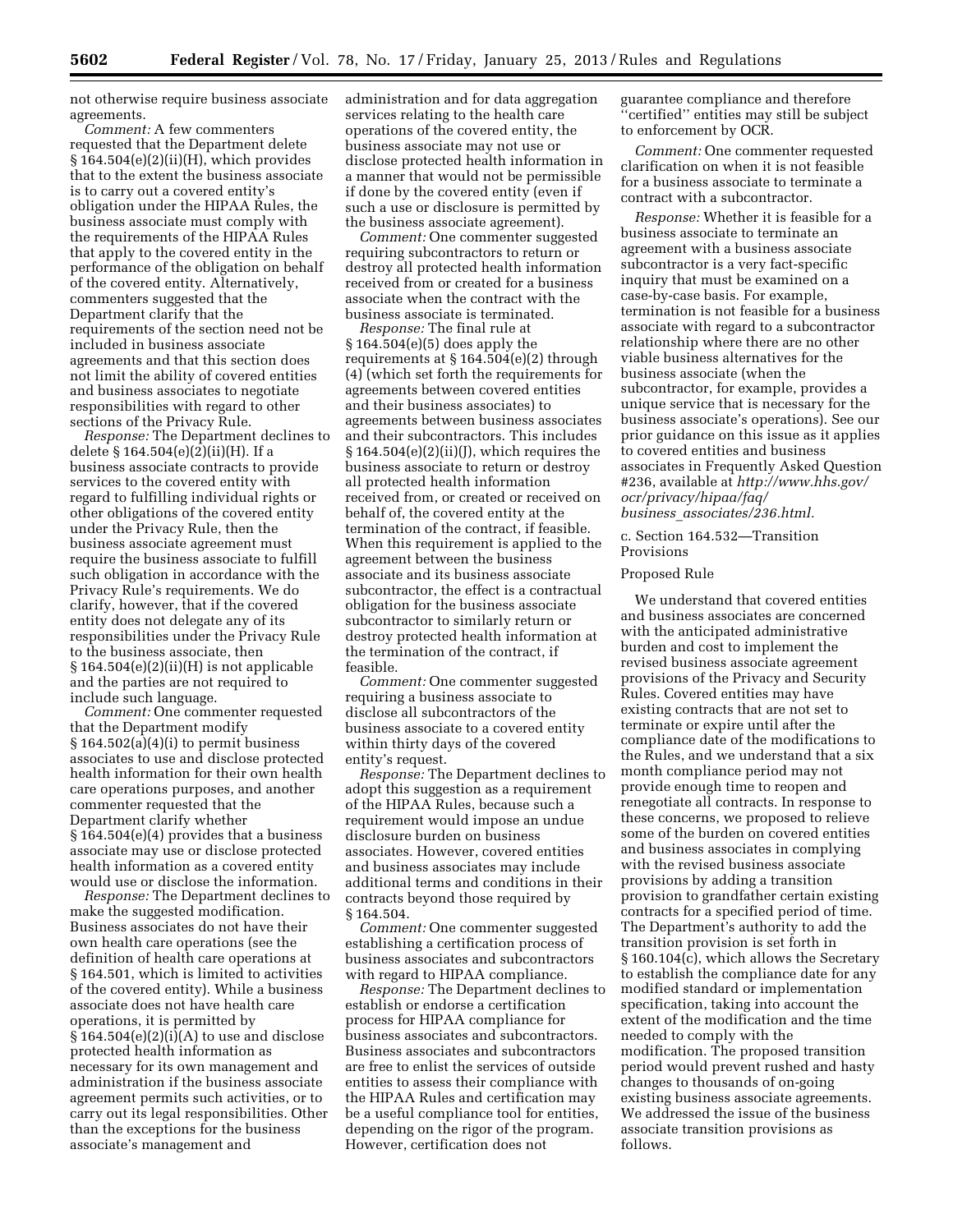We proposed new transition provisions at § 164.532(d) and (e) to allow covered entities and business associates (and business associates and business associate subcontractors) to continue to operate under certain existing contracts for up to one year beyond the compliance date of the revisions to the Rules. The additional transition period would be available to a covered entity or business associate if, prior to the publication date of the modified Rules, the covered entity or business associate had an existing contract or other written arrangement with a business associate or subcontractor, respectively, that complied with the prior provisions of the HIPAA Rules and such contract or arrangement was not renewed or modified between the effective date and the compliance date of the modifications to the Rules. The proposed provisions were intended to allow those covered entities and business associates with valid contracts with business associates and subcontractors, respectively, to continue to disclose protected health information to the business associate or subcontractor, or to allow the business associate or subcontractor to continue to create or receive protected health information on behalf of the covered entity or business associate, for up to one year beyond the compliance date of the modifications, regardless of whether the contract meets the applicable contract requirements in the modifications to the Rules. With respect to business associates and subcontractors, the proposal would grandfather existing written agreements between business associates and subcontractors entered into pursuant to  $§ 164.504(e)(2)(ii)(D)$  (which requires the business associate to ensure that its agents with access to protected health information agree to the same restrictions and conditions that apply to the business associate). The Department proposed to deem such contracts to be compliant with the modifications to the Rules until either the covered entity or business associate has renewed or modified the contract following the compliance date of the modifications, or until the date that is one year after the compliance date, whichever is sooner.

In cases where a contract renews automatically without any change in terms or other action by the parties (also known as ''evergreen contracts''), the Department intended that such evergreen contracts would be eligible for the extension and that deemed compliance would not terminate when these contracts automatically rolled

over. These transition provisions would have applied to covered entities and business associates only with respect to written contracts or other written arrangements as specified above, and not to oral contracts or other arrangements.

These transition provisions would have only applied to the requirement to amend contracts; they would not affect any other compliance obligations under the HIPAA Rules. For example, beginning on the compliance date of this rule, a business associate may not use or disclose protected health information in a manner that is contrary to the Privacy Rule, even if the business associate's contract with the covered entity has not yet been amended.

### Overview of Public Comments

Many commenters supported the 1 year extended timeframe for compliance with the business associate agreement provisions. Some commenters suggested longer timeframes, citing cost and resource limitations. Some commenters suggested that the Department should deem compliant all business associate agreements that have been renegotiated in good faith to meet the February 2010 effective date of the applicable provisions in the HITECH Act. Some commenters suggested that the Department recognize as compliant business associate agreements with provisions requiring compliance with all applicable laws.

## Final Rule

The final rule adopts the proposal, adding new transition provisions at § 164.532(d) and (e) to allow covered entities and business associates (and business associates and business associate subcontractors) to continue to operate under certain existing contracts for up to one year beyond the compliance date of the revisions to the Rules.

We decline to provide a longer time for compliance with the business associate agreement provisions. We provided a similar transition period for revising agreements in the 2002 modifications to the HIPAA Rules, and it was our experience that such time was sufficient to ease burden on the entities and allow most agreements to be modified at the time they would otherwise come up for renewal or renegotiation.

With respect to those business associate agreements that already have been renegotiated in good faith to meet the applicable provisions in the HITECH Act, covered entities should review such agreements to determine whether they meet the final rule's provisions. If

they do not, these covered entities then have the transition period to make whatever additional changes are necessary to conform to the final rule. The transition period is also available to those agreements that require compliance with all applicable laws (to the extent the agreements were otherwise in compliance with the HIPAA Rules prior to this final rule), but that do not fully meet the new requirements in this final rule. However, we do not deem such contracts as compliant beyond the transition period because they would not sufficiently reflect the new requirements.

### 4. Section 164.508—Uses and Disclosures for Which an Authorization Is Required

a. Sale of Protected Health Information

## Proposed Rule

Section 164.508 of the Privacy Rule permits a covered entity to use and disclose protected health information for purposes not otherwise permitted by the Rule if it has obtained a valid written authorization from the individual who is the subject of the information. This section also specifies two circumstances in which authorization from the individual must be obtained: (1) Most uses and disclosures of psychotherapy notes; and (2) uses and disclosures for marketing purposes.

Section 13405(d) of the HITECH Act added a third circumstance that requires authorization, specifically the sale of protected health information. Section 13405(d)(1) prohibits a covered entity or business associate from receiving direct or indirect remuneration in exchange for the disclosure of protected health information unless the covered entity has obtained an individual's authorization pursuant to § 164.508 that states whether the protected health information can be further exchanged for remuneration by the entity receiving the information.

Section 13405(d)(2) contains several exceptions to the authorization requirement for circumstances where the purpose of the exchange is for: (1) Public health activities, as described at § 164.512(b) of the Privacy Rule; (2) research purposes as described at §§ 164.501 and 164.512(i) of the Rule, if the price charged for the information reflects the cost of preparation and transmittal of the data; (3) treatment of the individual; (4) the sale, transfer, merger or consolidation of all or part of a covered entity and for related due diligence; (5) services rendered by a business associate pursuant to a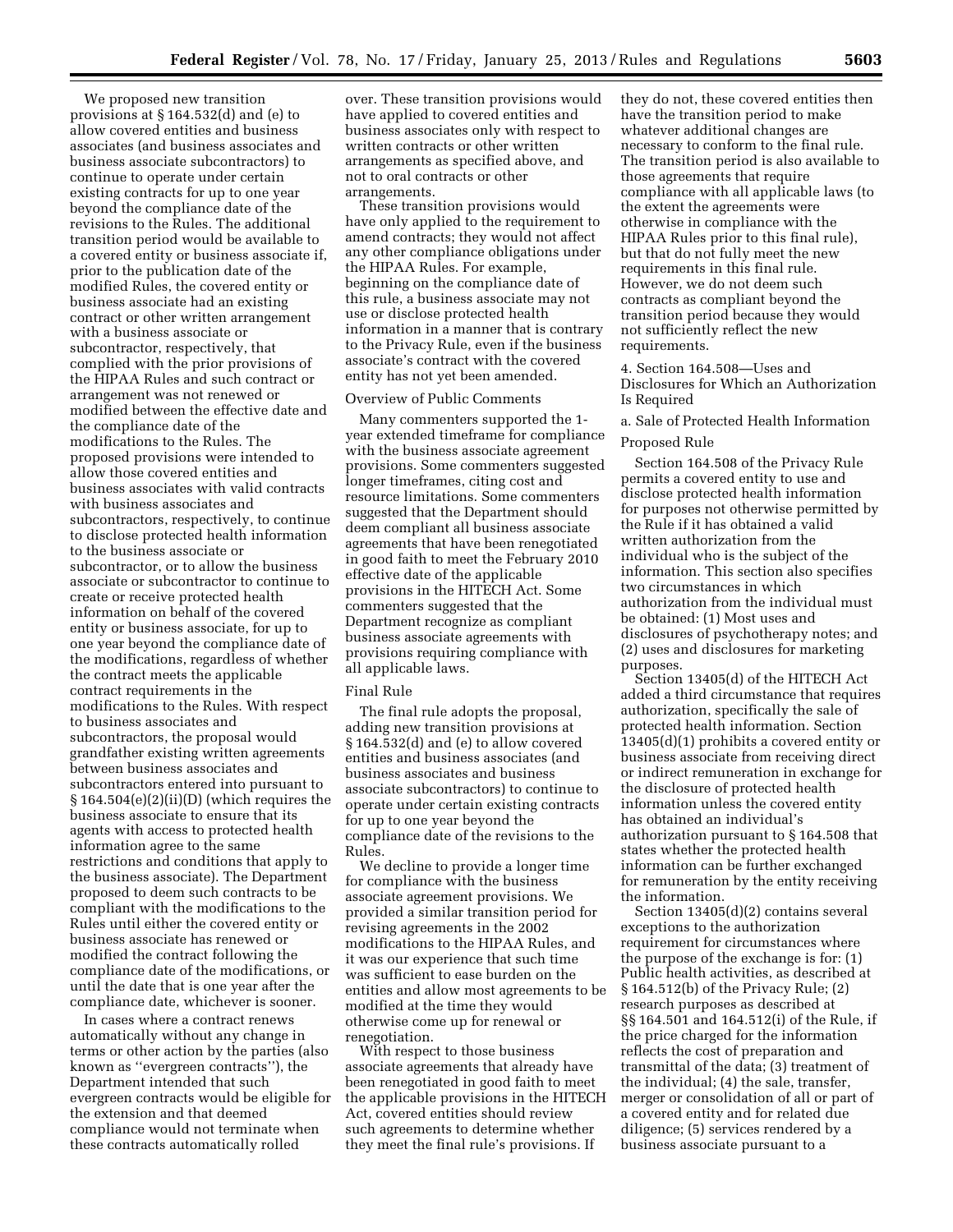business associate agreement and at the specific request of the covered entity; (6) providing an individual with access to his or her protected health information pursuant to § 164.524; and (7) other purposes as the Secretary deems necessary and appropriate by regulation. Section 13405(d)(4) of the Act provides that the prohibition on sale of protected health information applies to disclosures occurring six months after the date of the promulgation of the final regulations implementing this section.

To implement section 13405(d) of the HITECH Act, we proposed to add a general rule at § 164.508(a)(4) requiring a covered entity to obtain an authorization for any disclosure of protected health information in exchange for direct or indirect remuneration from or on behalf of the recipient of the information and to require that the authorization state that the disclosure will result in remuneration to the covered entity. Consistent with the HITECH Act, the NPRM proposed to exclude several disclosures of protected health information made in exchange for remuneration from this general rule. As provided in the Act, these requirements would also apply to business associates of covered entities.

In the NPRM we did not include language at § 164.508(a)(4) to require that the authorization under § 164.508 specify whether the protected health information disclosed by the covered entity for remuneration could be further exchanged for remuneration by the entity receiving the information. The statute refers to obtaining a valid authorization that includes a remuneration statement in accordance with § 164.508. The remuneration statement required by § 164.508 is whether remuneration will be received by the covered entity with respect to the disclosures subject to the authorization. This puts the individual on notice that the disclosure involves remuneration and thus, enables the individual to make an informed decision as to whether to sign the authorization. Thus, we interpreted the statute to mean that the authorization must include a statement that the covered entity is receiving direct or indirect remuneration in exchange for the protected health information. We note that these exact words do not need to be used in the statement. We provide discretion for covered entities to craft appropriate language that reflects, for example, the specific type of remuneration they receive. As we explained in the NPRM, with respect to the recipient of the information, if protected health information is

disclosed for remuneration by a covered entity or business associate to another covered entity or business associate in compliance with the authorization requirements at proposed § 164.508(a)(4)(i), the recipient covered entity or business associate could not redisclose the protected health information in exchange for remuneration unless a valid authorization was obtained in accordance with proposed § 164.508(a)(4)(i). We requested comment on these provisions.

At proposed § 164.508(a)(4)(ii), we set forth the exceptions to the authorization requirement. We proposed the exceptions provided for by section 13405(d)(2) of the HITECH Act, and also proposed to exercise the authority granted to the Secretary in section 13405(d)(2)(G) to include additional exceptions that we deemed to be similarly necessary and appropriate. These exceptions are discussed below. We requested comment on whether there were additional exceptions that should be included in the final regulation.

First, we proposed to include an exception to cover exchanges for remuneration for public health activities pursuant to §§ 164.512(b) or 164.514(e). We added the reference to § 164.514(e) of the Privacy Rule to ensure that disclosures of protected health information for public health activities in limited data set form would also be excepted from the authorization requirement, in addition to disclosures that may occur under § 164.512(b) with more identifiable information. With respect to the exception for public health disclosures, section 13405(d)(3)(A) of the HITECH Act requires that the Secretary evaluate the impact on public health activities of restricting this exception to require that the price charged for the data reflects only the costs of preparation and transmittal of the data, including those conducted by or for the use of the Food and Drug Administration (FDA). Section 13405(d)(3)(B) further provides that if the Secretary finds that such further restriction will not impede public health activities, the restriction may then be included in the regulations. We did not propose to include such a restriction on remuneration in the Rule, but requested public comment to assist us in evaluating the impact of doing so.

The NPRM also included an exception for disclosures of protected health information for research purposes, pursuant to §§ 164.512(i) or 164.514(e), in exchange for which the covered entity receives only a reasonable, cost based fee to cover the cost to prepare and transmit the information for research purposes. Like the public health exception, we proposed to add a reference to § 164.514(e) to ensure that this exception would also apply to the disclosure of protected health information in limited data set form for research purposes. We requested public comment on the types of costs that should be permitted under this provision.

We proposed to create an exception from the authorization requirement for disclosures of protected health information for treatment and payment purposes. Though the Act only addressed treatment, we proposed to also except disclosures for payment for health care from the remuneration prohibition to make clear that the exchange of protected health information to obtain ''payment,'' as such term is defined in the Privacy Rule at § 164.501, would not be considered a sale of protected health information.

Consistent with section  $13405(d)(2)(D)$  of the HITECH Act, we proposed to except from the authorization requirement disclosures described in paragraph (6)(iv) of the definition of health care operations at § 164.501, that is, disclosures for the sale, transfer, merger, or consolidation of all or part of a covered entity, or an entity that following such activity will become a covered entity, and due diligence related to such activity.

We proposed to provide an exception from the authorization requirement for disclosures of protected health information to or by a business associate for activities that the business associate undertakes on behalf of a covered entity pursuant to §§ 164.502(e) and 164.504(e) of the Privacy Rule, as long as the only remuneration provided is by the covered entity to the business associate for the performance of such activities. This exception would exempt from the authorization requirement at § 164.508(a)(4)(i) a disclosure of protected health information by a covered entity to a business associate or by a business associate to a third party on behalf of the covered entity as long as any remuneration received by the business associate was for the activities performed by the business associate pursuant to a business associate contract.

We proposed to except from the authorization requirement disclosures of protected health information by a covered entity to an individual when requested under §§ 164.524 (providing a right to access protected health information) or 164.528 (providing a right to receive an accounting of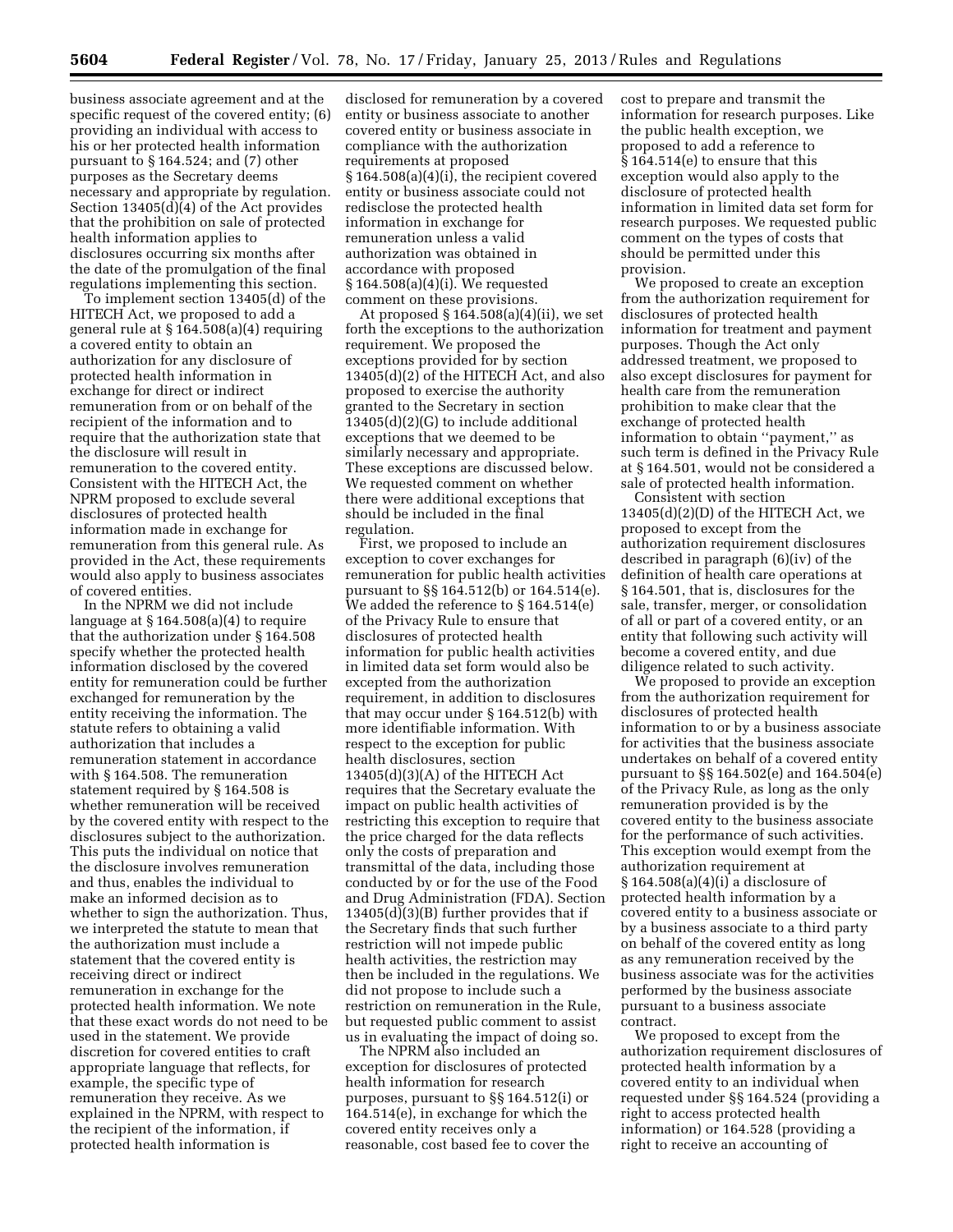disclosures). While section 13405(d)(2)(F) of the HITECH Act explicitly refers only to disclosures under § 164.524, we exercised our authority under section 13405(d)(2)(G) of the HITECH Act to likewise include in the exception disclosures to the individual under § 164.528. Section 164.524 permits a covered entity to impose a reasonable, cost-based fee for the provision of access to an individual's protected health information upon request. Section 164.528 requires a covered entity to provide a requesting individual with an accounting of disclosures without charge in any 12-month period but permits a covered entity to impose a reasonable, cost-based fee for each subsequent request for an accounting of disclosures during that 12-month period. Therefore, a disclosure of protected health information under § 164.528 is similar to a disclosure under § 164.524 in that a covered entity may be paid a fee for making the disclosure.

Pursuant to the authority granted to the Secretary in section 13405(d)(2)(G) of the HITECH Act, we proposed an additional exception for disclosures that are required by law as permitted under § 164.512(a) of the Privacy Rule.

Finally, we proposed an exception, pursuant to the authority granted to the Secretary in section  $13405(d)(2)(G)$ , for disclosures of protected health information for any other purpose permitted by and in accordance with the applicable requirements of the Privacy Rule, as long as the only remuneration received by the covered entity is a reasonable, cost based fee to cover the cost to prepare and transmit the protected health information for such purpose or is a fee otherwise expressly permitted by other law. We proposed this exception to ensure that the authorization requirement would not deter covered entities from disclosing protected health information for permissible purposes under the Privacy Rule just because they routinely receive payment equal to the cost of preparing, producing, and transmitting the protected health information. We emphasized that this proposed exception would not apply if a covered entity received remuneration above the actual cost incurred to prepare, produce, and transmit the protected health information for the permitted purpose, unless such fee is expressly permitted by other law.

As explained in the NPRM, we recognize that many States have laws in place to limit the fees a health care provider can charge to prepare, copy, and transmit medical records. Under

these laws, there is great variation regarding the types of document preparation activities for which a provider can charge as well as the permissible fee schedules for such preparation activities. Some States simply require any reasonable costs incurred by the provider in making copies of the medical records to be paid for by the requesting party, while other States set forth specific cost limitations with respect to retrieval, labor, supplies, and copying costs and allow charges equal to actual mailing or shipping costs. Many of these State laws set different cost limitations based on the amount and type of information to be provided, taking into account whether the information is in paper or electronic form as well as whether the requested material includes x-rays, films, disks, tapes, or other diagnostic imaging. The proposed exception would permit recoupment of fees expressly permitted by these other laws.

#### Overview of Public Comments

Many commenters asked for clarification on the scope of activities that constitute a ''sale of protected health information.'' Several of these commenters asked that the final rule include a definition of ''sale of protected health information'' and argued that the proposed language at § 164.508(a)(4) was too broad and had the potential to capture a number of activities that should not constitute a ''sale'' of protected health information. Commenters made a variety of suggestions in this regard, including suggesting that a definition of sale should focus on the transfer of ownership of protected health information and thus exclude disclosures pursuant to an access agreement, license, or lease that appropriately limits a recipient's uses or disclosures of the information; or that a definition of sale should more clearly capture those disclosures where remuneration is provided in exchange for protected health information, rather than all disclosures that may involve remuneration. A number of commenters were concerned that fees paid for services or programs that involve the disclosure of protected health information but that are not fees to purchase the data themselves nonetheless would turn such disclosure into a sale of protected health information. For example, some commenters were concerned that the disclosure of research results to a research sponsor would be a sale of protected health information because the sponsor paid the covered entity for its services in conducting the research

study or project. Other commenters expressed concern about the authorization requirements for the sale of protected health information applying to programs for which a covered entity receives funding and, as a condition of that funding, is required to report data, such as under the Medicare and Medicaid incentive payment programs for meaningful users of certified electronic health record technology and certain State grant programs. A few commenters were concerned that the exchange of protected health information through a health information exchange (HIE) that is paid for through fees assessed on HIE participants could be considered sale of protected health information.

Commenters also asked for clarification on the meaning and scope of the term ''direct and indirect remuneration,'' and some were particularly concerned that ''indirect remuneration'' meant nonfinancial benefits provided in exchange for protected health information could turn a disclosure into a sale of protected health information. Some commenters stated that prohibiting the receipt of indirect remuneration or nonfinancial benefits may eliminate any incentive for covered entities to participate in certain collaborative research or quality activities, in which covered entities contribute data to a centralized database to create aggregate data sets and in return may receive a number of nonfinancial benefits, such as the ability to use the aggregated information for research or access to quality assurance/ quality improvement tools. Certain commenters argued that the term indirect in the statute modifies the ''receipt'' of remuneration (i.e., that the statute also applies to the situation where the remuneration is provided by a third party on behalf of the recipient of the protected health information) and not the type of remuneration.

The public health exception to the remuneration prohibition received a significant amount of support from commenters. Several commenters expressed specific support for the proposal to expand the exception to also apply to disclosures of limited data sets for public health purposes. With respect to the request for comment on the impact of restricting this exception to require that the price charged for the data reflects on the costs of preparing and transmitting the data, commenters were generally opposed to imposing such a restriction. Commenters stated that it may be difficult and burdensome to determine if some of a covered entity's routine public health reporting involve any type of remuneration and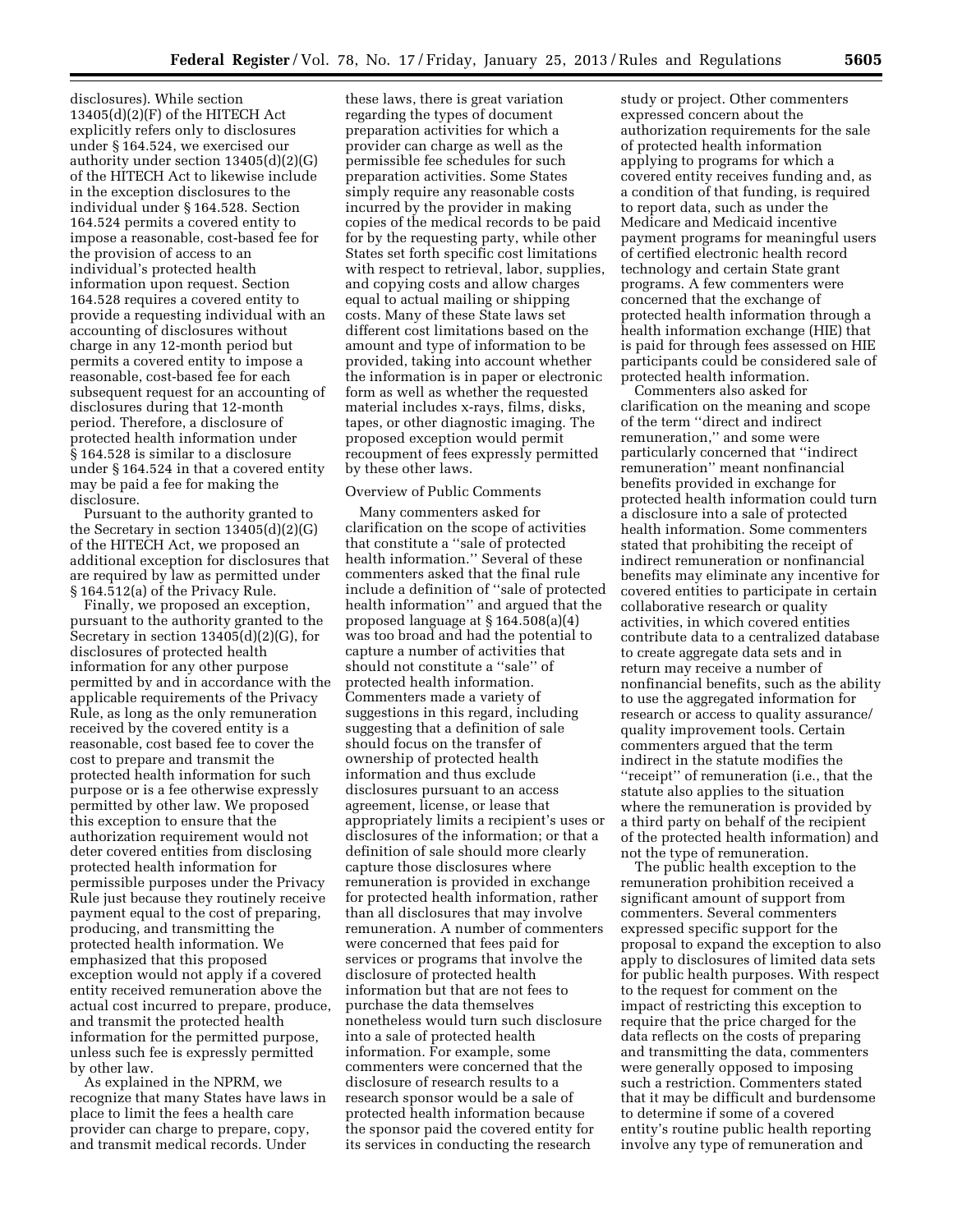that a cost-based restriction on remuneration would discourage and impede covered entities from making important public health disclosures. One commenter was opposed to the public health exception altogether, stating that it is a privacy loophole that eliminates consumer control over their protected health information.

Many respondents to the proposed sale prohibition commented on the proposed exception for research. While most commenters supported including an exception for research disclosures, including disclosures of limited data sets for research, many argued that the exception should not be limited to the receipt of a reasonable cost-based fee to prepare and transmit the data as such a fee limitation could impede important research efforts. A number of commenters specifically opposed imposing a fee limitation on the disclosure of limited data sets. If a fee limitation were retained, commenters argued that it should be broadly construed. The majority of commenters on this issue supported the proposed exceptions to the remuneration prohibition for treatment and health care payment purposes, as necessary so as not to impede these core health care functions. Overall, support was also expressed by those who commented on the exception for the sale, transfer, merger, or consolidation of a covered entity. Further, commenters generally agreed that a covered entity should be permitted to disclose protected health information without individual authorization as required by law, even if remuneration is received in exchange for the disclosure.

Commenters also submitted a number of comments and questions regarding the ability of business associates to receive fees under both the proposed exception specifically for fees paid by a covered entity to a business associate and the general exception that would allow a covered entity to receive a reasonable, cost-based fee to cover the costs to prepare and transmit the data or a fee otherwise expressly permitted by other law for any disclosure permitted by the Privacy Rule. While commenters generally supported these exceptions, commenters were concerned that these exceptions appeared not to cover the common situation where a business associate, rather than the covered entity, receives remuneration from a third party for making a permitted disclosure under the Privacy Rule. For example, a number of commenters stated that covered entities often outsource to release of information (ROI) vendors the processing of requests for copies of medical records from third parties and

that these vendors and not the covered entities bill for the reasonable costs of providing the records to the requestors. Commenters asked that the final rule clarify that business associates can continue to receive payment of costs from third parties for providing this service on behalf of covered entities. Another commenter requested that the final rule clarify that the exception for remuneration to a business associate for activities performed on behalf of a covered entity also applies to remuneration received by subcontractors performing services on behalf of business associates.

Finally, several commenters also responded to the proposed rule's request for comment on the general exception at  $§ 164.508(a)(4)(ii)(H)$  by suggesting costs that they believed should be permitted, including but not limited to costs for: preparing, producing, and transmitting protected health information; retrieval, labor, supplies, and copying costs; personnel and overhead costs; investments and indirect costs; and any costs that are in compliance with State law.

### Final Rule

The final rule adopts the HITECH Act's prohibition on the sale of protected health information but makes certain changes to the provisions in the proposed rule to clarify the scope of the provisions and otherwise address certain of commenters' concerns. First, we have moved the general prohibition on the sale of protected health information by a covered entity or business associate to § 164.502(a)(5)(ii) and created a definition of ''sale of protected health information.'' Numerous commenters requested that the Privacy Rule include a definition of sale to better clarify what types of transactions fall within the scope of the provisions. Accordingly, § 164.502(a)(5)(ii)(B)(*1*) defines ''sale of protected health information'' to generally mean ''a disclosure of protected health information by a covered entity or business associate, if applicable, where the covered entity or business associate directly or indirectly receives remuneration from or on behalf of the recipient of the protected health information in exchange for the protected health information.'' Section 164.502(a)(5)(ii)(B)(*2*) then excludes from the definition the various exceptions that were in the proposed rule (discussed further below).

We do not limit a ''sale'' to those transactions where there is a transfer of ownership of protected health information as some commenters suggested. The HITECH Act does not

include such a limitation and the Privacy Rule rights and protections apply to protected health information without regard to ownership interests over the data. Thus, the sale provisions apply to disclosures in exchange for remuneration including those that are the result of access, license, or lease agreements.

In addition, we do not consider sale of protected health information in this provision to encompass payments a covered entity may receive in the form of grants, or contracts or other arrangements to perform programs or activities, such as a research study, because any provision of protected health information to the payer is a byproduct of the service being provided. Thus, the payment by a research sponsor to a covered entity to conduct a research study is not considered a sale of protected health information even if research results that may include protected health information are disclosed to the sponsor in the course of the study. Further, the receipt of a grant or funding from a government agency to conduct a program is not a sale of protected health information, even if, as a condition of receiving the funding, the covered entity is required to report protected health information to the agency for program oversight or other purposes. (Certain of these disclosures would also be exempt from the sale requirements, depending on whether the requirement to report data was included in regulation or other law.) Similarly, we clarify that the exchange of protected health information through a health information exchange (HIE) that is paid for through fees assessed on HIE participants is not a sale of protected health information; rather the remuneration is for the services provided by the HIE and not for the data itself. (Such disclosures may also be exempt from these provisions under the exception for disclosures to or by a business associate that is being compensated by a covered entity for its services.) In contrast, a sale of protected health information occurs when the covered entity primarily is being compensated to supply data it maintains in its role as a covered entity (or business associate). Thus, such disclosures require the individual's authorization unless they otherwise fall within an exception at § 164.502(a)(5)(ii)(B)(*2*). For example, a disclosure of protected health information by a covered entity to a third party researcher that is conducting the research in exchange for remuneration would fall within these provisions, unless the only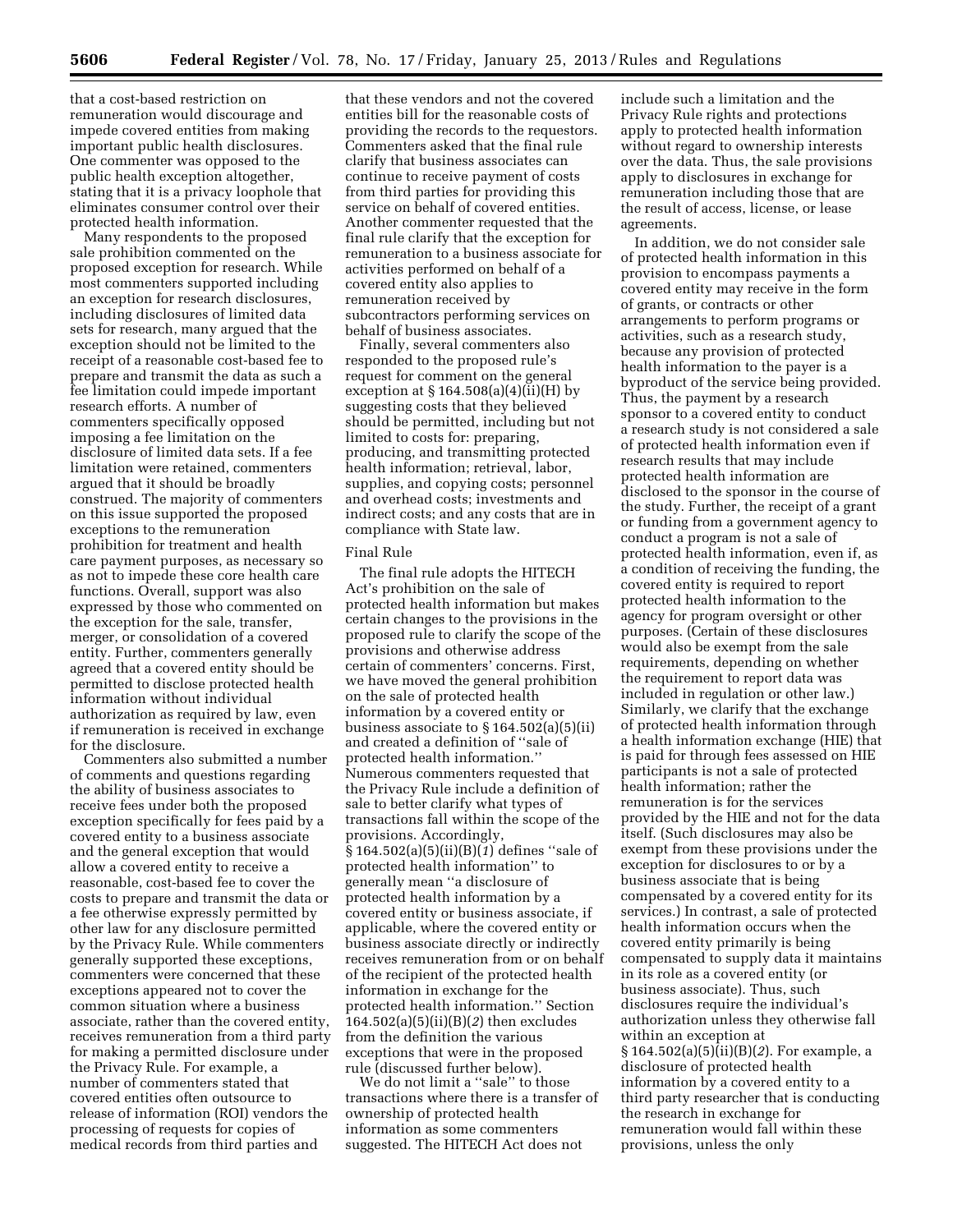remuneration received is a reasonable, cost-based fee to cover the cost to prepare and transmit the data for such purposes (see below).

In response to questions by commenters, we also clarify the scope of the term ''remuneration.'' The statute uses the term ''remuneration,'' and not ''payment,'' as it does in the marketing provisions at section 13406(a). Because the statute uses different terms, we do not believe that remuneration as applied to the sale provisions is limited to financial payment in the same way it is so limited in the marketing provisions. Thus, the prohibition on sale of protected health information applies to the receipt of nonfinancial as well as financial benefits. In response to commenters who indicated that the statute's terms ''direct and indirect'' apply to how the remuneration is received rather than the remuneration itself, we agree and have moved the terms in the definition to further make clear that the provisions prohibit the receipt of remuneration not only from the third party that receives the protected health information but also from another party on behalf of the recipient of the protected health information. However, this does not change the scope of the term "remuneration." As discussed above, we interpret the statute to mean that nonfinancial benefits are included in the prohibition. Thus, a covered entity or business associate may not disclose protected health information in exchange for in kind benefits, unless the disclosure falls within one of the exceptions discussed below. Consider, for example, a covered entity that is offered computers in exchange for disclosing protected health information. The provision of protected health information in exchange for the computers would not be considered a sale of protected health information if the computers were solely used for the purpose of preparing and transmitting protected health information to the person collecting it and were returned when such disclosure was completed. However, if the covered entity is permitted to use the computers for other purposes or to keep the computers even after the disclosures have been made, then the covered entity has received in kind remuneration in exchange for the protected health information above what is needed to make the actual disclosures.

We retain in the final rule the broad exception for disclosures for public health purposes made pursuant to §§ 164.512(b) and 164.514(e). Based on the concerns from the public comment that narrowing the exception could

discourage voluntary public health reporting, we do not limit the exception to only those disclosures where all the covered entity receives as remuneration is a cost-based fee to cover the cost to prepare and transmit the data.

With respect to the exception for research disclosures, the final rule adopts the language as proposed, including the cost-based fee limitation provided for in the HITECH Act. Thus, disclosures for research purposes are excepted from the remuneration prohibition to the extent that the only remuneration received by the covered entity or business associate is a reasonable cost-based fee to cover the cost to prepare and transmit the protected health information for such purposes. We do not remove the fee limitation as requested by some commenters; the statutory language included in Section 13405(d)(2)(B) of the HITECH Act clearly states that any remuneration received in exchange for research disclosures must reflect only the cost of preparation and transmittal of the data for such purpose.

In response to comments about the types of costs that are permitted in the reasonable cost-based fee to prepare and transmit the data, we clarify that this may include both direct and indirect costs, including labor, materials, and supplies for generating, storing, retrieving, and transmitting the protected health information; labor and supplies to ensure the protected health information is disclosed in a permissible manner; as well as related capital and overhead costs. However, fees charged to incur a profit from the disclosure of protected health information are not allowed. We believe allowing a profit margin would not be consistent with the language contained in Section 13405 of the HITECH Act. We intend to work with the research community to provide guidance and help the research community reach a common understanding of appropriate cost-based limitations on remuneration.

We retain the exceptions proposed for treatment and payment disclosures without modification and agree with commenters that these exceptions are necessary to make clear that these core health care functions may continue. Similarly, we retain the exception to the remuneration prohibition for disclosures for the transfer, merger, or consolidation of all or part of a covered entity with another covered entity, or an entity that following such activity will become a covered entity, and related due diligence, to ensure that such disclosures may continue to occur in accordance with the Privacy Rule. We retain the proposed exception for

disclosures that are otherwise required by law to ensure a covered entity can continue to meet its legal obligations without imposing an authorization requirement. We also retain the exception for disclosures to the individual to provide the individual with access to protected health information or an accounting of disclosures, where the fees charged for doing so are in accord with the Privacy Rule.

We adopt the exceptions for remuneration paid by a covered entity to a business associate for activities performed on behalf of a covered entity, as well as the general exception permitting a covered entity to receive remuneration in the form of a reasonable, cost-based fee to cover the cost to prepare and transmit the protected health information for any disclosure otherwise permitted by the Privacy Rule. However, we make a number of clarifications to address commenters questions and concerns regarding the ability of a business associate rather than a covered entity to receive the permitted remuneration. First, we add the term ''business associate'' in the general exception permitting reasonable, cost-based fees to prepare and transmit data (or fees permitted by State laws) to make clear that business associates may continue to recoup fees from third party record requestors for preparing and transmitting records on behalf of a covered entity, to the extent such fees are reasonable, cost-based fees to cover the cost to prepare and transmit the protected health information or otherwise expressly permitted by other law. Second, we clarify in the business associate exception that the exception would also cover remuneration by a business associate to its subcontractor for activities performed by the subcontractor on behalf of the business associate. Finally, we add the term ''business associate'' to the general prohibition on sale of protected health information for consistency, even though, without the addition, a business associate still would not be permitted to sell protected health information as a business associate may generally only make uses and disclosures of protected health information in manners in which a covered entity would be permitted under the Privacy Rule.

With respect to the types of costs that would be permitted as part of a reasonable, cost-based fee under this provision, we clarify that the final rule permits the same types of costs under this exception as the research exception, as well as costs that are in compliance with a fee schedule provided by State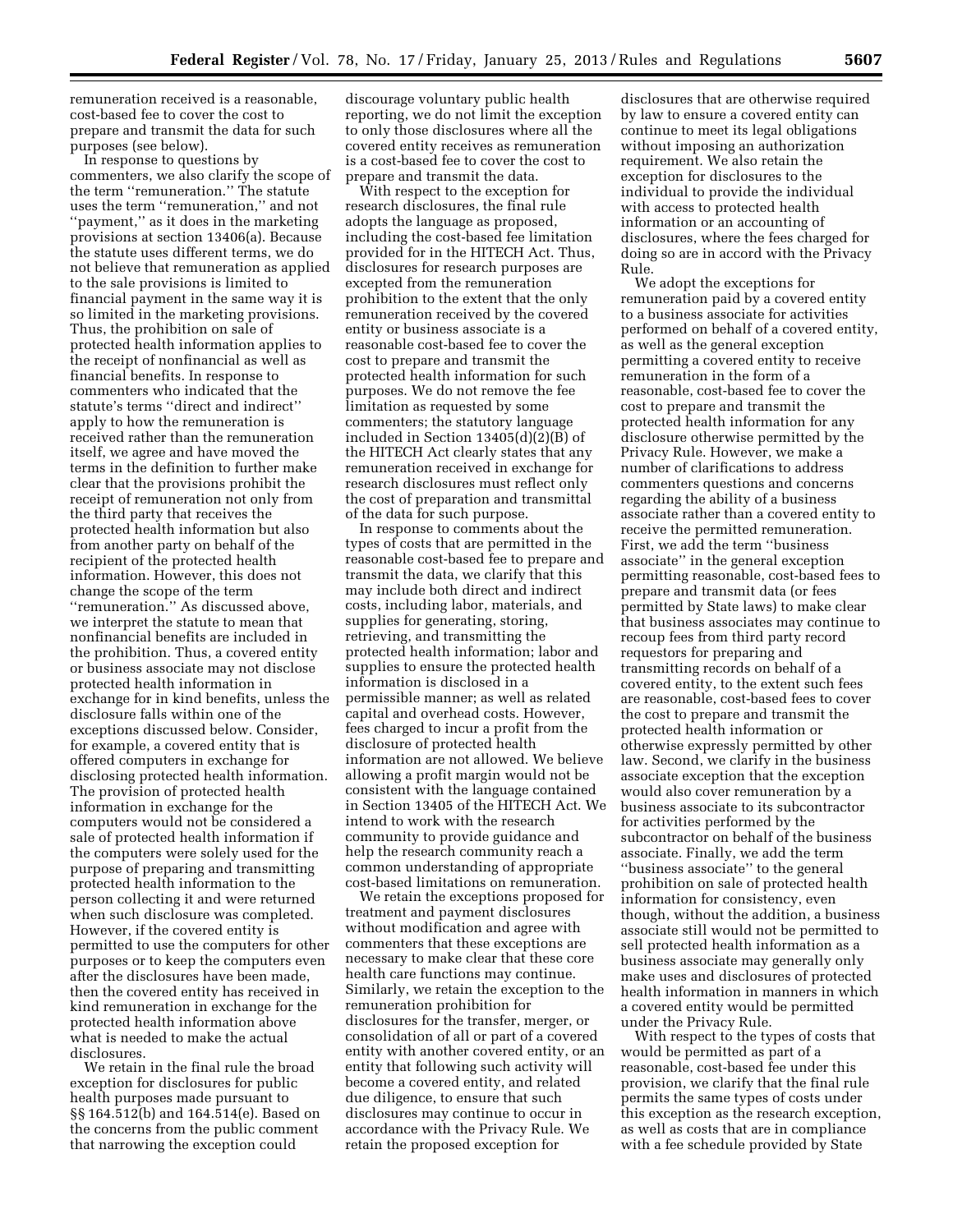law or otherwise expressly permitted by other applicable law. Thus, costs may include the direct and indirect costs to prepare and transmit the data, including labor, materials, and supplies, but not a profit margin. We intend to continue to work with interested stakeholders to develop more guidance on direct and indirect costs and on remuneration.

## Response to Other Public Comments

*Comment:* Several commenters suggested that we make clear in the final rule that redisclosures of information by a recipient covered entity or business associate even for remuneration that are set forth in the original authorization are not restricted by this provision. Another commenter argued that the original authorization form should indicate whether the recipient of the protected health information will further exchange the information for remuneration.

*Response:* It is expected to be the usual case that if a covered entity or business associate that receives protected health information in exchange for remuneration wishes to further disclose that information in exchange for remuneration, then an additional authorization in accordance with § 164.508 must be obtained because such disclosures will not be encompassed by the original authorization. However, it may be possible that redisclosures of information for remuneration by a recipient covered entity or business associate do not require an additional authorization, provided it is sufficiently clear to the individual in the original authorization that the recipient covered entity or business associate will further disclose the individual's protected health information in exchange for remuneration. In response to the commenter that argued that the original authorization form should indicate whether the recipient of the protected health information will further exchange the information for remuneration, as explained above we believe the language included in Section 13405 of the HITECH Act was to alert the individual as to whether the disclosures he or she was authorizing at the time involved remuneration. Where the recipient of protected health information pursuant to an authorization is a third party that is not a covered entity or business associate, we do not have authority to require that entity to disclose to the disclosing covered entity or business associate whether it plans to further exchange the protected health information for remuneration for purposes of including such information on the authorization

form. However, covered entities that are informed of such information may include it on the authorization form if they wish to. In any event, the Privacy Rule retains the requirement that an authorization inform the individual of the potential for information disclosed pursuant to the authorization to be subject to redisclosure by the recipient and to no longer be subject to the Privacy Rule.

*Comment:* Several commenters asked for clarification on the effect the final rule will have on existing research efforts and some suggested that HHS should grandfather in all Privacy Rule authorizations for research obtained under existing law before the effective date of the final rule. These commenters believed addressing current research would be necessary to ensure the rule would not frustrate ongoing research efforts.

*Response:* We agree that ongoing research studies that are based on a prior permission under the Privacy Rule for the research use or disclosure of protected health information should be grandfathered so as not to disrupt these ongoing studies. We have added a reference to the authorization requirements that apply to the sale of protected health information at § 164.508(a)(4) to make clear that the transition provisions in § 164.532 apply to permissions existing prior to the applicable compliance date of the Rule. Thus, a covered entity may continue to rely on an authorization obtained from an individual prior to the compliance date even if remuneration is involved but the authorization does not indicate that the disclosure is in exchange for remuneration. This would apply to authorizations for any permissible purpose under the Rule and not just for research purposes. Further, in the research context, where a covered entity obtained documentation of a waiver of authorization from an Institutional Review Board or Privacy Board prior to the compliance date for this final rule, the covered entity may continue to rely on that documentation to release protected health information to a researcher, even if the covered entity receives remuneration in the form of more than a reasonable, cost based fee to prepare and transmit the data. Finally, we also provide at new § 164.532(f) that a covered entity may continue to use or disclose a limited data set in accordance with an existing data use agreement that meets the requirements of § 164.514(e), including for research purposes, until the data use agreement is renewed or modified or until one year from the compliance date of this final rule, whichever is earlier,

even if such disclosure would otherwise constitute a sale of protected health information upon the effective date of this rule.

*Comment:* Some commenters were concerned that the sale prohibition would apply to a covered entity's sale of accounts receivable including protected health information to a collection agency, arguing that such disclosures should remain permissible without authorization as a payment disclosure.

*Response:* Disclosures of protected health information for payment collection activities are permitted without authorization as a payment disclosure under the Privacy Rule (see §§ 164.501 and 164.506(a)) and thus, are excepted from the remuneration prohibition at

§ 164.502(a)(5)(ii)(B)(*2*)(*iii*).

*Comment:* A few commenters asked that the final rule clarify that transfers of value among entities under common control does not implicate the authorization requirements. Similarly, some commenters sought clarification on whether business transfers on the books for internal reorganization would also be excluded under the transfer, merger, and consolidation exception to the final rule.

*Response:* First, we clarify that uses of protected health information within a covered entity that is a single legal entity are not implicated by the remuneration prohibition as the prohibition applies only to disclosures outside of a covered entity. Second, the use of protected health information among legally separate covered entities under common ownership or control that have designated themselves as an affiliated covered entity (i.e., a single covered entity for purposes of compliance with the HIPAA Rules) is not implicated. See the requirements for affiliated covered entities at § 164.105(b). Thus, to the extent that what the commenters contemplate is an otherwise permissible use of protected health information within a single legal entity that is a covered entity or an affiliated covered entity, such use of data is not impacted by these provisions. Third, disclosures of protected health information for the sale, transfer, merger, or consolidation of all or part of a covered entity with another covered entity, or with an entity that following such activity will become a covered entity and due diligence related to such activity are excepted from the definition of sale of protected health information at

§ 164.502(a)(5)(ii)(B)(*2*)(*iv*). *Comment:* Some commenters expressed concern over the role the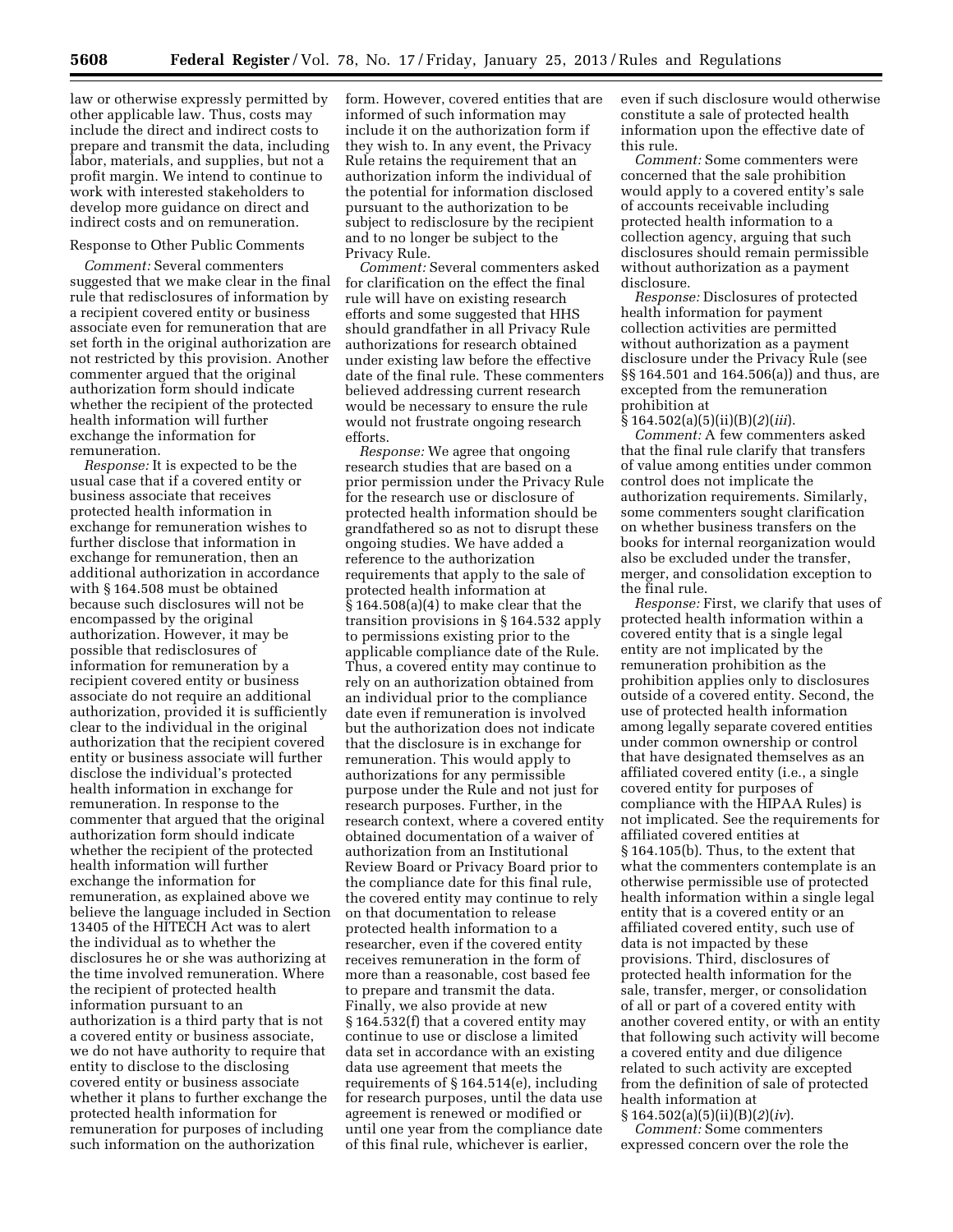Institutional Review Board will play in determining reasonable costs, and several commenters asked that the final rule clarify that the Institutional Review Board is not responsible for making a determination regarding the permissibility of the fees paid in exchange for a disclosure of protected health information for research purposes.

*Response:* We clarify that a covered entity, or business associate if applicable, is responsible for determining whether any fees paid to the entity in exchange for protected health information covers the covered entity's or business associate's costs to prepare and transmit protected health information for research.

*Comment:* A few commenters sought clarification on how to differentiate access to protected health information from access to statistical data, particularly when remuneration is provided for access to a database but the party is solely interested in a population study, not an individual's protected health information.

*Response:* Disclosures of health information that has been de-identified in accordance with the Privacy Rule at § 164.514(b)–(d) are not subject to the remuneration prohibition as such information is not protected health information under the Rule. However, a covered entity that allows a third party access to a database containing protected health information in exchange for remuneration is subject to these provisions unless an exception applies (e.g., the remuneration received is limited to a reasonable, cost-based fee to prepare and make available the data).

*Comment:* A number of commenters argued that limited data sets should be exempted entirely from the remuneration prohibition because they are not fully identifiable data sets and are subject to protections under data use agreements.

*Response:* We decline to completely exempt limited data sets from these provisions as, unlike de-identified data, they are still protected health information. However, disclosures of limited data sets for purposes permitted under the Rule would be exempt from the authorization requirements to the extent the only remuneration received in exchange for the data is a reasonable, cost-based fee to prepare and transmit the data or a fee otherwise expressly permitted by other law. We also provide at new § 164.532(f) that a covered entity may continue to use or disclose a limited data set in accordance with an existing data use agreement that meets the requirements of § 164.514(e), including for research purposes, until

the data use agreement is renewed or modified or until one year from the compliance date of this final rule, whichever is earlier, even if such disclosure would otherwise constitute a sale of protected health information upon the effective date of this rule.

#### b. Research

i. Compound Authorizations

### Proposed Rule

Section 164.508(b)(4) of the Privacy Rule prohibits covered entities from conditioning treatment, payment, enrollment in a health plan, or eligibility for benefits on the provision of an authorization. This limitation is intended to ensure that authorization from an individual for a use or disclosure of protected health information is voluntarily provided. However, there are exceptions to this general rule for certain circumstances, including in the research context, where a covered entity may condition the provision of research-related treatment, such as in a clinical trial, on obtaining the individual's authorization for the use or disclosure of protected health information for such research. Permitting the use of protected health information is part of the decision to receive care through a clinical trial, and health care providers conducting such trials are able to condition researchrelated treatment on the individual's willingness to authorize the use or disclosure of protected health information for research associated with the trial.

Section 164.508(b)(3) generally prohibits what are termed ''compound authorizations,'' i.e., where an authorization for the use and disclosure of protected health information is combined with any other legal permission. However, § 164.508(b)(3)(i) carves out an exception to this general prohibition, permitting the combining of an authorization for a research study with any other written permission for the same study, including another authorization or informed consent to participate in the research. Nonetheless, § 164.508(b)(3)(iii) prohibits combining an authorization that conditions treatment, payment, enrollment in a health plan, or eligibility for benefits (conditioned authorization) with an authorization for another purpose for which treatment, payment, enrollment, or eligibility may not be conditioned (unconditioned authorization). This limitation on certain compound authorizations was intended to help ensure that individuals understand that they may decline the activity described in the unconditioned authorization yet

still receive treatment or other benefits or services by agreeing to the conditioned authorization.

The impact of these authorization requirements and limitations can be seen during clinical trials that are associated with a corollary research activity, such as when protected health information is used or disclosed to create or to contribute to a central research database or repository. For example,  $§ 164.508(b)(3)(iii)$  prohibits covered entities from obtaining a single authorization for the use or disclosure of protected health information for a research study that includes both treatment as part of a clinical trial and tissue banking of specimens (and associated protected health information) collected, since the individual generally must sign the authorization for the use of his or her protected health information in the clinical trial in order to receive the research-related treatment (conditioned authorization) but whether the individual also signs the tissue banking authorization is completely voluntary and will not affect the individual receiving the research-related treatment (unconditioned authorization). Thus, covered entities must obtain separate authorizations from research participants for a clinical trial that also collects specimens with associated protected health information for a central repository.

As stated in the NPRM, various groups, including researchers and professional organizations, have expressed concern at this lack of integration. A number of persons in the research community have stated that requiring separate forms for these corollary research activities is inconsistent with current practice under the Common Rule (45 CFR Part 46) with respect to obtaining informed consent and creates unnecessary documentation burdens. Persons have also indicated that the multiple authorization forms are potentially confusing to research subjects and/or may dissuade them altogether from participating in a clinical trial, and that redundant information on the forms diverts an individual's attention from other content that describes how and why the personal health information may be used. In light of these concerns, the Secretary's Advisory Committee on Human Research Protections in 2004 (Recommendation V, in a letter to the Secretary of HHS, available at *[http://](http://www.hhs.gov/ohrp/sachrp/hipaalettertosecy090104.html)  [www.hhs.gov/ohrp/sachrp/](http://www.hhs.gov/ohrp/sachrp/hipaalettertosecy090104.html)  [hipaalettertosecy090104.html](http://www.hhs.gov/ohrp/sachrp/hipaalettertosecy090104.html)*), as well as the Institute of Medicine in its 2009 Report, ''Beyond the HIPAA Privacy Rule: Enhancing Privacy, Improving Health Through Research''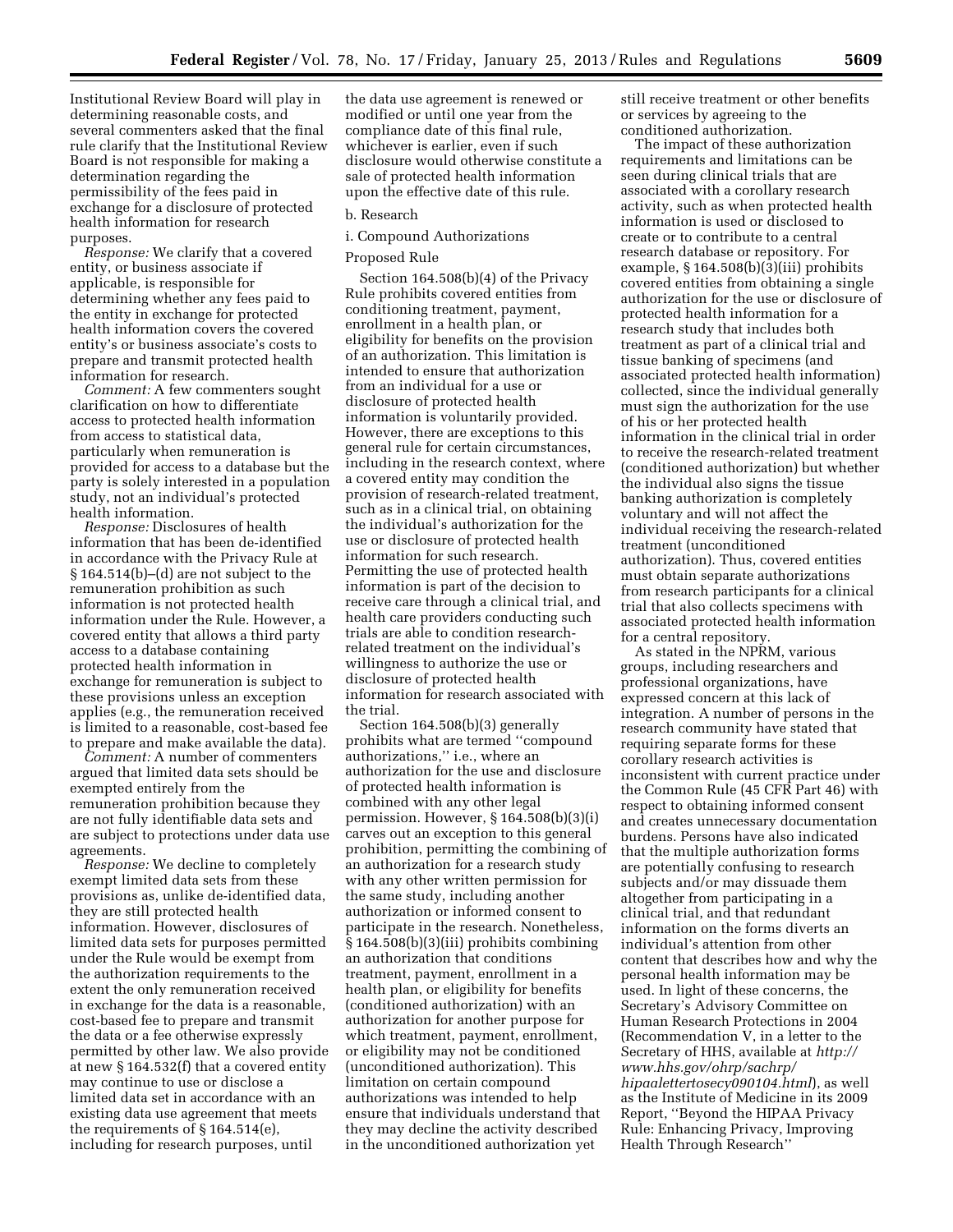(Recommendation II.B.2), made specific recommendations to allow combined authorizations for clinical trials and biospecimen storage.

To address these concerns and streamline the process in the Privacy Rule for obtaining an individual's authorization for research, we proposed to amend § 164.508(b)(3)(i) and (iii) to allow a covered entity to combine conditioned and unconditioned authorizations for research, provided that the authorization clearly differentiates between the conditioned and unconditioned research components and clearly allows the individual the option to opt in to the unconditioned research activities. These provisions would allow covered entities to combine authorizations for the use and disclosure of protected health information for clinical trials and related biospecimen banking activities, as well as other scenarios that often occur in research studies.

While we did not propose to alter the core elements or required statements integral to a valid authorization, we stated that covered entities would have some flexibility with respect to how they met the authorization requirements. For example, covered entities could facilitate an individual's understanding of a compound authorization by describing the unconditioned research activity on a separate page of a compound authorization and could also crossreference relevant sections of a compound authorization to minimize the potential for redundant language. In addition, a covered entity could use a separate check-box for the unconditioned research activity to signify whether an individual has opted-in to the unconditioned research activity, while maintaining one signature line for the authorization, or alternatively provide a distinct signature line for the unconditioned authorization to signal that the individual is authorizing optional research that will not affect research-related treatment. We requested comment on additional methods that would clearly differentiate to the individual the conditioned and unconditioned research activities on the compound authorization.

### Overview of Public Comments

Almost all commenters on this topic strongly supported the proposal to allow combined authorizations for conditioned and unconditioned research activities. Many commenters supported allowing flexibility for institutions to determine how best to differentiate the unconditioned authorization for the voluntary research

activity, including whether to use a check box with a single signature line, or separate signature lines. Several commenters suggested that an opt out method should be permitted as an alternative to an opt in approach.

A few commenters opposed the proposal to allow compound authorizations for conditioned and unconditioned research activities. These commenters generally felt that separate authorizations are appropriate and that there is not sufficient evidence to suggest that combining the forms will be beneficial to individuals.

The Secretary's Advisory Committee on Human Research Protections, in its letter of comment on the Department's NPRM, indicated its support for the proposal to permit compound authorizations for conditioned and unconditioned research activities, and expressed particular appreciation for the goal of harmonization with the Common Rule. The Secretary's Advisory Committee on Human Research Protections also supported flexibility in the manner that the conditioned and unconditioned research activities are differentiated. The Secretary's Advisory Committee on Human Research Protections requested clarification that the compound authorizations permitted under this proposal would be permissible for any type of combined research studies, and not exclusively for clinical trials with a biospecimen banking component.

### Final Rule

The final rule adopts the proposal to amend § 164.508(b)(3)(i) and (iii) to allow a covered entity to combine conditioned and unconditioned authorizations for research, provided that the authorization clearly differentiates between the conditioned and unconditioned research components and clearly allows the individual the option to opt in to the unconditioned research activities. We intend this provision to allow for the use of compound authorizations for any type of research activities, and not solely to clinical trials and biospecimen banking, except to the extent the research involves the use or disclosure of psychotherapy notes. For research that involves the use or disclosure of psychotherapy notes, an authorization for a use or disclosure of psychotherapy notes may only be combined with another authorization for a use or disclosure of psychotherapy notes. See § 164.508(b)(3)(ii). Thus, aside from the use of psychotherapy notes, combined authorizations could be obtained for the use of protected health information in a clinical trial and optional sub-studies,

as well as for biospecimen banking that also permits future secondary use of the data (to the extent the future use authorization is aligned with the discussion in the following section regarding authorizations for future research). Also, this provision continues to allow for a covered entity to combine such authorizations with informed consent documents for the research studies.

The final rule provides covered entities, institutions, and Institutional Review Boards with flexibility to determine the best approach for clearly differentiating the conditioned and unconditioned research activities and giving research participants the option to opt in to the unconditioned research activities. We decline to permit a combined authorization that only allows the individual the option to opt out of the unconditioned research activities (e.g., ''check here if you do NOT want your data provided to the biospecimen bank'') because an opt out option does not provide individuals with a clear ability to authorize the optional research activity, and may be viewed as coercive by individuals. The final rule does not remove the requirement that an individual affirmatively authorize the unconditioned research activities; it merely provides flexibility to streamline the authorization process by combining the forms.

With respect to the commenters that believed there is insufficient evidence that combining conditioned and unconditioned research activities into a compound authorization would be beneficial, and that such compound authorizations may be confusing for patients, as indicated above, there have been anecdotal reports to the Department that the use of multiple authorization forms has caused confusion among research subjects. Further, we note that these modifications do not remove the required elements of an authorization that are necessary to inform the individual about the study (e.g., description of the information to be used or disclosed, description of the purpose, etc.); they merely introduce flexibility to avoid redundant language that would otherwise be necessary to include in the authorizations for the multiple research activities. In addition, these changes are intended to align the HIPAA Privacy Rule's authorization requirements with what has been common and ongoing practice in terms of the informed consent form under the Common Rule.

We note that covered entities are permitted but not required by the modifications adopted at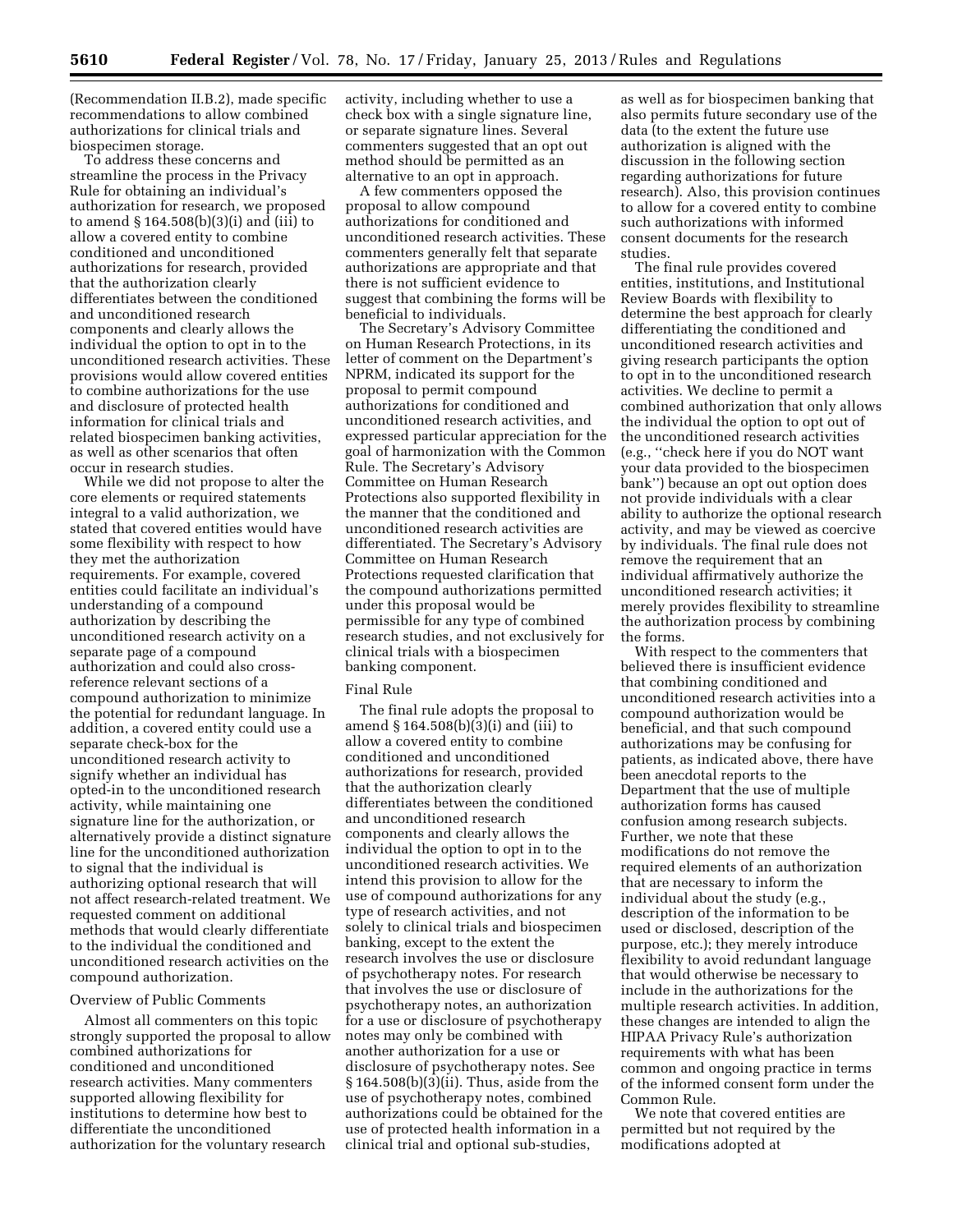§ 164.508(b)(3)(i) and (iii) to create compound authorizations for conditioned and unconditioned research activities. Previously approved, ongoing studies may continue to rely on the separate authorization forms that were obtained under the prior provisions. For new studies, covered entities and researchers may continue to use separate authorizations for conditioned and unconditioned research activities, or may transition to compound authorizations as they deem appropriate, which can be used beginning on the effective date of this rule.

### Response to Other Public Comments

*Comment:* The Secretary's Advisory Committee on Human Research Protections asked whether the following approaches for distinguishing between conditioned and unconditioned research activities would be acceptable: Using (1) a combined consent/ authorization form for a clinical trial and optional banking component, with a check-box for the individual to have the choice to opt in to the optional banking component, and one signature; (2) a combined consent/authorization form for a clinical trial and optional banking component, with one signature for the clinical trial and another signature to indicate the individual agrees to the optional banking component; and (3) a combined consent/authorization form for a clinical trial and optional banking component, with a check box for the individual to have the choice to opt in to the banking component, and one signature, but with detailed information about the banking component presented in a separate brochure or information sheet that is referenced directly in the consent/ authorization form.

*Response:* Covered entities and researchers have flexibility in the methods used to distinguish the conditioned and unconditioned research activities and to provide the individual with a clear opportunity to opt in to the unconditioned portion, and all of the above approaches would be acceptable provided, with respect to the third approach, that the brochure or information sheet is incorporated by reference into the authorization/consent form such that it is considered to be part of the form (even if not physically attached to the form). In addition, if the brochure or information sheet includes required elements of the authorization (or informed consent), and authorization/consent has not been altered by an Institutional Review Board, then the brochure or information sheet must be made available to

potential research participants before they are asked to sign the authorization/ consent document (unless the authorization form itself includes the required elements). Finally, in such cases, a covered entity must keep not only the signed authorization/consent form, but also a copy of the brochure or information sheet, in order to be in compliance with the documentation requirements at § 164.530(j).

*Comment:* The Secretary's Advisory Committee on Human Research Protections requested confirmation that the compound authorization proposal would not affect the waiver provisions currently existing in the Privacy Rule, such that such provisions could be used, if appropriate, for new studies distinct from both the original study and the banking activity.

*Response:* The new compound authorization provision does not affect the waiver of authorization provisions in the Privacy Rule. A covered entity may continue to use or disclose protected health information for research purposes based on documentation that meets the requirements at § 164.512(i), indicating that an Institutional Review Board or Privacy Board has waived the obtaining of individual authorization for such purposes, based on a determination that (1) the use or disclosure of protected health information involves no more than a minimal risk to the privacy of individuals; (2) the research could not practicably be conducted without the waiver; and (3) the research could not practicably be conducted without access to and use of the protected health information.

*Comment:* The Secretary's Advisory Committee on Human Research Protections requested clarification on the effect of revoking only one part of a compound authorization. For example, if an individual signs a combined authorization for conditioned and unconditioned research activities and later specifically revokes only the unconditioned research activity (e.g., the banking component), then the covered entity may continue to act in reliance on the authorization for the conditioned component (e.g., the clinical trial).

*Response:* Where it is clear that an individual is revoking only one part of a compound authorization, such revocation does not equate to a revocation of the entire authorization to include the other studies. However, where it is not clear exactly to which research activities the individual's revocation applies, written clarification must be obtained from the individual in order for the revocation to apply only to

certain of the research activities identified in the authorization, or the entire authorization must be treated as revoked. Further, such revocations must be maintained and documented in a manner that will ensure uses and disclosures of protected health information for the activity to which the revocation applies discontinue, except to the extent the covered entity has already acted in reliance on the authorization, which would permit certain limited, continued use and disclosure, such as necessary to maintain the integrity of the research study.

ii. Authorizing Future Research Use or Disclosure

### Prior Interpretation

Research often involves obtaining health information and biological specimens to create a research database or repository for future research. For example, this frequently occurs where clinical trials are paired with corollary research activities, such as the creation of a research database or repository where information and specimens obtained from a research participant during the trial are transferred and maintained for future research. It is our understanding that Institutional Review Boards in some cases may approve an informed consent document for a clinical trial that also asks research participants to permit future research on their identifiable information or specimens obtained during the course of the trial. It is also our understanding that an Institutional Review Board may in some cases review an informed consent for a prior clinical trial to determine whether a subsequent research use is encompassed within the original consent.

The Department has previously interpreted the Privacy Rule, however, to require that authorizations for research be study specific for purposes of complying with the Rule's requirement at  $§ 164.508(c)(1)(iv)$  that an authorization must include a description of each purpose of the requested use or disclosure. See 67 FR 53182, 53226, Aug. 14, 2002. In part, the Department's interpretation was based on a concern that patients could lack necessary information in the authorization to make an informed decision about the future research. In addition, it was recognized that not all uses and disclosures of protected health information for a future research purpose would require a covered entity to re-contact the individual to obtain another authorization (e.g., uses or disclosures with a waiver of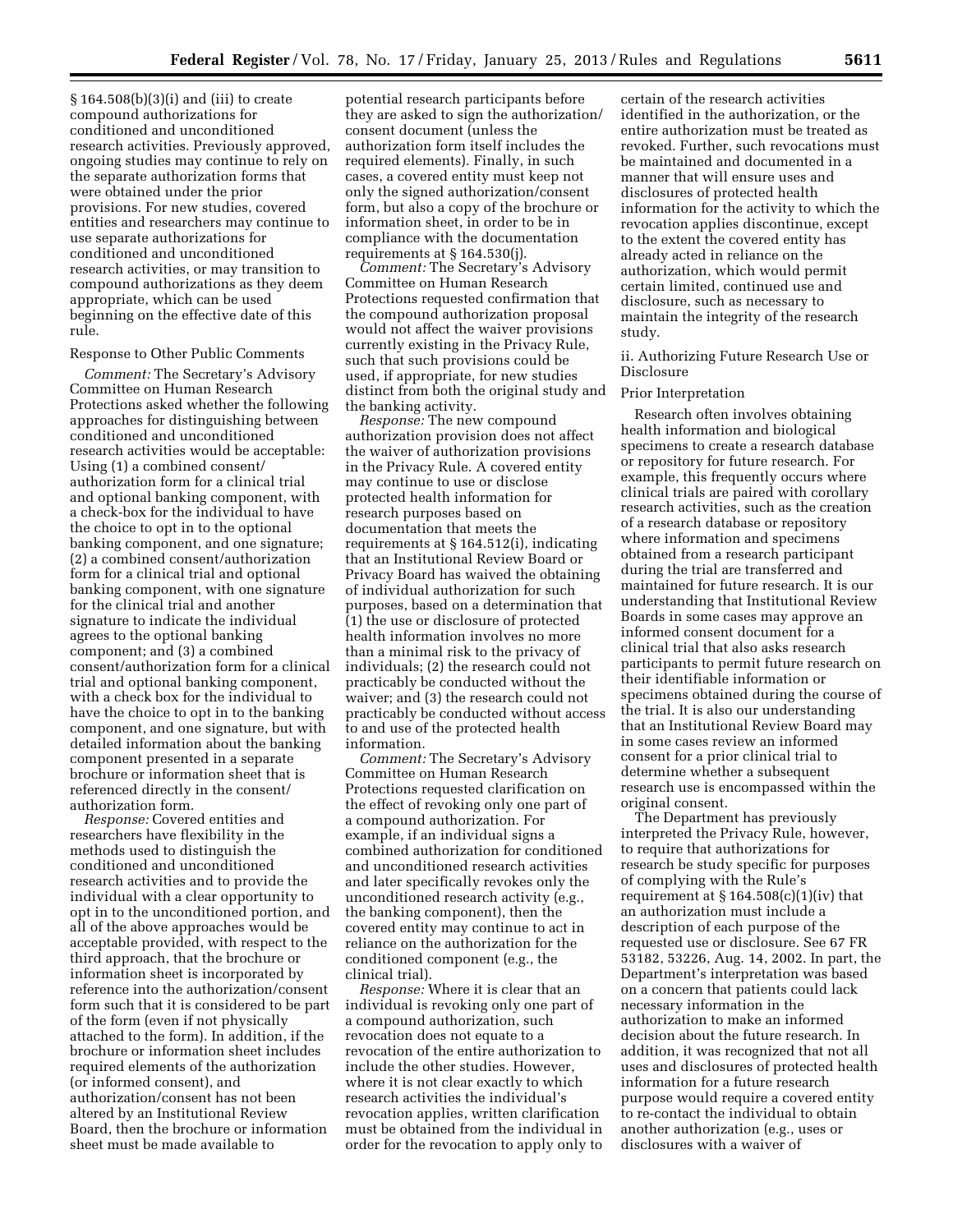authorization from an Institutional Review Board or Privacy Board as provided under § 164.512(i) or of a limited data set pursuant to a data use agreement under § 164.514(e) for the future research purpose).

Subsequent to issuing this interpretation, the Department heard concerns from covered entities and researchers that the Department's interpretation encumbers secondary research, and limits an individual's ability to agree to the use or disclosure of their protected health information for future research. In addition, many commenters noted that the Department's interpretation limiting the scope of a HIPAA authorization for research appeared to diverge from the current practice under the Common Rule with respect to the ability of a researcher to seek subjects' informed consent to future research so long as the future research uses are described in sufficient detail to allow an informed consent. These commenters, as well as the Secretary's Advisory Committee on Human Research Protections in 2004 (Recommendation IV, in a letter to the Secretary of HHS, available at *[http://](http://www.hhs.gov/ohrp/sachrp/hipaalettertosecy090104.html)  [www.hhs.gov/ohrp/sachrp/](http://www.hhs.gov/ohrp/sachrp/hipaalettertosecy090104.html)  [hipaalettertosecy090104.html](http://www.hhs.gov/ohrp/sachrp/hipaalettertosecy090104.html)*) and the Institute of Medicine in its 2009 Report entitled ''Beyond the HIPAA Privacy Rule: Enhancing Privacy, Improving Health Through Research'' (Recommendation II.B.1), had urged the Department to allow the HIPAA authorization to permit future research use and disclosure of protected health information.

Given these concerns, the Department explained in the NPRM that it was considering a number of options regarding authorizations for future research, including whether the Privacy Rule should: permit an authorization for uses and disclosures of protected health information for future research purposes to the extent such purposes are adequately described in the authorization such that it would be reasonable for the individual to expect that his or her protected health information could be used or disclosed for such future research; or permit an authorization for future research but require certain specific elements or statements with respect to the future research, particularly where the future research may encompass certain types of sensitive research activities, such as research involving genetic analyses or mental health research, that may alter an individual's willingness to participate in the research. We requested comment on these options and on how a revocation would operate

with respect to future downstream research studies.

### Overview of Public Comments

Almost all commenters on this topic supported the proposal to allow authorizations for future research. Many commenters indicated this flexibility to be important, particularly considering evolving technologies and discoveries.

About half of these commenters specifically advocated for providing investigators and Institutional Review Boards with the maximum flexibility to determine the appropriateness of the descriptions for future research and felt that this would best align with the Common Rule. These commenters were thus against requiring specific statements in the Privacy Rule about the future research, including for sensitive research. Other commenters were in favor of requiring the additional statements about sensitive categories of research, stating that this would better inform individuals and give them greater choice in determining their willingness to participate in certain types of future research. A couple of these commenters recommended working with National Committee on Vital and Health Statistics on the categories of sensitive research, however no further examples of specific types of research were given beyond the examples provided in the proposed rule (genetic analyses or mental health research). Several commenters specifically advised against requiring specific statements for sensitive research, citing concerns of variability in what is considered sensitive information and practicality challenges due to the changing nature of the concept over time.

A few commenters opposed the proposal to allow authorizations for future research altogether. Some of these commenters felt strongly that studyspecific authorizations are critical to protect patients, and are the only way that individuals can make a truly informed decision. These commenters suggested that outreach to patients and potential research participants to solicit feedback, as well as a study on the potential burdens that enhanced authorizations may have on stakeholders, were necessary before any changes were made.

In its comment letter on the NPRM, the Secretary's Advisory Committee on Human Research Protections supported the proposal to harmonize HIPAA authorizations with the Common Rule informed consent requirements, and also requested consultation with the FDA to ensure that authorizations for future research align not only with the

Common Rule standards but also FDA standards for informed consent. They indicated that the authorization should be reasonably specific such that individuals are aware of the types of research that may be conducted. However, the Secretary's Advisory Committee on Human Research Protections emphasized the need for flexibility to rely on Institutional Review Board judgment and recommended against requiring prescribed statements about certain types of ''sensitive'' research, since these concepts change over time and requiring prescribed authorization statements may conflict with Institutional Review Boards' judgments about how to appropriately describe the research in the informed consent.

### Modified Interpretation

We modify the prior Departmental interpretation that research authorizations must be study specific. This modification does not make any changes to the authorization requirements at § 164.508. A HIPAA authorization for future research must still address each of the core elements and statements required at § 164.508(c). However, the Department no longer interprets the ''purpose'' provision at  $§ 164.508(c)(1)(iv)$  as requiring that an authorization for the use or disclosure of protected health information for research purposes be study specific. In order to satisfy the requirement that an authorization include a description of each purpose of the requested use or disclosure, an authorization for uses and disclosures of protected health information for future research purposes must adequately describe such purposes such that it would be reasonable for the individual to expect that his or her protected health information could be used or disclosed for such future research. This could include specific statements with respect to sensitive research to the extent such research is contemplated. However, we do not prescribe specific statements in the Rule. We agree that it is difficult to define what is sensitive and that this concept changes over time. We also agree with commenters that this approach best harmonizes with practice under the Common Rule regarding informed consent for future research, and allows covered entities, researchers and Institutional Review Boards to have flexibility in determining what adequately describes a future research purpose depending on the circumstances. We have consulted with Office for Human Research Protections (OHRP) and the FDA on this approach to ensure consistency and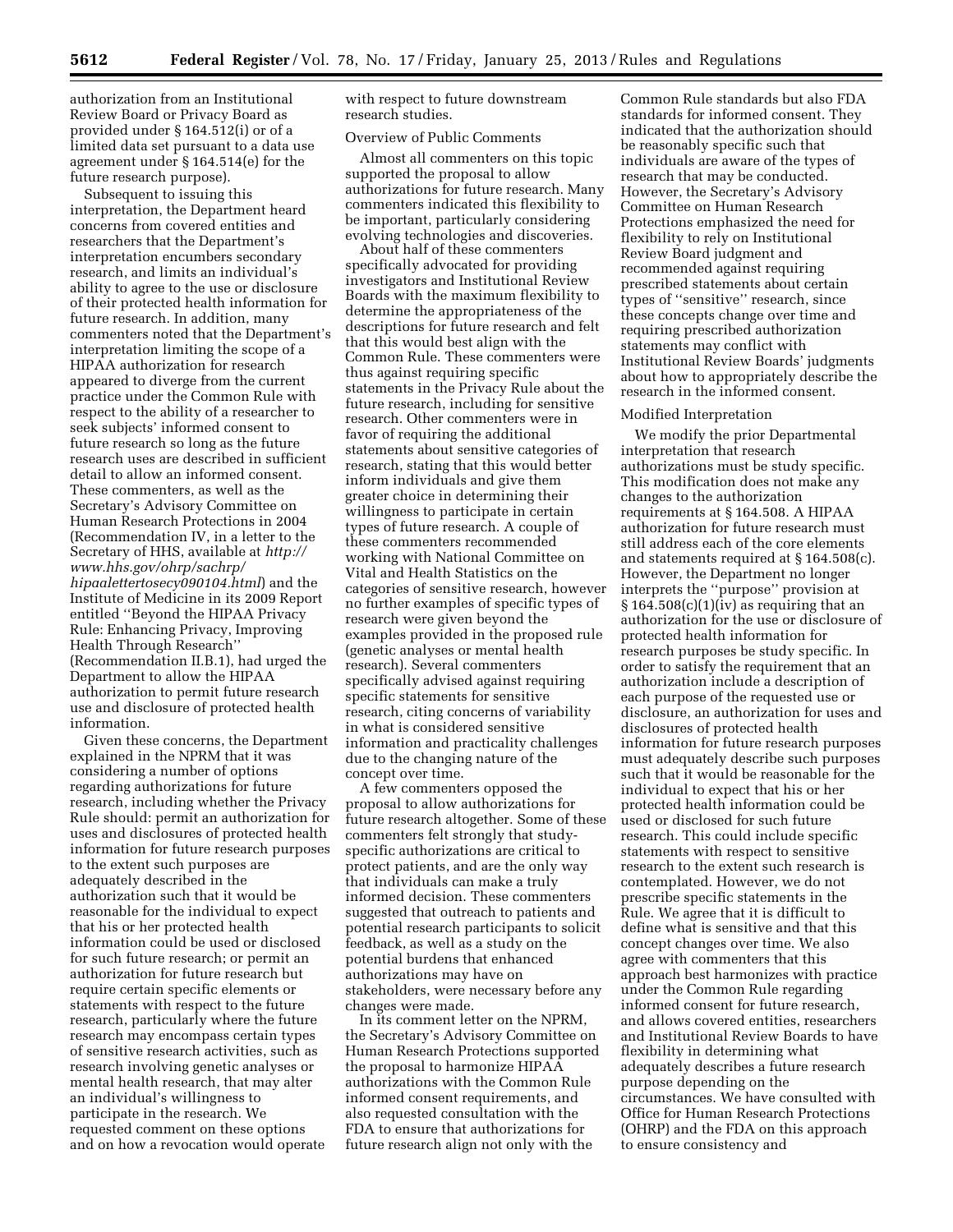harmonization with the HHS and FDA human subjects protections regulations, where appropriate.

With respect to commenters that stated it is impossible for individuals to be truly informed about future research, we note that we are aligning with existing practice under the Common Rule in regard to informed consent and still require that all required elements of authorization be included in an authorization for future research, even if they are to be described in a more general manner than is done for specific studies.

Pursuant to this modified interpretation, covered entities that wish to obtain individual authorization for the use or disclosure of protected health information for future research may do so at any time after the effective date of this final rule. Alternatively, covered entities may continue to use only study-specific authorizations for research if they choose.

#### Response to Other Public Comments

*Comment:* The Secretary's Advisory Committee on Human Research Protections requested flexibility regarding the description in the authorization of the information to be used or disclosed for future research as well as to whom the covered entity may make the requested use or disclosure as there may be some uncertainty of the identity of future researchers. The Secretary's Advisory Committee on Human Research Protections also suggested that the description of information to be collected be allowed to reference information beyond the time of the original study, for example ''your future medical records [at Hospital]'' or ''your future medical records [relating to diseases/ conditions].''

*Response:* Covered entities and researchers have flexibility to describe the information to be used or disclosed for the future research, so long as it is reasonable from such description to believe that the individual would expect the information to be used or disclosed for the future research. We also clarify that a description of the protected health information to be used for the future research may include information collected beyond the time of the original study. Further, the Privacy Rule authorization requirements allow a ''class of persons'' to be described for purposes of identifying in the authorization the recipients of the protected health information. Thus, covered entities and researchers have flexibility in the manner in which they describe the recipients of the protected health information for the future

research, so long as it is reasonable from such description to believe that the individual would expect his or her protected health information to be shared with such persons for the future research.

*Comment:* The Secretary's Advisory Committee on Human Research Protections requested that the Department allow for grandfathering of existing, ongoing studies that involve the possibility of future/secondary research, if an Institutional Review Board-approved consent reasonably informed the individuals of the future research. In these situations, researchers would have needed to obtain a studyspecific authorization or waiver of authorization before commencing the future/secondary research that was encompassed in the original informed consent.

*Response:* Covered entities and researchers may rely on an Institutional Review Board-approved consent obtained prior to the effective date of this final rule that reasonably informed individuals of the future research, provided the informed consent was combined with a HIPAA authorization (even though the authorization itself was specific to the original study or creation and maintenance of a repository).

*Comment:* One commenter advocated for the use of time-limited authorizations for future research.

*Response:* This modification in Departmental interpretation does not change the requirement at  $§ 164.508(c)(1)(v)$ , which states that an authorization must contain an expiration date or an expiration event that relates to the individual or the purpose of the use or disclosure. This statement may be a specific time limit, or be ''end of the research study,'' ''none,'' or similar language for a research study.

*Comment:* Several commenters suggested that revocation of authorizations should continue to be permitted in the same manner that it is currently allowed under the Privacy Rule. The Secretary's Advisory Committee on Human Research Protections recommended that revocations of authorization for future research be permitted orally, rather than in writing, as is currently required for all authorizations under §§ 164.508(b)(5) and (c)(2)(i) of the Rule.

*Response:* Covered entities may continue to rely on existing guidance regarding how revocations of authorizations operate in the research context. Such guidance is published in several materials available at *[http://](http://www.hhs.gov/ocr/privacy/hipaa/understanding/special/research/index.html)  [www.hhs.gov/ocr/privacy/hipaa/](http://www.hhs.gov/ocr/privacy/hipaa/understanding/special/research/index.html)* 

*[understanding/special/research/](http://www.hhs.gov/ocr/privacy/hipaa/understanding/special/research/index.html) [index.html](http://www.hhs.gov/ocr/privacy/hipaa/understanding/special/research/index.html)* (see, e.g., the fact sheet entitled, ''Health Services Research and the HIPAA Privacy Rule''). The Department may issue additional guidance in the future with respect to revocation policies in the context of authorizations that specify, and under which protected health information has been disclosed for, future research uses.

In response to the Secretary's Advisory Committee on Human Research Protections recommendation, we also clarify that while the Privacy Rule requires that a revocation of authorization from an individual be in writing, uses and disclosures pursuant to an authorization are permissive and not required, and thus, a covered entity may cease using or disclosing protected health information pursuant to an authorization based on an individual's oral request if it chooses to do so.

5. Protected Health Information About Decedents

a. Section 164.502(f)—Period of Protection for Decedent Information

#### Proposed Rule

Section 164.502(f) requires covered entities to protect the privacy of a decedent's protected health information generally in the same manner and to the same extent that is required for the protected health information of living individuals. Thus, if an authorization is required for a particular use or disclosure of protected health information, a covered entity may use or disclose a decedent's protected health information in that situation only if the covered entity obtains an authorization from the decedent's personal representative. The personal representative for a decedent is the executor, administrator, or other person who has authority under applicable law to act on behalf of the decedent or the decedent's estate. The Department heard a number of concerns since the publication of the Privacy Rule that it can be difficult to locate a personal representative to authorize the use or disclosure of the decedent's protected health information, particularly after an estate is closed. Furthermore, archivists, biographers, and historians had expressed frustration regarding the lack of access to ancient or old records of historical value held by covered entities, even when there are likely few surviving individuals concerned with the privacy of such information. Archives and libraries may hold medical records, as well as correspondence files, physician diaries and casebooks, and photograph collections containing fragments of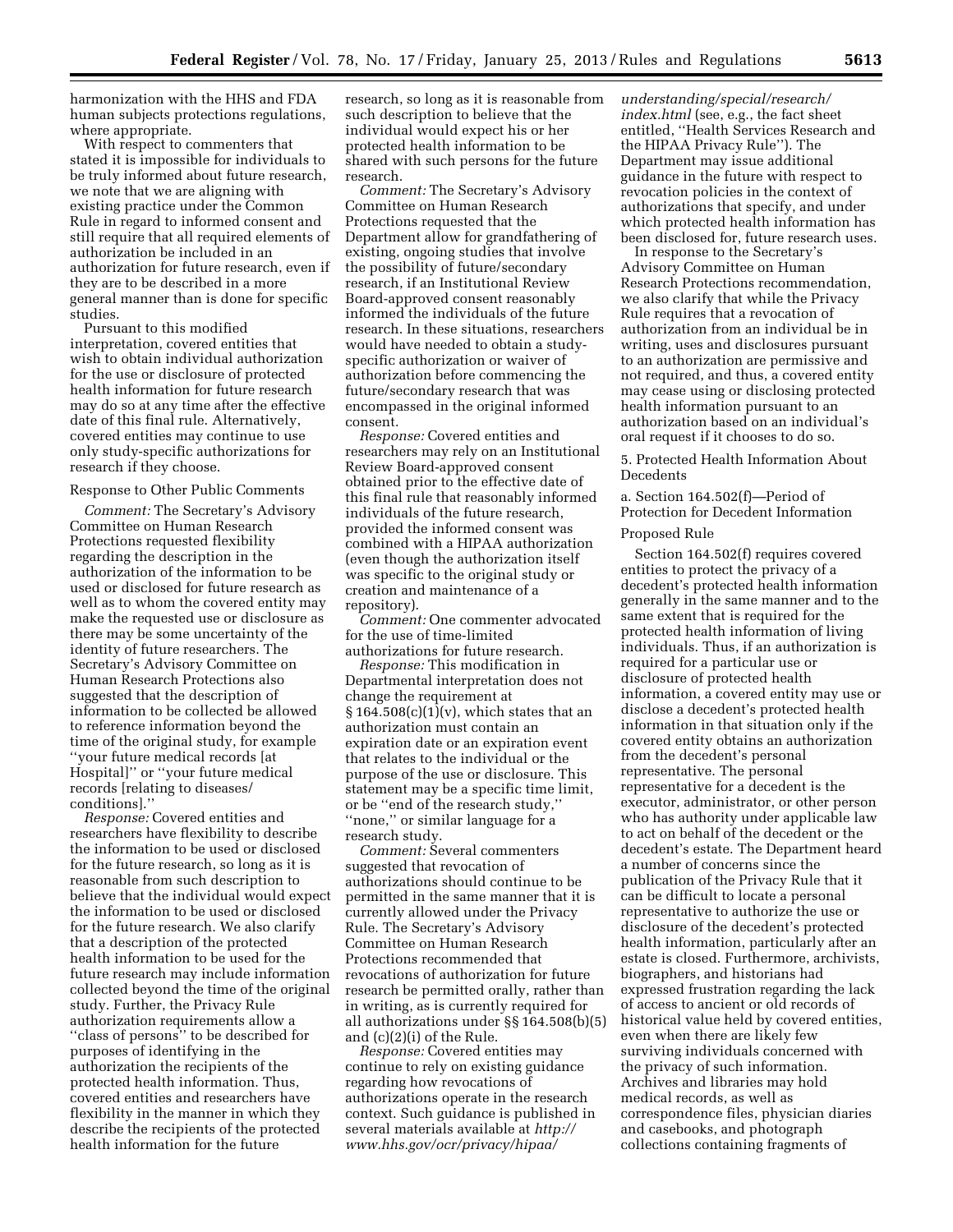identifiable health information, that are centuries old. Currently, to the extent such information is maintained by a covered entity, it is subject to the Privacy Rule.

Accordingly, we proposed to amend § 164.502(f) to require a covered entity to comply with the requirements of the Privacy Rule with regard to the protected health information of a deceased individual for a period of 50 years following the date of death. We also proposed to modify the definition of ''protected health information'' at § 160.103 to make clear that the individually identifiable health information of a person who has been deceased for more than 50 years is not protected health information under the Privacy Rule. We proposed 50 years to balance the privacy interests of living relatives or other affected individuals with a relationship to the decedent, with the difficulty of obtaining authorizations from personal representatives as time passes. A 50 year period of protection had also been suggested at a National Committee for Vital and Health Statistics (the public advisory committee which advises the Secretary on the implementation of the Administrative Simplification provisions of HIPAA, among other issues) meeting, at which committee members heard testimony from archivists regarding the problems associated with applying the Privacy Rule to very old records. See *[http://](http://ncvhs.hhs.gov/050111mn.htm) [ncvhs.hhs.gov/050111mn.htm](http://ncvhs.hhs.gov/050111mn.htm)*. We requested public comment on the appropriateness of this time period.

#### Overview of Public Comments

The majority of public comment on this proposal was in favor of limiting the period of protection for decedent health information to 50 years past the date of death. Some of these commenters specifically cited the potential benefits to research. A few commenters stated that the 50-year period was too long and should be shortened to, for example, 25 years. Some supporters of limiting privacy protection for decedent information indicated that the date of death is often difficult to determine, and thus suggested an alternative time period (e.g., 75, 100, 120, 125 years) starting from the last date in the medical record, if the date of death is unknown.

Some commenters were opposed to limiting the period of protection for decedent health information due to the continued privacy interests of living relatives as well as the decedent, particularly when highly sensitive information is involved, including HIV/ AIDS status, or psychiatric or substance abuse treatment. A couple of commenters recommended that there should be no time limit on the protection of psychotherapy notes. One commenter expressed concern that this modification may encourage covered entities to retain records that they would not have otherwise in order to profit from the data after the 50-year period. One commenter suggested that the period of protection should be extended to 100 years, if protections are to be limited at all. A few commenters were opposed to the 50-year period of protection because they interpreted this provision to be a proposed record retention requirement.

### Final Rule

After considering the public comments, the final rule adopts the proposal. We believe 50 years is an appropriate period of protection for decedent health information, taking into account the remaining privacy interests of living individuals after the span of approximately two generations have passed, and the difficulty of obtaining authorizations from a personal representative of a decedent as the same amount of time passes. For the same reason, we decline to shorten the period of protection as suggested by some commenters or to adopt a 100-year period of protection for decedent information. We also believe the 50-year period of protection to be long enough so as not to provide an incentive for covered entities to change their record retention policies in order to profit from the data about a decedent once 50 years has elapsed.

With respect to commenters' concerns regarding protected health information about decedents that is sensitive, such as HIV/AIDS, substance abuse, or mental health information, or that involves psychotherapy notes, we emphasize that the 50-year period of protection for decedent health information under the Privacy Rule does not override or interfere with State or other laws that provide greater protection for such information, or the professional responsibilities of mental health or other providers. Covered entities may continue to provide privacy protections to decedent information beyond the 50-year period, and may be required to do so under other applicable laws or as part of their professional responsibility. Alternatively, covered entities may choose to destroy decedent information although other applicable law may prescribe or limit such destruction.

We also decline to limit protections under the Privacy Rule to a certain period beyond the last date in the

medical record. While we appreciate the challenges that may be present in determining the date of death of an individual in cases in which it is not sufficiently clear from the age of the record whether the individual is deceased, we believe that this determination is necessary in closer cases to protect the individual, as well as living relatives and others, who may be affected by disclosure of the information. Further, as we stated in the NPRM, this modification has no impact on a covered entity's disclosures permitted under other provisions of the Privacy Rule. For example, a covered entity is permitted to disclose protected health information of decedents for research that is solely on the information of decedents in accordance with  $§ 164.512(i)(1)(iii)$ , without regard to how long the individual has been deceased.

Finally, we clarify that the 50-year period of protection is not a record retention requirement. The HIPAA Privacy Rule does not include medical record retention requirements and covered entities may destroy such records at the time permitted by State or other applicable law. (We note that covered entities are subject to the accounting requirements at § 164.528 and, thus, would need to retain or record certain information regarding their disclosures of protected health information.) However, if a covered entity does maintain decedent health information for longer than 50 years following the date of death of the individual, this information will no longer be subject to the Privacy Rule.

b. Section 164.510(b)—Disclosures About a Decedent to Family Members and Others Involved in Care

### Proposed Rule

Section 164.510(b) describes how a covered entity may use or disclose protected health information to persons, such as family members or others, who are involved in an individual's care or payment related to the individual's health care. The Department had received a number of questions about the scope of the section, specifically with regard to disclosing protected health information when the individual who is the subject of the information was deceased. We had additionally heard concerns that family members, relatives, and others, many of whom may have had access to the health information of the deceased individual prior to death, have had difficulty obtaining access to such information after the death of the individual, because many do not qualify as a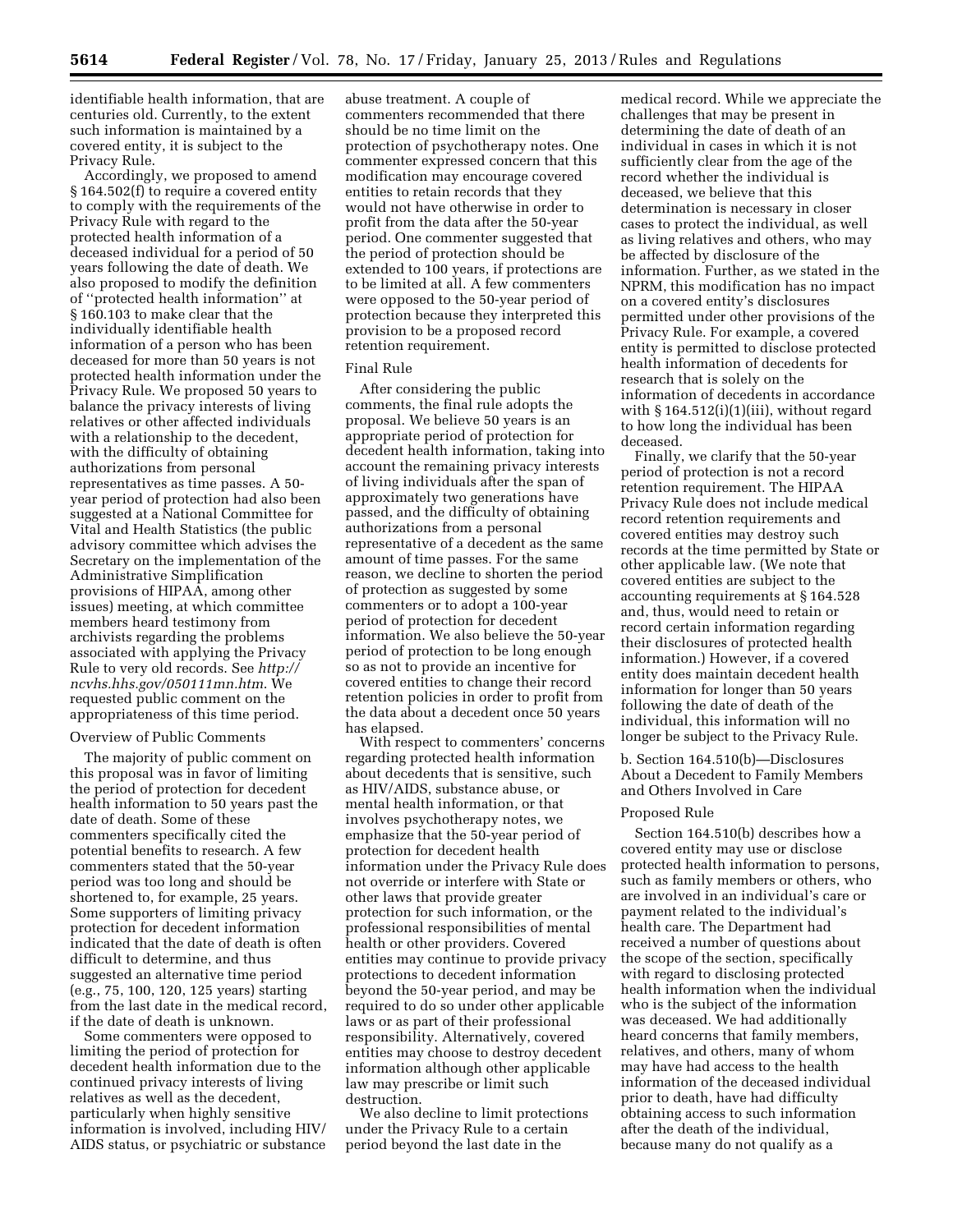''personal representative'' of the decedent under the Privacy Rule at  $§ 164.502(g)(4).$ 

As such, we proposed to amend § 164.510(b) to add a new paragraph (5), which would permit covered entities to disclose a decedent's information to family members and others who were involved in the care or payment for care of the decedent prior to death, unless doing so is inconsistent with any prior expressed preference of the individual that is known to the covered entity. We emphasized that these modifications would not change the authority of a decedent's personal representative with regard to the decedent's protected health information. Thus, a personal representative would continue to have a right to access the decedent's protected health information relevant to such personal representation, and have authority to authorize uses and disclosures of the decedent's protected health information that are not otherwise permitted or required by the Privacy Rule. We requested comment on any unintended consequences that this proposed disclosure provision might cause.

### Overview of Public Comments

Most commenters supported the proposal to permit disclosures to family members and others involved in the care or payment for care of the decedent prior to death, unless doing so is inconsistent with any prior expressed preference of the individual that is known to the covered entity. These commenters felt that such permissive disclosures would help facilitate important and appropriate communications with family members and others who had been involved in the individual's care or payment for health care prior to the individual's death but who may not rise to the level of personal representative. Some commenters stated that the provision recognizes the legitimate interest that family members may have in a decedent's health information as it affects their own health care.

A few commenters opposed the proposal to expressly permit communications with family members and other persons who had been involved with the individual's care or payment for care prior to death. Two commenters felt it would be a large burden on covered entities to determine the legitimacy of a requestor as a family member or individual involved in the care or payment for care. One commenter questioned the need for family members to have access to decedent health information and the likelihood of anyone other than the

personal representative to have been meaningfully involved in the care or payment for care of the decedent.

### Final Rule

The final rule adopts the proposal to amend § 164.510(b) to permit covered entities to disclose a decedent's protected health information to family members and others who were involved in the care or payment for care of the decedent prior to death, unless doing so is inconsistent with any prior expressed preference of the individual that is known to the covered entity.

In response to commenters who opposed this provision, we believe the provision strikes the appropriate balance in allowing communications with family members and other persons who were involved in the individual's care or payment for care prior to death, unless doing so is inconsistent with the prior expressed wishes of the individual. This will ensure family members and others can find out about the circumstances surrounding the death of their loved ones, unless the individual prior to his or her death objected to the covered entity making such communications. Further, the Privacy Rule limits such disclosures, similar to the other disclosures permitted under § 164.510(b), to the protected health information relevant to the family member or other person's involvement in the individual's health care or payment for health care. For example, a covered health care provider could describe the circumstances that led to an individual's passing with the decedent's sister who is asking about her sibling's death. In addition, a covered health care provider could disclose billing information to a family member of a decedent who is assisting with wrapping up the decedent's estate. However, in both of these cases, the provider generally should not share information about past, unrelated medical problems. Finally, these disclosures are permitted and not required, and thus, a covered entity that questions the relationship of the person to the decedent or otherwise believes, based on the circumstances, that disclosure of the decedent's protected health information would not be appropriate, is not required to make the disclosure.

### Response to Other Public Comments

*Comment:* Commenters requested guidance on what it means for a person to have been ''involved in the care'' of the decedent prior to death. One commenter suggested including language in the final rule that would put the burden of proof of ''involvement in

the individual's care'' on the requestor and not the covered entity, and would hold the covered entity harmless when disclosing decedent information in good faith in accordance with this new permission.

*Response:* We interpret this phrase in the same manner as we have with respect to disclosures of protected health information of living individuals under § 164.510(b). See the Department's existing guidance at *[http://www.hhs.gov/ocr/privacy/hipaa/](http://www.hhs.gov/ocr/privacy/hipaa/understanding/coveredentities/provider_ffg.pdf)  [understanding/coveredentities/](http://www.hhs.gov/ocr/privacy/hipaa/understanding/coveredentities/provider_ffg.pdf)  [provider](http://www.hhs.gov/ocr/privacy/hipaa/understanding/coveredentities/provider_ffg.pdf)*\_*ffg.pdf*. Subject to the specified conditions, disclosures may be made under this provision to family members, as well as to other persons provided the covered entity has reasonable assurance the individual prior to death was involved in the individual's care or payment for care. Depending on the circumstances, this could include disclosures to spouses, parents, children, domestic partners, other relatives, or friends of a decedent. As with similar disclosures concerning living individuals under  $§ 164.510(b)(1)(i)$ , this provision does not generally apply to disclosures to health care providers, health plans, public health authorities, law enforcement officials, and others whose access to protected health information is governed by other provisions of the Privacy Rule.

We decline to include language in the final rule placing the burden of proof on the requestor to demonstrate they were involved in the individual's care. In some cases, it will be readily apparent to the covered entity that a person is a family member or was involved in the individual's care prior to death because the person would have made themselves known to the covered entity prior to the individual's death by either visiting with or inquiring about the individual, or the individual would have identified such person as being involved in their care or payment for care to a member of the covered entity's workforce. In other cases, the covered entity need just have reasonable assurance that the person is a family member of the decedent or other person who was involved in the individual's care or payment for care prior to death. For example, the person may indicate to the covered entity how he or she is related to the decedent or offer sufficient details about the decedent's circumstances prior to death to indicate involvement in the decedent's care prior to death. As stated above, a covered entity that is uncomfortable disclosing protected health information under this provision because of questions about the person's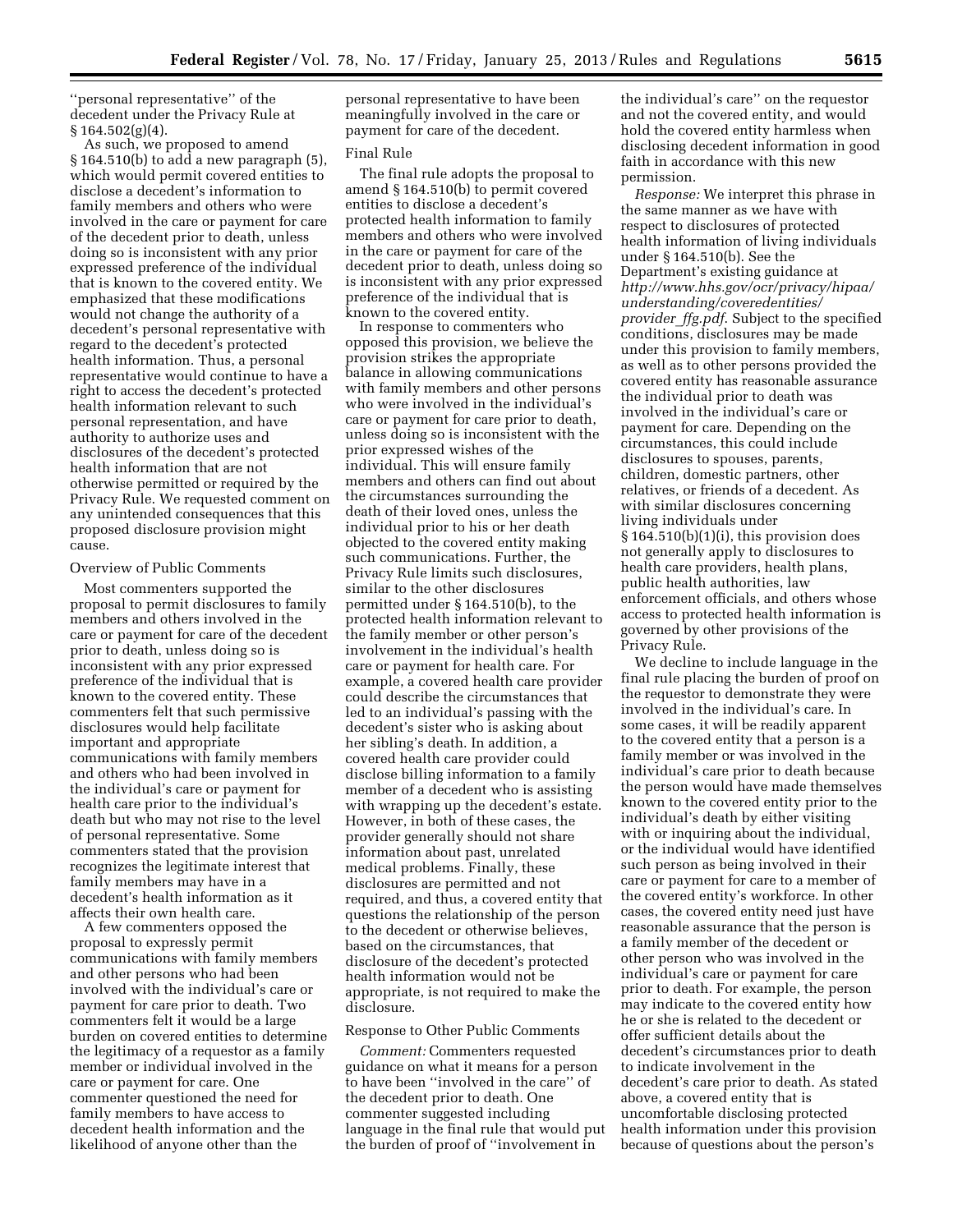relationship to the decedent is not required to do so.

*Comment:* Several commenters requested and offered suggested clarifications on the scope of the terms ''personal representative'' and ''family member.''

*Response:* The Privacy Rule already identifies the persons who qualify as a personal representative of a decedent at  $\hat{\S}$  164.502(g)(4). Further, this final rule includes a definition of ''family member'' at § 160.103.

*Comment:* A few commenters suggested extending this provision to allow disclosures to the decedent's health care ''proxy,'' ''medical power of attorney,'' ''power of attorney,'' and ''estate executor.''

*Response:* We decline to expand the provision as suggested. Under the Privacy Rule, a person with authority under applicable law to act on behalf of the decedent or the decedent's estate is the personal representative of the decedent. Thus, certain of these persons, such as the executor of the estate, already have a right of access to the decedent's protected health information. In cases where a person does not rise to the level of a personal representative, the final rule at § 164.510(b) permits, subject to any prior expressed preference of the individual, a covered entity to disclose relevant protected health information of the decedent to family members of the decedent or persons who otherwise were involved in the individual's care or payment for care prior to the individual's death, which may include persons who held a health care proxy for the individual or a medical power of attorney.

6. Section 164.512(b)—Disclosure of Student Immunizations to Schools

### Proposed Rule

The Privacy Rule, at § 164.512(b), recognizes that covered entities must balance protecting the privacy of health information with sharing health information with those responsible for ensuring public health and safety, and permits covered entities to disclose the minimum necessary protected health information to public health authorities or other designated persons or entities without an authorization for public health purposes specified by the Rule.

Schools play an important role in preventing the spread of communicable diseases among students by ensuring that students entering classes have been immunized. Most States have ''school entry laws'' which prohibit a child from attending school unless the school has proof that the child has been

appropriately immunized. Some States allow a child to enter school provisionally for a certain period of time while the school waits for the necessary immunization information. Typically, schools ensure compliance with those requirements by requesting the immunization records from parents (rather than directly from a health care provider). However, where a covered health care provider is requested to send the immunization records directly to a school, the Privacy Rule generally requires written authorization by the child's parent before a covered health care provider may do so.

Since the Privacy Rule went into effect, we had heard concerns that the requirement for covered entities to obtain authorization before disclosing student immunization information may make it more difficult for parents to provide, and for schools to obtain, the necessary immunization documentation for students, which may prevent students' admittance to school. The National Committee on Vital and Health Statistics submitted these concerns to the HHS Secretary and recommended that HHS regard disclosure of immunization records to schools to be a public health disclosure, thus eliminating the requirement for authorization. See *[http://](http://www.ncvhs.hhs.gov/04061712.html)  [www.ncvhs.hhs.gov/04061712.html](http://www.ncvhs.hhs.gov/04061712.html)*. As such, we proposed to amend § 164.512(b)(1) by adding a new paragraph that permits covered entities to disclose proof of immunization to schools in States that have school entry or similar laws.10 While written authorization that complies with § 164.508 would no longer have been required for disclosure of such information under the proposal, the covered entity would still have been required to obtain agreement, which may have been oral, from a parent, guardian or other person acting *in loco parentis* for the individual, or from the individual him- or herself, if the individual is an adult or emancipated minor. Because the proposed provision would have permitted a provider to

accept a parent's oral agreement to disclose immunization results to a school—as opposed to a written agreement—the NPRM acknowledged a potential for a miscommunication and later objection by the parent. We, therefore, requested comment on whether the Privacy Rule should require that a provider document any oral agreement under this provision to help avoid such problems, or whether a requirement for written documentation would be overly cumbersome, on balance. We also requested comment on whether the rule should mandate that the disclosures go to a particular school official and if so, who that should be.

In addition, the Privacy Rule does not define the term ''school'' and the types of schools subject to the school entry laws may vary by State. For example, depending on the State, such laws may apply to public and private elementary or primary schools and secondary schools (kindergarten through 12th grade), as well as daycare and preschool facilities, and post-secondary institutions. Thus, we requested comment on the scope of the term ''school'' for the purposes of this section and whether we should include a specific definition of ''school'' within the regulation itself. In addition, we requested comment on the extent to which schools that may not be subject to these school entry laws but that may also require proof of immunization have experienced problems that would warrant their being included in this category of public health disclosures.

### Overview of Public Comments

Most commenters were generally in favor of permitting covered entities to disclose student immunization records based on obtaining agreement, which may be oral, from a parent, guardian or other person acting *in loco parentis* for the individual, or from the individual himself or herself, if the individual is an adult or emancipated minor, rather than written authorization. Commenters supported the intent to facilitate the transmission of immunization records to ease the burden on parents, schools and covered entities, and to minimize the amount of school missed by students.

Some commenters opposed the proposal to require oral or written agreement, claiming that a new form of ''agreement'' would introduce unnecessary complexity and confusion, and would not help to reduce burden. These commenters asserted that covered entities would document the verbal agreements for their own liability purposes, even if not required by the Privacy Rule. In this manner, the documentation burden would still be

 $^{\rm 10}\!$  We note that once a student's immunization records are obtained and maintained by an educational institution or agency to which the Family Educational Rights and Privacy Act (FERPA) applies, the records are protected by FERPA, rather than the HIPAA Privacy Rule. See paragraphs (2)(i) and (2)(ii) of the definition of ''protected health information'' at § 160.103, which exclude from coverage under the Privacy Rule student records protected by FERPA. In addition, for more information on the intersection of FERPA and HIPAA, readers are encouraged to consult the Joint HHS/ED Guidance on the Application of FERPA and HIPAA to Student Health Records, available at *[http://www.hhs.gov/ocr/privacy/hipaa/](http://www.hhs.gov/ocr/privacy/hipaa/understanding/coveredentities/hipaaferpajointguide.pdf)  [understanding/coveredentities/](http://www.hhs.gov/ocr/privacy/hipaa/understanding/coveredentities/hipaaferpajointguide.pdf)  [hipaaferpajointguide.pdf](http://www.hhs.gov/ocr/privacy/hipaa/understanding/coveredentities/hipaaferpajointguide.pdf)*.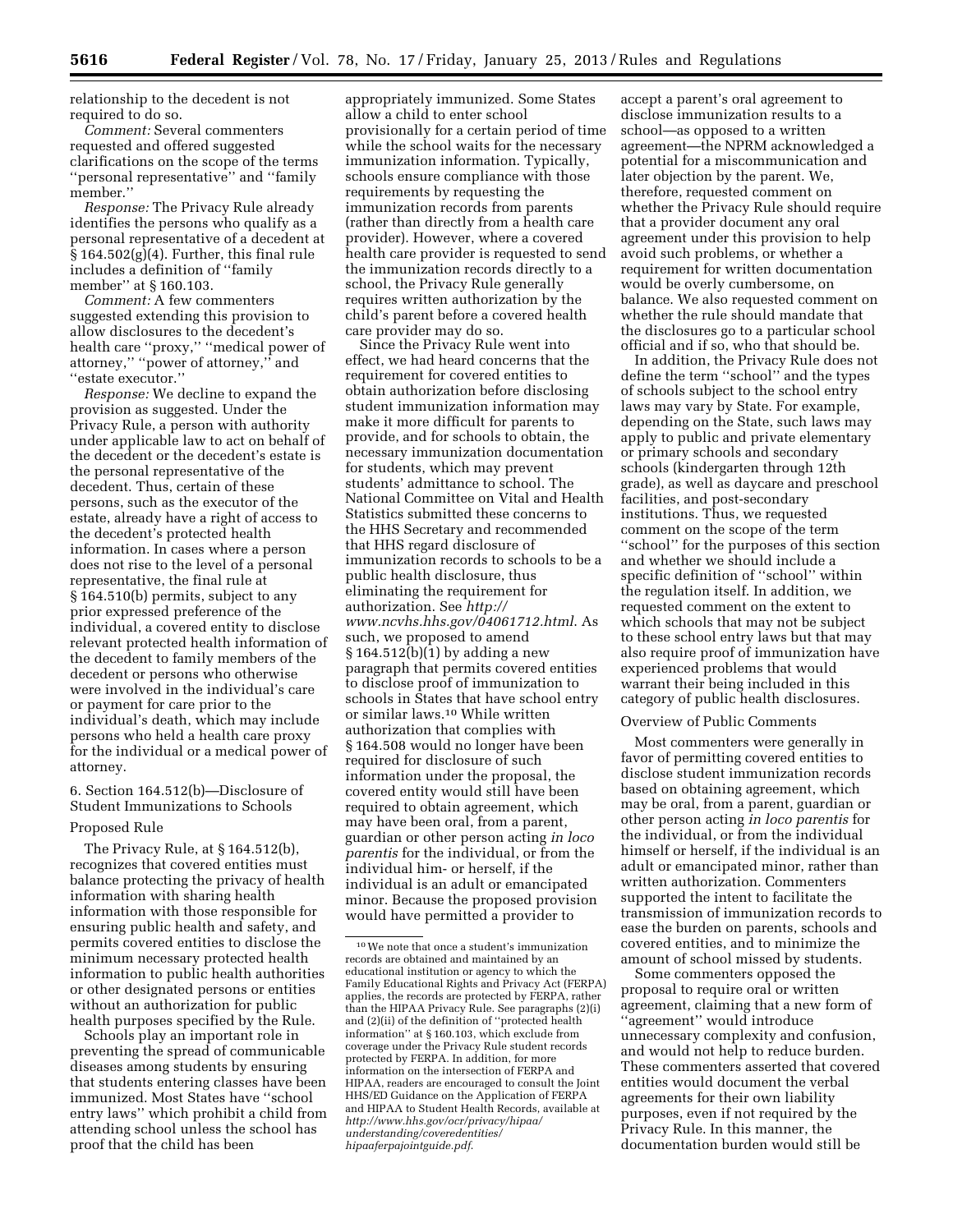present. Some commenters recommended that instead of an oral agreement or authorization requirement, disclosure of immunization records to schools should be considered an exempt public health disclosure. A small minority of commenters felt that the current authorization system should be maintained as it is the best way to ensure patient safety and privacy while avoiding miscommunications and misunderstandings.

Commenters were divided on the issue of requiring written documentation of the agreement. Some commenters were in favor of documenting oral agreements, citing that the documentation would be less cumbersome than obtaining written authorizations while also helping to avoid miscommunications. On the other hand, some commenters felt that requiring written documentation would be burdensome and would eliminate the benefits introduced by permitting oral agreements. Some commenters also requested flexibility for covered entities to determine whether or not written documentation is appropriate and necessary for their purposes.

The majority of commenters requested that a designated recipient of the student immunization records not be defined, and that schools be allowed flexibility to identify the appropriate individual(s) that can act as the school official permitted to receive the records. Commenters indicated that while the disclosures would ideally be made to a nurse or licensed health professional at the school, such a health professional may not always be present. In such instances, it should be permissible that the immunization records be disclosed to another official designated by the school as a suitable representative. One commenter recommended that the school nurse be designated as the recipient and custodian of the records.

Most commenters recommended that the definition of ''school'' be interpreted broadly in order to best support public health efforts. Commenters provided suggestions on the types of schools that should be included, for example, K–12 schools, public and private schools, and post-secondary schools. Many commenters also suggested that daycare, preschool and nursery school facilities be encompassed in the definition of school. One commenter expressly recommended that child care facilities or day care programs not be included in the definition of school, despite acknowledging the need to protect the health of these children, due to the fact that many States have different laws for these settings and are separate from school systems. Two commenters

suggested defining schools as being open to children up to age 18, since students become adults at age 18 and can authorize the disclosure of their own information. A few commenters suggested that the definition include all schools that require immunization documentation as a prerequisite to enrollment, not just those that are subject to State entry laws, in order to protect public health in all school settings, since the threat of unimmunized children exists regardless of State school entry laws. Additionally, some commenters recommended that the term ''school'' not be defined in the Privacy Rule due to the variation across States in the types of schools that are subject to the entry laws.

### Final Rule

The final rule adopts the proposal to amend  $§$  164.512(b)(1) by adding a new paragraph that permits a covered entity to disclose proof of immunization to a school where State or other law requires the school to have such information prior to admitting the student. While written authorization will no longer be required to permit this disclosure, covered entities will still be required to obtain agreement, which may be oral, from a parent, guardian or other person acting *in loco parentis* for the individual, or from the individual himself or herself, if the individual is an adult or emancipated minor. We believe that the option to provide oral agreement for the disclosure of student immunization records will relieve burden on parents, schools, and covered entities, and greatly facilitate the role that schools play in public health, while still giving parents the opportunity to consider whether to agree to the disclosure of this information.

The final rule additionally requires that covered entities document the agreement obtained under this provision. The final rule does not prescribe the nature of the documentation and does not require signature by the parent, allowing covered entities the flexibility to determine what is appropriate for their purposes. The documentation must only make clear that agreement was obtained as permitted under this provision. For example, if a parent or guardian submits a written or email request to a covered entity to disclose his or her child's immunization records to the child's school, a copy of the request would suffice as documentation of the agreement. Likewise, if a parent or guardian calls the covered entity and requests over the phone that his or her child's immunization records be disclosed to the child's school, a

notation in the child's medical record or elsewhere of the phone call would suffice as documentation of the agreement. We emphasize that the agreement is not equivalent to a HIPAAcompliant authorization, and covered entities are not required to document a signature as part of this requirement. We disagree with comments that documentation would be as burdensome on covered entities as written authorization, since an authorization form contains many required statements and elements, including a signature by the appropriate individual, which are not required for the agreement and documentation contemplated here. Furthermore, we believe that documentation of oral agreements will help to prevent miscommunications and potential future objections by parents or individuals, and the concerns that covered entities may have regarding liability, penalty or other enforcement actions for disclosures made pursuant to an oral agreement.

Several commenters recommended that in lieu of an oral agreement, disclosure of immunization records to schools are presumed to be permitted, while giving individuals the option to opt out of this presumption or request a restriction to the disclosure. One commenter advocated for this public health exemption for disclosure of immunization records as being particularly critical for children who may be, for example, homeless, living with someone other than a parent or legal guardian, or living with a parent that does not speak English. We remove the written authorization requirement to help facilitate these disclosures with as much flexibility as possible. However, we do not intend this provision to change the current practice of parents, guardians, or other persons acting *in loco parentis* contacting a child's health care provider to request proof of immunization be sent to the child's school. Therefore, we still require active agreement from the appropriate individual, and a health care provider may not disclose immunization records to a school under this provision without such agreement. The agreement must be an affirmative assent or request by a parent, guardian, or other person acting *in loco parentis* (or by an adult individual or emancipated minor, if applicable) to the covered entity, which may be oral and over the phone, to allow the disclosure of the immunization records. A mere request by a school to a health care provider for the immunization records of a student would not be sufficient to permit disclosure under this provision (and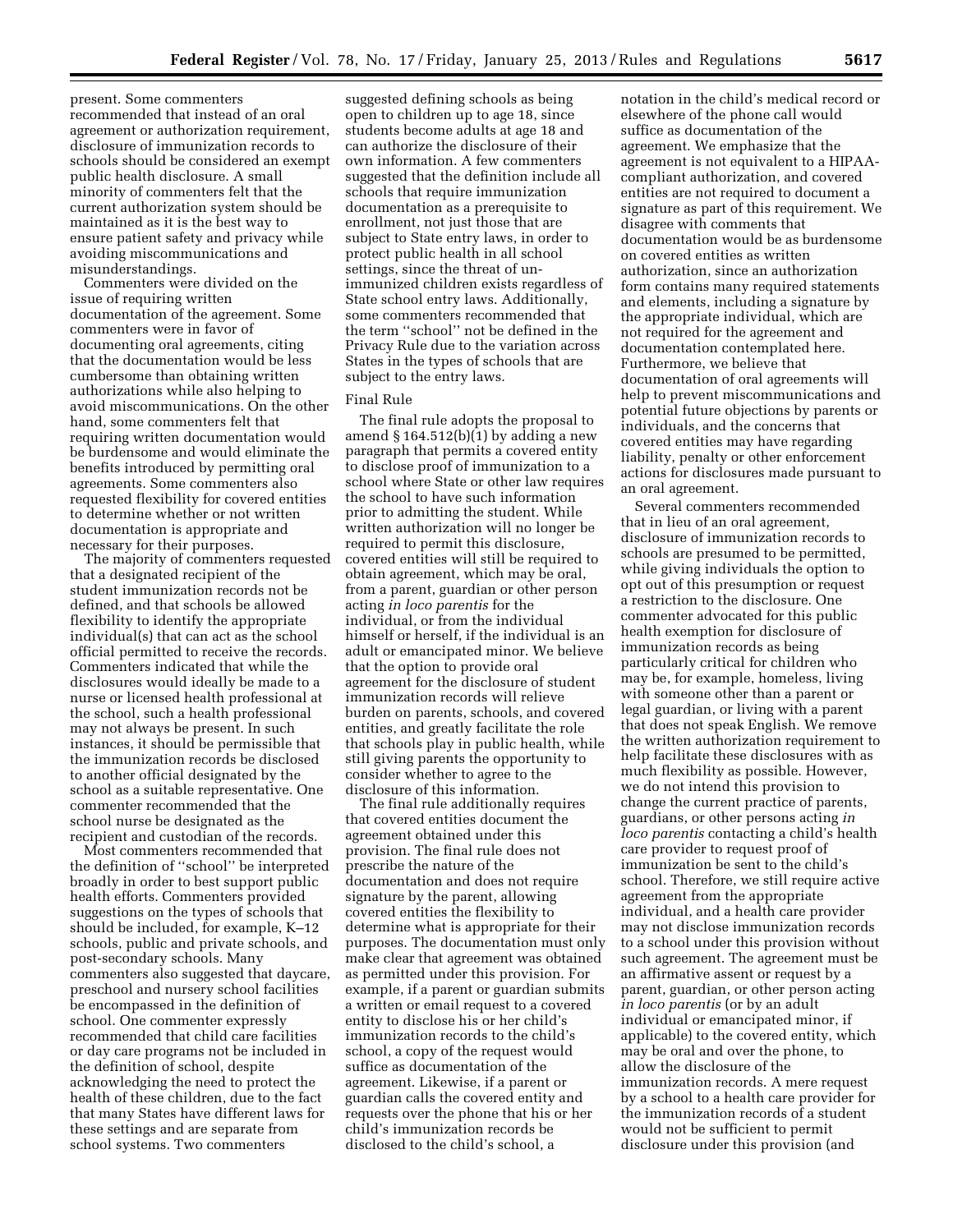such a request by a school might also raise implications under other laws, such as FERPA).

We decline to include definitions of ''school official'' and ''school'' in the final rule. The motivation for this new permissive disclosure is to promote public health by reducing the burden associated with providing schools with student immunization records and we do not wish to create additional difficulties or confusion in doing so. We therefore agree with commenters that schools are best equipped to determine the appropriate individual to receive student immunization records at their location and will benefit from having this flexibility. We also agree with commenters that "school" should remain undefined in the Privacy Rule due to the variation across States in the types of schools that are subject to the entry laws. We believe that this will best align with State law and cause the least amount of confusion. We did not receive sufficient comment regarding the breadth of schools that are not subject to school entry laws or the burden that these institutions face to justify expanding this provision to allow disclosure of proof of immunization to such schools without an authorization.

### Response to Other Public Comments

*Comment:* Several commenters raised concerns about the dynamic between the Privacy Rule requirements and State law requirements regarding immunization disclosures. Commenters indicated that some State laws require providers to directly share immunization records with schools and provide parents with the opportunity to opt out of this direct sharing. Commenters also indicated the use of State immunization registries in many States, to which schools are permitted direct access. One commenter suggested that the Privacy Rule permit State law to determine what is the minimum necessary for proof of immunization.

*Response:* We take this opportunity to clarify that the Privacy Rule at § 164.512(a) permits a covered entity to use or disclose protected health information to the extent that such use or disclosure is required by law and the use or disclosure complies with and is limited to the relevant requirements of such law. As such, the Privacy Rule does not prohibit immunization disclosures that are mandated by State law, nor does it require authorization for such disclosures. With regard to State laws that require covered entities to disclose immunization records to schools and allow parents to opt out, this is not in any way prohibited by the Privacy Rule. However, with regard to

State laws that permit but do not require covered entities to disclose immunization records to schools, this does not meet the requirements of the provisions at § 164.512(a), and disclosures of immunization records are subject to the Privacy Rule agreement and documentation requirements described in this part. We also note that the Privacy Rule at § 164.512(b) permits a covered entity to disclose protected health information for public health activities. Disclosures of protected health information to State immunization registries are therefore permitted by the Privacy Rule and also do not require authorization. The Privacy Rule at § 164.514(d)(3)(iii)(A) provides that a covered entity, when making a permitted disclosure pursuant to § 164.512 to a public official, may determine, if such a determination is reasonable under the circumstances, that information requested by a public official is the minimum necessary information for the stated purpose, if the public official represents that the information requested is the minimum necessary for the stated purpose(s). Under this provision, a covered entity may rely on State law or a State official's determination of the minimum necessary information required for proof of immunization, unless such determination is unreasonable.

*Comment:* Commenters requested guidance on when and how often to obtain agreement for immunization disclosures.

*Response:* We anticipate that covered entities will obtain agreement for the disclosure of immunization records on a case-by-case basis as needed. For example, a parent may call and request that a covered entity provide his or her child's immunization records before the child begins elementary school, if required by State school entry laws. If that child moves to a different school and is unable to transfer their immunization records to the new school, the parent may need to request that the covered entity provide his or her child's immunization records to the new school, if required by State school entry laws. A parent might also generally indicate to a covered entity that he or she affirmatively agrees to the immediate or future disclosure of his or her child's immunization records to the child's school as necessary, or the continued disclosure of such information if, for example, updates are required by the school when a series of vaccinations have been completed.

*Comment:* Commenters requested clarification on the length of time an agreement may be relied upon.

*Response:* An agreement to permit the disclosure of immunization records is considered effective until revoked by the parent, guardian or other person acting *in loco parentis* for the individual, or by the individual himself or herself, if the individual is an adult or emancipated minor.

*Comment:* Commenters requested clarification regarding any requirement for schools to maintain the immunization records.

*Response:* The Privacy Rule does not require schools to keep student immunization records; however individual State or other laws may require this.

### 7. Section 164.514(f)—Fundraising

### Proposed Rule

Section 164.514(f)(1) of the Privacy Rule permits a covered entity to use, or disclose to a business associate or an institutionally related foundation, the following protected health information about an individual for the covered entity's fundraising from that individual without the individual's authorization: (1) Demographic information relating to an individual; and (2) the dates of health care provided to an individual. Section 164.514(f)(2) of the Privacy Rule requires a covered entity that plans to use or disclose protected health information for fundraising under this paragraph to inform individuals in its notice of privacy practices that it may contact them to raise funds for the covered entity. In addition, § 164.514(f)(2) requires that a covered entity include in any fundraising materials it sends to an individual a description of how the individual may opt out of receiving future fundraising communications and that a covered entity must make reasonable efforts to ensure that individuals who do opt out are not sent future fundraising communications.

Section 13406(b) of the HITECH Act requires the Secretary to provide by rule that a covered entity provide the recipient of any fundraising communication with a clear and conspicuous opportunity to opt out of receiving any further fundraising communications. Additionally, section 13406(b) states that if an individual does opt out of receiving further fundraising communications, the individual's choice to opt out must be treated as a revocation of authorization under § 164.508 of the Privacy Rule.

In the NPRM, we proposed a number of changes to the Privacy Rule's fundraising requirements to implement the statutory provisions. First, we proposed to strengthen the opt out by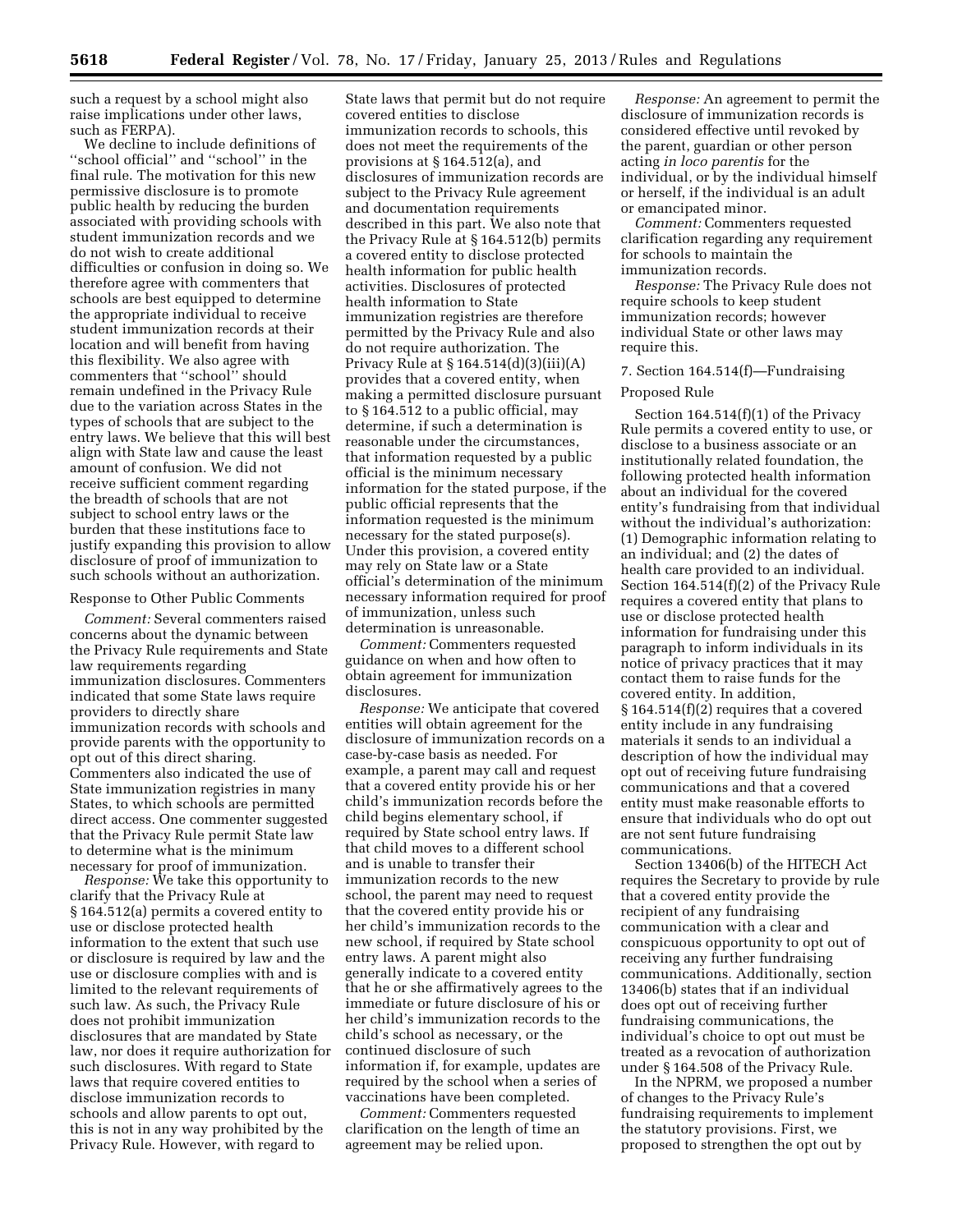requiring that a covered entity provide, with each fundraising communication sent to an individual under these provisions, a clear and conspicuous opportunity for the individual to elect not to receive further fundraising communications. To satisfy this requirement, we also proposed to require that the method for an individual to elect not to receive further fundraising communications may not cause the individual to incur an undue burden or more than nominal cost. We encouraged covered entities to consider the use of a toll-free phone number, an email address, or similar opt out mechanism that would provide individuals with a simple, quick, and inexpensive way to opt out of receiving future communications. We noted that we considered requiring individuals to write a letter to opt out to constitute an undue burden on the individual.

We also proposed to provide that a covered entity may not condition treatment or payment on an individual's choice with respect to receiving fundraising communications. We believed this modification would implement the language in section 13406(b) of the HITECH Act that provides that an election by an individual not to receive further fundraising communications shall be treated as a revocation of authorization under the Privacy Rule.

Further, we proposed to provide that a covered entity may not send fundraising communications to an individual who has elected not to receive such communications. This would strengthen the current requirement at  $\S 164.514(f)(2)(iii)$  that a covered entity make ''reasonable efforts'' to ensure that those individuals who have opted out of receiving fundraising communications are not sent such communications. The NPRM proposed stronger language to make clear the expectation that covered entities abide by an individual's decision not to receive fundraising communications, as well as to make the fundraising opt out operate more like a revocation of authorization, consistent with the statutory language and legislative history of section 13406(b) of the HITECH Act discussed above.

With respect to the operation of the opt out, we requested comment regarding to what fundraising communications the opt out should apply (i.e., should the opt out apply to all future fundraising communications or should and can the opt out be structured in a way to apply only to the particular fundraising campaign described in the letter). We also requested comment on whether the Rule

should allow a similar method, short of the individual signing an authorization, by which an individual who has previously opted out can put his or her name back on an institution's fundraising list.

We proposed to retain the requirement that a covered entity that intends to contact the individual to raise funds under these provisions include a statement to that effect in its notice of privacy practices. However, we proposed that the required statement also inform individuals that they have a right to opt out of receiving such communications.

In addition to the above modifications, we requested public comment on the requirement at § 164.514(f)(1) which limits the information a covered entity may use or disclose for fundraising to demographic information about and dates of health care service provided to an individual. Since the promulgation of the Privacy Rule, we acknowledged that certain covered entities have raised concerns regarding this limitation, maintaining that the Privacy Rule's prohibition on the use or disclosure of certain treatment information without an authorization, such as the department of service where care was received and outcomes information, impedes their ability to raise funds from often willing and grateful patients because they are unable to target their fundraising efforts and avoid inappropriate solicitations to individuals who may have had a bad treatment outcome. Such entities have argued that obtaining an individual's authorization for fundraising as the individual enters or leaves the hospital for treatment is often impracticable or inappropriate. The proposed rule also discussed the fact that the National Committee on Vital and Health Statistics held a hearing and heard public testimony on this issue in July 2004 and recommended to the Secretary that the Privacy Rule should allow covered entities to use or disclose information related to the patient's department of service (broad designations, such as surgery or oncology, but not narrower designations or information relating to diagnosis or treating physician) for fundraising activities without patient authorization. The National Committee on Vital and Health Statistics also recommended that a covered entity's notice of privacy practices inform patients that their department of service information may be used in fundraising, and that patients should be afforded the opportunity to opt out of the use of their department of service information for fundraising or all fundraising contacts altogether. See

### *[http://www.ncvhs.hhs.gov/](http://www.ncvhs.hhs.gov/040902lt1.htm) [040902lt1.htm](http://www.ncvhs.hhs.gov/040902lt1.htm)*.

In light of these concerns and the prior recommendation of the National Committee on Vital and Health Statistics, we asked for public comment on whether and how the current restriction on what information may be used and disclosed should be modified to allow covered entities to more effectively target fundraising and avoid inappropriate solicitations to individuals, as well as to reduce the need to send solicitations to all patients. In particular, we solicited comment on: (1) Whether the Privacy Rule should allow additional categories of protected health information to be used or disclosed for fundraising, such as department of service or similar information, and if so, what those categories should be; (2) the adequacy of the minimum necessary standard to appropriately limit the amount of protected health information that may be used or disclosed for fundraising purposes; or (3) whether the current limitation should remain unchanged. We also solicited comment on whether, if additional information is permitted to be used or disclosed for fundraising absent an authorization, covered entities should be required to provide individuals with an opportunity to opt out of receiving any fundraising communications before making the first fundraising solicitation, in addition to the opportunity to opt out with every subsequent communication. We invited public comment on whether such a presolicitation opt out would be workable for covered entities and individuals and what mechanisms could be put into place to implement the requirement.

#### Overview of Public Comments

In general, the public comments received in response to the NPRM were supportive of the proposed modifications but many asked that the final rule give covered entities flexibility with respect to operationalizing these requirements. Several commenters provided examples of routine communications and expressed the need for guidance and clarification about what constitutes a fundraising communication.

Generally, most commenters supported the NPRM's proposed requirement that the method through which the covered entity permits individuals to opt out of receiving future fundraising communications not cause individuals to incur an undue burden or more than a nominal cost. Many commenters stated that the final rule should give covered entities the flexibility to determine which opt out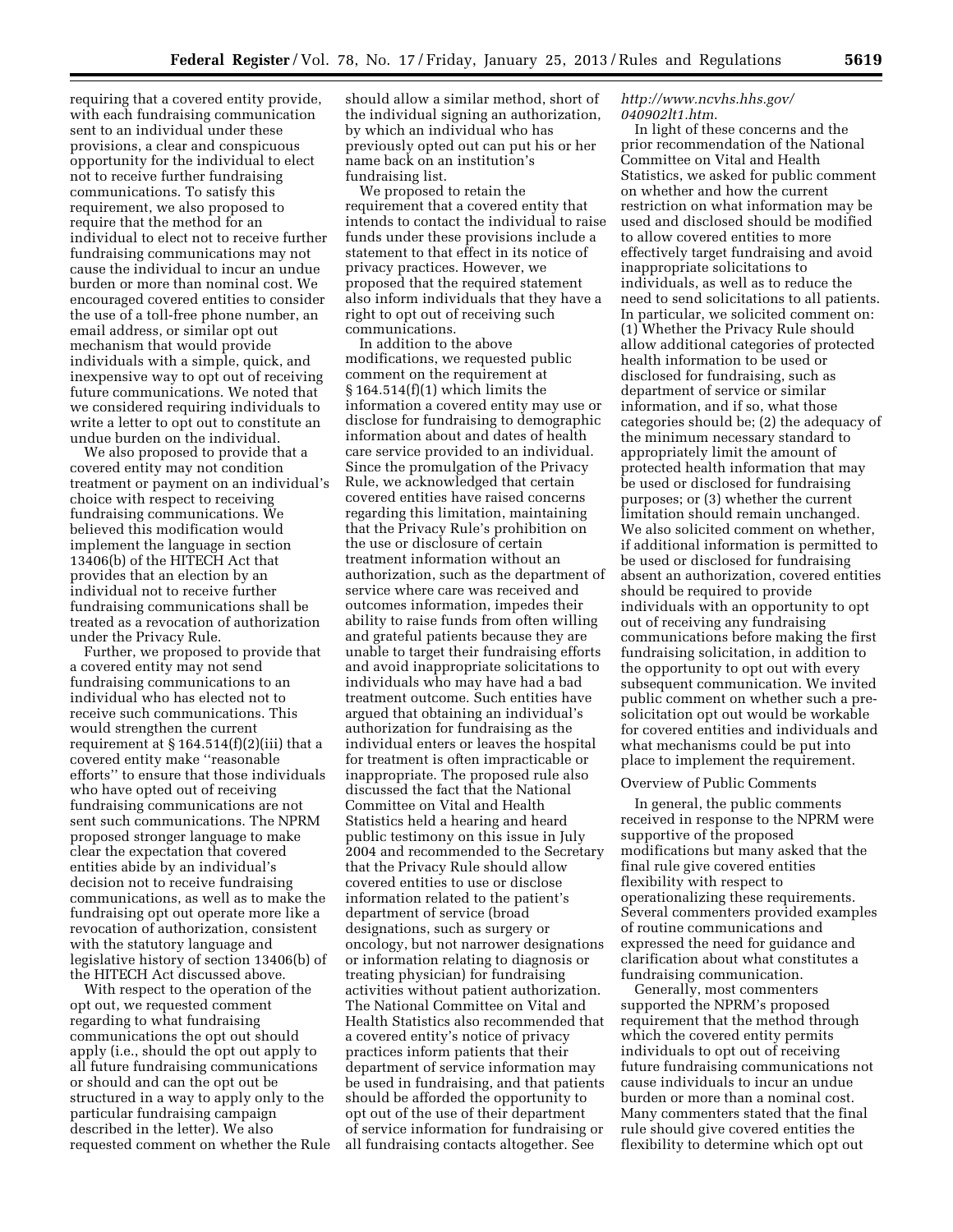methods will work best given their circumstances, instead of requiring all covered entities to employ specific opt out methods. These commenters noted that depending on the size of the covered entity and type of population it serves, certain opt out methods might not be feasible, such as one that requires the establishment of a toll-free number, which may be cost prohibitive for some small entities. Similarly, some commenters noted that because not all individuals have access to a computer and the Internet, providing individuals with the opportunity to opt out via email alone may not be sufficient.

With respect to the scope of the opt out, the commenters were generally split on whether the opt out should apply to communications related to a specific fundraising campaign or to all future fundraising communications. The commenters in support of applying the opt out to a specific fundraising campaign stated that it would be too difficult for individuals to make a meaningful decision about whether they wanted to opt out of all future fundraising communications, and allowing individuals to opt out of all futurefundraising communications would greatly hinder a covered entity's ability to raise funds. Those commenters in favor of implementing an all or nothing opt out stated that it would be too difficult for covered entities, especially large facilities, to track campaign-specific opt outs for each individual, so applying the opt out universally would make it much easier for covered entities to implement. Other commenters asked that the final rule take a flexible approach and permit covered entities to decide the scope of the opt out, while others stated that the final rule should require covered entities to include both opt out options on each fundraising communication leaving the decision to individuals.

Additionally, while most commenters supported the prohibition on conditioning treatment or payment on an individual's choice regarding the receipt of fundraising communications, most commenters opposed the NPRM's proposal that prohibited covered entities from sending future fundraising communications to those individuals who had opted out and stated that it was too strict. The majority of these commenters suggested that the final rule retain the Privacy Rule's original ''reasonable efforts'' language and stated that while covered entities have every incentive not to send fundraising communications to those individuals who have opted out of receiving them, it is very difficult for covered entities to ensure 100 percent accuracy with this

policy. Several commenters stated that there are lag times between the period of time in which a fundraising mailing list is compiled and the time in which a fundraising communication is sent out, so if an individual has opted out during the interim time period, covered entities may not be able to prevent the prepared fundraising communication from being sent. Other commenters stated that it may be difficult to implement an opt out across all records belonging to that individual where complications, such as name changes and variation, address changes, and multiple addresses are involved.

For those individuals who have opted out of receiving fundraising communications, commenters generally supported allowing those individuals to opt back in to receiving such communications. Some suggested that individuals be able to opt back in using the same methods they used to opt out, while others suggested that any communication indicating a willingness to resume receiving fundraising communications, such as making a donation to the covered entity, should function as an opt in. Other commenters suggested that the final rule limit the amount of time that an individual can opt out, such that after this period of time the individual automatically begins receiving fundraising communications again. A few commenters were opposed to permitting individuals to opt back in to receive fundraising communications, stating that this would be too costly and burdensome for covered entities to track.

With respect to the requests for public comments regarding the potential use or disclosure of additional protected health information to provide more targeted fundraising communications, the vast majority of commenters supported allowing the use or disclosure of additional protected health information for fundraising. These commenters stated that the use of additional protected health information would streamline their fundraising efforts and ensure that individuals were sent communications about campaigns that would be meaningful to their experiences. These commenters also stated that it would eliminate the concern of sending a communication to an individual or family that suffered a negative outcome. Commenters suggested several categories of protected health information that covered entities should be able to use to target their fundraising efforts, including department or site of service, generic area of treatment, department where last seen, outcome information, treating physician, diagnosis, whether the

individual was a pediatric or adult patient, medical record number, Social Security number, or other unique identifier, and any other information that reflects the fact that the individual was served by the covered entity.

With respect to the minimum necessary standard, a few commenters supported its use to limit any additional categories of protected health information that can be used to target a covered entity's fundraising efforts. These commenters supported the use of the standard because of how familiar and comfortable most covered entities are at applying the minimum necessary standard. However, another commenter was opposed to the use of the minimum necessary standard, stating that it is not uniformly applied across covered entities.

Despite the general support for the use of additional protected health information, a small minority of commenters opposed allowing the use of additional protected health information to target fundraising efforts, citing privacy concerns with doing so. One commenter opposed expanding the information that could be used for fundraising in cases where outside fundraising entities are used, including those with whom the covered entity has executed business associate agreements.

All commenters were opposed to requiring covered entities to provide a pre-solicitation opt out to individuals and stated that permitting individuals to opt out in the first fundraising communication is sufficient. Several commenters noted that the proposed revision to the notice of privacy practices to require a covered entity to inform individuals of their right to opt out of receiving fundraising communications effectively functions as a pre-solicitation opt out, so individuals who wish to opt out of receiving such communications immediately can do so upon receipt of the notice.

#### Final Rule

We generally adopt the proposals in the final rule, as well as allow certain additional types of protected health information to be used or disclosed for fundraising purposes.

With respect to the commenters who expressed confusion over what constitutes a fundraising communication, we emphasize that the final rule does nothing to modify the types of communications that are currently considered to be for fundraising purposes. A communication to an individual that is made by a covered entity, an institutionally related foundation, or a business associate on behalf of the covered entity for the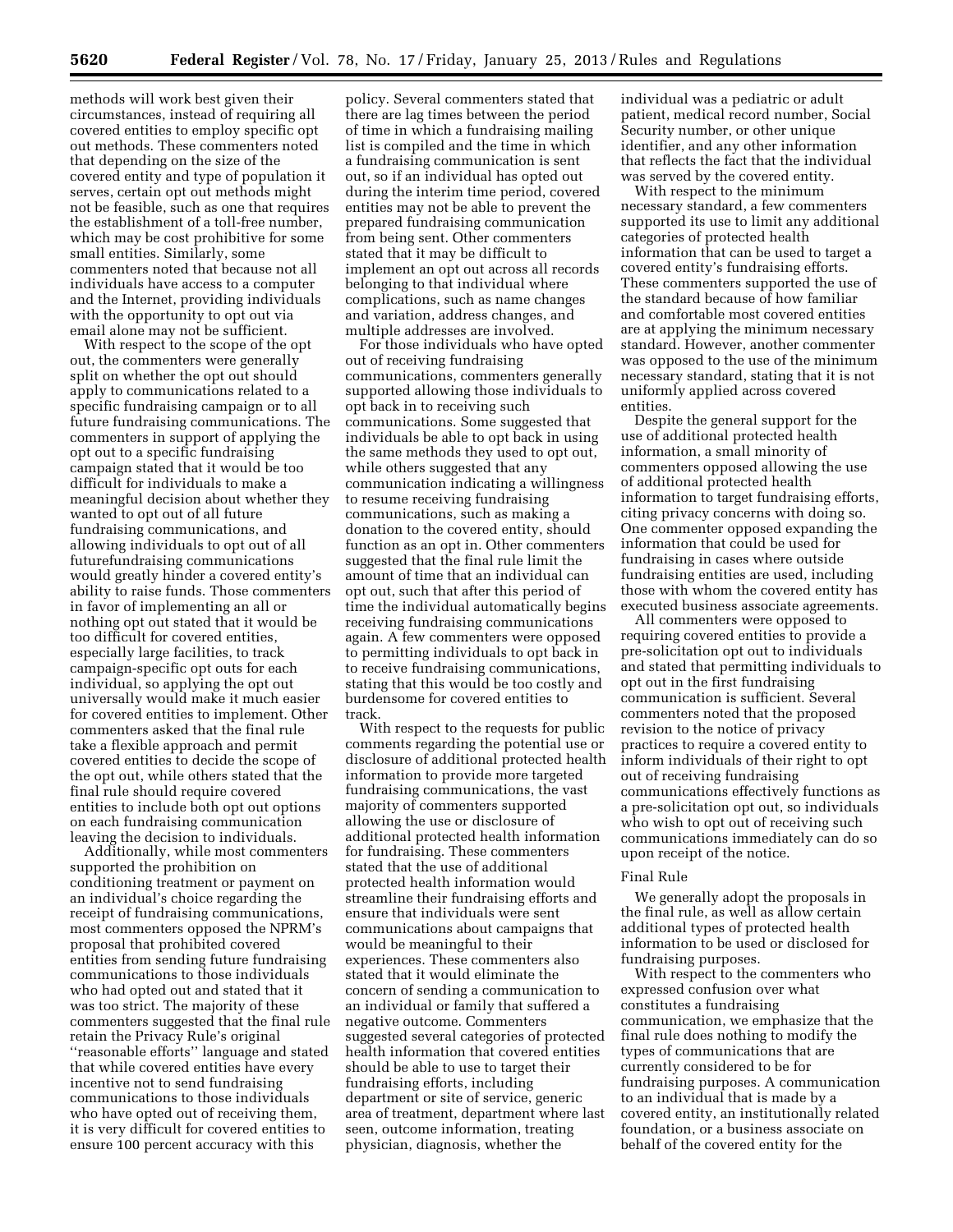purpose of raising funds for the covered entity is a fundraising communication for purposes of § 164.514(f). The Department has stated that ''[p]ermissible fundraising activities include appeals for money, sponsorship of events, etc. They do not include royalties or remittances for the sale of products of third parties (except auctions, rummage sales, etc.).'' See 65 FR 82718. Additionally, the Privacy Rule has always required that such communications contain a description of how the individual may opt out of receiving further fundraising communications  $(\S 164.514(f)(2)(ii)).$ 

With respect to the proposed requirement that the method for an individual to elect not to receive further fundraising communications should not cause the individual to incur an undue burden or more than a nominal cost, we generally agree with the commenters who suggested that the final rule be flexible and not prescriptive. Under the final rule, covered entities are free to decide what methods individuals can use to opt out of receiving further fundraising communications, as long as the chosen methods do not impose an undue burden or more than a nominal cost on individuals. Covered entities should consider the use of a toll-free phone number, an email address, or similar opt out mechanisms that provide individuals with simple, quick, and inexpensive ways to opt out of receiving further fundraising communications. Covered entities may employ multiple opt out methods, allowing individuals to determine which opt out method is the simplest and most convenient for them, or a single method that is reasonably accessible to all individuals wishing to opt out.

In response to commenters who expressed concern about the cost of setting up a toll-free phone number, we clarify that covered entities may require individuals who wish to opt out of further fundraising communications to do so through other methods, (e.g., through the use of a local phone number), where appropriate, as long as the method or methods adopted do not impose an undue burden or cost on the individual. We encourage covered entities to consider the size of the population to which they are sending the communications, the geographic distribution, and any other factors that may help determine which opt out method(s) is most appropriate and least burdensome to individuals.

We continue to consider requiring individuals to write and send a letter to the covered entity asking not to receive further fundraising communications to constitute an undue burden. However,

requiring that individuals opt out of further fundraising communications by simply mailing a pre-printed, pre-paid postcard would not constitute an undue burden under the final rule and is an appropriate alternative to the use of a phone number or email address.

Regarding the scope of the opt out, the commenters were split on whether the opt out should apply to all future fundraising communications or to a specific fundraising campaign. The final rule leaves the scope of the opt out to the discretion of covered entities. For those covered entities that expressed concern about the ability to track campaign-specific opt outs, they have the discretion to apply the opt out to all future fundraising communications. Likewise, those covered entities that prefer, and have the ability to track, campaign-specific opt outs are free to apply the opt out to specific fundraising campaigns only. Covered entities are also free to provide individuals with the choice of opting out of all future fundraising communications or just campaign-specific communications. Whatever method is employed, the communication should clearly inform individuals of their options and any consequences of electing to opt out of further fundraising communications.

Despite the commenters who did not support the strengthened language in the NPRM prohibiting covered entities from sending further fundraising communications to those individuals who have already opted out, the final rule adopts this provision without modification. While many commenters supported the current ''reasonable efforts'' standard and cited several reasons that may make it difficult to attain the proposed standard, we adopt the proposed standard because it is consistent with the statute and more protective of an individual's right to elect not to receive further fundraising communications. For example, some commenters cited lag times between the creation of mailing lists and the receipt or update of opt out lists and difficulty in accurately identifying individuals on the fundraising lists due to name changes or variations and multiple addresses. These issues are common to the management of the medical or billing records and effectuating revocations of authorization, requests for access, and other general communications between the entity and the individual. We expect the same care and attention to the handling of protected health information in fundraising communications as is necessary for the proper handling of this information in all other health care operations performed by the covered

entity. Covered entities voluntarily choosing to send fundraising communications to individuals must have data management systems and processes in place to timely track and flag those individuals who have opted out of receiving fundraising communications to ensure that they are not sent additional fundraising communications.

The majority of commenters supported allowing a process for individuals who have opted out of receiving further fundraising communications to opt back in and the final rule at  $\S 164.514(f)(2)(v)$  permits covered entities have one. Like the discretion given to covered entities regarding the methods through which an individual can opt out, the final rule gives covered entities the discretion to determine how individuals should be able to opt back in. For example, a covered entity could include as a part of a routine newsletter sent to all patients a phone number individuals can call to be put on a fundraising list.

While some commenters suggested that opt outs should be time limited such that an individual automatically opts back in after a certain period of time, we do not believe that an individual's election not to receive further fundraising communications is something that should automatically lapse. Because the individual has actively chosen to opt out, only a similar active decision by the individual to opt back in will suffice. Additionally, where an individual who has opted out of fundraising communications makes a donation to a covered entity, it does not serve, absent a separate election to opt back in, to automatically add the individual back onto the mailing list for fundraising communications.

The Privacy Rule currently permits covered entities to use or disclose only demographic information relating to the individual and dates of health care provided to the individual for fundraising communications. In response to several commenters who asked for clarification regarding the scope of demographic information, the final rule, at  $\S 164.514(f)(1)(i)$ , clarifies that demographic information relating to an individual includes names, addresses, other contact information, age, gender, and dates of birth. Although much of this information was listed in the preamble to the 2000 final rule (65 FR 82718) as being demographic information with respect to the fundraising provisions, we have added this information to the regulatory text for clarity. Additionally, we have included date of birth as demographic information, instead of merely age. We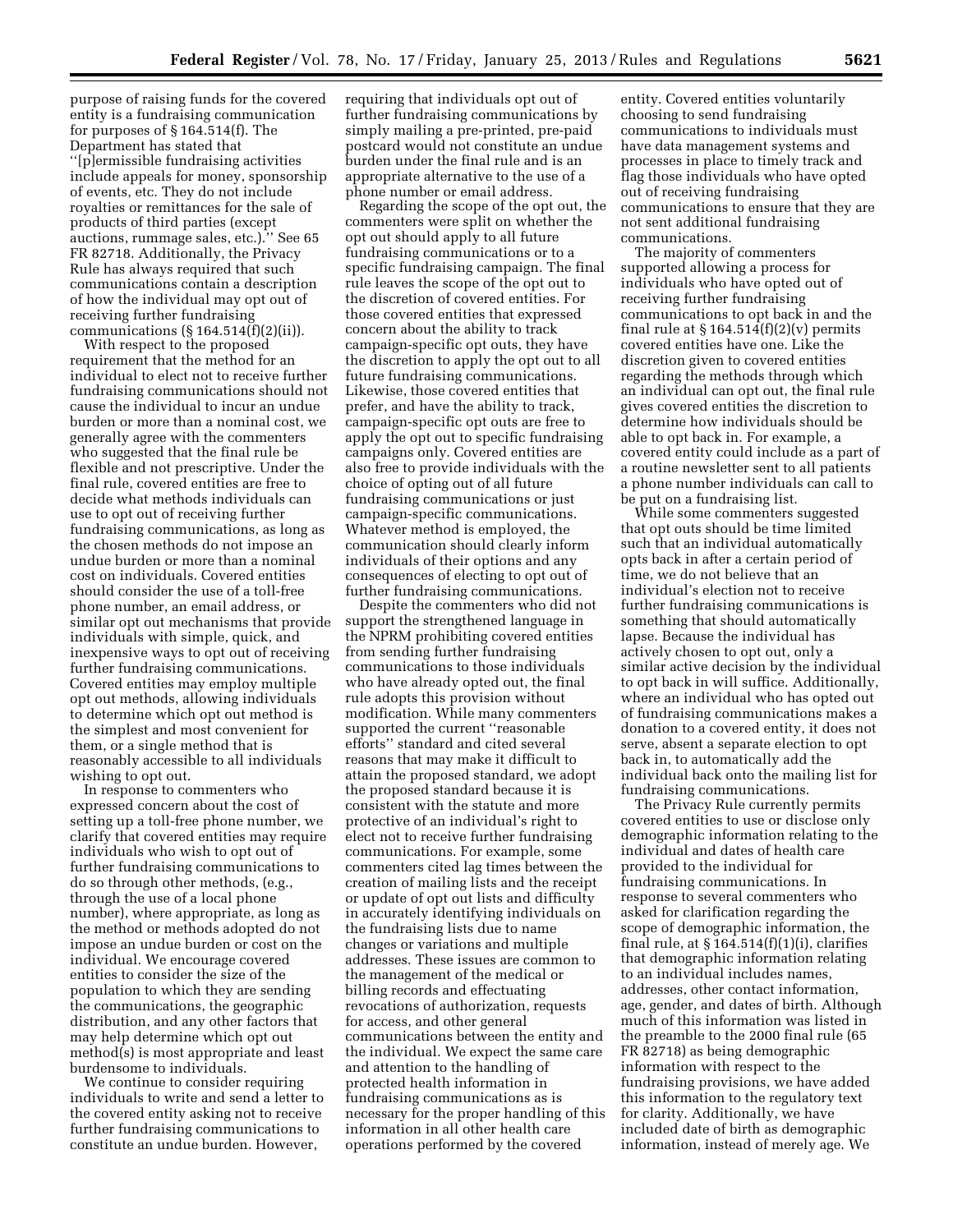believe that date of birth may be useful to covered entities because they are more likely to maintain a record of an individual's date of birth, rather than his or her static age. We also note that the 2000 preamble identifies insurance status as falling within the category of demographic information. The final rule continues to allow covered entities to use or disclose information about an individual's health insurance status for fundraising purposes; however, we list this category of information separately in the regulatory text, as we do not believe this information truly constitutes demographic information.

In addition to demographic information, health insurance status, and dates of health care provided to the individual (which is currently permitted under the Rule), this final rule also allows covered entities to use and disclose department of service information, treating physician information, and outcome information for fundraising purposes. These three categories of information were most frequently identified by commenters as the most needed for covered entities to further target fundraising communications to appropriate individuals. Although we do not define these terms, we clarify that department of service information includes information about the general department of treatment, such as cardiology, oncology, or pediatrics. Additionally, we clarify that outcome information includes information regarding the death of the patient or any sub-optimal result of treatment or services. In permitting its use for fundraising purposes, we intend for it to be used by the covered entity itself to screen and eliminate from fundraising solicitations those individuals experiencing a sub-optimum outcome, and for its disclosure to a business associate or institutionally related foundation only where such screening function is done by those parties. We also emphasize that as with any use or disclosure under the Privacy Rule, a covered entity must apply the minimum necessary standard at § 164.502(b) to ensure that only the minimum amount of protected health information necessary to accomplish the intended purpose is used or disclosed.

We adopt in the final rule the provision prohibiting the conditioning of treatment or payment on an individual's choice with respect to the receipt of fundraising communications. We also adopt at  $\S 164.520(b)(1)(iii)(A)$ the requirement that the notice of privacy practices inform individuals that a covered entity may contact them to raise funds for the covered entity and

an individual has a right to opt out of receiving such communications. The final rule does not require covered entities to send pre-solicitation opt outs to individuals prior to the first fundraising communication. We believe that because the individual will be on notice of the opportunity to opt out of receiving fundraising communications through the notice of privacy practices and the first fundraising communication itself will contain a clear and conspicuous opportunity to opt out, there is no need to require covered entities to incur the additional burden and cost of sending pre-solicitation opt outs.

Under the Privacy Rule fundraising communications can take many forms, including communications made over the phone. Despite the fact that the HITECH Act refers only to written fundraising communications, because the Privacy Rule applies to communications made over the phone, we believe it would be counterintuitive to apply the strengthened opt out requirement to only written fundraising communications. Therefore, like fundraising communications made in writing, covered entities that make fundraising communications over the phone must clearly inform individuals that they have a right to opt out of further solicitations. Accordingly, to make clear that the opt out requirement applies to fundraising solicitations made over the phone, the final rule provides that the opt out requirement applies to each fundraising communication ''made'' rather than "sent" to an individual.

We also emphasize that the notice and opt out requirements for fundraising communications apply only where the covered entity is using or disclosing protected health information to target the fundraising communication. If the covered entity does not use protected health information to send fundraising materials, then the notice and opt out requirements do not apply. For example, if a covered entity uses a public directory to mail fundraising communications to all residents in a particular geographic service area, the notice and opt out requirements are not applicable.

#### Response to Other Public Comments

*Comment:* A few commenters suggested that, to better protect an individual's privacy, particularly where sensitive health information may be used to target solicitations, the final rule should require an opt in process rather than an opt out process for consenting to fundraising communications.

*Response:* We decline to require an opt in process. The HITECH Act did not replace the right to opt out of fundraising communications with an opt in process. Further, we continue to believe that the opt out process, particularly as it has been strengthened by the HITECH Act and this final rule, provides individuals with appropriate control over the use of their information for these purposes.

*Comment:* One commenter asked that if an individual opts out of receiving further fundraising communications through a mailed communication, must the covered entity also remove the individual's name from the list through which the covered entity sends email fundraising communications, or must the individual opt out of receiving such email communications separately.

*Response:* A covered entity may choose to provide individuals with the opportunity to select their preferred method for receiving fundraising communications. If an individual elects to opt out of future fundraising communications, then the opt out is effective for all forms of fundraising communications. Thus, the individual must be removed from all such lists.

8. Section 164.520—Notice of Privacy Practices for Protected Health Information

### Proposed Rule

Section 164.520 of the Privacy Rule sets out the requirements for most covered entities to have and distribute a notice of privacy practices (NPP). The NPP must describe the uses and disclosures of protected health information a covered entity is permitted to make, the covered entity's legal duties and privacy practices with respect to protected health information, and the individual's rights concerning protected health information.

Section  $164.520(b)(1)(ii)$  requires a covered entity to include separate statements about permitted uses and disclosures that the covered entity intends to make, including uses and disclosures for certain treatment, payment, or health care operations purposes. Further, § 164.520(b)(1)(ii)(E) currently requires that the NPP contain a statement that any uses and disclosures other than those permitted by the Privacy Rule will be made only with the written authorization of the individual, and that the individual has the right to revoke an authorization pursuant to § 164.508(b)(5).

We proposed to amend  $§ 164.520(b)(1)(ii)(E)$  to require that the NPP describe the uses and disclosures of protected health information that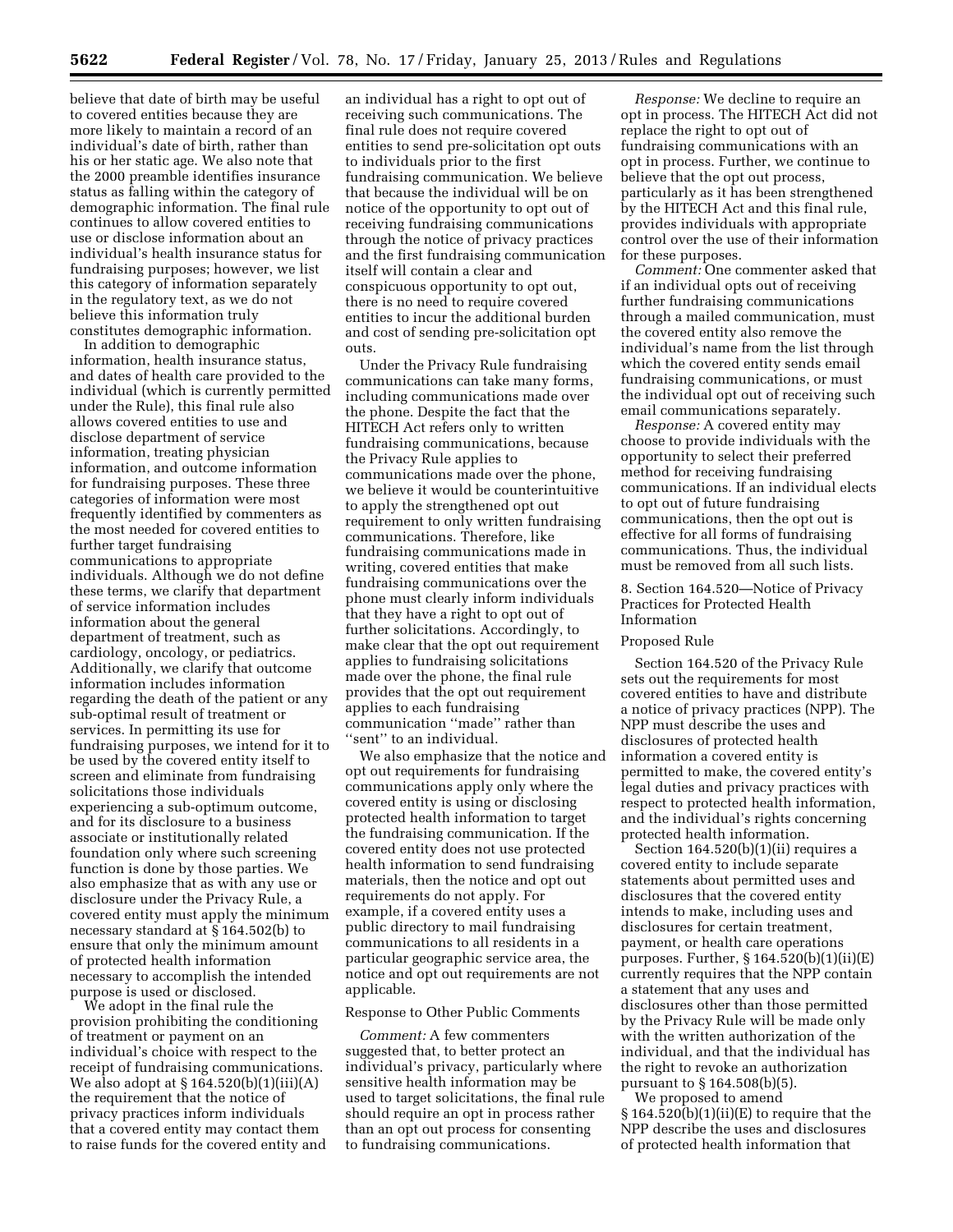require an authorization under § 164.508(a)(2) through (a)(4) (i.e., including a statement that most uses and disclosures of psychotherapy notes and of protected health information for marketing purposes and the sale of protected health information require an authorization), and provide that other uses and disclosures not described in the notice will be made only with the individual's authorization.

Section 164.520(b)(1)(iii) requires a covered entity to include in its NPP separate statements about certain activities if the covered entity intends to engage in any of the activities. In particular, § 164.520(b)(1)(iii) requires a separate statement in the notice if the covered entity intends to contact the individual to provide appointment reminders or information about treatment alternatives or other healthrelated benefits or services; to contact the individual to fundraise for the covered entity; or, with respect to a group health plan, to disclose protected health information to the plan sponsor.

First, with respect to this provision, the NPRM proposed to modify § 164.520(b)(1)(iii)(A) to align the required statement with the proposed modifications related to marketing and subsidized treatment communications. The provision would have required a covered health care provider that intends to send treatment communications to individuals and has received financial remuneration in exchange for making the communication to, in its NPP, notify individuals of this intention and to inform them that they can opt out of receiving such communications. Second, at § 164.520(b)(1)(iii)(B) we proposed to require that if a covered entity intends to contact the individual to raise funds for the entity as permitted under § 164.514(f)(1), the covered entity must not only inform the individual in the NPP of this intention but also must inform the individual that he or she has the right to opt out of receiving such communications.

Section 164.520(b)(1)(iv) requires that the NPP contain statements regarding the rights of individuals with respect to their protected health information and a brief description of how individuals may exercise such rights. Section  $164.520(b)(1)(iv)(A)$  currently requires a statement and a brief description addressing an individual's right to request restrictions on the uses and disclosures of protected health information pursuant to § 164.522(a), including the fact that the covered entity is not required to agree to this request.

The NPRM proposed to modify  $§ 164.520(b)(1)(iv)(A)$  to require a statement explaining that the covered entity is required to agree to a request to restrict disclosure of protected health information to a health plan if the disclosure is for payment or health care operations and pertains to a health care item or service for which the individual has paid out of pocket in full, as provided at § 164.522(a)(1)(vi).

Under Subpart D of Part 164, covered entities now have new breach notification obligations. We requested comment on whether the Privacy Rule should require a specific statement regarding this new legal duty and what particular aspects of this new duty would be important for individuals to be notified of in the NPP.

The NPRM stated that modifications to § 164.520 would represent material changes to covered entities' NPPs. Section 164.520(b)(3) requires that when there is a material change to the NPP, covered entities must promptly revise and distribute the NPP as outlined at  $§ 164.520(c)$ . Section  $164.520(c)(1)(i)(C)$ requires that health plans provide notice to individuals covered by the plan within 60 days of any material revision to the NPP. Because we acknowledged that revising and redistributing a NPP may be costly for health plans, we requested comment on ways to inform individuals of this change to privacy practices without unduly burdening health plans. We requested comment on options for informing individuals in a timely manner of this proposed or other material changes to the NPP. We also requested comment on this issue in the proposed changes to the Privacy Rule pursuant to the Genetic Information Nondiscrimination Act (GINA), as discussed below in Section VI. In particular, the Department requested comment on the following options: (1) Replace the 60-day requirement with a requirement for health plans to revise their NPPs and redistribute them (or at least notify members of the material change to the NPP and how to obtain the revised NPP) in their next annual mailing to members after a material revision to the NPP, such as at the beginning of the plan year or during the open enrollment period; (2) provide a specified delay or extension of the 60 day timeframe for health plans (3) retain the provision generally to require health plans to provide notice within 60 days of a material revision but provide that the Secretary will waive the 60-day timeframe in cases where the timing or substance of modifications to the Privacy Rule call for such a waiver; or (4) make no change and thus, require that health plans that perform

underwriting provide notice to individuals within 60 days of the material change to the NPP that would be required by this proposed rule. The Department requested comment on these options, as well as any other options for informing individuals in a timely manner of material changes to the NPP.

Section  $164.520(c)(2)(iv)$  requires that when a health care provider with a direct treatment relationship with an individual revises the NPP, the health care provider must make the NPP available upon request on or after the effective date of the revision and must comply with the requirements of § 164.520(c)(2)(iii) to have the NPP available at the delivery site and to post the notice in a clear and prominent location. We did not propose changes to these provisions because we did not believe these requirements to be overly burdensome but we requested comment on the issue.

#### Overview of Public Comments

We received several comments expressing support for the proposed requirement that the NPP include a statement about the uses and disclosures that require authorization. However, other commenters opposed this requirement, arguing that because not all uses and disclosures will apply to every individual, the statement will cause confusion and unnecessary concern. Additionally, these commenters argued that the cost of listing all of the situations requiring authorization would be significant.

We received several comments in support of the proposed requirement that the NPP include a specific statement about authorization for uses and disclosures of psychotherapy notes. Some of these commenters requested that the final rule require covered providers to describe in their NPPs their recordkeeping practices with regard to psychotherapy notes and how those practices affect what information can be used and disclosed. Several commenters argued that only covered entities that record psychotherapy notes should be required to include a statement about the authorization requirement for psychotherapy notes in their NPPs.

We also received several comments expressing concern regarding the proposed requirement to include information in the NPP about the individual's right to opt out of receiving certain communications. These commenters argued that information notifying individuals that they could opt out of receiving further subsidized treatment or fundraising communications would provide little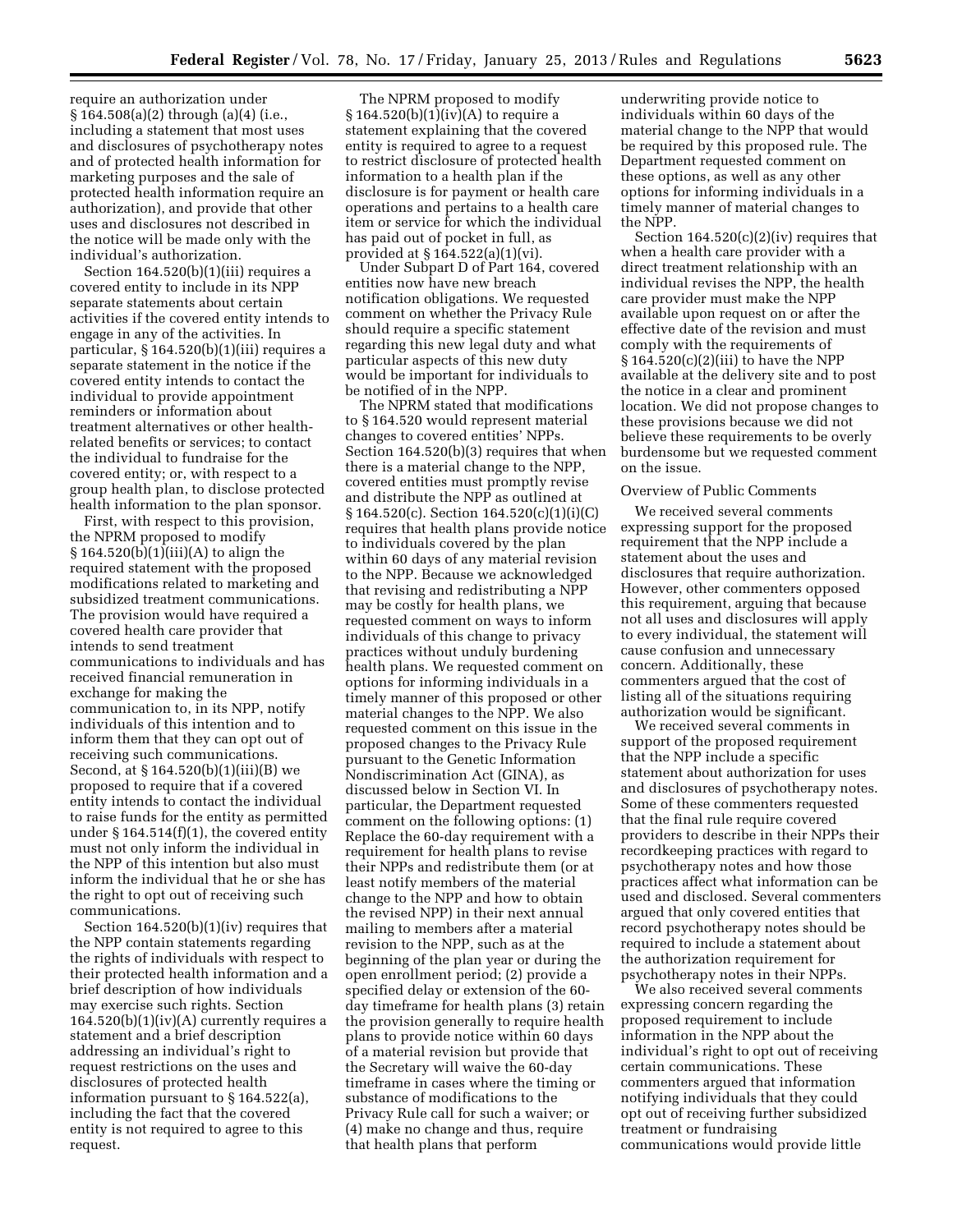value to individuals at a significant cost to covered entities. These commenters felt that including this information would be unnecessary because all subsidized treatment and fundraising communications themselves will include an opt-out mechanism, and as such, including the information in the NPP may cause unnecessary concern for consumers.

We received one comment in support of the requirement to include in the NPP a statement about an individual's right to restrict certain uses and disclosures of protected health information if the individual pays for treatment or services out-of-pocket in full. We also received one comment suggesting that only health care providers should be required to include such a statement in their NPP.

We received a number of comments supporting a requirement to include a statement in the NPP about the right to be notified following a breach of unsecured protected health information. One commenter suggested that explaining breach notification requirements in the NPP would help entities handle customer service issues that arise when customers become upset upon receipt of such a breach notification. However, a number of other commenters expressed opposition to this proposal due to concern that such a statement would cause unnecessary concern and fear among individuals who may believe that covered entities cannot appropriately secure their protected health information. Finally, we received one comment requesting that HHS specify the required elements of a breach notification statement for a NPP.

We also received several comments arguing that the proposed changes should not constitute material changes to privacy practices requiring a new NPP, particularly where covered entities have already revised their NPPs to comply with the HITECH Act or State law requirements. Two additional commenters argued that each covered entity should determine whether a change is material or not, depending on its existing privacy practices.

We received a number of comments regarding the appropriate timing and manner for distributing new NPPs. The majority of the comments received generally fell into three categories: (1) Support for a requirement to revise and distribute notices within 60 days of a material change; (2) a recommendation for HHS to require that covered entities promptly post a revised NPP on their Web site in conjunction with a requirement to send a notice of the change by mail within a specified

period; and (3) a request for HHS to extend the compliance deadline and permit the distribution of the revised NPP through a quarterly newsletter, annual mailing, after 18 months of transition, or in a triennial mailing. In addition, many commenters supported electronic distribution of an NPP or a notice of material changes to the NPP.

While not proposed, some commenters suggested eliminating or alternatives to the current requirements for health care providers with direct treatment relationships to hand the NPP to every individual patient and make a good faith attempt to obtain acknowledgement of receipt.

A few commenters also expressed concern regarding the cost burden associated with revising and distributing a new NPP. One commenter argued that considerations of cost do not justify a delay in distributing a revised NPP.

#### Final Rule

First, the final rule adopts the modification to  $\S 164.520(b)(1)(ii)(E)$ , which requires certain statements in the NPP regarding uses and disclosures that require authorization. We note that, contrary to some commenter concerns, the final rule does not require the NPP to include a list of all situations requiring authorization. Instead, the NPP must contain a statement indicating that most uses and disclosures of psychotherapy notes (where appropriate), uses and disclosures of protected health information for marketing purposes, and disclosures that constitute a sale of protected health information require authorization, as well as a statement that other uses and disclosures not described in the NPP will be made only with authorization from the individual.

The final rule does not require the NPP to include a description of a covered entity's recordkeeping practices with respect to psychotherapy notes; however, covered entities are free to include such additional information in their NPP if they choose. Additionally, in response to requests by some commenters, we clarify that covered entities that do not record or maintain psychotherapy notes are not required to include a statement in their NPPs about the authorization requirement for uses and disclosures of psychotherapy notes.

Second, because the final rule treats all subsidized treatment communications as marketing communications, we have not adopted the proposal to require a statement in the NPP about such communications and the ability of an individual to opt out. For further discussion on the

decision to treat all subsidized treatment communications as marketing communications requiring an authorization, please see the above discussion regarding § 164.501.

The final rule, however, adopts the proposed requirement for a statement in the NPP regarding fundraising communications and an individual's right to opt out of receiving such communications, if a covered entity intends to contact an individual to raise funds for the covered entity. Because individuals will be provided the opportunity to opt out of fundraising communications with each solicitation, the final rule does not require the NPP to include the mechanism for individuals to opt out of receiving fundraising communications, although covered entities are free to include such information if they choose to do so.

The final rule also adopts the proposal that the NPP inform individuals of their new right to restrict certain disclosures of protected health information to a health plan where the individual pays out of pocket in full for the health care item or service. Only health care providers are required to include such a statement in the NPP; other covered entities may retain the existing language indicating that a covered entity is not required to agree to a requested restriction.

The final rule also requires covered entities to include in their NPP a statement of the right of affected individuals to be notified following a breach of unsecured protected health information. We believe that individuals should be informed of their right to receive and the obligations of covered entities to provide notification following a breach. We disagree with the commenters who argued that such a statement would cause individuals unnecessary concern and would create unfounded fear that covered entities cannot appropriately secure protected health information. Such advance notice of their rights should provide helpful context for individuals should they later receive a breach notification. In response to comments, we also clarify that a simple statement in the NPP that an individual has a right to or will receive notifications of breaches of his or her unsecured protected health information will suffice for purposes of this requirement. We do not intend for this requirement to add undue complexity or length to a covered entity's NPP. Thus, the statement need not be entity-specific, such as by describing how the covered entity will conduct a risk assessment, include the regulatory descriptions of ''breach'' or ''unsecured PHI,'' or describe the types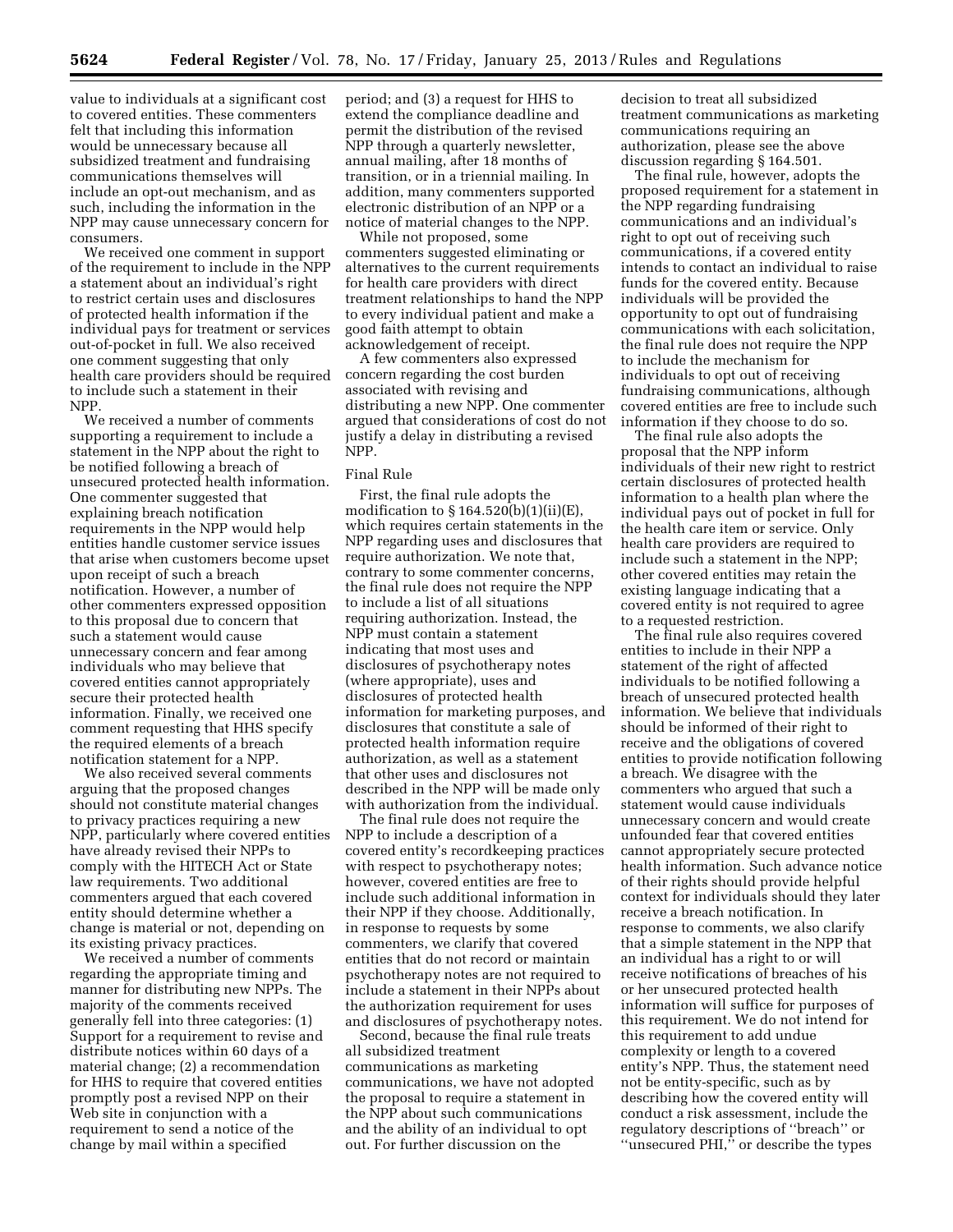of information to be provided in the actual breach notification to the individual. However, covered entities that wish to include additional or more detailed information may do so.

These changes represent material changes to the NPP of covered entities. We disagree with the few commenters who argued that such modifications to § 164.520 do not constitute material changes of privacy practices requiring the distribution of new NPPs. The modifications to § 164.520 are significant and are important to ensure that individuals are aware of the HITECH Act changes that affect privacy protections and individual rights regarding protected health information.

Section  $164.520(c)(1)$  of the final rule requires a health plan that currently posts its NPP on its Web site in accordance with  $\S 164.520(c)(3)(i)$  to: (1) Prominently post the material change or its revised notice on its web site by the effective date of the material change to the notice (e.g., the compliance date of this final rule) and (2) provide the revised notice, or information about the material change and how to obtain the revised notice, in its next annual mailing to individuals then covered by the plan, such as at the beginning of the plan year or during the open enrollment period. Health plans that do not have customer service web sites are required to provide the revised NPP, or information about the material change and how to obtain the revised notice, to individuals covered by the plan within 60 days of the material revision to the notice. These requirements apply to all material changes including, where applicable, the rule change adopted pursuant to GINA to prohibit most health plans from using or disclosing genetic information for underwriting purposes.

We believe these distribution requirements best balance the right of individuals to be informed of their privacy rights with the burden on health plans to provide the revised NPP. We also note that health plans should provide both paper- and web-based notices in a way accessible to all beneficiaries, including those individuals with disabilities. These modifications provide an avenue for an individual to be informed of material changes upon their effective date while better aligning the NPP distribution with health plans' normal mailings to individuals.

For health care providers, the final rule does not modify the current requirements to distribute revisions to the NPP. As such, § 164.520(c)(2)(iv) requires that when a health care provider with a direct treatment

relationship with an individual revises the NPP, the health care provider must make the NPP available upon request on or after the effective date of the revision and must comply with the requirements of  $§ 164.520(c)(2)(iii)$  to have the NPP available at the delivery site and to post the notice in a clear and prominent location. In response to several comments expressing concern about printing costs for new NPPs, we clarify that providers are not required to print and hand out a revised NPP to all individuals seeking treatment; providers must post the revised NPP in a clear and prominent location and have copies of the NPP at the delivery site for individuals to request to take with them. Providers are only required to give a copy of the NPP to, and obtain a good faith acknowledgment of receipt from, new patients. As a result, we do not believe that the current requirement is overly burdensome to providers, nor is it overly costly. We also clarify that while health care providers are required to post the NPP in a clear and prominent location at the delivery site, providers may post a summary of the notice in such a location as long as the full notice is immediately available (such as on a table directly under the posted summary) for individuals to pick up without any additional burden on their part. It would not be appropriate, however, to require the individual to have to ask the receptionist for a copy of the full NPP.

To the extent that some covered entities have already revised their NPPs in response to the enactment of the HITECH Act or State law requirements, we clarify that as long as a covered entity's current NPP is consistent with this final rule and individuals have been informed of all material revisions made to the NPP, the covered entity is not required to revise and distribute another NPP upon publication of this final rule. Finally, we note that to the extent a covered entity is required to comply with Section 504 of the Rehabilitation Act of 1973 or the Americans with Disabilities Act of 1990, the covered entity has an obligation to take steps that may be necessary to ensure effective communication with individuals with disabilities, which could include making the revised NPP or notice of material changes to the NPP available in alternate formats, such as Braille, large print, or audio.

### Response to Other Public Comments

*Comment:* One commenter expressed concern about the addition of more information to the NPP when it is already very long and complex, while several commenters recommended that

the final rule require NPPs to be shortened, simplified, and written in a clear, easily understandable manner. In addition, while a few commenters suggested that HHS provide a sample or standard NPP, many more commenters requested flexibility in developing the content of their respective NPPs.

*Response:* We believe that the additions to the NPP required by the final rule are necessary to fully inform individuals of the covered entity's privacy practices and their rights. The NPP should be provided in a clear, concise, and easy to understand manner, and we clarify that covered entities may use a ''layered notice'' to implement the Rule's provisions, so long as the elements required at § 164.520(b) are included in the document that is provided for the individual. For example, a covered entity may satisfy the NPP provisions by providing the individual with both a short notice that briefly summarizes the individual's rights, as well as other information, and a longer notice, layered beneath the short notice that contains all the elements required by the Rule. Additionally, the Privacy Rule requires that the NPP be written in plain language, and we note that some covered entities may have obligations under other laws with respect to their communication with affected individuals. For example, to the extent a covered entity is obligated to comply with Title VI of the Civil Rights Act of 1964, the covered entity must take reasonable steps to ensure meaningful access for Limited English Proficient persons to the services of the covered entity, which could include translating the NPP into frequently encountered languages. In addition, we agree with the commenters who suggested that covered entities have flexibility and discretion to determine how to draft and prepare their NPPs. Because each NPP will vary based on the functions of the individual covered entity, there is no ''one size fits all'' approach. However, we continue to explore options for making model or best practice language available.

*Comment:* One commenter requested elimination of the requirement that covered entities obtain agreement from individuals (an opt in) before electronic distribution while another commenter requested that HHS clarify that a covered entity may obtain an electronic agreement from an individual to receive an NPP electronically.

*Response:* The Privacy Rule permits covered entities to distribute their NPPs or notices of material changes by email, provided the individual has agreed to receive an electronic copy. Although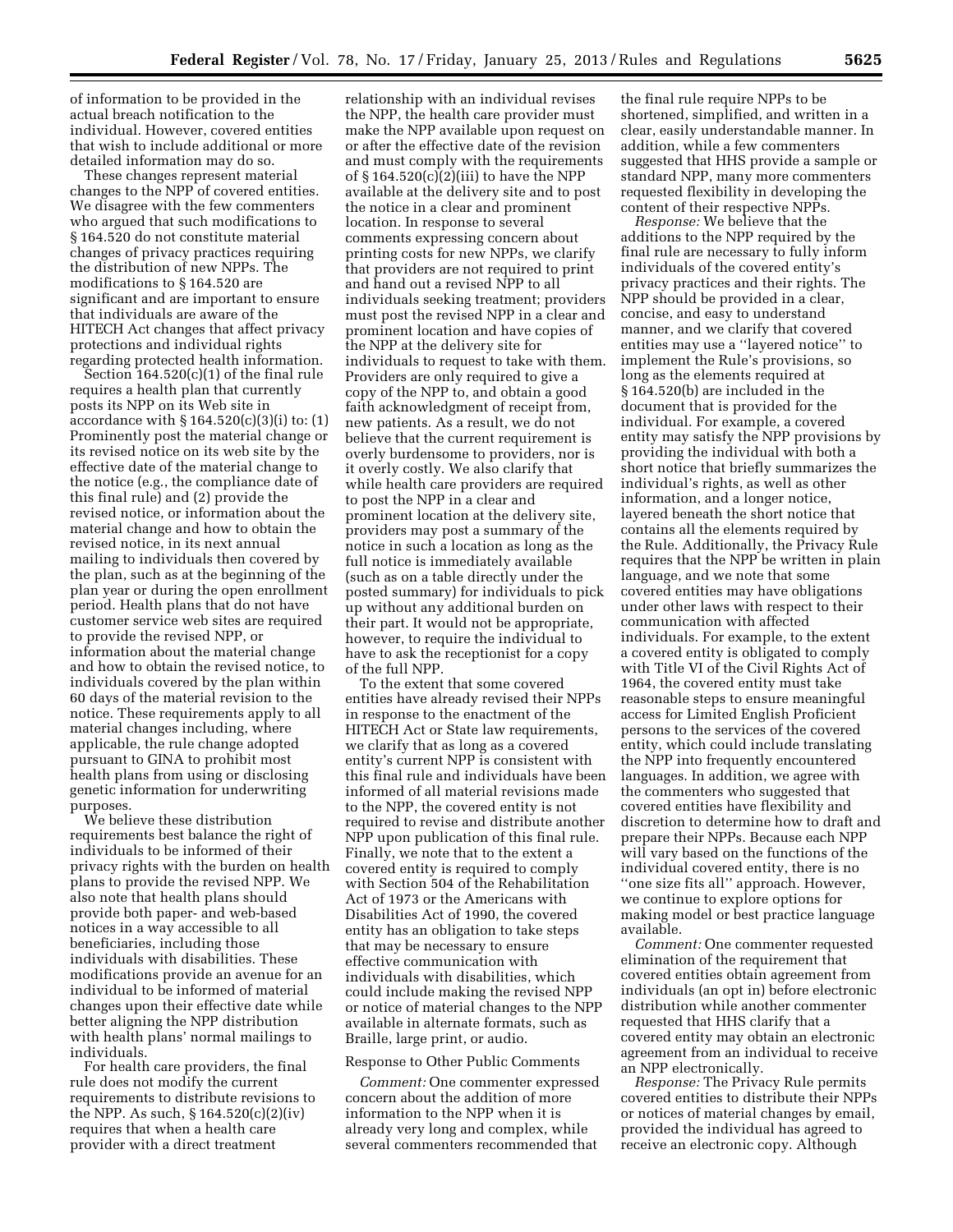internet access is a convenience of daily life for many individuals, maintaining the opt-in requirement ensures that individuals who are not able to or choose not to receive information electronically are fully informed of how their protected health information is being used and disclosed and of their individual rights with respect to this information. We clarify that agreement to receive electronic notice can be obtained electronically pursuant to the requirements at § 164.520(c)(3).

9. Section 164.522(a)—Right To Request a Restriction of Uses and Disclosures

Section 164.522(a) of the Privacy Rule requires covered entities to permit individuals to request that a covered entity restrict uses or disclosures of their protected health information for treatment, payment, and health care operations purposes, as well as for disclosures to family members and certain others permitted under § 164.510(b). While covered entities are not required to agree to such requests for restrictions, if a covered entity does agree to restrict the use or disclosure of an individual's protected health information, the covered entity must abide by that restriction, except in emergency circumstances when the information is required for the treatment of the individual. Section 164.522 also includes provisions for the termination of such a restriction and requires that covered entities that have agreed to a restriction document the restriction in writing.

### Proposed Rule

Section 13405(a) of the HITECH Act sets forth certain circumstances in which a covered entity now must comply with an individual's request for restriction of disclosure of his or her protected health information. Specifically, section 13405(a) of the HITECH Act requires that when an individual requests a restriction on disclosure pursuant to § 164.522, the covered entity must agree to the requested restriction unless the disclosure is otherwise required by law, if the request for restriction is on disclosures of protected health information to a health plan for the purpose of carrying out payment or health care operations and if the restriction applies to protected health information that pertains solely to a health care item or service for which the health care provider has been paid out of pocket in full.

To implement section 13405(a) of the HITECH Act, we proposed a number of changes to the Privacy Rule's provisions regarding an individual's right to

request restrictions of certain uses and disclosures. First, we proposed at  $§ 164.522(a)(1)(vi)$  to require a covered entity to agree to a request by an individual to restrict the disclosure of protected health information about the individual to a health plan if: (A) the disclosure is for the purposes of carrying out payment or health care operations and is not otherwise required by law; and (B) the protected health information pertains solely to a health care item or service for which the individual, or person on behalf of the individual other than the health plan, has paid the covered entity in full. In recognition that there are many situations in which family members or other persons may pay for the individual's treatment, we proposed to include language to the provision to ensure that this requirement not be limited to solely the individual paying for the health care item or service but would also include payment made by another person, other than the health plan, on behalf of the individual.

We proposed to modify § 164.522(a)(1)(ii), which states that a covered entity is not required to agree to a restriction, to refer to this exception to that general rule. We noted in the NPRM that in cases where an individual has exercised his or her right to restrict disclosure to a health plan under the above circumstances, the covered entity is also prohibited from making such disclosures to a business associate of the health plan, because a covered entity may only disclose protected health information to a business associate of another covered entity if the disclosure would be permitted directly to the other covered entity. We also proposed conforming modifications to § 164.522(a)(2) and (3) regarding terminating restrictions and documentation of restrictions to reflect these new requirements, and to make clear that, unlike other agreed to restrictions, a covered entity may not unilaterally terminate a required restriction to a health plan under § 164.522(a)(1)(ii).

We provided a number of clarifications, and solicited public comment on a number of issues, regarding these proposed provisions, as follows. We stated that we interpret section 13405(a) as giving the individual a right to determine for which health care items or services the individual wishes to pay out of pocket and restrict. Thus, section 13405(a) would not permit a covered entity to require individuals who wish to restrict disclosures about only certain health care items or services to a health plan to restrict disclosures of protected

health information regarding all health care to the health plan. We requested comment on the types of treatment interactions between individuals and covered entities that would make implementing a restriction more difficult and ways to address such difficult situations, such as where an individual wishes to restrict a disclosure regarding a prescription to a health plan but because the provider electronically sends prescriptions to the pharmacy to be filled, the pharmacy may have already billed the health plan by the time the patient arrives at the pharmacy. We requested comment generally on whether covered health care providers that know of a restriction should inform other health care providers downstream of such restriction, including pharmacies, and whether technology could facilitate such notification. We requested comment on examples of the types of disclosures that may fall under this ''required by law'' exception. With respect to an individual, or someone on behalf of the individual, paying out of pocket for the health care item or service, we noted that the individual should not expect that this payment would count towards the individual's out of pocket threshold with respect to his or her health plan benefits. We requested comment on how this provision will function with respect to HMOs, given our understanding that under most current HMO contracts with providers an individual could not pay the provider in full for the treatment or service received. We clarified in the NPRM that if an individual's out of pocket payment for a health care item or service is not honored (e.g., the individual's check bounces), the covered entity is not obligated to continue to abide by the requested restriction because the individual has not fulfilled the requirements necessary to obtain the restriction. Additionally, we stated our expectation in such cases that covered entities make some attempt to resolve any payment issues with the individual prior to sending the protected health information to the health plan, such as by notifying the individual that his or her payment did not go through and giving the individual an opportunity to submit payment and requesting comment on the extent to which covered entities must make reasonable efforts to secure payment from the individual prior to billing the health plan. We requested comment on the scope of a restriction and in what circumstances it should apply to a subsequent, but related, treatment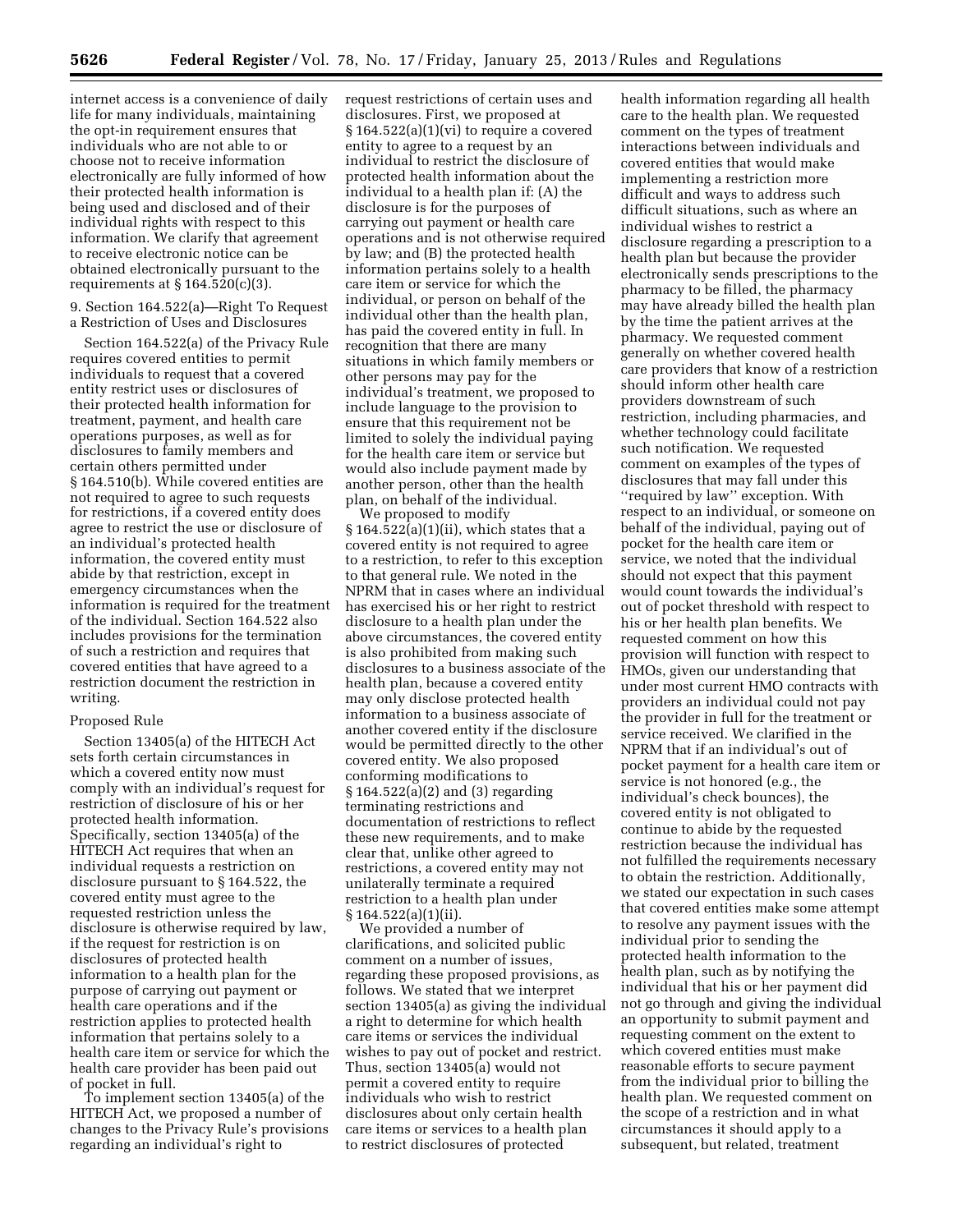encounter, such as follow-up care for treatment of a particular condition.

### Overview of Public Comments

We received many comments on these proposed provisions and our questions as to how they should apply. A number of commenters generally supported the provisions as being an important right for health care consumers. However, many commenters expressed concerns with these new requirements. Many commenters raised concerns with, and requested guidance on, how to operationalize a restriction. Several commenters were concerned with having to create separate records to ensure that restricted data is not inadvertently sent to or accessible by the health plan or to manually redact information from the medical record prior to disclosure to a health plan. Commenters argued that having to segregate restricted and unrestricted information or redact restricted information prior to disclosure would be burdensome as such a process would generally have to occur manually, and may result in difficulties with ensuring that treating providers continue to have access to the entire medical record. Some commenters were concerned specifically with having to manually redact or create separate records prior to a health plan audit, or otherwise with withholding information from a plan during an audit, to ensure a health plan would not see restricted information.

With respect to the exception to a restriction for disclosures that are required by law, several commenters supported this exception but requested clarification on how such an exception would affect providers' existing legal obligations. Many commenters suggested that providers would be prohibited from receiving cash payment from individuals for items or services otherwise covered by State or Federally funded programs, such as Medicare and Medicaid, and thus, requested that disclosures to such State or Federally funded programs not be eligible for restriction. Similarly, some commenters sought clarification on the effect of this provision where certain State laws prohibit ''balance billing,'' making it illegal for the provider to bill the patient for any covered services over and above any permissible copayment, coinsurance or deductible amounts. Some commenters asked that we clarify that the ''required by law'' exception allows providers to disclose protected health information subject to a restriction for Medicare and Medicaid audits, because those insurers require complete, accurate records for audits.

Other commenters were concerned with applying a restriction to only certain health care items or services provided during a single patient encounter or visit. Commenters argued that split billing is not possible for most providers or that it may be obvious to a health plan if one item or service out of a bundle is restricted and that unbundling services may be costly. One commenter suggested that individuals should only be able to restrict certain types of services/treatment (e.g., cosmetic surgery and family planning services) as such services are more easily segregable from other health care services.

In response to our question regarding available electronic methods through which a prescribing provider could alert a pharmacy that an individual intends to pay out of pocket for a prescription and restrict disclosure to a health plan, commenters indicated they were generally unaware of any system that would alert a pharmacy of restrictions electronically, and many agreed that the cost and burden of flagging records manually would not be feasible for all covered entities. In general, commenters agreed that paper prescriptions would provide individuals with an opportunity to request a restriction when they arrive at the pharmacy. However, commenters also noted that returning to the use of paper prescriptions over electronic prescribing would be a step in the wrong direction, as there are many benefits to electronic prescribing, and it is important not to limit these benefits.

Almost all of the comments we received regarding the obligation generally of health care providers that know of a restriction to inform downstream health care providers of the restriction argued that it should be the individual's and not the provider's responsibility to inform downstream providers of any requested restriction. While a few commenters stated that the provider should bear this responsibility, the majority believed that this obligation would be difficult and burdensome for a provider. Some commenters acknowledged that in time, more advanced electronic and automated systems may allow providers to notify other providers downstream of a restriction, but these commenters stressed that such systems are not widely available at this time.

With respect to the requirement's application to health care providers providing care within an HMO context, many commenters expressed support for the suggestion that HMO patients would have to use an out-of-network provider for treatment to ensure that the restricted information would not be

disclosed to the HMO. Some commenters indicated that State laws and/or provider contracts with an HMO may prohibit the provider from receiving a cash payment from an HMO patient above the patient's cost-sharing amount for the health care item or service. Conversely, some commenters stated that individuals should not have to go out-of-network when requesting a restriction and instead, providers could and should treat the services as noncovered services and accept payment directly from the patient. Several commenters also suggested that managed care contracts would have to be revised or renegotiated in order to comply with this provision and as such, ample time for renegotiation should be provided.

Commenters generally supported the language in the proposed rule making clear that a restriction would apply where an individual requests a restriction, but someone other than the individual (other than the health plan), such as a family member, pays for the individual's care on behalf of the individual. One commenter asked for clarification that payment by any health plan would not constitute payment out of pocket by the individual. The commenter stated that such clarification was necessary to avoid the situation where an individual has coverage under multiple plans, pays for care with a secondary plan, requests a restriction on disclosure to the primary plan, and then the secondary plan proceeds to obtain reimbursement from the primary plan disclosing the protected health information at issue. Another commenter asked that we clarify that a clinical research participant whose health care services are paid for by a research grant can still qualify for a restriction to the individual's health plan.

Most commenters supported not having to abide by a requested restriction in cases where the individual's method of payment is returned or otherwise does not go through. A few commenters suggested that a covered entity should include information to this effect in its notice of privacy practices. A number of commenters expressed concern with the ability of a provider to bill a health plan for services following an individual's inability to pay. For example, a provider may find it difficult to be reimbursed for services if the provider did not obtain the plan's required pre-certification for services because the individual initially agreed to pay out of pocket for the services.

Several commenters asked for guidance on what constitutes a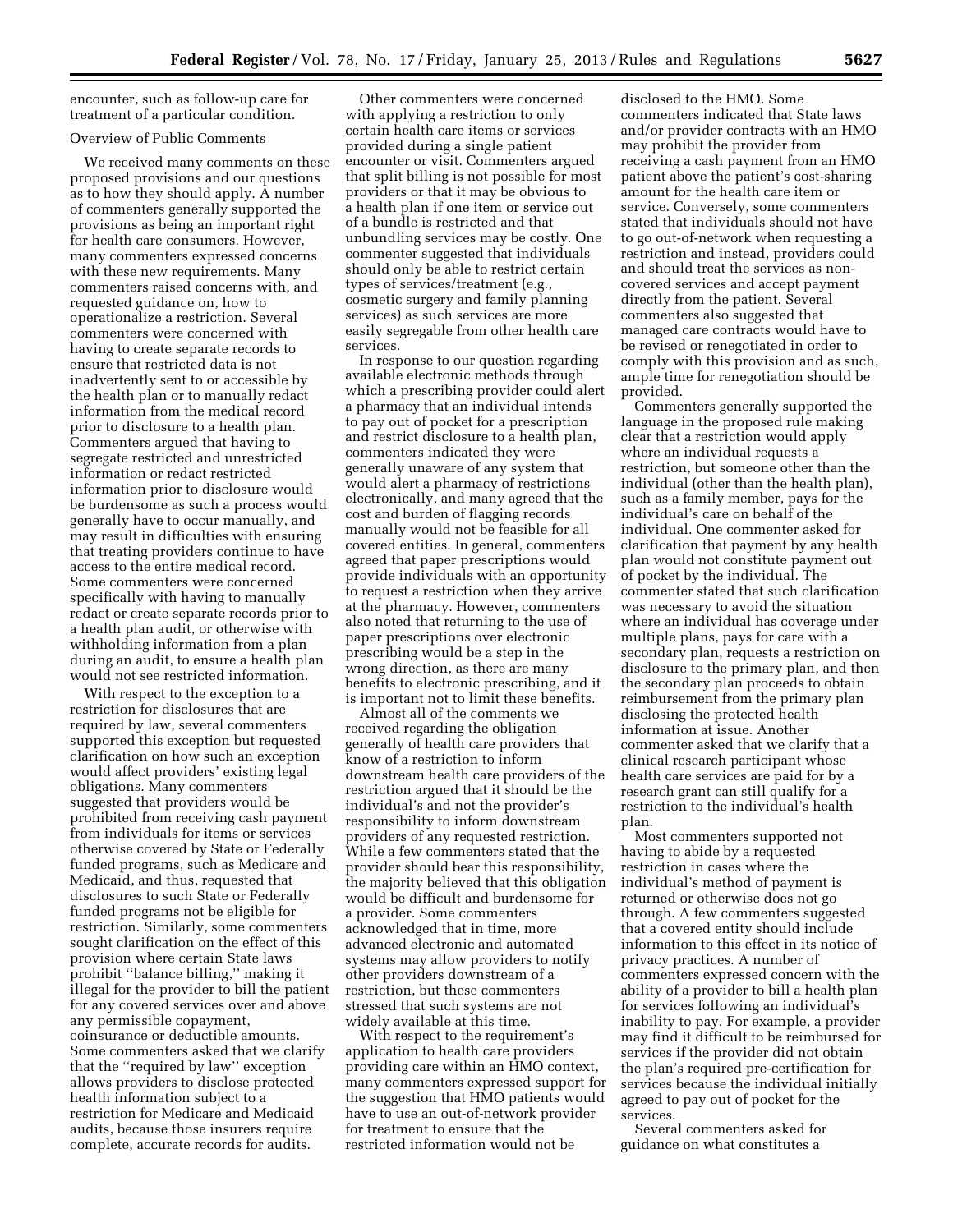**5628 Federal Register** / Vol. 78, No. 17 / Friday, January 25, 2013 / Rules and Regulations

''reasonable effort'' to obtain payment from an individual prior to billing a health plan for health care services where an individual's original form of payment fails, and argued that the effort required should not be too burdensome on providers. A number of commenters suggested various alternatives. A few commenters suggested that providers should be able to set a deadline for payment and then bill the plan if the patient fails to pay; others requested that the regulation set a specific timeframe in which providers must be paid or the requested restriction is terminated. Some commenters suggested that a ''reasonable effort'' should be based upon a covered entity making one or two attempts to contact the patient and obtain payment. Another commenter recommended that reasonable efforts should require the provider to make a good faith effort to obtain payment based on their usual debt collection practices. Other commenters requested clarification that reasonable efforts would not require a provider sending a bill to a collection agency. Some commenters were generally concerned with requiring a provider to wait too long for payment, as the provider could risk the plan not paying for the treatment if it is billed too late. Certain commenters argued that providers should not have to engage in any attempts to resolve payment issues if an individual's payment fails prior to billing the health plan for the services. Finally, a number of commenters asked whether a provider could require payment in full at the time of the request for a restriction to avoid payment issues altogether.

Finally, many commenters responded to the NPRM's approach to follow-up care. The majority of commenters supported the idea that if an individual does not request a restriction and pay out of pocket for follow up care, then the covered entity may disclose the protected health information necessary to obtain payment from the health plan for such follow up care, recognizing that some of the protected health information may relate to and/or indicate that the individual received the underlying health care item or service to which a restriction applied. A few commenters asked whether individual authorization would be required to disclose previously restricted protected health information to a health plan if the individual does not want to restrict the follow up care. A number of commenters expressed support for providers counseling patients on the consequences of not restricting followup care. A few commenters were

concerned as to how a provider would know when such counseling was needed and what it should include, and asked whether giving the individual a written statement explaining the consequences would suffice.

### Final Rule

We adopt the modifications to § 164.522 as proposed in the NPRM to implement section 13405(a) of the HITECH Act. In response to questions and comments regarding how to operationalize these requirements, we provide the following clarifications. We clarify that these provisions do not require that covered health care providers create separate medical records or otherwise segregate protected health information subject to a restricted health care item or service. Covered health care providers will, however, need to employ some method to flag or make a notation in the record with respect to the protected health information that has been restricted to ensure that such information is not inadvertently sent to or made accessible to the health plan for payment or health care operations purposes, such as audits by the health plan. Covered entities should already have in place, and thus be familiar with applying, minimum necessary policies and procedures, which require limiting the protected health information disclosed to a health plan to the amount reasonably necessary to achieve the purpose of the disclosure. Thus, covered entities should already have mechanisms in place to appropriately limit the protected health information that is disclosed to a health plan.

With respect to commenters who were concerned about providers being able to continue to meet their legal obligations, such as disclosing protected health information to Medicare or Medicaid for required audits, we note that the statute and final rule continue to allow disclosures that are otherwise required by law, notwithstanding that an individual has requested a restriction on such disclosures. Thus, a covered entity may disclose the protected health information necessary to meet the requirements of the law. Under the Privacy Rule, ''required by law'' is defined at § 164.103 as a mandate contained in law that compels a covered entity to make a use or disclosure of protected health information and that is enforceable in a court of law. For purposes of this definition, ''required by law'' includes Medicare conditions of participation with respect to health care providers participating in the program, and statutes and regulations that require the production of information if

payment is sought under a government program providing public benefits. Therefore, if a covered entity is required by law to submit protected health information to a Federal health plan, it may continue to do so as necessary to comply with that legal mandate. With respect to commenters' concerns with prohibitions in State law and under Medicare and Medicaid that prevent providers from billing, and receiving cash payment from, an individual for covered services over and above any permissible cost sharing amounts, we provide the following guidance. If a provider is required by State or other law to submit a claim to a health plan for a covered service provided to the individual, and there is no exception or procedure for individuals wishing to pay out of pocket for the service, then the disclosure is required by law and is an exception to an individual's right to request a restriction to the health plan pursuant to  $\S 154.522(a)(1)(vi)(A)$  of the Rule. With respect to Medicare, it is our understanding that when a physician or supplier furnishes a service that is covered by Medicare, then it is subject to the mandatory claim submission provisions of section 1848(g)(4) of the Social Security Act (the Act), which requires that if a physician or supplier charges or attempts to charge a beneficiary any remuneration for a service that is covered by Medicare, then the physician or supplier must submit a claim to Medicare. However, there is an exception to this rule where a beneficiary (or the beneficiary's legal representative) refuses, of his/her own free will, to authorize the submission of a bill to Medicare. In such cases, a Medicare provider is not required to submit a claim to Medicare for the covered service and may accept an out of pocket payment for the service from the beneficiary. The limits on what the provider may collect from the beneficiary continue to apply to charges for the covered service, notwithstanding the absence of a claim to Medicare. See the Medicare Benefit Policy Manual, Internet only Manual pub. 100–2, ch. 15, sect. 40, available at *[http://](http://www.cms.gov/manuals/Downloads/bp102c15.pdf)  [www.cms.gov/manuals/Downloads/](http://www.cms.gov/manuals/Downloads/bp102c15.pdf)  [bp102c15.pdf](http://www.cms.gov/manuals/Downloads/bp102c15.pdf)*. Thus, if a Medicare beneficiary requests a restriction on the disclosure of protected health information to Medicare for a covered service and pays out of pocket for the service (i.e., refuses to authorize the submission of a bill to Medicare for the service), the provider must restrict the disclosure of protected health information regarding the service to Medicare in accordance with § 164.522(a)(1)(vi).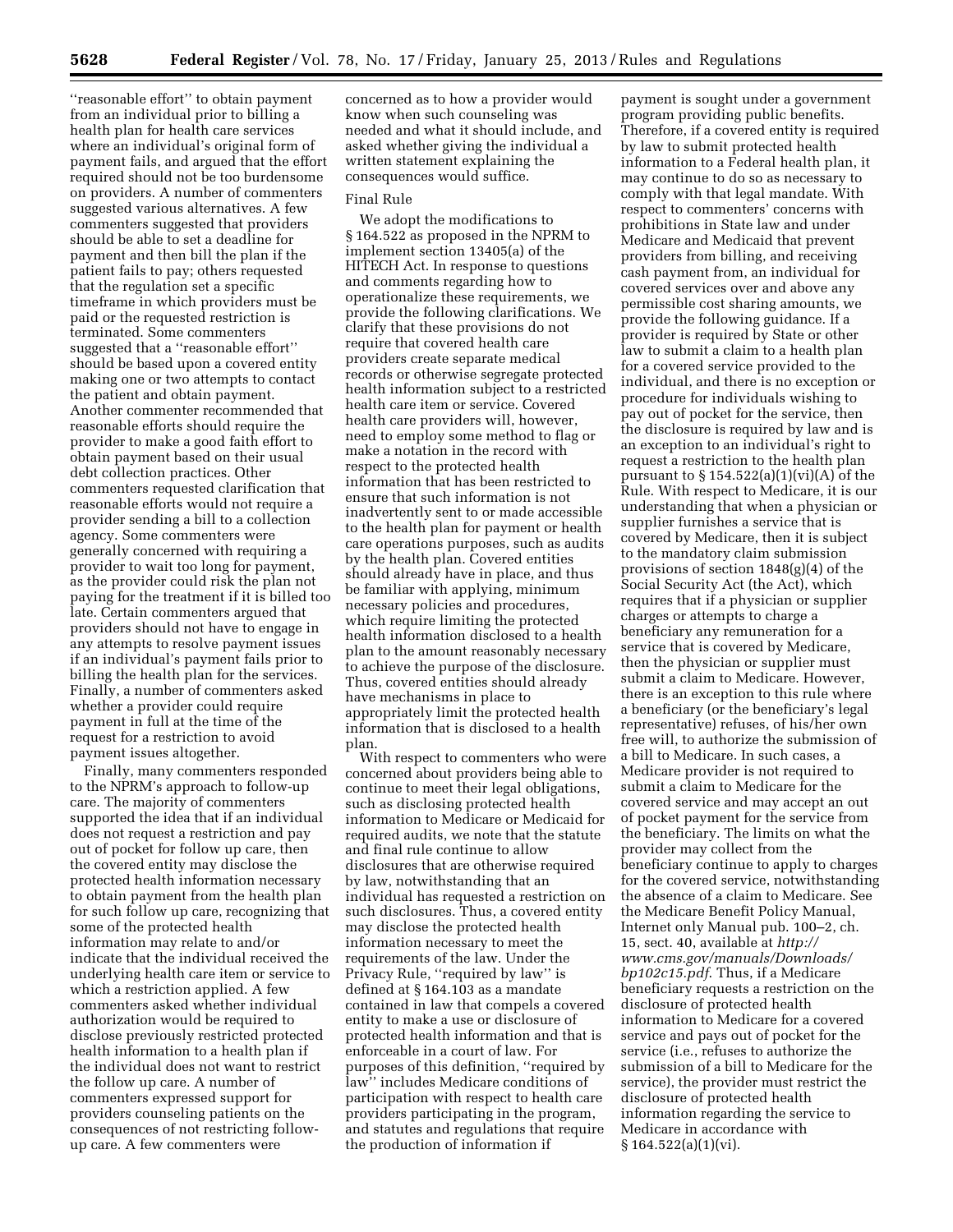Certain commenters raised concerns with an individual requesting a restriction with respect to only one of several health care items or services provided in a single patient encounter, and a provider being prohibited from unbundling, or it being more costly to unbundle, the services for purposes of billing a health plan. In such cases, we expect providers to counsel patients on the ability of the provider to unbundle the items or services and the impact of doing so (e.g., the health plan still may be able to determine that the restricted item or service was performed based on the context). If a provider is able to unbundle the items or services and accommodate the individual's wishes after counseling the individual on the impact of unbundling, it should do so. If a provider is not able to unbundle a group of items or services, the provider should inform the individual and give the individual the opportunity to restrict and pay out of pocket for the entire bundle of items or services. Where a provider is not able to unbundle a group of bundled items or services, we view such group of bundled items or services as one item or service for the purpose of applying § 164.522(a)(1)(v). However, we would expect a provider to accommodate an individual's request for a restriction for separable and unbundled health care items or services, even if part of the same treatment encounter, such as in the prior example with respect to the patient receiving both treatment for asthma and diabetes. Thus, we decline to provide as a general rule that an individual may only restrict either all or none of the health care items or services that are part of one treatment encounter.

In response to the question we posed in the NPRM regarding methods through which a provider could electronically (such as through an e-prescribing tool) notify a pharmacist of an individual's restriction request, the majority of commenters indicated that there currently is not a widely available method for electronically notifying a pharmacy that a patient has requested a restriction. Further, commenters generally argued that it would be costly, burdensome, and unworkable for a provider to attempt to notify all subsequent providers of an individual's restriction request, particularly given the lack of automated tools to make such notifications, and thus, it should remain the obligation of the individual to notify downstream providers if the individual wants to restrict protected health information to a health plan. We agree that it would be unworkable at this point, given the lack of automated

technologies to support such a requirement, to require health care providers to notify downstream providers of the fact that an individual has requested a restriction to a health plan. However, we do encourage providers to counsel patients that they would need to request a restriction and pay out of pocket with other providers for the restriction to apply to the disclosures by such providers. In the case of an individual who wants to restrict disclosures to a health plan concerning a prescribed medication, the prescribing provider can provide the patient with a paper prescription to allow the individual an opportunity to request a restriction and pay for the prescription with the pharmacy before the pharmacy has submitted a bill to the health plan. However, while we do not require it, providers are permitted and encouraged to assist individuals as feasible in alerting downstream providers of the individual's desire to request a restriction and pay out of pocket for a particular health care item or service.

For example, consider an individual who is meeting with her primary physician and requests a restriction on tests that are being administered to determine if she has a heart condition. If, after conducting the tests, the patient's primary physician refers the patient to a cardiologist, it is the patient's obligation to request a restriction from the subsequent provider, the cardiologist, if she wishes to pay out of pocket rather than have her health plan billed for the visit. Although the primary physician in this example would not be required to alert the cardiologist of the patient's potential desire to request a restriction, we encourage providers to do so if feasible or in the very least, to engage in a dialogue with the patient to ensure that he or she is aware that it is the patient's obligation to request restrictions from subsequent providers. In response to commenters who were confused about whether the individual or the provider would have the obligation of notifying subsequent providers when a Health Information Exchange is involved, we clarify that the responsibility to notify downstream providers of a restriction request in this situation also remains with the individual, and not the provider.

With respect to HMOs, we clarify that a provider providing care in such a setting should abide by an individual's requested restriction unless doing so would be inconsistent with State or other law. Thus, if a provider within an HMO is prohibited by law from accepting payment from an individual

above the individual's cost-sharing amount (i.e., the provider cannot accept an out of pocket payment from the individual for the service), then the provider may counsel the individual that he or she will have to use an outof-network provider for the health care item or service in order to restrict the disclosure of protected health information to the HMO for the health care. Providers operating within an HMO context and who are able under law to treat the health care services to which the restriction would apply as out-of-network services should do so in order to abide by the requested restriction. We would not consider a contractual requirement to submit a claim or otherwise disclose protected health information to an HMO to exempt the provider from his or her obligations under this provision. Further, the final rule provides a 180 day compliance period beyond the effective date of these revisions to the Privacy Rule, during which provider contracts with HMOs can be updated as needed to be consistent with these new requirements.

As proposed in the NPRM, under the final rule, a covered entity must apply a restriction not only where an individual pays in full for the healthcare item or service, but also where a family member or other person pays for the item or service on behalf of the individual. We decline to modify the regulation, as suggested by one commenter, to provide that payment from ''any'' health plan, rather than the one to which the disclosure is restricted, should not constitute payment on behalf of the individual. In response to the commenter's concern about difficulties in coordination of benefits for individuals with coverage under multiple plans, we note that this provision does not impede a health plan's ability to disclose protected health information as necessary to another health plan for coordination of benefits. Thus, health plans may continue to make such disclosures.

Many commenters supported the discussion in the NPRM regarding not abiding by a restriction if an individual's payment is dishonored. In such cases, we continue to expect that providers will make a reasonable effort to contact the individual and obtain payment prior to billing a health plan. We do not prescribe the efforts a health care provider must make but leave that up to the provider's policies and individual circumstances. While we require the provider to make a reasonable effort to secure payment from the individual, this requirement is not intended to place an additional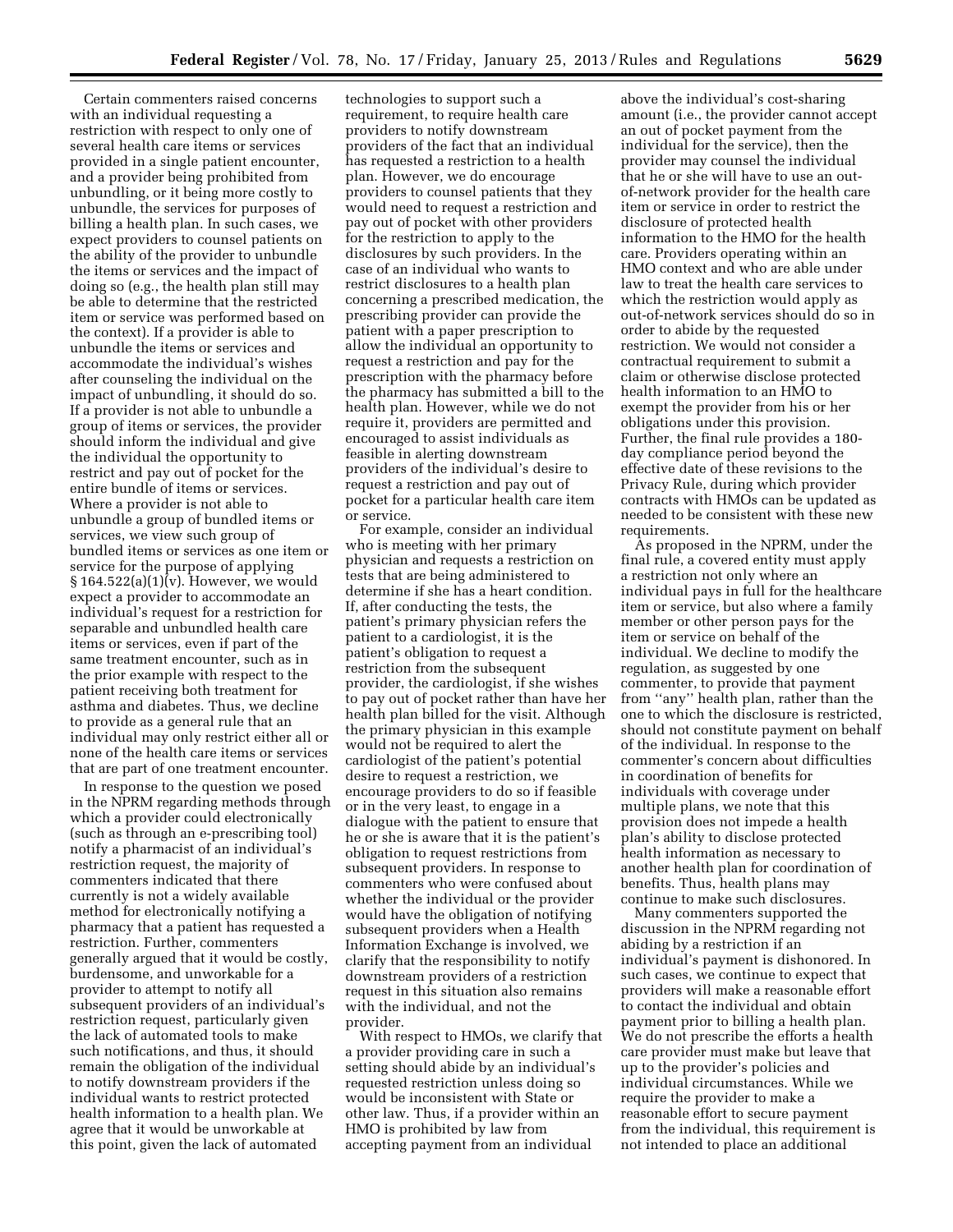burden on the provider but is instead intended to align with its current policies for contacting individuals to obtain an alternative form of payment to one that was dishonored. We do not require that the individual's debt be placed in collection before a provider is permitted to bill a health plan for the health care services. Further, a provider may choose to require payment in full at the time of the request for a restriction to avoid payment issues altogether. Similarly, where precertification is required for a health plan to pay for services, a provider may require the individual to settle payments for the care prior to providing the service and implementing a restriction to avoid the situation where the provider is unable to be reimbursed by either the individual or the health plan.

We also recognize that a provider may not be able to implement a restriction where an individual waits until care has been initiated to make such a request, such as in the case of a hospital stay, in which case the individual's protected health information may have already been disclosed to the health plan.

With respect to restrictions and follow-up care, we continue to maintain the approach discussed in the NPRM. If an individual has a restriction in place with respect to a health care service but does not pay out of pocket and request a restriction with regard to follow-up treatment, and the provider needs to include information that was previously restricted in the bill to the health plan in order to have the service deemed medically necessary or appropriate, then the provider is permitted to disclose such information so long as doing so is consistent with the provider's minimum necessary policies and procedures. We also clarify that such a disclosure would continue to be permitted for payment purposes and thus, would not require the individual's written authorization. However, as we did in the NPRM, we highly encourage covered entities to engage in open dialogue with individuals to ensure that they are aware that previously restricted protected health information may be disclosed to the health plan unless they request an additional restriction and pay out of pocket for the follow-up care.

## Response to Other Public Comments

*Comment:* Several commenters asked that the provision be limited to just providers and not to covered entities in general. Commenters also asked for clarification on whether the restriction prohibits providers from giving protected health information to health plans solely for payment or health care

operations purposes in such cases or all entities that may receive protected health information for payment or health care operations.

*Response:* We clarify that this provision, in effect, will apply only to covered health care providers. However, the provisions of § 164.522(a) apply to covered entities generally and thus, we decline to alter the regulatory text. In response to commenters' concerns regarding disclosure for payment or health care operations purposes to entities other than the health plan, we clarify that this provision does not affect disclosures to these other entities as permitted by the Privacy Rule.

*Comment:* Commenters asked what the liability is for a provider who discloses restricted protected health information to a plan.

*Response:* A provider who discloses restricted protected health information to the health plan is making a disclosure in violation of the Privacy Rule and the HITECH Act, which, as with other impermissible disclosures is subject to the imposition of possible criminal penalties, civil money penalties, or corrective action.

*Comment:* Several commenters asked that we clarify that the ''required by law'' exception allows providers to respond to subpoenas, court orders, and judicial proceedings.

*Response:* The ''required by law'' exception in  $\S 164.522(a)(1)(vi)$  does allow health care providers to respond to court orders and subpoenas issued by a court requiring disclosure of protected health information to a health plan. See the definition of ''required by law'' at § 164.103. Further, § 164.522(a)(1)(vi) does not affect the disclosure of protected health information to entities that are not health plans and thus, disclosures to these other entities made as required by law, for judicial and administrative proceedings, or for law enforcement activities in accordance with §§ 164.512(a), 164.512(e), and 164.512(f), respectively, continue to be permitted.

*Comment:* Several commenters suggested that the final rule be written to ensure that there are no conflicts with the Fair Debt Collection Practices Act and similar State laws regarding the legal obligation to validate a debt that is disputed by a debtor. Commenters sought clarification on whether the provider can still disclose protected health information for the recovery of debts.

*Response:* The final rule does not impact a provider's ability to disclose protected health information for payment purposes to a collection agency or otherwise for collection activities

related to an individual's debt to the provider. Section 164.522(a) restricts disclosures to a health plan for payment purposes where the individual has paid out of pocket for the health care item or service that is the subject of the disclosure and requests such a restriction.

*Comment:* Commenters asked that we clarify whether payment with a Flexible Spending Account (FSA) or Health Savings Account (HSA) is considered a payment by a person on behalf of the individual.

*Response:* An individual may use an FSA or HSA to pay for the health care items or services that the individual wishes to have restricted from another plan; however, in doing so the individual may not restrict a disclosure to the FSA or HSA necessary to effectuate that payment.

*Comment:* When a restriction is requested, the provider is also prohibited from making disclosures of the restricted protected health information to the business associate of the health plan. One commenter suggested that the final rule make it the priority of the business associate to inform the provider that they are acting as the business associate of the health plan to ensure provider compliance with the rule. Other comments misconstrued the preamble statements on this issue and commented that a provider should be allowed to provide restricted protected health information to its own business associates.

*Response:* A provider that is prohibited from disclosing protected health information to a health plan may not disclose such information to the health plan's business associate. We do not include a requirement that the business associate inform the provider that they are acting as a business associate of the health plan as it is the provider's responsibility to know to whom and for what purposes it is making a disclosure. We also clarify that a provider is not prohibited from disclosing protected health information restricted from a health plan to its own business associates for the provider's own purposes.

*Comment:* One commenter expressed concern about the number of workforce members who must know about the restriction and indicated that this may create a risk for potential error with regard to the information.

*Response:* Covered entities must identify those workforce members or class of persons who need access to particular protected health information, and appropriately train their workforce members as necessary to comply with these new requirements.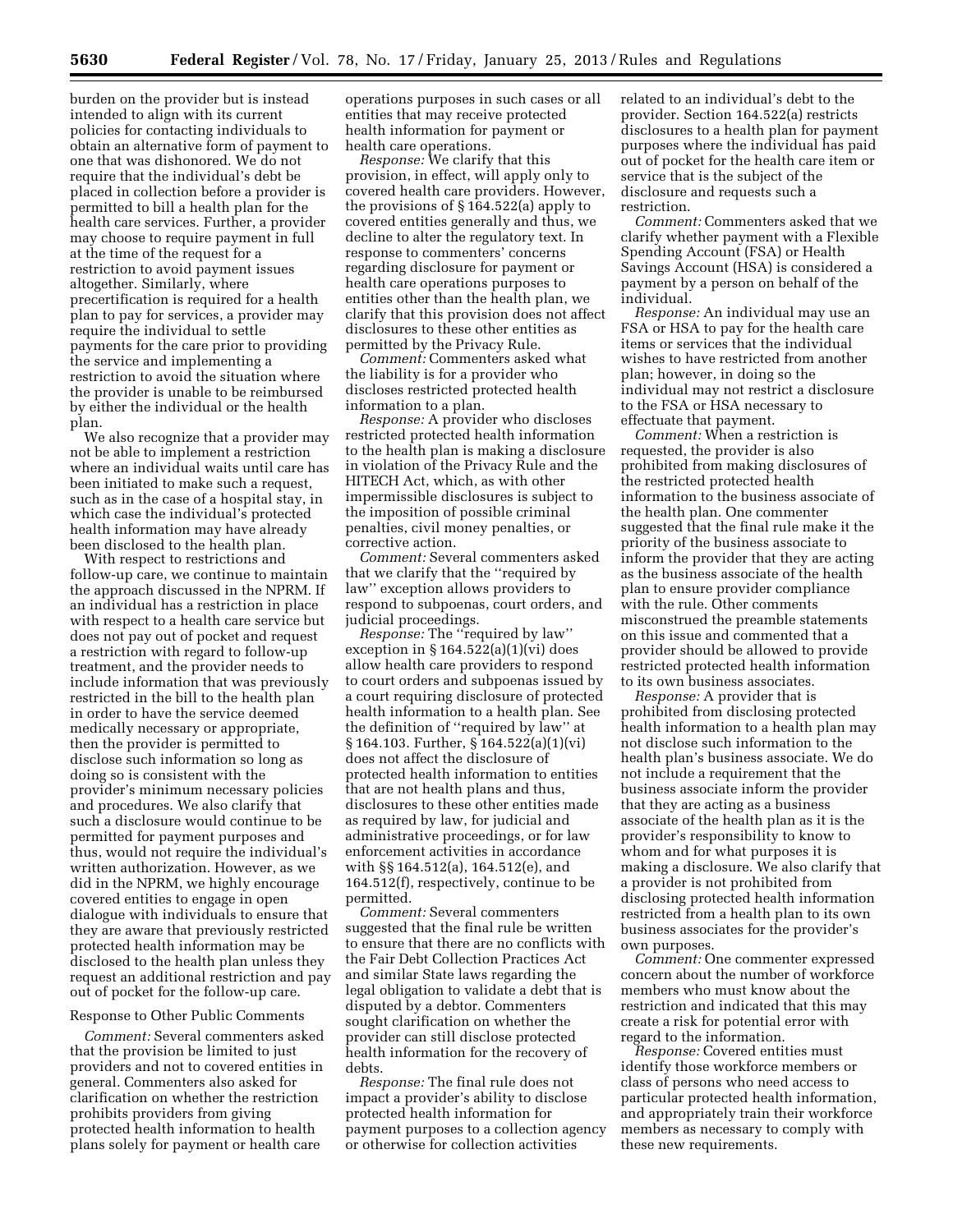10. Section 164.524—Access of Individuals to Protected Health Information

### Proposed Rule

Section 164.524 of the Privacy Rule currently establishes, with limited exceptions, an enforceable means by which individuals have a right to review or obtain copies of their protected health information to the extent such information is maintained in the designated record set(s) of a covered entity. An individual's right of access exists regardless of the format of the protected health information, and the standards and implementation specifications that address individuals' requests for access and timely action by the covered entity (i.e., provision of access, denial of access, and documentation) apply to an electronic environment in a similar manner as they do to a paper-based environment. See The HIPAA Privacy Rule's Right of Access and Health Information Technology (providing guidance with respect to how § 164.524 applies in an electronic environment and how health information technology can facilitate providing individuals with this important privacy right), available at: *[http://www.hhs.gov/ocr/privacy/hipaa/](http://www.hhs.gov/ocr/privacy/hipaa/understanding/special/healthit/eaccess.pdf)  [understanding/special/healthit/](http://www.hhs.gov/ocr/privacy/hipaa/understanding/special/healthit/eaccess.pdf) [eaccess.pdf](http://www.hhs.gov/ocr/privacy/hipaa/understanding/special/healthit/eaccess.pdf)*.

Section 13405(e) of the HITECH Act strengthens the Privacy Rule's right of access with respect to covered entities that use or maintain an electronic health record (EHR) on an individual. Section 13405(e) provides that when a covered entity uses or maintains an EHR with respect to protected health information of an individual, the individual shall have a right to obtain from the covered entity a copy of such information in an electronic format and the individual may direct the covered entity to transmit such copy directly to the individual's designee, provided that any such choice is clear, conspicuous, and specific. Section 13405(e) also provides that any fee imposed by the covered entity for providing such an electronic copy shall not be greater than the entity's labor costs in responding to the request for the copy.

Section 13405(e) applies by its terms only to protected health information in EHRs. However, incorporating these new provisions in such a limited manner in the Privacy Rule could result in a complex set of disparate requirements for access to protected health information in EHR systems versus other types of electronic records systems. As such, the Department proposed to use its authority under section 264(c) of HIPAA to prescribe the rights individuals should have with respect to their individually identifiable health information to strengthen the right of access as provided under section 13405(e) of the HITECH Act more uniformly to all protected health information maintained in one or more designated record sets electronically, regardless of whether the designated record set is an EHR. The public comments and final regulation on the scope are discussed here. The proposed amendments to each provision implicated by section 13405(e), together with the public comments and final regulation, are discussed more specifically in separate sections below.

### Overview of Public Comments

Most commenters were opposed to the proposal to expand the scope of the individual access provision to include all electronic designated record sets and favored limiting the requirement to EHRs. These commenters felt that limiting the access provision to EHRs was consistent with congressional intent and questioned the authority of the Department to expand the scope. Commenters also argued that having disparate requirements for different systems would not be confusing, and requiring electronic access to electronic designated record sets that are not EHRs would be highly burdensome for covered entities. Specifically, commenters stated that the proposed requirement for electronic access would include numerous types of legacy systems, many of which are incapable of producing reports in easily readable formats that can be transmitted electronically. These commenters indicated that a significant amount of information technology development and investment would be needed to comply with this requirement if it applies to all electronic designated record sets.

A number of consumer advocates supported the expanded scope to include all electronic designated records sets in addition to EHRs. These commenters felt that this would provide complete transparency for consumers, help individuals gain access to their medical records and make betterinformed decisions about their health care, and promote consistent and uniform practices.

### Final Rule

The final rule adopts the proposal to amend the Privacy Rule at  $\S 164.524(c)(2)(ii)$  to require that if an individual requests an electronic copy of protected health information that is maintained electronically in one or more designated record sets, the covered

entity must provide the individual with access to the electronic information in the electronic form and format requested by the individual, if it is readily producible, or, if not, in a readable electronic form and format as agreed to by the covered entity and the individual. In such cases, to the extent possible, we expect covered entities to provide the individual with a machine readable copy of the individual's protected health information. The Department considers machine readable data to mean digital information stored in a standard format enabling the information to be processed and analyzed by computer. For example, this would include providing the individual with an electronic copy of the protected health information in the format of MS Word or Excel, text, HTML, or text-based PDF, among other formats.

We disagree with commenters that questioned the Department's authority to extend the strengthened electronic access right to all protected health information maintained electronically in designated record sets, and believe that this extended electronic right of access is important for individuals as covered entities increasingly transition from paper to electronic records. With regard to the additional burdens on covered entities, we note that providing access to protected health information held in electronic designated record sets was already required under the Privacy Rule at § 164.524, which applies to protected health information in both paper and electronic designated record sets, and which requires providing the copy in the form and format requested by the individual, including electronically, if it is readily producible in such form and format. We anticipate the additional burden to be small due to the flexibility permitted in satisfying this new requirement, as discussed in the section on Form and Format.

### Response to Other Public Comments

*Comment:* Some commenters worried that giving individuals access to administrative systems (in contrast to clinical systems) would present a security concern to covered entities.

*Response:* Covered entities are not required by this provision to provide individuals with direct access to their systems. They must only provide individuals with an electronic copy of their protected health information.

*Comment:* Commenters requested clarification on what constitutes an EHR.

*Response:* Under this final rule, the requirement to provide individuals with access to an electronic copy includes all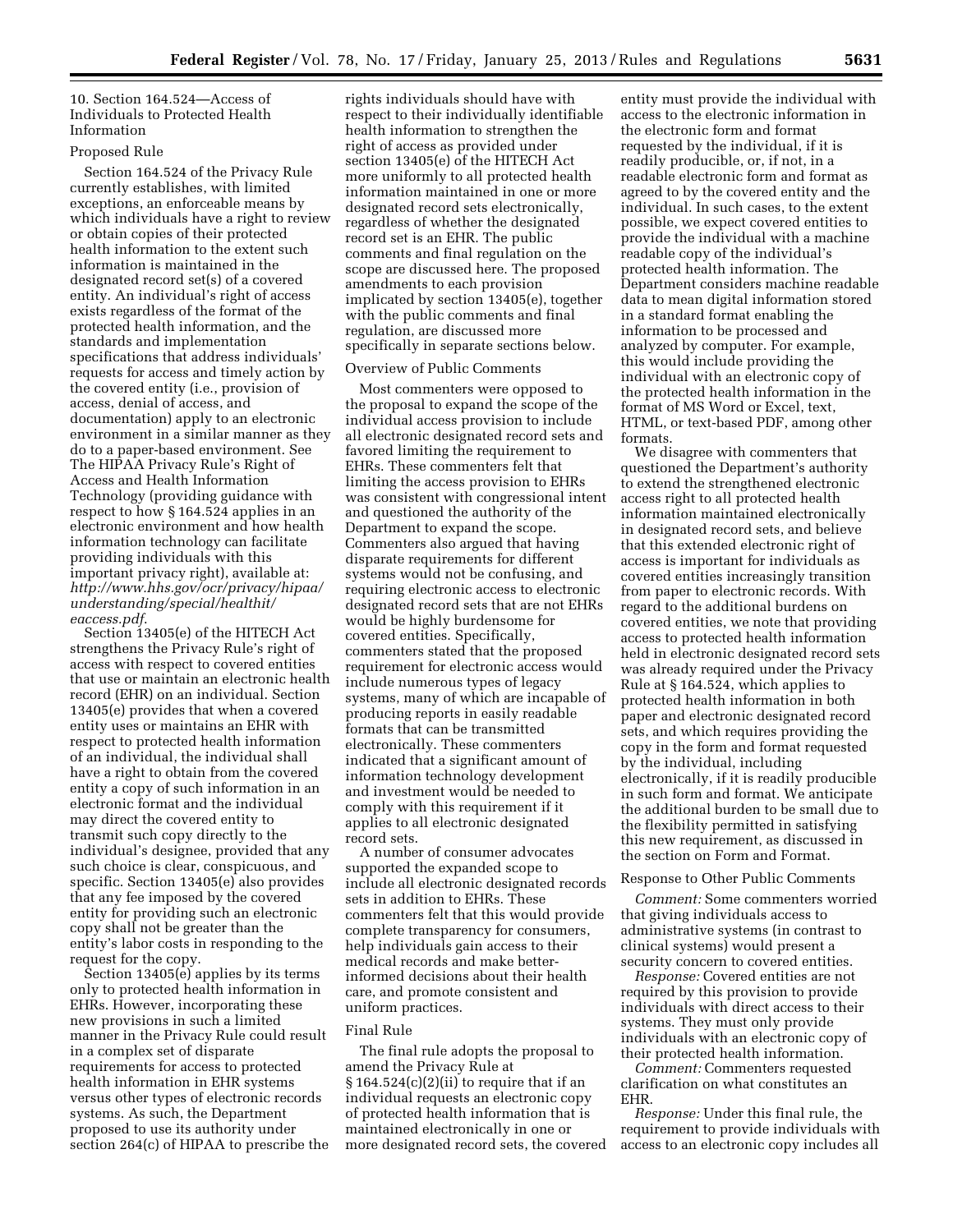protected health information maintained in an electronic designated record set held by a covered entity. Because we are not limiting the right of electronic access to EHRs, we do not believe there is a need to define or further clarify the term at this time.

*Comment:* One commenter requested clarification that this electronic access requirement preempts State laws that diminish, block, or limit individual access to their records.

*Response:* We clarify that this HIPAA electronic right of access requirement does preempt contrary State law unless such law is more stringent. In the case of right of access, more stringent means that such State law permits greater rights of access to the individual.

*Comment:* Several commenters sought clarification of how the new e-access provisions would apply to business associates. One commenter asked whether business associates could continue to provide patients access to records when permitted and acting on behalf of a covered entity. Another commenter asked whether business associates are required to provide information to covered entities and not to individuals directly. One commenter was opposed to direct access from a business associate because of security concerns and increased burden on business associates if corrections are needed.

*Response:* How and to what extent a business associate is to support or fulfill a covered entity's obligation to provide individuals with electronic access to their records will be governed by the business associate agreement between the covered entity and the business associate. For example, the business associate agreement may provide for the business associate to give copies of the requested information directly to the individual, or to the covered entity for the covered entity to provide the copies to the individual. There is no separate requirement on business associates to provide individuals with direct access to their health records, if that is not what has been agreed to between the covered entity and the business associate in the business associate agreement.

### a. Form and Format

### Proposed Rule

Section 164.524(c)(2) of the Privacy Rule currently requires a covered entity to provide the individual with access to the protected health information in the form or format requested by the individual, if it is readily producible in such form or format, or, if not, in a readable hard copy form or such other

form or format as agreed to by the covered entity and the individual. Section 13405(e) of the HITECH Act expands this requirement by explicitly requiring a covered entity that uses or maintains an EHR with respect to protected health information to provide the individual with a copy of such information in an electronic format.

We proposed to implement this statutory provision, in conjunction with our broader authority under section 264(c) of HIPAA, by requiring, in proposed  $\S 164.524(c)(2)(ii)$ , that if the protected health information requested is maintained electronically in one or more designated record sets, the covered entity must provide the individual with access to the electronic information in the electronic form and format requested by the individual, if it is readily producible, or, if not, in a readable electronic form and format as agreed to by the covered entity and the individual. This provision would require any covered entity that electronically maintains the protected health information about an individual, in one or more designated record sets, to provide the individual with an electronic copy of such information (or summary or explanation if agreed to by the individual in accordance with proposed  $§ 164.524(c)(2)(iii)$  in the electronic form and format requested or in an otherwise agreed upon electronic form and format. While an individual's right of access to an electronic copy of protected health information is currently limited under the Privacy Rule by whether the form or format requested is readily producible, covered entities that maintain such information electronically in a designated record set would be required under these proposed modifications to provide some type of electronic copy, if requested by an individual.

Because we did not want to bind covered entities to standards that may not yet be technologically mature, we proposed to permit covered entities to make some other agreement with individuals as to an alternative means by which they may provide a readable electronic copy to the extent the requested means is not readily producible. If, for example, a covered entity received a request to provide electronic access via a secure web-based portal, but the only readily producible version of the protected health information was in portable document format (PDF), proposed § 164.524(c)(2)(ii) would require the covered entity to provide the individual with a PDF copy of the protected health information, if agreed to by the covered entity and the individual. We noted that

while a covered entity may provide individuals with limited access rights to their EHR, such as through a secure web-based portal, nothing under the current Rule or proposed modifications would require a covered entity to have this capability.

We noted that the option of arriving at an alternative agreement that satisfies both parties is already part of the requirement to provide access under  $§ 164.524(c)(2)(i)$ , so extension of such a requirement to electronic access should present few implementation difficulties. Further, as with other disclosures of protected health information, in providing the individual with an electronic copy of protected health information through a web-based portal, email, on portable electronic media, or other means, covered entities should ensure that reasonable safeguards are in place to protect the information. We also noted that the proposed modification presumes that covered entities have the capability of providing an electronic copy of protected health information maintained in their designated record set(s) electronically through a secure web-based portal, via email, on portable electronic media, or other manner. We invited public comment on this presumption.

## Overview of Public Comments

We received many comments and requests for clarification and guidance regarding the permitted methods for offering protected health information on electronic media, and the acceptable form and format of the electronic copy. Several commenters suggested that covered entities be permitted flexibility in determining available electronic formats and requested clarification on what is considered ''readily producible.'' These commenters expressed concerns that a limited number of permissible electronic formats may result in a situation where protected health information could not be converted from a particular electronic system. Other commenters indicated that there should be minimum standards and clearly defined media that are permissible to meet this requirement. One commenter felt that this requirement is important but should be deferred until covered entities have improved their technological capabilities.

Many commenters requested guidance on how to proceed if a covered entity and an individual are unable to come to an agreement on the medium of choice and what is expected in terms of accommodating the individual's medium of choice. Some commenters suggested various alternate solutions if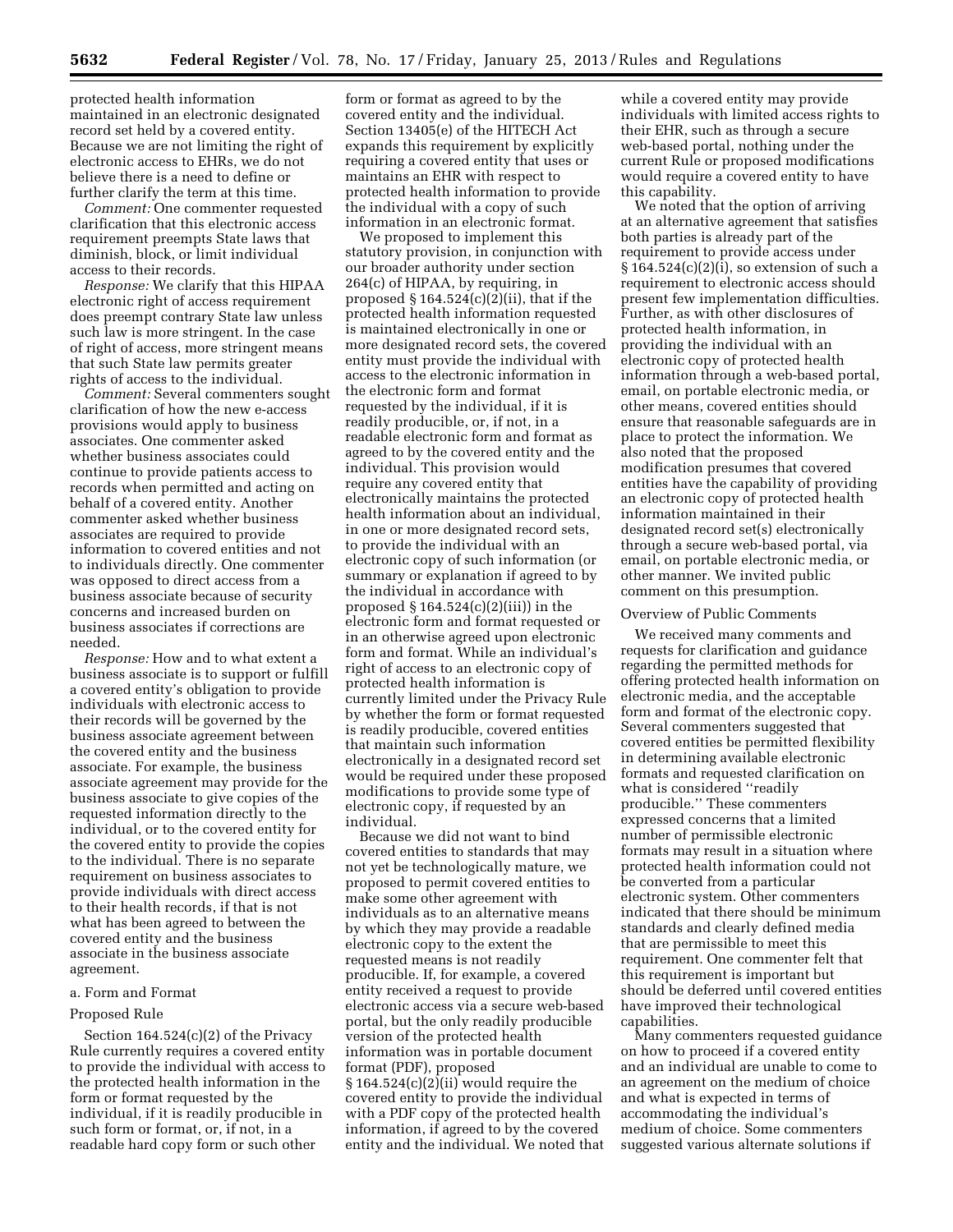an agreement cannot be reached, including any readily producible format, PDF, or hard copy protected health information. Some covered entities felt that individuals should not have an unlimited choice in terms of the electronic media they are willing to accept, and should only be permitted to confine their choices of electronic media to a couple of options that the covered entity has available.

#### Final Rule

The final rule adopts the proposal to require covered entities to provide electronic information to an individual in the electronic form and format requested by the individual, if it is readily producible, or, if not, in a readable electronic form and format as agreed to by the covered entity and the individual. We recognize that what is available in a readable electronic form and format will vary by system and that covered entities will continue to improve their technological capabilities over time. We therefore allow covered entities the flexibility to provide readily producible electronic copies of protected health information that are currently available on their various systems. A covered entity is not required to purchase new software or systems in order to accommodate an electronic copy request for a specific form that is not readily producible by the covered entity at the time of the request, provided that the covered entity is able to provide some form of electronic copy. We note that some legacy or other systems may not be capable of providing any form of electronic copy at present and anticipate that some covered entities may need to make some investment in order to meet the basic requirement to provide some form of electronic copy.

We agree with covered entities that individuals should not have an unlimited choice in the form of electronic copy requested. However, covered entities must still provide individuals with some kind of readable electronic copy. If an individual requests a form of electronic copy that the covered entity is unable to produce, the covered entity must offer other electronic formats that are available on their systems. If the individual declines to accept any of the electronic formats that are readily producible by the covered entity, the covered entity must provide a hard copy as an option to fulfill the access request. While we remain neutral on the type of technology that covered entities may adopt, a PDF is a widely recognized format that would satisfy the electronic access requirement if it is the

individual's requested format or if the individual agrees to accept a PDF instead of the individual's requested format. Alternatively, there may be circumstances where an individual prefers a simple text or rich text file and the covered entity is able to accommodate this preference. A hard copy of the individual's protected health information would not satisfy the electronic access requirement. However, a hard copy may be provided if the individual decides not to accept any of the electronic formats offered by the covered entity.

### Response to Other Public Comments

*Comment:* Several covered entities commented on the form of a request for access to electronic protected health information. Some expressed appreciation for permitting an electronic request process, including e-signatures and authentication. Some expressed opposition to the requirement for a signed request in writing, as it would be highly burdensome and cause delays. Covered entities sought guidance on elements that would be required or permitted in a request form for individuals.

*Response:* We clarify that the requirement at § 164.524(b)(1), which states that the covered entity may require individuals to make requests for access in writing, provided that it informs individuals of such a requirement, remains unchanged. Therefore, covered entities may at their option require individuals to make requests for electronic copies of their protected health information in writing. We note that the Privacy Rule allows for electronic documents to qualify as written documents, as well as electronic signatures to satisfy any requirements for a signature, to the extent the signature is valid under applicable law. If the covered entity chooses to require a written request, it has flexibility in determining what information to put into the request form. However, the request form may not be in any way designed to discourage an individual from exercising his or her right. A covered entity may also choose to accept an individual's oral request for an electronic copy of their protected health information without written signature or documentation.

*Comment:* We received several comments on the content that covered entities are required to provide in response to an electronic access request. Some commenters felt that there should be a defined minimum set of data elements to satisfy this requirement, particularly for non-EHR data. Covered entities also requested clarification on

how to handle links to images or other data.

*Response:* We clarify that just as is currently required for hard copy protected health information access requests, covered entities must provide an electronic copy of all protected health information about the individual in an electronically maintained designated record set, except as otherwise provided at § 164.524(a). If the designated record set includes electronic links to images or other data, the images or other data that is linked to the designated record set must also be included in the electronic copy provided to the individual. The electronic copy must contain all protected health information electronically maintained in the designated record set at the time the request is fulfilled. The individual may request, however, only a portion of the protected health information electronically maintained in the designated record set, in which case the covered entity is only required to provide the requested information.

*Comment:* One commenter asserted that the request for protected health information should only apply to protected health information the covered entity has at the time of the request, not any additional protected health information that it obtains while processing the request.

*Response:* We clarify that the electronic copy must reflect all electronic protected health information held by the covered entity in a designated record set, or the subset of electronic protected health information specifically requested by the individual, at the time the request is fulfilled.

*Comment:* One commenter asked for confirmation that the new electronic requirement does not include a requirement to scan paper and provide electronic copies of records held in paper form.

*Response:* We clarify that covered entities are not required to scan paper documents to provide electronic copies of records maintained in hard copy. We note that for covered entities that have mixed media, it may in some cases be easier to scan and provide all records in electronic form rather than provide a combination of electronic and hard copies, however this is in no way required.

*Comment:* Many commenters expressed security concerns related to this new requirement. Covered entities felt that they should not have to use portable devices brought by individuals (particularly flash drives), due to the security risks that this would introduce to their systems. Some covered entities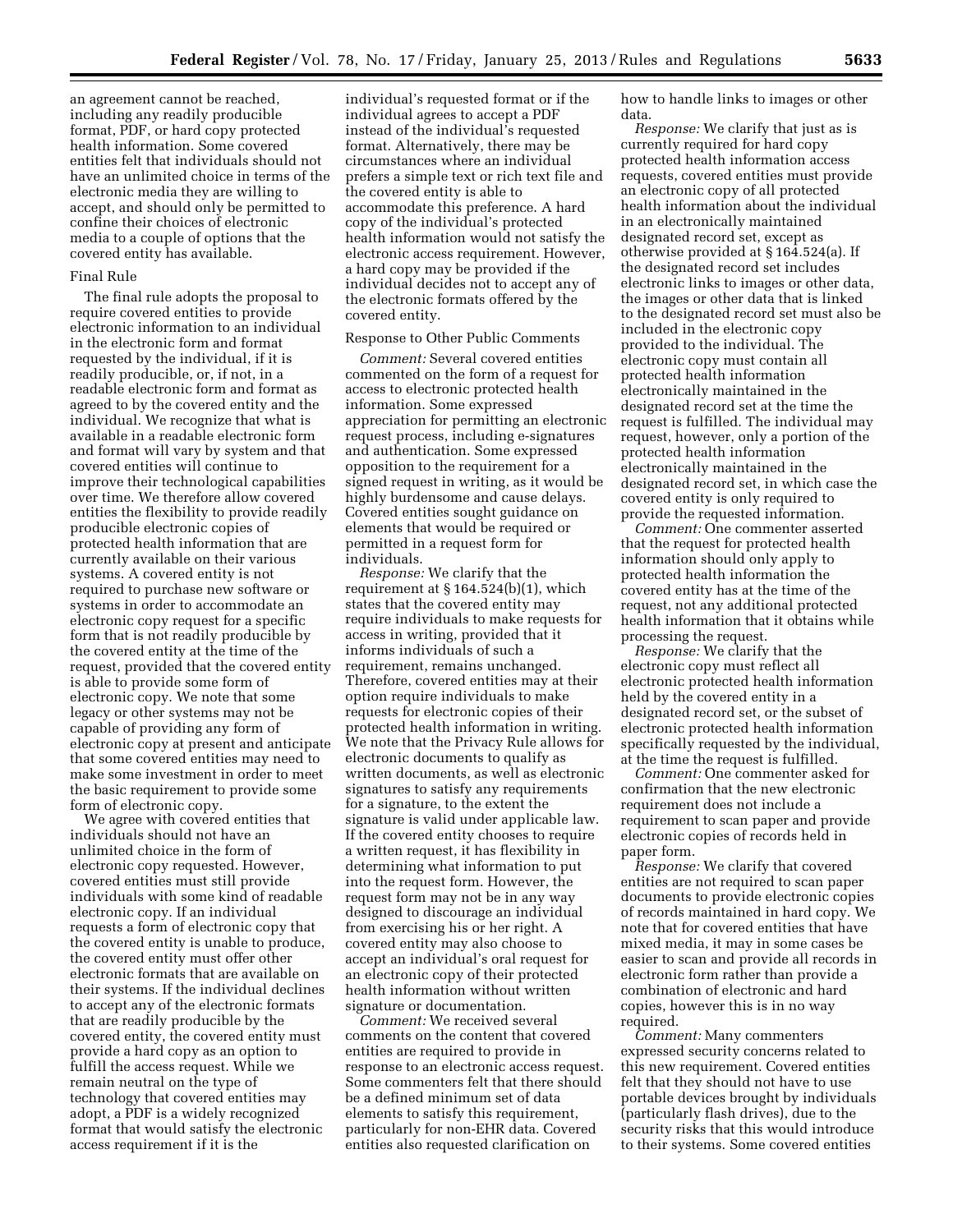additionally asserted that requiring the use of individually-supplied media is prohibited by the Security Rule, based on the risk analysis determination of an unacceptable risk to the confidentiality, integrity and availability of the covered entity's electronic protected health information.

*Response:* We acknowledge these security concerns and agree with commenters that it may not be appropriate for covered entities to accept the use of external portable media on their systems. Covered entities are required by the Security Rule to perform a risk analysis related to the potential use of external portable media, and are not required to accept the external media if they determine there is an unacceptable level of risk. However, covered entities are not then permitted to require individuals to purchase a portable media device from the covered entity if the individual does not wish to do so. The individual may in such cases opt to receive an alternative form of the electronic copy of the protected health information, such as through email.

*Comment:* Several commenters specifically commented on the option to provide electronic protected health information via unencrypted email. Covered entities requested clarification that they are permitted to send individuals unencrypted emails if they have advised the individual of the risk, and the individual still prefers the unencrypted email. Some felt that the ''duty to warn'' individuals of risks associated with unencrypted email would be unduly burdensome on covered entities. Covered entities also requested clarification that they would not be responsible for breach notification in the event that unauthorized access of protected health information occurred as a result of sending an unencrypted email based on an individual's request. Finally, one commenter emphasized the importance that individuals are allowed to decide if they want to receive unencrypted emails.

*Response:* We clarify that covered entities are permitted to send individuals unencrypted emails if they have advised the individual of the risk, and the individual still prefers the unencrypted email. We disagree that the ''duty to warn'' individuals of risks associated with unencrypted email would be unduly burdensome on covered entities and believe this is a necessary step in protecting the protected health information. We do not expect covered entities to educate individuals about encryption technology and the information

security. Rather, we merely expect the covered entity to notify the individual that there may be some level of risk that the information in the email could be read by a third party. If individuals are notified of the risks and still prefer unencrypted email, the individual has the right to receive protected health information in that way, and covered entities are not responsible for unauthorized access of protected health information while in transmission to the individual based on the individual's request. Further, covered entities are not responsible for safeguarding information once delivered to the individual.

### b. Third Parties

### Proposed Rule

Section 164.524(c)(3) of the Privacy Rule currently requires the covered entity to provide the access requested by the individual in a timely manner, which includes arranging with the individual for a convenient time and place to inspect or obtain a copy of the protected health information, or mailing the copy of protected health information at the individual's request. The Department had previously interpreted this provision as requiring a covered entity to mail the copy of protected health information to an alternative address requested by the individual, provided the request was clearly made by the individual and not a third party. Section 13405(e)(1) of the HITECH Act provides that if the individual chooses, he or she has a right to direct the covered entity to transmit an electronic copy of protected health information in an EHR directly to an entity or person designated by the individual, provided that such choice is clear, conspicuous, and specific.

Based on section 13405(e)(1) of the HITECH Act and our authority under section 264(c) of HIPAA, we proposed to expand  $\S 164.524(c)(3)$  to expressly provide that, if requested by an individual, a covered entity must transmit the copy of protected health information directly to another person designated by the individual. This proposed amendment is consistent with the Department's prior interpretation on this issue and would apply without regard to whether the protected health information is in electronic or paper form. We proposed to implement the requirement of section 13405(e)(1) that the individual's ''choice [be] clear, conspicuous, and specific'' by requiring that the individual's request be ''in writing, signed by the individual, and clearly identify the designated person and where to send the copy of protected health information.'' We noted that the

Privacy Rule allows for electronic documents to qualify as written documents for purposes of meeting the Rule's requirements, as well as electronic signatures to satisfy any requirements for a signature, to the extent the signature is valid under applicable law. Thus, a covered entity could employ an electronic process for receiving an individual's request to transmit a copy of protected health information to his or her designee under this proposed provision. Whether the process is electronic or paper-based, a covered entity must implement reasonable policies and procedures under § 164.514(h) to verify the identity of any person who requests protected health information, as well as implement reasonable safeguards under § 164.530(c) to protect the information that is used or disclosed.

#### Overview of Public Comments

Commenters requested clarification regarding the proposal to transmit an electronic copy of protected health information to another person designated by the individual. In particular, covered entities sought clarification on whether or not an authorization is required prior to transmitting the requested electronic protected health information to a third party designated by the individual. Some commenters supported the ability to provide electronic protected health information access to third parties without individual authorization, while others felt that authorization should be required. Covered entities requested clarification that they are not liable when making reasonable efforts to verify the identity of a third party recipient identified by the individual.

#### Final Rule

The final rule adopts the proposed amendment § 164.524(c)(3) to expressly provide that, if requested by an individual, a covered entity must transmit the copy of protected health information directly to another person designated by the individual. In contrast to other requests under § 164.524, when an individual directs the covered entity to send the copy of protected health information to another designated person, the request must be made in writing, signed by the individual, and clearly identify the designated person and where to send the copy of the protected health information. If a covered entity has decided to require all access requests in writing, the third party recipient information and signature by the individual can be included in the same written request; no additional or separate written request is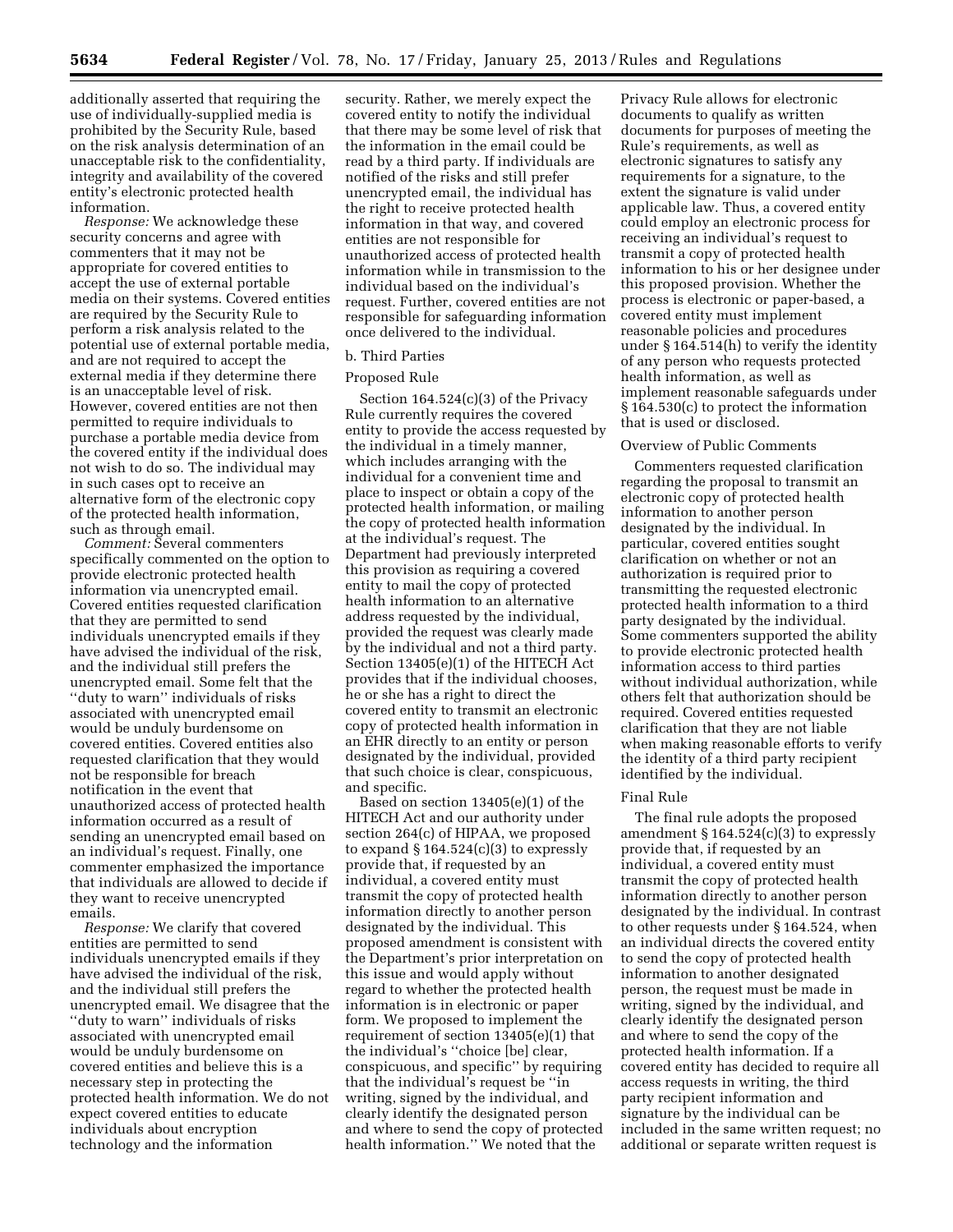required. This written request for protected health information to be sent to a designated person is distinct from an authorization form, which contains many additional required statements and elements (see § 164.508(c)). Covered entities may rely on the information provided in writing by the individual when providing protected health information to a third party recipient identified by the individual, but must also implement reasonable policies and procedures under § 164.514(h) to verify the identity of any person who requests protected health information, as well as implement reasonable safeguards under § 164.530(c) to protect the information that is used or disclosed. For example, reasonable safeguards would not require the covered entity to confirm that the individual provided the correct email address of the third party, but would require reasonable procedures to ensure that the covered entity correctly enters the email address into its system.

#### c. Fees

### Proposed Rule

Section 164.524(c)(4) of the Privacy Rule currently permits a covered entity to impose a reasonable, cost-based fee for a copy of protected health information (or a summary or explanation of such information). However, such a fee may only include the cost of: (1) The supplies for, and labor of, copying the protected health information; (2) the postage associated with mailing the protected health information, if applicable; and (3) the preparation of an explanation or summary of the protected health information, if agreed to by the individual. With respect to providing a copy (or summary or explanation) of protected health information from an EHR in electronic form, however, section 13405(e)(2) of the HITECH Act provides that a covered entity may not charge more than its labor costs in responding to the request for the copy.

In response to section  $13405(e)(2)$  of the HITECH Act, we proposed to amend § 164.524(c)(4)(i) to identify separately the labor for copying protected health information, whether in paper or electronic form, as one factor that may be included in a reasonable cost-based fee. While we did not propose more detailed considerations for this factor within the regulatory text, we retained all prior interpretations of labor with respect to paper copies—that is, that the labor cost of copying may not include the costs associated with searching for and retrieving the requested information. With respect to electronic copies, we asserted that a reasonable

cost-based fee includes costs attributable to the labor involved to review the access request and to produce the electronic copy, which we expected would be negligible. However, we did not consider a reasonable costbased fee to include a standard ''retrieval fee'' that does not reflect the actual labor costs associated with the retrieval of the electronic information or that reflects charges that are unrelated to the individual's request (e.g., the additional labor resulting from technical problems or a workforce member's lack of adequate training). We invited public comment on this aspect of our rulemaking, specifically with respect to what types of activities related to managing electronic access requests should be compensable aspects of labor.

We also proposed to amend § 164.524(c)(4)(ii) to provide separately for the cost of supplies for creating the paper copy or electronic media (i.e., physical media such as a compact disc (CD) or universal serial bus (USB) flash drive), if the individual requests that the electronic copy be provided on portable media. This reorganization and the addition of the phrase ''electronic media'' reflected our understanding that since section 13405(e)(2) of the HITECH Act permits only the inclusion of labor costs in the charge for electronic copies, it by implication excludes charging for the supplies that are used to create an electronic copy of the individual's protected health information, such as the hardware (computers, scanners, etc.) or software that is used to generate an electronic copy of an individual's protected health information in response to an access request. We noted that this limitation is in contrast to a covered entity's ability to charge for supplies for hard copies of protected health information (e.g., the cost of paper, the prorated cost of toner and wear and tear on the printer). See 65 FR 82462, 82735, Dec. 28, 2000 (responding to a comment seeking clarification on ''capital cost for copying'' and other supply costs by indicating that a covered entity was free to recoup all of their reasonable costs for copying). We asserted that this interpretation was consistent with the fact that, unlike a hard copy, which generally exists on paper, an electronic copy exists independent of media, and can be transmitted securely via multiple methods (e.g., email, a secure web-based portal, or an individual's own electronic media) without accruing any ancillary supply costs. We also noted, however, that our interpretation of the statute would permit a covered entity to charge a reasonable and cost-based fee for any

electronic media it provided, as requested or agreed to by an individual.

While we proposed to renumber the remaining factors at  $\S 164.524(c)(4)$ , we did not propose to amend their substance. With respect to  $§ 164.524(c)(4)(iii)$ , however, we noted that our interpretation of the statute would permit a covered entity to charge for postage if an individual requests that the covered entity transmit portable media containing an electronic copy through mail or courier (e.g., if the individual requests that the covered entity save protected health information to a CD and then mail the CD to a designee).

#### Overview of Public Comments

Commenters generally supported and appreciated the inclusion of a reasonable, cost-based fee that includes both labor and, in some cases, supply costs to support the new electronic access requirement. Several commenters disagreed that the cost related to reviewing and responding to requests would be negligible, particularly if the scope includes information in designated record sets and not only EHRs, since more technically trained staff would be necessary to perform this function.

Commenters provided many suggestions of costs that should be permitted in the fees, including those associated with labor, materials, systems, retrieval (particularly for old data maintained in archives, backup media or legacy systems), copying, transmission, and capital to recoup the significant investments made for data access, storage and infrastructure. Commenters offered additional suggestions on labor-related costs, including: skilled technical staff time; time spent recovering, compiling, extracting, scanning and burning protected health information to media, and distributing the media; and preparation of an explanation or summary if appropriate. Suggestions of materials-related costs included: CDs, flash drives, tapes or other portable media; new types of technology needed to comply with individual requests; office supplies; and mail copies. Systems-related costs included: software necessary to conduct protected health information searches; and implementation and maintenance of security systems and secure connectivity.

#### Final Rule

The final rule adopts the proposed amendment at  $\S 164.524(c)(4)(i)$  to identify separately the labor for copying protected health information, whether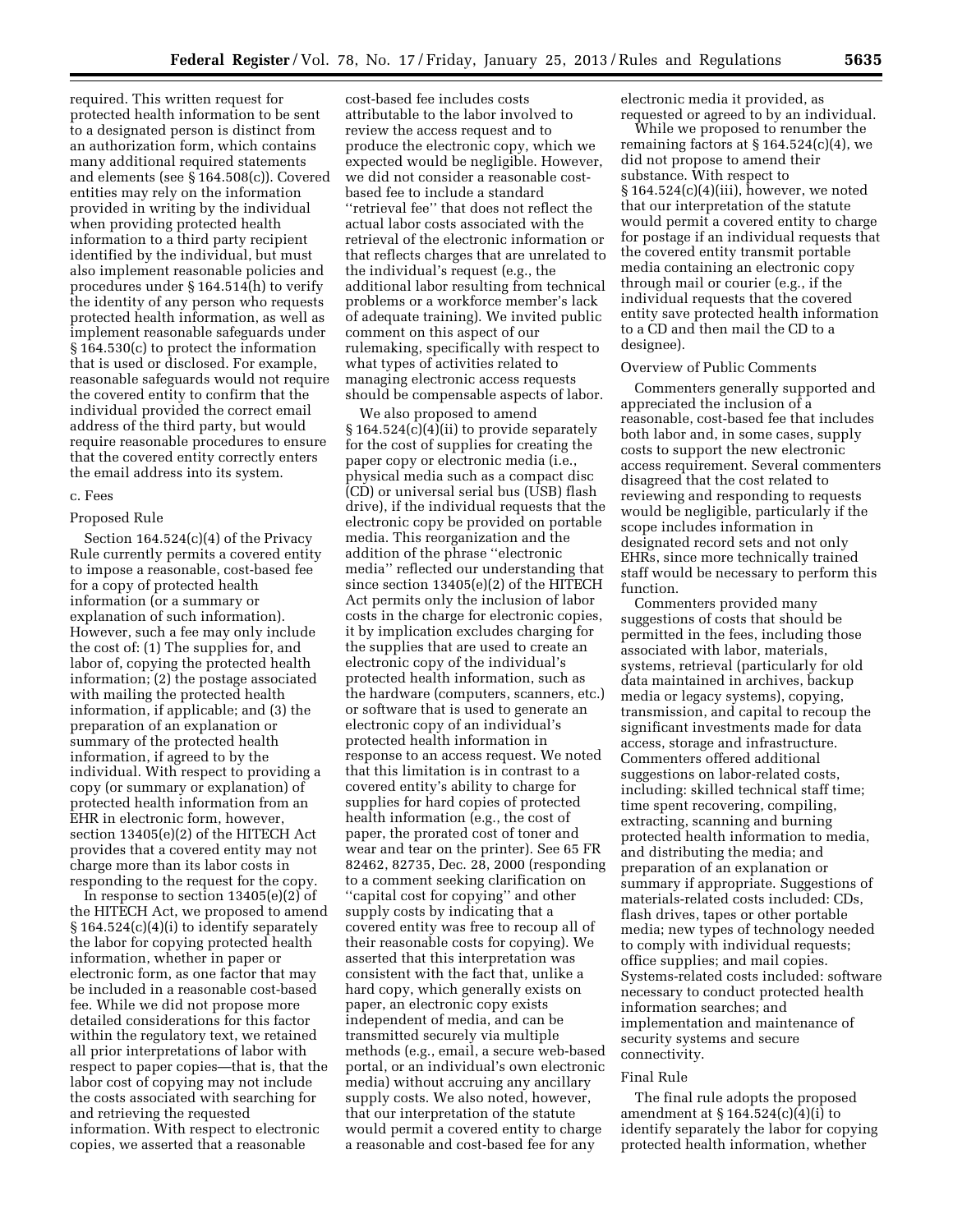in paper or electronic form, as one factor that may be included in a reasonable cost-based fee. We acknowledge commenters' assertions that the cost related to searching for and retrieving electronic protected health information in response to requests would be not be negligible, as opposed to what we had anticipated, particularly in regards to designated record set access that will require more technically trained staff to perform this function. We clarify that labor costs included in a reasonable cost-based fee could include skilled technical staff time spent to create and copy the electronic file, such as compiling, extracting, scanning and burning protected health information to media, and distributing the media. This could also include the time spent preparing an explanation or summary of the protected health information, if appropriate.

The final rule also adopts the proposed amendment at § 164.524(c)(4)(ii) to provide separately for the cost of supplies for creating the paper copy or electronic media (i.e., physical media such as a compact disc (CD) or universal serial bus (USB) flash drive), if the individual requests that the electronic copy be provided on portable media. We do not require that covered entities obtain new types of technology needed to comply with specific individual requests, and therefore the cost of obtaining such new technologies is not a permissible fee to include in the supply costs.

With respect to § 164.524(c)(4)(iii), we clarify that a covered entity is permitted to charge for postage if an individual requests that the covered entity transmit portable media containing an electronic copy through mail or courier (e.g., if the individual requests that the covered entity save protected health information to a CD and then mail the CD to a designee).

Fees associated with maintaining systems and recouping capital for data access, storage and infrastructure are not considered reasonable, cost-based fees, and are not permissible to include under this provision. Covered entities are not required to adopt or purchase new systems under this provision, and thus any costs associated with maintaining them are present regardless of the new electronic access right. Additionally, although the proposed rule indicated that a covered entity could charge for the actual labor costs associated with the retrieval of electronic information, in this final rule we clarify that a covered entity may not charge a retrieval fee (whether it be a standard retrieval fee or one based on actual retrieval costs). This

interpretation will ensure that the fee requirements for electronic access are consistent with the requirements for hard copies, which do not allow retrieval fees for locating the data.

### Response to Other Public Comments

*Comment:* Commenters requested clarification on how to proceed when State laws designate fees.

*Response:* When a State law provides a limit on the fee that a covered entity may charge for a copy of protected health information, this is relevant in determining whether a covered entity's fee is ''reasonable'' under  $§ 164.524(c)(4)$ . A covered entity's fee must be both reasonable and cost-based. For example, if a State permits a charge of 25 cents per page, but a covered entity is able to provide an electronic copy at a cost of five cents per page, then the covered entity may not charge more than five cents per page (since that is the reasonable and cost-based amount). Similarly, if a covered entity's cost is 30 cents per page but the State law limits the covered entity's charge to 25 cents per page, then the covered entity may not charge more than 25 cents per page (since charging 30 cents per page would be the cost-based amount, but would not be reasonable in light of the State law).

*Comment:* One commenter suggested that labor-related costs should include preparation of an affidavit certifying that the information is a true and correct copy of the records.

*Response:* We do not consider the cost to prepare an affidavit to be a copying cost. Thus, where an individual requests that an affidavit accompany the copy of protected health information requested by the individual for litigation purposes or otherwise, a covered entity may charge the individual for the preparation of such affidavit and is not subject to the reasonable, cost-based fee limitations of § 164.524(c)(4). However, a covered entity may not withhold an individual's copy of his or her protected health information for failure by the individual to pay any fees for services above and beyond the copying, such as for preparing an affidavit.

*Comment:* Some commenters recommended defining the following terms: ''preparing,'' ''producing,'' and ''transmitting.''

*Response:* We decline to define the terms ''preparing,'' ''producing,'' and ''transmitting,'' as we believe the terms have been adequately understood and utilized in the context of hard copy access to protected health information.

# d. Timeliness

### Proposed Rule

We requested comment on one aspect of the right to access and obtain a copy of protected health information which the HITECH Act did not amend. In particular, the HITECH Act did not change the timeliness requirements for provision of access at § 164.524(b). Under the current requirements, a request for access must be approved or denied, and if approved, access or a copy of the information provided, within 30 days of the request. In cases where the records requested are only accessible from an off-site location, the covered entity has an additional 30 days to respond to the request. In extenuating circumstances where access cannot be provided within these timeframes, the covered entity may have a one-time 30 day extension if the individual is notified of the need for the extension within the original timeframes.

With regard to the timeliness of the provision of access, we recognized that with the advance of EHRs, there is an increasing expectation and capacity to provide individuals with almost instantaneous electronic access to the protected health information in those records through personal health records or similar electronic means. On the other hand, we did not propose to limit the right to electronic access of protected health information to certified EHRs, and the variety of electronic systems that are subject to this proposed requirement would not all be able to comply with a timeliness standard based on personal health record capabilities. It was our assumption that a single timeliness standard that would address a variety of electronic systems, rather than having a multitude of standards based on system capacity, would be the preferred approach to avoid workability issues for covered entities. Even under a single standard, nothing would prevent users of EHR systems from exceeding the Privacy Rule's timeliness requirements for providing access to individuals. Additionally, the Medicare and Medicaid EHR Incentive Programs (the ''meaningful use'' programs) require users of Certified EHR Technology to provide individuals with expedited access to information. Based on the assumption that a single standard would be the preferred approach under the Privacy Rule, we requested public comment on an appropriate, common timeliness standard for the provision of access by covered entities with electronic designated record sets generally. We specifically requested comment on aspects of existing systems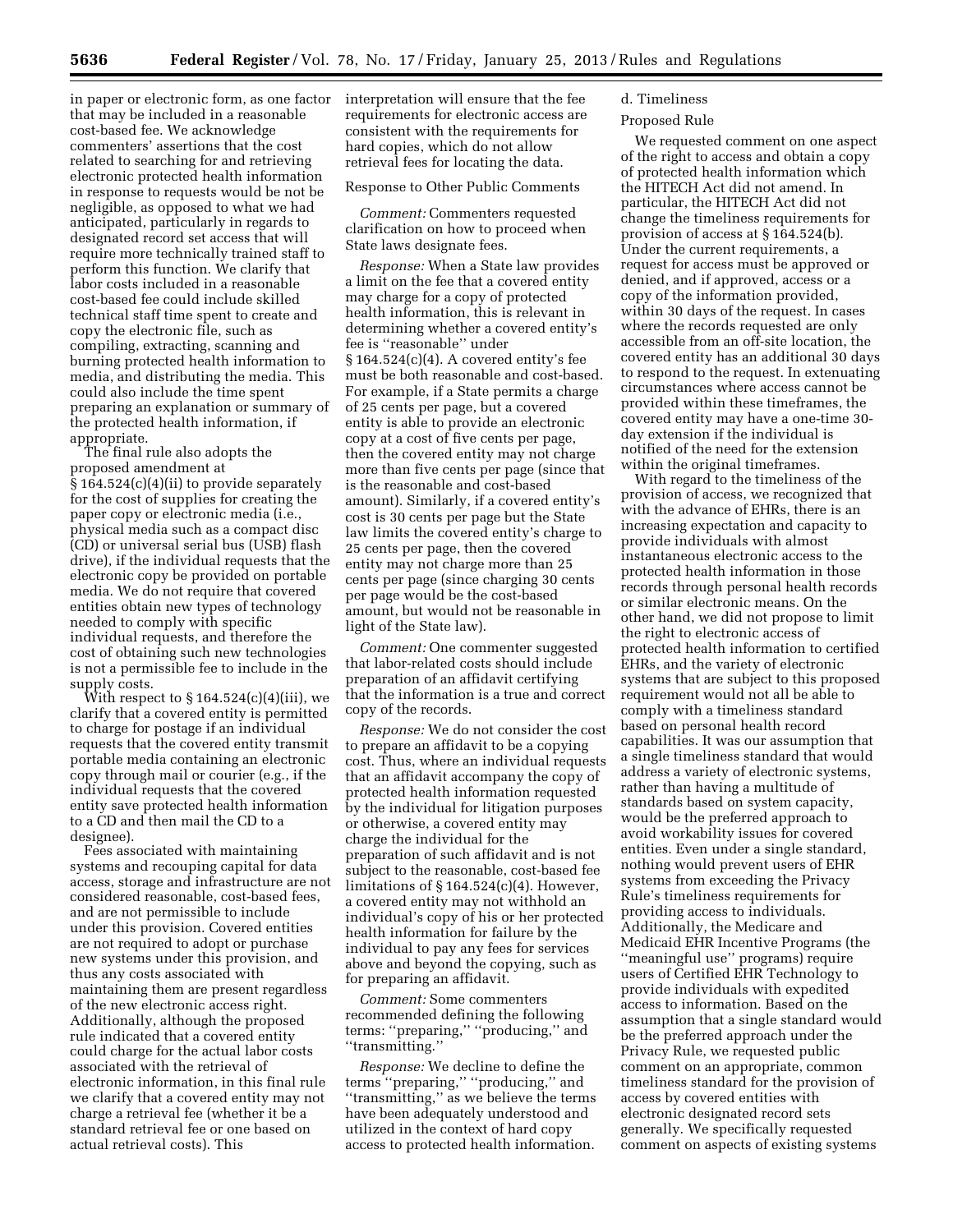that would create efficiencies in processing of requests for electronic information, as well as those aspects of electronic systems that would provide little change from the time required for processing a paper record. Alternatively, we requested comment on whether the current standard could be altered for all systems, paper and electronic, such that all requests for access should be responded to without unreasonable delay and not later than 30 days.

We also requested public comment on whether, contrary to our assumption, a variety of timeliness standards based on the type of electronic designated record set is the preferred approach and if so, how such an approach should be implemented.

Finally, we requested comment on the time necessary for covered entities to review access requests and make necessary determinations, such as whether the granting of access would endanger the individual or other persons so as to better understand how the time needed for these reviews relates to the overall time needed to provide the individual with access. Further, we requested comment generally on whether the provision which allows a covered entity an additional 30 days to provide access to the individual if the protected health information is maintained off-site should be eliminated altogether for both paper and electronic records, or at least for protected health information maintained or archived electronically because the physical location of electronic data storage is not relevant to its accessibility.

### Overview of Public Comments

Commenters generally supported maintaining the same timeframe for response for both paper and electronic records and not modifying the existing timeframes for response. Commenters espoused many rationales for maintaining a single standard and the existing response standards, including that off-site electronic storage with backup tapes will require time to obtain the electronic media, multiple electronic systems may need to be accessed, some systems may not have data stored in useable formats requiring time to convert data, and time may be required to obtain data from business associates and subcontractors.

Some commenters acknowledged that electronic records may be easier to access, but review of records and verification processes would still require time that cannot be shortcut because a record is electronic. One commenter acknowledged that shorter times may be achievable when specific

data set standards are established and covered entities have electronic records in place. One commenter believed that electronic records could be furnished in a much shorter timeframe, such as two business days.

Several commenters suggested responses be done in much shorter timeframes, such as instantly, within one day or three days. One commenter noted that meaningful use standards required access within three days for 50 percent of patients. These commenters suggested alternative timeframes for adoption, such as allowing 60 days for response due to off-site storage issues and potential for multiple requests. One commenter suggested 30 and 60 day times were unworkable and another commenter suggested eliminating the 30 day extension for off-site record storage. One commenter suggested 30 days may be longer than is necessary, but cautioned against mandates that would unreasonably divert provider resources (e.g., five days would be unreasonable when a provider must take time to include explanatory notes).

### Final Rule

The final rule modifies the timeliness requirements for right to access and to obtain a copy of protected health information at § 164.524(b). We remove the provision at  $\S 164.524(b)(2)(ii)$  that permits 60 days for timely action when protected health information for access is not maintained or accessible to the covered entity on-site. We retain and renumber as necessary the provision at § 164.524(b)(2)(iii) that permits a covered entity a one-time extension of 30 days to respond to the individual's request (with written notice to the individual of the reasons for delay and the expected date by which the entity will complete action on the request).

We believe the 30 day timeframe for access is appropriate and achievable by covered entities given the increasing expectation and capacity to provide individuals with almost instantaneous electronic access to the protected health information in those records through personal health records or similar electronic means. While a covered entity is permitted 30 days to provide access (with a 30-day extension when necessary), we encourage covered entities to provide individuals with access to their information sooner, and to take advantage of technologies that provide individuals with immediate access to their health information. Nevertheless, for covered entities that continue to make use of off-site storage or have additional time constraints to providing access, the 30 day extension remains available for a covered entity to

exercise. This means, for example, that a covered entity must provide an individual with access to off-site records within 30 days of the individual's request when possible, with a 30-day extension available (for a total of 60 days, in contrast to the current law that permits up to 90 days to provide the individual with access to such records).

We decline to establish separate timeframes for timely access based upon whether the protected health information to be accessed is paper or electronic. Commenters generally supported adoption of a single standard rather than differing standards based upon whether a record is paper or electronic and no comments provided compelling reasons to establish differing standards.

### Response to Other Public Comments

*Comment:* One commenter asked for clarification as to when the time period for responding to a response begins if the parties spend significant time attempting to reach agreement on the format of the electronic copy.

*Response:* We confirm that the time period for responding to a request for access begins on the date of the request. Covered entities that spend significant time before reaching agreement on the electronic format for a response are using part of the 30 days permitted for response.

*Comment:* One commenter suggested there should be a transition period for those covered entities that do not currently have the capability to meet the electronic access requirement.

*Response:* We decline to implement a transition period for access to electronic copies of protected health information. Covered entities are already subject to the hard copy access requirement for all information held in designated record sets, including electronic designated record sets, and the new requirement for electronic copies gives covered entities the flexibility to provide an electronic copy in a form that is readily producible. We do not believe additional time is needed to provide electronic copies of protected health information that are readily producible.

11. Other Technical Changes and Conforming Changes

### Proposed Rule

We proposed to make a number of technical and conforming changes to the Privacy Rule to fix minor problems, such as incorrect cross-references, mistakes of grammar, and typographical errors. These changes are shown in Table 3 below.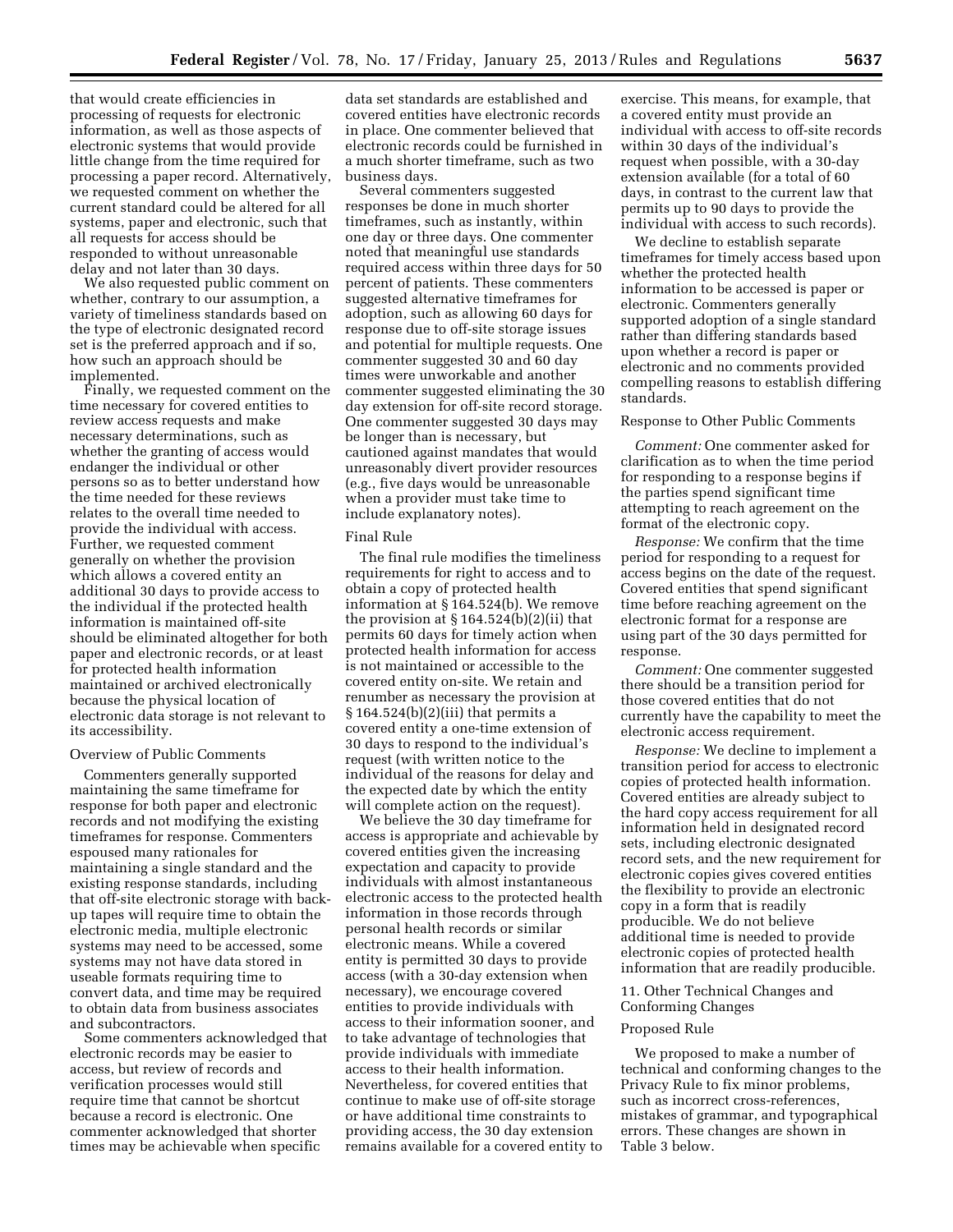| Regulation section   | Current language                                                                                                                                       | Proposed change                                                                                          | Reason for change                                         |
|----------------------|--------------------------------------------------------------------------------------------------------------------------------------------------------|----------------------------------------------------------------------------------------------------------|-----------------------------------------------------------|
| $164.510(b)(2)(iii)$ | "based the exercise of professional<br>Judgment".                                                                                                      | lnsert "on" after "based"                                                                                | Correct typographical error.                              |
|                      | "Permitted disclosures" and "may<br>disclose".                                                                                                         | lnsert "uses and" and "use or" be-<br>fore "disclosures" and "disclose."<br>respectively.                | Correct inadvertent omission.                             |
| $164.512(e)(1)(iii)$ | "seeking protecting health informa-<br>tion".                                                                                                          | Change "protecting" to "protected"                                                                       | Correct typographical error.                              |
| $164.512(e)(1)(vi)$  | "paragraph (e)(1)(iv) of this section"<br>"authorized by 18 U.S.C. 3056, or to<br>foreign heads of state, or to for<br>the conduct of investigations". | Change "(e)(1)(iv)" to "(e)(1)(v)"<br>Remove the comma after "U.S.C.<br>3056" and the "to" before "for". | Correct cross-reference.<br>Correct typographical errors. |

TABLE 3—TECHNICAL AND CONFORMING CHANGES

In addition to the above technical changes, we proposed to make a few clarifications to existing text in various provisions of the regulation not otherwise addressed in the above preamble. These are as follows.

1. Section 164.506(c)(5) permits a covered entity to disclose protected health information ''to another covered entity that participates in the organized health care arrangement.'' We proposed to change the words ''another covered entity that participates'' to ''other participants'' because not all participants in an organized health care arrangement may be covered entities; for example, some physicians with staff privileges at a hospital may not be covered entities.

2. Section 164.510(a)(1)(ii) permits the disclosure of directory information to members of the clergy and other persons who ask for the individual by name. We proposed to add the words ''use or'' to this permission, to cover the provision of such information to clergy who are part of a facility's workforce.

3. Section 164.510(b)(3) covers uses and disclosures of protected health information when the individual is not present to agree or object to the use or disclosure, and, as pertinent here, permits disclosure to persons only of ''the protected health information that is directly relevant to the person's involvement with the individual's health care.'' We proposed to delete the last two quoted words and substitute the following: ''care or payment related to the individual's health care or needed for notification purposes.'' This change aligns the text of paragraph (b)(3) with the permissions provided for at paragraph (b)(1) of this section.

4. Where an employer needs protected health information to comply with workplace medical surveillance laws, such as the Occupational Safety and Health Administration or Mine Safety and Health Administration requirements,  $§ 164.512(b)(1)(v)(A)$ permits a covered entity to disclose,

subject to certain conditions, protected health information of an individual to the individual's employer if the covered entity is a covered health care provider ''who is a member of the workforce of such employer or who provides health care to the individual at the request of the employer.'' We proposed to amend the quoted language by removing the words ''who is a member of the workforce of such employer or,'' as the language is unnecessary.

5. At  $\S 164.512(k)(1)(ii)$ , we proposed to replace the word ''Transportation'' with "Homeland Security." The language regarding a component of the Department of Transportation was included to refer to the Coast Guard; however, the Coast Guard was transferred to the Department of Homeland Security in 2003.

6. At  $\S 164.512(k)(5)$ , which permits a covered entity to disclose to a correctional institution or law enforcement official having lawful custody of an inmate or other individual protected health information about the inmate or individual in certain necessary situations, we proposed to replace the word ''and'' after the semicolon in paragraph (i)(E) with the word ''or.'' The intent of § 164.512(k)(5)(i) is not that the existence of all of the conditions is necessary to permit the disclosure, but rather that the existence of any would permit the disclosure.

# Overview of Public Comments

One commenter requested clarification about whether business associates may participate in an organized health care arrangement (OHCA) under § 164.506(c)(5). Another commenter recommended against changing the language of § 164.506(c)(5), arguing that such a change could bring entities like employers and pharmaceutical companies into OHCAs that should not otherwise have access to protected health information, and suggested that the Department change the language to make clear that an

OHCA may include only professional staff members.

# Final Rule

The final rule implements the technical, conforming, and clarifying changes as proposed. In response to the comments regarding which entities may participate in an OHCA, we clarify that a covered entity participating in an OHCA or the OHCA itself may contract with a business associate to provide certain functions, activities, or services on its behalf that involve access to protected health information, provided the applicable requirements of §§ 164.502(e), 164.504(e), 164.308(b) and 164.314(a) are met. Further, the definition of an organized health care arrangement (OHCA) at § 160.103 includes a clinically integrated care setting in which individuals typically receive health care from more than one health care provider. We modified  $§ 164.506(c)(5)$  as discussed above in recognition of the fact that not all participants in a clinically integrated care setting may be covered entities (e.g., hospital with physicians with staff privileges that are not workforce members). Such change does not permit employers and pharmaceutical representatives to receive access to protected health information from or through an OHCA in a manner they would otherwise be prohibited from now.

# **V. Modifications to the Breach Notification Rule Under the HITECH Act**

### *A. Background*

Section 13402 of the HITECH Act requires HIPAA covered entities to provide notification to affected individuals and to the Secretary of HHS following the discovery of a breach of unsecured protected health information. In some cases, the Act requires covered entities also to provide notification to the media of breaches. In the case of a breach of unsecured protected health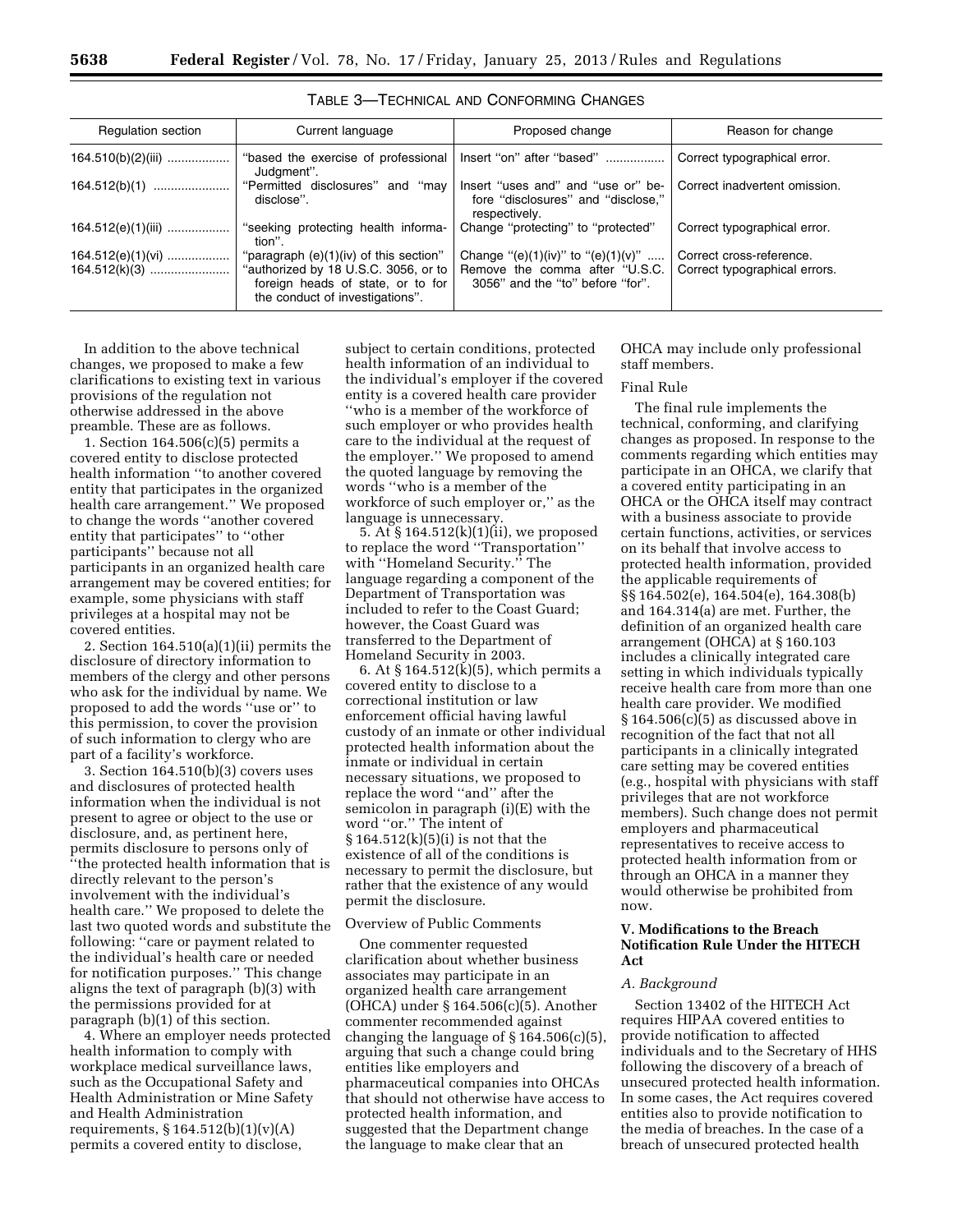information at or by a business associate of a covered entity, the Act requires the business associate to notify the covered entity of the breach. Finally, the Act requires the Secretary to post on an HHS Web site a list of covered entities that experience breaches of unsecured protected health information involving more than 500 individuals.

Section 13400(1) of the Act defines ''breach'' to mean, generally, the unauthorized acquisition, access, use, or disclosure of protected health information which compromises the security or privacy of such information. The Act includes three exceptions to this definition to encompass situations Congress clearly intended not to constitute breaches: (1) Unintentional acquisition, access, or use of protected health information by an employee or other person acting under the authority of a covered entity or business associate if such acquisition, access, or use was made in good faith and within the course and scope of the employment or other professional relationship of such person with the covered entity or business associate and such information is not further acquired, accessed, used, or disclosed by any person (section 13400(1)(B)(i)); (2) inadvertent disclosure of protected health information from one person authorized to access protected health information at a facility operated by a covered entity or business associate to another person similarly situated at the same facility and the information received is not further acquired, accessed, used or disclosed without authorization by any person (section  $13400(1)(B)(ii)$  and (iii)); and (3) unauthorized disclosures in which an unauthorized person to whom protected health information is disclosed would not reasonably have been able to retain the information (section 13400(1)(A)).

Further, section 13402(h) of the Act defines ''unsecured protected health information'' as ''protected health information that is not secured through the use of a technology or methodology specified by the Secretary in guidance'' and provides that the guidance specify the technologies and methodologies that render protected health information unusable, unreadable, or indecipherable to unauthorized individuals. Covered entities and business associates that implement the specified technologies and methodologies with respect to protected health information are not required to provide notifications in the event of a breach of such information that is, the information is not considered ''unsecured'' in such cases. As required by the Act, the Secretary initially issued this guidance on April

17, 2009 (it was subsequently published at 74 FR 19006 on April 27, 2009). The guidance listed and described encryption and destruction as the two technologies and methodologies for rendering protected health information unusable, unreadable, or indecipherable to unauthorized individuals.

In cases in which notification is required, the Act at section 13402 prescribes the timeliness, content, and methods of providing the breach notifications.

Section 13402 required HHS to issue within 180 days of enactment interim final regulations to implement these breach notification requirements. The Department issued an interim final rule on August 24, 2009, with a 60-day public comment period (74 FR 42740). The interim final rule became effective on September 23, 2009. In the preamble to the interim final rule, the Department also re-issued without substantive change its Guidance Specifying the Technologies and Methodologies That Render Protected Health Information Unusable, Unreadable, or Indecipherable to Unauthorized Individuals that was initially issued on April 17, 2009. The Guidance continues to specify encryption and destruction as the two methods for rendering protected health information unusable, unreadable, or indecipherable to unauthorized individuals—or ''secured''—and thus, exempt from the breach notification obligations. See 74 FR 42741–43.

# *B. Overview of the Interim Final Rule*

The interim final rule added a new subpart D to part 164 of title 45 of the Code of Federal Regulations (CFR) to implement the breach notification provisions of section 13402 of the HITECH Act. In developing the interim final rule, the Department consulted closely with the Federal Trade Commission (FTC), which administers similar breach notification requirements on vendors of personal health records (PHRs) and their third party service providers under section 13407 of the HITECH Act. The interim final rule and FTC's Health Breach Notification Rule (74 FR 42962, published August 25, 2009) made clear that entities operating as HIPAA covered entities and business associates are subject to HHS', and not the FTC's, breach notification rule. Second, to address those limited cases where an entity may be subject to both HHS' and the FTC's rules, such as a vendor that offers PHRs to customers of a HIPAA covered entity as a business associate and also offers PHRs directly to the public, both sets of regulations were harmonized by including the same

or similar language, within the constraints of the statutory language.

The 60-day public comment period on the interim final rule closed on October 23, 2009. The Department received approximately 120 comments during the comment period from a variety of entities, including health care providers, hospital and medical associations, health plans, educational institutions, information technology companies, privacy and security advocates, consumer groups, state agencies, and several members of Congress. The provisions of the interim final rule are discussed in more detail below, along with the public comments received, and the provisions of this final rule.

### *C. Section-by-Section Description of Final Rule and Response to Comments*

- 1. Section 164.402—Definitions
- a. Definition of ''Breach''

#### Interim Final Rule

Section 13400(1)(A) of the Act defines ''breach'' as the ''unauthorized acquisition, access, use, or disclosure of protected health information which compromises the security or privacy of such information, except where an unauthorized person to whom such information is disclosed would not reasonably have been able to retain such information.'' Section 13400(1)(B) of the Act provides two additional exceptions to the definition of ''breach.'' The interim final rule at 45 CFR 164.402 defined a ''breach'' to mean generally ''the acquisition, access, use, or disclosure of protected health information in a manner not permitted [by the Privacy Rule] which compromises the security or privacy of the protected health information.'' The definition included the statutory exceptions to the definition (discussed below) and clarified that ''unauthorized'' for purposes of the statute meant in a manner not permitted by the Privacy Rule.

In addition, for purposes of this definition, the rule provided that ''compromises the security or privacy of the protected health information'' means poses a significant risk of financial, reputational, or other harm to the individual. The Department included this standard regarding a significant risk of harm to the individual (i.e., harm standard) after considering public comment received in response to the Department's request for information on the HITECH Act's breach notification provisions. See 74 FR 19006. The inclusion of the harm standard was intended to align the Department's rule with many State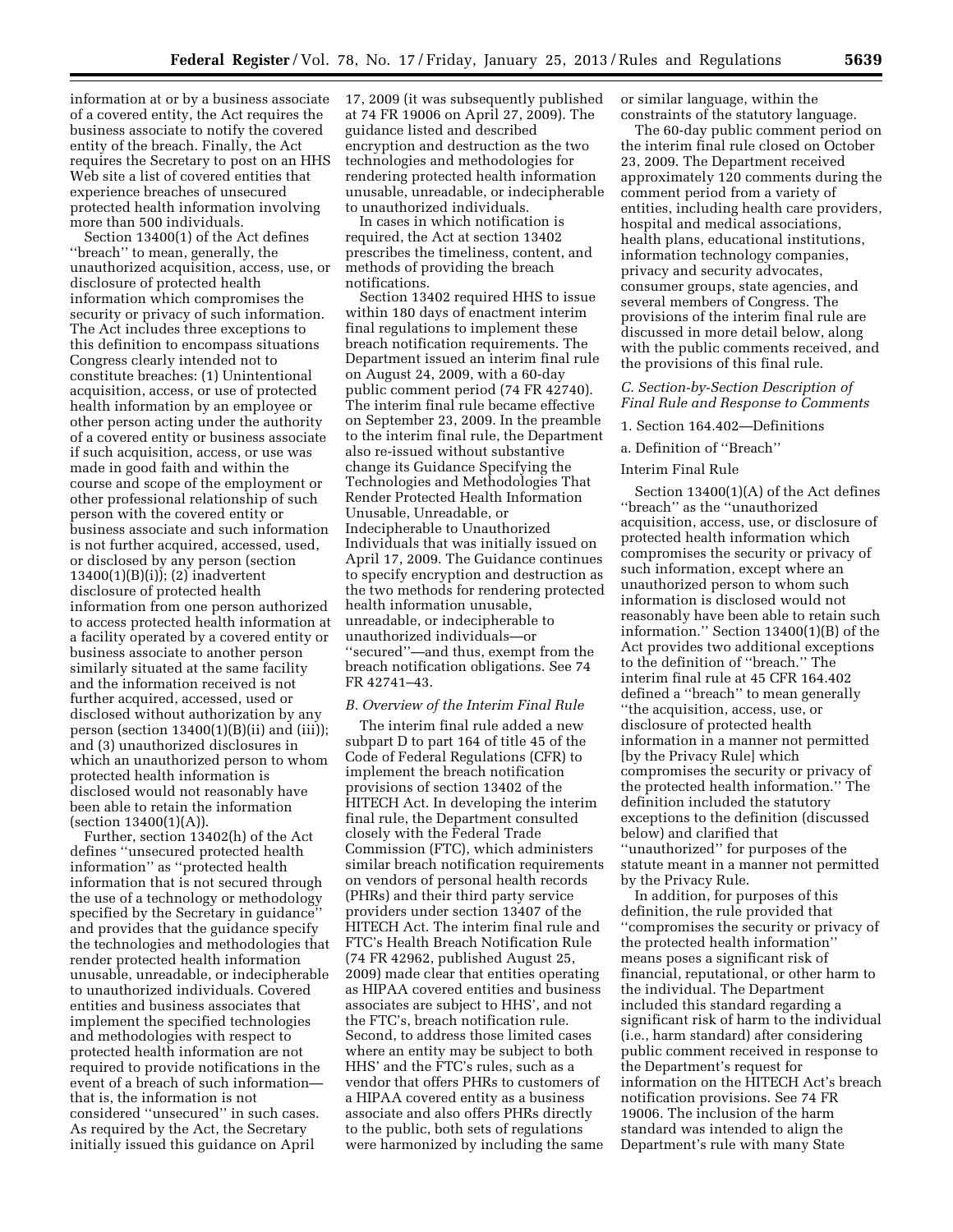breach notification laws, as well as existing obligations on Federal agencies pursuant to OMB Memorandum M–07– 16, that have similar standards for triggering breach notification. In addition, the standard was intended to ensure that consumers were not flooded with breach notifications for inconsequential events, which could cause unnecessary anxiety and eventual apathy among consumers.

To determine whether an impermissible use or disclosure of protected health information constitutes a breach under this standard, covered entities and business associates were required to perform a risk assessment to determine if there is a significant risk of harm to the individual as a result of the impermissible use or disclosure. In conducting the risk assessment, covered entities and business associates were to consider a number or combination of factors, including who impermissibly used the information or to whom the information was impermissibly disclosed; whether the covered entity or business associate had taken steps to mitigate or eliminate the risk of harm; whether the protected health information was actually accessed; and what type or amount of protected health information was impermissibly used or disclosed.

The rule provided further that an impermissible use or disclosure of protected health information that qualifies as a limited data set but also excludes dates of birth and zip codes (both identifiers that may otherwise be included in a limited data set) does not compromise the security or privacy of the protected health information. The Department included this narrow exception in the belief that it would be very difficult to re-identify a limited data set that excludes dates of birth and zip codes. Thus, a breach of such information would pose a low level of risk of harm to an individual.

The interim final rule also included the three statutory exceptions to the definition of breach. To implement section  $13400(1)(B)(i)$  of the Act, the first regulatory exception provided that a breach excludes any unintentional acquisition, access, or use of protected health information by a workforce member or person acting under the authority of a covered entity or business associate, if such acquisition, access, or use was made in good faith and within the scope of authority and does not result in further use or disclosure in a manner not permitted by the Privacy Rule. We substituted the term ''workforce members'' for the statutory term ''employees'' because ''workforce member'' is a defined term for purposes

of the HIPAA Rules and means employees, volunteers, trainees, and other persons whose conduct, in the performance of work for a covered entity or business associate, is under the direct control of such covered entity or business associate.

In addition to unintentional, good faith access to protected health information by workforce members, this exception covers similar access by a business associate of a covered entity or subcontractor with respect to a business associate or other person acting on behalf of a covered entity or business associate. The exception does not, however, cover situations involving snooping employees, because access as a result of such snooping would be neither unintentional nor done in good faith.

To implement section 13400(1)(B)(ii) and (iii) of the Act, the second regulatory exception provided that a breach excludes inadvertent disclosures of protected health information from a person who is authorized to access protected health information at a covered entity or business associate to another person authorized to access protected health information at the same covered entity, business associate, or organized health care arrangement in which the covered entity participates. The regulatory exception includes reference to an ''organized health care arrangement'' to capture, among other things, clinically integrated care settings in which individuals typically receive health care from more than one health care provider, such as a hospital, and the health care providers who have staff privileges at the hospital.

In this regulatory exception, we also interpreted the statutory limitations that the disclosure be to ''another person similarly situated at the same facility'' to mean that the disclosure be to another person authorized to access protected health information (even if the two persons may not be authorized to access the same types of protected health information) at the same covered entity, business associate, or organized health care arrangement in which the covered entity participates (even if the covered entity, business associate, or organized health care arrangement has multiple facilities or locations across the country).

Finally, to implement section 13400(1)(A) of the Act, the interim final rule exempted disclosures of protected health information where a covered entity or a business associate has a good faith belief that an unauthorized person to whom the disclosure was made would not reasonably have been able to retain such information. For example, if

a covered entity, due to a lack of reasonable safeguards, sends a number of explanations of benefits (EOBs) to the wrong individuals and a few of the EOBs are returned by the post office, unopened, as undeliverable, the covered entity can conclude that the improper addressees could not reasonably have retained the information. The EOBs that were not returned as undeliverable, however, and that the covered entity knows were sent to the wrong individuals, should be treated as potential breaches. As another example, if a nurse mistakenly hands a patient the discharge papers belonging to another patient, but she quickly realizes her mistake and recovers the protected health information from the patient, this would not constitute a breach if the nurse can reasonably conclude that the patient could not have read or otherwise retained the information.

With respect to any of the three exceptions discussed above, a covered entity or business associate has the burden of proof, pursuant to § 164.414(b) (discussed below), for showing why breach notification was not required. Accordingly, the covered entity or business associate must document why the impermissible use or disclosure falls under one of the above exceptions.

# Overview of Public Comments

Of the approximately 85 public comments received on the interim final rule addressing the definition of breach, approximately 70 of those comments addressed the harm standard and risk assessment approach in the interim final rule. We received approximately 60 comments in support of the harm standard and the risk assessment approach. The commenters in support of this approach included providers, health plans, professional associations, and certain members of Congress. These commenters argued that the inclusion of the harm standard and accompanying risk assessment was consistent with the statutory language, aligned the interim final rule with many State breach notification laws and Federal policies, and appropriately placed the obligation to determine if a breach had occurred on covered entities and business associates since they had the requisite knowledge of the incident to best assess the likely impact of the impermissible use or disclosure.

The proponents of the harm standard and risk assessment approach also argued that its removal would increase the cost and burden of implementing the rule for covered entities, business associates, as well as HHS, and may cause unnecessary anxiety and eventual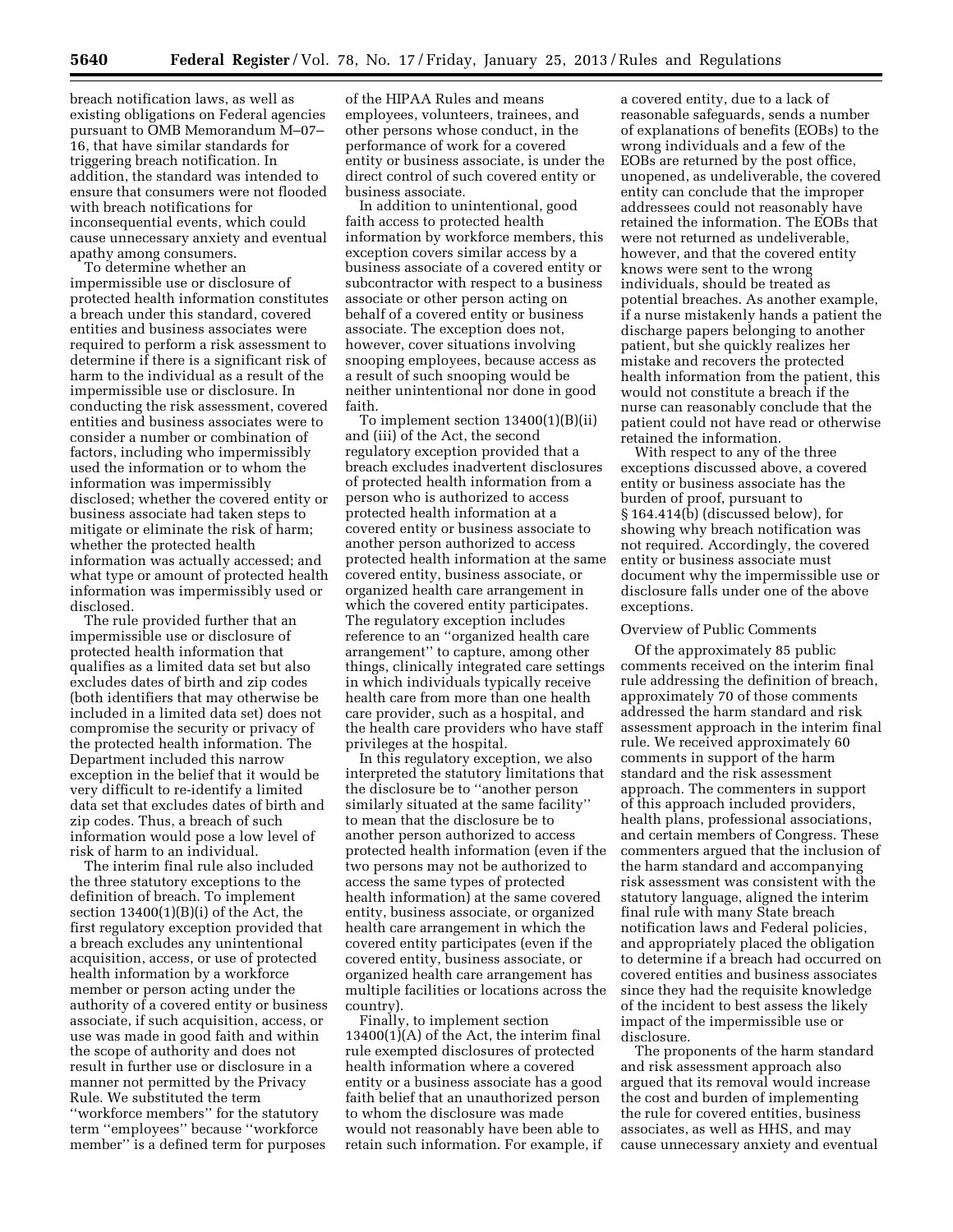apathy among consumers if notifications are sent when there is no risk of harm to the individual.

We also received approximately 10 comments opposed to the harm standard. Generally, the commenters opposed to this approach were members of Congress and consumer advocacy groups. Some opponents of the harm standard argued that its addition to the interim final rule set too high a bar for triggering breach notification, which was contrary to statutory intent. These commenters argued that the final rule should adopt a bright line standard for breach notification to ensure that individuals are aware of all impermissible uses and disclosures of their health information regardless of the potential risk and to make implementation and enforcement of the rule more uniform by removing the discretion and judgment given to covered entities in the interim final rule. These commenters argued that such transparency would better breed consumer trust and would allow individuals to assess the risk of harm themselves and take necessary measures to mitigate an impermissible use or disclosure of their health information.

Other commenters, while opposed to a harm standard to trigger breach notification, nonetheless agreed that breach notification should not be required following every impermissible use or disclosure of unsecured protected health information no matter how inconsequential the breach. These commenters argued that, rather than a subjective standard measuring the risk of harm to an individual, the final rule should include a more objective standard against which entities would be required to assess risk. These commenters suggested that the risk assessment should focus on the risk that the protected health information was compromised instead of on the risk of harm to the individual. Additionally, these commenters proposed four factors that should be considered to determine whether the information was compromised: (1) To whom the information was impermissibly disclosed; (2) whether the information was actually accessed or viewed; (3) the potential ability of the recipient to identify the subjects of the data; and (4) in cases where the recipient is the disclosing covered entity's business associate or is another covered entity, whether the recipient took appropriate mitigating action.

Some commenters stated that the default function of the rule was unclear. In particular, these commenters questioned whether the rule required notification of a breach unless it is

determined that a significant risk of harm does not exist, or alternatively, required notification only in cases where significant risk of harm can be demonstrated. Other commenters suggested that we include in the definition an express presumption of a breach unless an entity can show otherwise.

Additionally, many commenters responded to the treatment of limited data sets in the interim final rule. Although many commenters expressed support for the assertion that limited data sets that do not contain dates of birth and zip codes do not compromise the security or privacy of protected health information, most of these commenters expressed concern that the interim final rule did not go far enough and should exempt even those limited data sets that contain dates of birth and/ or zip codes from the breach notification requirements. These commenters argued that no impermissible use or disclosure of a limited data set should trigger breach notification obligations because without the 16 direct identifiers that the Privacy Rule requires to be stripped from the information, there is minimal risk of harm to the individual. Additionally, commenters indicated it would be costly and burdensome for entities to have to re-identify the information in a limited data set to provide notification and that reidentifying the information could also pose an additional risk of harm to the affected individuals. Finally, other commenters noted that because researchers commonly rely on limited data sets that contain dates of birth and zip codes, researchers would not be able to take advantage of the exception for certain limited data sets in the interim final rule, which may have the effect of deterring research.

In contrast, some commenters expressed concern regarding the inclusion of even the limited exception to the definition of breach for limited data sets that do not include dates of birth and zip codes. These commenters supported requiring entities to perform a risk assessment to determine whether an impermissible use or disclosure of such information compromised the security or privacy of the information, as there may be a risk of reidentification of this information depending on who received the information.

### Final Rule

After considering the public comments on the definition, the Department in this final rule amends the definition of ''breach'' at 45 CFR 164.402. Based on the comments, we

recognize that the language used in the interim final rule and its preamble could be construed and implemented in manners we had not intended. Accordingly, this final rule modifies and clarifies the definition of breach and the risk assessment approach outlined in the interim final rule.

First, we have added language to the definition of breach to clarify that an impermissible use or disclosure of protected health information is presumed to be a breach unless the covered entity or business associate, as applicable, demonstrates that there is a low probability that the protected health information has been compromised. We recognize that some persons may have interpreted the risk of harm standard in the interim final rule as setting a much higher threshold for breach notification than we intended to set. As a result, we have clarified our position that breach notification is necessary in all situations except those in which the covered entity or business associate, as applicable, demonstrates that there is a low probability that the protected health information has been compromised (or one of the other exceptions to the definition of breach applies). We believe that the express statement of this presumption in the final rule will help ensure that all covered entities and business associates interpret and apply the regulation in a uniform manner and also responds to commenters that indicated the default function of the rule was unclear. This new language is also consistent with § 164.414, which provides that covered entities and business associates have the burden of proof to demonstrate that all notifications were provided or that an impermissible use or disclosure did not constitute a breach (such as by demonstrating through a risk assessment that there was a low probability that the protected health information had been compromised) and must maintain documentation sufficient to meet that burden of proof.

Second, to further ensure that this provision is applied uniformly and objectively by covered entities and business associates, we have removed the harm standard and modified the risk assessment to focus more objectively on the risk that the protected health information has been compromised. Thus, breach notification is not required under the final rule if a covered entity or business associate, as applicable, demonstrates through a risk assessment that there is a low probability that the protected health information has been compromised, rather than demonstrate that there is no significant risk of harm to the individual as was provided under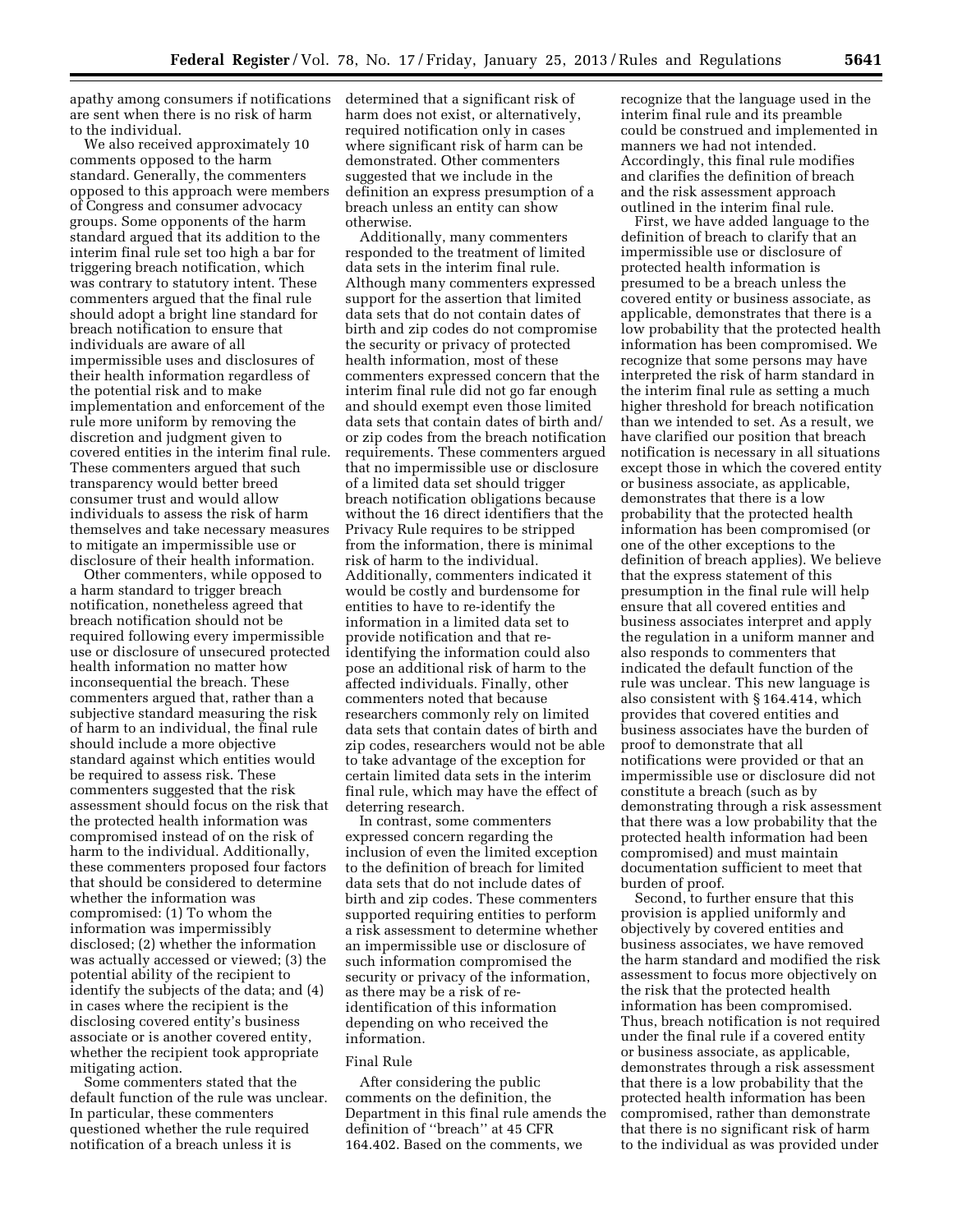the interim final rule. The final rule also identifies the more objective factors covered entities and business associates must consider when performing a risk assessment to determine if the protected health information has been compromised and breach notification is

necessary. Although some commenters urged us to implement a bright line standard, requiring notification for all impermissible uses and disclosures without any assessment of risk, we believe that a risk assessment is necessary. The statute acknowledges, by including a specific definition of breach and identifying exceptions to this definition, as well as by providing that an unauthorized acquisition, access, use, or disclosure of protected health information must compromise the security or privacy of such information to be a breach, that there are several situations in which unauthorized acquisition, access, use, or disclosure of protected health information is so inconsequential that it does not warrant notification. In addition to the statutory exceptions that have been included in both the interim final rule and this final rule, there may be other similar situations that do not warrant breach notification. We agree with commenters that providing notification in such cases may cause the individual unnecessary anxiety or even eventual apathy if notifications of these types of incidents are sent routinely. For example, if a covered entity misdirects a fax containing protected health information to the wrong physician practice, and upon receipt, the receiving physician calls the covered entity to say he has received the fax in error and has destroyed it, the covered entity may be able to demonstrate after performing a risk assessment that there is a low risk that the protected health information has been compromised. Although this scenario does not fit into any of the statutory or regulatory exceptions, we believe that, like the exceptions to breach, notification should not be required if the covered entity demonstrates a low probability that the data has been compromised.

Commenters argued that a rule containing a bright line standard for notification would be easier for both the regulated entities to implement and for HHS to enforce. We disagree. Although a rule that required notification following every impermissible use or disclosure may appear easier for covered entities and business associates to implement—as no determination of the risk that the protected health information has been compromised would be required—in effect, a bright

line standard would be extremely burdensome and costly for entities to implement. With no risk assessment following an impermissible use or disclosure, entities may be required to provide many notices each year for incidents that did not compromise the security or privacy of an individual's protected health information.

Although we do not believe a bright line approach to breach notification is appropriate, we do agree with the commenters who expressed concern that the risk assessment focus on ''harm to an individual'' in the interim final rule was too subjective and would lead to inconsistent interpretations and results across covered entities and business associates. As a result, instead of assessing the risk of harm to the individual, covered entities and business associates must assess the probability that the protected health information has been compromised based on a risk assessment that considers at least the following factors: (1) The nature and extent of the protected health information involved, including the types of identifiers and the likelihood of re-identification; (2) the unauthorized person who used the protected health information or to whom the disclosure was made; (3) whether the protected health information was actually acquired or viewed; and (4) the extent to which the risk to the protected health information has been mitigated. We believe that the use of these factors, which are derived from the factors listed in the interim final rule as well as many of the factors suggested by commenters, will result in a more objective evaluation of the risk to the protected health information and a more uniform application of the rule.

As we have modified and incorporated the factors that must be considered when performing a risk assessment into the regulatory text, covered entities and business associates should examine their policies to ensure that when evaluating the risk of an impermissible use or disclosure they consider all of the required factors. In addition, given the circumstances of the impermissible use or disclosure, additional factors may need to be considered to appropriately assess the risk that the protected health information has been compromised. We note that, although we have included this risk assessment in the final rule, this type of assessment of risk should not be a new or different exercise for covered entities and business associates. Similar assessments of risk that data have been compromised must be performed routinely following security

breaches and to comply with certain State breach notification laws.

The first factor requires covered entities and business associates to evaluate the nature and the extent of the protected health information involved, including the types of identifiers and the likelihood of re-identification of the information. To assess this factor, entities should consider the type of protected health information involved in the impermissible use or disclosure, such as whether the disclosure involved information that is of a more sensitive nature. For example, with respect to financial information, this includes credit card numbers, social security numbers, or other information that increases the risk of identity theft or financial fraud. With respect to clinical information, this may involve considering not only the nature of the services or other information <sup>11</sup> but also the amount of detailed clinical information involved (e.g., treatment plan, diagnosis, medication, medical history information, test results). Considering the type of protected health information involved in the impermissible use or disclosure will help entities determine the probability that the protected health information could be used by an unauthorized recipient in a manner adverse to the individual or otherwise used to further the unauthorized recipient's own interests. Additionally, in situations where there are few, if any, direct identifiers in the information impermissibly used or disclosed, entities should determine whether there is a likelihood that the protected health information released could be reidentified based on the context and the ability to link the information with other available information.12 For example, if a covered entity impermissibly disclosed a list of patient names, addresses, and hospital identification numbers, the protected health information is obviously identifiable, and a risk assessment likely would determine that there is more than a low probability that the information has been compromised, dependent on an assessment of the other factors discussed below. Alternatively, if the covered entity disclosed a list of patient discharge dates and diagnoses, the

<sup>11</sup>We caution that many forms of health information, not just information about sexually transmitted diseases or mental health or substance abuse, are sensitive.

<sup>12</sup> Information that has been de-identified in accordance with 45 CFR 164.514(a)–(c) is not protected health information, and thus, any inadvertent or unauthorized use or disclosure of such information is not considered a breach for purposes of this rule.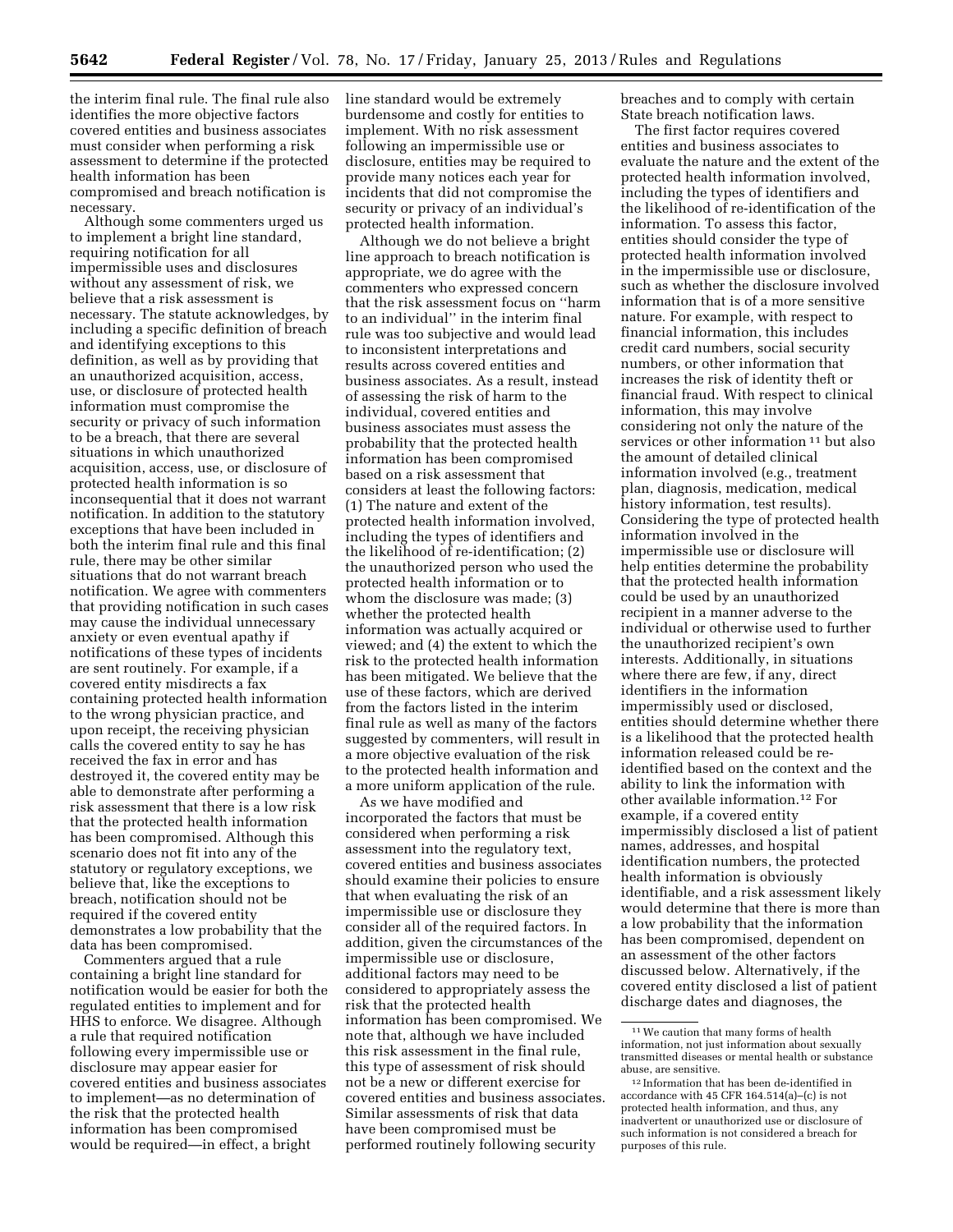entity would need to consider whether any of the individuals could be identified based on the specificity of the diagnosis, the size of the community served by the covered entity, or whether the unauthorized recipient of the information may have the ability to combine the information with other available information to re-identify the affected individuals (considering this factor in combination with the second factor discussed below). We emphasize, however, that the entity must evaluate all the factors, including those discussed below, before making a determination about the probability of risk that the protected health information has been compromised.

The second factor requires covered entities and business associates to consider the unauthorized person who impermissibly used the protected health information or to whom the impermissible disclosure was made. Entities should consider whether the unauthorized person who received the information has obligations to protect the privacy and security of the information. For example, as discussed in the interim final rule, if protected health information is impermissibly disclosed to another entity obligated to abide by the HIPAA Privacy and Security Rules or to a Federal agency obligated to comply with the Privacy Act of 1974 and the Federal Information Security Management Act of 2002, there may be a lower probability that the protected health information has been compromised since the recipient of the information is obligated to protect the privacy and security of the information in a similar manner as the disclosing entity. We also emphasize that this factor should be considered in combination with the factor discussed above regarding the risk of reidentification. If the information impermissibly used or disclosed is not immediately identifiable, entities should determine whether the unauthorized person who received the protected health information has the ability to re-identify the information. For example, if information containing dates of health care service and diagnoses of certain employees was impermissibly disclosed to their employer, the employer may be able to determine that the information pertains to specific employees based on other information available to the employer, such as dates of absence from work. In this case, there may be more than a low probability that the protected health information has been compromised.

Several commenters suggested that a risk assessment need be completed following only impermissible

disclosures of protected health information, since information impermissibly ''used'' remains within the covered entity or business associate. We disagree. The final rule requires a risk assessment to be performed following both impermissible uses and disclosures (that do not otherwise fall within the other enumerated exceptions to breach). However, the fact that information only is impermissibly used within a covered entity or business associate and the impermissible use does not result in further impermissible disclosure outside the entity, is something that may be taken into account in conducting the risk assessment and may reduce the probability that the protected health information has been compromised.

The third factor requires covered entities and business associates to investigate an impermissible use or disclosure to determine if the protected health information was actually acquired or viewed or, alternatively, if only the opportunity existed for the information to be acquired or viewed. For example, as we discussed in the interim final rule, if a laptop computer was stolen and later recovered and a forensic analysis shows that the protected health information on the computer was never accessed, viewed, acquired, transferred, or otherwise compromised, the entity could determine that the information was not actually acquired by an unauthorized individual even though the opportunity existed. In contrast, however, if a covered entity mailed information to the wrong individual who opened the envelope and called the entity to say that she received the information in error, then, in this case, the unauthorized recipient viewed and acquired the information because she opened and read the information to the extent that she recognized it was mailed to her in error.

The final factor included in the final rule requires covered entities and business associates to consider the extent to which the risk to the protected health information has been mitigated. Covered entities and business associates should attempt to mitigate the risks to the protected health information following any impermissible use or disclosure, such as by obtaining the recipient's satisfactory assurances that the information will not be further used or disclosed (through a confidentiality agreement or similar means) or will be destroyed, and should consider the extent and efficacy of the mitigation when determining the probability that the protected health information has been compromised. We note that this

factor, when considered in combination with the factor regarding the unauthorized recipient of the information discussed above, may lead to different results in terms of the risk to the protected health information. For example, a covered entity may be able to obtain and rely on the assurances of an employee, affiliated entity, business associate, or another covered entity that the entity or person destroyed information it received in error, while such assurances from certain third parties may not be sufficient. As described above, certain commenters suggested that mitigation should only be considered where the recipient of the information is a business associate of the covered entity or another covered entity. We do not in this rule limit this factor to those circumstances but, as discussed above, acknowledge that the recipient of the information will have an impact on whether the covered entity can conclude that an impermissible use or disclosure has been appropriately mitigated.

A covered entity's or business associate's analysis of the probability that protected health information has been compromised following an impermissible use or disclosure must address each factor discussed above. Other factors may also be considered where necessary. Covered entities and business associates must then evaluate the overall probability that the protected health information has been compromised by considering all the factors in combination, and we expect these risk assessments to be thorough, completed in good faith, and for the conclusions reached to be reasonable. If an evaluation of the factors discussed above fails to demonstrate that there is a low probability that the protected health information has been compromised, breach notification is required. We do note, however, that a covered entity or business associate has the discretion to provide the required notifications following an impermissible use or disclosure of protected health information without performing a risk assessment. Because the final rule clarifies the presumption that a breach has occurred following every impermissible use or disclosure of protected health information, entities may decide to notify without evaluation of the probability that the protected health information has been compromised. In the future, we will issue additional guidance to aid covered entities and business associates in performing risk assessments with respect to frequently occurring scenarios.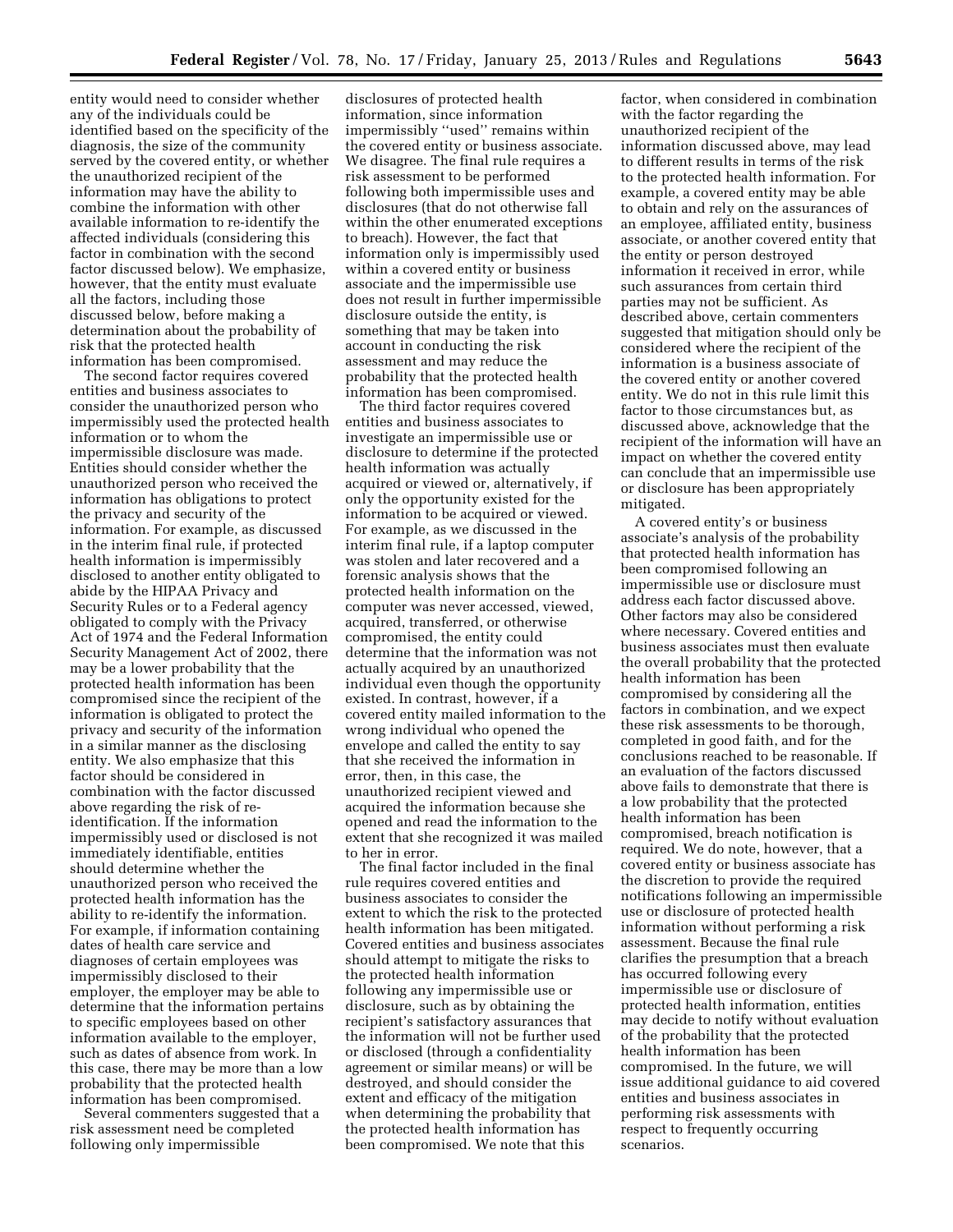In addition to the removal of the harm standard and the creation of more objective factors to evaluate the probability that protected health information has been compromised, we have removed the exception for limited data sets that do not contain any dates of birth and zip codes. In the final rule, following the impermissible use or disclosure of any limited data set, a covered entity or business associate must perform a risk assessment that evaluates the factors discussed above to determine if breach notification is not required.

The vast majority of commenters were not supportive of the exception for certain limited data sets outlined in the interim final rule, either because they believed the exception did not go far enough and would chill research that needed access to birth dates and zip codes in limited data sets, or because of concerns regarding the re-identifiability of the limited information to which the exception applied. Based on the comments, we believe it is appropriate to require the impermissible use or disclosure of a limited data set, even those that do not contain dates of birth and zip codes, to be subject to a risk assessment to demonstrate that breach notification is not required. The final rule expressly includes a factor that would require consideration of the reidentifiability of the information, as well a factor that requires an assessment of the unauthorized person who used the protected health information or to whom the disclosure was made (i.e., whether this person has the ability to reidentify the affected individuals). Thus, the factors are particularly suited to address the probability that a data set without direct identifiers has been compromised following an impermissible use or disclosure. Further, we believe in most cases that the result would be the same under this final rule as under the interim final rule with respect to whether an impermissible use or disclosure of a limited data set that also excludes dates of birth and zip codes constitutes a breach for which notification is required. Due to the lack of identifiers present in the protected health information, entities may reasonably determine that there is a low probability of risk that the information has been compromised; however, we stress that this is a fact specific determination to be made based on the circumstances of the impermissible use or disclosure.

We encourage covered entities and business associates to take advantage of the safe harbor provision of the breach notification rule by encrypting limited data sets and other protected health

information pursuant to the Guidance Specifying the Technologies and Methodologies that Render Protected Health Information Unusable, Unreadable, or Indecipherable to Unauthorized Individuals (74 FR 42740, 42742). If protected health information is encrypted pursuant to this guidance, then no breach notification is required following an impermissible use or disclosure of the information.

In addition to the comments discussed above, it was suggested that covered entities be required to include in their notice of privacy practices information about how a risk assessment will be conducted or their internal policies for determining whether a breach has occurred and notification is warranted. It was also suggested that the breach notice to the individual following discovery of a breach of unsecured protected health information contain information about the covered entity or business associate's risk assessment to help the individual better assess the level of threat posed by the breach and to better determine the appropriate steps, if any, to take.

We decline to require that the covered entity's notice of privacy practices include a description of how a risk assessment will be conducted, although covered entities may include such information in their notice of privacy practices if they choose. While each risk assessment will differ depending on the specific facts and circumstances surrounding the impermissible use or disclosure, we believe that the modifications in this final rule will help ensure that covered entities and business associates perform risk assessments more uniformly and objectively. We also note that the content requirements for the notice to the individual outlined in § 164.404(c) already require that the individual be notified of the circumstances of a breach, as well as what steps individuals should take to protect themselves from potential harm resulting from the breach.

One commenter suggested that we require a covered entity to hire an independent organization to assess the risk of an impermissible use or disclosure to determine if breach notification is required. We do not believe such a requirement is necessary, although covered entities are free to engage independent organizations to assist in making such determinations provided that, if access to protected health information is required, business associate agreements are entered into to protect the information. Further, we believe the modifications in this final

rule are conducive to more uniform risk assessments across covered entities and business associates. Additionally, as with the interim final rule, we note that covered entities and business associates have the burden of proof, pursuant to § 164.414, to demonstrate that all notifications were provided or that an impermissible use or disclosure did not constitute a breach and to maintain documentation (e.g., of the risk assessment demonstrating that there was a low probability that the protected health information had been compromised or of the assessment that the impermissible use or disclosure falls within one of the other exceptions to breach), pursuant to 45 CFR  $164.530(j)(1)(iv)$ , as necessary to meet this burden of proof. Thus, covered entities and business associates have adequate incentive to conduct reasonable and diligent risk assessments.

Finally, after reviewing and considering the comments received regarding the exceptions to the definition of breach in the interim final rule, the Department adopts these exceptions without modification in this final rule. Although the substance of these exceptions has not changed, these exceptions are now located at paragraph (1) of the definition of breach instead of paragraph (2) to accommodate the modifications discussed above. We respond to the public comments addressing these exceptions, as well as other comments received on the definition of ''breach,'' below.

### Response to Other Public Comments

*Comment:* Many commenters expressed concern that violations of the minimum necessary standard may trigger breach notification obligations.

*Response:* We do not believe it would be appropriate to exempt minimum necessary violations from the breach notification obligations as we do not believe that all minimum necessary violations present a low probability that the protected health information has been compromised. Thus, uses or disclosures that impermissibly involve more than the minimum necessary information, in violation of §§ 164.502(b) and 164.514(d), may qualify as breaches. Such incidents must be evaluated as any other impermissible uses or disclosures to determine whether breach notification is not required.

As explained above, there are several factors to be considered when determining the probability that the protected health information involved in an impermissible use or disclosure has been compromised, including the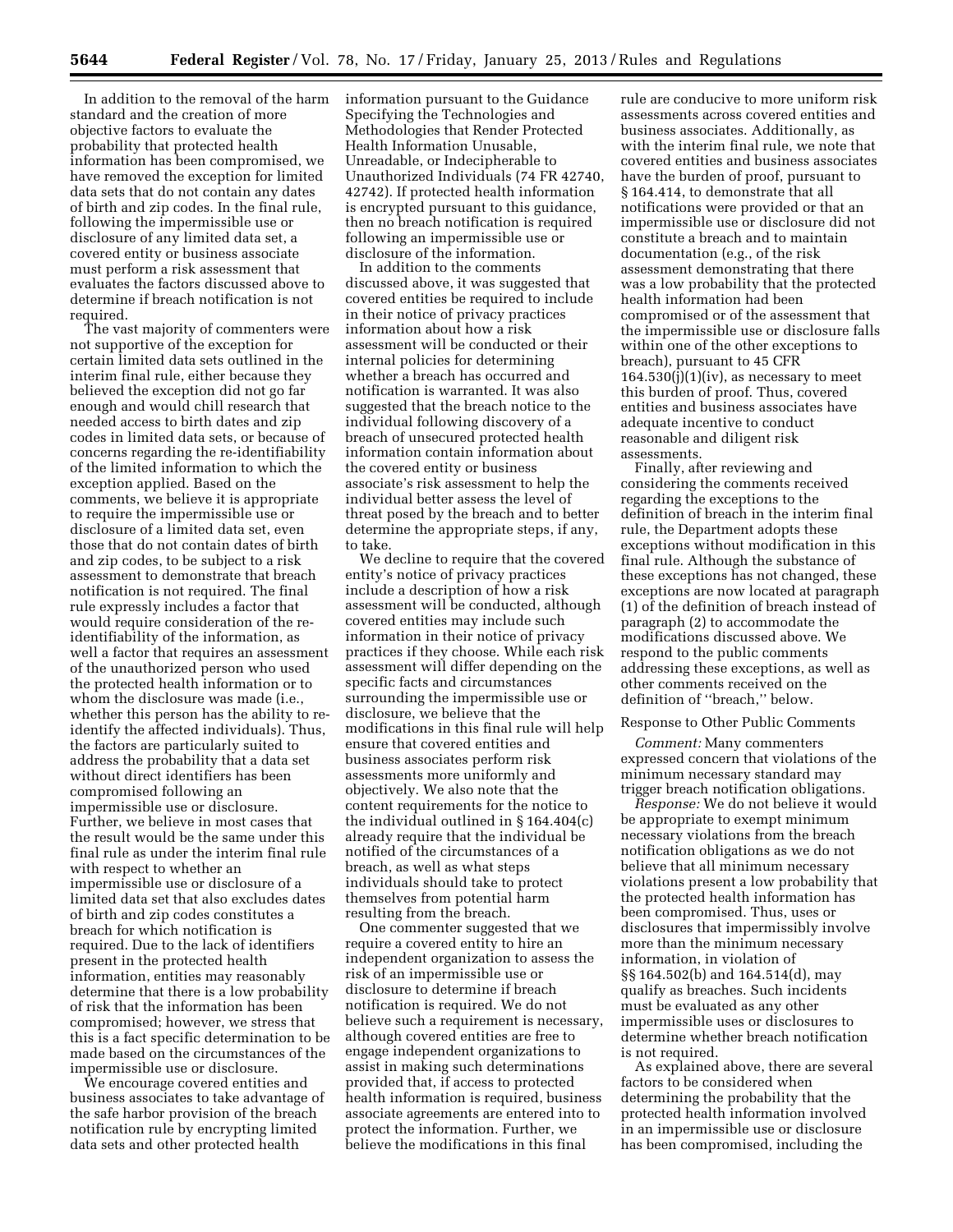unauthorized person who used the information or to whom the disclosure was made. Thus, where a minimum necessary violation occurs in a disclosure to a business associate or as an internal use within a covered entity or business associate, the fact that the information was not acquired by a third party would be considered as part of the risk assessment and may help lead to the conclusion that there is a low probability that the protected health information has been compromised. Alternatively, covered entities and business associates may determine that certain minimum necessary violations fall within the exceptions to the definition of breach at § 164.402(1)(i) or  $(1)(ii)$ .

We note that the Privacy Rule's minimum necessary standard requires a covered entity to make reasonable efforts to limit access to protected health information to those persons or classes of persons who need access to protected health information to carry out their duties and to disclose an amount of protected health information reasonably necessary to achieve the purpose of a disclosure. The Privacy Rule requires covered entities to determine and define in their policies and procedures how the minimum necessary standard applies to their own uses and disclosures. Thus, covered entities are in a good position to know when such policies and procedures have been violated and to assess the probability that the incident has compromised the security or privacy of the information. Finally, we will consider including further guidance regarding the interaction between the minimum necessary standard and the breach notification requirements in the guidance required by section 13405(b)(1)(B) of the HITECH Act.

*Comment:* Several commenters asked that we clarify the differences between ''acquisition,'' ''access,'' ''use,'' and ''disclosure'' in the exceptions in the final rule. These commenters expressed confusion regarding the use of these terms in the first two exceptions to the definition of breach, stating that the term ''acquisition'' connotes a disclosure of information, and thus, the exception regarding unintentional acquisition, access, or use of protected health information by a workforce member or person acting under the authority of a covered entity or business associate implicitly includes disclosures of protected health information.

*Response:* While the Privacy Rule uses the terms ''use'' and ''disclosure,'' we included both ''acquisition'' and ''access'' in the regulatory text for consistency with the statutory language. We interpret ''acquisition'' and ''access'' to information based on their plain meanings and believe that both terms are encompassed within the current definitions of ''use'' and ''disclosure'' in the HIPAA Rules. For example, an acquisition may be a ''use'' or ''disclosure'' depending on who acquired the information—i.e., a workforce member or someone outside the covered entity, such as a business associate.

*Comment:* Several commenters supported our interpretations of the statutory terms ''employee,'' ''same facility,'' and ''similarly situated individual'' with respect to the exceptions to the definition of breach.

*Response:* We retain these clarifications in this final rule.

*Comment:* Some commenters asked that we use the term ''use'' instead of ''disclosure'' to describe the type of information exchange contemplated by the exception for certain inadvertent disclosures among persons similarly authorized to access protected health information at a covered entity or business associate since the information must be shared within a covered entity or business associate for the exception to apply.

*Response:* We clarify that the exception at paragraph (1)(ii) of the definition of ''breach'' is intended to apply to certain ''disclosures'' that may occur ''at'' a covered entity, business associate, or organized health care arrangement in which the covered entity participates—e.g., to persons onsite at a covered entity's facility that are not workforce members, such as physicians with staff privileges at a hospital. For impermissible ''uses'' of protected health information among workforce members of a covered entity or a business associate, a covered entity or business associate should determine whether the exception to breach at paragraph (1)(i) regarding certain unintentional acquisition, access, or use by a workforce member or person acting under the authority of a covered entity or business associate applies.

*Comment:* One commenter asked if breach notification is required in cases where an impermissible use or disclosure originally qualifies for either of the exceptions to breach at § 164.402(1)(i) or (1)(ii) at the time the incident occurs but later no longer fits within the exception because the protected health information is further used or disclosed in an impermissible manner.

*Response:* The applicability of an exception to breach must be judged at the time the incident is discovered and evaluated. If an exception to breach is determined to apply such that

notification is not warranted, the inquiry into that breach ends; however, the covered entity or business associate should take appropriate steps to ensure that the information is not further used or disclosed impermissibly. If, sometime after making the determination that the exception applied, the information is impermissibly used or disclosed, the covered entity or business associate should treat that incident as a separate impermissible use or disclosure that warrants evaluation as a breach on its own. As explained more fully below, we treat a breach as having occurred at the time of the impermissible use or disclosure, which in the case of the first two exceptions to breach, is at the time of the ''further'' impermissible use or disclosure.

*Comment:* One commenter asked that we broaden the application of the inadvertent disclosure exception to apply to all routine disclosures between covered entities. Other commenters asked that the rule exempt from the breach notification obligations situations in which a covered entity discloses information to a business associate or another covered entity. Commenters noted that because covered entities and business associates are required to protect the privacy of protected health information, there is little risk that even an impermissible disclosure between such entities would compromise the security or privacy of the information.

*Response:* We do not agree that such situations warrant a blanket exception from the breach notification rules. In appropriate cases, some of these impermissible disclosures among covered entities and covered entities and business associates may fall within the existing exceptions to breach at paragraphs (1)(i) and (ii) of the definition. Otherwise, such disclosures must be evaluated as to the probability that the protected health information has been compromised based on a risk assessment of a number of factors. While the fact that the recipient of an impermissible disclosure is a covered entity or business associate with obligations to protect the privacy and security of protected health information is a consideration with respect to assessing the risk that the protected health information has been compromised, it is not the only factor. For example, a covered entity or business associate must also evaluate the extent to which the risk to the protected health information has been mitigated.

*Comment:* Several commenters suggested that the exceptions to breach should not apply to situations where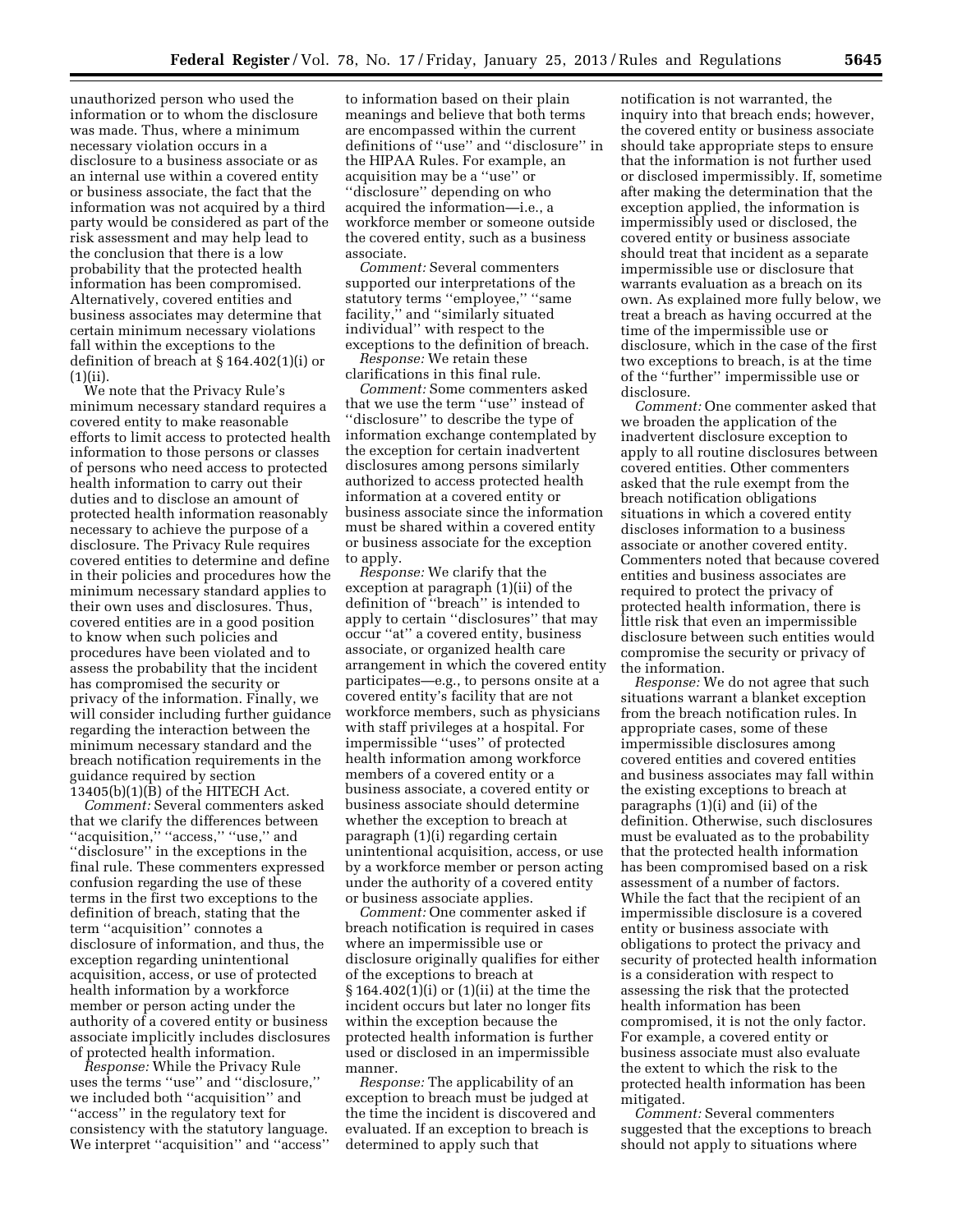workforce members or employees further use or disclose information they unintentionally or inadvertently acquired, accessed, or used, even if such further use or disclosure is permitted under the Privacy Rule. Additionally, these commenters suggested that the breach exceptions should apply only in cases in which the workforce member or employee has taken appropriate steps to mitigate the unintentional acquisition, access, or use of protected health information, such as by alerting the sender of the misdirected information, if applicable, and returning or destroying it.

*Response:* We do not believe it is appropriate to prohibit the sharing of protected health information for permissible purposes following an unintentional or inadvertent error by a workforce member or an employee. Doing so would restrict access and disclosure of the protected health information for necessary treatment and other important purposes to the extent the workforce member or employee needed access to the information in the future for authorized purposes, which would adversely affect health care delivery. We believe that the rule strikes an appropriate balance by not allowing workforce member errors to be excepted from the definition of breach in cases where the workforce member takes the information he or she has mistakenly obtained and then misuses it.

With respect to requiring workforce members or employees to take appropriate steps to mitigate their unintentional access to protected health information, we note that the Privacy Rule already requires covered entities to ensure as part of their minimum necessary policies and procedures that workforce members have appropriate access to protected health information. Therefore, covered entities should ensure that workforce members who gain access in an unauthorized manner to protected health information do not continue to have such unauthorized access. This may require having policies which require workforce members to return or destroy the information to which they obtained unauthorized access. Further, covered entities must implement reasonable safeguards to protect against impermissible uses and disclosures, including further impermissible uses and disclosures by a workforce member who has gained unauthorized access to protected health information.

*Comment:* One commenter asked that we include an exception in the final rule for situations in which a laptop is lost and recovered and a forensic analysis shows that the protected health

information on the computer was not accessed. The commenter stated that because the forensic analysis showed that the information was not compromised, a risk assessment should not be required.

*Response:* We do not include an explicit exception for this particular scenario. As we explained above, in cases where a lost laptop is recovered, the fact that a forensic analysis of the computer shows that its information was not accessed is a relevant consideration for the risk assessment, and entities in such situations may be able to demonstrate a low probability that the information has been compromised. However, covered entities and business associates still must document their risk assessments in these cases. We also note, as we did in the interim final rule, if a computer is lost or stolen, we do not consider it reasonable to delay breach notification based on the hope that the computer will be recovered.

*Comment:* Some commenters asked that we create an exception to breach to cover certain routine impermissible disclosures of protected health information. For example, commenters asked that we except from notification disclosures made as a result of the covered entity mailing information to a patient's old address, faxing information to the wrong number, disclosures made as a result of leaving a voice message at the wrong number reminding a patient of an upcoming appointment, or, in situations where patients have identical or similar names, contacting the wrong patient to inform him or her that lab results were ready.

*Response:* We decline to create such an exception. The ability of a covered entity or business associate to demonstrate that a particular situation poses a low probability that the protected health information was compromised is very fact specific and will depend on an assessment of all of the factors discussed above, such as to whom the information was disclosed, what information was disclosed, and what mitigation has taken place. We also note that, in some cases, some of the situations contemplated by the commenters may fall within an existing exception. For example, if a covered entity mails protected health information about an individual to a wrong address, the impermissible disclosure may fall into the exception at paragraph (1)(iii) of the definition of breach if the information is returned, undelivered and unopened, to the covered entity, such that an unauthorized recipient could not reasonably have retained the

information. If, however, the information was not returned or if the covered entity was informed by the unauthorized recipient that he had received and opened the mail in error, the covered entity would need to complete a risk assessment to determine the probability that the protected health information had been compromised as a result of the impermissible disclosure.

*Comment:* Several commenters asked that we harmonize the final rule with the FTC's Health Breach Notification final rule.

*Response:* Although the FTC and HHS breach notification rules generally apply to different entities, HHS has worked closely with the FTC to ensure both sets of regulations were harmonized to the greatest extent possible by including the same or similar requirements within the constraints of the statutory language. In addition, in the few situations where an entity provides PHRs to customers of a HIPAA covered entity through a business associate arrangement but also provides PHRs directly to the public and a breach of its records occurs, in certain cases, the FTC will deem compliance with certain provisions of HHS' rule as compliance with FTC's rule. See 74 FR 42964. In particular, in such situations, it may be appropriate for the vendor to provide the same breach notice to all its PHR customers since it has a direct relationship with all the affected individuals. Thus, in those limited circumstances where a vendor of PHRs (1) provides notice to individuals on behalf of a HIPAA covered entity, (2) has dealt directly with these individuals in managing their PHR accounts, and (3) provides notice to its customers at the same time, the FTC will deem compliance with HHS requirements governing the timing, method, and content of notice to be compliance with the corresponding FTC rule provisions. Note, however, that the PHR vendor still must comply with all other FTC rule requirements, including the requirement to notify the FTC within ten business days after discovering the breach.

b. Definition of ''Unsecured Protected Health Information''

# Interim Final Rule

Section 13402(h)(1)(A) of the Act defines ''unsecured protected health information'' as ''protected health information'' that is not secured through the use of a technology or methodology specified by the Secretary in guidance issued under [section 13402(h)(2)].'' The Act at section 13402(h)(2) requires that the Secretary specify in the guidance the technologies and methodologies that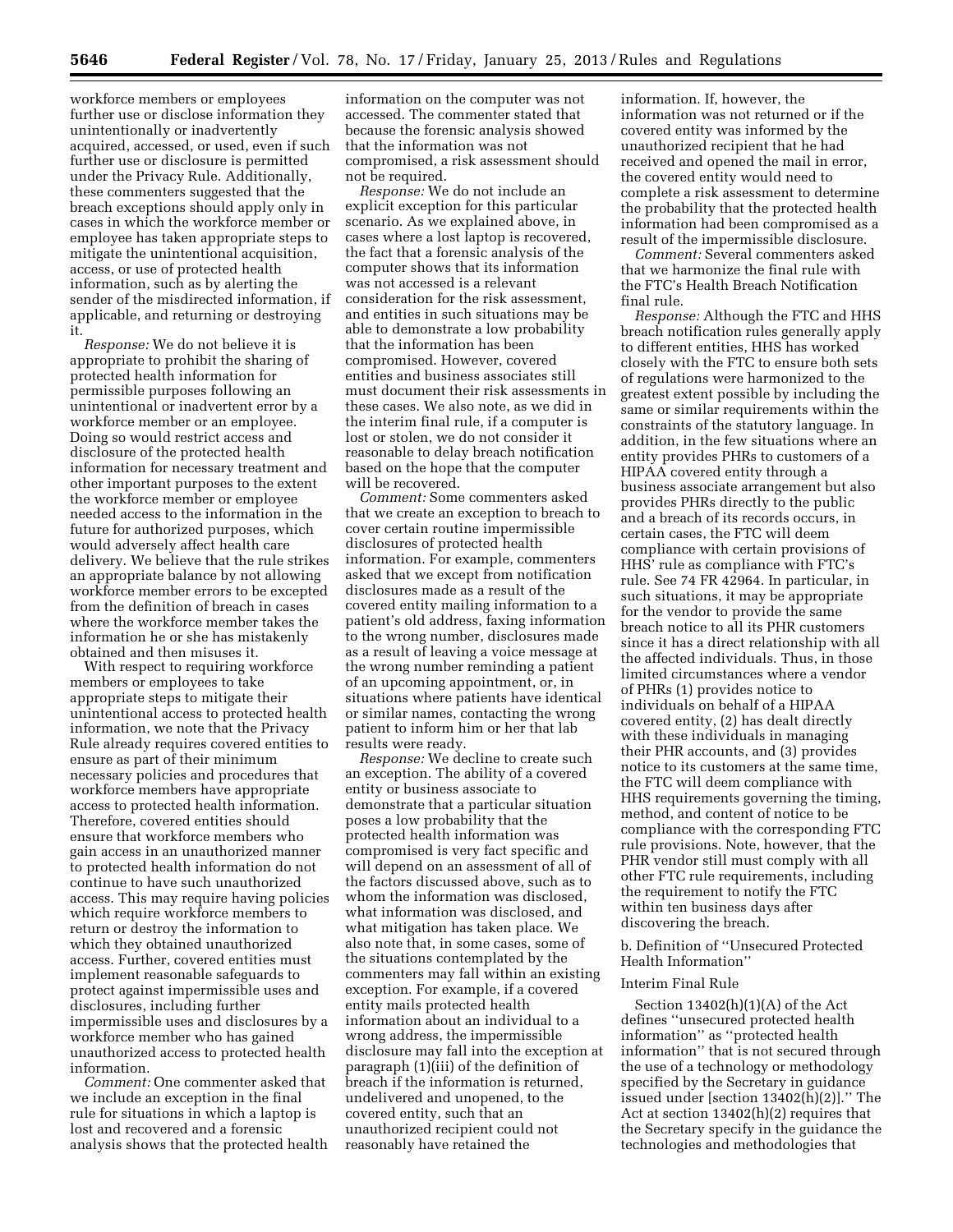render protected health information unusable, unreadable, or indecipherable to unauthorized individuals. Accordingly, the interim final rule defined ''unsecured protected health information'' as protected health information that is not rendered unusable, unreadable, or indecipherable to unauthorized individuals through the use of a technology or methodology specified by the Secretary in guidance. This guidance, which was published in updated form within the preamble to the interim final rule and made available on the HHS Web site, specifies that only encryption and destruction, consistent with National Institute of Standards and Technology (NIST) guidelines, renders protected health information unusable, unreadable, or indecipherable to unauthorized individuals such that notification is not required in the event of a breach of such information.

# Overview of Public Comments

While we received a number of technical and other comments on the guidance, we did not receive any comments on the language of the above definition itself. We intend to address the comments on the guidance in our next update to the guidance.

### Final Rule

The final rule modifies the interim final rule's definition of ''unsecured protected health information'' to replace the term ''unauthorized individuals'' in the definition with ''unauthorized persons.'' The term ''individual'' is defined in § 160.103 to mean the person who is the subject of the protected health information, which is not what is intended with the reference to ''individual'' in the definition of ''unsecured protected health information.'' Accordingly, the final rule uses more appropriately the term ''unauthorized persons.'' The final rule also modifies the definition to remove the term ''on the HHS Web site'' as unnecessary language. While we remove the reference to the HHS Web site from the regulatory text, we do plan to continue to post updates to the guidance on the Web site as they are issued.

2. Section 164.404—Notification to Individuals

### Interim Final Rule

Section 13402(a) of the Act provides that a covered entity that accesses, maintains, retains, modifies, records, stores, destroys, or otherwise holds, uses, or discloses unsecured protected health information shall, in the case of a breach of such information that is discovered by the covered entity, notify each affected individual whose unsecured protected health information has been, or is reasonably believed by the covered entity to have been, accessed, acquired, or disclosed as a result of such breach. Accordingly, § 164.404(a)(1) of the interim final rule included the general rule that a covered entity shall, following the discovery of a breach of unsecured protected health information, notify each individual whose unsecured protected health information has been, or is reasonably believed to have been accessed, acquired, used, or disclosed as a result of such breach.

### Breaches Treated as Discovered

Section 13402(c) of the HITECH Act states that a breach shall be treated as discovered by a covered entity or business associate as of the first day on which such breach is known or should reasonably have been known to the covered entity or business associate. The Act also specifies that this discovery is triggered as soon as any person, other than the individual committing the breach, who is an employee, officer, or other agent of the covered entity or business associate knows or should reasonably have known of the breach.

Section 164.404(a)(2) of the interim final rule implemented the Act's discovery provision, with respect to covered entities by stating that a breach shall be treated as discovered by a covered entity on the first day the breach is known to the covered entity, or by exercising reasonable diligence would have been known to the covered entity. The interim final rule incorporated the term ''by exercising reasonable diligence,'' which is used in the HIPAA Enforcement Rule and defined to mean the ''business care and prudence expected from a person seeking to satisfy a legal requirement under similar circumstances.''

Section 164.404(a)(2) of the interim final rule further provided, in accordance with the Act, that a covered entity is deemed to have knowledge of a breach if such breach is known, or by exercising reasonable diligence would have been known, to any person other than the person committing the breach, who is a workforce member or agent of the covered entity. Thus, the breach is treated as discovered by the covered entity at the time the workforce member or other agent has knowledge of the breach. The rule also clarified that the federal common law of agency controls in determining who is an agent of the covered entity, which is consistent with how agency liability is determined under the HIPAA Rules.

### Overview of Public Comments

Several commenters argued that a breach should be treated as discovered by a covered entity only after management has been notified of the incident. Commenters stated that the Department should not hold an entity responsible for knowing of a breach if an appropriately trained employee fails to inform the proper persons within the entity of a breach. Other commenters asked for guidance and more clarification regarding what it means for a covered entity or business associate to be exercising reasonable diligence, such as what frequency of monitoring for breaches is expected or what types of systems must covered entities and business associates have in place to detect breaches.

### Final Rule

We retain  $\S 164.404(a)(2)$  in this final rule without modification. We decline to adopt the suggestion that a covered entity be deemed to have discovered a breach only when management is notified of the breach. The HITECH Act itself provides that a breach is to be treated as discovered by a covered entity or business associate if ''any person, other than the individual committing the breach, that is an employee, officer, or other agent of such entity or associate'' knows or should reasonably have known of the breach. This concept is also consistent with the HIPAA Enforcement Rule and the Federal common law of agency. We encourage covered entities and business associates to ensure their workforce members and other agents are adequately trained on the importance of prompt reporting of privacy and security incidents.

With respect to those commenters asking for guidance on what it means for a covered entity to be exercising reasonable diligence, we note that the term reasonable diligence, as defined in § 160.401, means the business care and prudence expected from a person seeking to satisfy a legal requirement under similar circumstances. The determination of whether a person acted with reasonable diligence is generally a factual one, since what is reasonable depends on the circumstances. Factors to be considered include whether a covered entity or business associate took reasonable steps to learn of breaches and whether there were indications of breaches that a person seeking to satisfy the Rule would have investigated under similar circumstances. Covered entities and business associates may wish to look to how other covered entities and business associates operating under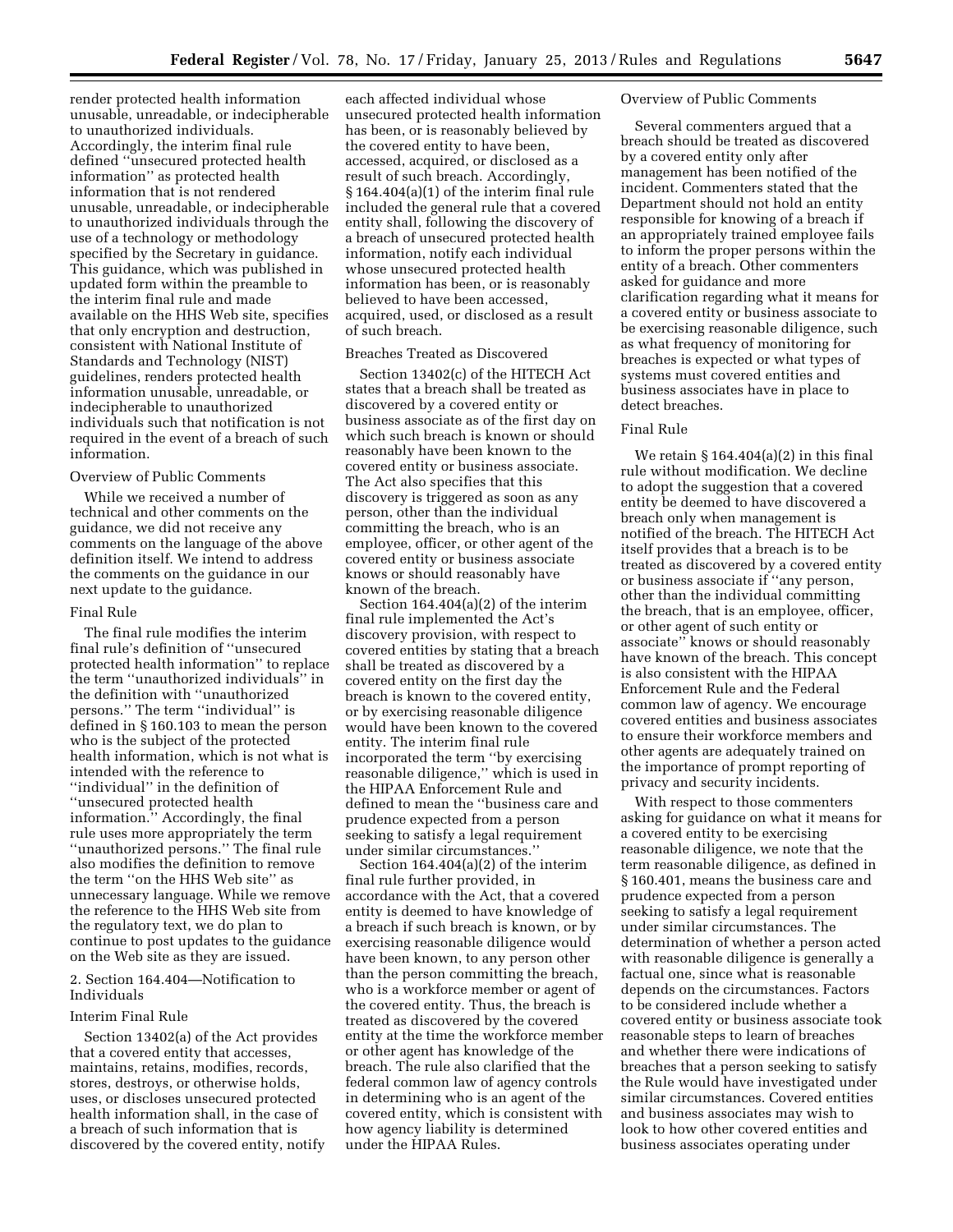similar circumstances conduct themselves for a standard of practice.

### Timeliness

Section 13402(d) of the Act and the implementing regulations at § 164.404(b) require covered entities to notify individuals of a breach without unreasonable delay but in no case later than 60 calendar days from the discovery of the breach, except in certain circumstances where law enforcement has requested a delay. Under this rule, the time period for breach notification begins when the incident is first known, not when the investigation of the incident is complete, even if it is initially unclear whether the incident constitutes a breach as defined in the rule. A covered entity is expected to make the individual notifications as soon as reasonably possible after the covered entity takes a reasonable time to investigate the circumstances surrounding the breach in order to collect and develop the information required to be included in the notice to the individual. The 60 days is an outer limit and therefore, in some cases, it may be an ''unreasonable delay'' to wait until the 60th day to provide notification.

# Overview of Public Comments

While some commenters generally were supportive of this provision in the interim final rule, others argued that the 60-day timeframe for notification to individuals is unreasonable and requested more time, such as 120 days, to provide the notifications. Some commenters argued that the clock on the 60-day timeframe should not begin to run until after a covered entity has completed its investigation and determined that a breach has occurred. Another commenter expressed the need for clarification about the types of delays in notifying individuals that would be considered reasonable and whether a covered entity's resources would be taken into account in determining whether any delay was reasonable.

### Final Rule

We retain § 164.404(b) in this final rule without modification. This is the standard expressly provided for in the statute and we otherwise do not believe it necessary or prudent to extend the timeframe. Covered entities and business associates have been operating under this timeliness standard since the issuance of the interim final rule and we believe a longer time period to notify individuals of breaches of unsecured protected health information could

adversely impact affected individuals and the ability to mitigate adverse consequences. For the same reasons, we continue to provide that the time period begins to run when the incident becomes known, not when it is determined that a breach as defined by the rule has occurred. There is sufficient time within this standard both to conduct a prompt investigation of the incident and to notify affected individuals.

With respect to what constitutes a reasonable versus unreasonable delay within the 60-day timeframe, such determinations are fact specific and there are many factors that may be relevant, including the nature of the breach, number of individuals affected, and resources of the covered entity.

# Content of the Notification

Section 13402(f) of the HITECH Act set forth the content requirements for the breach notice to the individual. Section 164.404(c) of the interim final rule incorporated the statutory elements, requiring the following information be included in the notices, to the extent possible: (1) A brief description of what happened, including the date of the breach and the date of the discovery of the breach, if known; (2) a description of the types of unsecured protected health information that were involved in the breach (such as whether full name, social security number, date of birth, home address, account number, diagnosis, disability code, or other types of information were involved); (3) any steps individuals should take to protect themselves from potential harm resulting from the breach; (4) a brief description of what the covered entity involved is doing to investigate the breach, mitigate the harm to individuals, and to protect against any further breaches; and (5) contact procedures for individuals to ask questions or learn additional information, which shall include a tollfree telephone number, an email address, Web site, or postal address.

The interim final rule added the term ''diagnosis,'' to the parenthetical listing of examples of types of protected health information, which was not in the statute, to make clear that, where appropriate, a covered entity may need to indicate in the notification to the individual whether and what types of treatment information were involved in a breach. In addition, with respect to a covered entity's mitigation, the interim final rule replaced the statutory term ''mitigate losses'' with ''mitigate harm to individuals'' to make clear that the notification should describe the steps the covered entity is taking to mitigate

potential harm to individuals resulting from the breach and that such harm is not limited to economic loss.

To address the readability and accessibility of the notice, the interim final rule made a number of clarifications. First, the Department included in the interim final rule a requirement that the breach notices be written in plain language so that individuals will be able to understand them more easily, which means the notice should be written at an appropriate reading level, using clear language and syntax, and not include any extraneous material that might diminish the message it is trying to convey.

Second, the interim final rule explained that some covered entities may have obligations under other laws with respect to their communication with affected individuals. For example, to the extent a covered entity is obligated to comply with Title VI of the Civil Rights Act of 1964, the covered entity must take reasonable steps to ensure meaningful access for Limited English Proficient persons to the services of the covered entity, which could include translating the notice into frequently encountered languages. Similarly, to the extent that a covered entity is required to comply with Section 504 of the Rehabilitation Act of 1973 or the Americans with Disabilities Act of 1990, the covered entity has an obligation to take steps that may be necessary to ensure effective communication with individuals with disabilities, which could include making the notice available in alternate formats, such as Braille, large print, or audio.

### Overview of Public Comments

Several commenters stated that the content requirements for breach notification were too vague. Some commenters asked that we provide templates or sample notices to be used by covered entities. Other commenters asked for more specific guidance about particular required content elements of the notice, such as what information should be provided to individuals about a covered entity's or business associate's mitigation efforts and regarding any employee sanctions, particularly if a company has policies that require certain employment actions be kept confidential. It was also suggested that we publish a list of actions to be included in the notices based on the type of breach with respect to the steps individuals should take to protect themselves from harm. Some commenters also asked that the Department clarify that the requirement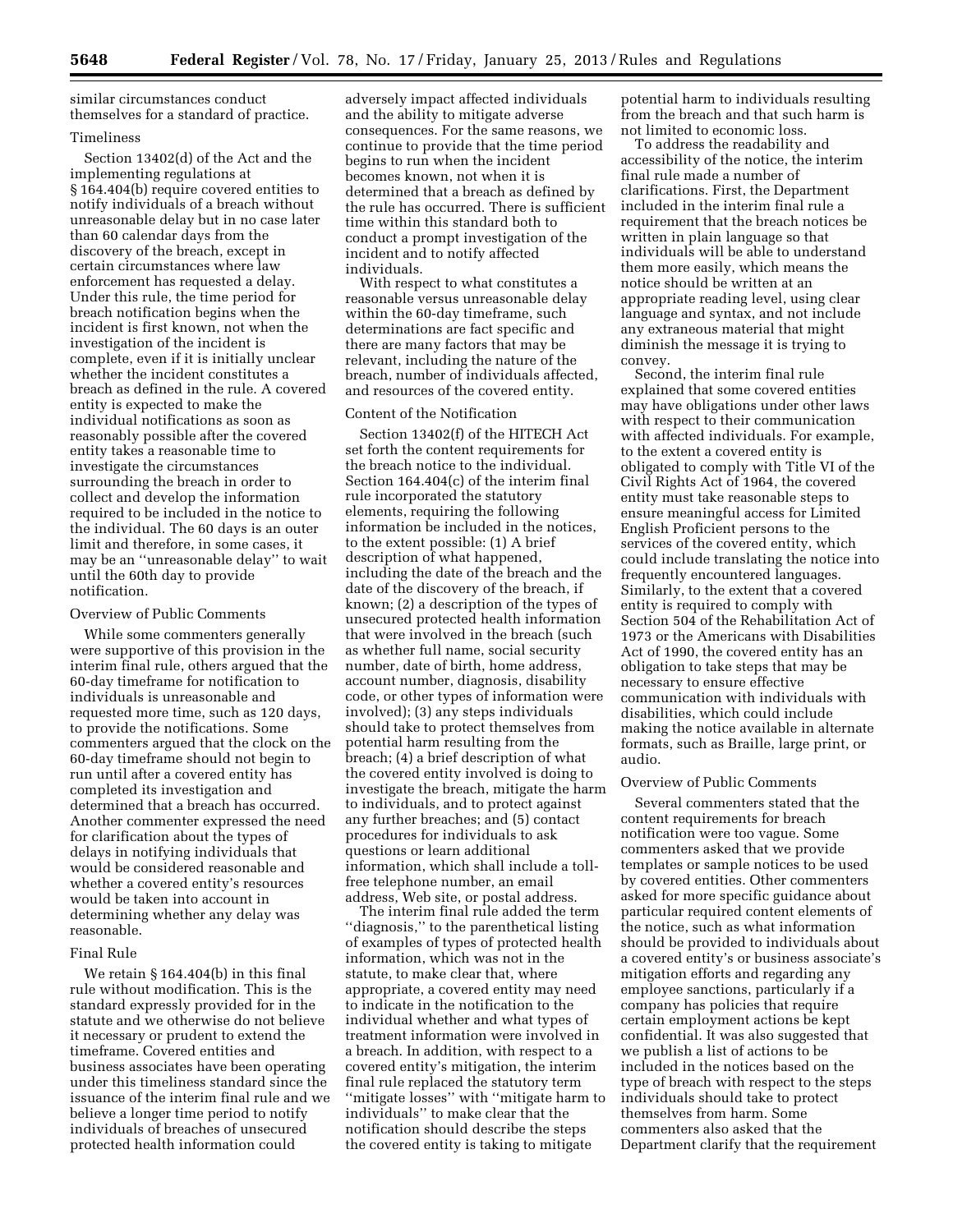to include ''a brief description of what happened'' would not require the covered entity or business associate to describe how the breach occurred such that it would create a roadmap for future breaches.

### Final Rule

We retain § 164.404(c) in this final rule without modification. The content requirements in the Rule generally mirror the content requirements in the statute and each element is an important component of the notice to ensure individuals receive the information they need to protect themselves to the extent possible from the consequences of a breach and to learn what is being done to mitigate the breach and prevent future breaches. At the same time, the content provisions are sufficiently flexible to allow covered entities and business associates to tailor the breach notices based on the circumstances surrounding the breach and of the entity. In our experience in administering the Rule since 2009, the Rule provides sufficient flexibility to describe to the individual the circumstances surrounding the breach in a more general manner that still provides the individual with pertinent information but that does not provide a roadmap to third parties for future breaches. For example, the notice need not explain the exact type of vulnerability in the security of a covered entity's electronic records system that led to unauthorized access and how that vulnerability was exploited. Similarly, a covered entity has flexibility in describing what the covered entity is doing in response to a breach. Where employee sanctions are relevant based on the circumstances of the breach, a covered entity may determine that it wants to describe the sanctions imposed more generally and nothing in the Rule would require that the notice include the names of the employees involved. For example, a covered entity may want to indicate generally that the employees involved have been appropriately disciplined, particularly if multiple employees received varying levels of sanctions based on their degrees of involvement in the breach. In other cases, it may benefit the covered entity to be more specific so as to better assure individuals that the entity is appropriately addressing the situation, such as indicating that an employee who improperly accessed and sold patient information was promptly terminated.

With respect to templates, examples, or other guidance, the Department anticipates providing additional guidance in the future.

# Methods of Notification

Section 13402(e)(1) of the HITECH Act provides for both actual written notice to affected individuals, as well as substitute notice to affected individuals if contact information is insufficient or out-of-date. Specifically, the statute requires breach notifications to be sent by first-class mail at the last known address of the individual or next of kin if the individual is deceased, or by electronic mail if specified as the preferred method by the individual. The Act also provides that the notification may be provided in one or more mailings as the information becomes available. Where there is insufficient or out-of-date contact information that precludes direct written notice to the individual, the statute requires that a substitute form of notice be provided to the individual. If there is insufficient contact information for 10 or more individuals, the Act requires that the substitute notice be a conspicuous posting on the home page of the covered entity's Web site or notice in major print or broadcast media in the geographic areas where the affected individuals likely reside, and in either case, that a toll-free number be included where individuals can learn whether their information was possibly included in the breach. Finally, the Act provides that a covered entity may provide notice by telephone or other means to individuals, in addition to direct written notice by first-class mail or email, in urgent situations involving possible imminent misuse of the individual's information.

Section 164.404(d) of the interim final rule set forth these methods for providing breach notification to affected individuals. Section 164.404(d)(1)(i) of the interim final rule required a covered entity to provide breach notice to an affected individual in written form by first-class mail at the individual's last known address. The interim final rule also permitted covered entities to provide this written notice in the form of electronic mail if the individual has agreed to receive electronic notice and that agreement has not been withdrawn.

The Department clarified that, consistent with § 164.502(g) of the Privacy Rule, where the individual affected by a breach is a minor or otherwise lacks legal capacity due to a physical or mental condition, notice to the parent or other person who is the personal representative of the individual would satisfy the requirements of § 164.404(d)(1). Additionally, with respect to deceased individuals, the interim final rule at § 164.404(d)(1)(ii) provided that notice

of a breach be sent to either the individual's next of kin or personal representative, as such term is used for purposes of the Privacy Rule, recognizing that in some cases, a covered entity may have contact information for a personal representative of a deceased individual rather than the next of kin. To address administrative and privacy concerns with a covered entity being required to obtain contact information for the next of kin of a deceased patient in cases where the individual did not otherwise provide the information while alive, the interim final rule also clarified that a covered entity is only required to provide notice to the next of kin or personal representative if the covered entity both knows the individual is deceased and has the address of the next of kin or personal representative of the decedent.

If a covered entity does not have sufficient contact information for some or all of the affected individuals, or if some notices are returned as undeliverable, the interim final rule required a covered entity to provide substitute notice for the unreachable individuals in accordance with § 164.404(d)(2). The interim final rule required that substitute notice be provided as soon as reasonably possible after the covered entity is aware that it has insufficient or out-of-date contact information for one or more affected individuals and that the notice contain all the elements that § 164.404(c) requires be included in the direct written notice to individuals. With respect to decedents, however, the interim final rule provided that a covered entity is not required to provide substitute notice for the next of kin or personal representative in cases where the covered entity either does not have contact information or has out-of-date contact information for the next of kin or personal representative.

Section  $164.404(d)(2)$  of the interim final rule required that, whatever method used, the substitute form of notice be reasonably calculated to reach the individuals for whom it is being provided. If there are fewer than 10 individuals for whom the covered entity has insufficient or out-of-date contact information to provide the written notice,  $$164.404(d)(2)(i)$  of the interim final rule permitted the covered entity to provide substitute notice to such individuals through an alternative form of written notice, by telephone, or other means. For example, if a covered entity learned that the home address it has for one of its patients was out-of-date, but it had the patient's email address or telephone number, it could provide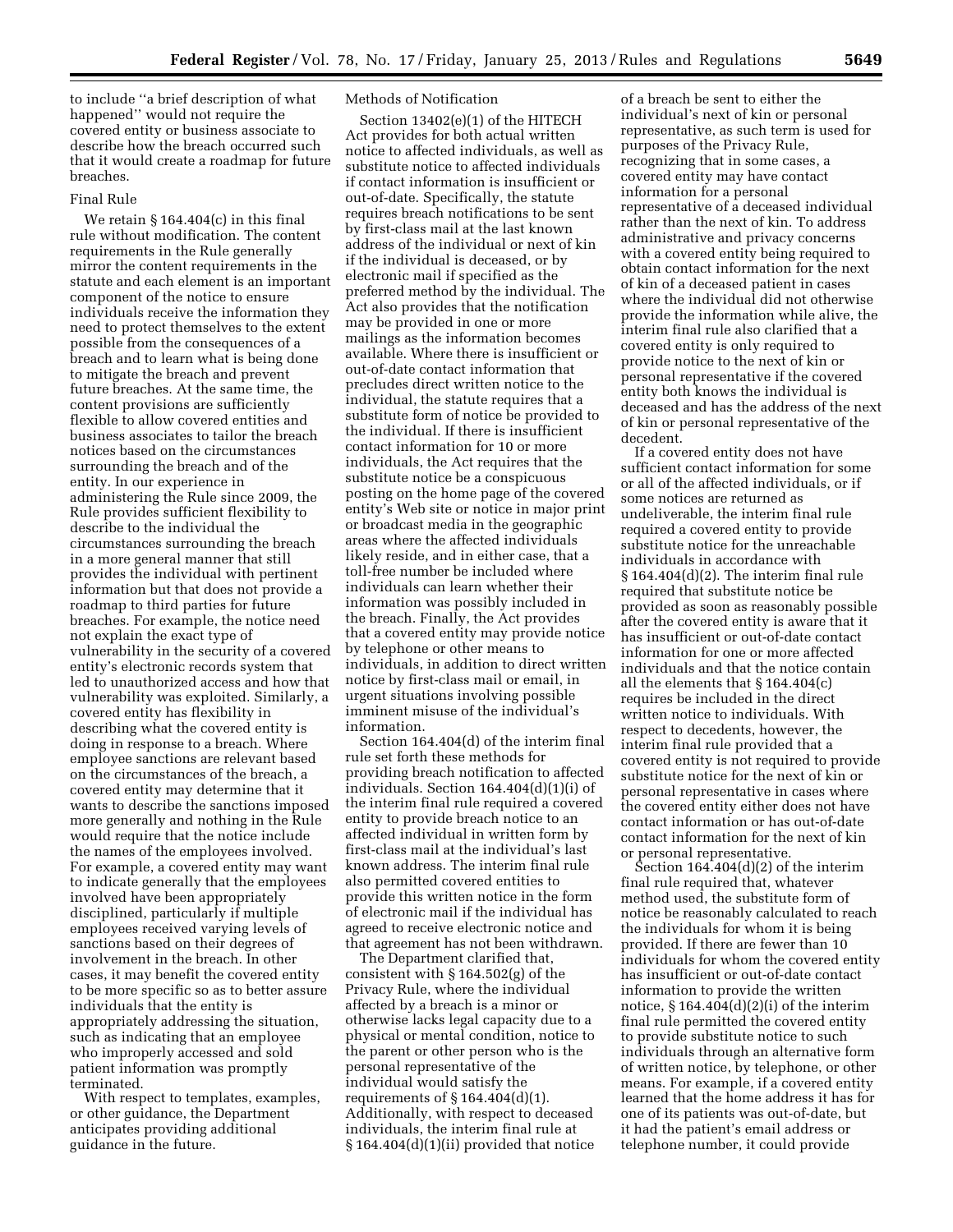substitute notice by email (even if the patient had not agreed to electronic notice) or by phone. Alternatively, posting a notice on the Web site of the covered entity or at another location may be appropriate if the covered entity lacks any current contact information for the patients, so long as the posting is done in a manner that is reasonably calculated to reach the individuals.

If a covered entity has insufficient or out-of-date contact information for 10 or more individuals, then  $§ 164.404(d)(2)(ii)$  of the interim final rule required the covered entity to provide substitute notice through either a conspicuous posting for a period of 90 days on the home page of its Web site or conspicuous notice in major print or broadcast media in geographic areas where the individuals affected by the breach likely reside. For either method involving 10 or more individuals, the covered entity was also required to have a toll-free phone number, active for 90 days, where an individual can learn whether the individual's unsecured protected health information may be included in the breach and to include the number in the notice.

If a covered entity chooses to provide substitute notice on its Web site, the covered entity may provide all the information described at § 164.404(c) directly on its home page (''home page'' includes the home page for visitors to the covered entity's Web site and the landing page or login page for existing account holders) or may provide a prominent hyperlink on its home page to the notice containing such information.

If the covered entity does not have or does not wish to use a Web site for the substitute notice, the interim final rule required the covered entity to provide substitute notice of the breach in major print or broadcast media in geographic areas where the individuals affected by the breach likely reside. What is considered major print or broadcast media for a metropolitan area may be very different from what is considered major print or broadcast media in a rural area, such that the use of local, city, or state-wide media may be appropriate depending on the circumstances. Further, multiple media outlets may need to be utilized to reasonably reach individuals in different regions or States. In any event, substitute media notice, as with substitute Web notice, must be conspicuous and thus, covered entities should consider the location and duration of the notice to ensure the notice is reasonably calculated to reach the affected individuals.

Finally, we clarified that covered entities with out-of-date or insufficient

contact information for some individuals can attempt to update the contact information so that they can provide direct written notification, in order to limit the number of individuals for whom substitute notice is required and, thus, potentially avoid the obligation to provide substitute notice through a Web site or major print or broadcast media under § 164.404(d)(2)(ii).

In accordance with the statute, § 164.404(d)(3) makes clear that notice to the individual by telephone or other means may be provided, in addition to the direct written notice required by  $§ 164.404(d)(1)$ , in cases deemed by the covered entity to require urgency because of possible imminent misuse of unsecured protected health information.

# Overview of Public Comments

Several commenters questioned which entity has the responsibility for providing notifications to individuals when a breach occurs at or by a business associate and whether a covered entity could delegate its breach notification obligations to a business associate. Some commenters asked about the notification obligations in cases where a covered entity's business associate that experiences a breach is also a covered entity itself. Others requested clarification regarding the obligations for providing breach notification where multiple covered entities and business associates are involved in health information exchange and it may be unclear where a breach occurred and/or which entity has responsibility for the breach.

Additionally, many commenters suggested that covered entities be permitted to provide notification to individuals via telephone or orally instead of via written communication, or at a work address instead of a home address, if the individual has specified one of these alternative methods or locations as preferred for receiving breach notification. Commenters raised potential privacy concerns with communicating with individuals via mail to their home, particularly where the individual has received highly confidential medical services, such as substance abuse or mental health services, and others who may have access to the mail may not otherwise be aware of such condition or treatment. Some commenters argued that because the Privacy Rule requires covered entities to accommodate reasonable requests by individuals to receive communications by alternative means or at alternative locations, the same standard should apply to the provision of breach notification.

Finally, several commenters expressed concern over the substitute notice required in cases in which the covered entity has insufficient or out-ofdate contact information for affected individuals. Many of these commenters stated that providing notification via Web posting or media publication is an inappropriate method of providing substitute notice, except in cases in which the covered entity can reasonably define the universe of affected individuals. In other cases, such notice will not give individuals who view the notice enough information to determine if they are affected by a breach, and may cause unaffected individuals unnecessary alarm. Some commenters recommended that covered entities instead be required to use reasonable efforts to identify alternative means of providing direct notice to the affected individuals, such as by phone or email, or to only require substitute media or Web notice when a covered entity cannot reach 10 or more individuals directly by mail, phone, or email. Other commenters argued that the substitute notice requirements, particularly the requirement to establish a toll-free number, may be cost prohibitive to smaller covered entities. It was also suggested that smaller covered entities, particularly those in rural areas, should be allowed to provide substitute notice via handouts or postings at the covered entity's physical location even in cases where the entity has insufficient contact information for more than 10 individuals.

## Final Rule

We retain § 164.404(d) in this final rule without modification. In response to questions raised with respect to a breach at or by a business associate, we note that the covered entity ultimately maintains the obligation to notify affected individuals of the breach under § 164.404, although a covered entity is free to delegate the responsibility to the business associate that suffered the breach or to another of its business associates. This is the case even if the breach of the covered entity's protected health information occurred at or by a business associate that is also a covered entity. For example, if a covered provider (Provider A) hires another covered provider's practice (Provider B) as a business associate to perform his billing and other back office functions, and a breach of Provider A's protected health information occurs at Provider B while performing these functions for Provider A, it remains Provider A's responsibility to provide breach notification to the affected individuals, although Provider A may delegate this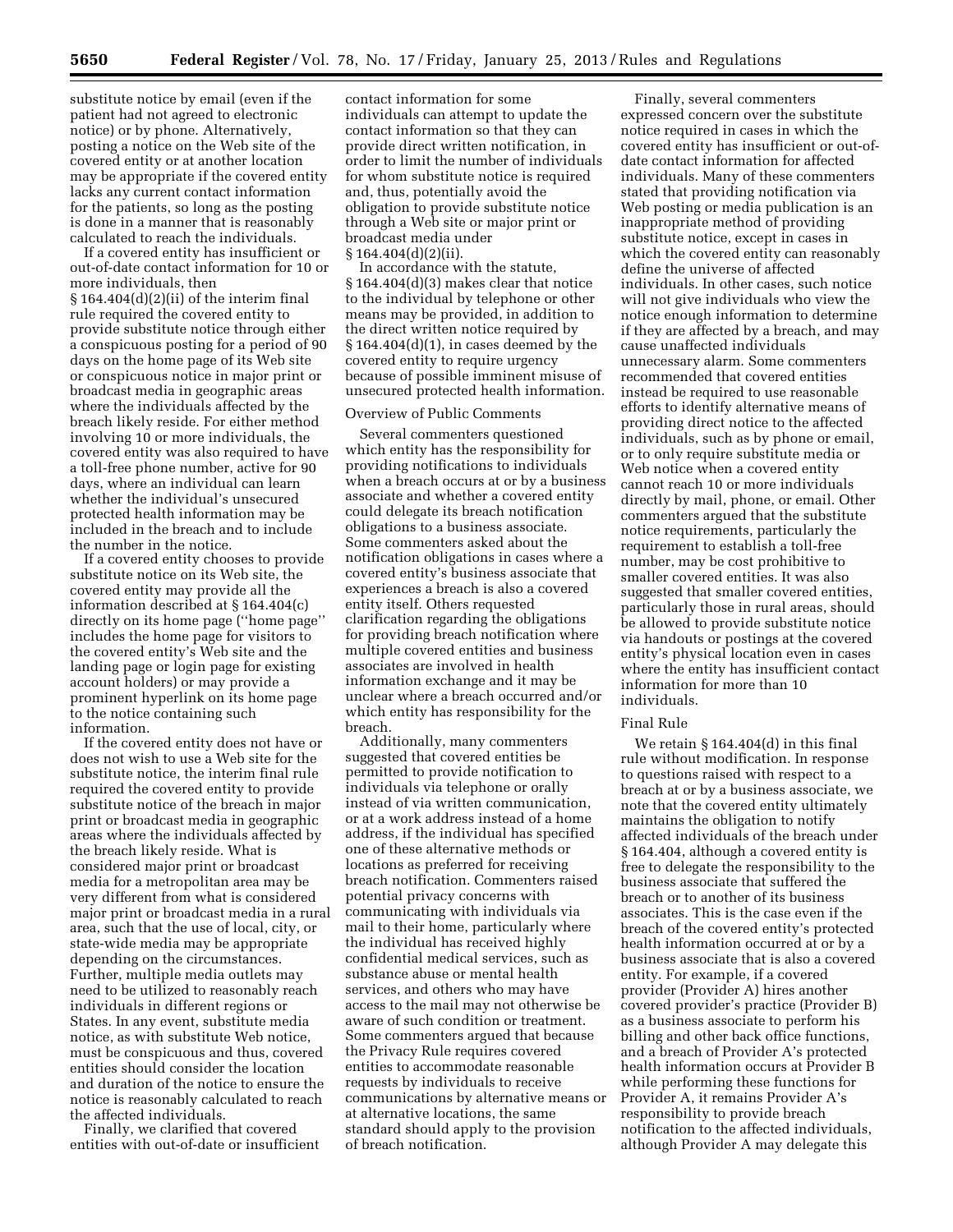responsibility to Provider B as its business associate.

Covered entities and business associates should consider which entity is in the best position to provide notice to the individual, which may depend on various circumstances, such as the functions the business associate performs on behalf of the covered entity and which entity has the relationship with the individual.

Similarly, when multiple covered entities participate in electronic health information exchange and there is a breach of unsecured protected health information at a Health Information Organization (HIO), the obligation to notify individuals of the breach falls to the covered entities. We recognize that it may be difficult to determine what breached information is attributable to which covered entity's individuals. For example, an HIO may store centralized electronic health records (EHRs) for a community, with each EHR including information generated by multiple covered entities. In such circumstances, it may be necessary for the HIO to notify all potentially affected covered entities and for those covered entities to delegate to the HIO the responsibility of sending the required notifications to the affected individuals. This would avoid the confusion of individuals receiving more than one notification about the same breach.

In response to the commenters who suggested that covered entities be permitted to accommodate reasonable requests by individuals to receive breach notifications by alternative means or at alternative locations, we provide the following guidance. The HITECH Act requires a covered entity to provide breach notification to an affected individual in written form either at the last known address of the individual or email address, if the individual agrees to receive notice electronically, where the covered entity has sufficient contact information to do so. The Act and this rule do not prohibit a covered entity from sending a breach notice to an alternative address rather than a home address, such as a work address or post office box, or the individual's email address of choice, if the individual requests communications be sent to such an address. Further, a covered health care provider (and health plan, if potential endangerment is raised by the individual) is required by the Privacy Rule at § 164.522 to accommodate any such reasonable requests.

In response to those commenters who urged that we allow breach notices to be provided orally or via telephone to individuals receiving highly

confidential treatment services where the individual has requested to receive communications in such a manner, we note that the HITECH Act specifically refers to ''written'' notice to be provided to individuals. However, we understand the privacy concerns raised. We, thus, clarify that in the limited circumstances in which an individual has agreed only to receive communications from a covered health care provider orally or by telephone, the provider is permitted under the Rule to telephone the individual to request and have the individual pick up their written breach notice from the provider directly. In cases in which the individual does not agree or wish to travel to the provider to pick up the written breach notice, the health care provider should provide all of the information in the breach notice over the phone to the individual, document that it has done so, and the Department will exercise enforcement discretion in such cases with respect to the ''written notice'' requirement. We stress that our enforcement discretion applies only to cases where the individual affirmatively chooses not to receive communications from a covered health care provider at any written addresses or email addresses, and not to situations where providing telephonic notice is simply less burdensome or easier on a provider and the entity has a valid address, or email address if applicable, on file for the affected individual.

Finally, with respect to commenters who expressed concerns with the substitute media and Web notice provisions of the interim final rule, we emphasize that these are statutory requirements that have been incorporated into the Rule. Section 13402(e)(1)(B) of the HITECH Act expressly requires that a covered entity that has insufficient or out-of-date contact information for 10 or more individuals provide substitute notification to such individuals via posting on their Web site or notification in major print or broadcast media in the areas in which the affected individuals likely reside. Additionally, the statute requires such ''notice in media or web posting will include a toll-free phone number where an individual can learn whether or not the individual's unsecured protected health information is possibly included in the breach.'' Thus, we retain these requirements in this final rule.

#### Response to Other Public Comments

*Comment:* One commenter expressed concern about providing breach notification to individuals by first-class mail because it could require some

entities, such as those that have Webbased relationships with individuals, to collect more information about individuals (e.g., physical addresses) than they currently do.

*Response:* The Rule allows a covered entity to provide written breach notice to an affected individual by email if the individual agrees to electronic notice and such agreement has not been withdrawn. We would expect that covered entities that have primarily or solely an online relationship with individuals would ask and encourage individuals to receive breach notices by email and that generally individuals would agree. However, an individual that does not affirmatively agree to receive breach notices by email, or that withdraws a prior agreement, has a right to notice by first-class mail.

*Comment:* One commenter suggested that we excuse a covered entity from providing notification of a breach to an individual where a licensed health care professional has determined in the exercise of professional judgment that the provision of such notice is likely to cause substantial harm to the individual. The commenter appeared to be concerned due to the nature of the services it provides—mental health services—and the distress breach notification could cause for certain of its patients.

*Response:* The statute does not include such an exception to the provision of breach notification, and we do not include one in this Rule. An affected individual has a right to be informed of breaches of unsecured protected health information so the individual can take steps if appropriate to protect themselves from the consequences. In situations where a health care provider believes that the provision of written breach notification to an individual may cause extreme anguish or distress, based on the individual's mental state or other circumstances, the provider may telephone the individual prior to the time the breach notice is mailed or have them come into the provider's office to discuss the situation. However, we note that the breach notification must still be mailed without unreasonable delay and in no case later than 60 calendar days after discovery of the breach. Where a provider is aware that an individual has a personal representative due to incapacity or other health condition, the breach notification may be sent to the personal representative.

*Comment:* Many commenters expressed support for allowing covered entities to provide breach notification to a deceased individual's personal representative instead of to the next of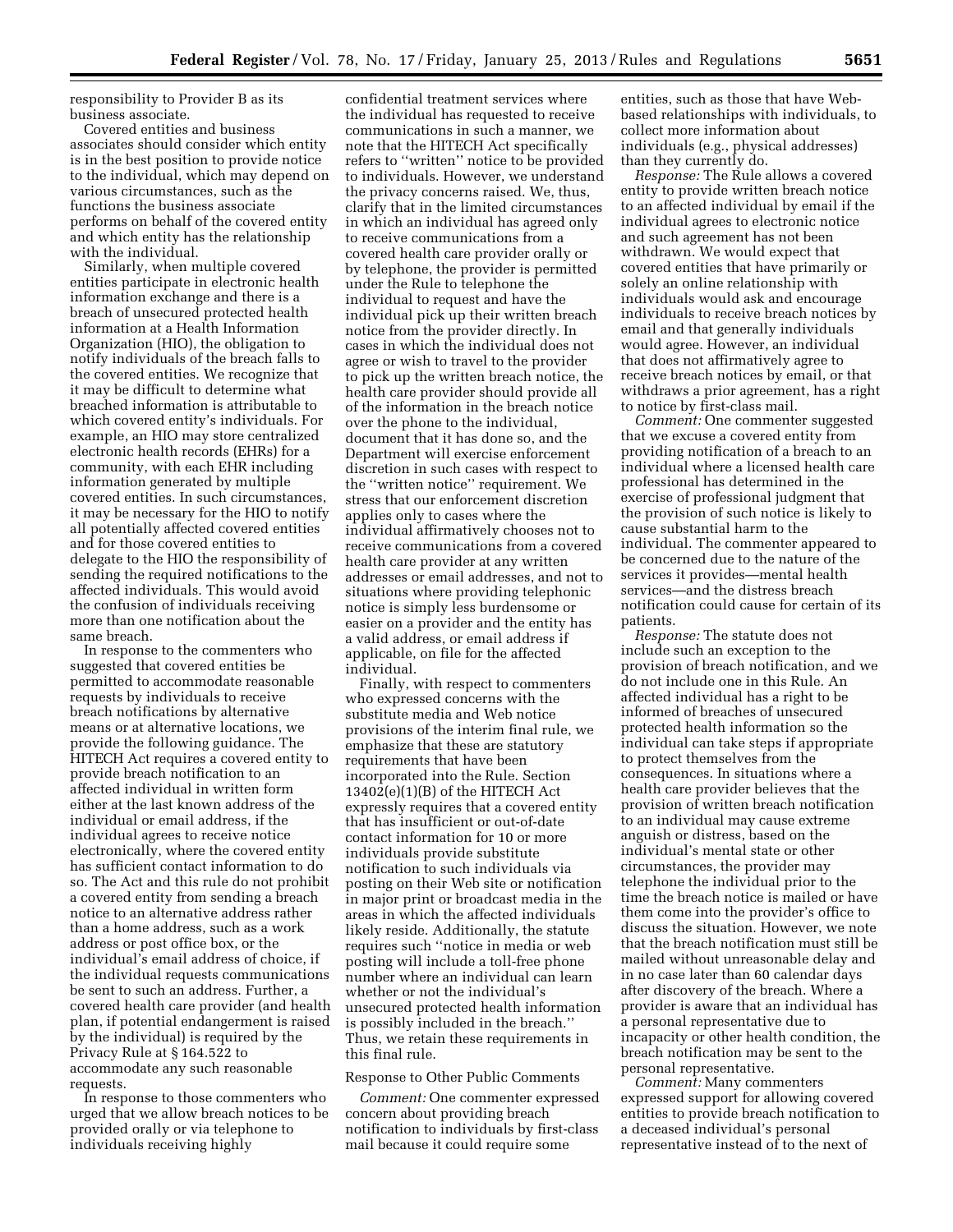kin. One commenter suggested that we also allow covered entities to provide breach notification to the emergency contact provided by a deceased individual prior to death as this is the information they collect from individuals and yet this person may not be the next of kin or a personal representative of the deceased individual.

*Response:* We do not believe it appropriate to permit covered entities to send breach notifications to a deceased individual's emergency contact where such person is not a personal representative (such as an executor or administrator of the decedent's estate) or next of kin of the decedent, as such notices may convey information about the decedent's care the decedent never wished the emergency contact to have and/or may go to a person who has no authority to act on the notice.

*Comment:* To reduce the costs associated with sending breach notifications, one commenter asked that we adopt the Department of Labor's standard for providing COBRA Election Notices to allow a covered entity to: (1) Where a breach affects both a plan participant and the participant's spouse, send one breach notice addressed to both if both spouses reside at the same address; and (2) where a breach affects a dependent child (of any age) under a plan, send a breach notice to either the plan participant and/or the participant's spouse, provided the dependent child resides at the same address. The commenter stated the notice should clearly identify the individuals or classes of individuals to whom the notice applies.

*Response:* A covered entity is permitted to send one breach notice addressed to both a plan participant and the participant's spouse or other dependents under the plan who are affected by a breach, so long as they all reside at a single address and the covered entity clearly identifies on the notice the individuals to which the notice applies. Further, a covered entity may send a notice regarding the breach of a dependent child's protected health information addressed to the plan participant and/or participant's spouse living with the dependent child, so long as the participant and/or participant's spouse are the personal representatives of the dependent child and the notice clearly identifies to whom it applies. Such notices by first-class mail would meet the written notice requirements of § 164.404(d)(1)(i). However, one breach notice covering both the plan participant and the dependents under the plan mailed to the plan participant's address would not suffice if the address

of one or more dependents affected by the breach was different than the participant's address. Further, where a plan participant (and/or spouse) is not the personal representative of a dependent under the plan, a covered entity must address a breach notice to the dependent himself or herself.

*Comment:* Several commenters expressed support for the acknowledgment in the preamble to the interim final rule that some covered entities may have obligations under Civil Rights laws to ensure that breach notifications are provided to individuals in alternative languages, and in alternative formats, such as Braille, large print, or audio, where appropriate. Some commenters requested additional guidance regarding how to ensure compliance with these laws with respect to breach notifications.

*Response:* Additional guidance on how to comply with Title VI of the Civil Rights Act of 1964, Section 504 of the Rehabilitation Act of 1973, and the Americans with Disabilities Act of 1990, is available on the OCR Web site at *<http://www.hhs.gov/ocr/civilrights/>*. Further, covered entities with questions on how to comply may contact one of OCR's ten regional offices. Contact information is available at *[http://](http://www.hhs.gov/ocr/office/about/rgn-hqaddresses.html)  [www.hhs.gov/ocr/office/about/rgn](http://www.hhs.gov/ocr/office/about/rgn-hqaddresses.html)[hqaddresses.html](http://www.hhs.gov/ocr/office/about/rgn-hqaddresses.html)*.

*Comment:* Some commenters suggested that the final rule adopt a substitute notification provision similar to that in many State laws that allows for substitute notification, rather than direct written notice, to the individual in the event of breaches affecting a very large number of individuals, such as over 250,000 or 500,000, where the costs of notification would be extremely high.

*Response:* The Act does not waive direct written notice to the individual when a breach has affected a threshold number of individuals and we do not do so in this rule.

*Comment:* One commenter requested confirmation that a covered entity could make multiple attempts to provide direct written notice to individuals within the 60-day timeframe before the individual counts towards the 10 or more threshold for providing substitute Web or media notice.

*Response:* We clarify that a covered entity can attempt to cure out-of-date contact information on individuals when notices are returned as undeliverable by the United States Postal Service to avoid substitute notice so long as a covered entity does so promptly upon receiving the returned notices and no later than 60 calendar days from discovery of the breach. However, at the time the covered entity

is aware that it will be unable to reach 10 or more individuals with direct written notice, the covered entity should provide substitute Web or media notice as soon as reasonably possible thereafter, which may be prior to the end of the 60-day period depending on the circumstances.

*Comment:* One commenter stated that the required content of the breach notice itself, when made available to the public through the Web or media, could lead to the identification of individuals affected by the breach in some cases, undermining the intent of HIPAA's privacy and security protections.

*Response:* It is unclear the circumstances to which the commenter refers. For example, the notification must include the types of protected health information involved (e.g., social security numbers, dates of birth, full names). However, this is not a requirement to include in the notice the actual names or other identifiers of the affected individuals. We believe covered entities are able to post breach notices in a manner that does not identify particular individuals affected by a breach and thus, must do so.

*Comment:* One commenter asked that OCR engage in an educational campaign to ensure that covered entities and business associates understand their obligations under the breach notification rule.

*Response:* Published guidance is the primary method that the Department uses to educate and provide technical assistance to covered entities and business associates. We intend to issue guidance on these requirements in the future as questions are raised or clarifications sought.

3. Section 164.406—Notification to the Media

Section 13402(e)(2) of the HITECH Act, implemented at § 164.406 of the interim final rule, requires that a covered entity provide notice of a breach to prominent media outlets serving a State or jurisdiction, following the discovery of a breach if the unsecured protected health information of more than 500 residents of such State or jurisdiction is, or is reasonably believed to have been, accessed, acquired, or disclosed during such breach. This media notice is in addition to, not a substitute for, individual notice. In accordance with the Act, § 164.406(b) of the interim final rule required covered entities to notify prominent media outlets without unreasonable delay and in no case later than 60 calendar days after discovery of the breach. Section 164.406(c) of the interim final rule required that the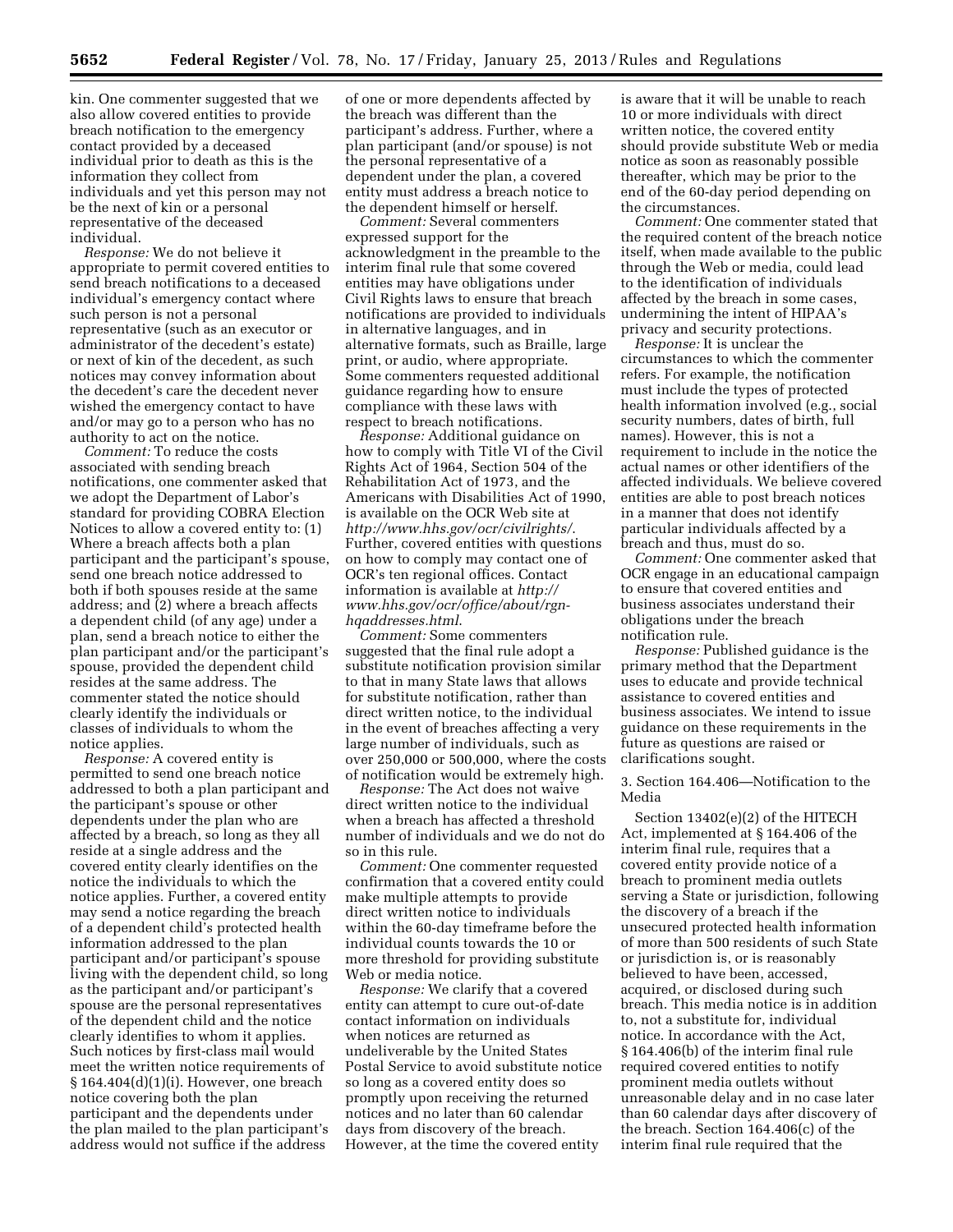notification to the media include the same information required to be included in the notification to the individual under § 164.404(c).

The interim final rule did not define ''prominent media outlet'' because what constitutes a prominent media outlet will differ depending upon the State or jurisdiction affected. For a breach affecting more than 500 individuals across a particular state, a prominent media outlet may be a major, general interest newspaper with a daily circulation throughout the entire state. In contrast, a newspaper serving only one town and distributed on a monthly basis, or a daily newspaper of specialized interest (such as sports or politics) would not be viewed as a prominent media outlet. Where a breach affects more than 500 individuals in a limited jurisdiction, such as a city, then a prominent media outlet may be a major, general-interest newspaper with daily circulation throughout the city, even though the newspaper does not serve the whole State.

With regard to the term ''State,'' the existing definition of ''State'' at § 160.103 of the HIPAA Rules applies. Section § 160.103 defines "State" to mean ''any one of the several States, the District of Columbia, the Commonwealth of Puerto Rico, the Virgin Islands, and Guam.'' We also expressly provided in the regulation that ''State'' for purposes of notice to the media includes American Samoa and the Northern Mariana Islands, because they were included in the HITECH Act's definition of ''State'' in addition to what appears in the definition at § 160.103. With respect to what was meant by ''jurisdiction'' as opposed to a ''State,'' jurisdiction is a geographic area smaller than a state, such as a county, city, or town.

The interim final rule also clarified that some breaches involving more than 500 individuals who are residents in multiple States may not require notice to the media. For example, if a covered entity discovers a breach of 600 individuals, 200 of which reside in Virginia, 200 of which reside in Maryland, and 200 of which reside in the District of Columbia, the breach did not affect more than 500 residents of any one State or jurisdiction, and as such, notification is not required to be provided to the media pursuant to § 164.406. However, individual notification under § 164.404 would be required, as would notification to the Secretary under § 164.408 because the breach involved 500 or more individuals.

The Department also recognized that in some cases a breach may occur at a

business associate and involve the protected health information of multiple covered entities. In such cases, a covered entity involved would only be required to provide notification to the media if the information breached included the protected health information of more than 500 individuals located in any one State or jurisdiction. For example, if a business associate discovers a breach affecting 800 individuals in a State, the business associate must notify the appropriate covered entity (or covered entities) subject to § 164.410 (discussed below). If 450 of the affected individuals are patients of one covered entity and the remaining 350 are patients of another covered entity, because the breach has not affected more than 500 individuals at either covered entity, there is no obligation to provide notification to the media under this section.

Section 164.406(c) requires that the notice to the media include the same content as that required for notification to the individual under § 164.404(c), and we emphasized that this provision does not replace either direct written or substitute notice to the individual under § 164.404.

### Overview of Public Comments

In general, we received few comments on this provision of the interim final rule. One commenter expressed general support for this provision because it does not require the covered entity to incur the cost of printing or running the media notice and asked for clarification that this policy places no requirement on the media to publically report the information provided by a covered entity. Another commenter asked whether a covered entity could fulfill the requirements for providing media notification by posting a press release on the covered entity's Web site.

# Final Rule

We retain § 164.406 in this final rule with one minor change. As described in Section IV above, to align the definition of ''State'' in the HIPAA Rules with the definition of the same term used in the HITECH Act, the Department has modified the definition of ''State'' at § 160.103 to include reference to American Samoa and the Northern Mariana Islands. Given this change, it is not necessary to include specific reference to American Samoa and the Northern Mariana Islands at § 164.406 and we remove it in this final rule.

In response to public comments, we clarify that § 164.406 does not require a covered entity to incur any cost to print or run media notice about a breach of unsecured protected health information

(unlike the obligations for providing substitute notice to individuals in § 164.404(d)(2) if there is insufficient or out-of-date contact information for 10 or more affected individuals) nor does it obligate prominent media outlets who receive notification of a breach from a covered entity to print or run information about the breach. We also emphasize that posting a press release regarding a breach of unsecured protected health information on the home page of the covered entity's Web site will not fulfill the obligation to provide notice to the media (although covered entities are free to post a press release regarding a breach on their Web site). To fulfill the obligation, notification, which may be in the form of a press release, must be provided directly to prominent media outlets serving the State or jurisdiction where the affected individuals reside.

4. Section 164.408—Notification to the Secretary

Section 13402(e)(3) of the HITECH Act requires covered entities to notify the Secretary of breaches of unsecured protected health information. The Act requires covered entities to report breaches affecting 500 or more individuals to the Secretary immediately. For breaches affecting fewer than 500 individuals, covered entities may maintain a log of all such breaches occurring during the year and annually submit such log to the Secretary.

To implement the statutory provisions, § 164.408(a) contains the general rule that requires a covered entity to notify the Secretary following the discovery of a breach of unsecured protected health information. With respect to breaches involving 500 or more individuals, we interpreted the term ''immediately'' in the statute to require notification be sent to the Secretary concurrently with the notification sent to the individual under § 164.404 (i.e., without unreasonable delay but in no case later than 60 calendar days following discovery of a breach). The rule provided that these notifications be provided in a manner to be specified on the HHS Web site. Further, as required by section 13402(e)(4) of the Act, the interim final rule stated that the Secretary would begin to post and maintain on the HHS Web site a list of covered entities that submit reports of breaches of unsecured protected health information involving more than 500 individuals.

Under these provisions, covered entities must notify the Secretary of all discovered breaches involving more than 500 individuals, without regard to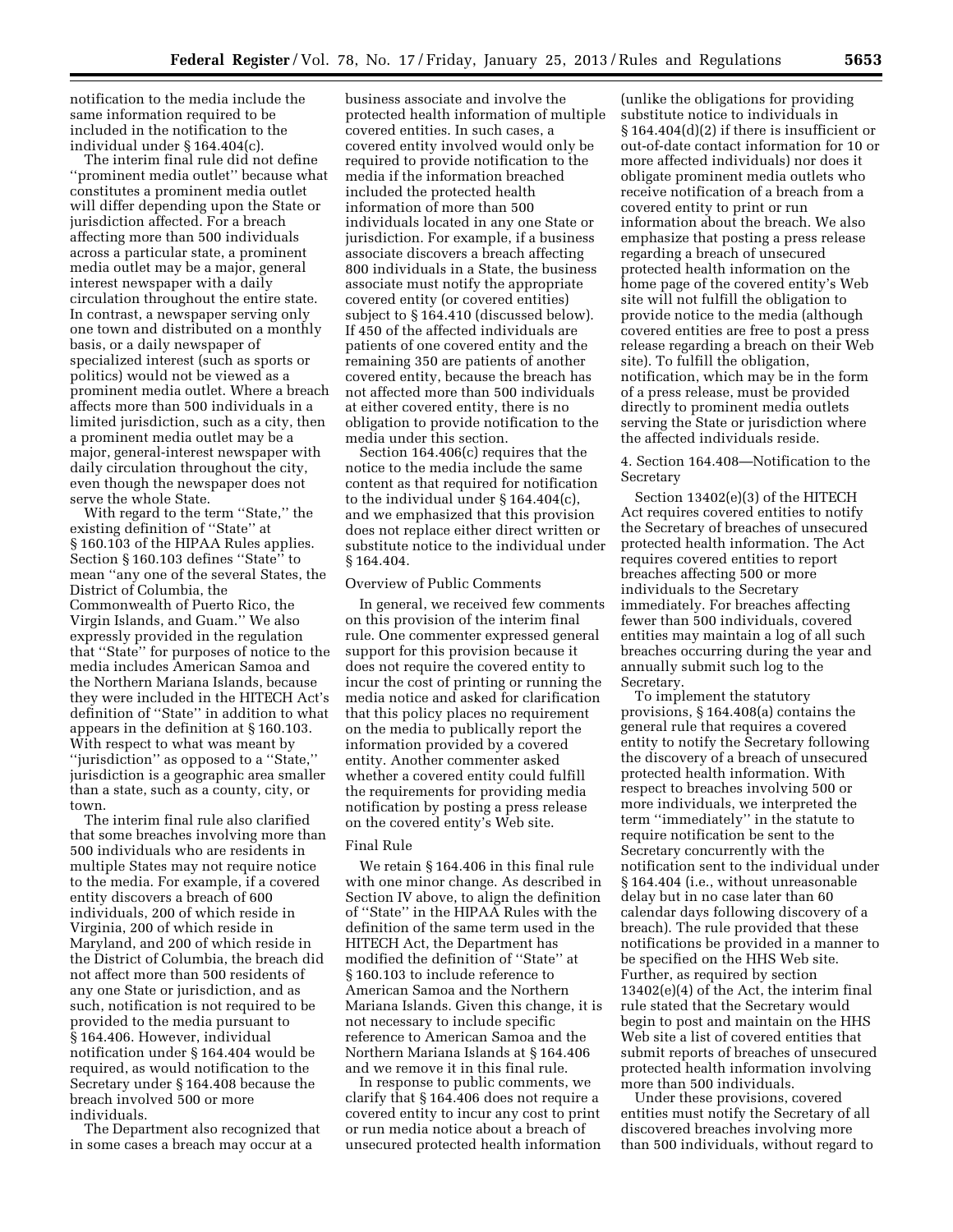whether the breach involved more than 500 residents of a particular State or jurisdiction (the threshold for triggering notification to the media under § 164.406 of the interim final rule). Thus, where a covered entity has discovered a breach involving 600 individuals, 300 of which reside in Maryland and 300 of which reside in the District of Columbia, notification of the breach must be provided to the Secretary concurrently with notification to the affected individuals. However, in this example, the breach would not trigger the requirement to notify the media under § 164.406 because the breach did not involve more than 500 residents of any one State or jurisdiction.

For breaches involving less than 500 individuals, § 164.408(c) requires a covered entity to maintain a log or other documentation of such breaches and to submit information annually to the Secretary for breaches occurring during the preceding calendar year. The interim final rule required the submission of this information to the Secretary no later than 60 days after the end of each calendar year. As with notification of the larger breaches, the interim final rule required that information about breaches involving less than 500 individuals be provided to the Secretary in the manner specified on the HHS Web site.

Although covered entities need only provide notification to the Secretary of breaches involving less than 500 individuals annually, they must still provide notification of such breaches to affected individuals without unreasonable delay and not later than 60 days after discovery of the breach pursuant to § 164.404. In addition, pursuant to § 164.414(a), a covered entity must follow the documentation requirements that otherwise apply to the HIPAA Privacy Rule under § 164.530 with respect to the requirements of this rule. Thus, pursuant to § 164.530(j)(2), covered entities must maintain the internal log or other documentation for six years. Further, as with other required documentation, a covered entity must make such information available to the Secretary upon request for compliance and enforcement purposes in accordance with § 160.310.

### Overview of Public Comments

Some commenters expressed concern regarding the timing of providing notification to the Secretary of breaches affecting fewer than 500 individuals. These commenters asked when notification should be provided if a covered entity discovers, after the reporting deadline, a breach that

occurred in the previous year. Several others commented on the interim final rule's process for providing the Secretary with breach notification. Some commenters asked that this process be revised to allow covered entities to maintain a log of all breaches affecting fewer than 500 individuals and then submit that log, via attachment (such as an Excel spreadsheet), to the Secretary on an annual basis. These commenters stated that submitting reports of these smaller breaches in this manner would be much less burdensome than submitting the reports individually. Other commenters asked that we provide a template log for entities to use to document smaller breaches for annual submission to the Secretary. Additionally, several commenters suggested that there be access or authentication controls for submitting breach reports because of concerns of false breach reports being submitted to the Secretary without the covered entity's knowledge.

### Final Rule

The final rule retains § 164.408(c) with one modification. The modification clarifies that covered entities are required to notify the Secretary of all breaches of unsecured protected health information affecting fewer than 500 individuals not later than 60 days after the end of the calendar year in which the breaches were ''discovered,'' not in which the breaches ''occurred.'' We recognize that there may be situations where, despite having reasonable and appropriate breach detection systems in place, a breach may go undetected for some time. In these cases, if a breach of unsecured protected health information affecting fewer than 500 individuals that occurred in the previous year is discovered, the covered entity has until 60 days after the end of the calendar year in which the breach was discovered to provide notice to the Secretary. We emphasize, however, that this modification does not alter a covered entity's obligation to promptly report the breach to affected individuals without unreasonable delay but in no cases later than 60 calendar days after discovery of the breach.

In response to the comments suggesting that covered entities be permitted to submit a log of all smaller breaches to the Secretary instead of submitting each breach individually through the online form, we agree that the current process may be burdensome for some entities and are considering alternative ways to receive such reports.

With respect to the commenters who asked that access or authentication

controls be added to the breach reporting form, we do not believe this is necessary at the present time. Since the Department began receiving and processing breach reports on September 23, 2009, we have not yet received a report that has been falsely submitted by an individual or entity not acting on behalf of the covered entity. Additionally, we emphasize that following receipt of a breach report that affects 500 or more individuals, we contact the covered entity identified in the breach report and verify the information in the report before we post any information about the breach on the HHS Web site. If circumstances change in the future, we will explore options for modifying the process.

### Response to Other Public Comments

*Comment:* One commenter asked that the final rule should not interpret the term ''immediately'' in the statute to mean without unreasonable delay, but in no case later than 60 days, but rather to mean as soon as the breach is discovered. Another commenter asked that the final rule expand the timeframe for providing notification to the Secretary to no later than 120 days after discovery of a breach.

*Response:* We believe that our interpretation of ''immediately'' with respect to notification to the Secretary for breaches affecting 500 or more individuals is reasonable and appropriate and thus, retain the provision that requires such notice be provided contemporaneously with notice to the individual. Requiring contemporaneous notice allows the notice to the Secretary to include all of the information provided in the notice to the individual and better ensures that a covered entity does not report information to the Secretary that later turns out to be incorrect because the entity did not have sufficient time to conduct an investigation into the facts surrounding the breach. In addition, this interpretation satisfies the statutory requirement that notifications of larger breaches be provided to the Secretary immediately (as they occur) as compared to the reports of smaller breaches the statute allows be reported annually to the Secretary.

*Comment:* Some commenters asked for further guidance on submitting online breach notifications to the Secretary. Additionally, some commenters asked that HHS provide a confirmation to submitters that an initial breach report or an addendum to a breach report has been successfully submitted.

*Response:* Since the publication of the interim final rule, OCR has posted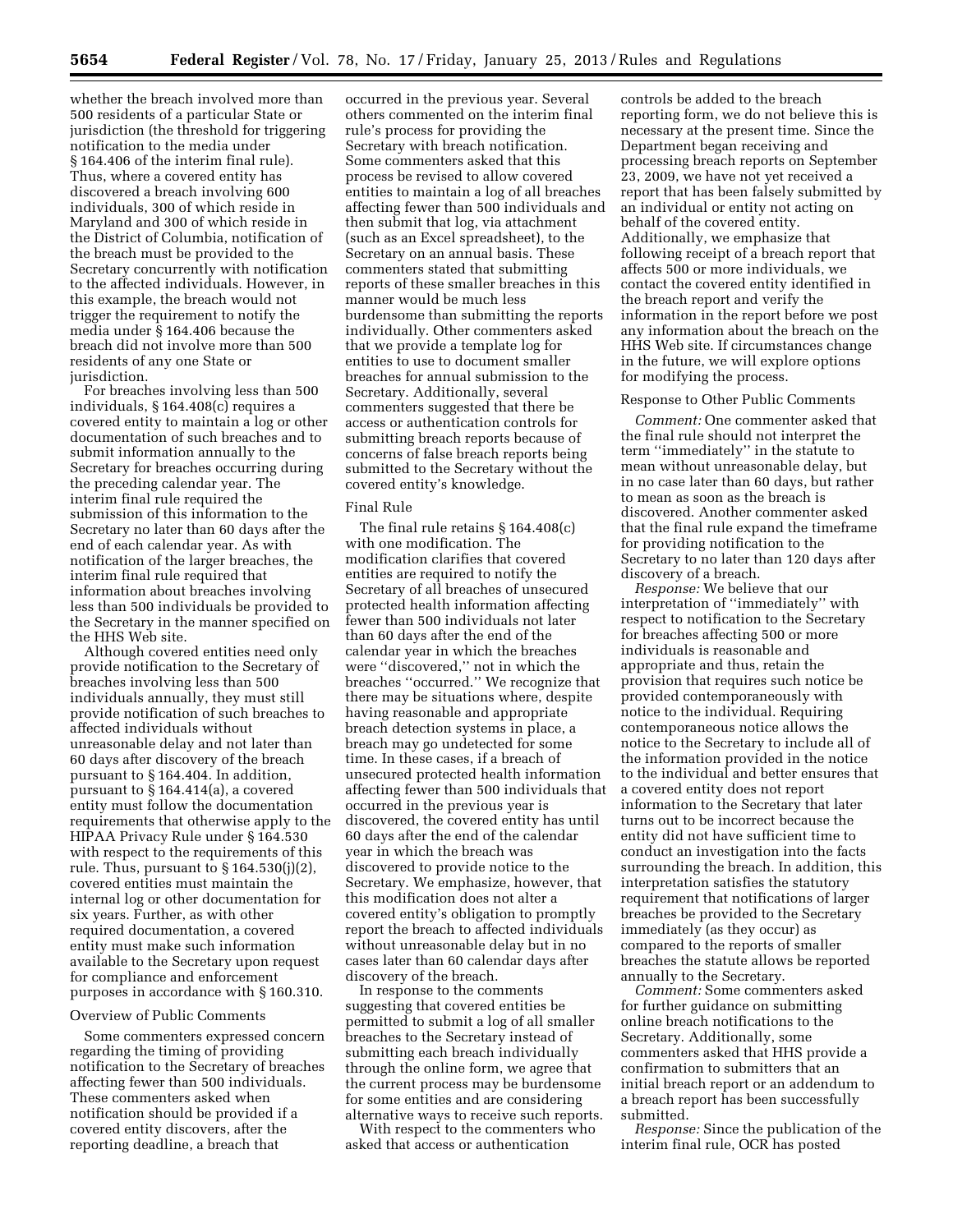instructions for filling out and submitting the breach form on its Web site: *[http://www.hhs.gov/ocr/privacy/](http://www.hhs.gov/ocr/privacy/hipaa/administrative/breachnotificationrule/brinstruction.html)  [hipaa/administrative/](http://www.hhs.gov/ocr/privacy/hipaa/administrative/breachnotificationrule/brinstruction.html) [breachnotificationrule/](http://www.hhs.gov/ocr/privacy/hipaa/administrative/breachnotificationrule/brinstruction.html)* 

*[brinstruction.html.](http://www.hhs.gov/ocr/privacy/hipaa/administrative/breachnotificationrule/brinstruction.html)* We will continue to examine the instructions for submitting breach notification to the Secretary and will update this information, as necessary, to ensure that covered entities are able to navigate and submit the form easily. The Department has also made changes to the process to ensure that covered entities receive a confirmation following their submission of breach notification to the Secretary. Additionally, we note that the breach reporting form does include an option for indicating that a submission is an addendum to a previous submission. OCR updates the original breach report, as appropriate, with any additional or modified information submitted in an addendum.

*Comment:* With respect to the posting of breaches affecting 500 or more individuals on the HHS Web site, some commenters stated that these breach submissions must be verified with the covered entity before they are posted publicly. Other commenters asked for clarification of what information will be posted, while another commenter asked that we post only the name of the covered entity involved in the breach. Finally, one commenter suggested that we only post these breaches on our Web site for a six month period.

*Response:* To provide helpful information to the public, OCR currently posts the following information regarding breaches affecting 500 or more individuals: name of the covered entity (and if applicable, the business associate) involved; State where the covered entity is located; number of individuals affected by the breach; the date of the breach; type of breach (e.g., theft, loss, unauthorized access/disclosure); and location of the breached information (e.g., laptop, paper records, desktop computer). Prior to posting this information, OCR verifies the information in the breach notification report with the covered entity. We do not believe it would serve the public to only disclose the name of the covered entity involved in each of the breaches, because the additional information enables members of the public to understand the nature of the breach and to determine if the breach affects them directly. In terms of how long information about each of the breaches is to remain posted, we intend to maintain the information on our Web site for as long as there is public interest and the data can remain posted in a

manner that gives the public access effectively and efficiently.

5. Section 164.410—Notification by a Business Associate

### Interim Final Rule

Section 13402(b) of the HITECH Act requires a business associate of a covered entity that accesses, maintains, retains, modifies, records, destroys, or otherwise holds, uses, or discloses unsecured protected health information to notify the covered entity when it discovers a breach of such information. The Act requires business associates to provide such notification to covered entities without unreasonable delay and in no case later than 60 days from discovery of the breach. Additionally, the Act requires business associates to provide covered entities with the identity of each individual whose unsecured protected health information has, or is reasonably believed to have been, affected by the breach. Section 164.410(a) implements section 13402(b) of the Act.

A business associate is required to notify the covered entity of the breach of unsecured protected health information so that the covered entity can notify affected individuals. In the interim final rule, we clarified that a business associate that maintains the protected health information of multiple covered entities need notify only the covered entity(s) to which the breached information relates. However, in cases in which a breach involves the unsecured protected health information of multiple covered entities and it is unclear to whom the breached information relates, it may be necessary to notify all potentially affected covered entities.

Section  $164.410(a)(2)$  provides that a breach shall be treated as discovered by a business associate as of the first day on which such breach is known to the business associate or, by exercising reasonable diligence, would have been known to the business associate. As with a covered entity, a business associate shall be deemed to have knowledge of a breach if the breach is known, or by exercising reasonable diligence would have been known, to any person, other than the person committing the breach, who is an employee, officer, or other agent of the business associate (determined in accordance with the Federal common law of agency). Similarly, as with knowledge imputed to covered entities, the Federal common law of agency controls in determining who is an agent of the business associate.

Section 164.410(b) requires that a business associate provide notice of a breach of unsecured protected health information to a covered entity without unreasonable delay and in no case later than 60 days following the discovery of a breach. With respect to timing, if a business associate is acting as an agent of a covered entity, then, pursuant to § 164.404(a)(2), the business associate's discovery of the breach will be imputed to the covered entity. In such circumstances, the covered entity must provide notifications under § 164.404(a) based on the time the business associate discovers the breach, not from the time the business associate notifies the covered entity. In contrast, if the business associate is not an agent of the covered entity, then the covered entity is required to provide notification based on the time the business associate notifies the covered entity of the breach. We encouraged covered entities and business associates to address the timing of this notification in their business associate contracts.

Section 164.410(c)(1) requires business associates, to the extent possible, to provide covered entities with the identity of each individual whose unsecured protected health information has been, or is reasonably believed to have been, breached. Depending on the circumstances, business associates could provide the covered entity with immediate notification of the breach and then follow up with the required information in § 164.410(c) when available but without unreasonable delay and within 60 days.

Section 164.410(c)(1) requires business associates to provide this information ''to the extent possible,'' recognizing that there may be situations in which a business associate may be unaware of the identification of the individuals whose unsecured protected health information was breached. For example, a business associate that is a record storage company that holds hundreds of boxes of paper medical records on behalf of a covered entity may be unaware of the names of the individuals whose records are stored. Thus, if the business associate discovers that several boxes are missing, it may be unable to provide the covered entity with a list of the individuals whose information has been breached. In such circumstances, it is not our intent that the business associate delay notification of the breach to the covered entity, when the covered entity may be better able to identify the individuals affected.

Depending on the circumstances surrounding a breach of unsecured protected health information, a business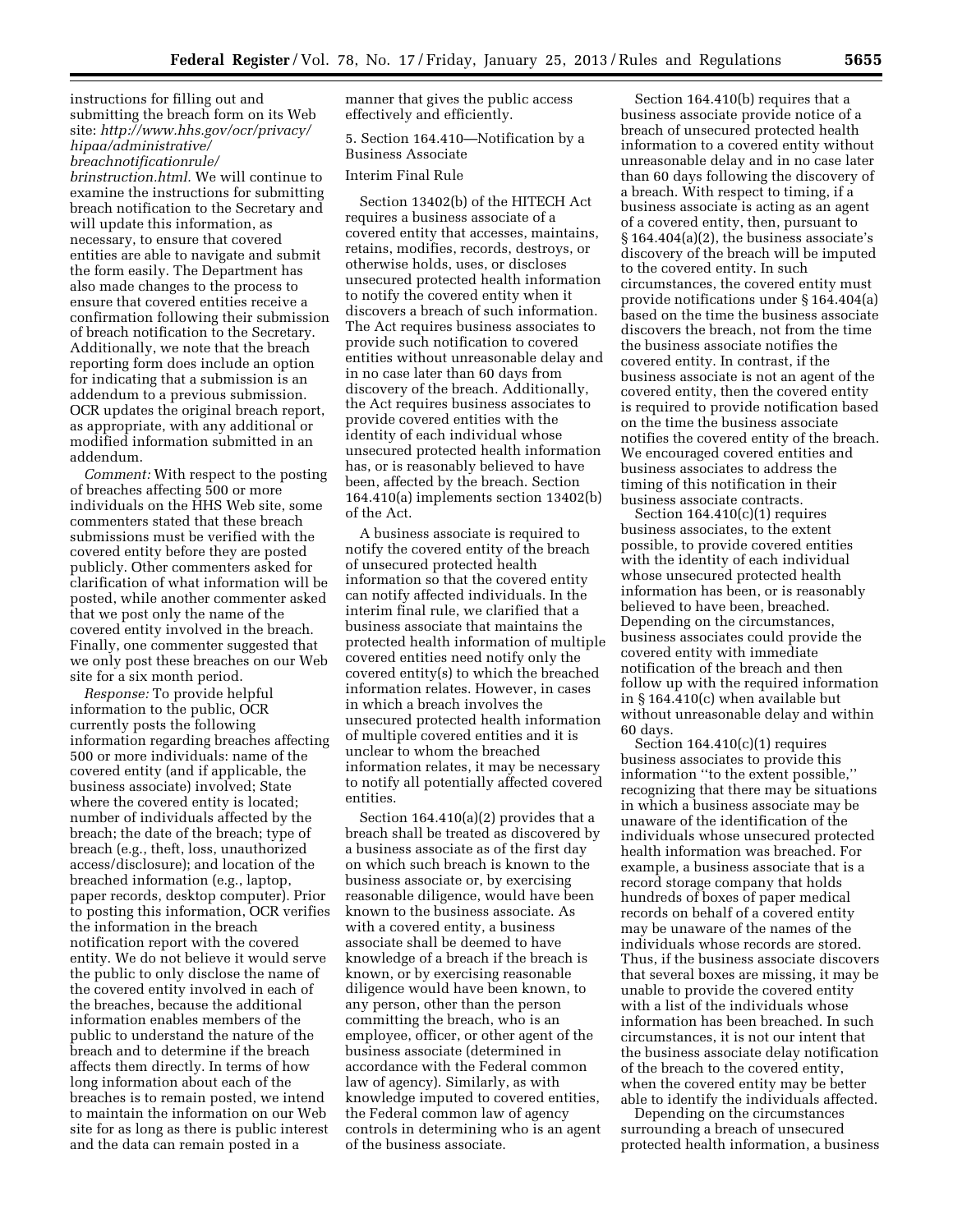associate may be in the best position to gather the information the covered entity is required by § 164.404(c) to include in the notification to the individual about the breach. Therefore, in addition to the identification of affected individuals, § 164.410(c)(2) requires a business associate to provide the covered entity with any other available information that the covered entity is required to include in the notification to the individual under § 164.404(c), either at the time it provides notice to the covered entity of the breach or promptly thereafter as information becomes available. Because we allow this information to be provided to a covered entity after the initial notification of the breach as it becomes available, a business associate should not delay the initial notification to the covered entity of the breach in order to collect information needed for the notification to the individual. To ensure the covered entity is aware of all the available facts surrounding a breach, the Rule also requires that a business associate provide this information even if it becomes available after notifications have been sent to affected individuals or after the 60-day period specified in § 164.410(b) has elapsed.

We clarified that business associates and covered entities would continue to have the flexibility to set forth specific obligations for each party, such as who will provide notice to individuals and when the notification from the business associate to the covered entity will be required, following a breach of unsecured protected health information, so long as all required notifications are provided and the other requirements of the interim final rule were met. We encouraged the parties to consider which entity is in the best position to provide notice to the individual, which may depend on circumstances, such as the functions the business associate performs on behalf of the covered entity and which entity has the relationship with the individual. We also encouraged the parties to ensure the individual does not receive notifications from both the covered entity and the business associate about the same breach, which may be confusing to the individual.

### Overview of Public Comments

Many commenters expressed concern over the interim final rule's treatment of a covered entity's knowledge of a breach that occurs at or by a business associate. Some commenters stated that a covered entity's knowledge of a breach should begin when the business associate notifies them of the breach, regardless of whether the business associate is an agent of the covered entity or a non-

agent independent contractor. If knowledge is imputed when the business associate discovers the breach, one commenter argued that a covered entity would not have sufficient time to provide the required notifications to individuals in a timely manner. Other commenters argued that all business associates should be treated as agents of the covered entity, such that the business associate's knowledge of a breach is imputed to the covered entity. Finally, some commenters asked for more guidance on when a business associate is acting as an agent versus as an independent contractor and how to determine this status under the Federal common law of agency.

# Final Rule

The final rule modifies § 164.410 only to make the following technical and non-substantive correction: in paragraph (a) $(2)$  of  $\S$  164.410, the first sentence is revised to refer to paragraph (a)(1) rather than paragraph (1).

With respect to the commenters who expressed concern that a covered entity's knowledge of a breach depends not only on a business associate's discovery of the breach but also on the covered entity's relationship with the business associate, we acknowledge that there are many different types of relationships that can develop between covered entities and business associates based upon the function the business associate performs on behalf of the covered entity. In some situations, a business associate will be acting as an agent of the covered entity, and as such, it makes sense to treat the business associate's knowledge of a breach analogous to the knowledge of one of the covered entity's own employees. However, in other situations, because a business associate may not be an agent of the covered entity, it would not be reasonable to impute the business associate's knowledge directly to the covered entity, and therefore, the covered entity's knowledge depends on notification from the business associate.

Furthermore, the use of the Federal common law of agency to determine the business associate's status with respect to the covered entity is consistent with the approach taken in the Enforcement Rule for determining agency liability under the HIPAA Rules. Thus, we believe the use of the standard is appropriate here and should be familiar to most entities. We provide additional guidance regarding who is an agent above in our response to comments on the HITECH modifications to the HIPAA Enforcement Rule. Because of the agency implications on the timing of breach notifications, we encourage

covered entities to discuss and define in their business associate agreements the requirements regarding how, when, and to whom a business associate should notify the covered entity of a potential breach.

#### Response to Other Public Comments

*Comment:* Several commenters asked OCR to provide sample business associate agreement language to outline the covered entity's and business associate's obligations following a breach of unsecured protected health information.

*Response:* A covered entity's and business associate's obligations following a breach of unsecured protected health information will vary depending on the relationship. For example, whether a business associate will send the breach notices to affected individuals and/or to notify the Secretary (and media, if applicable) on behalf of a covered entity is a business decision of the parties and how quickly a business associate is to notify a covered entity of a breach within the required timeframe may be based on a number of factors, such as whether the business associate is an agent of the covered entity. However, to help covered entities and business associates implement the new business associate agreement requirements generally under the HITECH modifications to the HIPAA Rules, the Department has published sample business associate agreement provisions on its web site.

*Comment:* Some commenters asked what happens if a covered entity and a business associate disagree about whether an impermissible use or disclosure is a breach that requires notification. These commenters asked if both parties must be in agreement before breach notification obligations are triggered.

*Response:* The covered entity is ultimately responsible for providing individuals with notification of breaches and, as indicated above, the clock for notifying individuals of breaches begins upon knowledge of the incident, even if it is not yet clear whether the incident qualifies as a breach for purposes of this rule. Further, this final rule clarifies that the default presumption is that an impermissible use or disclosure is a breach unless it can be determined through a risk assessment that there is a low probability that the data may be compromised. This standard should allow for more uniform application of the risk assessment approach across covered entities and business associates.

*Comment:* One commenter stated that the requirement that a business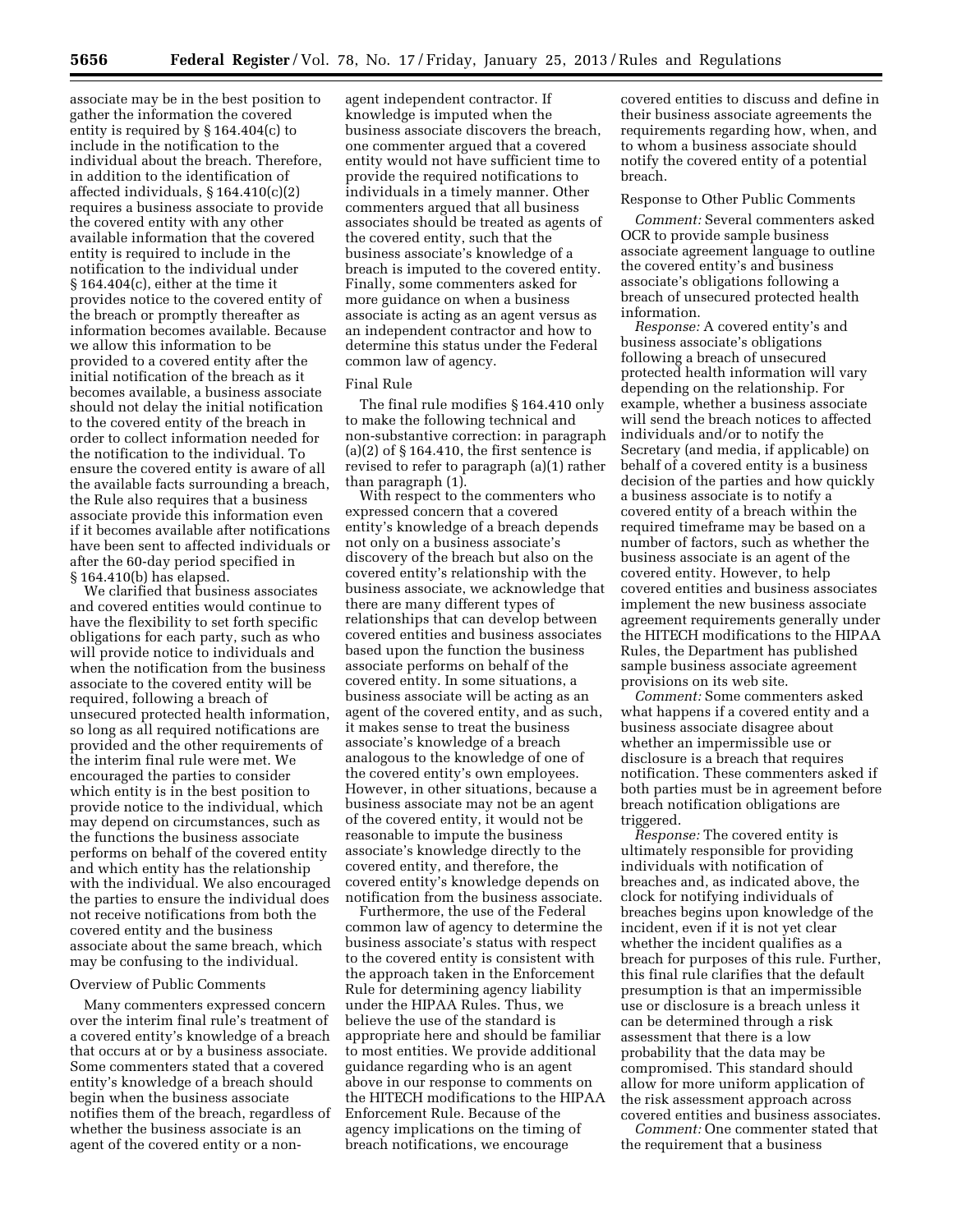associate notify a covered entity of a breach of unsecured protected health information is duplicative of a business associate's other obligations to notify the covered entity of privacy violations and security incidents.

*Response:* Business associates are required to report to covered entities any security incidents or uses or disclosures of protected health information not provided for by their business associate agreements, which include but are broader than breaches of unsecured protected health information under this Rule. For example, a security incident need not lead to unauthorized access to protected health information (and thus, is not a breach) but is still an event that should be reported to the covered entity. Further, when a security incident occurs that does rise to the level of a breach, the breach notice to the covered entity suffices to meet the requirement to report the security incident to the covered entity (however, a covered entity may require through the business associate agreement that additional information be reported). Therefore, these requirements are not duplicative.

### 6. Law Enforcement Delay

# Interim Final Rule

Section 13402(g) of the HITECH Act provides that if a law enforcement official determines that a notification, notice, or posting required under this section would impede a criminal investigation or cause damage to national security, such notification, notice, or posting shall be delayed in the same manner as provided under 45 CFR 164.528(a)(2) of the Privacy Rule in the case of a disclosure covered under such section. Section 164.412 implements section 13402(g) of the Act, requiring a covered entity or business associate to temporarily delay notification to the individual, the media (if applicable), to a covered entity by a business associate, and to the Secretary if instructed to do so by a law enforcement official.

Section 164.412(a), based on the requirements of 45 CFR 164.528(a)(2)(i) of the Privacy Rule, provides for a temporary delay of notification in situations in which a law enforcement official provides a statement in writing that the delay is necessary because notification would impede a criminal investigation or cause damage to national security, and specifies the time for which a delay is required. In such instances, the covered entity is required to delay the notification, notice, or posting for the time period specified by the official.

Similarly, § 164.412(b), based on 45 CFR  $164.528(a)(2)(ii)$  of the Privacy Rule, requires a covered entity or business associate to temporarily delay a notification, notice, or posting if a law enforcement official states orally that a notification would impede a criminal investigation or cause damage to national security. However, in this case, the covered entity or business associate must document the statement and the identity of the official and delay notification for no longer than 30 days, unless a written statement meeting the above requirements is provided during that time. We interpreted these provisions as tolling the time within which notification is required under §§ 164.404, 164.406, 164.408, and 164.410, as applicable.

### Final Rule

The Department did not receive public comments on this provision of the interim final rule. We retain § 164.412 in this final rule without modification.

7. Section 164.414—Administrative Requirements and Burden of Proof

# Interim Final Rule

Section 164.414(a) requires covered entities to comply with the administrative requirements of § 164.530(b), (d), (e), (g), (h), (i), and (j) of the Privacy Rule with respect to the breach notification provisions of this subpart. These Privacy Rule provisions, for example, require covered entities and business associates to develop and document policies and procedures, train workforce members on and have sanctions for failure to comply with these policies and procedures, permit individuals to file complaints regarding these policies and procedures or a failure to comply with them, and require covered entities to refrain from intimidating or retaliatory acts. Thus, a covered entity is required to consider and incorporate the breach notification requirements with respect to its administrative compliance and other obligations.

Section 164.414(b) provides that, following an impermissible use or disclosure under the Privacy Rule, covered entities and business associates have the burden of demonstrating that all notifications were made as required by this subpart. Additionally, as part of demonstrating that all required notifications were made, a covered entity or business associate, as applicable, also must be able to demonstrate that an impermissible use or disclosure did not constitute a breach, as such term is defined at

§ 164.402, in cases where the covered entity or business associate determined that notifications were not required. To conform to these provisions, § 160.534 of the HIPAA Enforcement Rule makes clear that, during any administrative hearing, the covered entity has the burden of going forward and the burden of persuasion with respect to these issues.

Thus, when a covered entity or business associate knows of an impermissible use or disclosure of protected health information, it should maintain documentation that all required notifications were made, or, alternatively, to demonstrate that notification was not required: (1) Its risk assessment (discussed above in § 164.402) demonstrating a low probability that the protected health information has been compromised by the impermissible use or disclosure or (2) the application of any other exceptions to the definition of ''breach.''

#### Overview of Public Comments

One commenter stated that it is critical that all employees are trained and knowledgeable about what constitutes a breach, so that the covered entity or business associate can provide the required notifications within the required timeframe. The commenter also maintained that OCR should emphasize the necessity of this training.

With respect to the burden of proof placed upon covered entities and business associates, one commenter agreed that covered entities and business associates should have the burden to demonstrate that all notifications were provided following a breach of unsecured protected health information. However, the commenter asked that we include a presumption that an impermissible use or disclosure of protected health information did not constitute a breach if a covered entity or business associate has implemented a breach notification policy, completed a risk assessment, and documented that it followed its policy in reaching a conclusion that breach notification was not required.

### Final Rule

We retain § 164.414 in this final rule without modification. We emphasize the importance of ensuring that all workforce members are appropriately trained and knowledgeable about what constitutes a breach and on the policies and procedures for reporting, analyzing, and documenting a possible breach of unsecured protected health information. We note that because this final rule modifies the definition of breach as stated in the interim final rule, covered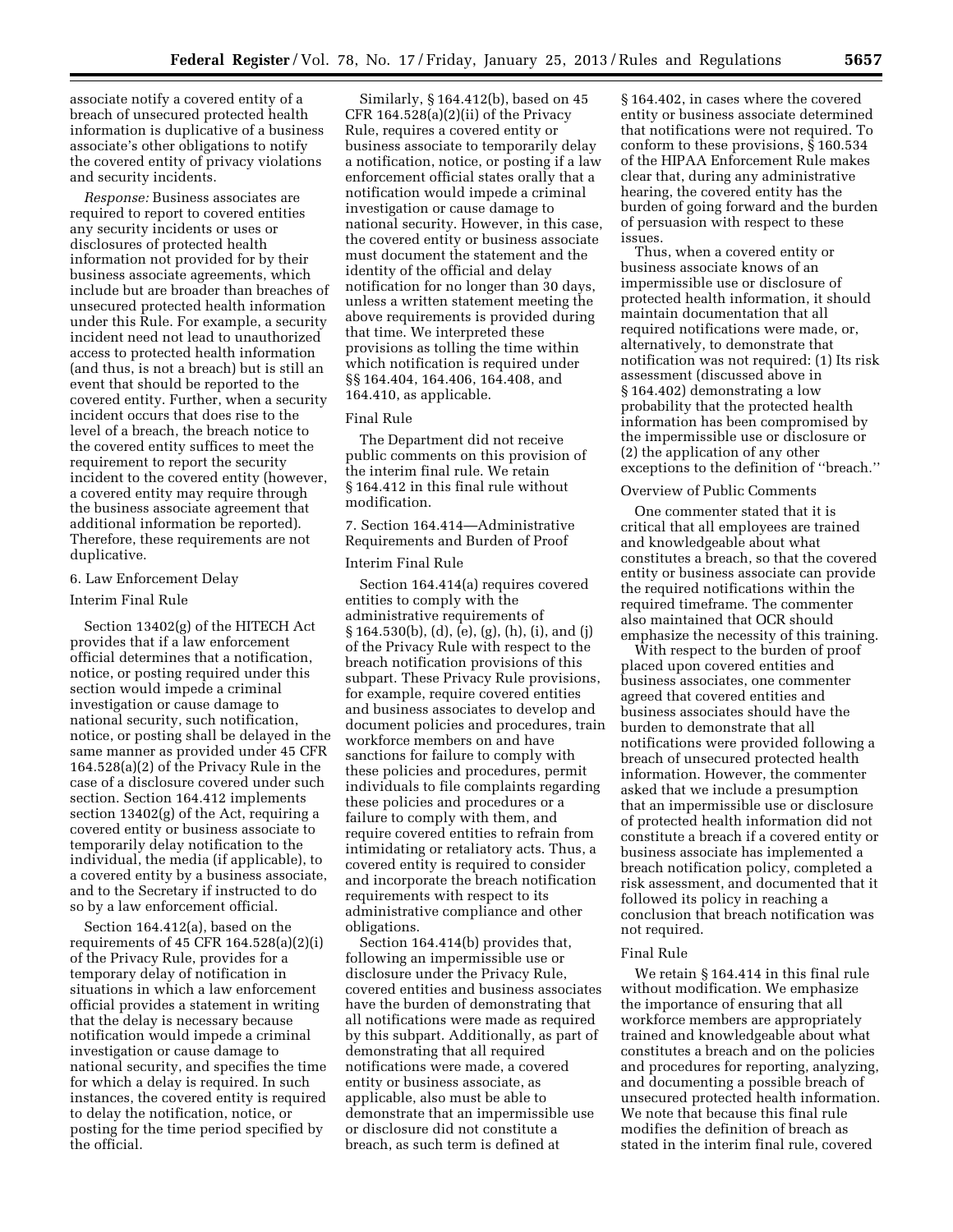entities will need to update their policies and procedures and retrain workforce members as necessary to reflect such modifications.

With respect to this burden of proof, section 13402 of the statute places the burden of proof on a covered entity or business associate, if applicable, to demonstrate that all notifications were made as required. Therefore, section  $164.530(j)(1)(iv)$  requires covered entities to maintain documentation to meet this burden of proof. This includes documentation that all required notifications have been provided or that no breach occurred and notification was not necessary. If a covered entity's determination with respect to whether a breach occurred is called into question, the covered entity should produce the documentation that demonstrates the reasonableness of its conclusions based on the findings of its risk assessment.

# 8. Technical Corrections

The interim final rule made several technical changes to align the HIPAA Rules in light of the new breach notification requirements of subpart D. See 74 FR 42755–56. We did not receive comments on these changes. We retain the technical corrections made in the interim final rule and also make an additional technical correction by adding ''and'' to the end of § 160.534(b)(1)(iii) to make clear the relationship between § 160.534(b)(1)(iii) and the new § 160.534(b)(1)(iv).

### 9. Preemption

# Interim Final Rule

The interim final rule clarified that contrary State law will be preempted by these breach notification regulations. Section 1178 of the Social Security Act, 42 U.S.C. 1320d–7, which was added by HIPAA, provides that HIPAA administrative simplification provisions generally preempt conflicting State law. Section 160.203 states that a standard, requirement, or implementation specification that is adopted as regulation at 45 CFR parts 160, 162, or 164 and that is ''contrary to a provision of State law preempts the provision of State law.'' Thus, whether a State law is contrary to these breach notification regulations is to be determined based on the definition of ''contrary'' at § 160.202, which states that a State law is contrary if ''[a] covered entity would find it impossible to comply with both the State and Federal requirements'' or if the State law ''stands as an obstacle to the accomplishment and execution of the full purposes and objectives'' of the breach notification provisions in the Act. Covered entities must analyze

relevant State laws with respect to the breach requirements to understand the interaction and apply this preemption standard appropriately.

In the interim final rule, we stated our belief that, in general, covered entities can comply with both the applicable State laws and this regulation and that in most cases, a single notification can satisfy the notification requirements under State laws and this regulation. For example, if a State breach notification law requires notification be sent to the individual in a shorter time frame than is required by this regulation, a covered entity that sends the notice within the time frame required by the State law will also be in compliance with this regulation's timeliness requirements.

Additionally, since the Act and rule are flexible in terms of how the elements are to be described, and do not prohibit additional elements from being included in the notice, in general, Federal requirements contain flexibility for covered entities to develop a notice that satisfies both laws.

# Overview of Public Comments

While some commenters were pleased that the breach notification rule preempts conflicting State law, other commenters expressed confusion or concern with this preemption standard. Many commenters stated that despite the fact that in most cases a covered entity may only need to provide one notification to satisfy both State and Federal law, there will be some cases in which a covered entity will have to provide multiple notices to the same individual to ensure compliance with all relevant laws. This will result in confusion for the individual and increased costs for the covered entity. Some of these commenters suggested that this Federal breach notification law should preempt all State breach notification laws, or alternatively, that HHS should work with Congress and the States to harmonize the breach notification laws such that only one notice is required following a breach.

# Final Rule

We maintain the preemption standard discussed in the interim final rule, which is based on section 1128 of the Social Security Act and applies to the HITECH Act's breach notification provisions by virtue of section 13421 of the HITECH Act. We continue to believe that, generally, covered entities are able to comply with both State and Federal requirements for providing breach notification with one breach notice based on the flexibility provided to entities in this Rule. However, even in

the exceptional case, we do not have authority to preempt a State breach notification law that is not contrary to this Rule.

# 10. Responses to Other Public Comments

*Comment:* One commenter asked whether penalties are automatically assessed following a violation of the breach notification rule or if this is done at OCR's discretion and whether civil money penalties can be assessed for the underlying cause of a breach of unsecured protected health information where a covered entity has provided all required breach notifications.

*Response:* OCR's enforcement of the breach notification rule will be carried out pursuant to the Enforcement Rule. Pursuant to the Enforcement Rule, OCR may impose a civil money penalty for a failure to comply with the breach notification rule. OCR also has the discretion to work with the covered entity to achieve voluntary compliance through informal resolution, except in cases in which it has found a violation due to willful neglect. Because every breach of unsecured protected health information must have an underlying impermissible use or disclosure under the Privacy Rule, OCR also has the authority to impose a civil money penalty for the underlying Privacy Rule violation, even in cases where all required breach notifications were provided.

# **VI. Modifications to the HIPAA Privacy Rule Under GINA**

# *A. Background*

The Genetic Information Nondiscrimination Act of 2008 (''GINA''), Public Law 110–233, 122 Stat. 881, prohibits discrimination based on an individual's genetic information in both the health coverage and employment contexts. With respect to health coverage, Title I of GINA generally prohibits discrimination in premiums or contributions for group coverage based on genetic information, proscribes the use of genetic information as a basis for determining eligibility or setting premiums in the individual and Medicare supplemental (Medigap) insurance markets, and limits the ability of group health plans, health insurance issuers, and Medigap issuers to collect genetic information or to request or require that individuals undergo genetic testing. Title II of GINA generally prohibits use of genetic information in the employment context, restricts employers and other entities covered by Title II from requesting, requiring, or purchasing genetic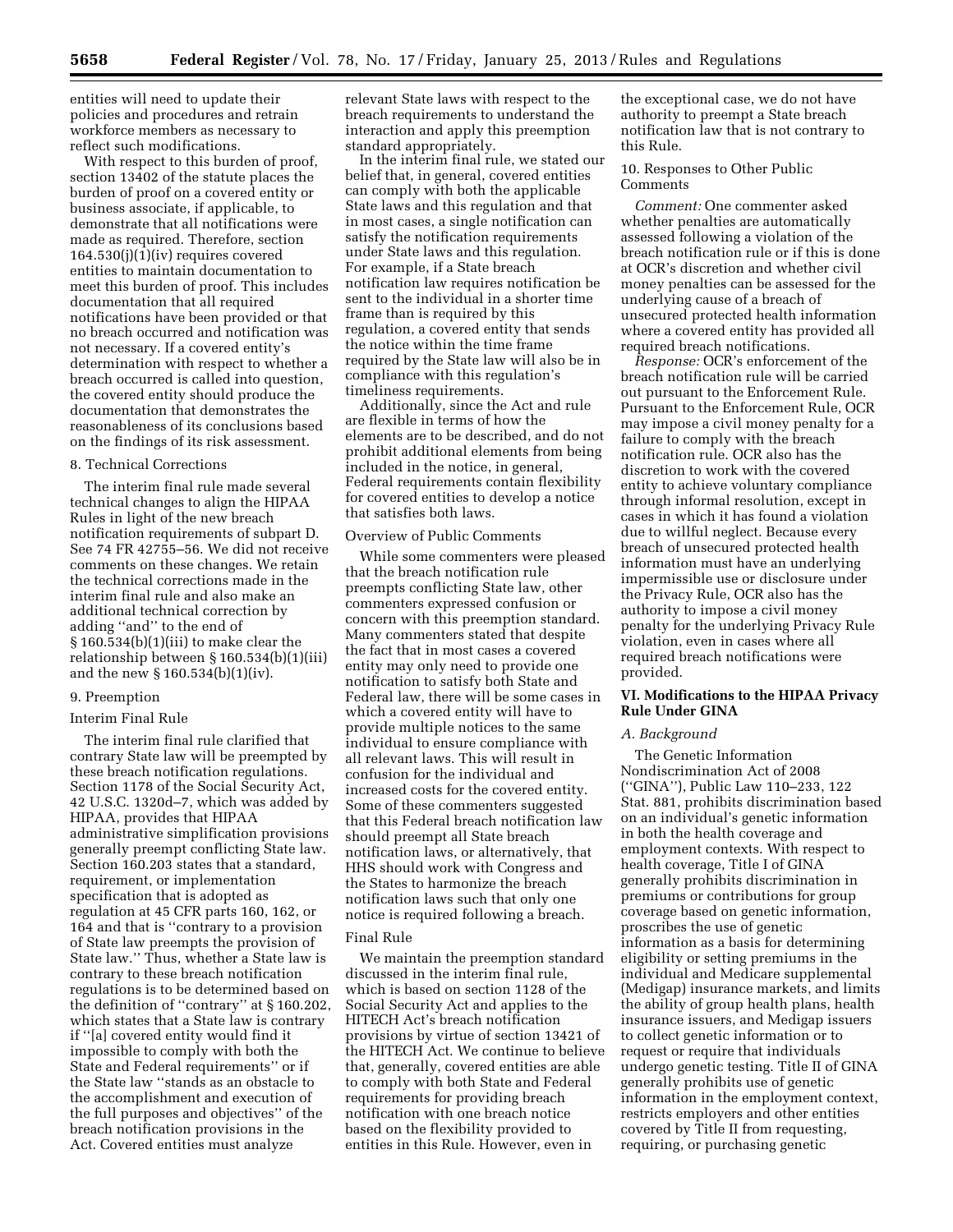information, and strictly limits such entities from disclosing genetic information. The Departments of Labor, Treasury, and Health and Human Services (HHS) are responsible for administering and enforcing the GINA Title I nondiscrimination provisions, and the Equal Employment Opportunity Commission (EEOC) is responsible for administering and enforcing the GINA Title II nondiscrimination provisions.13

In addition to these nondiscrimination provisions, section 105 of Title I of GINA contains new privacy protections for genetic information, which require the Secretary of HHS to revise the Privacy Rule to clarify that genetic information is health information and to prohibit group health plans, health insurance issuers (including HMOs), and issuers of Medicare supplemental policies from using or disclosing genetic information for underwriting purposes.14

# *B. Overview of the Proposed Rule*

On October 7, 2009, the Department published a notice of proposed rulemaking (NPRM or ''proposed rule'') to strengthen the privacy protections for genetic information under the HIPAA Privacy Rule by implementing the protections for genetic information required by GINA 15 and making related changes to the Rule. In particular, in accordance with section 105 of GINA and the Department's general authority under sections 262 and 264 of HIPAA, the Department proposed to: (1) Explicitly provide that genetic information is health information for

14Section 105 of GINA, entitled ''Privacy and Confidentiality,'' amends Part C of Title XI of the Social Security Act by adding section 1180 to address the application of the HIPAA Privacy Rule to genetic information.

<sup>15</sup> Any reference in this preamble to GINA is a reference to Title I of GINA, except as otherwise indicated.

purposes of the Privacy Rule; (2) prohibit all health plans covered by the HIPAA Privacy Rule from using or disclosing protected health information that is genetic information for underwriting purposes; (3) revise the provisions relating to the Notice of Privacy Practices for health plans that perform underwriting; (4) make a number of conforming changes to definitions and other provisions of the Rule; and (5) make technical corrections to update the definition of ''health plan.''

The 60-day public comment period for the proposed rule closed on December 7, 2009, and the Department received approximately twenty-five comments in response to its proposal.16 After considering the public comments, the Department is issuing this final rule to strengthen the privacy protections for genetic information in accordance with GINA and the Department's general authority under sections 262 and 264 of HIPAA. In developing this rule, the Department consulted with the Departments of Labor and Treasury, as required by section 105(b)(1) of GINA, to ensure, to the extent practicable, consistency across the regulations. In addition, the Department coordinated with the EEOC in the development of these regulations.

The provisions of the proposed rule and the public comments received that were within the scope of the proposed rule are described in more detail below in the section-by-section description of the final rule.

*C. Section-by-Section Description of Final Rule and Response to Public Comments* 

1. Scope: Extension of Required Protections to All Health Plans Subject to the HIPAA Privacy Rule

### Proposed Rule

Section 105 of GINA requires HHS to modify the Privacy Rule to prohibit ''a covered entity that is a group health plan, health insurance issuer that issues health insurance coverage, or issuer of a medicare [sic] supplemental policy'' from using or disclosing genetic information for underwriting purposes. Section 105 of GINA provides that the terms ''group health plan'' and ''health insurance coverage'' have the meanings given such terms under section 2791 of the Public Health Service Act (PHSA) (42 U.S.C. 300gg–91), and that the term ''medicare [sic] supplemental policy'' has the meaning given such term in section 1882(g) of the Social Security

Act. In addition, the term ''health insurance issuer,'' as defined at 42 U.S.C. 300gg–91, includes a health maintenance organization (HMO). These four types of entities (i.e., group health plans, health insurance issuers, and health maintenance organizations, as defined in the PHSA, as well as issuers of Medicare supplemental policies), correspond to the types of covered entities listed at subparagraphs (i) through (iii) and (vi) of paragraph (1) of the definition of ''health plan'' at § 160.103 in the HIPAA Privacy Rule, issued under HIPAA's Administrative Simplification provisions. These also are the entities to which HIPAA's nondiscrimination provisions apply and to which the nondiscrimination provisions of GINA Title I were directed.

However, in addition to these four types of entities, the HIPAA Privacy Rule also includes a number of other entities within the definition of ''health plan'': (1) Long-term care policies (excluding nursing home fixedindemnity policies); (2) employee welfare benefit plans or other arrangements that are established or maintained for the purpose of offering or providing health benefits to the employees of two or more employers (to the extent that they are not group health plans or health insurance issuers); (3) high risk pools that are mechanisms established under State law to provide health insurance coverage or comparable coverage to eligible individuals; (4) certain public benefit programs, such as Medicare Part A and B, Medicaid, the military and veterans' health care programs, the Indian Health Service program, and others; as well as (5) any other individual or group plan, or combination of individual or group plans that provides or pays for the cost of medical care (as the term ''medical care'' is defined in section 2791(a)(2) of the PHSA, 42 U.S.C. 300gg–91(a)(2)). This last category includes, for example, certain ''excepted benefits'' plans described at 42 U.S.C. 300gg–91(c)(2), such as limited scope dental or vision benefits plans. See the definition of ''health plan'' at § 160.103.

In the NPRM, the Department, using both its authority under GINA as well as its broad authority under HIPAA, proposed to apply the prohibition on using and disclosing protected health information that is genetic information for underwriting to all health plans that are subject to the Privacy Rule, rather than solely to the plans GINA explicitly requires be subject to the prohibition. As explained in the proposed rule, the HIPAA Administrative Simplification provisions provide the Secretary with

<sup>13</sup>The Departments of Labor (Employee Benefits Security Administration), Treasury (Internal Revenue Service), and HHS (Centers for Medicare & Medicaid Services (CMS)) have issued regulations in a separate rulemaking (at 74 FR 51664) to implement sections 101–103 of GINA, which amended: section 702 of the Employee Retirement Income Security Act of 1974 (29 U.S.C. 1182); section 2702 of the Public Health Service Act (42 U.S.C. 300gg–1) (renumbered as section 2705 by the Affordable Care Act); and section 9802 of the Internal Revenue Code of 1986. Section 104 of GINA applies to Medigap issuers, which are subject to the provisions of section 1882 of the Social Security Act that are implemented by CMS, and which incorporate by reference certain provisions in a model regulation of the National Association of Insurance Commissioners (NAIC). The NAIC amended its model regulation on September 24, 2008, to conform to section 104 of GINA, and the amended regulation was published by CMS in the **Federal Register** on April 24, 2009, at 74 FR 18808. With respect to Title II of GINA, the EEOC issued final regulations on November 9, 2010, at 75 FR 68912.

<sup>16</sup>The public comments are available at *[http://](http://www.regulations.gov)  [www.regulations.gov](http://www.regulations.gov)*.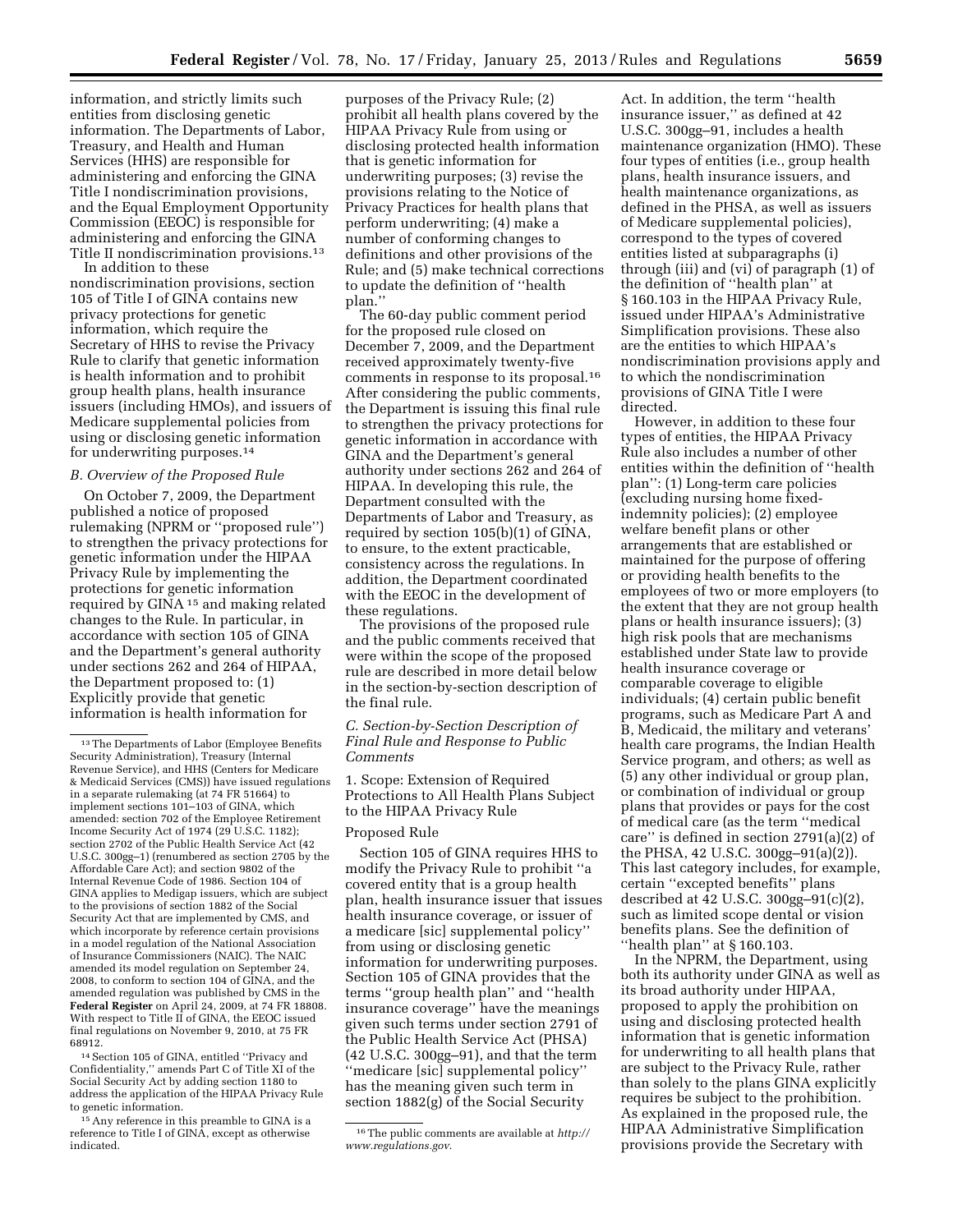broad authority to craft privacy standards that uniformly apply to all health plans, regardless of whether such health plans are governed by other portions of the HIPAA statute. In addition, the Department indicated in the proposed rule that nothing in GINA explicitly or implicitly curtails this broad authority of the Secretary to promulgate privacy standards for any and all health plans that are governed by the HIPAA Administrative Simplification provisions.

Under the Privacy Rule, and consistent with HIPAA, an individual's privacy interests and rights with respect to the use and disclosure of protected health information are protected uniformly without regard to the type of health plan that holds the information. Thus, under the Privacy Rule, individuals can expect and benefit from privacy protections that do not diminish based on the type of health plan from which they obtain health coverage. In developing the proposed rule, the Department believed that individuals' interests in uniform protection under the Privacy Rule against the use or disclosure of their genetic information for underwriting purposes would outweigh any adverse impact on health plans that are not covered by GINA, particularly since it was not expected that all of the health plans subject to the Privacy Rule use or disclose protected health information that is genetic information for underwriting (or even perform underwriting generally, in the case of some of the public benefit plans). For these reasons, the Department proposed to apply the prohibition on using or disclosing protected health information that is genetic information for underwriting purposes to all health plans that are HIPAA covered entities.

### Overview of Public Comments

The Department received comments both in support of and against the proposed application of the prohibition on using or disclosing genetic information for underwriting purposes to all health plans covered by the Privacy Rule. Several commenters agreed that the extension of the proposed requirements to all health plans is an appropriate exercise of the Secretary's discretion under HIPAA and is necessary to protect the privacy interests of all individuals without regard to the type of health plan holding individuals' health information, and stated that such an extension would further encourage individuals to take advantage of genetic services. In addition, one commenter in support of the proposal indicated that sixteen

States also regulate the use of genetic information in disability insurance, and ten States regulate its use in long-term care insurance, and it is expected that these numbers will continue to increase. The commenter stated that as States move forward in this area it was appropriate for the Federal government to do so as well. However, this and one other commenter, while generally in support of extending the prohibition on using or disclosing genetic information for underwriting to all health plans, also recommended that the Department monitor the impact of such a prohibition on long-term care insurers.

A few commenters did not support the Department's proposal and argued that the prohibition against using or disclosing genetic information for underwriting purposes in the Privacy Rule should apply only to those plans to which GINA expressly applies. Commenters argued that applying the prohibition beyond the health plans identified in GINA was contrary to GINA and its intent.

Certain commenters expressed particular disagreement and concern with applying the prohibition on the use of genetic information for underwriting to long-term care insurers. One commenter argued that there was clear Congressional intent in the legislative history of GINA to exempt ''excepted benefits,'' particularly long-term care insurance, from any prohibitions under GINA and thus, the Privacy Rule should not apply the prohibition on underwriting with genetic information to issuers of long term care policies. The commenter also argued that the GINA prohibition should not apply to longterm care insurers because long-term care plans have different characteristics from other health plans and applying the GINA prohibition to long-term care insurers would jeopardize the ability of long-term care insurers to adequately underwrite and thus, the viability of the long-term care insurance market. The commenter explained that this would be due to the fact that when underwriting, long term care insurers look to determine an individual's probability of needing long-term care in the future and diagnosis of a particular condition is not the only way this may be determined and in some cases may not even be relevant to such a determination. The Department also heard similar concerns about the potential negative impact of an underwriting prohibition on the economic viability of the long-term market, from certain members of Congress who wrote to the Secretary on this issue, as well as from certain outside parties during fact finding meetings held by the Department.

### Final Rule

The final rule adopts the approach of the proposed rule to apply the prohibition on using or disclosing protected health information that is genetic information for underwriting purposes to all health plans that are covered entities under the HIPAA Privacy Rule, including those to which GINA does not expressly apply, except with regard to issuers of long term care policies. We continue to disagree with the commenters that stated such an extension would conflict with GINA and is outside the scope of our authority. As explained more fully in the proposed rule, the Department has broad authority under HIPAA to regulate a health plan's uses and disclosures of protected health information, including genetic information, to protect an individual's privacy interests. See 74 FR 51698, 51699–51700. It does not follow that by exempting ''excepted benefits'' from the prohibitions under GINA that Congress intended to restrict the Department's broad authority under HIPAA. Further, there is no conflict with GINA in extending the same privacy protections outlined in GINA to those health plans that are not covered by GINA but are otherwise covered by the HIPAA Privacy Rule. GINA and section 264 of HIPAA are not irreconcilably inconsistent but rather operate concurrently without conflict. Lastly, GINA did not override HIPAA, and did not displace the Department's authority to prohibit uses and disclosures of genetic information that GINA does not otherwise prohibit. Therefore, nothing in GINA explicitly or implicitly curtails the broad authority of the Secretary to promulgate privacy standards for any and all health plans that are governed by the HIPAA Administrative Simplification provisions.

We also continue to believe that individuals have a strong privacy interest in not having their genetic information used in an adverse manner for underwriting purposes and to believe that this privacy interest outweighs any adverse impact on most health plans covered by the Privacy Rule. With respect to most health plans not subject to GINA, the public comment did not indicate that a prohibition on using genetic information for underwriting would have significant adverse impacts on the viability of these plans. Nor did the public comment generally provide information showing that these health plans actually use or disclose protected health information that is genetic information for underwriting, or plan to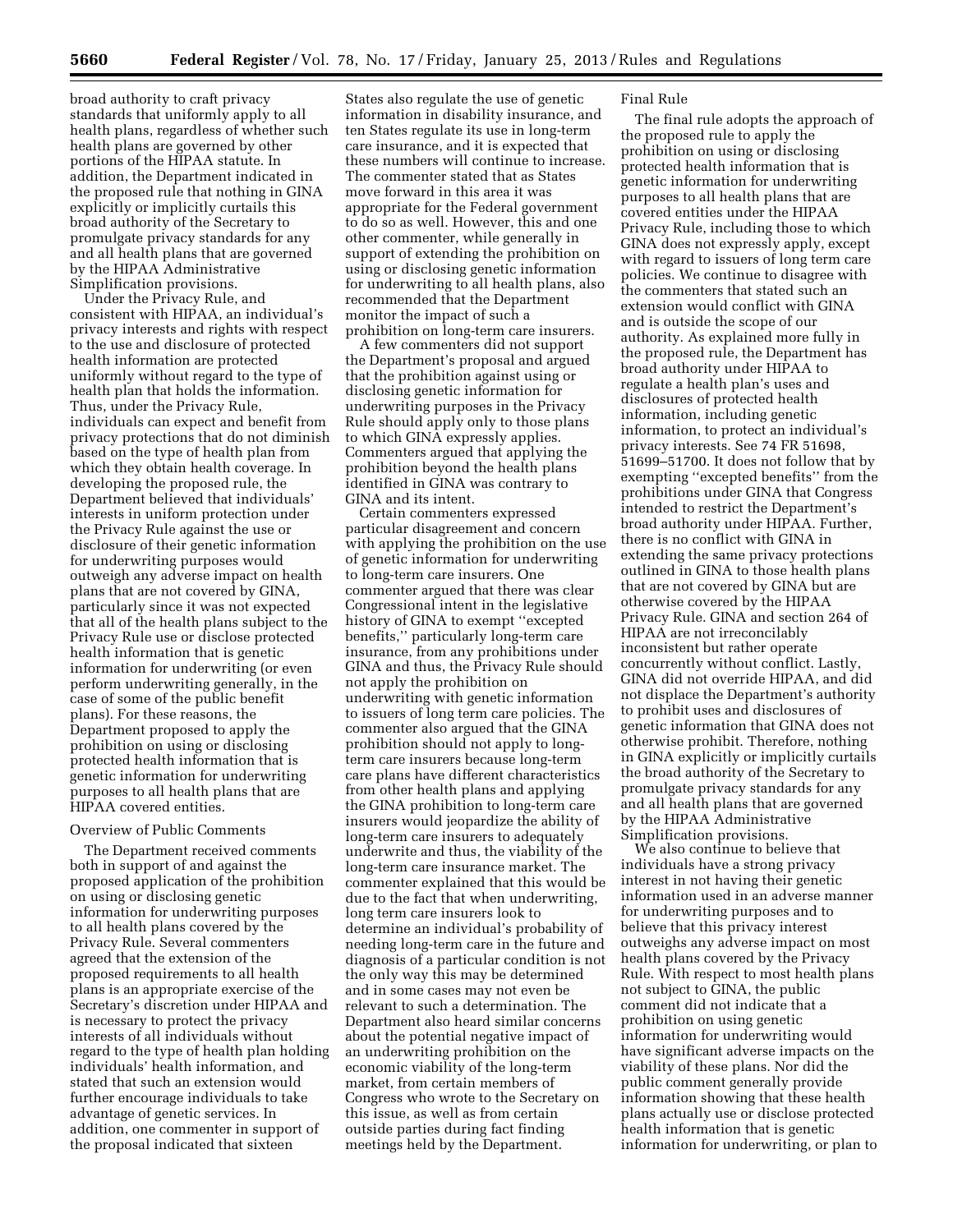do so in the future (or even perform underwriting generally, in the case of some of the public benefit plans).

However, as indicated above, the Department did hear from a number of sources about the potential adverse impact a prohibition on using genetic information for underwriting would have on the ability of a long-term care insurer to effectively underwrite and thus, on the viability of the long-term care insurance market generally. The Department recognizes the importance of long-term care insurance coverage and the need to ensure its continued availability. The Department also acknowledges that, at this time, it does not have the information necessary to more precisely and carefully measure the extent of such an impact on the long-term market in order to appropriately balance an individual's privacy interests with such an impact. Thus, this final rule excludes long-term care plans from the underwriting prohibition.

While we exempt long-term care plans from the underwriting prohibition in this final rule, we continue to believe an individual has a strong privacy interest in the way his or her genetic information is used for the underwriting of long-term care insurance. At the current time, however, we do not have sufficient information to determine the proper balance between the individual's privacy interests and the industry's concerns about the cost effects of excluding genetic information. For that reason, we are looking into ways to obtain further information on this issue, such as through a study by the National Association of Insurance Commissioners (NAIC) on the tension between the use of genetic information for underwriting and the associated privacy concerns in the context of their model long-term care rules. Based on the information the Department may obtain, the Department will reassess how best to move forward in this area in the future.

Long-term care plans, while not subject to the underwriting prohibition, continue to be bound by the Privacy Rule, as are all other covered health plans, to protect genetic information from improper uses and disclosures, and to only use or disclose genetic information as required or expressly permitted by the Rule, or as otherwise authorized by the individual who is the subject of the genetic information.

2. Section 160.101—Statutory Basis and Purpose

We have revised § 160.101, which describes the statutory basis of the HIPAA Rules, to include a reference to section 1180 of the Social Security Act, as added by section 105 of GINA (Pub. L. 110–233).

3. Section 160.103—Definitions

The final rule modifies § 160.103 of the Privacy Rule to: (1) Revise the definition of ''health information'' to make clear that the term includes ''genetic information;'' (2) add definitions for the GINA-related terms of ''family member,'' ''genetic information,'' ''genetic services,'' ''genetic test,'' and ''manifestation or manifested;'' and (3) make technical corrections to the definition of ''health plan.'' With respect to the GINA-related terms, the final rule adopts definitions that are generally consistent with the definitions of such terms promulgated in the implementing regulations for sections 101–103 of GINA. This will facilitate compliance for those health plans subject to both the privacy as well as the nondiscrimination provisions of GINA.

# a. Definition of ''Health information''

Proposed Rule

Prior to enactment of GINA, the Department issued guidance that genetic information is health information protected by the Privacy Rule to the extent that such information is individually identifiable and held by a covered entity (subject to the general exclusions from the definition of ''protected health information'').17 Section 105 of GINA requires the Secretary to revise the Privacy Rule to make clear that genetic information is health information under the Rule. Thus, the Department proposed to modify the definition of ''health information'' at § 160.103 to explicitly provide that such term includes genetic information.

# Overview of Public Comments

The Department received a few comments expressing specific support for and one comment against the proposed inclusion of the term ''genetic information'' in the definition of ''health information.'' The commenters supporting the revision to the definition of ''health information'' indicated that such an inclusion was necessary to clarify that genetic information is health

information. The commenter against the proposed inclusion to the definition argued that although GINA directs the Department to treat genetic information as health information, the language of GINA does not require a change to the definition of ''health information,'' and this change would create costs for health plans, which would have to update all their policies and procedures to reflect the change.

### Final Rule

The final rule adopts the proposed modification to the definition of ''health information'' at § 160.103. This modification to the definition is a necessary clarification to the Privacy Rule based on the statutory language. Given that revising the definition of ''health information'' to include genetic information does not substantively change the scope of the Privacy Rule, it is unclear why such a change alone would require revisions to a health plan's policies and procedures. Health plans that perform underwriting will otherwise need to revise their policies and procedures as necessary to comply with this final rule, as well as the modifications to the HIPAA Rules required by the Health Information Technology for Economic and Clinical Health (HITECH) Act. Thus, to the extent the concern about this modification stems from the fact that a health plan's policies and procedures quote the prior regulatory definition of ''health information,'' the health plan can revise the definition at the time it is otherwise updating its policies and procedures to comply with these rules.

b. Definition of ''Genetic Information''

### Proposed Rule

The term ''genetic information'' is defined in GINA and establishes what information is protected by the statute. Section 105 of GINA provides that the term ''genetic information'' in section 105 shall have the same meaning given the term in section 2791 of the PHSA (42 U.S.C. 300gg–91), as amended by section 102 of GINA. Section 102(a)(4) of GINA defines ''genetic information'' to mean, with respect to any individual, information about: (1) Such individual's genetic tests; (2) the genetic tests of family members of such individual; and (3) the manifestation of a disease or disorder in family members of such individual (i.e., family medical history). GINA also provides that the term ''genetic information'' includes, with respect to any individual, any request for, or receipt of, genetic services, or participation in clinical research which includes genetic services, by such

 $^{\rm 17}$  See, e.g., Frequently Asked Question number 354, available at *[http://www.hhs.gov/ocr/privacy/](http://www.hhs.gov/ocr/privacy/hipaa/faq/protected_health_information/354.html) hipaa/faq/protected*\_*health*\_*[information/354.html](http://www.hhs.gov/ocr/privacy/hipaa/faq/protected_health_information/354.html)*, which states: *Question:* Does the HIPAA Privacy Rule protect genetic information? *Answer:* Yes, genetic information is health information protected by the Privacy Rule. Like other health information, to be protected it must meet the definition of protected health information: it must be individually identifiable and maintained by a covered health care provider, health plan, or health care clearinghouse. See also 45 CFR 160.103.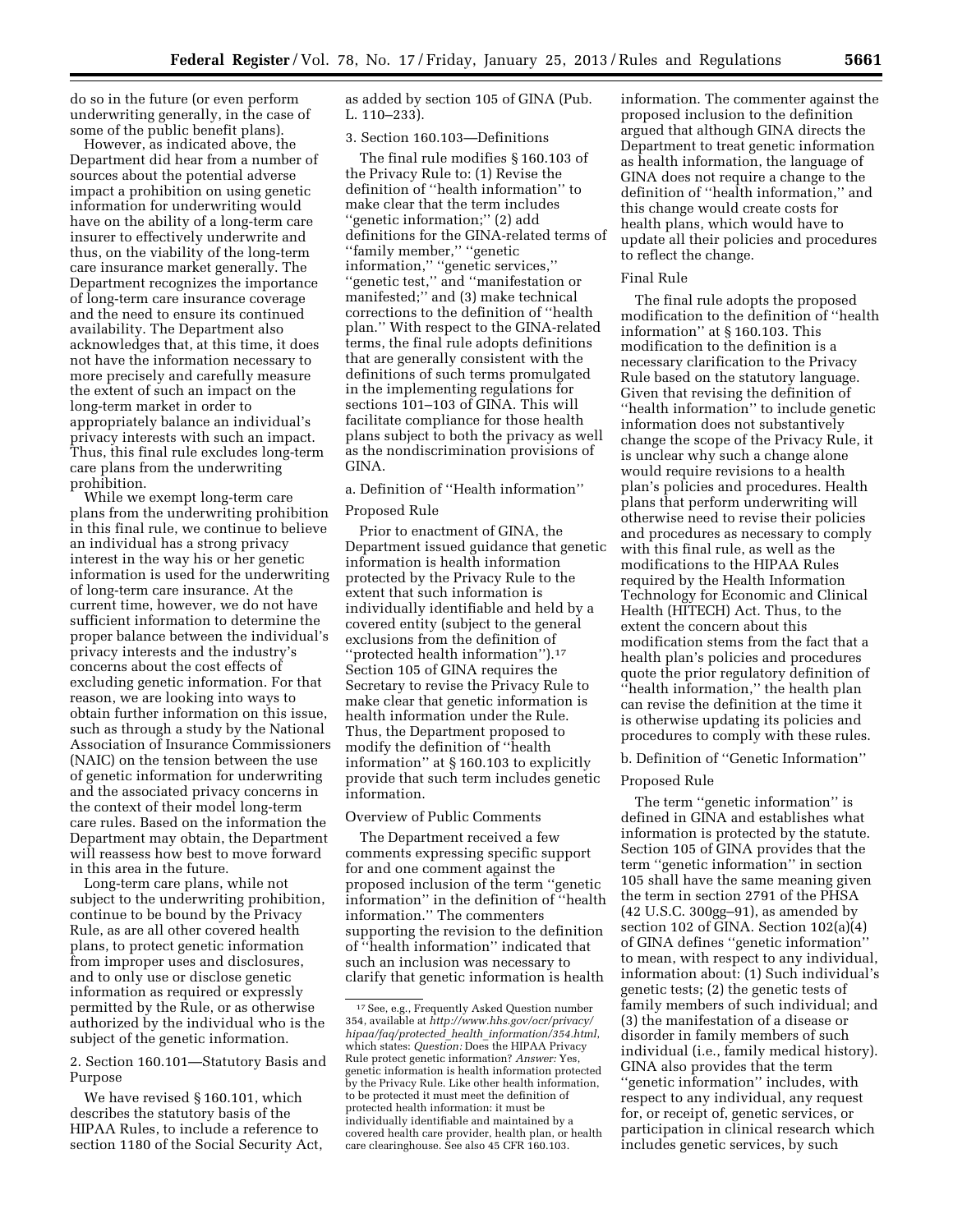individual or family member of such individual. GINA expressly provides that the term ''genetic information'' shall not include information about the sex or age of any individual. This basic definition of ''genetic information'' in section 102(a)(4) of GINA (and that is to apply for purposes of section 105) is also expanded by section 102(a)(3), which provides that any reference to genetic information concerning an individual or family member in the PHSA shall include: with respect to an individual or family member of an individual who is a pregnant woman, the genetic information of any fetus carried by such pregnant woman; and with respect to an individual or family member utilizing an assisted reproductive technology, the genetic information of any embryo legally held by the individual or family member. The Department proposed to include this statutory definition of ''genetic information'' in § 160.103.

# Overview of Public Comments

Most commenters did not address the proposed definition of ''genetic information'' in their comments on the proposed rule. However, one commenter stated that it was unclear what information may fall within the scope of the term ''genetic information'' and whether such term may be construed to include traditional medical information or medical tests used in underwriting today.

### Final Rule

The final rule adopts without modification the definition of ''genetic information'' proposed in the NPRM. This definition is consistent with the definition found in the implementing regulations for sections 101–103 of GINA and with which compliance is already required by most health plans. The term ''genetic information'' includes information about the genetic tests of the individual or of the individual's family members and about diseases or disorders manifested in an individual's family members (i.e., family health history). Thus, information about manifested diseases, disorders, or conditions of the individual or medical tests that do not meet the rule's definition of ''genetic test,'' such as HIV tests, complete blood counts, cholesterol or liver function tests, or tests to detect for the presence of alcohol or drugs, are not genetic information, and such information may be used or disclosed for underwriting purposes. Conversely, family health histories and information about genetic tests, such as tests to determine whether an individual or family member has a

gene variant associated with breast cancer, are genetic information, and such information may not be used or disclosed for underwriting purposes. The definitions of ''manifestation or manifested'' and ''genetic test'' are discussed more fully below.

# c. Definition of ''Genetic Test''

# Proposed Rule

As explained above, GINA provides that the term ''genetic information'' includes information about an individual's genetic tests or the genetic tests of family members of the individual. Section 105 of GINA provides that the term ''genetic test'' shall have the same meaning as the term has in section 2791 of the PHSA (42 U.S.C. 300gg–91), as amended by section 102 of GINA. Section 102(a)(4) of GINA amends section 2791(d) of the PHSA to define ''genetic test'' to mean ''an analysis of human DNA, RNA, chromosomes, proteins, or metabolites, that detects genotypes, mutations, or chromosomal changes.'' GINA further clarifies that the term ''genetic test'' does not include an analysis of proteins or metabolites that does not detect genotypes, mutations, or chromosomal changes, nor does it include an analysis of proteins or metabolites that is directly related to a manifested disease, disorder, or pathological condition that could reasonably be detected by a health care professional with appropriate training and expertise in the field of medicine involved.

Consistent with the statutory definition, the Department proposed to define ''genetic test'' at § 160.103 as an analysis of human DNA, RNA, chromosomes, proteins, or metabolites, if the analysis detects genotypes, mutations, or chromosomal changes, and to provide in the definition that ''genetic test'' does not include an analysis of proteins or metabolites that is directly related to a manifested disease, disorder, or pathological condition. While the statute refers to a ''manifested'' disease as one that could reasonably be detected by a health care professional with appropriate training and expertise in the field of medicine involved, the statute does not define ''manifested.'' Consequently, for clarity, the Department proposed a definition of ''manifested,'' as described below.

# Overview of Public Comments

The Department received one comment requesting that the Department include examples within the regulatory text of the definition and another comment stated that it is not

clear what constitutes a genetic test under the definition.

# Final Rule

The final rule adopts without modification the definition of ''genetic test'' as proposed in the NPRM. This definition is consistent with the definition found in the implementing regulations for sections 101–103 of GINA and with which compliance is already required by most health plans. Under this definition, a test to determine whether an individual has a gene variant associated with breast cancer (such as the BRCA1 or BRCA2 variant) is a genetic test. Similarly, a test to determine whether an individual has a genetic variant associated with hereditary nonpolyposis colorectal cancer is a genetic test. Such tests are genetic in nature because they detect genotypes, mutations, or chromosomal changes. In contrast, medical tests that do not detect genotypes, mutations, or chromosomal changes, are not genetic tests. For example, HIV tests, complete blood counts, cholesterol tests, liver function tests, or tests for the presence of alcohol or drugs are not genetic tests. Consistent with the approach taken generally with the HIPAA Privacy Rule, the Department declines to include these examples in the regulatory text. The Department intends to issue future guidance on its web site about this issue.

# d. Definition of ''Genetic Services'' Proposed Rule

GINA provides that the term ''genetic information'' includes, with respect to any individual, any request for, or receipt of, genetic services, or participation in clinical research which includes genetic services, by such individual or any family member of such individual. Section 102(a)(4) of GINA defines ''genetic services'' to mean: (1) A genetic test; (2) genetic counseling (including obtaining, interpreting, or assessing genetic information); or (3) genetic education. Thus, the fact that an individual or a family member of the individual requested or received a genetic test, counseling, or education is information protected under GINA. Genetic counseling and education are means by which individuals can obtain information and support about potential risks for genetic diseases and disorders. The Department proposed to add the statutory definition of ''genetic services'' to the Privacy Rule.

### Overview of Public Comments

The Department received one comment requesting that the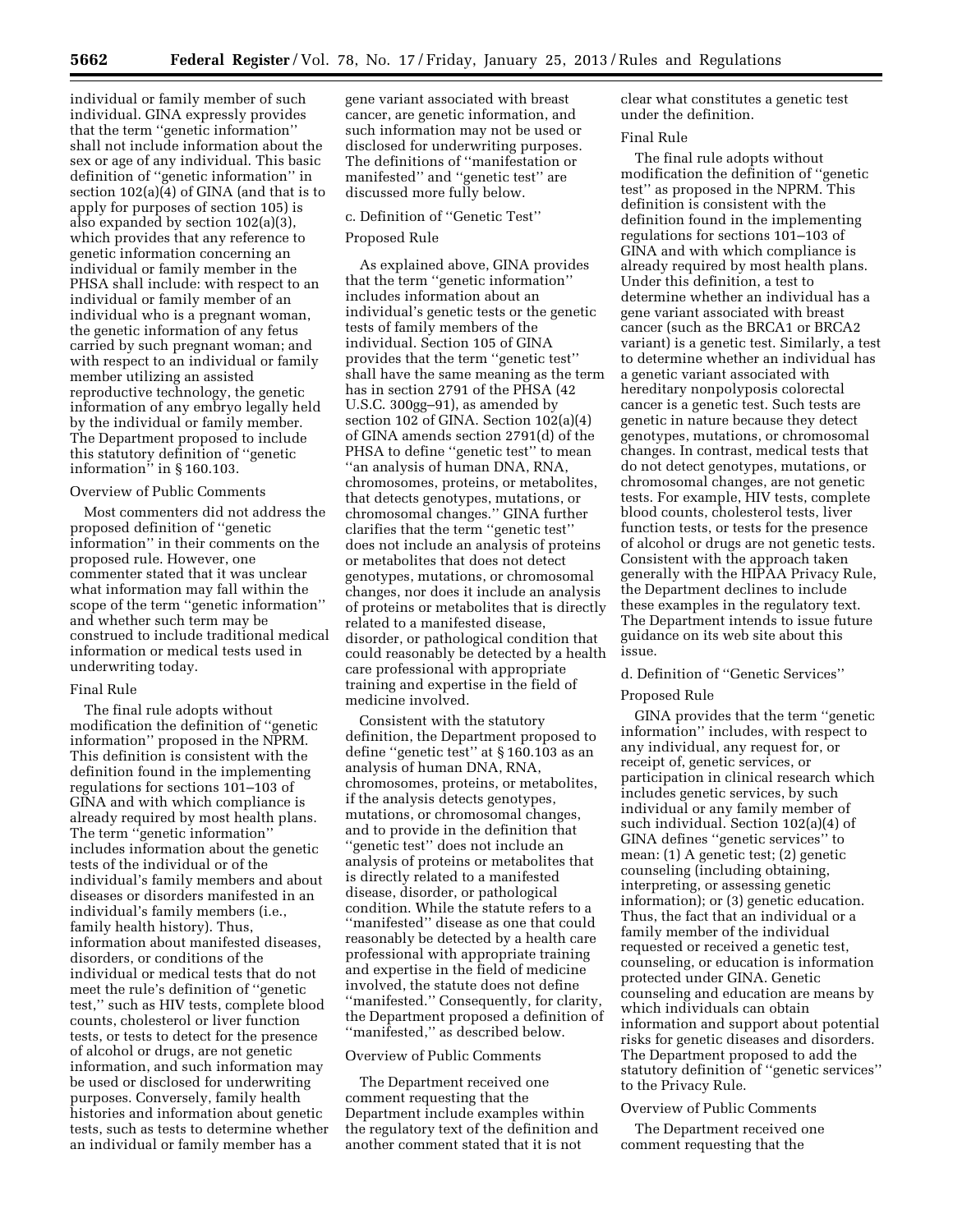Department add language to the definition to make clear that the genetic tests, genetic counseling, or genetic education of a family member of an individual are specifically covered by the term.

### Final Rule

The final rule adopts without modification the definition of ''genetic services'' proposed in the NPRM. This definition is consistent with the definition found in the implementing regulations for sections 101–103 of GINA and with which compliance is already required by most health plans. The Department does not believe it necessary to add the term ''family member'' to the definition of ''genetic services'' because the definition of ''genetic information'' makes clear that information about any request for, or receipt of, genetic services by a family member of an individual is protected information.

# e. Definition of ''Family Member''

### Proposed Rule

The term ''family member'' is used in the definition of ''genetic information'' in GINA to indicate that an individual's genetic information also includes information about the genetic tests of the individual's family members, as well as family medical history. Section 105 of GINA states that the term ''family member'' shall have the meaning given such term in section 2791 of the PHSA (42 U.S.C. 300gg–91), as amended by GINA section 102(a)(4), which defines ''family member'' to mean, with respect to any individual: (1) A dependent (as such term is used for purposes of section 2701(f)(2) of the PHSA, 42 U.S.C. 300gg(f)(2)) of such individual; or (2) any other individual who is a firstdegree, second-degree, third-degree, or fourth-degree relative of such individual or of a dependent of the individual. Section 2701(f)(2) of the PHSA uses the term ''dependent'' to mean an individual who is or may become eligible for coverage under the terms of a group health plan because of a relationship to the plan participant.

The Department proposed to incorporate GINA's definition of ''family member'' into the Privacy Rule. The proposed rule also clarified within the definition that relatives by affinity (such as by marriage or adoption) are to be treated the same as relatives by consanguinity (that is, relatives who share a common biological ancestor) and that, in determining the degree of relationship, relatives by less than full consanguinity (such as half-siblings, who share only one parent) are treated

the same as relatives by full consanguinity (such as siblings who share both parents). The NPRM explained that this broad interpretation of ''family member'' was consistent with GINA's legislative history, which suggests that the term ''family member'' is to be broadly construed to provide the maximum protection against discrimination.18 In addition, the Department proposed to include in the definition of ''family member'' nonexhaustive lists of persons who are first-, second-, third-, or fourth-degree relatives. Finally, within the definition of ''family member,'' the Department proposed to refer to the definition of ''dependent'' contained in the implementing regulations at 45 CFR 144.103 rather to the PHSA directly.

# Overview of Public Comments

One commenter expressed support for including relatives by affinity and by less than full consanguinity, agreeing that this interpretation is consistent with Congressional intent and provides the most privacy protection for individuals. This commenter also was supportive of including non-exhaustive lists of persons who are first-, second-, third-, and fourth-degree relatives to add clarity to the definition.

# Final Rule

As we received only support with regard to the definition of ''family member,'' the final rule adopts without modification the definition of ''family member'' proposed in the NPRM. This definition also is consistent with the definition found in the implementing regulations for sections 101–103 of GINA and with which compliance is already required by most health plans.

# f. Definition of ''Manifestation or Manifested''

### Proposed Rule

Although not separately defined by GINA, the terms ''manifestation'' or ''manifested'' are used in GINA in three important contexts. First, GINA uses the term ''manifestation'' to incorporate ''family medical history'' into the definition of ''genetic information'' by stating that ''genetic information'' includes, with respect to an individual, the manifestation of a disease or disorder in family members of such individual. Second, GINA uses the term ''manifested'' to exclude from the definition of ''genetic test'' those tests that analyze a physical malady rather than genetic makeup by excluding from the definition analyses of proteins or metabolites that are directly related to a

manifested disease, disorder, or pathological condition. Third, GINA uses the term ''manifestation'' to clarify that nothing in Title I of GINA should be construed to limit the ability of a health plan to adjust premiums or contribution amounts for a group health plan based on the manifestation of a disease or disorder of an individual enrolled in the plan.19 However, GINA provides that, in such case, the manifestation of a disease or disorder in one individual cannot also be used as genetic information about other group members and to further increase the premium for the plan. Similarly, for the individual health insurance market, GINA clarifies that it does not prohibit a health plan from establishing rules for eligibility for an individual to enroll in coverage or from adjusting premium or contribution amounts for an individual based on the manifestation of a disease or disorder in that individual or in a family member of such individual where such family member is covered under the individual's policy. However, under GINA, the manifestation of a disease or disorder in one individual cannot also be used as genetic information about other individuals and to further increase premiums or contribution amounts.

Given the importance of the term ''manifested'' or ''manifestation,'' the Department proposed to define the term. Although GINA does not define the term, it is clear from the statutory definition of ''genetic test'' that a manifested disease or disorder is one ''that could reasonably be detected by a health care professional with appropriate training and expertise in the field of medicine involved.'' Accordingly, the proposed rule defined the term ''manifestation or manifested'' to mean, with respect to a disease, disorder, or pathological condition, that an individual has been or could reasonably be diagnosed with the disease, disorder, or pathological condition by a health care professional with appropriate training and expertise in the field of medicine involved. The proposed definition also provided that a disease, disorder, or pathological condition is not manifested if the diagnosis is based principally on genetic information. This clarification was included due to the fact that variants of genes associated with diseases have varying degrees of predictive power for

<sup>18</sup>*See* House Report 110–28, Part 2 at 27.

<sup>19</sup>We note that the Affordable Care Act, enacted on March 23, 2010, includes a provision effective for plan years beginning on or after January 1, 2014, that prohibits insurers from discriminating against individuals or charging individuals higher rates based on pre-existing conditions. See Public Law 111–148.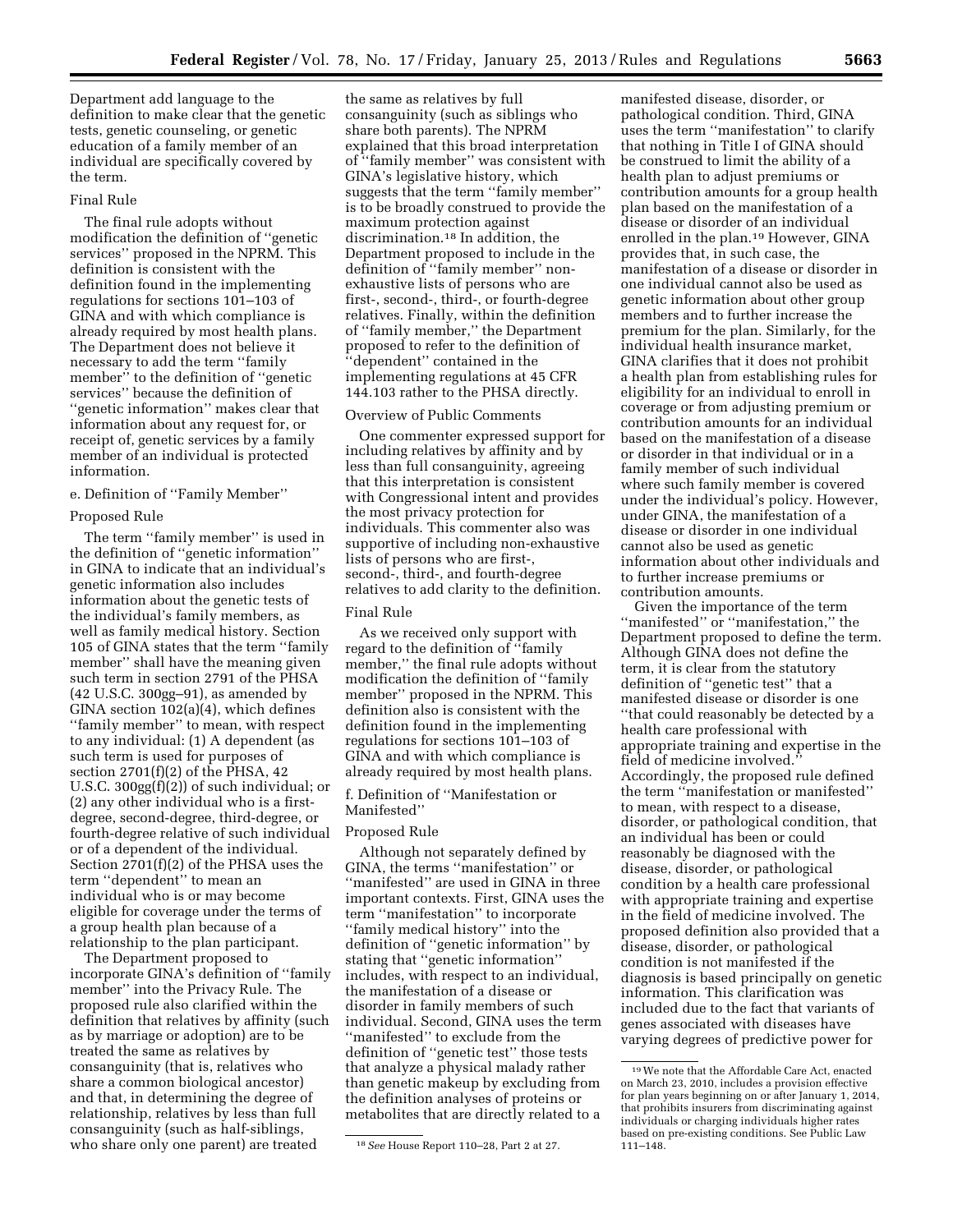later development of the disease. In some cases, an individual may have a genetic variant for a disease and yet never develop the disease. In other cases, the presence of a genetic variant indicates that the individual will eventually develop the disease, such as is the case with Huntington's disease. However, an individual may obtain a positive test that shows the genetic variant for Huntington's disease decades before any clinical symptoms appear. Under the proposed definition, the presence of a genetic variant alone would not constitute the diagnosis of a disease even in cases where it is certain the individual possessing the genetic variant will eventually develop the disease, such as with Huntington's disease.

### Overview of Public Comments

A few commenters expressed support for adopting the proposed definition of ''manifestation or manifested'' because it would provide clarity to the rule and the scope of the underwriting prohibition. One commenter requested that the Department include the examples provided in the preamble to the proposed rule directly within the regulatory definition. A few commenters raised concerns about the inclusion in the proposed definition of the clarification that ''a disease, disorder, or pathological condition is not manifested if the diagnosis is based principally on genetic information.'' It was argued that the proposed definition was too narrow because, for some diseases, disorders, or pathological conditions, a genetic test is the primary means of diagnosing the condition and further that genetic tests will more frequently be used to diagnose diseases or conditions in the future given the continuing evolution of genetics. It was also argued that the proposed definition went beyond GINA by indicating how a manifested disease or disorder is diagnosed.

### Final Rule

The final rule adopts without modification the definition of ''manifestation or manifested'' proposed in the NPRM. The definition is consistent with the definition of ''manifestation or manifested'' found in the implementing regulations for the non-discrimination provisions of sections 101–103 of GINA and with which compliance is already required for most health plans. In developing this definition, the agencies consulted with technical experts at the National Human Genome Research Institute within the National Institutes of Health (NIH). In addition, for the reasons stated above regarding the varying degrees of

predictive power genes provide in terms of ultimate development of a disease, as well as of the fact that a genetic test for a disease may precede clinical signs or symptoms by years or even decades, the Department does not believe that the definition is too narrow but rather that it is consistent with the provisions of GINA that protect genetic information from being used for health coverage determinations. Finally, the definition does not preclude a health care provider from performing one or more genetic tests to confirm a diagnosis so long as the diagnosis is not based solely or principally on the result of the genetic test.

To illustrate the definition, we provide the following examples, which were also included in the NPRM:

• An individual may have a family member that has been diagnosed with Huntington's disease and also have a genetic test result that indicates the presence of the Huntington's disease gene variant in the individual. However, when the individual is examined by a neurologist (a physician with appropriate training and expertise for diagnosing Huntington's disease) because the individual has begun to suffer from occasional moodiness and disorientation (symptoms which are associated with Huntington's disease), and the results of the examination do not support a diagnosis of Huntington's disease, then Huntington's disease is not manifested with respect to the individual. In contrast, if the individual exhibits additional neurological and behavioral symptoms, and the results of the examination support a diagnosis of Huntington's disease by the neurologist, then Huntington's disease is manifested with respect to the individual.

• An individual has had several family members with colon cancer, one of whom underwent genetic testing which detected a mutation in the MSH2 gene associated with hereditary nonpolyposis colorectal cancer (HNPCC). On the recommendation of his physician (a health care professional with appropriate training and expertise in the field of medicine involved), the individual undergoes a targeted genetic test to look for the specific mutation found in the family member of the individual to determine if the individual himself is at increased risk for cancer. The genetic test shows that the individual also carries the mutation but the individual's colonoscopy indicates no signs of disease and the individual has no symptoms. Because the individual has no signs or symptoms of colorectal cancer that could be used by the individual's physician to diagnose the cancer, HNPCC is not a

manifested disease with respect to the individual. In contrast, if the individual undergoes a colonoscopy or other medical tests that indicate the presence of HNPCC, and the individual's physician makes a diagnosis of HNPCC, HNPCC is a manifested disease with respect to the individual.

• If a health care professional with appropriate expertise makes a diagnosis based on the symptoms of the patient, and uses genetic tests to confirm the diagnosis, the disease will be considered manifested, despite the use of genetic information. For example, if a neurologist sees a patient with uncontrolled movements, a loss of intellectual faculties, and emotional disturbances, and the neurologist suspects the presence of Huntington's disease, the neurologist may confirm the diagnosis with a genetic test. While genetic information is used as part of the diagnosis, the genetic information is not the sole or principal basis for the diagnosis, and, therefore, the Huntington's disease would be considered a manifested disease of the patient.

As with the definition of ''genetic test,'' the Department declines to include these examples in the regulatory text as this is inconsistent with the approach generally taken in the HIPAA Privacy Rule. The Department intends to issue future guidance on its web site with respect to the Rule's protections for genetic information.

### g. Definition of ''Health Plan''

### Proposed Rule

The Department proposed to make technical corrections to update the definition of ''health plan'' by revising and renumbering the definition to: Include specific reference to the Voluntary Prescription Drug Benefit Program under Part D of title XVIII of the Social Security Act, 42 U.S.C. 1395w–101 through 1395w–152; remove the specific reference to the Civilian Health and Medical Program of the Uniformed Services (CHAMPUS) (as defined in 10 U.S.C. 1072(4)), as this program is now part of the TRICARE health care program under title 10 of the United States Code, and revise the reference to the title 10 health care program accordingly to read more generally ''health care program for the uniformed services'' rather than ''health care program for active military personnel''; and reflect that Part C of title XVIII of the Social Security Act, 42 U.S.C. 1395w–21 through 1395w–28, is now called the Medicare Advantage program.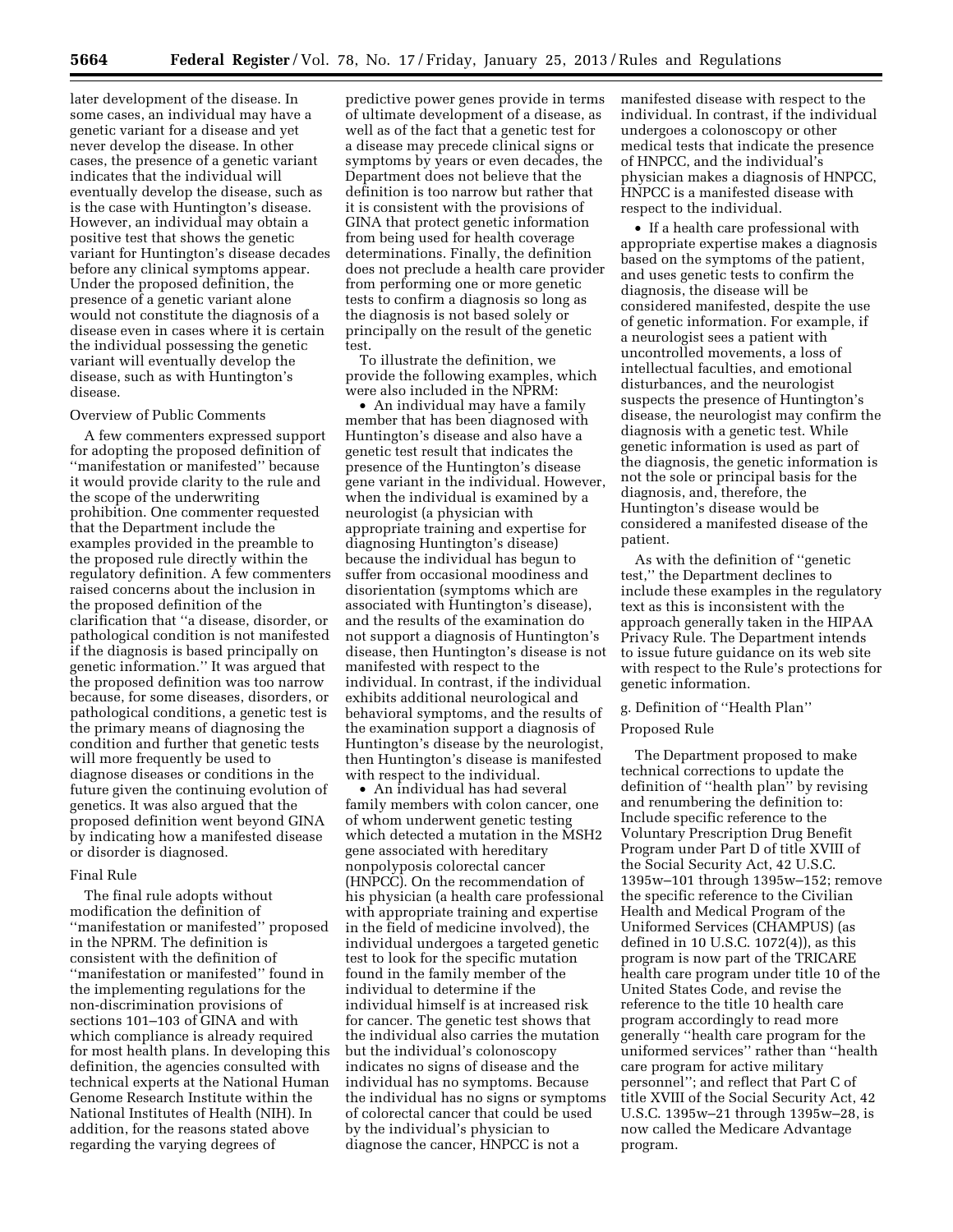### Overview of Public Comments

The Department did not receive any comments on the proposed technical corrections to the definition of ''health plan.''

### Final Rule

The final rule incorporates the technical corrections to the definition.

### 4. Section 164.501—Definitions

The Department proposed to modify § 164.501 to add a definition of ''underwriting purposes'' and to make conforming changes to the definitions of ''payment'' and ''health care operations.''

### a. Definition of ''Underwriting Purposes''

### Proposed Rule

Section 105 of GINA provides that the term ''underwriting purposes'' means, with respect to a group health plan, health insurance coverage, or Medicare supplemental policy: (A) Rules for, or determination of, eligibility (including enrollment and continued eligibility) for, or determination of, benefits under the plan, coverage, or policy; (B) the computation of premium or contribution amounts under the plan, coverage, or policy; (C) the application of any pre-existing condition exclusion under the plan, coverage, or policy; and (D) other activities related to the creation, renewal, or replacement of a contract of health insurance or health benefits.

The Department proposed to adopt GINA's statutory definition of ''underwriting purposes'' in § 164.501 of the Privacy Rule, but also proposed to include certain clarifications for consistency with the regulations promulgated to implement the nondiscrimination provisions in sections 101 through 103 of GINA. In particular, the Department proposed to include a parenthetical to explain that the rules for, or determination of eligibility for, or determination of, benefits under the plan include changes in deductibles or other cost-sharing mechanisms in return for activities such as completing a health risk assessment or participating in a wellness program. The proposed rule also included a parenthetical to make clear that the computation of premium or contribution amounts under the plan, coverage, or policy includes discounts, rebates, payments in kind, or other premium differential mechanisms in return for activities such as completing a health risk assessment or participating in a wellness program. Finally, we proposed a provision within the

definition to clarify that ''underwriting purposes'' does not include determinations of medical appropriateness where an individual seeks a benefit under the plan, coverage, or policy.

### Overview of Public Comments

About ten commenters addressed the proposed definition of ''underwriting purposes.'' Four commenters generally supported the proposed definition. Other commenters expressed concern with the definition's inclusion of discounts, rebates, payments in kind, or other premium differential mechanisms in return for activities such as completing a health risk assessment (HRA) or participating in a wellness program. These commenters were concerned that prohibiting the use of genetic information, particularly family health history, for such purposes would have a detrimental impact on wellness and disease management programs. One commenter was concerned that the definition would prohibit dental insurance plans from offering preventive prognostic features to enrollees as part of the plan that test for susceptibility to dental decay and periodontal diseases. Enrollees that test positive would be provided with additional plan benefits as a supplement to the standard benefits to cover more aggressive preventive services. Finally, a few commenters were concerned that the broad definition of ''underwriting purposes'' would preclude plans from using HRAs and offering wellness programs even if no genetic information is requested or used. For example, one commenter was concerned that the definition would prohibit the use of ''personal habit'' information, such as information about smoking, or alcohol or drug use.

# Final Rule

The final rule adopts the proposed definition of ''underwriting purposes'' but moves the definition to within the underwriting prohibition at § 164.502(a)(5)(i). This makes clear that the definition applies only for purposes of the prohibition on a health plan's use or disclosure of genetic information for underwriting purposes. As discussed more fully below with respect to the definition of ''health care operations,'' we move the definition of ''underwriting purposes'' and retain the term ''underwriting'' within the definition of ''health care operations'' in response to several public comments expressing concern that the proposed rule would no longer allow health plans to use or disclose any protected health

information (i.e., even non-genetic information) for underwriting.

The adopted definition is consistent with the definition promulgated in the interim final regulations to implement sections 101–103 of GINA and with which compliance is already required by most health plans. We decline to exclude wellness programs and the use of HRAs from the definition because, as discussed in the interim final regulations issued by DOL, Treasury, and HHS, GINA Title I does not include an exception for wellness programs.20 However, we emphasize that health plans may continue to provide incentives for completing HRAs and participating in wellness programs in manners that do not involve the use or disclosure of genetic information. For example, ''personal habit'' information about an individual, such as smoking status and alcohol and drug use, is not genetic information and thus, may be used by health plans for underwriting purposes. Further, DOL has issued guidance which makes clear that health plans may continue to collect family health history through the use of HRAs that are not tied to any reward.21

In addition, the definition of ''underwriting purposes'' includes an exception for determinations of medical appropriateness where an individual seeks a benefit under the plan, coverage, or policy. Thus, to the extent that an individual is seeking a particular benefit under the plan and the health plan needs genetic information to determine the medical appropriateness of providing the benefit to the individual, the plan may use or disclose the minimum necessary genetic information to determine the medical appropriateness of providing the benefit. For example, if a health plan covers yearly mammograms for individuals under age 40 only in cases where the individual can demonstrate she is at increased risk for breast cancer, the plan can ask an individual under age 40 to provide the results of a genetic test or family health history and use such information to determine medical appropriateness prior to paying a claim for the mammogram. The medical appropriateness exception would also cover situations where a dental plan requires the results of a genetic test prior to offering a supplemental benefit for more aggressive preventive services to the extent the individual seeks such a benefit. For example, a dental plan may provide information to all of its enrollees about how to take advantage of

<sup>20</sup>See 74 FR 51669, footnote 12.

<sup>21</sup>See Q14 at *[http://www.dol.gov/ebsa/faqs/faq-](http://www.dol.gov/ebsa/faqs/faq-GINA.html)[GINA.html.](http://www.dol.gov/ebsa/faqs/faq-GINA.html)*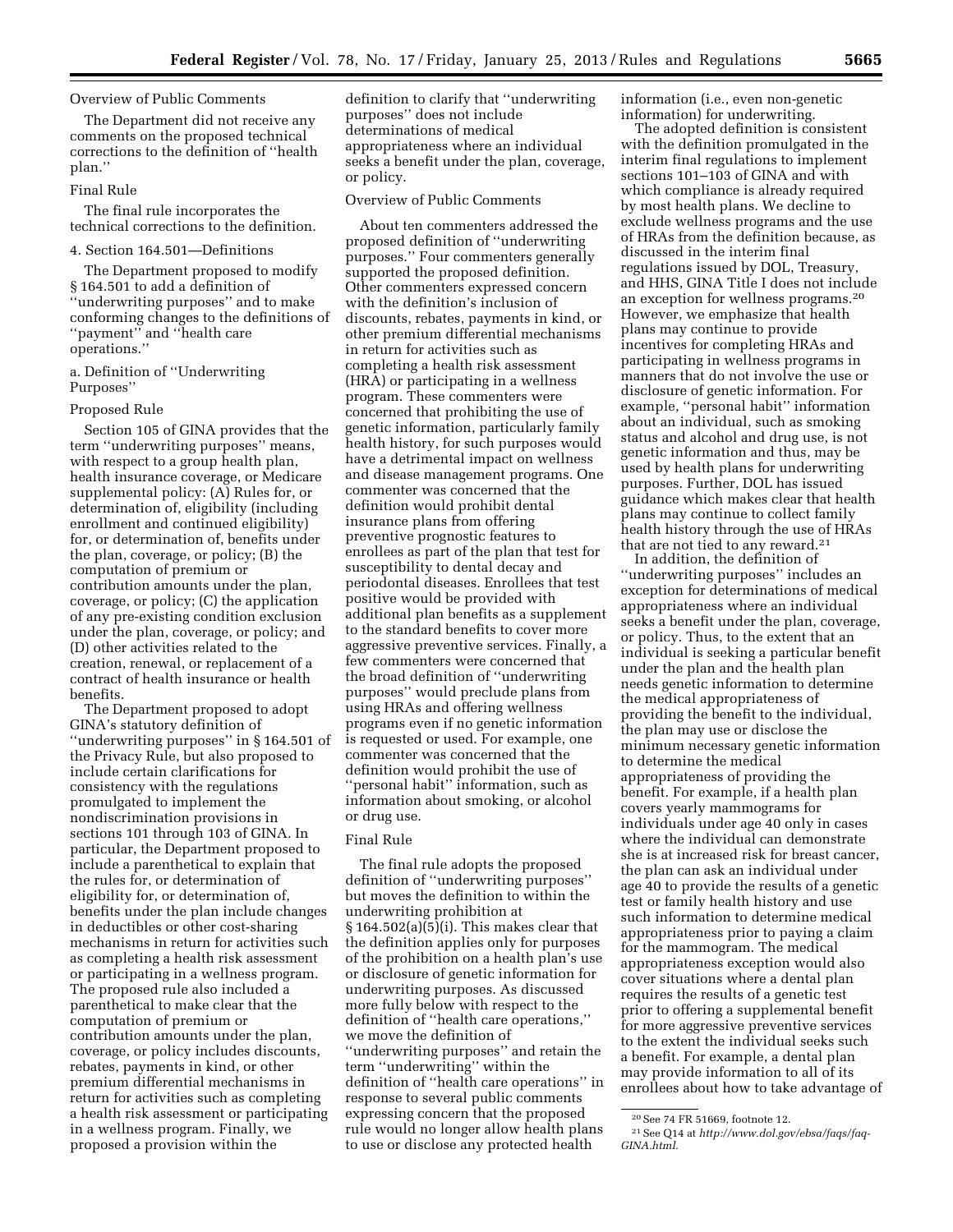such a benefit, and when an enrollee contacts the plan about obtaining the benefit, may require the individual to take and provide the results of a genetic test to determine the medical appropriateness of providing the supplemental benefit to the individual.

# b. Definition of ''Health Care Operations''

### Proposed Rule

The definition of ''health care operations'' at § 164.501 includes at paragraph (3) ''underwriting, premium rating, and other activities relating to the creation, renewal or replacement of a contract of health insurance or benefits \* \* \*.'' To avoid confusion with the use of both ''underwriting'' and ''underwriting purposes'' in the Privacy Rule, and in recognition of the fact that the proposed definition of ''underwriting purposes'' includes activities that fall within both the definitions of ''payment'' and ''health care operations'' in the Rule, the Department proposed to remove the term ''underwriting'' from the definition of ''health care operations.'' We also proposed to add the term ''enrollment'' to the express list of health care operations activities to make clear that the removal of the term ''underwriting'' would not impact the use or disclosure of protected health information that is not genetic information for enrollment purposes. These proposed revisions were not intended to be substantive changes to the definition and thus, health plans would be permitted to continue to use or disclose protected health information, except genetic information, for underwriting purposes.

### Overview of Public Comments

The Department received a few comments on the proposed revisions to the definition of ''health care operations.'' One commenter supported the inclusion of the word ''enrollment.'' A few commenters, however, expressed concern and confusion that the removal of the term ''underwriting'' from the definition of ''health care operations'' would no longer permit uses or disclosures of even non-genetic protected health information for underwriting.

### Final Rule

Due to the confusion and concern expressed by the commenters regarding the removal of the term ''underwriting'' from the definition, we retain the term ''underwriting'' within the definition of ''health care operations'' at § 164.501 However, to make clear that a health plan may continue to use or disclose only protected health information that is not genetic information for underwriting, we include a reference to the prohibition on using or disclosing genetic information for underwriting purposes within the definition. The final rule also retains the term ''enrollment'' within the definition because we believe it is helpful to clarify that this is a permitted health care operations activity.

#### c. Definition of ''Payment''

# Proposed Rule

The definition of ''payment'' in the Privacy Rule at § 164.501 includes activities, such as ''determinations of eligibility or coverage'' by a health plan, some of which may fall within the definition of ''underwriting purposes.'' To avoid any implication that a health plan would be permitted to use or disclose protected health information for ''payment'' purposes that are otherwise prohibited by the underwriting prohibition, we proposed to include a cross-reference in the definition of ''payment'' to the prohibition. Further, we believed the inclusion of such a cross-reference to be necessary to properly align the definition of ''payment'' in the Privacy Rule with the nondiscrimination provisions of GINA Title I and their implementing regulations. GINA provides a rule of construction at section 102(a)(2), which adds paragraph 2702(c)(3) of the PHSA, to make clear that health plans are not prohibited from obtaining and using the results of a genetic test in making determinations regarding payment, as such term is defined by the HIPAA Privacy Rule. Thus, the proposed exception would make clear that GINA's rule of construction regarding payment does not allow a health plan to use the results of genetic tests for activities that would otherwise constitute ''underwriting purposes,'' such as for determinations of eligibility for benefits.

# Overview of Public Comments

The Department received two comments on the proposed change to the definition of ''payment,'' one supporting the change and one indicating it is unnecessary.

# Final Rule

For the reasons described above, the final rule adopts the proposed change to the definition of ''payment.''

5. Section 164.502(a)—Uses and Disclosures of Protected Health Information: General Rules

# a. Prohibition

# Proposed Rule

To implement section 105 of GINA, the Department proposed a new prohibition on health plans using or disclosing protected health information that is genetic information for underwriting purposes at § 164.502(a)(3). We made clear that such a provision would operate notwithstanding the other provisions in the Privacy Rule permitting uses and disclosures, and proposed a conforming change to  $\S 164.502(a)(1)(iv)$  to clarify further that an authorization could not be used to permit a use or disclosure of genetic information for underwriting purposes.

### Overview of Public Comments

Some commenters expressly supported the proposed modification to the Privacy Rule to include the prohibition, and the proposed clarification that an authorization cannot be used to otherwise permit a prohibited use or disclosure of genetic information. One commenter suggested adding the examples from the preamble to the regulatory text, as well as language to the regulatory text to clarify that the prohibition applies to genetic information obtained by a health plan prior to the passage of GINA.

### Final Rule

The final rule adopts the proposed prohibition on a health plan's use or disclosure of genetic information for underwriting purposes, except with regard to health plans that are issuers of long term care policies, as explained above in section VI.C.1 regarding to which plans the final rule applies. This prohibition, located in this final rule at  $\S 164.502(a)(5)$ , applies to all genetic information from the compliance date of these modifications forward, regardless of when or where the genetic information originated. We do not believe a clarification of this fact in the regulatory text is necessary.

Consistent with Sec. 101(a) of the statute, this prohibition should not be construed to limit the ability of a health plan to adjust premiums or contribution amounts for a group health plan based on the manifestation of a disease or disorder of an individual enrolled in the plan, even though a health plan cannot use the manifestation of a disease or disorder in one individual as genetic information about other group members and to further increase the premium for the plan. Similarly, for the individual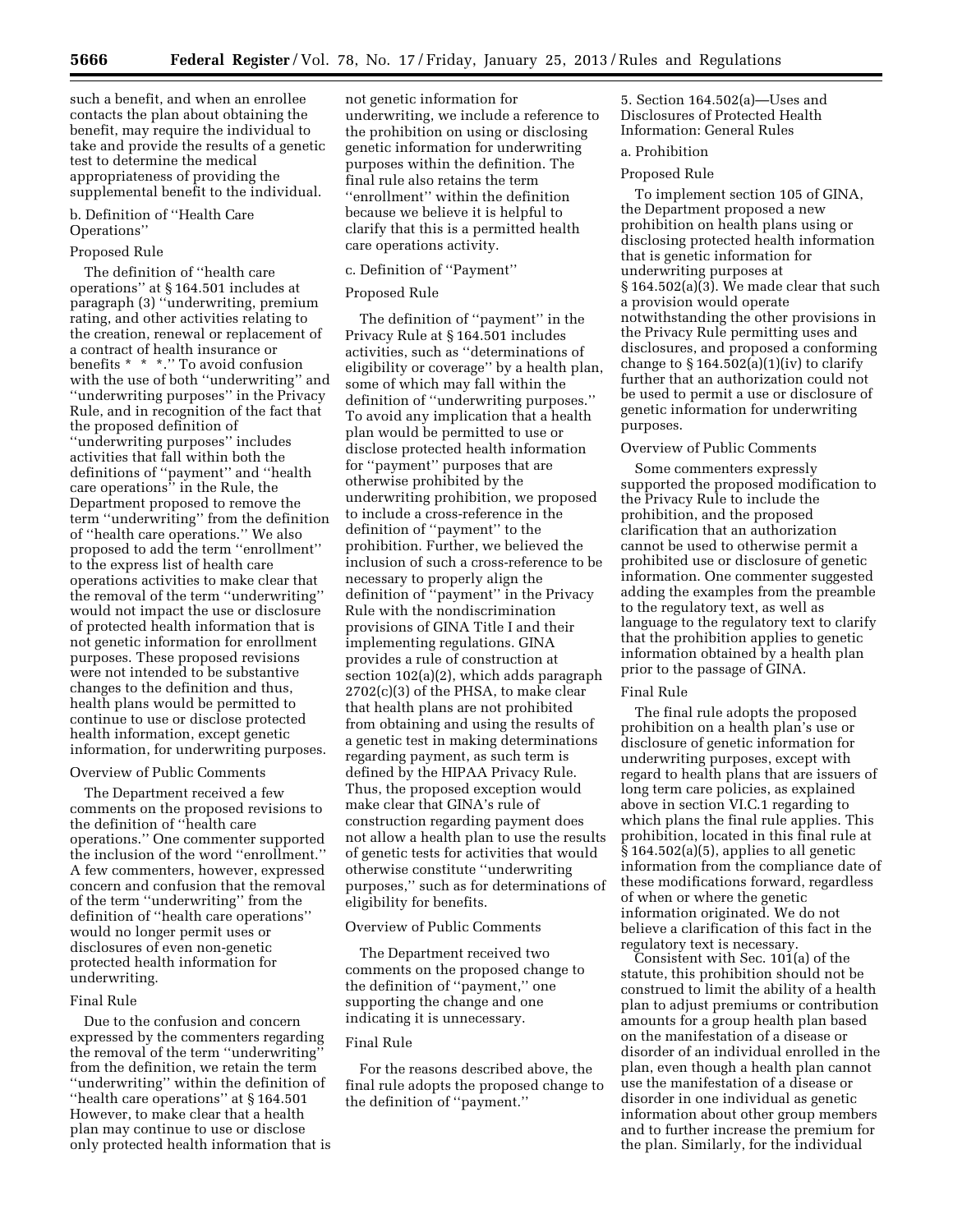health insurance market, a health plan is not prohibited from establishing rules for eligibility for an individual to enroll in coverage or from adjusting premium or contribution amounts for an individual based on the manifestation of a disease or disorder in that individual or in a family member of such individual where such family member is covered under the individual's policy, even though the health plan cannot use the manifestation of a disease or disorder in one individual as genetic information about other individuals to further increase premiums or contribution amounts for those other individuals.

To illustrate how the prohibition operates, we reiterate the following examples (but for the reasons explained above, decline to include them in the regulatory text). If a health insurance issuer, with respect to an employersponsored group health plan, uses an individual's family medical history or the results of genetic tests maintained in the group health plan's claims experience information to adjust the plan's blended, aggregate premium rate for the upcoming year, the issuer would be using protected health information that is genetic information for underwriting purposes in violation of  $§ 164.502(a)(5)(i)$ . Similarly, if a group health plan uses family medical history provided by an individual incidental to the collection of other information on a health risk assessment to grant a premium reduction to the individual, the group health plan would be using genetic information for underwriting purposes in violation of § 164.502(a)(5)(i).

The prohibition is limited to health plans. A health care provider may use or disclose genetic information as it sees fit for treatment of an individual. If a covered entity, such as an HMO, acts as both a health plan and health care provider, it may use genetic information for purposes of treatment, to determine the medical appropriateness of a benefit, and as otherwise permitted by the Privacy Rule, but may not use such genetic information for underwriting purposes. Such covered entities, in particular, should ensure that appropriate staff members are trained on the permissible and impermissible uses of genetic information.

### 6. Section 164.504(f)(1)(ii)— Requirements for Group Health Plans

### Proposed Rule

Section  $164.504(f)(1)(ii)$  permits a group health plan, or health insurance issuer or HMO with respect to the group health plan, to disclose summary health

information to the plan sponsor if the plan sponsor requests the information for the purpose of obtaining premium bids from health plans for providing health insurance coverage under the group health plan, or for modifying, amending, or terminating the group health plan. As this provision permits activities that constitute ''underwriting purposes,'' as defined by GINA and the proposed rule, the Department proposed to modify  $\S 164.504(f)(1)(ii)$  to clarify that  $\S 164.504(f)(1)(ii)$  would not allow a disclosure of protected health information that is otherwise prohibited by the underwriting prohibition.

### Overview of Public Comments

The Department received one comment in support of this modification.

# Final Rule

The final rule adopts the modification to § 164.504(f)(1)(ii).

7. Section 164.506—Uses and Disclosures To Carry Out Treatment, Payment, or Health Care Operations

### Proposed Rule

Section 164.506(a) of the Privacy Rule sets out the uses and disclosures a covered entity is permitted to make to carry out treatment, payment, or health care operations. In light of the fact that the proposed definition of ''underwriting purposes'' encompasses activities that fall both within the definitions of ''payment'' and ''health care operations'' under the Privacy Rule, the Department proposed to add a crossreference in § 164.506(a) to the new underwriting prohibition to make clear that § 164.506 of the Privacy Rule would not permit health plans to use or disclose an individual's protected health information that is genetic information for underwriting, even though such a use or disclosure is considered payment or health care operations.

# Overview of Public Comments

The Department received one comment in support of this modification.

### Final Rule

The final rule adopts the modification to § 164.506(a).

8. Section 164.514(g)—Uses and Disclosures for Activities Relating to the Creation, Renewal, or Replacement of a Contract of Health Insurance or Health Benefits

### Proposed Rule

Section 164.514(g) of the Privacy Rule prohibits a health plan that receives

protected health information for underwriting, premium rating, or other activities relating to the creation, renewal, or replacement of a contract for health insurance or health benefits, from using or disclosing such protected health information for any other purpose (except as required by law) if the health insurance or health benefits are not placed with the health plan. The Department proposed conforming amendments to § 164.514(g) to: (1) Remove the term ''underwriting'' to avoid confusion given the new definition of ''underwriting purposes,'' which encompasses the activities described above; and (2) make clear that a health plan that receives protected health information that is genetic information for the above purposes is not permitted to use or disclose such information for underwriting purposes. The proposed removal of the term ''underwriting'' from § 164.514(g) was not intended as a substantive change to the scope of the provision.

#### Overview of Public Comments

One commenter suggested that the Department reconsider the removal of the term ''underwriting'' from this section as it could be viewed as a substantive change to the scope of the provision, and expressed concern that the modification would prohibit a health plan from using or disclosing genetic information as required by other law.

### Final Rule

The final rule modifies § 164.514(g) to refer to the prohibition, now at § 164.502(a)(5). However, as with the definition of ''health care operations,'' we do not remove the term ''underwriting'' to avoid unnecessary confusion. We also clarify that a health plan may continue to use or disclose protected health information that is genetic information as required by other law, except to the extent doing so would be inconsistent with the prohibition in GINA and this final rule at § 164.502(a)(5)(i) against using or disclosing genetic information for underwriting purposes.

9. Section 164.520—Notice of Privacy Practices for Protected Health Information

### Proposed Rule

As discussed above in Section IV with regard to the changes made to § 164.520 pursuant to the HITECH Act, § 164.520 of the Privacy Rule sets out the requirements for most covered entities to have and distribute a Notice of Privacy Practices (NPP). With respect to the NPP, the Department believes that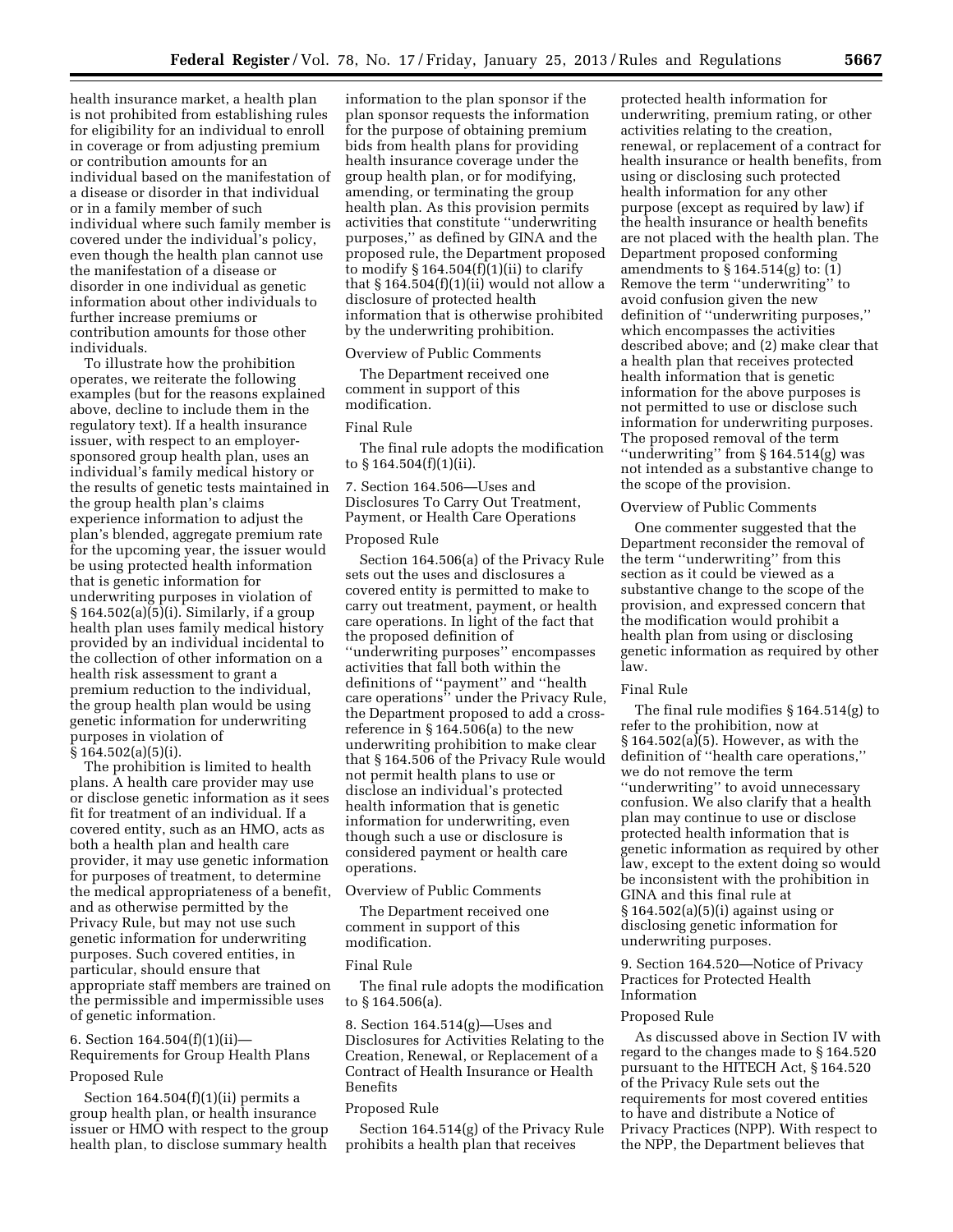individuals should be informed of their new rights and protections under this rule with respect to genetic information in the health coverage context. Thus, the Department proposed in § 164.520(b)(1)(iii)(D) to require health plans that use or disclose protected health information for underwriting to include a statement in their NPP that they are prohibited from using or disclosing protected health information that is genetic information about an individual for such purposes. Without such a specific statement, individuals would not be aware of this restriction and the general statements regarding permitted uses and disclosures for treatment, payment, and health care operations in the NPP of a health plan that performs underwriting would not be accurate (i.e., the NPP would state that the health plan may use or disclose PHI for purposes of payment and health care operations, which would not be true with respect to genetic information when the use or disclosure is for underwriting purposes).

The preamble explained that the proposed prohibition on using or disclosing genetic information for underwriting and the proposed requirement to explicitly include a statement regarding the prohibition would represent a material change to the NPP of health plans that perform underwriting, and the Privacy Rule requires at  $\S 164.520(c)(1)(i)(C)$  that plans provide notice to individuals covered by the plan within 60 days of any material revision to the NPP. As in the NPRM issued to implement HITECH Act provisions, the Department requested comment on ways to inform individuals of this change to privacy practices without unduly burdening health plans and provided several possible alternatives. The Department also explained that the obligation to revise the NPP for the reasons described above would fall only on health plans that intend to use or disclose protected health information for activities that constitute ''underwriting purposes.'' Thus, health care providers, as well as health plans that do not perform underwriting, would not be required to revise their NPPs.

### Overview of Public Comments

One commenter supported informing individuals in the NPP that health plans are prohibited from using or disclosing genetic information for underwriting purposes. One commenter asked the Department to clarify that where a health plan has already made a change to the NPP to comply with a statute, such as with GINA, and has sent the revised NPP to members, the health

plan would not be required to make another change to its NPP to comply with the regulation.

A number of comments addressed the issue of the timing and manner of distributing revised NPPs. In general, commenters recommended various alternatives, including: (1) Require health plans to provide a revised NPP to members in the next annual mailing; (2) require health plans to provide either a revised NPP or a supplement to members in the next annual mailing and to post the revised NPP or supplement on the health plan Web site immediately; (3) retain the existing 60 day deadline for providing a revised NPP to individuals or provide for a 30 day extension; and (4) allow for distribution via electronic processes for more efficient delivery of NPPs to members.

### Final Rule

The final rule adopts the requirement for health plans that perform underwriting to include in their NPPs a statement that they are prohibited from using or disclosing genetic information for such purposes, except with regard to issuers of long term care policies, which are not subject to the underwriting prohibition. Health plans that have already modified and redistributed their NPPs to reflect the statutory prohibition are not required to do so again, provided the changes to the NPP are consistent with this rule. We also modify the NPP distribution requirements for health plans where there are material changes. These modifications are discussed above in Section IV with regard to material changes to the NPP resulting from changes pursuant to the HITECH Act.

### 10. Other Comments

*Comment:* One commenter requested clarification on preemption with regard to the new underwriting prohibition.

*Response:* Pursuant to subpart B of Part 160 of the HIPAA Administrative Simplification Rules, to the extent that a provision of State law requires a use or disclosure of genetic information for an activity that would otherwise constitute ''underwriting purposes,'' such State law would be preempted by the Privacy Rule unless an exception at § 160.203 applies. In contrast, State laws that provide greater privacy protection for genetic information than the Privacy Rule continue to remain in place.

*Comment:* One commenter asked how a health care provider should ensure that releasing an individual's information to a health plan will not result in an inappropriate disclosure to the health plan for underwriting

purposes. This commenter also asked what the rules are for access to protected health information about an individual by the individual's extended family members seeking to determine if they are affected by a genetic trait.

*Response:* With respect to the first question, these rules do not apply to health care providers. A covered health provider may continue to disclose protected health information, including genetic information, where doing so meets the minimum necessary standard, to health plans for payment purposes. Under this Rule, the onus is on the health plan to not use or disclose protected health information it receives for such purposes for prohibited underwriting purposes. Further, health plans continue to be required by the Privacy Rule to limit requests of protected health information to the minimum necessary when requesting such information from other covered entities. The regulations implementing sections 101–103 of GINA also restrict the ability of health plans covered by those rules to request genetic information.

With respect to the second question, to the extent that an individual's genetic information is needed for the treatment purposes of a family member, a covered health care provider is permitted to disclose such information, subject to any agreed-upon restriction, to another provider for the treatment of the family member. See FAQ #512 at *[http://](http://www.hhs.gov/ocr/privacy/hipaa/faq/right_to_request_a_restriction/512.html) [www.hhs.gov/ocr/privacy/hipaa/faq/](http://www.hhs.gov/ocr/privacy/hipaa/faq/right_to_request_a_restriction/512.html)  right*\_*to*\_*request*\_*a*\_*[restriction/512.html](http://www.hhs.gov/ocr/privacy/hipaa/faq/right_to_request_a_restriction/512.html)*, which makes clear that a health care provider may share genetic information about an individual with providers treating family members of the individual who are seeking to identify their own genetic health risks, provided the individual has not requested and the health care provider has not agreed to a restriction on such disclosure.

*Comment:* One commenter requested that the rule require that health plans conducting or sponsoring research involving genetic information provide research participants with an explicit statement to ensure the individuals understand that such information may not and will not be used for underwriting purposes.

*Response:* We decline to require such a statement. The regulations implementing sections 101–103 of GINA already require a statement to that effect as a condition of the health plan requesting that a research participant undergo a genetic test as part of the research. See, e.g., 45 CFR 144.122(c)(5). Further, this rule requires that health plans that perform underwriting inform individuals through their NPPs that the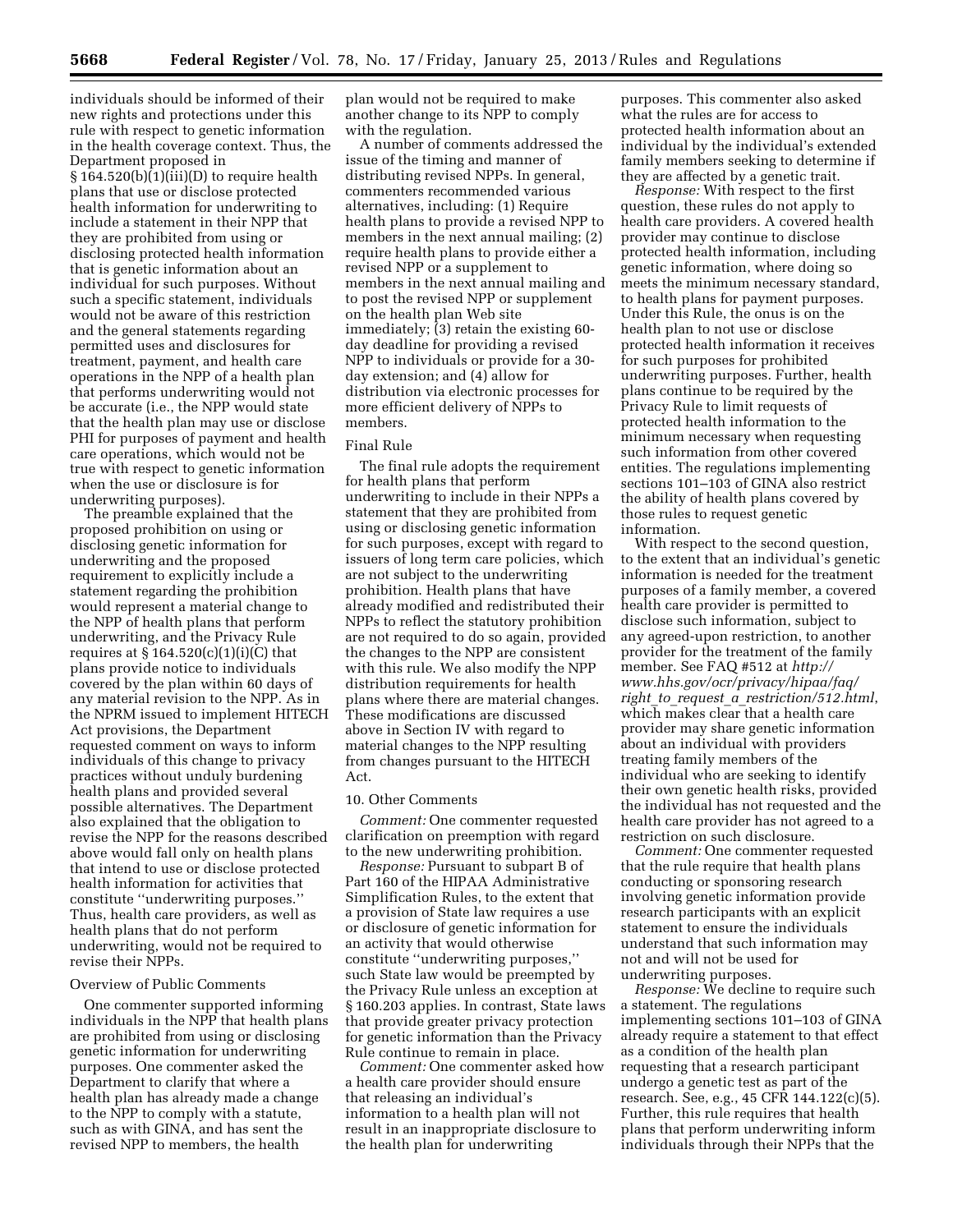plans may not use or disclose genetic information for such purposes.

*Comment:* One commenter asked that the HIPAA de-identification standard be strengthened to provide better protection for health information, including genetic information.

*Response:* The Privacy Rule's deidentification standard is outside the scope of this rulemaking.

# **VII. Regulatory Analyses**

### *A. Introduction*

We have prepared a regulatory impact statement in compliance with Executive Order 12866 (September 1993, Regulatory Planning and Review), Executive Order 13563 (January 2011, Improving Regulation and Regulatory Review), the Regulatory Flexibility Act (RFA) (September 19, 1980, Pub. L. 96– 354), the Unfunded Mandates Reform Act of 1995 (UMRA) (March 22, 1995, Pub. L. 104–4), and Executive Order 13132 on Federalism. We begin with a discussion of Executive Orders 12866 and 13563 and then present a more detailed analysis of costs and benefits. Finally, relying on information explained in the cost-benefit analysis, we discuss issues related to the RFA, UMRA, and Federalism considerations.

1. Executive Order 12866 and Executive Order 13563

Executive Orders 12866 and 13563 direct agencies to assess all costs and benefits of available regulatory alternatives and, if regulation is necessary, to select regulatory approaches that maximize net benefits (including potential economic, environmental, public health and safety effects, distributive impacts, and equity). Executive Order 13563 emphasizes the importance of quantifying both costs and benefits, of reducing costs, of harmonizing rules, and of promoting flexibility. A regulatory impact analysis must be prepared for major rules that have economically significant effects (\$100 million or more in any one year) or adversely affect in a material way the economy, a sector of the economy, productivity, competition, jobs, the environment, public health or safety, or State, local, or Tribal government or communities (58 FR 51741). Based on the following analysis, this rule has been designated as an economically significant regulatory action within the meaning of section 3(f)(4) of Executive Order 12866. Accordingly, the rule has been reviewed by the Office of Management and Budget.

To summarize, we estimate that the rule will result in new first-year costs of

between \$114 million and \$225.4 million. Annualizing the midpoints of our cost estimates at three and seven percent over ten years produces costs of \$35.2 million and \$42.8 million, respectively.22

We estimate that the effects of the requirement for covered entities (including indirect costs incurred by third party administrators, which frequently send out notices on behalf of health plans) to issue new notices of privacy practices, as a result of the final changes to the HIPAA Privacy Rule under both the HITECH Act and GINA, will result in new costs of \$55.9 million within 12 months of the effective date of the final rule. Annualizing the costs over 10 years at 3 percent and 7 percent results in annual NPP costs of approximately \$6.6 million and \$8 million, respectively. We have revised our cost estimate for NPP revisions since the proposed rule to reflect the increased flexibility provided in the final rule, which allows health plans to include their new NPPs in their usual, annual mailing rather than send them to individuals in a separate mailing. We also note that combining GINA and HITECH requirements into a single rule results in lower costs than would be incurred if covered entities were required to revise their NPPs multiple times to comply with separate rulemakings.

Additionally, we have revised the annual estimated cost to comply with the final breach notification provisions. As we discuss below, we acknowledge there may still be some underreporting of breaches, however we do anticipate that the overall number of breaches will decrease in the future. As such, Table 2 below shows the costs of complying with the provisions of the breach notification final rule, which have been revised based on our experience with the number of breach notifications we have received from covered entities during calendar years 2010 and 2011. We estimate the total annual cost for the breach notification rule to be approximately \$14.5 million. Annualizing over 10 years at 3% and 7% produces annual breach implementation costs of approximately \$17 million and \$20.6 million.

With regard to the business associate provisions of the final rule, we assume that business associates currently comply with the HIPAA Privacy Rule

use and disclosure provisions as required by their business associate contracts. However, with regard to the Security Rule, while we continue to believe that most business associates have implemented security protections that meet the Security Rule requirements as part of the assurances provided to covered entities through their contracts, we recognize that some smaller or less sophisticated business associates may not have engaged in the formal administrative safeguards required by the HIPAA Security Rule, and may not have written policies and procedures for compliance. For these business associates, we estimate that the costs to come into compliance with the Security Rule will be between approximately \$22.6 million and \$113 million. Annualizing the midpoint estimate (\$67.8 million) at 3 percent and 7 percent produces costs of \$7.9 million and \$9.7 million, respectively.

Although we also continue to believe that most business associates have made a good faith attempt to conform their agreements with subcontractors to HIPAA requirements, we acknowledge the possibility that some business associates may make such efforts for the first time now that they and their subcontractors are subject to direct liability under the Rules. For this fraction of business associates, we estimate that the costs to bring subcontracts into compliance with the business associate agreement requirements will be between \$21 million and \$42 million. Annualizing the midpoint of those estimates (\$31.5 million) at 3 percent and 7 percent results in costs of \$3.7 million and \$4.5 million, respectively.

There may be other costs we are not able to monetize because we lack data, and the rule may produce savings that may offset some or all of the added costs. We discuss these unquantified costs and benefits of the rule at the end of the Regulatory Impact Analysis.

As a result of the economic impact, and other costs that are described but not quantified in the regulatory analysis below, OMB has determined that this rule is an economically significant regulatory action within the meaning of section 3(f)(4) of Executive Order 12866. We present our analysis of the costs and benefits of the rule in sections C and D below.

### 2. Entities Subject to the Rule

This rule impacts covered health care providers, health insurance issuers, and third party administrators acting on behalf of health plans, which we estimate to total 698,238 entities. The rule also applies to approximately 1–2

<sup>22</sup>The breach notification provisions are the rule's only source of ongoing, annual costs. Therefore, with respect to breach, we annualize costs incurred on an annual basis. For the other provisions, we calculate annualized opportunity costs based on costs expended only in the first year of implementation.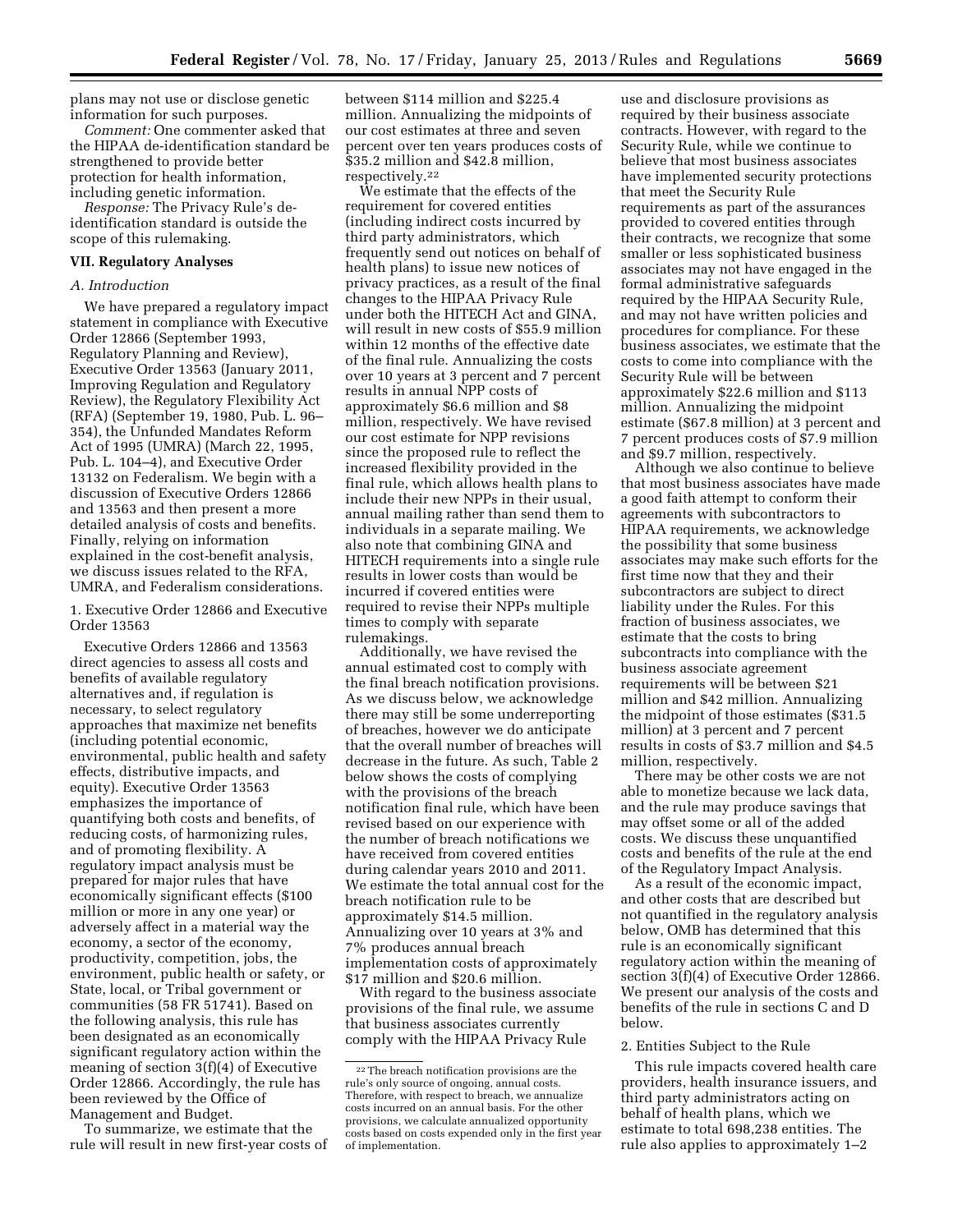million business associates and an

unknown number of subcontractors.23

Table 1 below shows the number of covered entities by class of provider and insurer that will be affected by the Rule.

| TABLE 1-NUMBER OF COVERED ENTITIES BY NAICS CODE 24 |  |  |
|-----------------------------------------------------|--|--|
|-----------------------------------------------------|--|--|

| <b>NAICS</b> | Providers/suppliers                                                                                                                                                                                                                                                                               | Number of<br>entities | Estimated<br>number of small<br>entities <sup>25</sup> |
|--------------|---------------------------------------------------------------------------------------------------------------------------------------------------------------------------------------------------------------------------------------------------------------------------------------------------|-----------------------|--------------------------------------------------------|
|              | Hospitals (General Medical and Surgical, Psy-<br>chiatric, Substance Abuse, Other Specialty).                                                                                                                                                                                                     | 4.060                 | 4,060                                                  |
|              | Nursing Facilities (Nursing Care Facilities,<br>Residential Mental Retardation Facilities.<br>Residential Mental Health and Substance<br>Abuse Facilities, Community Care Facilities<br>for the Elderly, Continuing Care Retirement<br>Communities).                                              | 34,400                | 34,400                                                 |
|              | Office of MDs, DOs, Mental Health Practi-<br>tioners, Dentists, PT, OT, ST, Audiologists.                                                                                                                                                                                                         | 419,286               | 419,286                                                |
|              | Outpatient Care Centers (Family Planning<br>Centers, Outpatient Mental Health and Drug<br>Abuse Centers, Other Outpatient Health<br>Centers, HMO Medical Centers, Kidney Di-<br>alysis Centers, Freestanding Ambulatory<br>Surgical and Emergency Centers, All Other<br>Outpatient Care Centers). | 13,962                | 13,962                                                 |
|              | Medical Diagnostic, and Imaging Service Cov-<br>ered Entities.                                                                                                                                                                                                                                    | 7.879                 | 7.879                                                  |
|              | Home Health Service Covered Entities<br>Other Ambulatory Care Service Covered Enti-<br>ties (Ambulance and Other).                                                                                                                                                                                | 15,329<br>5,879       | 15,329<br>5,879                                        |
|              | Durable Medical Equipment Suppliers <sup>26</sup>                                                                                                                                                                                                                                                 | 107.567               | 107,567                                                |
|              |                                                                                                                                                                                                                                                                                                   | 88,396                | 88,396                                                 |
|              |                                                                                                                                                                                                                                                                                                   | 730                   | 276                                                    |
|              | Third Party Administrators Working on Behalf<br>of Covered Health Plans <sup>29</sup> .                                                                                                                                                                                                           | 750                   | 750                                                    |
|              |                                                                                                                                                                                                                                                                                                   | 698,238               | 697.784                                                |

### *B. Why is this rule needed?*

This final rule is needed to strengthen and expand the privacy and security protections for individuals' health information and privacy rights established under the HIPAA, as mandated by the HITECH Act and GINA. These enhancements are necessary to ensure continued adequate protections for health information, as well as trust in the health care system, particularly as the adoption and use of electronic health records increases. Importantly, among other changes, the rule makes business associates of covered entities directly liable for Federal penalties for failures to comply with certain provisions of the rule. This expansion in liability closes a large gap in protection that existed prior to these

modifications with respect to business associates, which are the cause of many of the security breaches for which the Department receives breach reports.

The final rule also lays out standards for when individuals and the Secretary must be informed that a breach of protected health information has occurred so that individuals may take measures to protect themselves from risks associated with the breach. By establishing requirements for notifying individuals and making business associates directly liable for complying with certain provisions of the Privacy and Security rules, we expect the number of breaches of protected health information to decline over time.

This final rule also makes changes to the HIPAA rules, such as those that streamline the research authorization process, that are designed to increase

flexibility for, and decrease burden on, the regulated entities, as well as to harmonize certain requirements with those under the Department's Human Subjects Protections regulations.

# *C. Costs*

### 1. Breach Notification Costs

The preamble to the interim final rule published on August 24, 2009, contained a regulatory impact statement estimating the economic burden of implementing the rule. We are revising that impact statement in this final rule based upon our experience with collecting breach notifications from covered entities during calendar years 2010 and 2011.

The analysis that follows is very similar to the analysis set forth in the preamble to the interim final rule; however, instead of using information

<sup>23</sup>Although we do not have data on the numbers of business associates, our enforcement experience leads us to believe that each covered entity has, on average, two to three business associates, for a total of 1–2 million business associates. This number likely overestimates the number of business associates, as some entities may be business associates to multiple covered entities. We do not

have a basis for estimating the number of subcontractors that will be subject to the rule.

<sup>24</sup>Office of Advocacy, SBA, *[http://www.sba.gov/](http://www.sba.gov/advo/research/data.html)  [advo/research/data.html](http://www.sba.gov/advo/research/data.html)*.

<sup>25</sup>Because the vast majority of covered providers are small entities, we include all providers in our estimates of small providers.

<sup>26</sup>Centers for Medicare & Medicaid Services covered entities.

<sup>27</sup>The Chain Pharmacy Industry *[http://](http://www.nacds.org/wmspage.cfm?parm1=507)*

*[www.nacds.org/wmspage.cfm?parm1=507](http://www.nacds.org/wmspage.cfm?parm1=507)*. 28Source: HHS ASPE analysis of 2010 NAIC

Supplemental Health Care Exhibit data. 29We include third party administrators in our

count of covered entities, although they are business associates, because the nature of their representation of the majority of ERISA plans makes them an appropriate ''surrogate'' for those plans.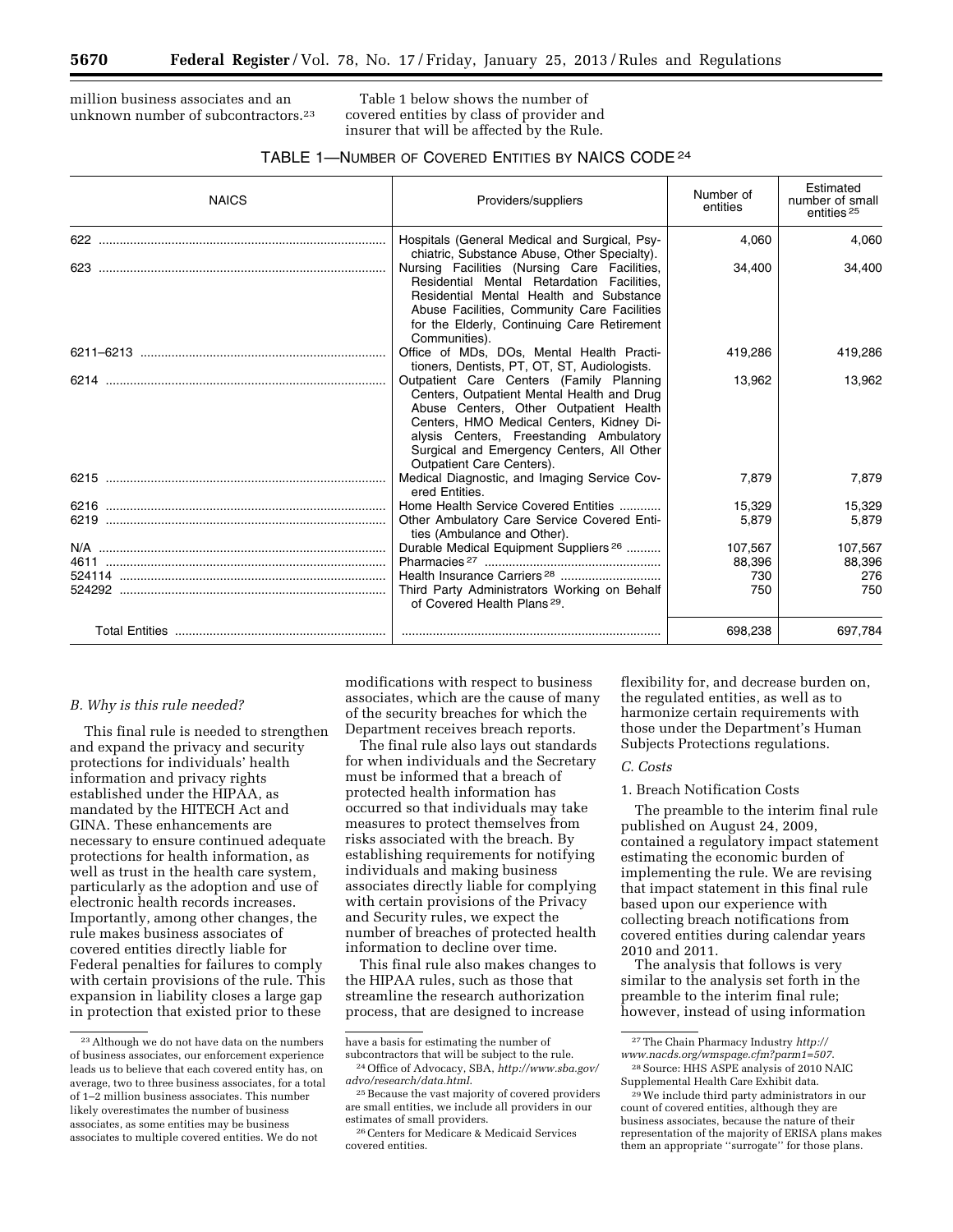from *<http://www.datalossdb.org>*to estimate the number of breaches that would occur each year, we have used the breach notifications provided to the Secretary during calendar years 2010 and 2011 to project the ongoing, annual costs to covered entities for implementing the breach notification provisions. Several commenters noted that significantly more breaches would occur each year than the interim final rule anticipated, and we acknowledge that the estimates provided in the interim final rule were significantly lower than our experience has been to date. As such, we believe that relying on our experience receiving notifications addresses the concerns of the commenters who thought we were underestimating the number of breaches that would occur each year. Based upon this information, we have revised the projected annual cost to implement these breach notification provisions.

We acknowledge that there may still be some underreporting of breaches as the obligations of the regulation may not yet have penetrated down to all covered entities and business associates. At the same time, we expect that some types of incidents being reported today may not in the future as covered entities and business associates become more familiar with the definition of breach and more adept at performing risk assessments and determining whether a breach has occurred. We have received breach notifications from covered entities in several situations in which notification was not necessary, such as where there was no underlying impermissible use or disclosure under the Privacy Rule or where one of the exceptions to breach clearly applied to the situation. This is the type of overreporting that we expect to diminish in the future. Additionally, covered entities and business associates are

beginning to recognize areas of potential weakness and to take systemic actions to prevent breaches from occurring in the future, such as encrypting portable devices to avoid having to provide breach notifications in the event the device is lost or stolen.

Table 2 shows the costs of the provisions of the final rule based on the breach notifications we have received from covered entities during calendar years 2010 and 2011. We also present the costs required for investigating breaches and the amount of time we anticipate individuals will spend calling the toll-free number for substitute notice. We estimate the total cost for the breach notification rule to be approximately \$14.5 million. Discounting at 3 percent and 7 percent and annualizing over 10 years results in costs of \$17 million and \$20.6 million, respectively.

# TABLE 2—SUMMARY OF ANNUAL COMPLIANCE COST FOR BREACH NOTIFICATION IN 2011 DOLLARS

| Cost elements                                               | Number of<br>breaches | Number of<br>affected<br>individuals | Cost/breach | Cost/affected<br>individuals | Cost        |
|-------------------------------------------------------------|-----------------------|--------------------------------------|-------------|------------------------------|-------------|
|                                                             | 19.000                | 6.710.000                            | \$182       | \$0.517                      | \$3,467.122 |
|                                                             | .190                  | 6.605.500                            | 480         | 0.086                        | 571.200     |
|                                                             | 1.190                 | 30 660.550                           | 1.526       | 2.750                        | 1.816.379   |
| Imputed cost to affected individuals who call the toll-free |                       |                                      |             |                              |             |
|                                                             | 1.190                 | 660.550                              | 1.725       | 3.108                        | 2,052,665   |
|                                                             | 250                   | 6.600.000                            | 62          | 0.002                        | 15.420      |
|                                                             | 250                   | 6.600.000                            | 62          | 0.002                        | 15.420      |
|                                                             | 18.750                | 324.050                              | 281         | 16.29                        | 5.277.456   |
|                                                             | 250                   | 6.600.000                            | 3.350       | 0.127                        | 837.500     |
|                                                             | 18.750                | 110.000                              | 23          | 3.84                         | 422.438     |
| Total Cost                                                  |                       |                                      |             |                              | 14.475.600  |

30 As we explain below in the section on substitute notice, we project that 6,605,500 individuals will be affected by breaches that may require substitute notice, but we expect that at most 10% of affected individuals will call the toll-free line for information.

In this revised analysis, we rely entirely on our experience with breach notifications received by the Secretary during calendar years 2010 and 2011, for projecting the ongoing, annual costs of the breach notification rule. Based on our experience in those years, we project the likely number of breaches, number of affected individuals, and costs associated with this regulation. We have not attempted to predict future costs because, as discussed above, while we anticipate the overall number of breaches and the overall costs of implementing the breach notification provisions to fall over time, we do not currently have enough data to establish such a trend.

### Affected Entities

The entities affected by the breach notification regulation are outlined in the impact statement of the interim final rule. HIPAA covered entities and their business associates must comply with these regulations. We estimate that approximately 700,000 HIPAA covered entities will be subject to the final rule, although many fewer will experience a breach requiring them to fulfill the breach notification requirements.

# How many breaches will require notification?

Although this final rule modifies the definition of breach at § 164.402 to remove the harm standard, we do not believe that this will have a significant effect on the number of breaches reported to HHS or on the number of individuals affected. As discussed in Section V above, this final rule removes the harm standard and implements a more objective risk assessment for evaluating whether an impermissible use or disclosure is a breach. As a result, covered entities must still perform a risk assessment following an impermissible use or disclosure of protected health information to determine the probability that the protected health information has been compromised. Events such as hacking into an unencrypted database and theft of unsecured protected health information would in almost all cases constitute a breach in this final rule, just as they would under the interim final rule's definition of breach. However, given the further clarity in this rule as to the standard and factors to be considered, other incidents that may not have been considered a breach under the interim final rule may be considered a breach under this final rule (or in some cases, vice versa).

Instead of relying on data from *<http://www.datalossdb.org>*to estimate the number of breaches and the number of individuals affected by such breaches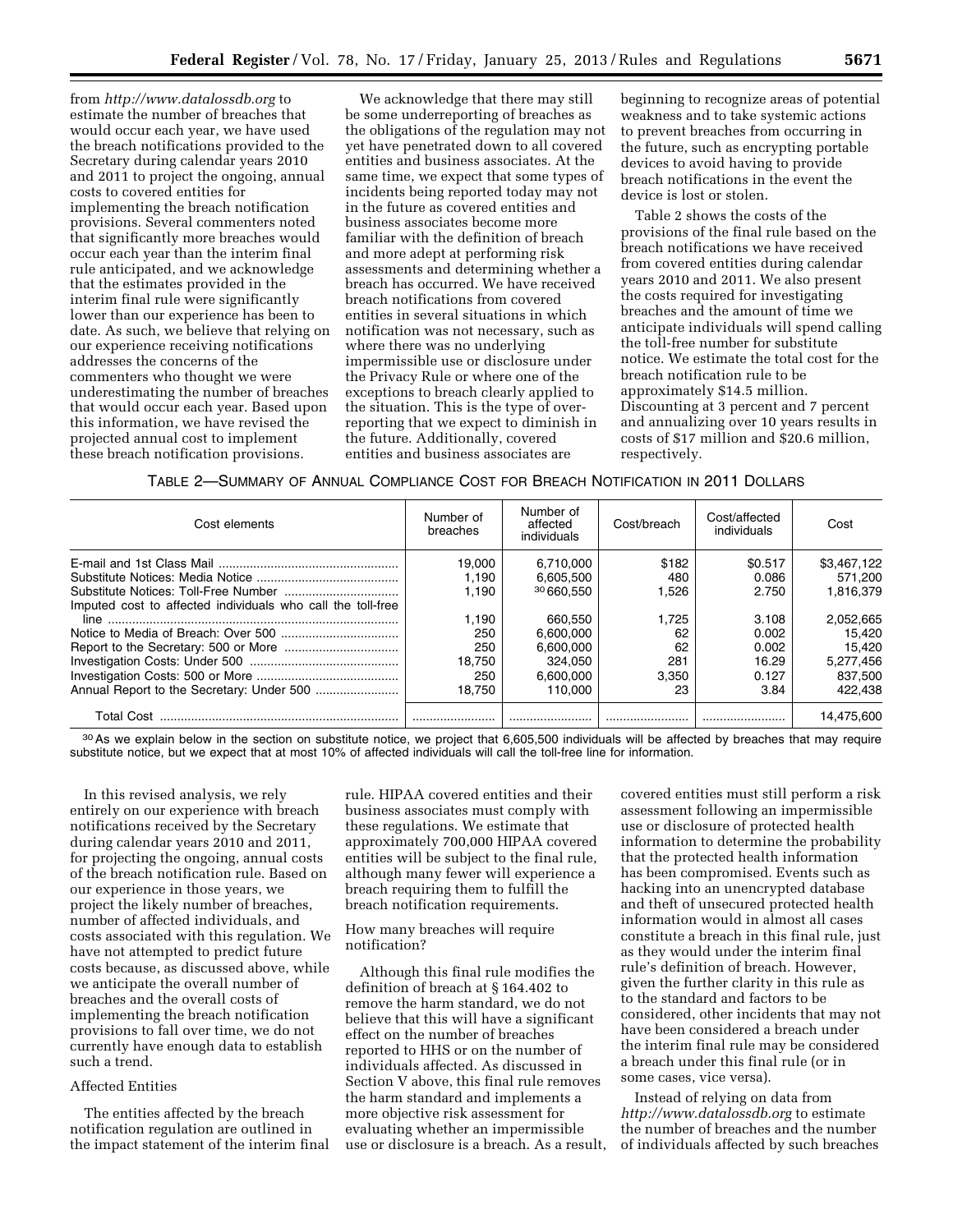each year, this final rule uses breach notification reports submitted to the Secretary by covered entities to revise our previous estimates. We believe these reports provide us with much more complete information from which to project the overall cost of implementing this regulation.

Beginning September 23, 2009, covered entities were obligated to notify the Secretary of all breaches of protected health information occurring on or after that date. As of September 23, 2009, covered entities must report breaches affecting 500 or more individuals to the Secretary without unreasonable delay and in no case later than 60 days from discovery of the breach, while breaches affecting fewer individuals must be reported to the Secretary within 60 days of the end of the calendar year in which the breach occurred.

Based on our experience receiving breach notifications during calendar years 2010 and 2011, we project that HHS will receive approximately 19,000 breach notifications from covered entities annually or, on average, approximately 1,583 breach notifications each month. Approximately 250 such notifications will report breaches affecting 500 or more individuals and the remaining 18,750 reported breaches will affect fewer than 500 individuals.

We project that approximately 6.71 million individuals will be affected by the 19,000 breaches reported to HHS each year, which is, on average, roughly 353 affected individuals per breach.

As in the interim final rule, we have assumed that no State has a notification requirement, despite the fact that this will overestimate the burden imposed on covered entities because covered entities have trained their staffs and have prepared procedures to follow when a breach occurs to comply with existing breach notification requirements of most of the States. To ameliorate the overstatement of our cost estimate somewhat, we have assumed the costs for training personnel and for developing procedures for the most part have already been expended and are therefore in the baseline. We did not include these costs in our analysis of the annual costs.

We have followed the same approach to estimating the costs as outlined in the interim final rule. We examined the cost of notifying affected individuals by first class mail, issuing substitute notice in major media or on a Web site along with a toll-free phone number, notifying prominent media in the event of a

breach involving more than 500 individuals, and notifying the Secretary of a breach, as well as the costs of investigating and documenting breaches. Some commenters requested that we include the cost of modifying contracts with business associates to potentially define the breach notification obligations between the parties. We note that costs to modify business associate agreements generally to comply with the new HITECH provisions are discussed elsewhere in this impact analysis.

Cost of Notifying Affected Individuals by First Class Mail or Email

Section 164.404 requires all covered entities to notify affected individuals of a breach either by first class mail, or if the individual has agreed, by email. In the interim final rule, we assumed that approximately one half of notices sent to affected individuals would be sent via first-class mail, while the rest would be sent via email. By comparison, in the Federal Trade Commission's (FTC) final breach notification rule, the FTC assumed that 90 percent of the notices sent to individuals affected by a breach requiring notification under the FTC rule would be emailed and only 10 percent would be sent by regular first class mail. Since the firms that the FTC regulates are primarily web-based, assuming that the vast majority of communications would be conducted through email is a reasonable assumption. For HIPAA covered entities, however, 90 percent of which are small businesses or nonprofit organizations that engage the entire U.S. population in providing health care services, we believed that notification through email would be much more limited than in the case of the entities the FTC regulates. Some physician offices have been slow to adopt email communication with their patients for various reasons. We, therefore, assumed that only 50 percent of individuals affected as a result of a breach of unsecured protected health information would receive email notices. As we did not receive any comments on this assumption, we retain it here.

As discussed in our analysis in the interim final rule, there will be certain costs that both email and first-class mail notification will share. The cost of drafting and preparing the notice will apply to both forms. The median hourly wage for the labor category of a healthcare practitioner and technical worker in 2011 was approximately \$42.96, including 50 percent for fringe

benefits.31 If we assume 30 minutes per breach for composing the letter, the cost equals \$21.48. We assume that it will also take 30 minutes per breach for an administrative assistant to prepare the letter in either email or printed formats and to document the letter to comply with §§ 164.414(a) and 164.530(j). The median hourly wage for office and administrative support staff is \$22.53, including 50 percent for benefits. For the 30 minutes, we estimate \$11.27 per breach. The combined labor cost for composing and preparing the document is approximately \$32.75 per breach. Half of this cost will be allocated to the firstclass letter and the other half to the emails.

Although computer costs for sending email will be insignificant, it will take staff time to select the email address from the entity's mailing list. We assume that an office worker could process and send 200 emails per hour at a cost of \$22.53 per hour. For each mailed notice, we assume \$0.06 for paper and envelope and \$0.45 for a first class stamp, totaling \$0.51 per letter. We estimate another \$22.53 per hour to prepare the mailing by hand at a rate of 100 letters per hour.

Based on our revised estimate of the number of breaches that will occur in a year, we can multiply the number of breaches by the cost of composing and preparing a notice  $(19,000 \times $32.75)$ equals \$622,250. Allocating half the costs to emailing and the same amount to regular mail yields \$311,125 to each category.

Splitting our estimate of the number of affected individuals evenly between email and regular mail gives us 3,355,000 affected individuals for each notice category. As we did in the interim final rule, for emails we divide affected individuals by the number of emails processed in an hour (200) and multiply the result (16,775 hours) by the hourly cost of \$22.53, giving us \$377,940. To this number we add the \$311,125 giving us an estimated cost for email notices of \$689,066.

We follow the same method for estimating the cost of mailing notices using postal mail plus the cost of postage and supplies. Dividing 100 letters per hour into 3,355,000 yields 33,550 hours, which is then multiplied by \$22.53 to reach \$755,882 in labor costs to prepare the mailing. Adding to that the costs of postage and supplies (\$1,711,050) and the costs of composing and drafting (\$311,125) equals \$2,778,057. Summing the cost of email and postal mail notices equals

<sup>31</sup> Department of Labor, Occupational Employment Statistics; Healthcare Practitioner and

Technical Occupations. Available at *[http://](http://www.bls.gov/oes/current/oes_nat.htm) [www.bls.gov/oes/current/oes](http://www.bls.gov/oes/current/oes_nat.htm)*\_*nat.htm.*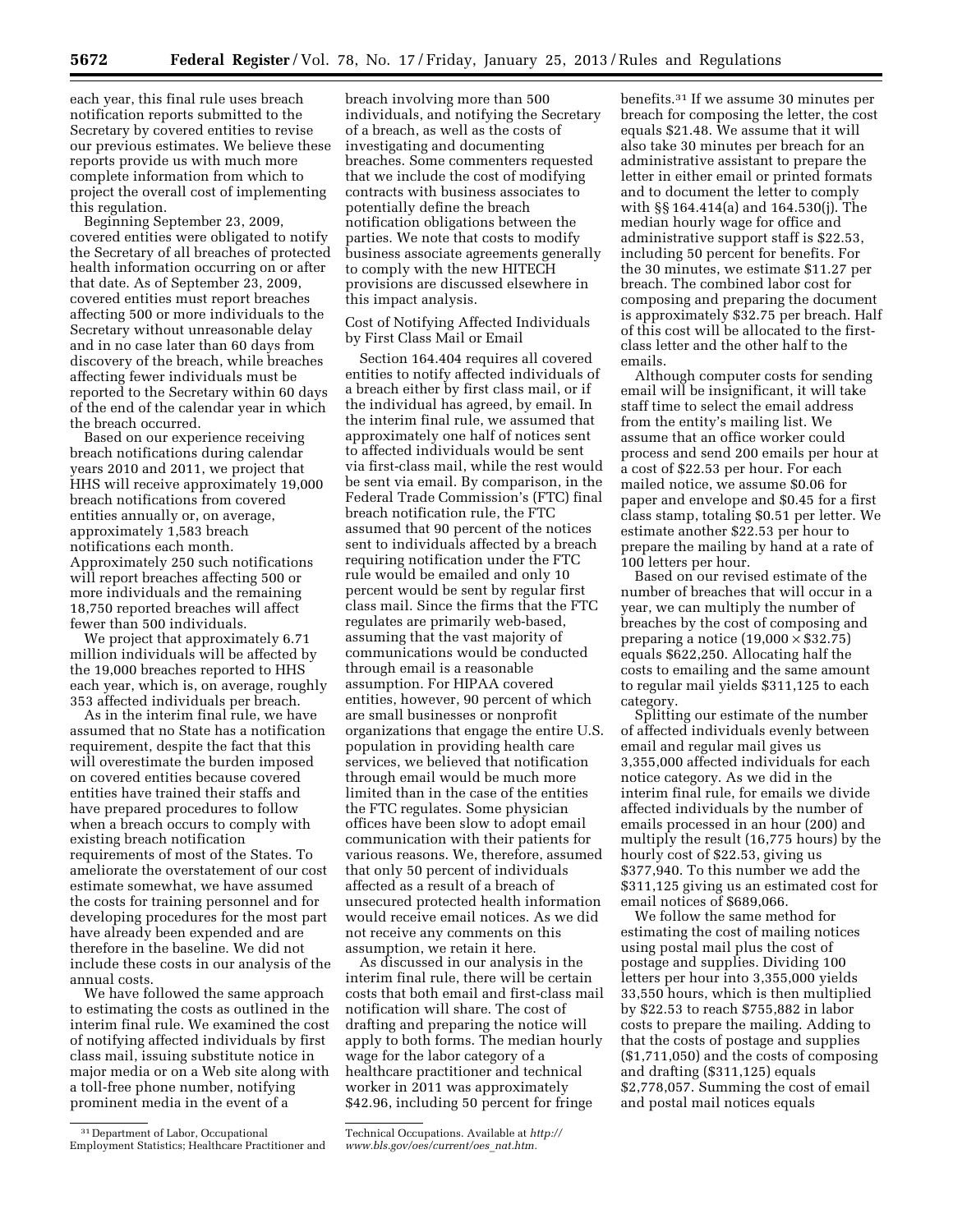\$3,467,122. Table 3 presents the results of our analysis in the order they are

discussed above.

|--|

| (Annual) | Mail                        | Email                       | Total       |
|----------|-----------------------------|-----------------------------|-------------|
|          | 9,500                       |                             | 19,000      |
|          |                             | $\vert$ 3,355,000           | 6,710,000   |
|          | 9,500 (1 hr per<br>breach). | 9,500 (1 hr per<br>breach). | 19.000      |
|          | \$311,125                   | \$311,125                   | \$622,250   |
|          |                             | 33.550    16.775            | 50.325      |
|          |                             |                             | \$1,133,822 |
|          |                             |                             | \$1,711,050 |
| Total    |                             |                             | \$3,467,122 |

# Cost of Substitute Notice

In the event that a HIPAA covered entity is not able to contact an affected individual through email or postal mail, it must attempt to contact the person through some other means. If the number of individuals who cannot be reached through the mailings is less than ten, the entity may attempt to reach them by some other written means, or by telephone.

In the event that the covered entity is unable to contact 10 or more affected individuals through email or postal mail, the rule requires the entity to (1) publish a notice in the media (newspaper, television, or radio) or post a notice on its Web site, containing the same information contained in the mailed notice, and (2) set up a toll-free number. The toll-free number is to be included in the media notice or notice on the Web site.

Based on the breach notification reports received by the Secretary during calendar years 2010 and 2011, we project that approximately 1,190 breaches affecting 10 or more individuals will require substitute notice (including 5% of breaches involving fewer than 500 individuals, and all 250 breaches involving 500 or more individuals). While several breaches affecting only 1 individual have also required substitute notice, as stated in the interim final rule, we believe the costs for notifying fewer than 10 individuals through alternative written means or by telephone would be very small and as a result we have not attempted to estimate those costs.

The interim final rule estimated that it would cost approximately \$240 to publish a public notice in a newspaper. Assuming the covered entity will publish two notices, the cost is \$480.

Multiplying this amount by the 1,190 estimated breaches yields \$571,200. Also, as noted in the interim final rule, if a HIPAA covered entity has a Web site, we assume there will be no cost to post the notice to the Web site. We believe this overestimates the overall cost of publishing a notice, as many covered entities will elect to post the public notice only on their Web site, and not in a newspaper.

As outlined in the interim final rule, the cost of setting up a toll-free phone number is a straight forward process of contacting any one of a number of service providers who offer toll-free service. The interim final rule found that the prices for toll-free service range from \$0.027 per minute for a basic mail box arrangement to \$0.07 per minute. A major, national phone service company offers toll-free service for \$15 per month per toll-free number and per minute charge of \$0.07. There is a one-time charge of \$15. As in the interim final rule, we use the costs of \$15 per month plus \$15 activation fee and \$0.07 per minute.

Since the regulation requires providers to maintain a toll-free number for three months, the monthly charge plus initial fee per breach will be \$60. To estimate the number of calls to the toll-free number, the interim final rule assumed that more individuals than those affected by the breach requiring substitute notice would call out of concern that their protected health information might have been compromised. The interim final rule estimated that a number equal to all affected individuals of all breaches would call the toll-free number. Based on our experience to date, and given that many individuals involved in breaches requiring substitute notice will

receive regular notice, we now assume that less than 10 percent of individuals affected by breaches requiring substitute notice will call the toll-free line. Therefore, as we anticipate 6,605,500 total individuals will be affected by breaches requiring substitute notice,32 we assume that no more than 10 percent, or 660,550, will call the tollfree number to determine if they are affected by the breach. We note that while this revision significantly reduces the overall cost to covered entities for providing substitute notice in situations in which there is insufficient or out-ofdate contact information for 10 or more individuals, we believe this estimate is much more appropriate based on the information we have received from covered entities thus far.

Using this number and assuming that a call averages five minutes at \$0.07 per minute, we estimate the total direct calling costs to equal \$231,193. Added to this is \$345,000 that represents the monthly fee per breach (1,190 breaches) for three months plus the one-time fee (totaling \$60 per breach). This brings the total cost of setting up and maintaining toll-free lines to \$576,193.

To this cost, we must also include the office staff time to answer the incoming calls at \$22.53 per hour. Based on an average of five minutes per call, a staff person could handle 12 calls per hour. Dividing 12 into 660,550 equals approximately 55,046 hours and then multiplied by \$22.53 equals \$1,240,186. Summing all cost elements yields a total cost of \$1,816,379.

To the degree that entities already maintain toll-free phone lines, our estimate overstates the costs of setting up a toll-free line as required under the rule. Table 4 presents our cost analysis for the toll-free line.

<sup>32</sup>This number includes all individuals affected by breaches involving 500 or more individuals

<sup>(6,600,000)</sup> and 5 percent of individuals affected by breaches involving less than 500 individuals

<sup>(5,500).</sup>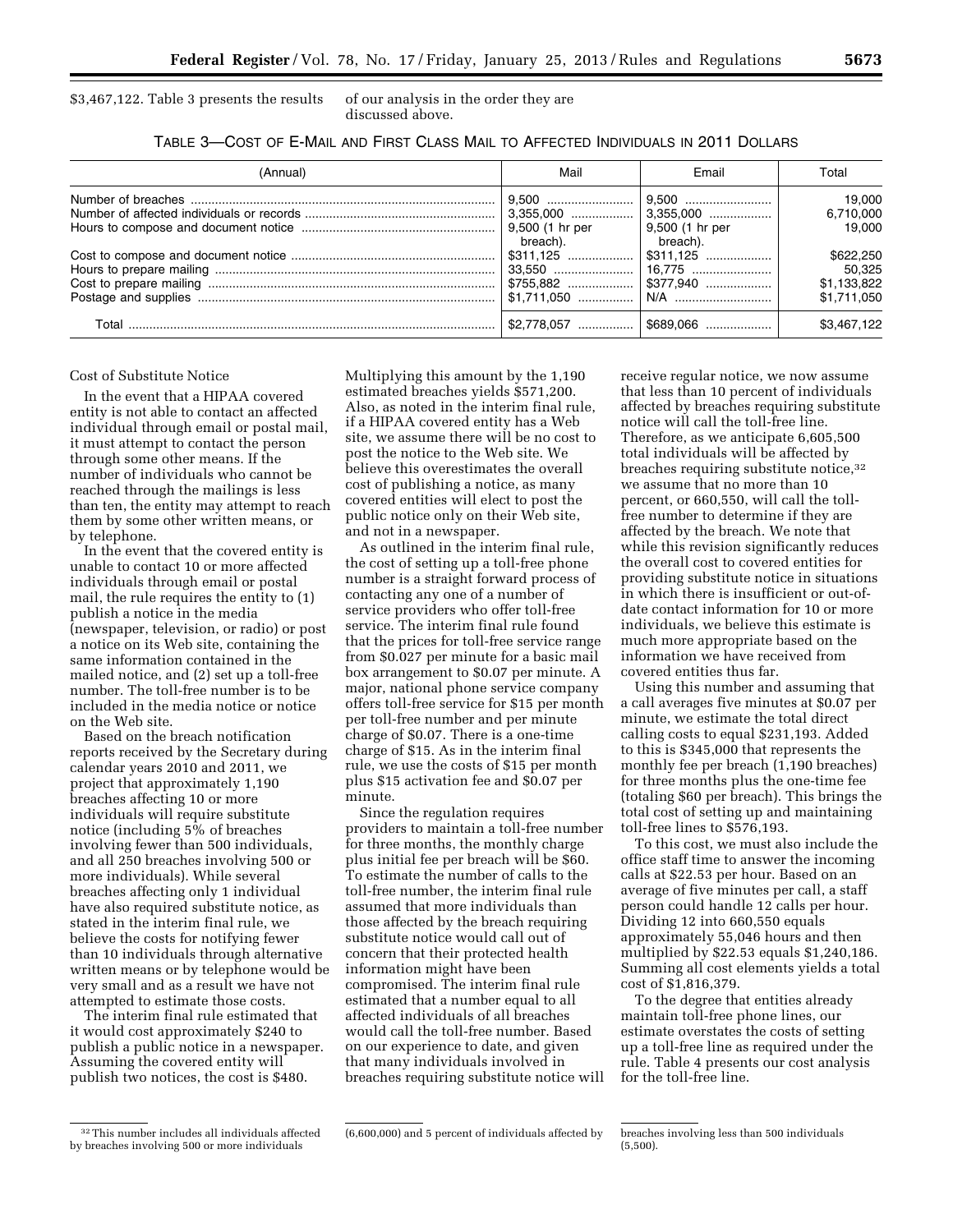| Costs                                                      | Number<br>of breaches<br>affecting<br>fewer than<br>500 (5,500) | Number of<br>breaches 500<br>$+ (250)$ | Number of<br>calls | Total       |
|------------------------------------------------------------|-----------------------------------------------------------------|----------------------------------------|--------------------|-------------|
| Monthly Charges for 3 months + 1-time Charge (\$60/breach) | \$330,000                                                       | \$15,000                               | N/A                | \$345,000   |
|                                                            |                                                                 |                                        | 660,550            | \$231.193   |
|                                                            |                                                                 |                                        | 660.550            | \$1,240,186 |
|                                                            |                                                                 |                                        | 660.550            | \$2,052,665 |
| Total                                                      |                                                                 |                                        |                    | \$3.869.044 |

# TABLE 4—ANNUAL COST FOR SETTING UP A TOLL-FREE LINE FOR THREE MONTHS IN 2011 DOLLARS

As in the interim final rule, we have also imputed a cost to the time individuals will spend calling the tollfree number. In estimating the time involved, we assumed that a person will spend five minutes per call. However, the person may not get through the first time and thus may have to call back a second time which could add another 5 minutes. Taking the average between 5 and 10 minutes, we used an average time of 7.5 minutes per caller.

For purposes of imputing cost to an individual's time, we took the median compensation amount from the Bureau of Labor Statistics of \$24.86 33 for all occupations. Dividing 60 by 7.5 minutes yields 8 calls per hour. Dividing the number of calls per hour into 660,550 calls and then multiplying by \$24.86, gives us a cost of \$2,052,665.

# Cost of Breaches Involving More Than 500 Individuals

If a covered entity experiences a breach of protected health information affecting more than 500 individuals of a State or jurisdiction, § 164.406 of the rule requires the entity to notify the media in the jurisdiction or State in which the individuals reside. In addition, § 164.408 of the rule requires the entity to notify the Secretary contemporaneously with notice to affected individuals in cases where 500 or more individuals are affected by a breach.

As stated in the interim final rule, we anticipate that a covered entity will issue a press release when it must notify the media under § 164.406. The tasks involved in issuing the press release will be the drafting of the statement and clearing it through the entity. As discussed in the interim final rule, we assume that drafting a one-page statement will contain essentially the same information provided in the notice to affected individuals and will take 1 hour of an equivalent to a GS–12

Federal employee, earning \$29 per hour. Adding 50 percent to account for benefits equals \$43.50. Approval of the release involves reading the document. We expect this activity to take 15 minutes. The median hourly rate for a public relations manager is approximately \$44.86 in 2011.34 Adding 50 percent for benefits equals \$67.29, so one quarter of an hour equals \$16.82 for approving the release. The total cost of the release equals \$61.68, and multiplying this amount by the number of breaches affecting more than 500 individuals (250) equals \$15,420. This amount is lower than our previous estimate because we have adopted the more customary and realistic approach of adding 50 percent to wages for benefits, rather than doubling standard wage rates to account for benefits. It should be noted that even this amount may overstate the actual costs of issuing a notice to the media.

The report to the Secretary that must be sent contemporaneously with the sending of the notices to the affected individuals will contain essentially the same information as the notice sent to the affected individuals. As stated in the interim final rule, we anticipate the time and cost to prepare the report will be the same as that required for issuing a notice to the media. The cost for reporting to the Secretary the 250 breaches affecting 500 or more individuals is \$15,420.

### Cost of Investigating a Breach

As a prerequisite to issuing a notice to individuals, to the media, and to the Secretary, the covered entity will need to conduct an investigation to determine the nature and cause of the breach. We estimate that the 95 percent of breaches in the under 500 category that affect fewer than 10 individuals will require 4 hours of investigation. The other 5 percent of under 500 breaches, which affect between 10 and 499 individuals, may require up to 8 hours to investigate.

At an office manager's 35 time at \$67 per hour (\$44.65 median wage plus 50 percent for benefits) multiplied by 4 and 8 hours, results in per breach costs of approximately \$268 and \$536, respectively. Multiplying \$268 by the number of breaches affecting fewer than 10 individuals (17,800 breaches) results in investigation costs of \$4,773,616. We then multiply \$536 by the number of breaches affecting 10 to 499 individuals (940 breaches), which produces investigation costs of \$503,840. Adding the totals for the two groups results in investigation costs of \$5,277,456 per year for breaches affecting less than 500 individuals. This estimate includes the time required to produce the documentation required by § 164.414(a). We note that this estimate is significantly higher than that in the interim final rule; however, this is due entirely to the revised estimate that there will be approximately 18,750 breaches affecting fewer than 500 individuals per year.

As stated in the interim final rule, for breaches involving 500 or more individuals, the breach investigation may take up to 100 hours to complete; however, we assume that the average investigation will take only 50 hours. At an office manager's time of \$67 per hour multiplied by 50 hours, this cost equals \$3,350 per breach. Multiplying this by the number of breaches (250) yields \$837,500.

# Cost of Submitting the Annual Breach Summary to HHS

Under § 164.408, covered entities must notify the Secretary of all breaches; however, covered entities reporting breaches affecting fewer than 500 individuals may report these breaches to the Secretary annually. Since the material for the submission has already been gathered and organized for the issuance of the notices to the affected individuals, we expect that notifying the Department will require at

<sup>33</sup> Department of Labor, Occupational Employment Statistics. *[http://www.bls.gov/oes/](http://www.bls.gov/oes/current/oes_nat.htm)* 

*[current/oes](http://www.bls.gov/oes/current/oes_nat.htm)*\_*nat.htm*. 34*[http://www.bls.gov/oes/current/oes](http://www.bls.gov/oes/current/oes_nat.htm)*\_*nat.htm.* 

<sup>35</sup>See *[www.bls.gov/oes/current/oes](http://www.bls.gov/oes/current/oes_nat.htm)*\_*nat.htm* for All Management Occupations.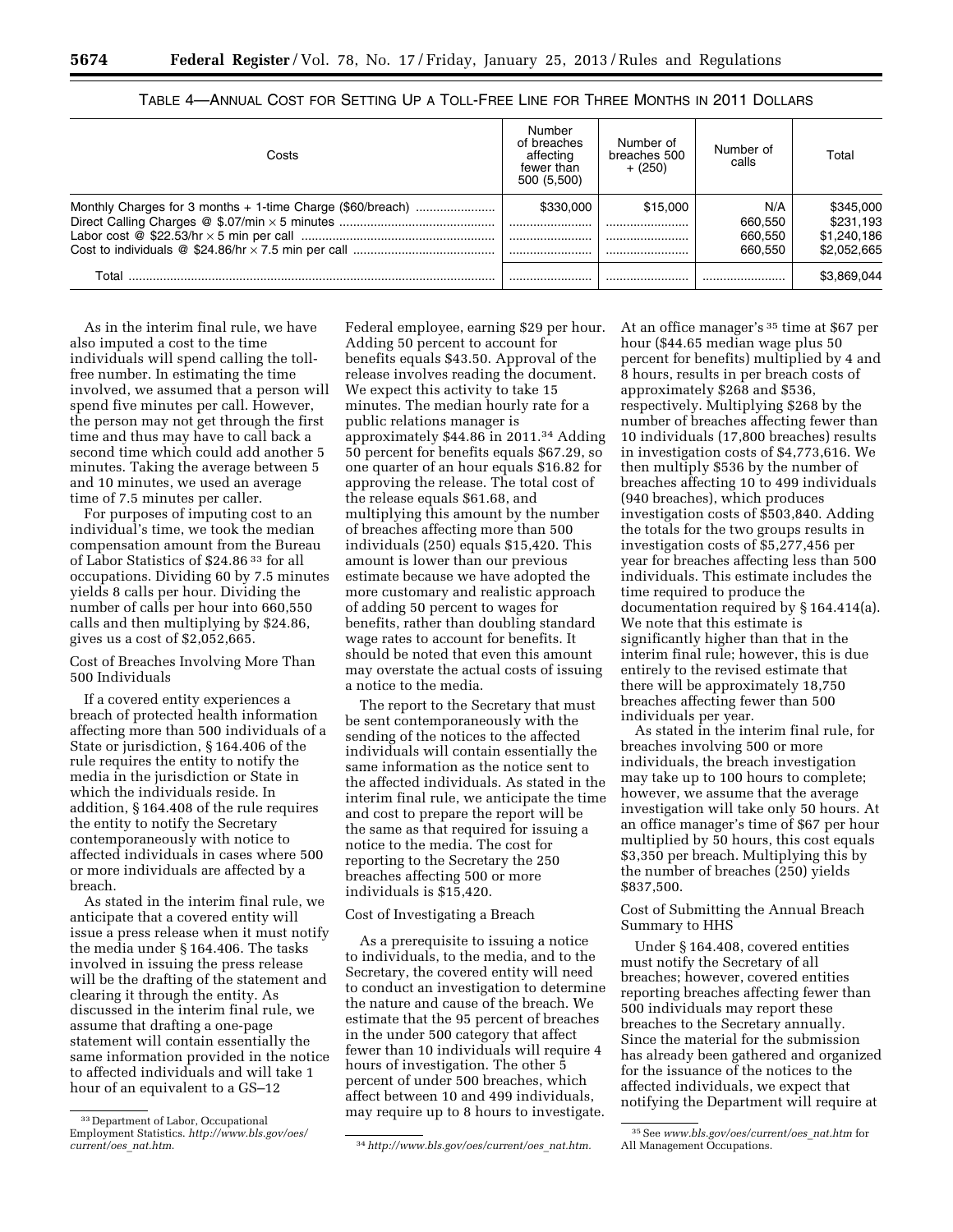most an hour of office staff time once per year. At \$22.53 per hour multiplied by the total number of breaches (18,750) affecting fewer than 500 individuals, this cost equals \$422,438.

2. Notifying Individuals of Their New Privacy Rights

Covered entities must provide individuals with NPPs that detail how the covered entity may use and disclose protected health information and explain individuals' rights with respect to their own health information. Because of changes to the HIPAA Rules as a result of the HITECH Act and GINA, the final rule requires covered entities to modify their NPPs and distribute them to individuals to advise them of the following: (1) For health plans that underwrite, the prohibition against health plans using or disclosing PHI that is genetic information about an individual for underwriting purposes; (2) the prohibition on the sale of protected health information without the express written authorization of the individual, as well as the other uses and disclosures for which the rule expressly requires the individual's authorization (i.e., marketing and disclosure of psychotherapy notes, as appropriate); (3) the duty of a covered entity to notify affected individuals of a breach of unsecured protected health information; (4) for entities that have stated their intent to fundraise in their notice of privacy practices, the individual's right to opt out of receiving fundraising communications from the covered entity; and (5) the right of the individual to restrict disclosures of protected health information to a health plan with respect to health care for which the individual has paid out of pocket in full.

For providers, the costs related to the NPP consist of developing and drafting the revised NPP, and, as discussed below, the potential to incur out-ofcycle printing costs for the revised notice. There are no new costs attributable to the distribution of the revised notice as providers have an ongoing obligation to hand out the NPPs when first-time patients come for their appointments. We estimate that drafting the updated NPPs will require approximately one-third of an hour of professional, legal time at a cost of about \$28.<sup>36</sup> The total cost for attorneys for the

approximately 697,000 37 health care providers in the U.S. is, therefore, expected to be approximately \$20 million. Printing the NPPs involves production and supplies at a cost of \$0.10 per notice. Based on our prior estimates, health care providers are currently required to print and provide the NPP to approximately 613 million new patients annually. We assume that most health care providers will spread the printing of their notices throughout the year, producing copies on a quarterly, monthly, or even more frequent schedule. Further, providers will have 8 months from the publication of the final rule before they will need to produce the revised NPPs, and, therefore, can use that time to adjust their inventory and printing schedule to transition to the revised notice without any additional expense. Thus, assuming a worst case scenario in which all providers would need to replace at most 4 months of old inventory with the revised notice, the need for off-schedule printing of the revised notice for this 4 month period would be attributed to this provision. We estimate, therefore, that providers will print not more than 204 million revised NPPs over and above their existing printing obligations  $(4/12 \times 613$  million = 204 million). Printing costs for 204 million NPPs will be \$20.4 million (204 million  $\times$  \$0.10 = \$20.4 million). Therefore, the total cost for providers is approximately \$40.4 million  $(\$20$  million +  $\$20.4$  million = \$40.4 million).

For health plans, the costs related to the NPP consist of developing and drafting the revised NPP, and, for certain health plans, the costs of printing and mailing the notice out-ofcycle because the revision is a material change. See  $§ 164.520(c)(1)(v)(A)$ . With the exception of a few large health plans, most health plans do not selfadminister their plans. Most plans are either health insurance issuers (approximately 730) or utilize third party administrators that act on their behalf in the capacity of business associates. We identified approximately 750 third party administrators acting as business associates for ERISA plans. We

have revised our earlier estimate of 3,500 third party administrators after learning that the majority of these entities act as welfare administrators and do not administer health plans. In addition, some public non-Federal health plans may use third party administrators. Almost all of the public and ERISA plans, we believe, employ third party administrators to administer their health plans. While the third party administrators will bear the direct costs of issuing the revised NPPs, the costs will generally be passed on to the plans that contract with them. Those plans that self-administer their own plans will also incur the costs of issuing the revised NPPs. We do not know how many plans administer as well as sponsor health plans and invited comments on the number of selfadministered plans. As we did not receive comments on this issue, we assume that there are not enough selfadministered plans to have an effect on these estimates.

Each of the approximately 1,500 health insurance issuers and health plan administrators will experience the same kinds of costs as we estimated for providers for drafting (\$28 per entity) and printing (\$0.10 per notice) the NPPs. However, health insurers and plan administrators will have to mail the NPPs to policy holders. We recognize that, under the existing requirement to send new NPPs in a separate mailing to all policy holders, the costs of distributing new NPPs, including clerical time and in some cases, postage, constituted the majority of the overall costs of the rule to covered entities. However, in the proposed rule, we requested comments on alternative ways to inform individuals of material changes to their rights and protections that would be less burdensome and costly. Based on the comments and consistent with E.O. 13563, in this final rule, we have adopted an alternative to the requirement to send the new NPP to all policy holders within 60 days. After consideration, we decided to permit health plans and third party administrators working for health plans to include the revised NPP in their next annual mailing, rather than within 60 days of the material change, if they have a Web site with an NPP. See  $§ 164.520(c)(1)(v)(A)$ . We anticipate that most, if not all, affected entities will take advantage of this option and will not send the NPP in a separate mailing. As such, we expect that the vast majority of health insurers will not incur any out-of-cycle NPP dissemination costs.

Nonetheless, to account for any costs that might be incurred by a small

<sup>36</sup>See *[http://www.bls.gov/oes/current/](http://www.bls.gov/oes/current/naics3_541000.htm#23-0000) naics3*\_*[541000.htm#23–0000](http://www.bls.gov/oes/current/naics3_541000.htm#23-0000)* for lawyers. Note that we generally calculate labor costs based on the median hourly rate, which for lawyers is \$56.21 per hour. We add 50 percent to account for fringe benefits, resulting in an estimated hourly cost of \$84.32.

 $^{\rm 37}\!$  We identified 698,238 entities that must prepare and deliver NPPs that are shown in Table 1 above. This includes 696,758 HIPAA covered entities that are health care providers, including hospitals, nursing facilities, doctor offices, outpatient care centers, medical diagnostic, imaging service, home health service and other ambulatory care service covered entities, medical equipment suppliers, and pharmacies. For the purposes of our calculation, we have rounded this number to 697,000. Table 1 also includes 730 health insurance carriers and 750 third party administrators working on behalf of covered health plans. The cost estimates for these entities are addressed later.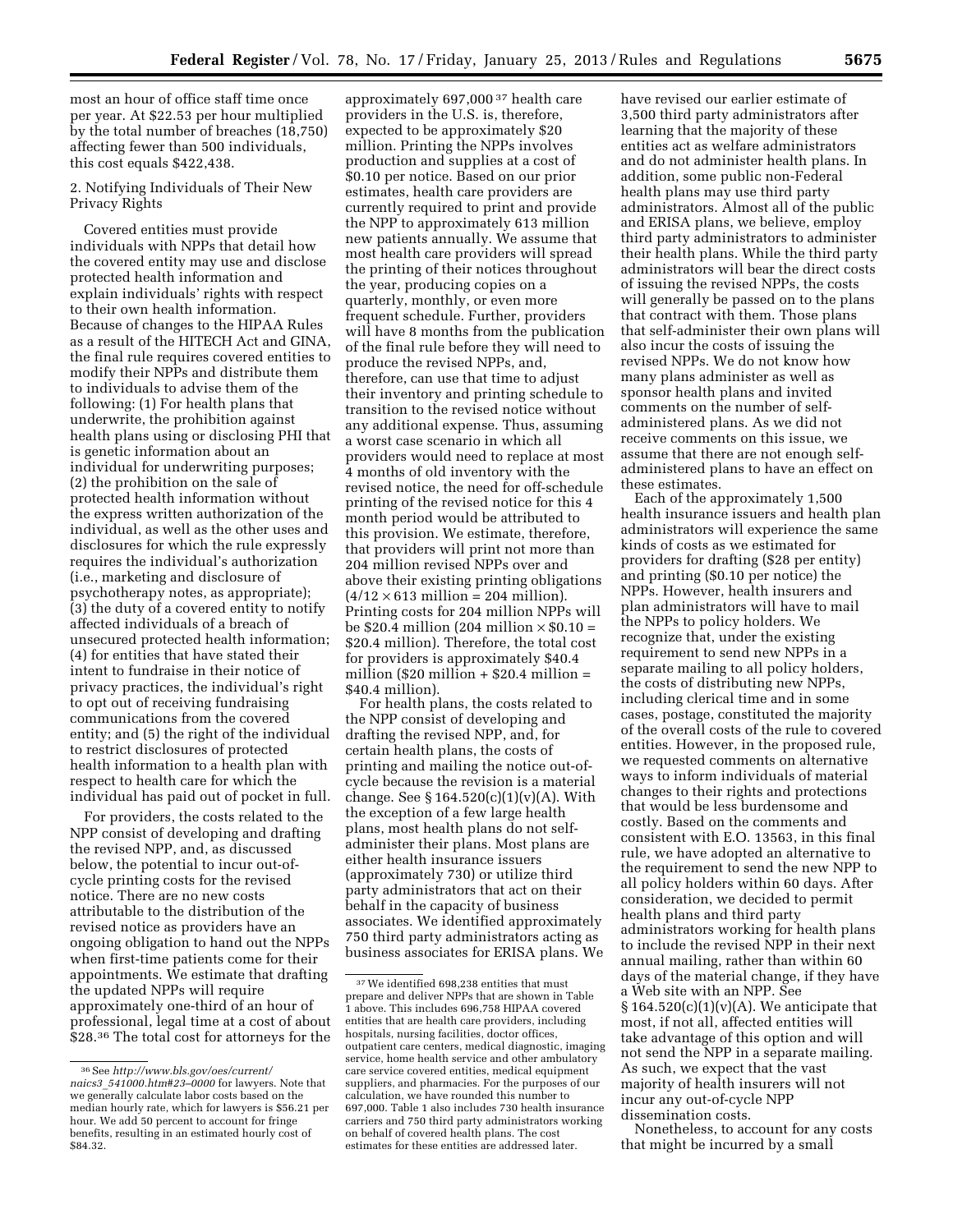minority of health insurers to distribute the revised NPPs in a separate mailing, we have calculated the costs to these entities of doing so. We describe our methodology in the following paragraphs, beginning with an estimated total number of NPP recipients. We then calculate the costs of printing and sending the revised NPP by separate mailings to all recipients and estimate that no more than 10 percent of these costs will actually be incurred.

Because the Privacy Rule requires that only the named insured or policy holder is notified of changes to the health plans' privacy practices even if that policy also covers dependents, we expect that only policy holders will receive the revised NPPs mandated by this rule. This assumption is consistent with the practices of public programs, such as Medicare, which has a policy of mailing one notice or a set of program materials to a household of four or fewer beneficiaries at the same address. As a result, although there are 50.7 million individual Medicare beneficiaries, the program only sends out approximately 36 million pieces of mail per mailing.

Actuarial Research Corporation (ARC), our consultant, estimated the number of policy holders for all classes of insurance products to be approximately 183.6 million, including all public programs. The data comes from the Medical Expenditure Panel Survey from 2004–2006 projected to 2010. ARC estimated 112.6 million private sector policy holders and 71.0 million public ''policy holders.'' The total, including more recent Medicare data, is 188.3 million persons (which results in roughly a split of 60 percent private policy holders and 40 percent public ''policy holders''), whom we expect to receive NPPs from their plans. The estimates do not capture policy holders who are in hospitals or nursing homes at the time of the survey, or individuals who may have been insured under more than one plan in a year, for

example, because their job status changed, they have supplemental policies, or they have more than one employer, creating duplicate coverage. Therefore, ARC recommended we use 200 million for the number of NPPs that will actually be sent.

We estimate the costs of drafting, printing, and distributing the NPP to all potential recipients to be the following. First, drafting the NPP is estimated to require one-third hour of legal services at a cost of  $$28 \times 1,500$  insurance plans and insurance administrative entities, which equals \$42,000. Second, we need to calculate printing and distribution costs for all potential recipients assuming the revised notice would be sent in a separate mailing. As with providers, we estimate the cost of printing the NPP, which includes the cost of paper and actual printing, to be \$0.10 per notice. Therefore, we estimate the cost of printing 200 million notices for mail distribution at \$20 million. Further, we estimate the cost of distributing the NPPs, including clerical time and postage in the same manner as these costs were estimated for the Breach Notification for Unsecured Protected Health Information Regulations. Thus, we assume that an office worker could process and send 100 mailings per hour at a cost of \$22.53 per hour, plus a postage cost of \$0.45 per mailing. If notices were required to be mailed to the 200 million beneficiaries in the sixty-day timeframe, the distribution costs would be \$135 million (200 million/100 per hour  $\times$  $$22.53 = $45$  million + \$90 million (200) million  $\times$  \$0.45)). Total printing and distribution cost would have been \$155 million, if all policy holders received separate NPP mailings. Third, as discussed above, we expect that nearly all plans and third party administrators will be able to avoid having to do a separate mailing of the revised notice under the new distribution provisions in this final rule, and that only 10

percent of these plans will incur the printing and distribution costs. Using the above estimates, we assume for this purpose that 20 million notices (200 million total notices  $\times$  10%) will be need to be printed and sent through a separate mailing, at a total cost of \$15.5 million (\$2 million printing + \$13.5 million mailing). Therefore, the total cost to all plans for drafting, printing, and distributing the NPP is approximately \$15.5 million. We note that even this total may be an overestimation of the costs because many insurers may use bulk mailing rates to distribute their NPPs which would reduce their mailing costs.

The total estimated cost for both providers and health plans to notify individuals and policy holders of changes in their privacy rights is approximately \$55.9 million in the first year following implementation of the rule.

A number of commenters expressed general concern regarding the costs of printing and distributing new NPPs but did not provide estimates of the costs they anticipated or question our calculations. Two health plan commenters estimated that the costs of printing and mailing NPPs to their members could reach up to \$100,000. However, they did not provide information about the facts and assumptions underlying their analyses, including the number of beneficiaries or mailings they anticipated, so we were unable to evaluate their estimates. We have addressed some of this concern by permitting health plans that maintain a notice on their web sites to include their NPPs in their annual mailings, rather than separately mailing the NPPs within 60 days of the material changes.

Table 5 below presents our analysis of costs to the providers, insurers, and third party administrators that are required to issue NPPs under the rule.38

# TABLE 5—SUMMARY OF COMPLIANCE COST FOR NOTICES OF PRIVACY PRACTICES

| Cost elements | Providers                                                                                                         | Health insurers &<br>third party adminis-<br>trators         | Total<br>$\left($ approx. $\right)$ |
|---------------|-------------------------------------------------------------------------------------------------------------------|--------------------------------------------------------------|-------------------------------------|
|               | $\frac{1}{20}$ million    \$42,000    \$20 million.<br>$\frac{1}{2}$ \$20.4 million  \$2 million  \$22.4 million. | $\mid$ N/A ………………………   \$13.5 million …………   \$13.5 million. |                                     |
|               | $\vert$ \$40.4 million $\vert$ \$15.5 million $\vert$ \$55.9 million.                                             |                                                              |                                     |

<sup>38</sup>Health care clearinghouses function almost exclusively as business associates with respect to

the protected health information they maintain and process, and therefore have no NPP requirements.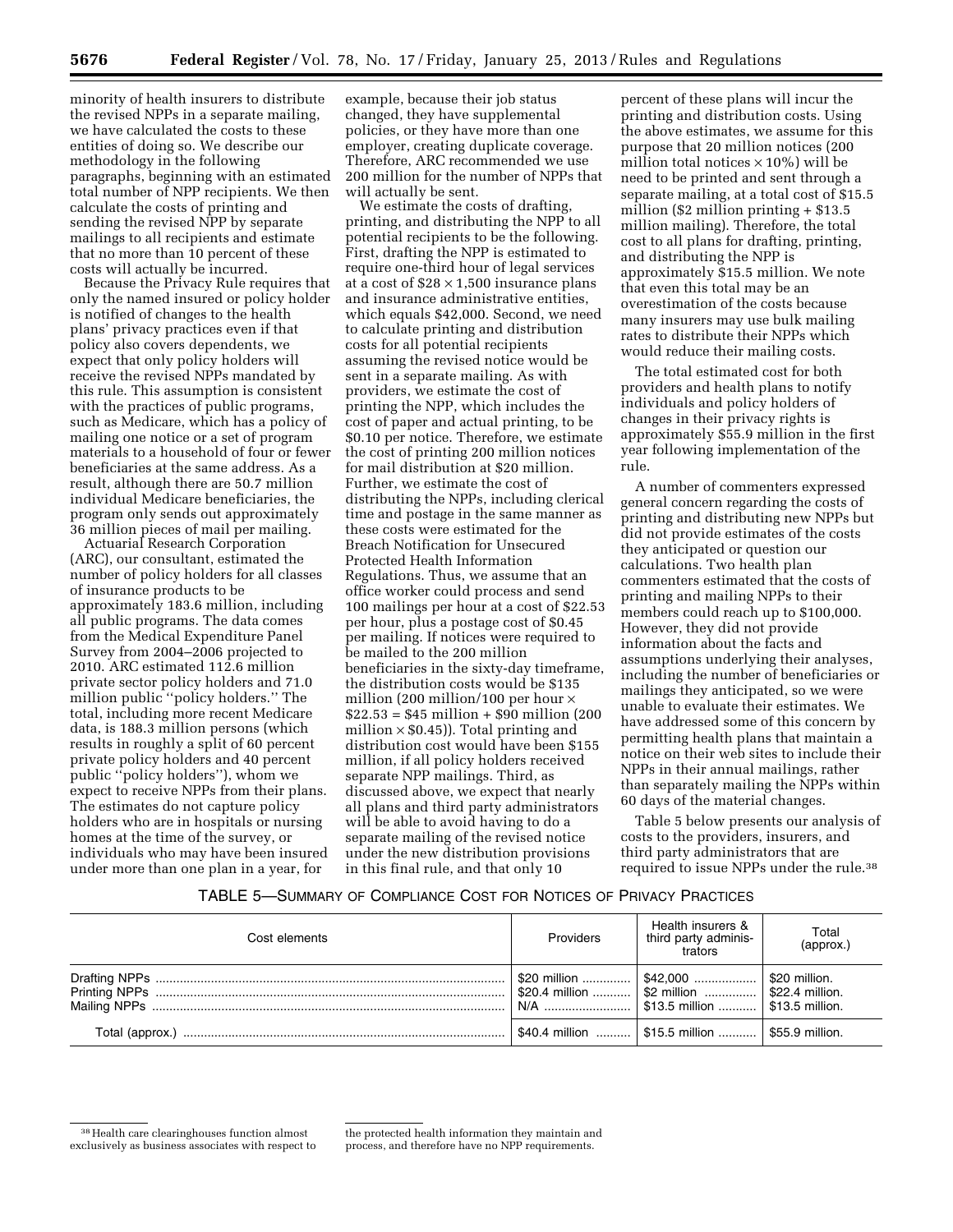3. Business Associates and Covered Entities and Their Contractual Relationships

The rule extends liability for failure to comply with certain provisions of the Privacy and Security Rules directly to business associates and business associate subcontractors. Prior to this rule and HITECH, these obligations applied to business associates and their subcontractors indirectly through §§ 164.504(e) and 164.314(a), which require that covered entities by contract require business associates to limit uses and disclosures and implement Security Rule-like safeguards.

This final rule implements Section 13401 of HITECH Act, which makes business associates directly liable for compliance with many of the same standards and implementation specifications, and applies the same penalties to business associates that apply to covered entities, under the Security Rule. Additionally, in accord with Section 13404 of the HITECH Act, the rule requires business associates to comply with many of the same requirements, and applies the same penalties to business associates that apply to covered entities, under the Privacy Rule. Business associates must also obtain satisfactory assurances in the form of a business associate agreement from subcontractors that the subcontractors will safeguard any protected health information in their possession. Finally, business associates must furnish any information the Secretary requires to investigate whether the business associate is in compliance with the regulations.

In the proposed rule, we assumed that business associates' compliance with their contracts range from the minimal compliance to avoid contract termination to being fully compliant. Further, we assumed that business associates in compliance with their contracts would have already designated personnel to be responsible for formulating the organization's privacy and security policies, performed a risk analysis, and invested in hardware and software to prevent and monitor for internal and external breaches of protected health information.

We also stated in the proposed rule that while business associates were previously required to comply with the HIPAA Rules according to the terms of their contracts with covered entities, and we expected that most business associates did so already, the risk of criminal and/or civil monetary penalties may spur some business associates to increase their efforts to comply with the

Rules. We explained that we have no information on the degree of contract enforcement and compliance among business associates, and lack information regarding the size or type of business associates that contract with covered entities. We have only rough estimates as to the overall number of business associates, which range from approximately one million to two million depending on the number of business associates that serve multiple covered entities.

While we did not have specific information in this regard, we assumed that some business associates and subcontractors already comply with existing privacy and security standards in accordance with their indirect and contractual obligations. For them, the proposed rule would impose only a limited burden. For other business associates, depending on the current level of compliance, the proposed rule could impose significant burdens. We requested comments regarding the amount of burden and the number of affected business associates.

Several commenters stated that requiring business associates to undertake compliance with the rule in the same way as covered entities is excessive and burdensome, especially because in some cases business associates do not have the same type of relationship with individuals. Several commenters pointed to the burden on covered entities and business associates to renegotiate business associate agreements and train staff, and many specifically mentioned that compliance with the Security Rule is particularly costly. One commenter stated that it was a business associate party to ''tens of thousands'' of business associate contracts, with a significant cost to bring all into compliance.

We continue to expect that most business associates and subcontractors have made and continue to make a good-faith effort to follow the terms of their contracts. The burden of the rule on business associates and subcontractors depends on the terms of the contracts between covered entities and business associates and between the business associates and subcontractors, and the degree to which business associates and subcontractors established privacy policies and adopted security measures that comport with the HIPAA Rules. For business associates and subcontractors that have already taken HIPAA-compliant measures to protect the privacy and security of the protected health information in their possession, as required by their existing contracts, the rule imposes limited burden. We

estimate the costs to other business associates later in this section.

A few commenters cited concerns about unfair competition for smaller business associate entities that they believe will not be able to compete with larger business associate entities, especially with regard to contract negotiations including indemnification and other risk allocation issues.

We understand that many small business associates are concerned about the allocation of risk and indemnification in conjunction with their business associate contracts. However, as we discuss in section IV D above, as with any contracting relationship, business associates and covered entities may include other provisions that dictate and describe their business relationship. While these may or may not include indemnification clauses or other risk-shifting provisions, these contractual provisions and relationships are outside the governance of the HIPAA Rules.

Because we understand that covered entities and business associates remain concerned with the cost to bring their business associate agreements into compliance with the final rule, we allow contracts to be phased in over one year from the compliance date or 20 months from the publication date of the final rule, and we expect and encourage covered entities and business associates to incorporate the costs of modifying contracts into the normal renegotiation of contracts as the contracts expire. As we did not receive comments to the contrary, we believe that most contracts will be renegotiated over the phase-in period. In addition, the Department has issued on its web site revised sample business associate provisions, which should lessen the costs associated with contract modifications.

As we believe covered entities generally are operating under HIPAA compliant contracts with their business associates, the transition period and availability of sample contract provisions should make it possible for these entities to incorporate any minor contract modifications into normal contract renegotiations without any appreciable added costs. We continue to believe that all covered entities have established business associate agreements with their business associates that are consistent with the requirements of the HIPAA Rules, as covered entities have been subject to direct liability under the Rules since their inception and have had more than half a dozen years to make their contracts compliant. However, to the extent that some contracts between covered entities and business associates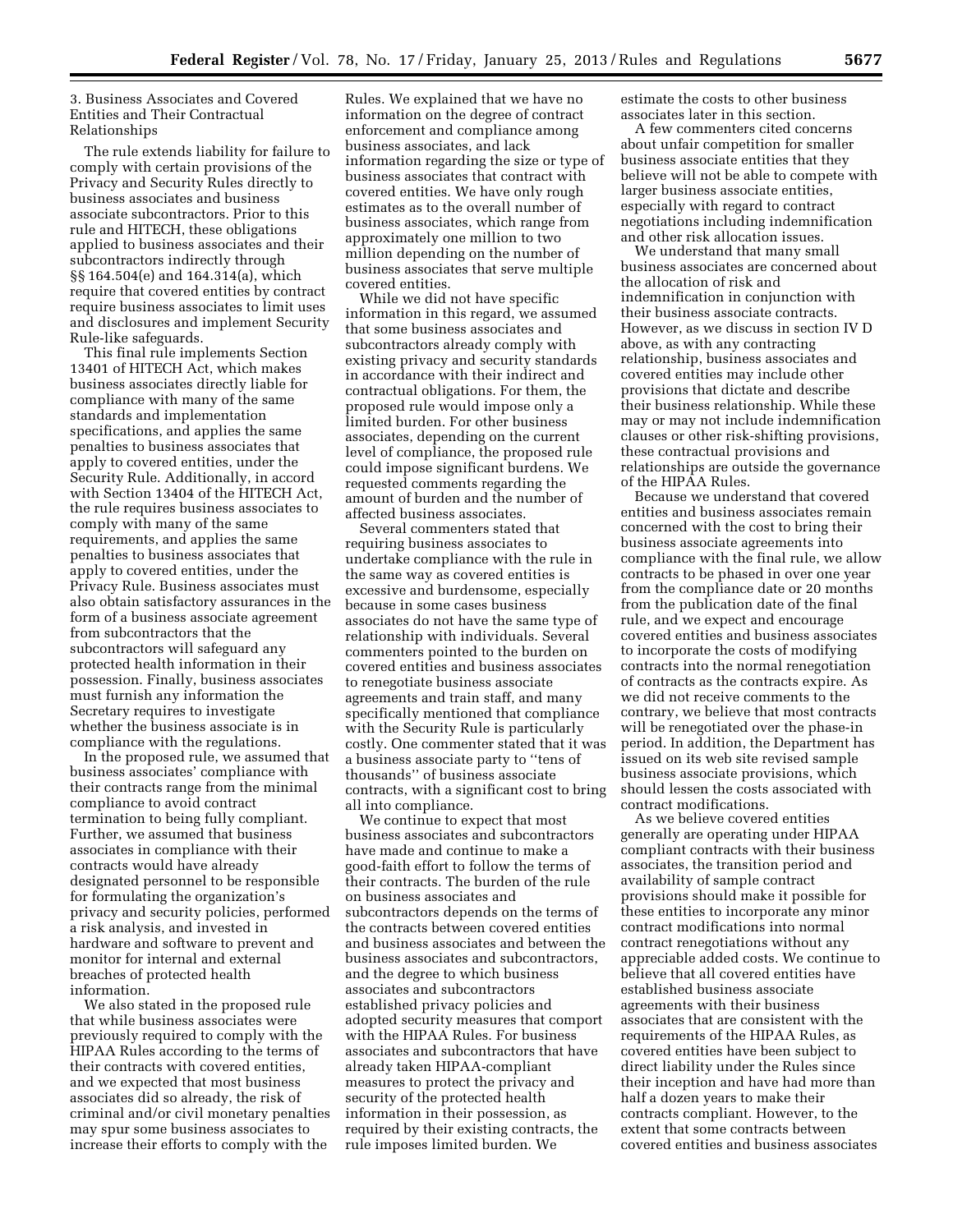are not currently in full compliance with the business associate agreement provisions, these entities may experience limited costs to revise their contracts.

Although we are less certain about the current state of business associatesubcontractor relationships, we believe that most business associates have made a good faith attempt to include the appropriate contractual requirements. Still, we anticipate that some small business associates, now that they are subject to direct liability under the rules, might establish or significantly modify their subcontracts to come into compliance for the first time. Such business associates would not be eligible for the extended transition period and, as a result, would incur the costs of creating new contracts or renegotiating contracts out of cycle. In the Final Privacy Rule published in 2002, we estimated that entities would need between one and two hours to develop and tailor a business associate agreement to their particular needs. See 67 FR 53182, 53257. Taking the average of the lower and upper estimates provided in the earlier rulemaking, we estimate that developing and tailoring contract language normally would take approximately 90 minutes of professional legal services at \$84.32 per hour.39 However, as in the 2002 Final Privacy Rule (67 FR 53257), we estimate that providing model language will reduce the time required to develop contract language by at least one third. Thus, we estimate that each new or significantly modified contract between a business associate and its subcontractors will require, at most, one hour of a lawyer's time at a cost of \$84.32.

We believe that no more than 25 percent of 1–2 million business associates, or 250,000–500,000 entities, would not have already made good faith efforts to achieve compliance and will need to create or significantly modify subcontracts, resulting in total costs of between \$21 million and \$42 million.

We expect that each business associate's lawyer will draw up one standard contract to use for all of its subcontracts. We do not attribute contract revision costs to subcontractors because the required contract provisions are not negotiable and subcontractors will need to only sign the agreement. We note that our estimated cost likely

is an overestimate because the group of small business associates that may be less likely than others to have compliant contracts in place with subcontractors are, because of their size, also less likely to have any subcontractors at all.

Finally, in response to the commenters concerned with the cost and burden on business associates to come into full compliance with the Security Rule, we have taken another look at the underlying assumptions in the proposal. We continue to believe that business associates have engaged in privacy practices in compliance with their contractual obligations to use and disclose protected health information as limited by the Privacy Rule and their particular contracts with covered entities. Therefore, as we have stated above, we do not believe that the extension of liability for compliance with Privacy Rule requirements as identified in this rulemaking will impose any new costs or burdens.

With regard to the Security Rule, which was of particular concern to commenters as to the compliance costs on business associates, we also continue to believe that business associates, in providing their adequate assurances to safeguard electronic protected health information through their business associate contracts, have implemented security protections that meet the standards and required implementation specifications in the Security Rule. Further, we continue to believe that business associates have made the necessary investment in hardware and software to secure the electronic protected health information as part of the investment in the hardware and software needed for their management and processing of this information to perform their business associate functions and comply with the contract requirements at § 164.314(a). However, based on the comments, we now believe that some business associates, particularly smaller business associates that may have access to electronic protected health information for limited purposes, may not have engaged in certain of the formal administrative safeguards. For example, these entities may not have performed a risk analysis, established a risk management program, or designated a security official, and may not have written policies and procedures, conducted employee training, or documented compliance as required under §§ 164.308 and 164.316 of the Security Rule.

We do not have information on what percentage of business associates may have to engage in efforts to comply with some of the administrative safeguard standards, including documenting their

policies and procedures and training their employees on the policies and procedures, nor did the comments on the impact statement offer any specific information to provide an estimate. We assume that up to 80 percent of the 1– 2 million business associates, or between 800,000 and 1.6 million business associates, may handle electronic protected health information and thus may have to document their existing security protocols. Further, of these business associates, we assume that no more than 25 percent are likely to incur some cost to document their administrative safeguards and their policies and procedures as now required by statute and these regulations. We believe that our original assumption of compliance with all Security Rule requirements remains sound for the rest of the business associates, and we received no substantive comments to the contrary.

The costs of coming into full compliance with the administrative safeguard procedures, such as performance of a risk analysis and development of a risk management plan, will vary depending on the size and complexity of the business associate, the scope of their duties for the covered entity and the protected health information they must secure, and the degree to which their prior documentation of their security protocols falls short of compliance with the standards in the Security Rule. In the original Security Rule, we estimated that covered entities would need approximately 16 hours to document their policies and procedures. See 68 FR 8334, 8368. As these policies and procedures are the reflection of the risk management plan, which in turn is based on the risk analysis, we believe that this estimate would be inclusive of that time. We believe it will take business associates on average much less time to document their security related policies and procedures, because they have likely already engaged in most of the analysis associated with the adoption of security protocols, even if they may not have formally reduced all such protocols to writing, and because the scope of their responsibilities will generally be much more constrained than that of the covered entity with whom they have contracted. In addition, while covered entities must perform these tasks with respect to their entire business, generally only a small part of any business associate is involved with electronic protected health information.

Extrapolating from our estimate in the original Security Rule that entities would require approximately 16 hours to implement and document Security

<sup>39</sup>See *[http://www.bls.gov/oes/current/](http://www.bls.gov/oes/current/naics3_541000.htm#23-0000) naics3*\_*[541000.htm#23–0000](http://www.bls.gov/oes/current/naics3_541000.htm#23-0000)* for lawyers. Note that we generally calculate labor costs based on the median hourly rate, which for lawyers is \$56.21 per hour. We add 50 percent to account for fringe benefits, resulting in an estimated hourly cost of \$84.32.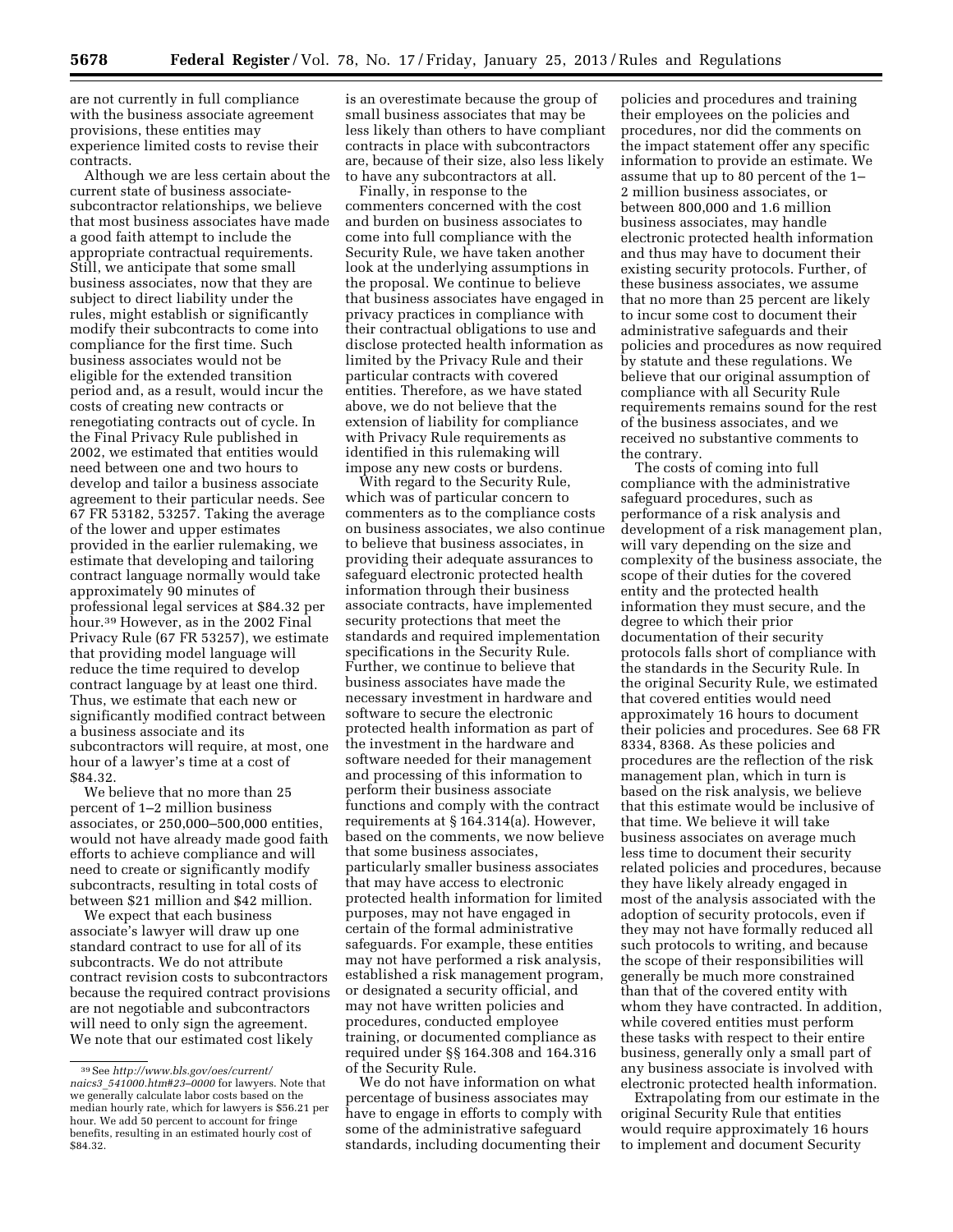Rule compliance measures for the first time, and applying the assumption that most of these measures already are in place, we estimate that these business associates will need only between 2 and 5 hours to formalize or update their applicable administrative safeguards. We would cost the time needed to come into compliance at \$56.61/hour.40 According to these assumptions, the range of costs that any one business associate would incur to comply with the new statutory and regulatory

requirements would be between \$113 and \$283, as first year, one-time costs. Assuming that businesses associates with access to electronic protected health information represent 80 percent of 1 to 2 million total business associates (or 800,000 to 1.6 million total), the aggregated costs for all business associates are estimated to be between approximately \$22.6 million and \$113 million. (25 percent of 800,000 business associates =  $200,000$ ;  $200,000 \times$  $$113$  (2 hr @  $$56.61/hr$ ) = \$22.6 million.

25 percent of 1.6 million business associates =  $400,000; 400,000 \times $283$  (5 hr  $\circledcirc$  \$56.61/hr) = \$113 million.) These costs represent one time first year costs for full compliance by business associates with the Security Rule requirements.

Table 6 below presents the range of our estimates of the costs to business associates of achieving compliance with the rules.

# TABLE 6—BUSINESS ASSOCIATE COST ESTIMATES IN 2011 DOLLARS

| Data element | Security rule compliance<br>documentation                                                                         | BAA between business as-<br>sociates and subcontractors |
|--------------|-------------------------------------------------------------------------------------------------------------------|---------------------------------------------------------|
|              | 200,000-400,000 BAs    250,000-500,000 BAs.<br>\$22.6 million-\$113 million $\ldots$   \$21 million-\$42 million. | \$84.32.                                                |

Response to Other Public Comments

*Comment:* One commenter suggested that business associates will be reluctant to contract with covered entities due to perceived increased risks associated with such contracts, and covered entities will be forced to hire more staff at additional costs.

*Response:* While the HIPAA Rules now impose direct liability with regard to compliance, business associates were previously contractually liable for compliance with these provisions. Further, whether a covered entity uses workforce members or business associates to perform its operations remains a decision for the covered entity. As this commenter did not provide specific information about his concerns, we cannot quantify the costs associated with this comment, nor do we have a basis for concluding that business associates will refuse to contract with covered entities as a result of this rule.

*Comment:* One commenter suggested that requiring business associate agreements will increase the costs of litigation.

*Response:* As business associate agreements were required under the HIPAA Rules previously, and as the commenter did not include specific information about what costs he believes will increase, we do not believe such a requirement will increase litigation generally.

4. Qualitative Analysis of Unquantified Costs

a. Authorization for Uses and Disclosures of Protected Health Information for Marketing and Sale of Protected Health Information

The final rule modifies the definition of ''marketing'' to encompass treatment and health care operations communications to individuals about health-related products or services if the covered entity receives financial remuneration in exchange for making the communication from or on behalf of the third party whose product or service is being described. A covered entity must obtain an individual's written authorization prior to sending marketing communications to the individual.

In the proposed rule, we requested comment on the extent to which covered entities currently receive financial remuneration from third parties in exchange for sending information to individuals about the third parties' health-related products or services. In general, commenters did not indicate that complying with the final rule would be administratively burdensome, but some commenters expressed a general concern over the potential loss of revenue given the new restrictions on receiving financial remuneration from a third party to send health-related communications to an individual. These comments appear to indicate that most covered entities would not attempt to obtain authorizations for the now prohibited communications but rather would forgo

making them altogether. We acknowledge the potential for some lost revenue due to these modifications in cases where covered entities are currently receiving financial remuneration from third parties to send health-related communications to individuals. However, as we do not know to what extent covered entities today currently operate in this manner, and commenters did not include specific information in this regard, we do not have data that could inform quantifying such loss.

The final rule also requires an individual's authorization before a covered entity may disclose protected health information in exchange for remuneration (i.e., ''sell'' protected health information), even if the disclosure is for an otherwise permitted disclosure under the Privacy Rule. The final rule includes several exceptions to this authorization requirement. In the proposed rule, we stated that on its face, this new prohibition would appear to increase the burden to covered entities by requiring them to obtain authorizations in situations in which no authorization is currently required. However, we believed such a scenario to be unlikely. We believed most individuals would not authorize disclosures of their protected health information when they were informed the covered entity would be remunerated for the disclosure. Thus, we believed covered entities would simply discontinue making such disclosures as it would not be

<sup>40</sup>We have used the median wage rate described by the U.S. Bureau of Labor Statistics in its 2011 National Compensation Survey for the category of

Management Analysts (including responsibilities for designing systems and procedures), which is approximately \$37.74/hr. See *[http://www.bls.gov/](http://www.bls.gov/oes/current/oes_nat.htm)* 

*[oes/current/oes](http://www.bls.gov/oes/current/oes_nat.htm)*\_*nat.htm* . To this wage rate we have added 50 percent for benefits, which results in a total cost of \$56.61/hr.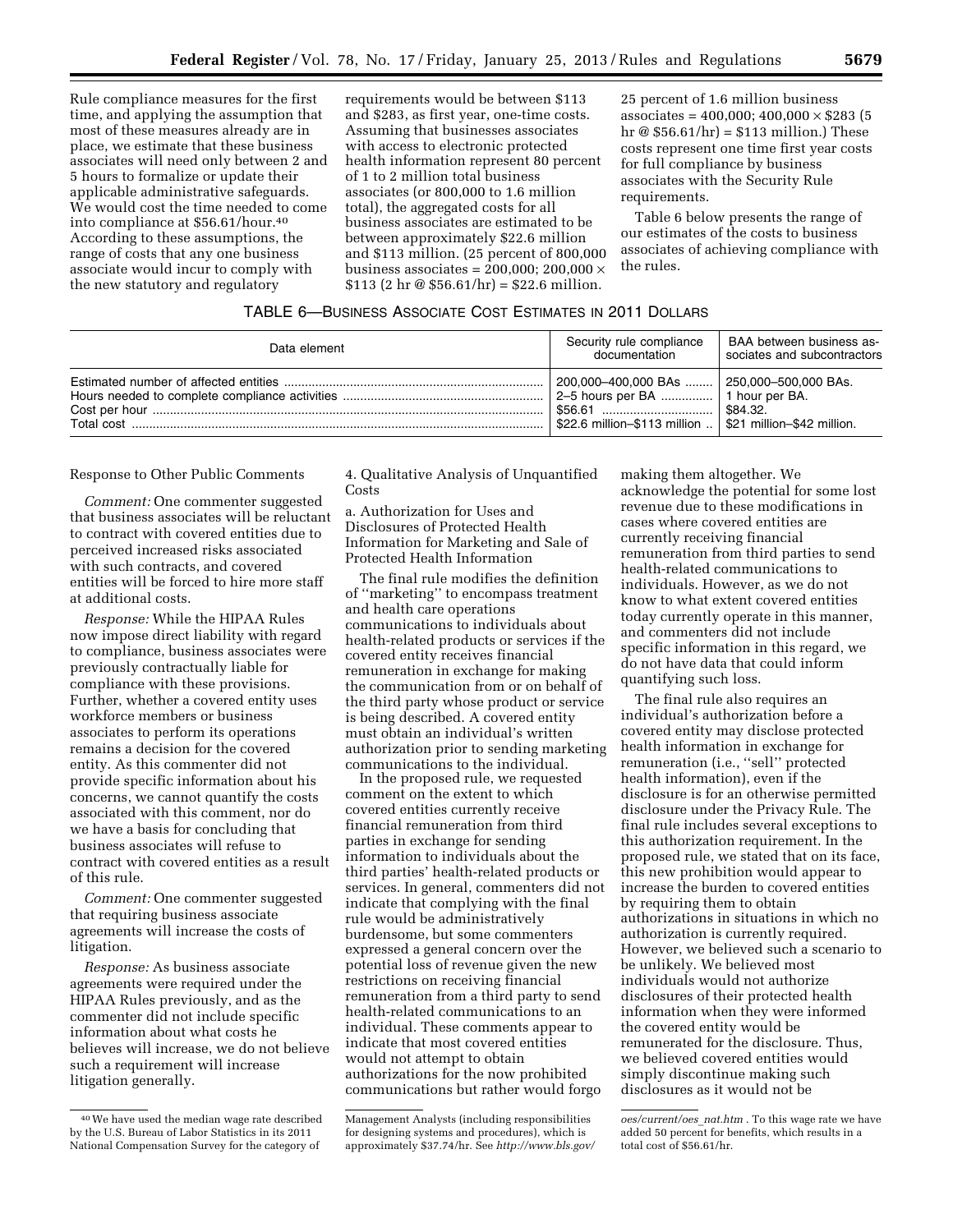worthwhile for covered entities to continue to attempt to obtain such authorizations. We requested comment on these assumptions.

As noted above, the requirement to obtain authorization to receive remuneration to make a disclosure of protected health information contains several exceptions. In the proposed rule, we expressed our belief that covered entities would not incur additional costs to continue making most of the excepted disclosures as such exceptions were not constrained or limited in any way and thus, would not change the status quo. However, we recognized that the exception for research disclosures may impose additional burden on researchers as it was, consistent with the statute, a conditional exception. Covered entities would be able to disclose protected health information under the research exception only to the extent any remuneration received in exchange for the information did not exceed the cost to produce and transmit the information. Thus, we recognized that researchers who purchase data from covered entities may now incur additional costs as a result of the final rule, in order to obtain newly required authorizations, if they are currently paying a covered entity more than the cost to produce and transmit the protected health information (e.g., an incentive payment to produce the data) and the covered entity is not willing to accept only the costs to prepare and transmit the data. It was also recognized that some research may be jeopardized to the extent that authorizations for the entity to receive these incentive payments could not be obtained from subjects. On the other hand, to the extent covered entities agreed to receive only the costs to prepare and transmit the data, these entities would experience a loss of revenue while researchers would experience a corresponding decrease in costs, and current disclosures for research purposes could continue without authorization. While we acknowledged the potential costs under this provision, we stated that we have no information on the amounts currently paid to covered entities by researchers for protected health information, and thus, had no way to estimate the impact of the provision. We solicited comment in this area.

Overall, commenters did not indicate that obtaining authorization prior to disclosing protected health information in exchange for remuneration would result in an increased burden or cost for the covered entity. However, one commenter did estimate that obtaining additional authorizations may cost

approximately \$22 to \$28, per patient. Some commenters indicated it may be burdensome to determine if remuneration was in fact received by the entity.

The comments on this provision did not alter our belief that, in general, covered entities would discontinue making disclosures in exchange for remuneration that require the individual's authorization, given the unlikelihood most individuals would agree to authorize such disclosures. Further, there are a number of exceptions to the general prohibition that allow a covered entity to continue to operate ''status quo'' with respect to a number of types of disclosures, even if the covered entity receives remuneration. In response to the comments, we acknowledge that it may be difficult to determine whether remuneration has been received by a covered entity, particularly since the prohibition encompasses both direct and indirect (i.e., non-financial) remuneration. We expect to issue future guidance on this topic to assist entities in complying.

With respect to the amounts currently paid to covered entities by researchers, some commenters indicated as a general concern that limiting remuneration received by covered entities from researchers may provide a disincentive for covered entities to continue assisting researchers in their efforts. However, commenters did not quantify what they are paying covered entities above the costs to prepare and transmit the data, nor did they provide information that would give the Department an idea of the extent to which covered entities receive such payments. Therefore, while we acknowledge the potential for some lost revenue to covered entities due to these modifications or some additional costs to researchers to obtain authorizations, we do not have data that could inform quantifying such costs. At the same time, we note that we have made some clarifications in the above preamble discussion regarding these provisions that we believe would lessen any such impact. Specifically, the preamble explains that we do not consider a sale of protected health information to encompass payments a covered entity may receive in the form of grants, or contracts or other arrangements to perform programs or activities, such as a research study, where any provision of protected health information to the payer is a byproduct of the service being provided. Thus, the payment by a research sponsor to a covered entity to conduct a research study is not considered a sale of protected health information even if the

study involves disclosing research results that include protected health information to the sponsor. In contrast, a sale of protected health information includes disclosures of protected health information where a covered entity is receiving remuneration from or on behalf of the recipient of the data for the information itself. Thus, a disclosure of protected health information by a covered entity to a third party researcher that is conducting the research in exchange for remuneration would fall within these provisions, unless the only remuneration received is a reasonable, cost-based fee to cover the cost to prepare and transmit the data for such purposes.

b. Individual Right To Opt Out of Fundraising Communications

The current Privacy Rule requires covered entities give individuals the opportunity to opt out of receiving future fundraising communications from the entity. The HITECH Act and final rule strengthens the opt out by requiring that it be clear and conspicuous and that an individual's choice to opt out should be treated as a revocation of authorization. While the rule specified that a clear and conspicuous opt out method must not cause an individual to incur an undue burden or more than a nominal cost, proposed rule did not specify the method to be employed but rather left it up to the discretion of the covered entity. We requested comment on the extent to which the requirement that the opportunity to elect not to receive further fundraising communications be clear and conspicuous would have an impact on covered entities and their current fundraising materials.

Overall, commenters did not indicate that requiring the opt out for further fundraising to be clear and conspicuous would greatly impact covered entities and their current fundraising efforts or provide specific anticipated costs in this regard. Rather, some commenters indicated that they already provide prepaid, pre-printed postcards for this purpose with fundraising mailings and doing so is neither costly nor imposes a significant burden on the individual who wishes to opt out of further communications. Based on this feedback and the continued flexibility in the final rule to choose the opt out method (e.g., toll-free number, postcard), we do not believe that the requirement that fundraising opt-outs be clear and conspicuous will result in significant new costs to covered entities.

Further, while some commenters did indicate that a pre-solicitation opt out would be costly for covered entities in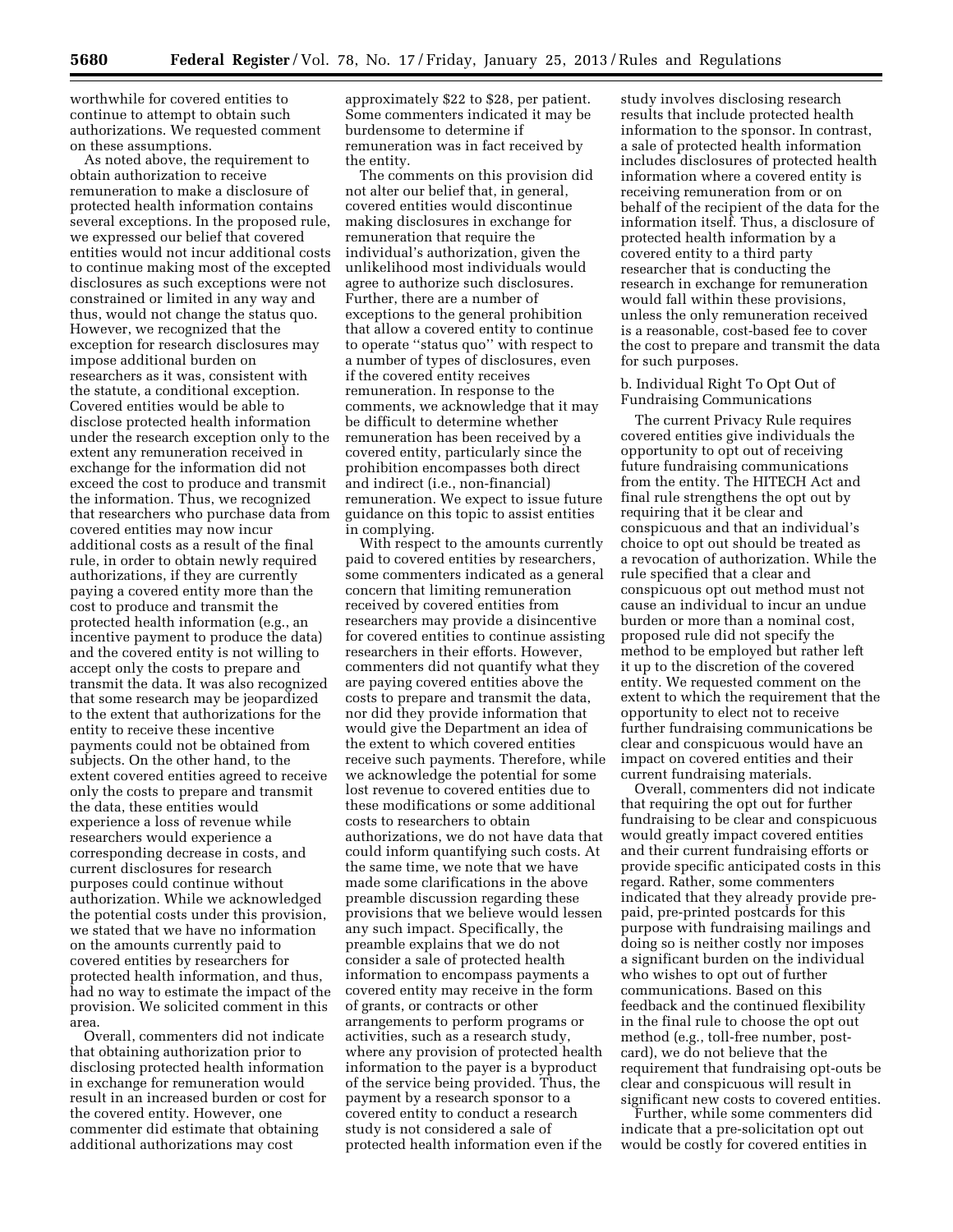response to our request for comment on this issue, as a result of this general opposition, the final rule does not change the current requirement that covered entities only need to include an opt-out with any solicitation sent to an individual rather than to the first fundraising communication.

# c. Individuals' Access to Protected Health Information

In this final rule, we strengthen an individual's right to receive an electronic copy of his or her protected health information. Specifically, as was proposed, the final rule requires that if an individual requests an electronic copy of protected health information that is maintained electronically in one or more designated record sets, the covered entity must provide the individual with access to the electronic information in the electronic form and format requested by the individual, if it is readily producible, or, if not, in a readable electronic form and format as agreed to by the covered entity and the individual. Also, as in the proposed rule, the final rule provides that a covered entity may charge a fee for costs associated with labor and supplies for creating an electronic copy, including electronic portable media if agreed to by the individual, and clarifies that a covered entity may charge for postage if an individual requests that the covered entity transmit portable media containing an electronic copy through mail or courier. However, covered entities may not include fees associated with maintaining systems, retrieval costs, or infrastructure costs in the fee they charge to provide an electronic copy.

We continue to believe that this requirement will not result in significant new burdens on covered entities. Individuals already had a right to access protected health information maintained in electronic designated record sets under the prior Rule, and already had a right to receive an electronic copy of such information to the extent the electronic copy was readily producible by the covered entity. The Rule provides significant flexibility to covered entities in honoring individuals' request for electronic access. While a covered entity must provide some type of electronic copy to an individual who requests one, a covered entity is not required to provide the exact form of the copy or access requested by the individual if it is not readily producible in such form. Thus, covered entities may provide readily producible electronic copies of protected health information that are currently available on their various

systems. A covered entity is not required to purchase new software or systems in order to accommodate an electronic copy request for a specific form that is not readily producible by the covered entity at the time of the request, provided that the covered entity is able to provide some form of electronic copy. Further, in cases where an individual chooses not to accept the electronic copy that is readily producible by the covered entity, a hard copy may be offered.

We did hear from several commenters that some legacy or other systems, while capable of producing a hard copy as previously required under the existing access requirement, may not be capable of producing any electronic copy at present. In these cases, covered entities may incur some cost burden in order to purchase software or hardware to produce some kind of electronic copy for electronic information held in designated record sets on such legacy systems. However, covered entities are not required to purchase additional software or hardware to meet individuals' specific requests, as long as at least one type of electronic copy is available. We anticipate some cost will be incurred by covered entities with such systems; however we did not receive comments on the extent of these costs, or the number of covered entities with legacy systems that will need to incur such costs.

d. Right To Restrict Certain Disclosures to a Health Plan

The final rule requires that a covered health care provider agree in most cases to an individual's request to restrict disclosure to a health plan of the individual's protected health information that pertains to a health care service for which the individual has paid the health care provider in full out of pocket. This is a change from the prior rule, which provided individuals with the right to request a restriction on certain disclosures; however, a covered entity was not required to agree to the restriction, whatever the circumstances. We do not believe that covered health care providers will incur substantial costs to implement this expanded right for a number of reasons. First, in order to comply with the rule prior to this change, a covered entity is already required to have processes and procedures in place for accepting and considering individuals' requests for restrictions, even if, as a general matter, the covered entity declines to agree to such requests. This final rule does not require new or different processes for receiving and reviewing requests for restrictions, just that the covered entity

honor, in most cases, a self-pay patient's request for a restriction to a health plan. Second, for those covered health care providers that do not currently, but will now be required to, accommodate requests by self-pay patients to restrict disclosures to a health plan, the final rule provides significant flexibility in how providers are to honor an individual's request and the preamble makes various clarifications in response to comments as to how to operationalize this new requirement. For example, the final rule makes clear that a health care provider is not required to separate or segregate records in order to ensure an individual's restriction request is honored. Rather, the final rule leaves it to the discretion of the provider as to how to flag information that is the subject of a restriction. Further, the final rule provides flexibility as to how restriction requests for certain services, such as bundled services, are to be handled, as well as what reasonable efforts should be made to obtain payment from an individual whose original form of payment has been dishonored, prior to resorting to billing the health plan for the service. Finally, in response to comments regarding the potential burden and cost of doing so, the final rule does not require health care providers to inform downstream providers who may receive the individual's protected health information, such as a pharmacy or specialist, of a restriction, given the lack of automated technologies to support such a requirement.

Notwithstanding the above, we acknowledge that there will be some additional burden on certain health care providers to ensure an individual's request to restrict a disclosure to a health plan is honored where such a request would not have been honored in the past. However, we do not have data to inform quantifying an estimated cost in this area. For example, we do not have data on the number of providers that currently accommodate requests from self-pay patients to restrict disclosures versus those that do not, the number of requests that covered health care providers receive today that would now require a restriction, nor even the number of requests for restrictions generally that covered health care providers currently receive.

# e. Impact of the Genetic Information Underwriting Prohibition on Health Plans

The final rule prohibits health plans that are HIPAA covered entities, except issuers of long term care policies, from using or disclosing an individual's protected health information that is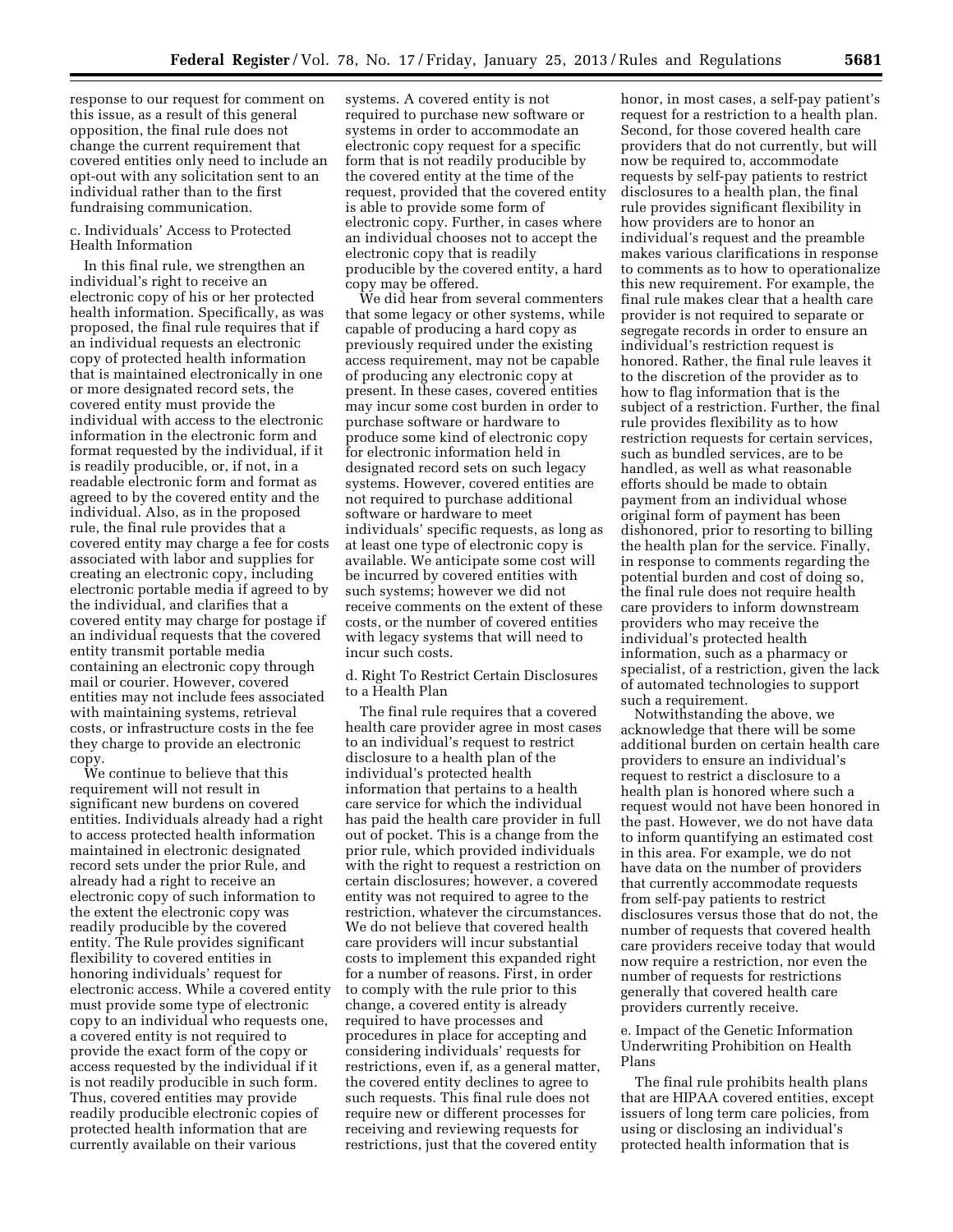genetic information for underwriting purposes. As we explained in the proposed rule, the rule does not affect health plans that do not currently use or disclose protected health information for underwriting purposes. Further, even with respect to health plans that perform underwriting, plans and issuers in the group market previously commented to the Department that they do not, even prior to the passage of GINA, use genetic information for underwriting purposes because pre-GINA laws and regulations prohibit them from discriminating against individuals based on any health status related factors, including genetic information. With respect to issuers in the individual health insurance market, the Department acknowledged in the proposed rule that there may be more significant policy changes associated with the prohibition on using or disclosing protected health information that is genetic information for underwriting purposes. However, the Department explained in the proposed rule that it did not have sufficient information to determine the extent of such changes, that is, to what extent issuers in the individual health insurance market use genetic information for underwriting purposes. Regardless, as we explained in the proposed rule, in the case of either the individual or group market, the Department assumed, because a prohibited use or disclosure of genetic information for underwriting purposes would also be a discriminatory use of such information under the nondiscrimination provisions of GINA Title I and its implementing regulations, that there would be no costs associated with conforming a plan's practices to comply with the underwriting prohibition that are above and beyond the costs associated with complying with the regulations implementing sections 101–103 of GINA. With respect to the health plans not covered by GINA but subject to the proposed prohibition in the Privacy Rule, the Department also assumed that the costs to comply would be minimal because such plans either: (1) do not perform underwriting, as is the case generally with public benefit plans; or (2) perform underwriting but do not in most cases use genetic information (including family medical history) for such purposes.

In general, most comments in response to the proposed rule did not provide information that contradicted the above assumptions. However, concern was expressed regarding the adverse impact of such an underwriting prohibition on the long-term care

market. Given the concern regarding the impact of the underwriting prohibition on the long-term care market, the final rule exempts such plans from the prohibition. Thus, there are no costs to be attributed to long term care plans with this rule. Further, given we did not receive other comments that would lead us to question the underlying assumptions in the proposed rule, we do not expect this provision of the final rule to result in substantial new costs on health plans, particularly those that have been required to comply with the regulations implementing GINA's nondiscrimination provisions for several years now.

#### f. Enforcement Provisions

The amendments contained within this final rule to the HIPAA Enforcement Rule conform the regulatory language of the Rule to the enhanced enforcement provisions of the HITECH Act. Consistent with its reasoning in prior HIPAA Enforcement rulemakings,41 the Department expects the costs covered entities, and now business associates, may incur with respect to their compliance with the Enforcement Rule, itself, should be low in most cases. That is, covered entities and business associates that comply with the HIPAA rules voluntarily, as is expected, should not incur any additional, significant costs as a result of the Enforcement Rule. Further, we believe the increased penalties and other enhancements provided by the HITECH Act and which are reflected in this final rule provide even more incentive to covered entities and business associates to take steps necessary to comply and thus not be liable for violations.

# *D. Qualitative Analysis of Unquantified Benefits*

While we are certain that the regulatory changes in this final rule represent significant benefits, we cannot monetize their value. Many commenters agreed with our assumptions regarding the benefits to individuals, but we did not receive any comments that included specific information about quantifying those benefits. The following sections describe in greater detail the qualitative benefits of the final rule. In addition to greater privacy protections for individuals, these benefits include the results of our efforts to reduce burdens. Consistent with E.O. 13563, we conducted a retrospective review of our regulations and identified areas, such as

certain research authorization requirements and disclosures to schools regarding childhood immunizations, in which we could decrease costs and increase flexibilities under the HIPAA Rules. The resulting changes are discussed below.

# 1. Greater Privacy Protections for Individuals

The benefits for individuals include added information on their rights through an expanded NPP, and greater rights with regard to the uses and disclosures of their personal health information through expanded requirements to: (1) Obtain authorization before a covered entity or business associate may disclose their protected health information in exchange for remuneration, (2) restrict certain disclosures to a health plan at the request of the individual, (3) strengthen the ability of individuals to opt out of further fundraising communications, and (4) limit uses and disclosures of protected health information for marketing. Individuals also will benefit from increased protection against discrimination based on their genetic information, achieved through the prohibition against health plans using or disclosing protected health information that is genetic information for underwriting purposes. Individuals also will have increased access to their protected health information in an electronic format.

Finally, under the rule, individuals' health information will be afforded greater protection by business associates of covered entities who share liability and responsibility with the covered entity for safeguarding against impermissible uses and disclosures of protected health information.

### 2. Breach Notification

The analysis of benefits of the breach notification regulation is as stated in the interim final rule. In summary, we stated that notifying individuals affected by a breach would alert them to and enable them to mitigate potential harms, such as identity theft resulting from the exposure of certain identifiers, and reputational harm that may result from the exposure of sensitive medical information. Further, the breach notification requirements provide incentive to covered entities and business associates to better safeguard protected health information, such as by encrypting the information, where possible.

We also believe that the modifications to the definition of breach to remove the harm standard and revise the risk assessment will ensure that covered

<sup>41</sup>See the preambles to the proposed and final Enforcement Rules at 70 FR 20224, 20248–49 (April 18, 2005) and 71 FR 8390, 8424 (February 16, 2006).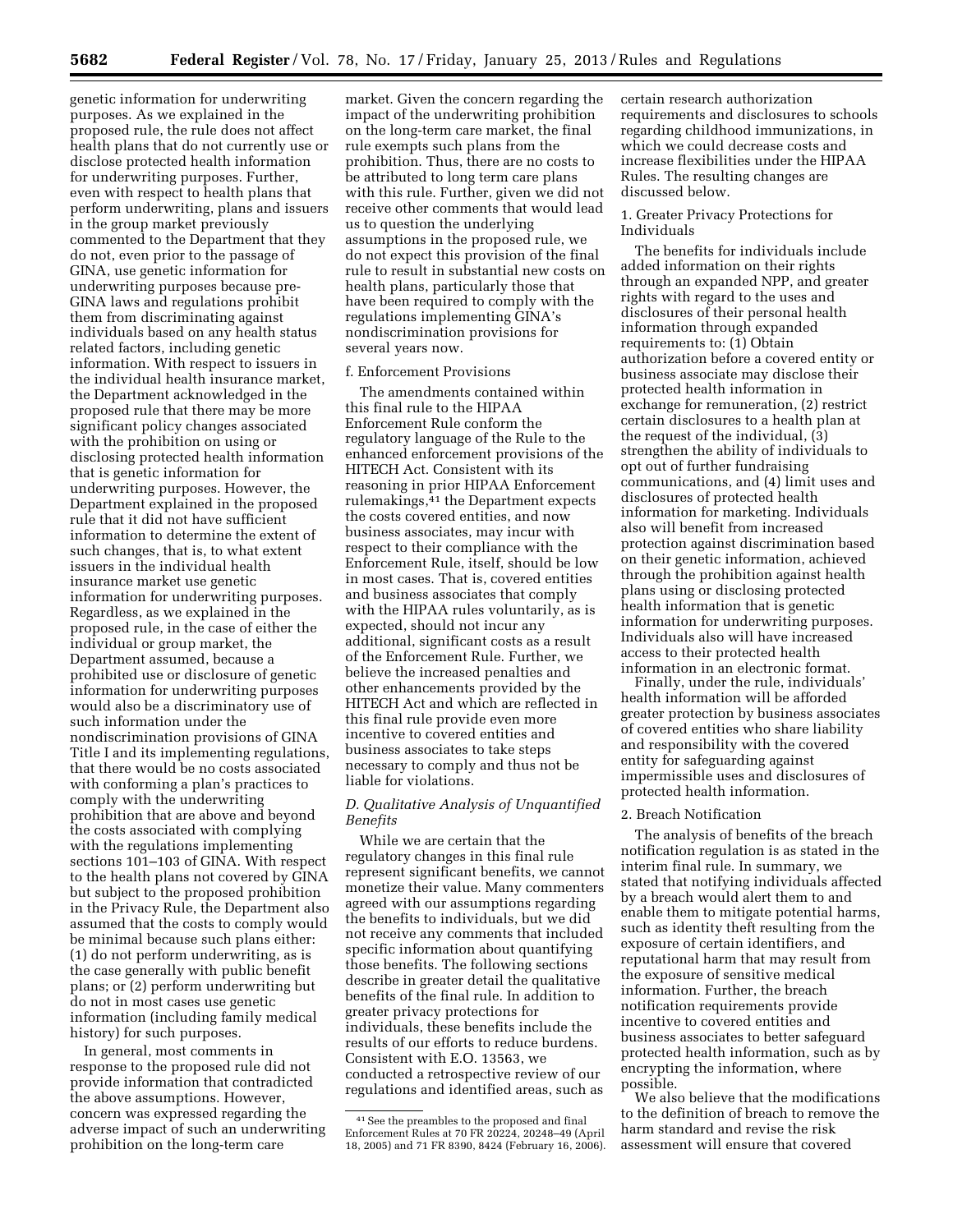entities and business associates apply the rule in a more objective and uniform manner. We believe that these modifications will make the rule easier for covered entities and business associates to implement and will result in consistency of notification across entities which will benefit consumers.

# 3. Compound Authorizations for Research Uses and Disclosures

We proposed to permit compound authorizations for the use or disclosure of protected health information for conditioned and unconditioned research activities provided that the authorization clearly differentiates between the conditioned and unconditioned research components and clearly allows the individual the option to opt in to the unconditioned research activities. We believed that the proposed provision would reduce burden and costs on the research community by eliminating the need for multiple forms for research studies involving both a clinical trial and a related biospecimen banking activity or study and by harmonizing the Privacy Rule's authorization requirements with the informed consent requirements under the Common Rule. This change to the Rule had long been sought by the research community. While we expected burden reduction and cost savings due to these modifications, we had no data which to quantify an estimate of such savings. We requested comment on the anticipated savings that this change would bring to the research community.

As explained above, the final rule adopts the proposal to permit compound research authorizations. While almost all commenters on this topic were supportive and agreed that the change would result in reduced burdens and costs due to a reduction in forms and harmonization with the Common Rule, we did not receive significant comment that could inform our quantifying the anticipated costsavings associated with this modification.

# 4. Authorizations for Future Research Uses or Disclosures

We requested comment on the Department's previous interpretation that an authorization for research uses and disclosures must include a description of each purpose of the requested use or disclosure that is study specific, and the possibility of modifying this interpretation to allow for the authorization of future research uses and disclosures. We believed that this change in interpretation would reduce burden on covered entities and

researchers by reducing the need for researchers to obtain multiple authorizations from the same individual for research and further harmonizing the Privacy Rule authorization requirements with the informed consent requirements under the Common Rule.

The final rule adopts the new interpretation to allow covered entities to obtain authorizations for future research uses and disclosures to the extent such purposes are adequately described in the authorization such that it would be reasonable for the individual to expect that his or her protected health information could be used or disclosed for such future research. While we did receive comments supporting our assertions that permitting authorizations for future research uses and disclosures would reduce burden to covered entities and researchers by obviating the need for researchers to seek out past research participants to obtain authorization for future studies which they may be able to authorize at the initial time of enrollment into a study, and additionally by reducing the waivers of authorization that researchers would need to obtain from Institutional Review Boards, we did not receive specific comment on cost savings that could inform our quantifying the savings in this final rule.

5. Period of Protection for Decedent Information

We proposed to modify the current rule to limit the period for which a covered entity must protect an individual's health information to 50 years after the individual's death. We believed this would reduce the burden on both covered entities and those seeking the protected health information of persons who have been deceased for many years by eliminating the need to search for and find a personal representative of the decedent, who in many cases may not be known or even exist after so many years, to authorize the disclosure. We believed this change would also benefit family members and historians who may seek access to the medical information of these decedents for personal and public interest reasons. However, we lacked any data to be able to estimate the benefits (or any unanticipated costs) of this provision and requested comment on these assertions.

The final rule adopts the modification to limit the period of protection for decedent health information to 50 years after the date of death. While most comments responding to this proposal were very supportive of the change, agreeing with the anticipated benefits

the Department had articulated (i.e., easier access to old or ancient patient health information by family, historians, archivists), the comments did not provide specific information that could inform our quantifying a cost-savings or reduction in burden associated with this change in policy.

The Department did receive one comment asserting that covered entities may keep decedent information, particularly the information of famous individuals, for longer than 50 years past the date of death in order to monetize those records. The commenter cited an example of an x-ray of a deceased celebrity being sold at an auction for \$45,000. However, we do not anticipate that this is or will be a typical scenario.

#### 6. Disclosures About a Decedent

We proposed to permit covered entities to disclose a decedent's protected health information to family members and others who were involved in the care or payment for care prior to the decedent's death, unless doing so is inconsistent with any prior expressed preference of the individual that is known to the covered entity. In the preamble to the proposed rule, we stated our belief that the proposed change would reduce burden by permitting covered entities to disclose protected health information about a decedent to family members and other persons who were involved in an individual's care while the individual was alive, without having to obtain written permission in the form of an authorization from the decedent's personal representative, who may not be known or even exist, and may be more difficult to locate as time passes. However, we had no data to permit us to estimate the reduction in burden and requested public comment on this issue.

The final rule adopts the modification as proposed. However, as with the proposed rule, we are unable to quantify any cost-savings with respect this change. While commenters confirmed that permitting such disclosures would help facilitate communications with family members and other persons who were involved in an individual's care or payment for care prior to death, we did not receive any information that could inform estimating a savings.

### 7. Public Health Disclosures

We proposed to create a new public health provision to permit disclosure of proof of a child's immunization by a covered entity to a school in States that have school entry or similar laws. This proposed change would have allowed a covered health care provider to release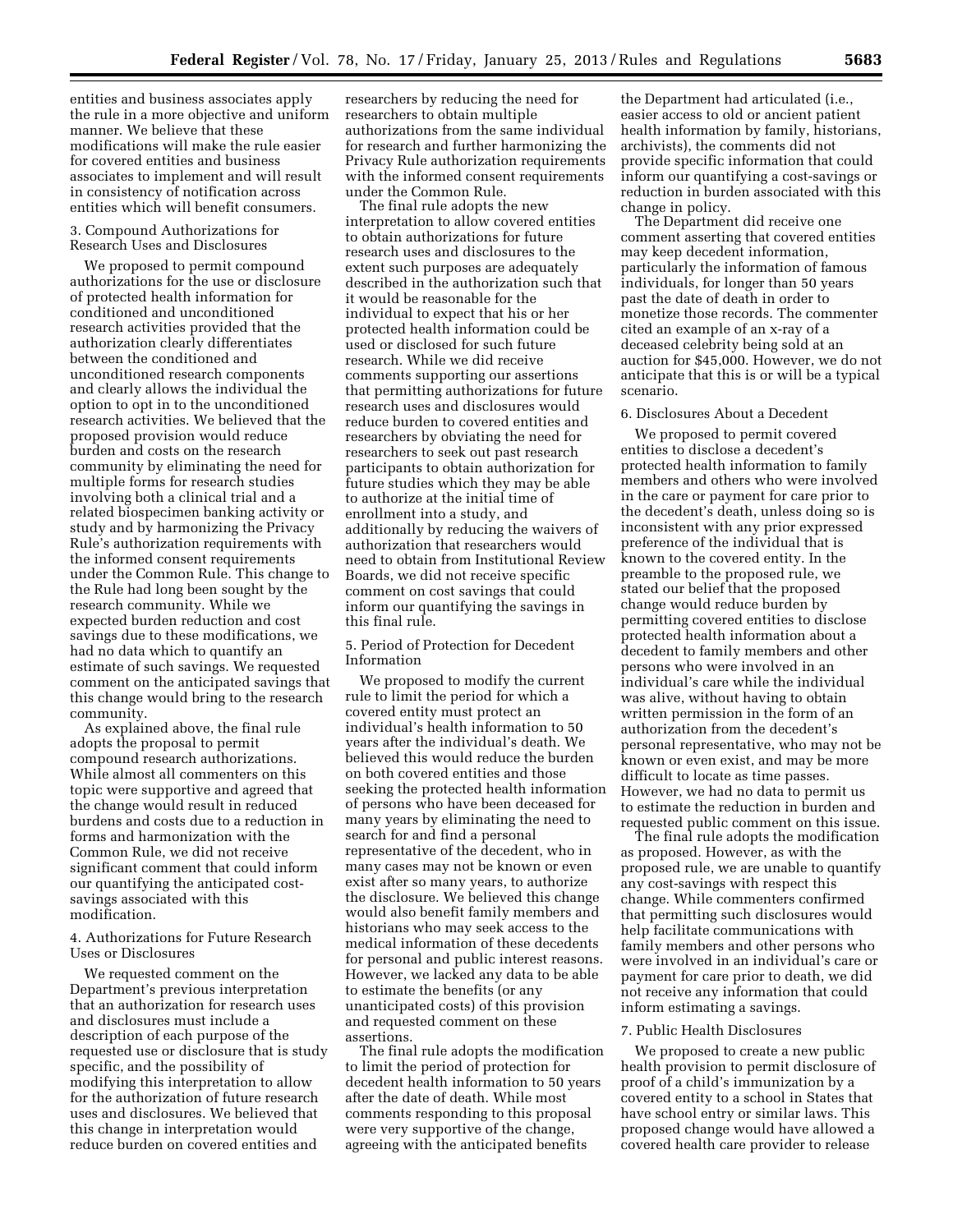proof of immunization to a school without having to obtain a written authorization, provided the provider obtained the agreement, which may be oral, to the disclosure from a parent, guardian or other person acting *in loco parentis* for the individual, or from the individual, if the individual was an adult or emancipated minor. We anticipated that the proposed change to the regulations would reduce the burden on parents, schools, and covered entities in obtaining and providing written authorizations, and would minimize the amount of school missed by students. However, because we lacked data on the burden reduction, we were unable to provide an estimate of the possible savings and requested comment on this point.

The final rule adopts the proposal to permit covered entities to disclose, with the oral or written agreement of a parent or guardian, a child's proof of immunization to schools in States that have school entry or similar laws. This obviates the need for a covered entity to receive formal, executed HIPAA authorizations for such disclosures. While the final rule requires that covered entities document the agreement, the final rule is flexible and does not prescribe the nature of the documentation and does not require signature by the parent, allowing covered entities the flexibility to determine what is appropriate for their purposes. For example, as the preamble indicates above, if a parent or guardian submits a written or email request to a covered entity to disclose their child's immunization records to the child's school, a copy of the request would suffice as documentation of the agreement. Likewise, if a parent or guardian calls the covered entity and requests over the phone that their child's immunization records be disclosed to the child's school, a notation in the child's medical record or elsewhere of the phone call would suffice as documentation of the agreement.

Given that the rule no longer requires a formal, executed HIPAA authorization for such disclosures and provides significant flexibility in the form of the documentation required of a parent's or guardian's agreement to the disclosure, this modification is expected to result in reduced burden and cost to covered health care providers in making these disclosures, as well as to the parents and schools involved in the process. We acknowledge that covered health care providers who wish to use these less formal processes in lieu of the authorization will need to explain their new procedure to office staff. However,

given the provision's flexibility and narrow scope, we do not expect that the providers will need to do more than ensure office staff have a copy of the new procedure. Further, any one-time costs to develop and deploy the new procedure will be offset by the savings that are expected to accrue from the change over time as the disclosures are carried out. While we acknowledge the overall savings associated with this change, as with other provisions in this rule providing increased flexibility for compliance, we are unable to quantify them. For example, we do not have data on how many family doctors and other providers generally make these types of disclosures and how many requests such providers generally receive for proof of immunization, and we did not receive data from commenters that could inform our estimating savings in this area.

# *E. Additional Regulatory Analyses*

### 1. Regulatory Flexibility Act

The Regulatory Flexibility Act requires agencies to analyze and consider options for reducing regulatory burden if the regulation will impose a significant burden on a substantial number of small entities. The Act requires the head of the agency to either certify that the rule would not impose such a burden or perform a regulatory flexibility analysis and consider alternatives to lessen the burden.

For the reasons stated below, it is not expected that the cost of compliance will be significant for small entities. Nor is it expected that the cost of compliance will fall disproportionately on small entities. Although many of the covered entities and business associates affected by the rule are small entities, they do not bear a disproportionate cost burden compared to the other entities subject to the rule. Further, with respect to small business associates, only the fraction of these entities that has not made a good faith effort to comply with existing requirements will experience additional costs under the rule. The Department did not receive any comments on its certification in the proposed rules. Therefore, the Secretary certifies that this rule will not have a significant economic impact on a substantial number of small entities.

The RFA generally defines a ''small entity'' as (1) a proprietary firm meeting the size standards of the Small Business Administration (SBA), (2) a nonprofit organization that is not dominant in its field, or (3) a small government jurisdiction with a population of less than 50,000. The SBA size standard for health care providers ranges between

\$7.0 million and \$34.5 million in annual receipts. Because 90 percent or more of all health care providers meet the SBA size standard for a small business or are nonprofit organizations, we generally treat all health care providers as small entities for purposes of performing a regulatory flexibility analysis.

With respect to health insurers and third party administrators, the SBA size standard is \$7.0 million in annual receipts. While some insurers are classified as nonprofit, it is possible they are dominant in their market. For example, a number of Blue Cross/Blue Shield insurers are organized as nonprofit entities; yet they dominate the health insurance market in the States where they are licensed and therefore would not be considered small businesses. Using the SBA's definition of a small insurer as a business with less than \$7 million in revenues, premiums earned as a measure of revenue,<sup>42</sup> and data obtained from the National Association of Insurance Commissioners,43 the Department estimates that approximately 276 out of 730 insurers had revenues of less than \$7 million.44

From the approximately \$225.4 million (upper estimate) in costs we are able to identify, the cost per covered entity may be as low as \$80 (for the vast majority of covered entities) and as high as \$843 (for those entities that experience a breach), and we estimate that the cost per affected business associate will be between \$84.32 and \$282. These costs are discussed in detail in the regulatory impact analysis and below. We do not view this as a significant burden because, for example, even the highest average compliance cost per covered entity we have identified (\$843) represents just 0.0001% of annual revenues for a small entity with only \$7 million in receipts (see the low end of SBA's size standard for health care providers). We include 750 third party administrators in the calculation of covered entities, to represent approximately 2.5 million ERISA plans,45 most of which are small entities, on whose behalf they carry our

43HHS ASPE analysis of 2010 NAIC Supplemental Health Care Exhibit Data.

45Source: 2010 Medical Expenditure Survey— Insurance Component.

<sup>42</sup>U.S. Small Business Administration, ''Table of Small Business Standards Matched to North American Industry Classification System Codes,'' available at *[http://www.sba.gov/content/small](http://www.sba.gov/content/small-business-size-standards)[business-size-standards](http://www.sba.gov/content/small-business-size-standards)*.

<sup>44</sup>These counts could be an overestimate. Only health insurance premiums from both the group and individual market were counted. If insurers also offered other types of insurance, their revenues could be higher.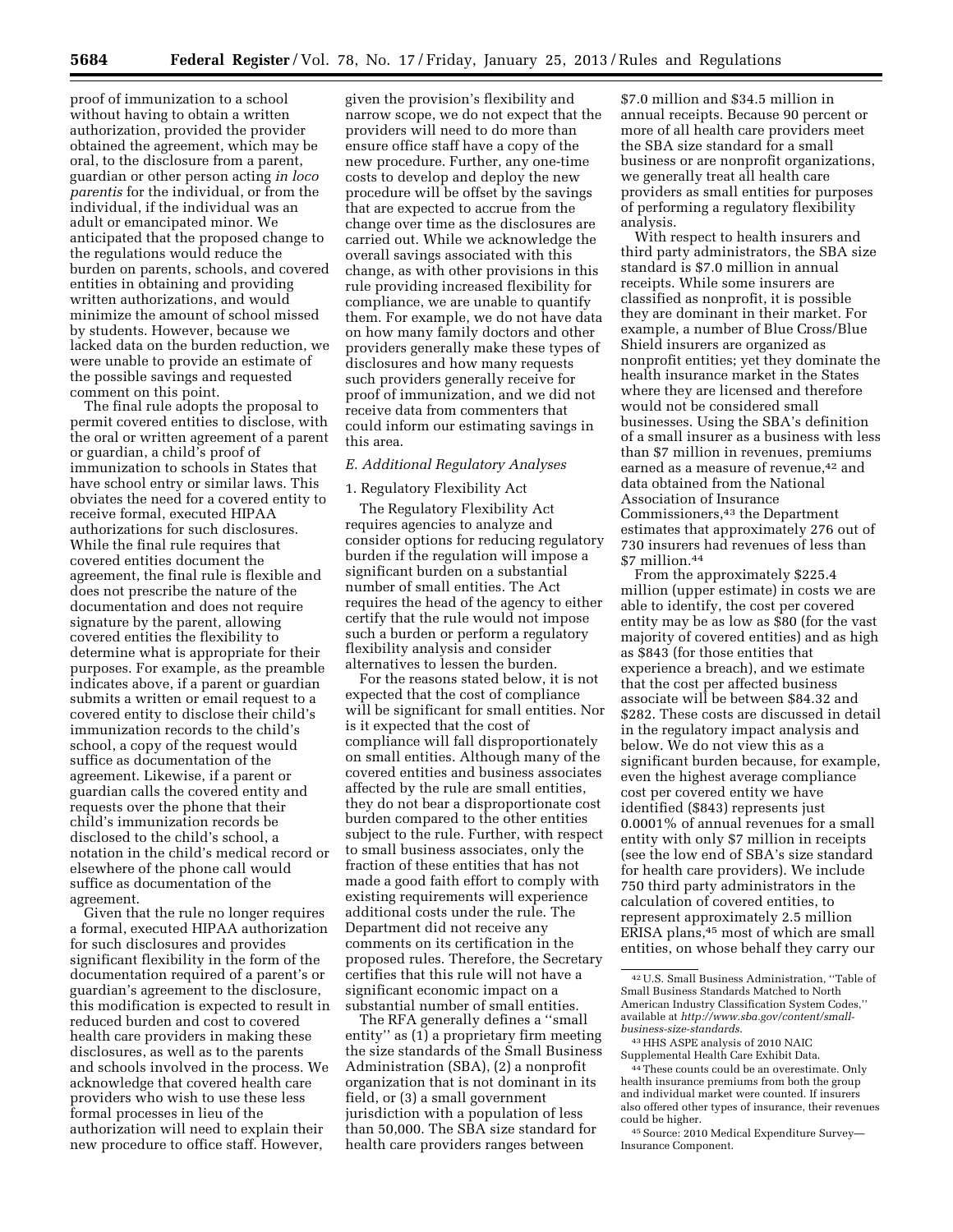compliance activities. We have no information on how many of these plans self-administer, and we did not receive any information from commenters in this area and so do not include a separate estimate for plans that selfadminister.

We estimate that the breach notification requirements will result in \$14.5 million in annual costs to covered entities. Dividing that amount by the approximately 19,000 entities that will actually experience a breach of protected health information each year, we estimate that the costs of complying with the breach notification requirements will amount to, on average, \$763 per covered entity that must respond to a breach. Smaller covered entities likely will face much lower costs, as these entities generally have protected health information for far fewer individuals than do larger covered entities and breach notification costs are closely linked to the number of individuals affected by a given breach incident.

The other source of costs for covered entities arises from the requirement to provide revised NPPs to the individuals they serve. We estimate that the approximately 700,000 covered entities will experience total costs of approximately \$55.9 million for compliance with the NPP requirements, or about \$80 per covered entity.

We estimate the costs for 200,000– 400,000 business associates to come into full compliance with the Security Rule to be approximately \$22.6–\$113 million. The average cost per affected business associate would be approximately \$198.

Finally, we estimate that 250,000 to 500,000 business associates will incur costs totaling between \$21 million and \$42 million, respectively, to establish or significantly modify contracts with subcontractors to be in compliance with the rule's requirements for business associate agreements. The average cost per business associate would be approximately \$84.

Based on the relatively small cost per covered entity and per business associate, the Secretary certifies that the Rule will not have a significant impact on a substantial number of small entities. Still, we considered and adopted several solutions for reducing the burden on small entities.

First, we combined several required rules into one rulemaking, which will allow affected entities to revise and distribute their notices of privacy practices at one time rather than multiple times, as each separate rule was published. Second, in the final rule we increase flexibility for health plans by allowing them to send the revised

notices with their annual mailings rather than requiring plans to send them to individuals in a separate mailing.

Third, we allow covered entities and business associates with existing HIPAA compliant contracts twelve months from the date of the rule to renegotiate their contracts unless the contract is otherwise renewed or modified before such date. This amount of time plus the eight months from the publication date of the rule to the compliance date generally gives the parties 20 months to renegotiate their agreements. We believe that the added time will reduce the cost to revise agreements because the changes the rule requires will be incorporated into the routine updating of covered entities' and business associates' contracts.

Finally, the Department has also published on its web site sample language for revising the contracts between covered entities and business associates. While the language is generic and may not suit all entities and agreements, particularly larger entities and those with more complex business relationships, we believe that it will particularly help small entities with their contract revisions and save them time and money in redrafting their contracts to conform to the rule.

# 2. Unfunded Mandates Reform Act

Section 202 of the Unfunded Mandates Reform Act of 1995 (UMRA) requires that agencies assess anticipated costs and benefits before issuing any rule whose mandates would require spending in any one year \$100 million in 1995 dollars, updated annually for inflation. In 2011, that threshold is approximately \$136 million. UMRA does not address the total cost of a rule. Rather, it focuses on certain categories of cost, mainly those ''Federal mandate'' costs resulting from: (1) Imposing enforceable duties on State, local, or Tribal governments, or on the private sector; or (2) increasing the stringency of conditions in, or decreasing the funding of, State, local, or Tribal governments under entitlement programs.

We are able to identify between \$114 and \$225.4 million in costs on both the private sector and State and Federal entities for compliance with the final modifications to the HIPAA Privacy and Security Rules, and for compliance with the final Breach Notification Rule. As stated above, there may be other costs we are not able to monetize because we lack data, and the rule may produce savings that may offset some or all of the added costs. We must also separately identify costs to be incurred by the private sector and those incurred by State and Federal entities.

Some of the costs of the regulation will fall on covered entities, which are primarily health care providers and health plans.<sup>46</sup> For the purpose of these calculations, we included all provider costs as private sector costs. While we recognize that some providers are State or Federal entities, we do not have adequate information to estimate the number of public providers, but we believe the number to be significantly less than 10 percent of all providers shown in Table 1. Therefore, as we did for the RFA analysis and for ease of calculation, we assumed that all provider costs are private sector costs. We did not receive any comments on this assumption.

With respect to health plans, based on the data discussed in section C, we estimate that 60 percent of policy holders are served by private sector health plans and 40 percent of policy holders are served by public sector plans. Therefore, we attribute 60 percent of health plan costs to the private sector and 40 percent of plan costs to the public sector.

The remaining costs of complying with the regulation will be borne by business associates of covered entities. We do not have data with which to estimate the numbers of private versus public entity business associates. However, we believe that the vast majority of, if not all, business associates, are private entities. Therefore, we assumed all business associate costs are private sector costs.

Of the specific costs we can identify, we estimate that approximately 91 percent of all costs, or between \$103.7 and \$205 million, will fall on private sector health care providers, health plans, and business associates. The remaining costs, approximately \$10.3– 20.4 million, will fall on public sector health plans. The following paragraphs outline the distribution of costs arising from the four cost-bearing elements of the final rule: (1) Covered entities must revise and distribute notices of privacy practices, (2) Covered entities that experience a breach of protected health information must comply with the breach notification requirements, (3) certain business associates must revise contracts with subcontractors to meet business associate agreement requirements, and (4) Certain business associates must make efforts to achieve full compliance with the administrative requirements of the Security Rule.

<sup>46</sup>Another type of covered entity, health care clearinghouses, generally will not bear these costs, as clearinghouses are not required to provide a notice of private practices to individuals and are involved in a miniscule fraction of breach incidents, if any.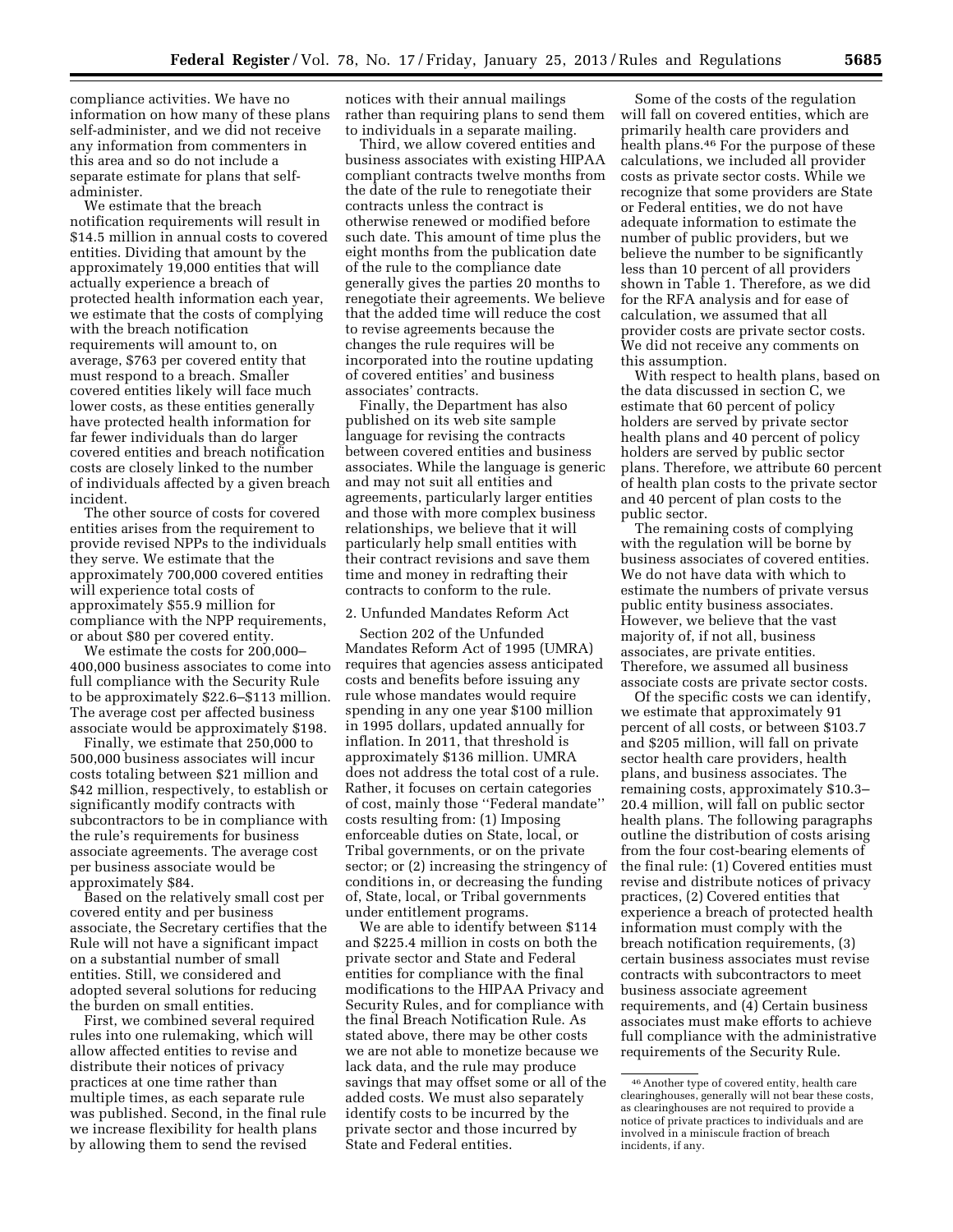We estimate the costs for to comply with the NPP provisions will reach about \$55.9 million, which will be shared by providers and health plans. Providers will bear approximately \$40.4 million of these costs, all of which we attribute to the private sector. Health plans will bear approximately \$15.5 million and, as explained above, we have allocated 60 percent of health plan costs for NPPs, or \$9.3 million, as private sector costs. Public plans will bear the remaining \$6.2 million.

We estimate that private entities will bear 93 percent of the costs of compliance with the breach notification requirements, or about \$13.5 million. This is because the majority of breach reports are filed by health care providers, all of whose costs we attribute to the private sector. Consistent with our estimate that 60 percent of health plan members are enrolled in private sector plans, we also include as private costs 60 percent of the breach notification costs borne by health plans (based on the number of health plans that have filed breach reports).

Finally, we estimate that all of the costs for business associates to create or revise business associate agreements with subcontractors (\$42 million outer estimate), and to come into full compliance with the Security Rule (\$113 million outer estimate), will be private sector costs.

As the estimated costs to private entities alone may exceed the \$136 million threshold, UMRA requires us to prepare an analysis of the costs and benefits of the rule. We have already done so, in accordance with Executive Orders 12866 and 13563, and present this analysis in sections C and D.

# 3. Federalism

Executive Order 13132 establishes certain requirements that an agency must meet when it promulgates a rule that imposes substantial direct requirement costs on State and local governments, preempts State law, or otherwise has Federalism implications.

The Federalism implications of the Privacy and Security Rules were assessed as required by Executive Order 13132 and published as part of the preambles to the final rules on December 28, 2000 (65 FR 82462, 82797) and February 20, 2003 (68 FR 8334, 8373), respectively. Regarding preemption, the preamble to the final Privacy Rule explains that the HIPAA statute dictates the relationship between State law and Privacy Rule requirements. Therefore, the Privacy Rule's preemption provisions do not raise Federalism issues. The HITECH Act, at section 13421(a), provides that the HIPAA preemption provisions shall apply to the HITECH provisions and requirements. While we have made minor technical changes to the preemption provisions in Subpart B of Part 160 to conform to and incorporate the HITECH Act preemption provisions, these changes do not raise new Federalism issues. The changes include: (1) Amending the definitions of ''contrary'' and ''more stringent'' to reference business associates; and (2) further amending the definition of contrary to provide that State law would be contrary to the HIPAA Administrative Simplification provisions if it stands as an obstacle to the accomplishment and execution of the full purposes and objectives of not only HIPAA, but also the HITECH Act.

We do not believe that the rule will impose substantial direct compliance costs on State and local governments that are not required by statute. It is our understanding that State and local government covered entities do not engage in marketing, the sale of protected health information, or fundraising. Therefore, the modifications in these areas would not cause additional costs to State and local governments. We anticipate that the most significant direct costs on State and local governments will be the cost for State and local government-owned covered entities of drafting, printing, and distributing revised notices of privacy practices, which would include the cost of mailing these notices for State health plans, such as Medicaid. However, the costs involved can be attributed to the statutory requirements, which provide individuals with strengthened rights about which they need to be notified.

In considering the principles in and requirements of Executive Order 13132, the Department has determined that these modifications to the Privacy and Security Rules will not significantly affect the rights, roles, and responsibilities of the States.

# *F. Accounting Statement*

Whenever a rule is considered a significant rule under Executive Order 12866, we are required to develop an accounting statement indicating the costs associated with promulgating the rule. Below, we present overall monetary annualized costs discounted at 3 percent and 7 percent as described in the Regulatory Impact Analysis.

# ESTIMATED COSTS OF THE FINAL RULE

[In 2011 millions]

| Costs (annualized)    | Primary      | Minimum     | Maximum      |
|-----------------------|--------------|-------------|--------------|
|                       | estimate     | estimate    | estimate     |
|                       | (SM)         | (SM)        | (SM)         |
| Discounted @7%<br>@3% | 42.8<br>35.2 | 34.8<br>28. | 50.6<br>41.7 |

In the RIA, we acknowledged several potential sources of costs that we were unable to quantify. Because we have no way to determine the extent to which entities currently engage in certain activities for which they now need authorization, or who will need to take on a new burden because of the rule, we cannot predict the magnitude of these costs with any certainty. These potential sources of cost include:

1. Potential lost revenue to covered entities who forgo making certain

subsidized health-related communications to individuals rather than obtain those individuals' authorization for such communications;

2. Costs to researchers to obtain authorization to make incentive payments (above the costs to prepare the data) to covered entities to produce data or, alternatively, a loss in revenue for covered entities who agree to accept only the costs to prepare and transmit the data;

3. Potential costs to certain covered entities who purchase software or hardware to allow them to produce an electronic copy of individuals' protected health information; and

4. The burden to some health care providers of ensuring that an individual's request to restrict a disclosure to a health plan is honored where it might not have been before the final rule.

While we are certain the changes in this final rule also represent distinct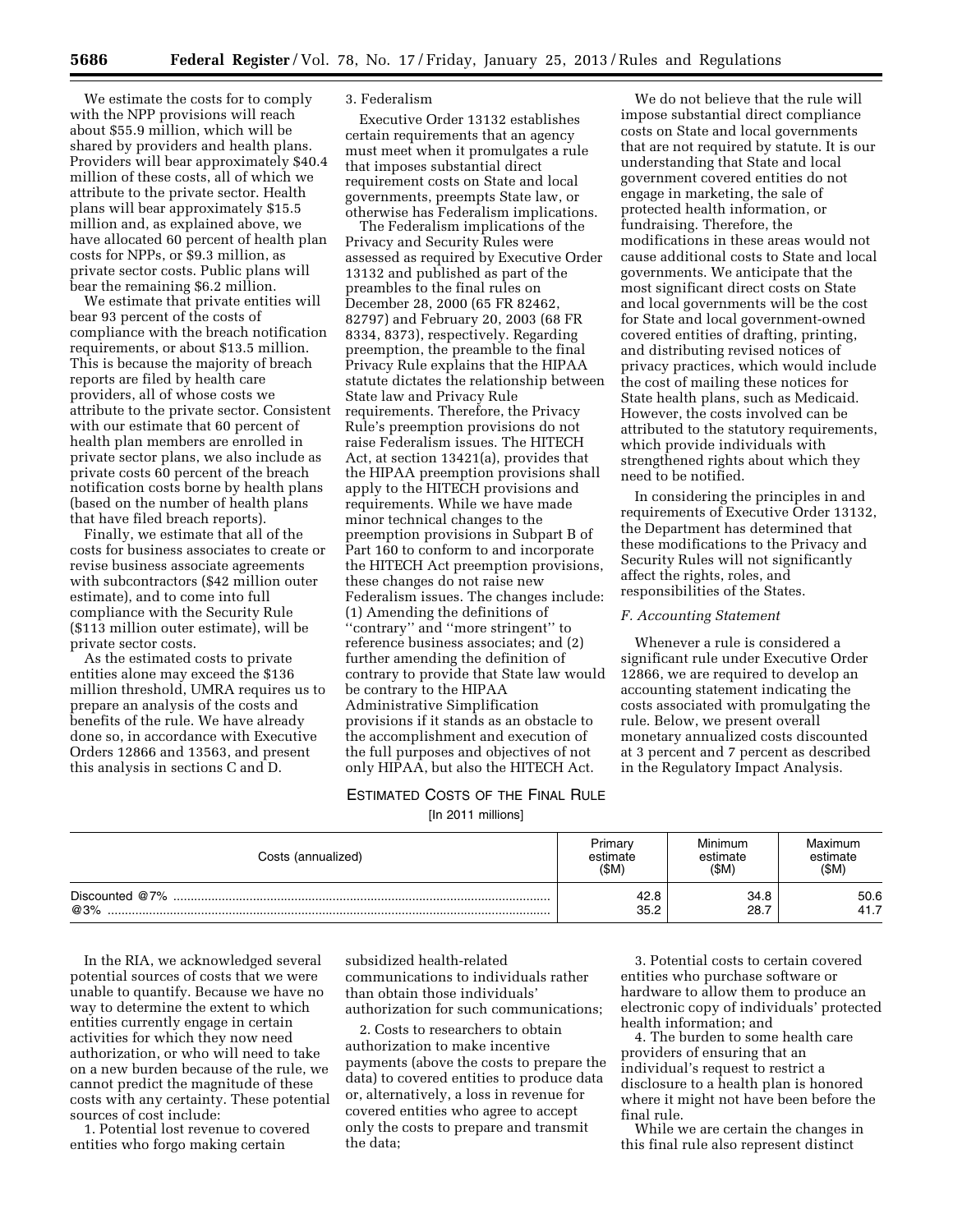benefits to individuals with regard to the privacy and security of their health information, and with regard to their rights to that information, we are unable to quantify the benefits. Other expected qualitative benefits, which are described in detail above, include savings due to provisions simplifying and streamlining requirements and increasing flexibility. Such savings arise from:

1. Eliminating the need for multiple forms for certain research studies by permitting compound authorizations;

2. Obviating the need to find past research participants and obtain new authorizations for new research by allowing individuals to authorize future research uses and disclosures at the time of initial enrollment;

3. Limiting the period of protection for decedent information to permit family members and historians to obtain information about a decedent without needing to find a personal representative of the deceased individual to authorize the disclosure;

4. Permitting disclosures to a decedent's family members or others involved in the care or payment for care prior to the decedent's death; and

5. Permitting covered entities to document a parent's informal agreement to disclose immunization information to a child's school rather than requiring a signed authorization form.

# **VIII. Collection of Information Requirements**

This final rule contains the following information collections (i.e., reporting, recordkeeping, and third-party disclosures) under the Paperwork Reduction Act. Some of those provisions involve changes from the information collections set out in the proposed and interim final rules. These changes are noted below.

### *A. Reporting*

• Notification to the Secretary of breaches of unsecured protected health information (§ 164.408). In the final rule, we revise our estimated number of respondents and responses to reflect our experience administering the interim final rule.

### *B. Recordkeeping*

• Documentation of safeguards and policies and procedures under the Security Rule (§ 164.316). In the proposed rule, we assumed that all business associates were in compliance with the Security Rule's documentation standard because of their contractual obligations to covered entities under the HIPAA Rules. In the final rule, we recognize that a minority of business associates, who have not previously

maintained documentation of their policies and procedures and administrative safeguards under the Security Rule, may experience a burden coming into compliance with the documentation standard for the first time because they are now subject to direct liability under the Security Rule.

• Business Associate Agreements (§ 164.504(e)). We assumed in the proposed rule that business associates and their subcontractors were complying with their existing contractual obligations but acknowledged that some contracts would have to be modified to reflect changes in the law. We requested comments on how many entities would be unable able to revise contracts, in the normal course of business, within the phase-in period. We did not receive comments that would allow us to make a specific estimate; nonetheless, in the final rule we assume that a significant minority of business associates will need to revise their business associate agreements with subcontractors (or establish such agreements for the first time if they were not previously in compliance).

### *C. Third-Party Disclosures*

• Breach notification to affected individuals and the media (§§ 164.404 & 164.406). We revise our estimates of the numbers of breaches, covered entities, and individuals affected to reflect our experience in administering the breach notification requirements under the interim final rule.

• Revision and dissemination of notices of privacy practices for protected health information (§ 164.520). Our burden estimates for this provision in the proposed rule were based on the requirement for covered entities to send a separate mailing containing the new notice to each policy holder. As part of an effort to reduce overall burden, the final rule instead permits health plans to send the revised notice of privacy practices in their next annual mailing to policy holders, allowing them to avoid additional distribution burdens. We also revise the estimated number of affected covered entities based on updated information from the Department of Labor and the Small Business Administration.

In addition to the changes summarized above, the information collections described in this final rule have been submitted to the Office of Management and Budget for review and approval.

# **List of Subjects**

# *45 CFR Part 160*

Administrative practice and procedure, Computer technology, Electronic information system, Electronic transactions, Employer benefit plan, Health, Health care, Health facilities, Health insurance, Health records, Hospitals, Investigations, Medicaid, Medical research, Medicare, Penalties, Privacy, Reporting and record keeping requirements, Security.

### *45 CFR Part 164*

Administrative practice and procedure, Computer technology, Electronic information system, Electronic transactions, Employer benefit plan, Health, Health care, Health facilities, Health insurance, Health records, Hospitals, Medicaid, Medical research, Medicare, Privacy, Reporting and record keeping requirements, Security.

For the reasons set forth in the preamble, the Department amends 45 CFR Subtitle A, Subchapter C, parts 160 and 164, as set forth below:

# **PART 160—GENERAL ADMINISTRATIVE REQUIREMENTS**

■ 1. The authority citation for part 160 is revised to read as follows:

**Authority:** 42 U.S.C. 1302(a); 42 U.S.C. 1320d–1320d–9; sec. 264, Pub. L. 104–191, 110 Stat. 2033–2034 (42 U.S.C. 1320d–2 (note)); 5 U.S.C. 552; secs. 13400–13424, Pub. L. 111–5, 123 Stat. 258–279; and sec. 1104 of Pub. L. 111–148, 124 Stat. 146–154.

■ 2. Revise § 160.101 to read as follows:

### **§ 160.101 Statutory basis and purpose.**

The requirements of this subchapter implement sections 1171–1180 of the Social Security Act (the Act), sections 262 and 264 of Public Law 104–191, section 105 of Public Law 110–233, sections 13400–13424 of Public Law 111–5, and section 1104 of Public Law 111–148.

- 3. Amend § 160.102 as follows:
- a. Redesignate paragraph (b) as
- paragraph (c); and

■ b. Add new paragraph (b) to read as follows:

# **§ 160.102 Applicability.**

\* \* \* \* \* (b) Where provided, the standards, requirements, and implementation specifications adopted under this subchapter apply to a business associate.

\* \* \* \* \*

■ 4. Amend § 160.103 as follows: ■ a. Revise the definitions of "Business" associate'', ''Compliance date'',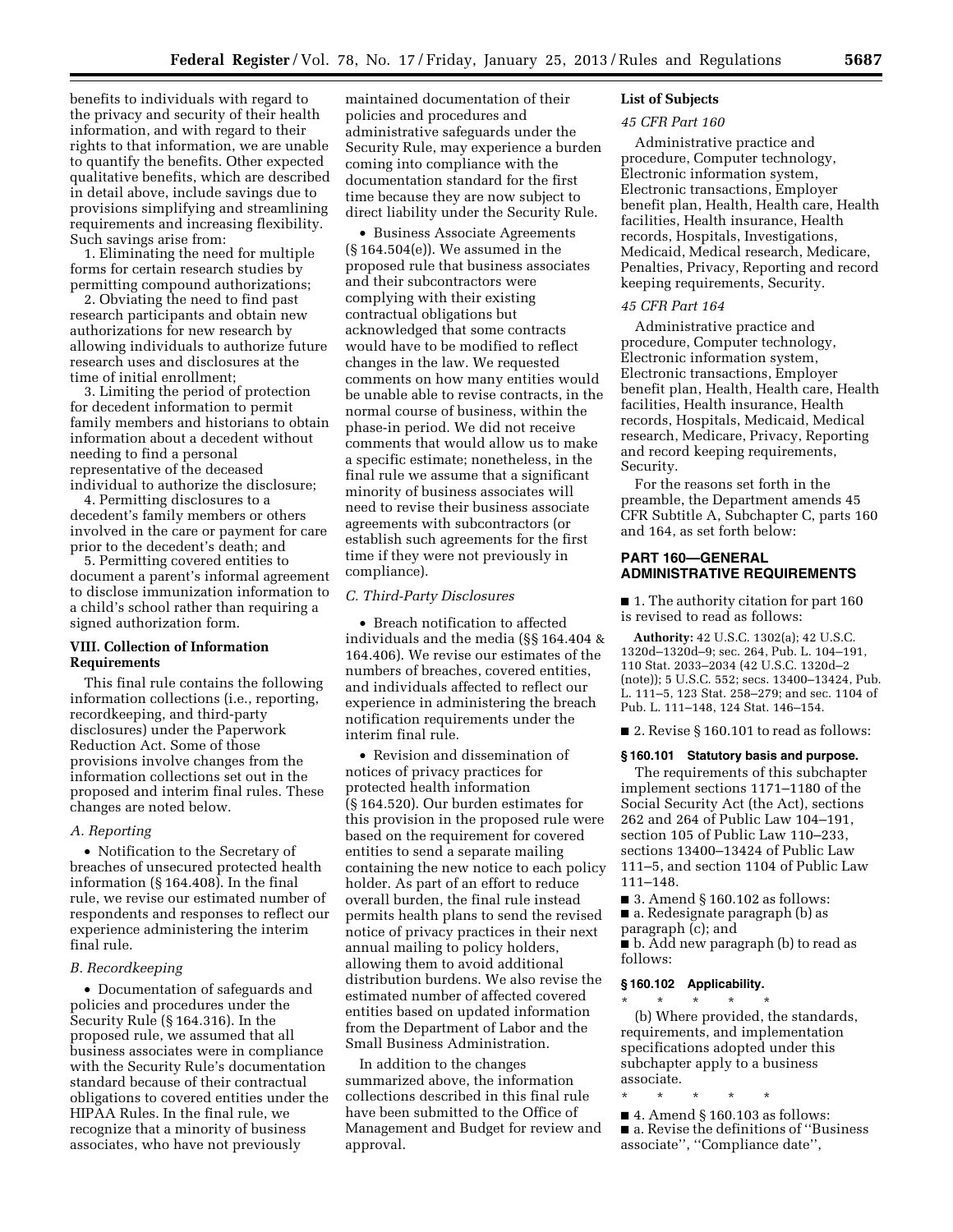''Disclosure'', ''Electronic media'', the introductory text of the definition of ''Health information'', paragraphs (1)(vi) through (xi), and (xv) of the definition of ''Health plan'', paragraph (2) of the definition of ''Protected health information,'' and the definitions of ''Standard'', ''State'', and ''Workforce''; and

■ b. Add, in alphabetical order, new definitions of ''Administrative simplification provision'', ''ALJ'', ''Civil money penalty or penalty'', ''Family member'', ''Genetic information'', ''Genetic services'', ''Genetic test'', ''Manifestation or manifested'', ''Respondent'', ''Subcontractor'', and

''Violation or violate''.

The revisions and additions read as follows:

### **§ 160.103 Definitions.**

\* \* \* \* \* *Administrative simplification provision* means any requirement or prohibition established by:

(1) 42 U.S.C. 1320d–1320d–4, 1320d– 7, 1320d–8, and 1320d–9;

(2) Section 264 of Pub. L. 104–191; (3) Sections 13400–13424 of Public

Law 111–5; or

(4) This subchapter.

*ALJ* means Administrative Law Judge.

\* \* \* \* \* *Business associate:* (1) Except as provided in paragraph (4) of this definition, business associate means, with respect to a covered entity, a person who:

(i) On behalf of such covered entity or of an organized health care arrangement (as defined in this section) in which the covered entity participates, but other than in the capacity of a member of the workforce of such covered entity or arrangement, creates, receives, maintains, or transmits protected health information for a function or activity regulated by this subchapter, including claims processing or administration, data analysis, processing or administration, utilization review, quality assurance, patient safety activities listed at 42 CFR 3.20, billing, benefit management, practice management, and repricing; or

(ii) Provides, other than in the capacity of a member of the workforce of such covered entity, legal, actuarial, accounting, consulting, data aggregation (as defined in § 164.501 of this subchapter), management, administrative, accreditation, or financial services to or for such covered entity, or to or for an organized health care arrangement in which the covered entity participates, where the provision of the service involves the disclosure of protected health information from such

covered entity or arrangement, or from another business associate of such covered entity or arrangement, to the person.

(2) A covered entity may be a business associate of another covered entity.

(3) *Business associate* includes:

(i) A Health Information Organization, E-prescribing Gateway, or other person that provides data transmission services with respect to protected health information to a covered entity and that requires access on a routine basis to such protected health information.

(ii) A person that offers a personal health record to one or more individuals on behalf of a covered entity.

(iii) A subcontractor that creates, receives, maintains, or transmits protected health information on behalf of the business associate.

(4) *Business associate* does not include:

(i) A health care provider, with respect to disclosures by a covered entity to the health care provider concerning the treatment of the individual.

(ii) A plan sponsor, with respect to disclosures by a group health plan (or by a health insurance issuer or HMO with respect to a group health plan) to the plan sponsor, to the extent that the requirements of § 164.504(f) of this subchapter apply and are met.

(iii) A government agency, with respect to determining eligibility for, or enrollment in, a government health plan that provides public benefits and is administered by another government agency, or collecting protected health information for such purposes, to the extent such activities are authorized by law.

(iv) A covered entity participating in an organized health care arrangement that performs a function or activity as described by paragraph (1)(i) of this definition for or on behalf of such organized health care arrangement, or that provides a service as described in paragraph (1)(ii) of this definition to or for such organized health care arrangement by virtue of such activities or services.

*Civil money penalty* or *penalty* means the amount determined under § 160.404 of this part and includes the plural of these terms.

\* \* \* \* \* *Compliance date* means the date by which a covered entity or business associate must comply with a standard, implementation specification, requirement, or modification adopted under this subchapter.

\* \* \* \* \* *Disclosure* means the release, transfer, provision of access to, or divulging in

any manner of information outside the entity holding the information.

\* \* \* \* \* *Electronic media* means:

(1) Electronic storage material on which data is or may be recorded electronically, including, for example, devices in computers (hard drives) and any removable/transportable digital memory medium, such as magnetic tape or disk, optical disk, or digital memory card;

(2) Transmission media used to exchange information already in electronic storage media. Transmission media include, for example, the Internet, extranet or intranet, leased lines, dial-up lines, private networks, and the physical movement of removable/transportable electronic storage media. Certain transmissions, including of paper, via facsimile, and of voice, via telephone, are not considered to be transmissions via electronic media if the information being exchanged did not exist in electronic form immediately before the transmission.

\* \* \* \* \* *Family member* means, with respect to an individual:

(1) A dependent (as such term is defined in 45 CFR 144.103), of the individual; or

(2) Any other person who is a firstdegree, second-degree, third-degree, or fourth-degree relative of the individual or of a dependent of the individual. Relatives by affinity (such as by marriage or adoption) are treated the same as relatives by consanguinity (that is, relatives who share a common biological ancestor). In determining the degree of the relationship, relatives by less than full consanguinity (such as half-siblings, who share only one parent) are treated the same as relatives by full consanguinity (such as siblings who share both parents).

(i) First-degree relatives include parents, spouses, siblings, and children.

(ii) Second-degree relatives include grandparents, grandchildren, aunts, uncles, nephews, and nieces.

(iii) Third-degree relatives include great-grandparents, great-grandchildren, great aunts, great uncles, and first cousins.

(iv) Fourth-degree relatives include great-great grandparents, great-great grandchildren, and children of first cousins.

*Genetic information* means: (1) Subject to paragraphs (2) and (3) of this definition, with respect to an

individual, information about: (i) The individual's genetic tests;

(ii) The genetic tests of family members of the individual;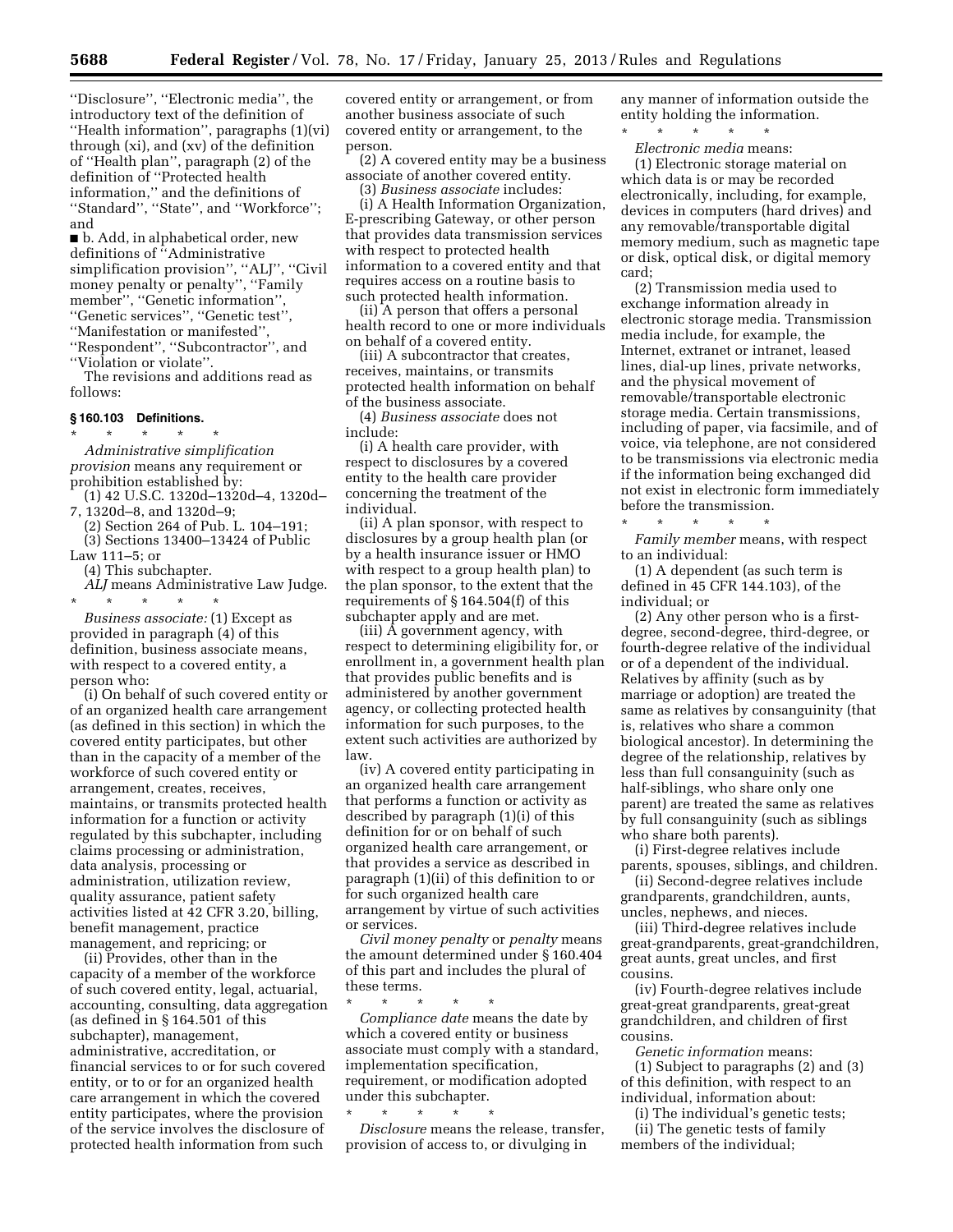(iii) The manifestation of a disease or disorder in family members of such individual; or

(iv) Any request for, or receipt of, genetic services, or participation in clinical research which includes genetic services, by the individual or any family member of the individual.

(2) Any reference in this subchapter to genetic information concerning an individual or family member of an individual shall include the genetic information of:

(i) A fetus carried by the individual or family member who is a pregnant woman; and

(ii) Any embryo legally held by an individual or family member utilizing an assisted reproductive technology.

(3) Genetic information excludes information about the sex or age of any individual.

*Genetic services* means:

(1) A genetic test;

(2) Genetic counseling (including obtaining, interpreting, or assessing genetic information); or

(3) Genetic education.

*Genetic test* means an analysis of human DNA, RNA, chromosomes, proteins, or metabolites, if the analysis detects genotypes, mutations, or chromosomal changes. Genetic test does not include an analysis of proteins or metabolites that is directly related to a manifested disease, disorder, or pathological condition.

\* \* \* \* \* *Health information* means any information, including genetic information, whether oral or recorded in any form or medium, that: \* \* \* \* \*

\* \* \* \* \* *Health plan* means \* \* \*  $(1) * * \cdot^{\sim}$ 

(vi) The Voluntary Prescription Drug Benefit Program under Part D of title XVIII of the Act, 42 U.S.C. 1395w–101 through 1395w–152.

(vii) An issuer of a Medicare supplemental policy (as defined in section  $1882(g)(1)$  of the Act, 42 U.S.C.  $1395ss(g)(1)$ ).

(viii) An issuer of a long-term care policy, excluding a nursing home fixed indemnity policy.

(ix) An employee welfare benefit plan or any other arrangement that is established or maintained for the purpose of offering or providing health benefits to the employees of two or more employers.

(x) The health care program for uniformed services under title 10 of the United States Code.

(xi) The veterans health care program under 38 U.S.C. chapter 17.

\* \* \* \* \*

(xv) The Medicare Advantage program under Part C of title XVIII of the Act, 42 U.S.C. 1395w–21 through 1395w–28.

\* \* \* \* \* *Manifestation* or *manifested* means, with respect to a disease, disorder, or pathological condition, that an individual has been or could reasonably be diagnosed with the disease, disorder, or pathological condition by a health care professional with appropriate training and expertise in the field of medicine involved. For purposes of this subchapter, a disease, disorder, or pathological condition is not manifested if the diagnosis is based principally on genetic information. \* \* \* \* \*

*Protected health information* \* \* \* (2) Protected health information excludes individually identifiable health information:

(i) In education records covered by the Family Educational Rights and Privacy Act, as amended, 20 U.S.C. 1232g;

(ii) In records described at 20 U.S.C. 1232g(a)(4)(B)(iv);

(iii) In employment records held by a covered entity in its role as employer; and

(iv) Regarding a person who has been deceased for more than 50 years.

\* \* \* \* \* *Respondent* means a covered entity or business associate upon which the Secretary has imposed, or proposes to impose, a civil money penalty. \* \* \* \* \*

*Standard* means a rule, condition, or requirement:

(1) Describing the following information for products, systems, services, or practices:

(i) Classification of components; (ii) Specification of materials,

performance, or operations; or

(iii) Delineation of procedures; or (2) With respect to the privacy of protected health information.

\* \* \* \* \* *State* refers to one of the following: (1) For a health plan established or regulated by Federal law, State has the meaning set forth in the applicable section of the United States Code for such health plan.

(2) For all other purposes, *State*  means any of the several States, the District of Columbia, the Commonwealth of Puerto Rico, the Virgin Islands, Guam, American Samoa, and the Commonwealth of the Northern Mariana Islands.

*Subcontractor* means a person to whom a business associate delegates a function, activity, or service, other than in the capacity of a member of the workforce of such business associate. \* \* \* \* \*

*Violation* or *violate* means, as the context may require, failure to comply with an administrative simplification provision.

*Workforce* means employees, volunteers, trainees, and other persons whose conduct, in the performance of work for a covered entity or business associate, is under the direct control of such covered entity or business associate, whether or not they are paid by the covered entity or business associate.

■ 5. Add § 160.105 to subpart A to read as follows:

# **§ 160.105 Compliance dates for implementation of new or modified standards and implementation specifications.**

Except as otherwise provided, with respect to rules that adopt new standards and implementation specifications or modifications to standards and implementation specifications in this subchapter in accordance with § 160.104 that become effective after January 25, 2013, covered entities and business associates must comply with the applicable new standards and implementation specifications, or modifications to standards and implementation specifications, no later than 180 days from the effective date of any such standards or implementation specifications.

■ 6. Revise § 160.201 to read as follows:

# **§ 160.201 Statutory basis.**

The provisions of this subpart implement section 1178 of the Act, section 262 of Public Law 104–191, section 264(c) of Public Law 104–191, and section 13421(a) of Public Law 111– 5.

■ 7. In § 160.202, revise the definition of ''Contrary'' and paragraph (1)(i) of the definition of ''More stringent'' to read as follows:

### **§ 160.202 Definitions.**

 $\star$   $\qquad$   $\star$   $\qquad$   $\star$ *Contrary,* when used to compare a provision of State law to a standard, requirement, or implementation specification adopted under this subchapter, means:

(1) A covered entity or business associate would find it impossible to comply with both the State and Federal requirements; or

(2) The provision of State law stands as an obstacle to the accomplishment and execution of the full purposes and objectives of part C of title XI of the Act,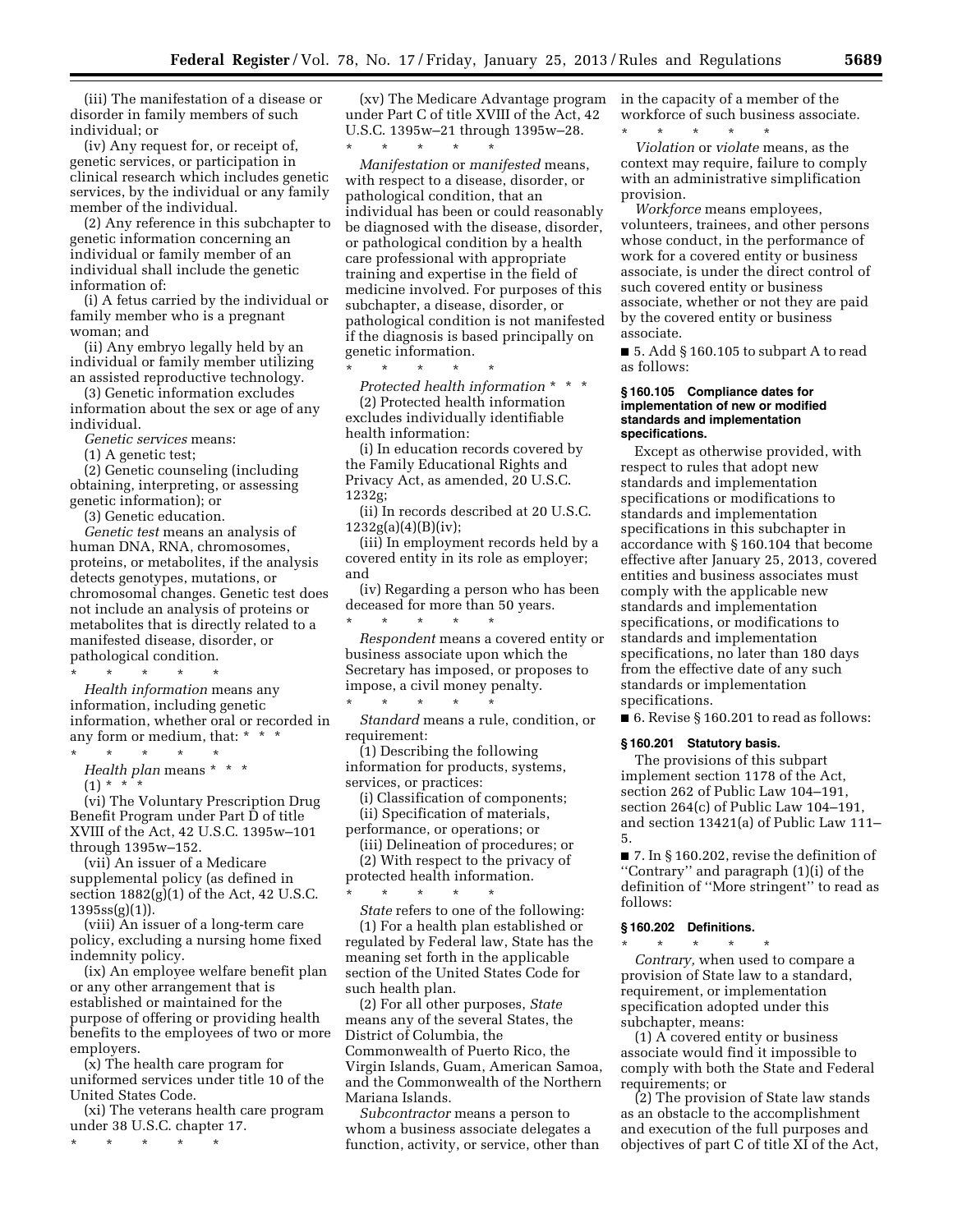section 264 of Public Law 104–191, or sections 13400–13424 of Public Law 111–5, as applicable.

- *More stringent* \* \* \*
- $(1) * * * *$

(i) Required by the Secretary in connection with determining whether a covered entity or business associate is in compliance with this subchapter; or \* \* \* \* \*

■ 8. Revise § 160.300 to read as follows:

### **§ 160.300 Applicability.**

This subpart applies to actions by the Secretary, covered entities, business associates, and others with respect to ascertaining the compliance by covered entities and business associates with, and the enforcement of, the applicable provisions of this part 160 and parts 162 and 164 of this subchapter.

# **§ 160.302 [Removed and Reserved]**

■ 9. Remove and reserve § 160.302. ■ 10. Revise § 160.304 to read as follows:

# **§ 160.304 Principles for achieving compliance.**

(a) *Cooperation.* The Secretary will, to the extent practicable and consistent with the provisions of this subpart, seek the cooperation of covered entities and business associates in obtaining compliance with the applicable administrative simplification provisions.

(b) *Assistance.* The Secretary may provide technical assistance to covered entities and business associates to help them comply voluntarily with the applicable administrative simplification provisions.

■ 11. In § 160.306, revise paragraphs (a) and (c) to read as follows:

# **§ 160.306 Complaints to the Secretary.**

(a) *Right to file a complaint.* A person who believes a covered entity or business associate is not complying with the administrative simplification provisions may file a complaint with the Secretary.

\* \* \* \* \* (c) *Investigation.* (1) The Secretary will investigate any complaint filed under this section when a preliminary review of the facts indicates a possible violation due to willful neglect.

(2) The Secretary may investigate any other complaint filed under this section.

(3) An investigation under this section may include a review of the pertinent policies, procedures, or practices of the covered entity or business associate and of the circumstances regarding any alleged violation.

(4) At the time of the initial written communication with the covered entity or business associate about the complaint, the Secretary will describe the acts and/or omissions that are the basis of the complaint.

■ 12. Revise § 160.308 to read as follows:

### **§ 160.308 Compliance reviews.**

(a) The Secretary will conduct a compliance review to determine whether a covered entity or business associate is complying with the applicable administrative simplification provisions when a preliminary review of the facts indicates a possible violation due to willful neglect.

(b) The Secretary may conduct a compliance review to determine whether a covered entity or business associate is complying with the applicable administrative simplification provisions in any other circumstance. ■ 13. Revise § 160.310 to read as follows:

### **§ 160.310 Responsibilities of covered entities and business associates.**

(a) *Provide records and compliance reports.* A covered entity or business associate must keep such records and submit such compliance reports, in such time and manner and containing such information, as the Secretary may determine to be necessary to enable the Secretary to ascertain whether the covered entity or business associate has complied or is complying with the applicable administrative simplification provisions.

(b) *Cooperate with complaint investigations and compliance reviews.*  A covered entity or business associate must cooperate with the Secretary, if the Secretary undertakes an investigation or compliance review of the policies, procedures, or practices of the covered entity or business associate to determine whether it is complying with the applicable administrative simplification provisions.

(c) *Permit access to information.* (1) A covered entity or business associate must permit access by the Secretary during normal business hours to its facilities, books, records, accounts, and other sources of information, including protected health information, that are pertinent to ascertaining compliance with the applicable administrative simplification provisions. If the Secretary determines that exigent circumstances exist, such as when documents may be hidden or destroyed, a covered entity or business associate must permit access by the Secretary at any time and without notice.

(2) If any information required of a covered entity or business associate under this section is in the exclusive

possession of any other agency, institution, or person and the other agency, institution, or person fails or refuses to furnish the information, the covered entity or business associate must so certify and set forth what efforts it has made to obtain the information.

(3) Protected health information obtained by the Secretary in connection with an investigation or compliance review under this subpart will not be disclosed by the Secretary, except if necessary for ascertaining or enforcing compliance with the applicable administrative simplification provisions, if otherwise required by law, or if permitted under 5 U.S.C. 552a(b)(7).

■ 14. Revise § 160.312 to read as follows:

### **§ 160.312 Secretarial action regarding complaints and compliance reviews.**

(a) *Resolution when noncompliance is indicated.* (1) If an investigation of a complaint pursuant to § 160.306 or a compliance review pursuant to § 160.308 indicates noncompliance, the Secretary may attempt to reach a resolution of the matter satisfactory to the Secretary by informal means. Informal means may include demonstrated compliance or a completed corrective action plan or other agreement.

(2) If the matter is resolved by informal means, the Secretary will so inform the covered entity or business associate and, if the matter arose from a complaint, the complainant, in writing.

(3) If the matter is not resolved by informal means, the Secretary will—

(i) So inform the covered entity or business associate and provide the covered entity or business associate an opportunity to submit written evidence of any mitigating factors or affirmative defenses for consideration under §§ 160.408 and 160.410 of this part. The covered entity or business associate must submit any such evidence to the Secretary within 30 days (computed in the same manner as prescribed under § 160.526 of this part) of receipt of such notification; and

(ii) If, following action pursuant to paragraph (a)(3)(i) of this section, the Secretary finds that a civil money penalty should be imposed, inform the covered entity or business associate of such finding in a notice of proposed determination in accordance with § 160.420 of this part.

(b) *Resolution when no violation is found.* If, after an investigation pursuant to § 160.306 or a compliance review pursuant to § 160.308, the Secretary determines that further action is not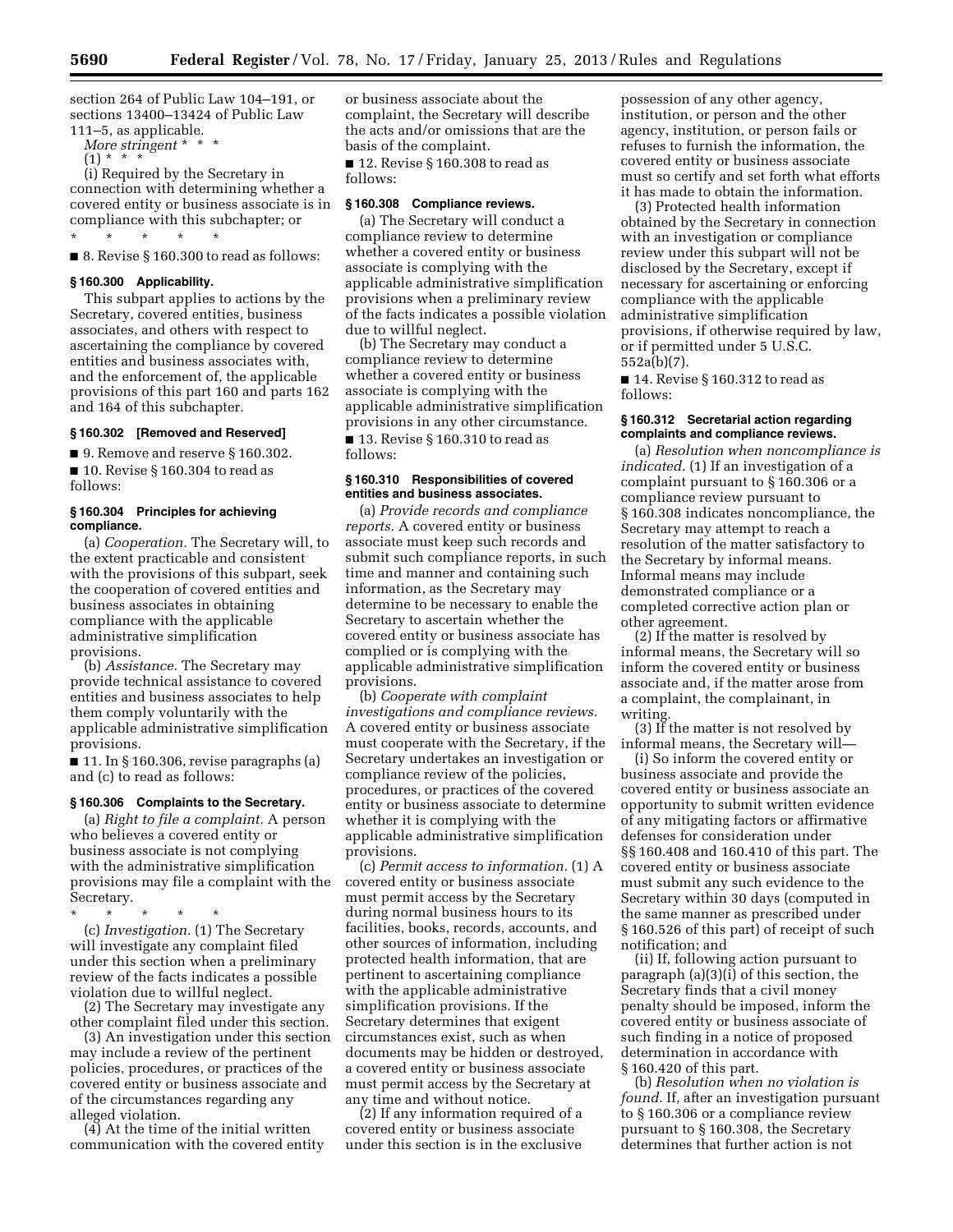warranted, the Secretary will so inform the covered entity or business associate and, if the matter arose from a complaint, the complainant, in writing. ■ 15. In § 160.316, revise the

introductory text to read as follows:

### **§ 160.316 Refraining from intimidation or retaliation.**

A covered entity or business associate may not threaten, intimidate, coerce, harass, discriminate against, or take any other retaliatory action against any individual or other person for—

\* \* \* \* \*

 $\blacksquare$  16. In § 160.401, revise the definition of ''Reasonable cause'' to read as follows:

# **§ 160.401 Definitions.**

\* \* \* \* \*

*Reasonable cause* means an act or omission in which a covered entity or business associate knew, or by exercising reasonable diligence would have known, that the act or omission violated an administrative simplification provision, but in which the covered entity or business associate did not act with willful neglect.

\* \* \* \* \*

■ 17. Revise § 160.402 to read as follows:

### **§ 160.402 Basis for a civil money penalty.**

(a) *General rule.* Subject to § 160.410, the Secretary will impose a civil money penalty upon a covered entity or business associate if the Secretary determines that the covered entity or business associate has violated an administrative simplification provision.

(b) *Violation by more than one covered entity or business associate.* (1) Except as provided in paragraph (b)(2) of this section, if the Secretary determines that more than one covered entity or business associate was responsible for a violation, the Secretary will impose a civil money penalty against each such covered entity or business associate.

(2) A covered entity that is a member of an affiliated covered entity, in accordance with § 164.105(b) of this subchapter, is jointly and severally liable for a civil money penalty for a violation of part 164 of this subchapter based on an act or omission of the affiliated covered entity, unless it is established that another member of the affiliated covered entity was responsible for the violation.

(c) *Violation attributed to a covered entity or business associate.* (1) A covered entity is liable, in accordance with the Federal common law of agency, for a civil money penalty for a violation

based on the act or omission of any agent of the covered entity, including a workforce member or business associate, acting within the scope of the agency.

(2) A business associate is liable, in accordance with the Federal common law of agency, for a civil money penalty for a violation based on the act or omission of any agent of the business associate, including a workforce member or subcontractor, acting within the scope of the agency.

■ 18. In § 160.404, revise the introductory text of paragraphs (b)(2)(i),  $(b)(2)(iii)$ , and  $(b)(2)(iv)$  to read as follows:

# **§ 160.404 Amount of a civil money penalty.**

\* \* \* \* \* (b) \* \* \*

\* \* \* \* \*

 $(2)^* * * *$ 

(i) For a violation in which it is established that the covered entity or business associate did not know and, by exercising reasonable diligence, would not have known that the covered entity or business associate violated such provision,

\* \* \* \* \* (iii) For a violation in which it is established that the violation was due to willful neglect and was corrected during the 30-day period beginning on the first date the covered entity or business associate liable for the penalty knew, or, by exercising reasonable diligence, would have known that the violation occurred,

(iv) For a violation in which it is established that the violation was due to willful neglect and was not corrected during the 30-day period beginning on the first date the covered entity or business associate liable for the penalty knew, or, by exercising reasonable diligence, would have known that the violation occurred,

\* \* \* \* \* ■ 19. Revise § 160.406 to read as follows:

### **§ 160.406 Violations of an identical requirement or prohibition.**

The Secretary will determine the number of violations of an administrative simplification provision based on the nature of the covered entity's or business associate's obligation to act or not act under the provision that is violated, such as its obligation to act in a certain manner, or within a certain time, or to act or not act with respect to certain persons. In the case of continuing violation of a provision, a separate violation occurs each day the covered entity or business associate is in violation of the provision. ■ 20. Revise § 160.408 to read as follows:

### **§ 160.408 Factors considered in determining the amount of a civil money penalty.**

In determining the amount of any civil money penalty, the Secretary will consider the following factors, which may be mitigating or aggravating as appropriate:

(a) The nature and extent of the violation, consideration of which may include but is not limited to:

(1) The number of individuals affected; and

(2) The time period during which the violation occurred;

(b) The nature and extent of the harm resulting from the violation, consideration of which may include but is not limited to:

(1) Whether the violation caused physical harm;

(2) Whether the violation resulted in financial harm;

(3) Whether the violation resulted in harm to an individual's reputation; and

(4) Whether the violation hindered an individual's ability to obtain health care;

(c) The history of prior compliance with the administrative simplification provisions, including violations, by the covered entity or business associate, consideration of which may include but is not limited to:

(1) Whether the current violation is the same or similar to previous indications of noncompliance;

(2) Whether and to what extent the covered entity or business associate has attempted to correct previous indications of noncompliance;

(3) How the covered entity or business associate has responded to technical assistance from the Secretary provided in the context of a compliance effort; and

(4) How the covered entity or business associate has responded to prior complaints;

(d) The financial condition of the covered entity or business associate, consideration of which may include but is not limited to:

(1) Whether the covered entity or business associate had financial difficulties that affected its ability to comply;

(2) Whether the imposition of a civil money penalty would jeopardize the ability of the covered entity or business associate to continue to provide, or to pay for, health care; and

(3) The size of the covered entity or business associate; and

(e) Such other matters as justice may require.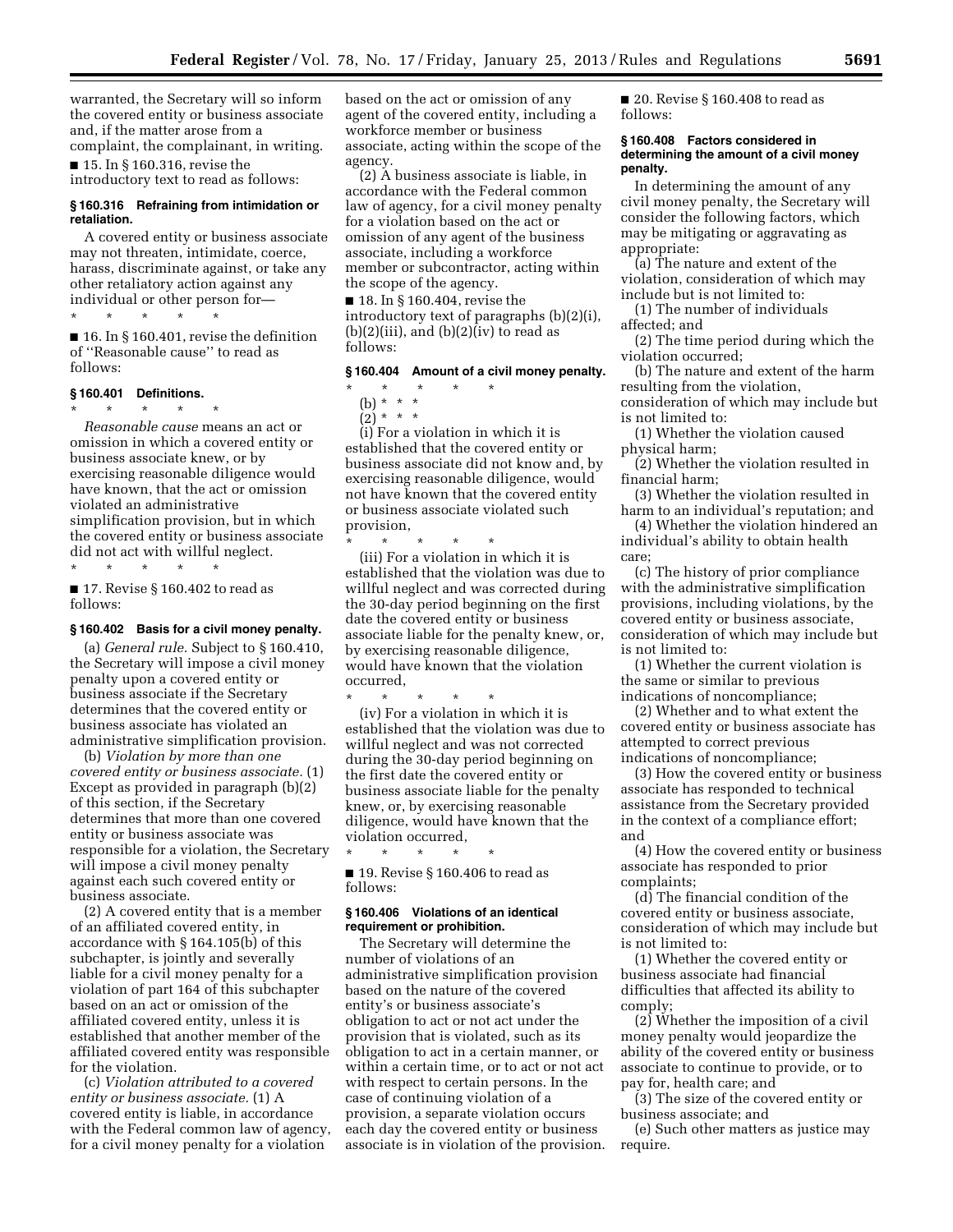■ 21. Revise § 160.410 to read as follows:

### **§ 160.410 Affirmative defenses.**

(a) The Secretary may not:

(1) Prior to February 18, 2011, impose a civil money penalty on a covered entity or business associate for an act that violates an administrative simplification provision if the covered entity or business associate establishes that the violation is punishable under 42 U.S.C. 1320d–6.

(2) On or after February 18, 2011, impose a civil money penalty on a covered entity or business associate for an act that violates an administrative simplification provision if the covered entity or business associate establishes that a penalty has been imposed under 42 U.S.C. 1320d–6 with respect to such act.

(b) For violations occurring prior to February 18, 2009, the Secretary may not impose a civil money penalty on a covered entity for a violation if the covered entity establishes that an affirmative defense exists with respect to the violation, including the following:

(1) The covered entity establishes, to the satisfaction of the Secretary, that it did not have knowledge of the violation, determined in accordance with the Federal common law of agency, and by exercising reasonable diligence, would not have known that the violation occurred; or

(2) The violation is—

(i) Due to circumstances that would make it unreasonable for the covered entity, despite the exercise of ordinary business care and prudence, to comply with the administrative simplification provision violated and is not due to willful neglect; and

(ii) Corrected during either:

(A) The 30-day period beginning on the first date the covered entity liable for the penalty knew, or by exercising reasonable diligence would have known, that the violation occurred; or

(B) Such additional period as the Secretary determines to be appropriate based on the nature and extent of the failure to comply.

(c) For violations occurring on or after February 18, 2009, the Secretary may not impose a civil money penalty on a covered entity or business associate for a violation if the covered entity or business associate establishes to the satisfaction of the Secretary that the violation is—

(1) Not due to willful neglect; and

(2) Corrected during either:

(i) The 30-day period beginning on the first date the covered entity or business associate liable for the penalty knew, or, by exercising reasonable

diligence, would have known that the violation occurred; or

(ii) Such additional period as the Secretary determines to be appropriate based on the nature and extent of the failure to comply.

■ 22. Revise § 160.412 to read as follows:

#### **§ 160.412 Waiver.**

For violations described in § 160.410(b)(2) or (c) that are not corrected within the period specified under such paragraphs, the Secretary may waive the civil money penalty, in whole or in part, to the extent that the payment of the penalty would be excessive relative to the violation.

■ 23. Revise § 160.418 to read as follows:

#### **§ 160.418 Penalty not exclusive.**

Except as otherwise provided by 42 U.S.C. 1320d–5(b)(1) and 42 U.S.C. 299b–22(f)(3), a penalty imposed under this part is in addition to any other penalty prescribed by law.

■ 24. Amend § 160.534 as follows:

■ a. Revise paragraph (b)(1)(iii);

 $\blacksquare$  b. Add paragraph (b)(1)(iv); and

■ c. Revise paragraph (b)(2). The revisions read as follows:

# **§ 160.534 The hearing.**

\* \* \* \* \*

 $(b)(1) * * * *$ 

(iii) Claim that a proposed penalty should be reduced or waived pursuant to § 160.412 of this part; and

(iv) Compliance with subpart D of part 164, as provided under  $§ 164.414(b).$ 

(2) The Secretary has the burden of going forward and the burden of persuasion with respect to all other issues, including issues of liability other than with respect to subpart D of part 164, and the existence of any factors considered aggravating factors in determining the amount of the proposed penalty.

\* \* \* \* \*

# **PART 164—SECURITY AND PRIVACY**

■ 25. The authority citation for part 164 is revised to read as follows:

**Authority:** 42 U.S.C. 1302(a); 42 U.S.C. 1320d–1320d–9; sec. 264, Pub. L. 104–191, 110 Stat. 2033–2034 (42 U.S.C. 1320d– 2(note)); and secs. 13400–13424, Pub. L. 111– 5, 123 Stat. 258–279.

■ 26. Revise § 164.102 to read as follows:

# **§ 164.102 Statutory basis.**

The provisions of this part are adopted pursuant to the Secretary's authority to prescribe standards,

requirements, and implementation specifications under part C of title XI of the Act, section 264 of Public Law 104– 191, and sections 13400–13424 of Public Law 111–5.

■ 27. In § 164.104, revise paragraph (b) to read as follows:

### **§ 164.104 Applicability.**  \* \* \* \* \*

(b) Where provided, the standards, requirements, and implementation specifications adopted under this part apply to a business associate.

■ 28. Amend § 164.105 as follows: ■ a. Revise the introductory text of paragraph (a)(1), the introductory text of paragraph (a)(2)(i), paragraph (a)(2)(ii), the introductory text of paragraph  $(a)(2)(iii)$ , and paragraphs  $(a)(2)(iii)(A)$ and (B);

■ b. Redesignate paragraph (a)(2)(iii)(C) as paragraph (a)(2)(iii)(D) and add new paragraph (a)(2)(iii)(C);

- c. Revise newly redesignated paragraph (a)(2)(iii)(D); and
- d. Revise paragraph (b).

The revisions read as follows:

### **§ 164.105 Organizational requirements.**

(a)(1) *Standard: Health care component.* If a covered entity is a hybrid entity, the requirements of this part, other than the requirements of this section, § 164.314, and § 164.504, apply only to the health care component(s) of the entity, as specified in this section.

 $(2) * * * *$ 

(i) *Application of other provisions.* In applying a provision of this part, other than the requirements of this section, § 164.314, and § 164.504, to a hybrid entity:

\* \* \* \* \*

(ii) *Safeguard requirements.* The covered entity that is a hybrid entity must ensure that a health care component of the entity complies with the applicable requirements of this part. In particular, and without limiting this requirement, such covered entity must ensure that:

(A) Its health care component does not disclose protected health information to another component of the covered entity in circumstances in which subpart E of this part would prohibit such disclosure if the health care component and the other component were separate and distinct legal entities;

(B) Its health care component protects electronic protected health information with respect to another component of the covered entity to the same extent that it would be required under subpart C of this part to protect such information if the health care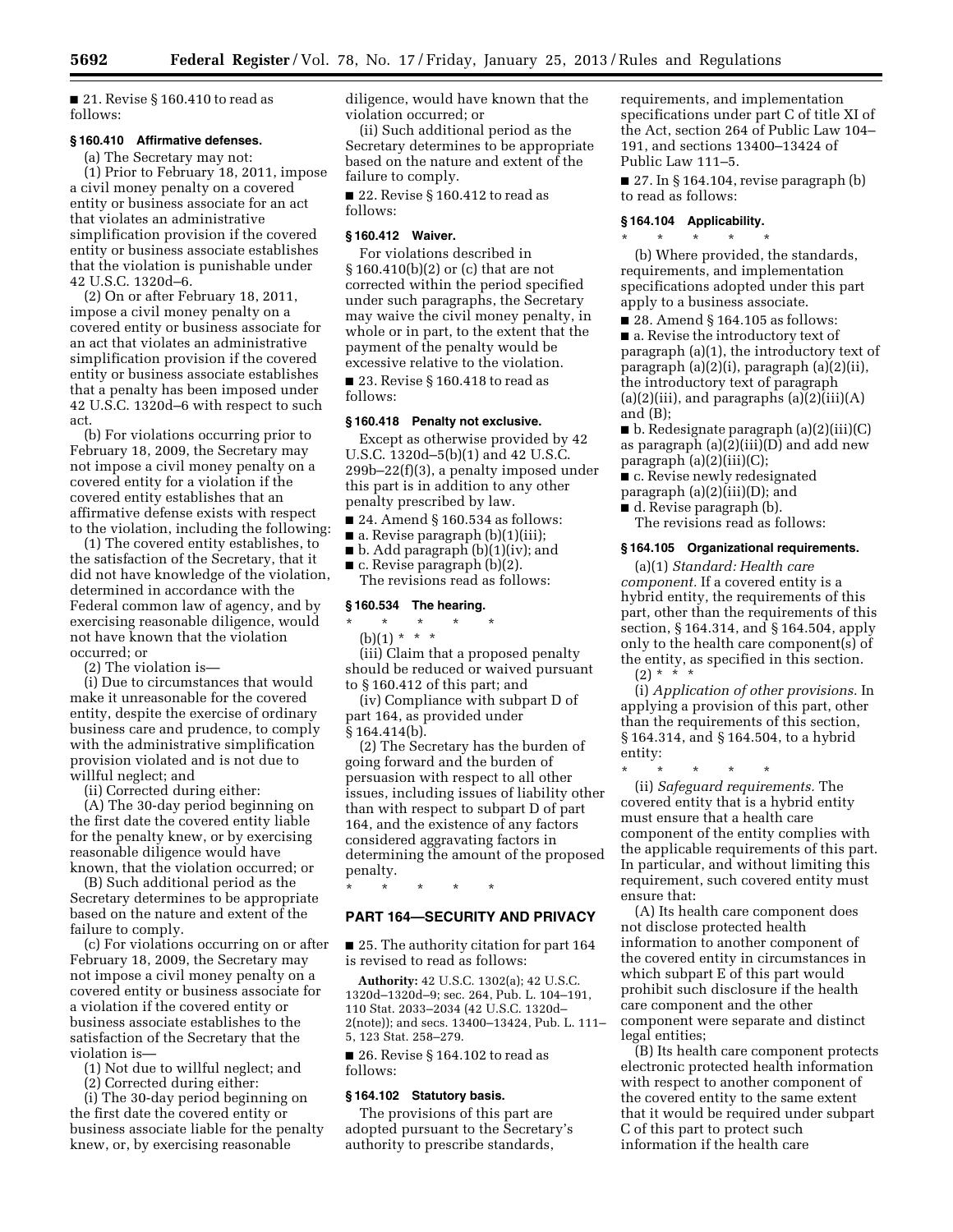component and the other component were separate and distinct legal entities;

(C) If a person performs duties for both the health care component in the capacity of a member of the workforce of such component and for another component of the entity in the same capacity with respect to that component, such workforce member must not use or disclose protected health information created or received in the course of or incident to the member's work for the health care component in a way prohibited by subpart E of this part.

(iii) *Responsibilities of the covered entity.* A covered entity that is a hybrid entity has the following responsibilities:

(A) For purposes of subpart C of part 160 of this subchapter, pertaining to compliance and enforcement, the covered entity has the responsibility of complying with this part.

(B) The covered entity is responsible for complying with § 164.316(a) and § 164.530(i), pertaining to the implementation of policies and procedures to ensure compliance with applicable requirements of this part, including the safeguard requirements in paragraph (a)(2)(ii) of this section.

(C) The covered entity is responsible for complying with § 164.314 and § 164.504 regarding business associate arrangements and other organizational requirements.

(D) The covered entity is responsible for designating the components that are part of one or more health care components of the covered entity and documenting the designation in accordance with paragraph (c) of this section, provided that, if the covered entity designates one or more health care components, it must include any component that would meet the definition of a covered entity or business associate if it were a separate legal entity. Health care component(s) also may include a component only to the extent that it performs covered functions.

(b)(1) *Standard: Affiliated covered entities.* Legally separate covered entities that are affiliated may designate themselves as a single covered entity for purposes of this part.

(2) *Implementation specifications.*  (i) *Requirements for designation of an* 

*affiliated covered entity.* 

(A) Legally separate covered entities may designate themselves (including any health care component of such covered entity) as a single affiliated covered entity, for purposes of this part, if all of the covered entities designated are under common ownership or control.

(B) The designation of an affiliated covered entity must be documented and the documentation maintained as required by paragraph (c) of this section.

(ii) *Safeguard requirements.* An affiliated covered entity must ensure that it complies with the applicable requirements of this part, including, if the affiliated covered entity combines the functions of a health plan, health care provider, or health care clearinghouse,  $$164.308(a)(4)(ii)(A)$  and § 164.504(g), as applicable.

\* \* \* \* \* ■ 29. Revise § 164.106 to read as

follows:

# **§ 164.106 Relationship to other parts.**

In complying with the requirements of this part, covered entities and, where provided, business associates, are required to comply with the applicable provisions of parts 160 and 162 of this subchapter.

■ 30. The authority citation for subpart C of part 164 is revised to read as follows:

**Authority:** 42 U.S.C. 1320d–2 and 1320d– 4; sec. 13401, Pub. L. 111–5, 123 Stat. 260.

■ 31. Revise § 164.302 to read as follows:

### **§ 164.302 Applicability.**

A covered entity or business associate must comply with the applicable standards, implementation specifications, and requirements of this subpart with respect to electronic protected health information of a covered entity.

■ 32. In § 164.304, revise the definitions of ''Administrative safeguards'' and ''Physical safeguards'' to read as follows:

### **§ 164.304 Definitions.**

\* \* \* \* \* *Administrative safeguards* are administrative actions, and policies and procedures, to manage the selection, development, implementation, and maintenance of security measures to protect electronic protected health information and to manage the conduct of the covered entity's or business associate's workforce in relation to the protection of that information.

\* \* \* \* \* *Physical safeguards* are physical measures, policies, and procedures to protect a covered entity's or business associate's electronic information systems and related buildings and equipment, from natural and environmental hazards, and unauthorized intrusion.

\* \* \* \* \*

■ 33. Amend § 164.306 as follows: ■ a. Revise the introductory text of paragraph (a) and paragraph (a)(1);  $\blacksquare$  b. Revise paragraph (b)(1), the introductory text of paragraph (b)(2), and paragraphs (b)(2)(i) and (b)(2)(ii); ■ c. Revise paragraph (c);

■ d. Revise paragraph (d)(2), the introductory text of paragraph (d)(3), paragraph (d)(3)(i), and the introductory text of paragraph (d)(3)(ii); and ■ e. Revise paragraph (e).

The revisions read as follows:

#### **§ 164.306 Security standards: General rules.**

(a) *General requirements.* Covered entities and business associates must do the following:

(1) Ensure the confidentiality, integrity, and availability of all electronic protected health information the covered entity or business associate creates, receives, maintains, or transmits.

- \* \* \* \* \*
- (b) \* \* \*

(1) Covered entities and business associates may use any security measures that allow the covered entity or business associate to reasonably and appropriately implement the standards and implementation specifications as specified in this subpart.

(2) In deciding which security measures to use, a covered entity or business associate must take into account the following factors:

(i) The size, complexity, and capabilities of the covered entity or business associate.

(ii) The covered entity's or the business associate's technical infrastructure, hardware, and software security capabilities.

\* \* \* \* \* (c) *Standards.* A covered entity or business associate must comply with the applicable standards as provided in this section and in § 164.308, § 164.310, § 164.312, § 164.314 and § 164.316 with respect to all electronic protected health information.

(d) \* \* \*

(2) When a standard adopted in § 164.308, § 164.310, § 164.312, § 164.314, or § 164.316 includes required implementation specifications, a covered entity or business associate must implement the implementation specifications.

(3) When a standard adopted in § 164.308, § 164.310, § 164.312, § 164.314, or § 164.316 includes addressable implementation specifications, a covered entity or business associate must—

(i) Assess whether each implementation specification is a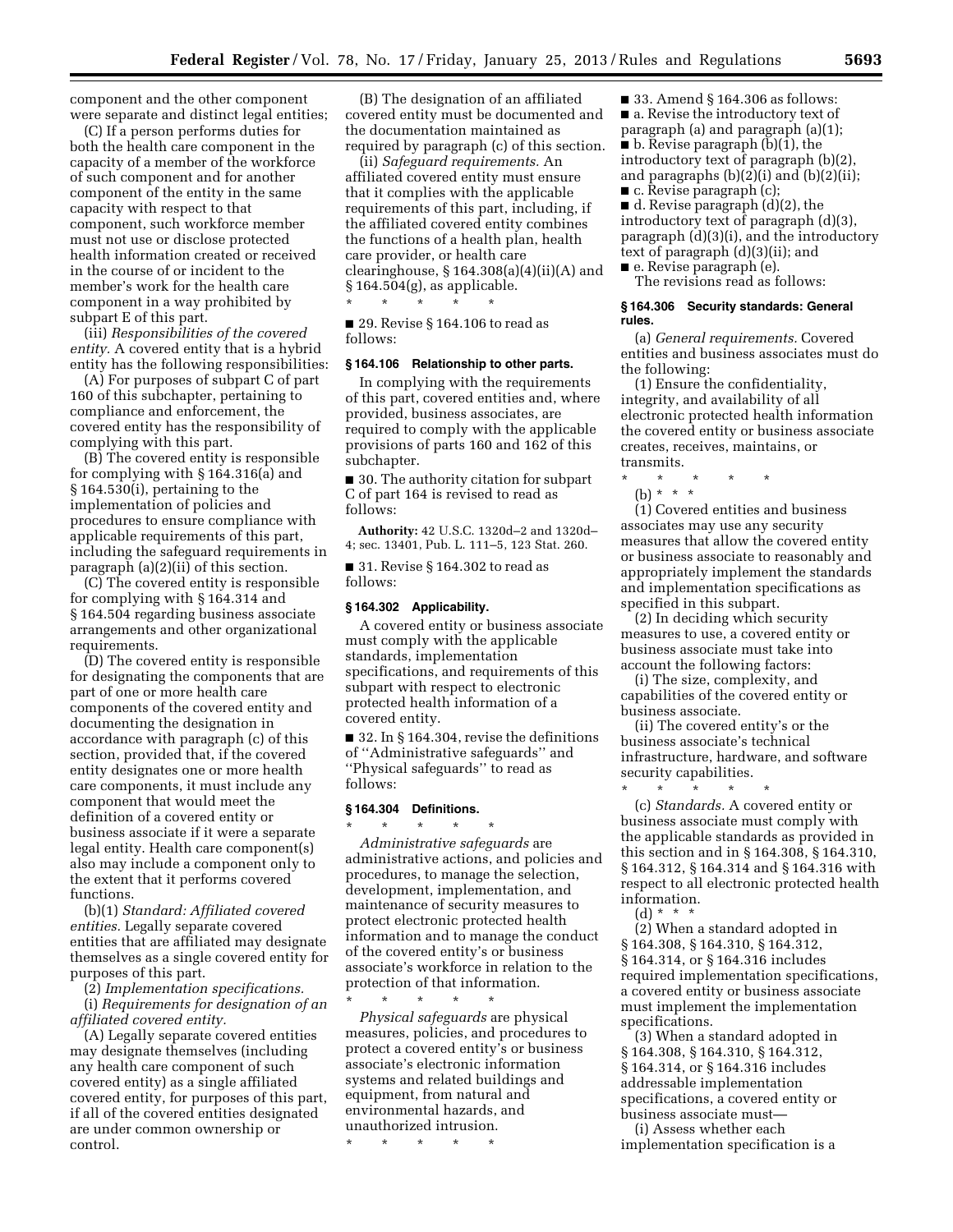reasonable and appropriate safeguard in its environment, when analyzed with reference to the likely contribution to protecting electronic protected health information; and

(ii) As applicable to the covered entity or business associate—

\* \* \* \* \*

(e) *Maintenance.* A covered entity or business associate must review and modify the security measures implemented under this subpart as needed to continue provision of reasonable and appropriate protection of electronic protected health information, and update documentation of such security measures in accordance with § 164.316(b)(2)(iii).

■ 34. Amend § 164.308 as follows: ■ a. Revise the introductory text of paragraph (a), paragraph (a)(1)(ii)(A), paragraph (a)(1)(ii)(C), paragraph (a)(2), paragraph (a)(3)(ii)(C), paragraph  $(a)(4)(ii)(C)$ , paragraph  $(a)(6)(ii)$ , and paragraph (a)(8); and

■ b. Revise paragraph (b). The revisions read as follows:

### **§ 164.308 Administrative safeguards.**

(a) A covered entity or business associate must, in accordance with § 164.306:

- $(1) * * * *$
- $(ii) * * * *$

(A) *Risk analysis (Required).* Conduct an accurate and thorough assessment of the potential risks and vulnerabilities to the confidentiality, integrity, and availability of electronic protected health information held by the covered entity or business associate.

\* \* \* \* \*

(C) *Sanction policy (Required).* Apply appropriate sanctions against workforce members who fail to comply with the security policies and procedures of the covered entity or business associate.

\* \* \* \* \*

(2) *Standard: Assigned security responsibility.* Identify the security official who is responsible for the development and implementation of the policies and procedures required by this subpart for the covered entity or business associate.

- $(3) * * * *$
- $(ii)* **$

(C) *Termination procedures (Addressable).* Implement procedures for terminating access to electronic protected health information when the employment of, or other arrangement with, a workforce member ends or as required by determinations made as specified in paragraph (a)(3)(ii)(B) of this section.

 $(4) * * * *$ 

 $(ii) * * * *$ 

(C) *Access establishment and modification (Addressable).* Implement policies and procedures that, based upon the covered entity's or the business associate's access authorization policies, establish, document, review, and modify a user's right of access to a workstation, transaction, program, or process.

\* \* \* \* \*

(6) \* \* \*

(ii) *Implementation specification: Response and reporting (Required).*  Identify and respond to suspected or known security incidents; mitigate, to the extent practicable, harmful effects of security incidents that are known to the covered entity or business associate; and document security incidents and their outcomes.

\* \* \* \* \*

(8) *Standard: Evaluation.* Perform a periodic technical and nontechnical evaluation, based initially upon the standards implemented under this rule and, subsequently, in response to environmental or operational changes affecting the security of electronic protected health information, that establishes the extent to which a covered entity's or business associate's security policies and procedures meet the requirements of this subpart.

(b)(1) *Business associate contracts and other arrangements.* A covered entity may permit a business associate to create, receive, maintain, or transmit electronic protected health information on the covered entity's behalf only if the covered entity obtains satisfactory assurances, in accordance with § 164.314(a), that the business associate will appropriately safeguard the information. A covered entity is not required to obtain such satisfactory assurances from a business associate that is a subcontractor.

(2) A business associate may permit a business associate that is a subcontractor to create, receive, maintain, or transmit electronic protected health information on its behalf only if the business associate obtains satisfactory assurances, in accordance with § 164.314(a), that the subcontractor will appropriately safeguard the information.

(3) *Implementation specifications: Written contract or other arrangement (Required).* Document the satisfactory assurances required by paragraph (b)(1) or (b)(2) of this section through a written contract or other arrangement with the business associate that meets the applicable requirements of § 164.314(a).

■ 35. Revise the introductory text of

### **§ 164.310 Physical safeguards.**

A covered entity or business associate must, in accordance with § 164.306:

\* \* \* \* \* ■ 36. Revise the introductory text of § 164.312 to read as follows:

#### **§ 164.312 Technical safeguards.**

A covered entity or business associate must, in accordance with § 164.306: \* \* \* \* \*

■ 37. Amend § 164.314 by revising paragraphs (a) and (b)(2)(iii) to read as follows:

#### **§ 164.314 Organizational requirements.**

(a)(1) *Standard: Business associate contracts or other arrangements.* The contract or other arrangement required by § 164.308(b)(4) must meet the requirements of paragraph (a)(2)(i),  $(a)(2)(ii)$ , or  $(a)(2)(iii)$  of this section, as applicable.

(2) *Implementation specifications (Required).* 

(i) *Business associate contracts.* The contract must provide that the business associate will—

(A) Comply with the applicable requirements of this subpart;

(B) In accordance with § 164.308(b)(2), ensure that any subcontractors that create, receive, maintain, or transmit electronic protected health information on behalf of the business associate agree to comply with the applicable requirements of this subpart by entering into a contract or other arrangement that complies with this section; and

(C) Report to the covered entity any security incident of which it becomes aware, including breaches of unsecured protected health information as required by § 164.410.

(ii) *Other arrangements.* The covered entity is in compliance with paragraph (a)(1) of this section if it has another arrangement in place that meets the requirements of  $\S 164.504(e)(3)$ .

(iii) *Business associate contracts with subcontractors.* The requirements of paragraphs (a)(2)(i) and (a)(2)(ii) of this section apply to the contract or other arrangement between a business associate and a subcontractor required by  $\S 164.308(b)(4)$  in the same manner as such requirements apply to contracts or other arrangements between a covered entity and business associate.

(b)  $* * * *$  $(2) * * * *$ 

(iii) Ensure that any agent to whom it provides this information agrees to implement reasonable and appropriate security measures to protect the information; and

\* \* \* \* \*

<sup>§ 164.310</sup> to read as follows: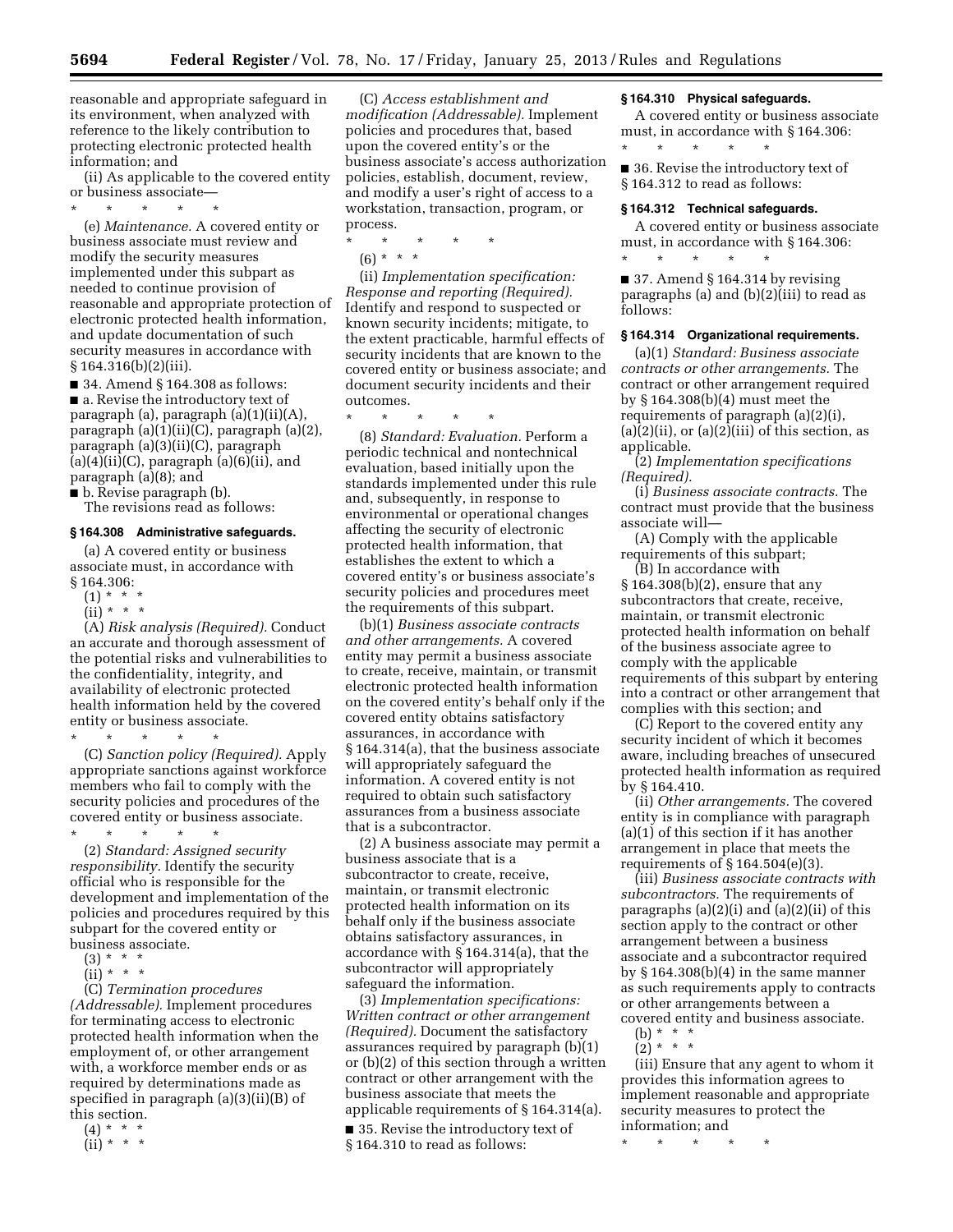■ 38. Revise the introductory text of § 164.316 and the third sentence of paragraph (a) to read as follows:

### **§ 164.316 Policies and procedures and documentation requirements.**

A covered entity or business associate must, in accordance with § 164.306:

(a)  $* * * A$  covered entity or business associate may change its policies and procedures at any time, provided that the changes are documented and are implemented in accordance with this subpart.

\* \* \* \* \*

■ 39. Revise § 164.402 to read as follows:

### **§ 164.402 Definitions.**

As used in this subpart, the following terms have the following meanings:

*Breach* means the acquisition, access, use, or disclosure of protected health information in a manner not permitted under subpart E of this part which compromises the security or privacy of the protected health information.

(1) Breach excludes:

(i) Any unintentional acquisition, access, or use of protected health information by a workforce member or person acting under the authority of a covered entity or a business associate, if such acquisition, access, or use was made in good faith and within the scope of authority and does not result in further use or disclosure in a manner not permitted under subpart E of this part.

(ii) Any inadvertent disclosure by a person who is authorized to access protected health information at a covered entity or business associate to another person authorized to access protected health information at the same covered entity or business associate, or organized health care arrangement in which the covered entity participates, and the information received as a result of such disclosure is not further used or disclosed in a manner not permitted under subpart E of this part.

(iii) A disclosure of protected health information where a covered entity or business associate has a good faith belief that an unauthorized person to whom the disclosure was made would not reasonably have been able to retain such information.

(2) Except as provided in paragraph (1) of this definition, an acquisition, access, use, or disclosure of protected health information in a manner not permitted under subpart E is presumed to be a breach unless the covered entity or business associate, as applicable, demonstrates that there is a low probability that the protected health information has been compromised

based on a risk assessment of at least the following factors:

(i) The nature and extent of the protected health information involved, including the types of identifiers and the likelihood of re-identification;

(ii) The unauthorized person who used the protected health information or to whom the disclosure was made;

(iii) Whether the protected health information was actually acquired or viewed; and

(iv) The extent to which the risk to the protected health information has been mitigated.

*Unsecured protected health information* means protected health information that is not rendered unusable, unreadable, or indecipherable to unauthorized persons through the use of a technology or methodology specified by the Secretary in the guidance issued under section 13402(h)(2) of Public Law 111–5.

■ 40. In § 164.406, revise paragraph (a) to read as follows:

### **§ 164.406 Notification to the media.**

(a) *Standard.* For a breach of unsecured protected health information involving more than 500 residents of a State or jurisdiction, a covered entity shall, following the discovery of the breach as provided in § 164.404(a)(2), notify prominent media outlets serving the State or jurisdiction.

\* \* \* \* \* ■ 41. In § 164.408, revise paragraph (c) to read as follows:

### **§ 164.408 Notification to the Secretary.**  \* \* \* \* \*

(c) *Implementation specifications: Breaches involving less than 500 individuals.* For breaches of unsecured protected health information involving less than 500 individuals, a covered entity shall maintain a log or other documentation of such breaches and, not later than 60 days after the end of each calendar year, provide the notification required by paragraph (a) of this section for breaches discovered during the preceding calendar year, in the manner specified on the HHS web site.

■ 42. In § 164.410, revise paragraph (a) to read as follows:

#### **§ 164.410 Notification by a business associate.**

(a) *Standard*—(1) *General rule.* A business associate shall, following the discovery of a breach of unsecured protected health information, notify the covered entity of such breach.

(2) *Breaches treated as discovered.*  For purposes of paragraph (a)(1) of this section, a breach shall be treated as

discovered by a business associate as of the first day on which such breach is known to the business associate or, by exercising reasonable diligence, would have been known to the business associate. A business associate shall be deemed to have knowledge of a breach if the breach is known, or by exercising reasonable diligence would have been known, to any person, other than the person committing the breach, who is an employee, officer, or other agent of the business associate (determined in accordance with the Federal common law of agency).

\* \* \* \* \*

■ 43. The authority citation for subpart E of part 164 is revised to read as follows:

**Authority:** 42 U.S.C. 1320d–2, 1320d–4, and 1320d–9; sec. 264 of Pub. L. 104–191, 110 Stat. 2033–2034 (42 U.S.C. 1320d–2 (note)); and secs. 13400–13424, Pub. L. 111– 5, 123 Stat. 258–279.

■ 44. In § 164.500, redesignate paragraph (c) as paragraph (d) and add new paragraph (c) to read as follows:

### **§ 164.500 Applicability.**

\* \* \* \* \* (c) Where provided, the standards, requirements, and implementation specifications adopted under this subpart apply to a business associate with respect to the protected health information of a covered entity. \* \* \* \* \*

■ 45. Amend § 164.501 as follows:

■ a. Revise paragraphs (1) and (3) of the

definition of ''Health care operations'';

■ b. Revise the definition of

''Marketing''; and

■ c. Revise paragraph (1)(i) of the definition of ''Payment''.

The revisions read as follows:

### **§ 164.501 Definitions.**  \* \* \* \* \*

*Health care operations* means \* \* \* (1) Conducting quality assessment and improvement activities, including outcomes evaluation and development of clinical guidelines, provided that the obtaining of generalizable knowledge is not the primary purpose of any studies resulting from such activities; patient safety activities (as defined in 42 CFR 3.20); population-based activities relating to improving health or reducing health care costs, protocol development, case management and care coordination, contacting of health care providers and patients with information about treatment alternatives; and related functions that do not include treatment;

\* \* \* \* \* (3) Except as prohibited under § 164.502(a)(5)(i), underwriting,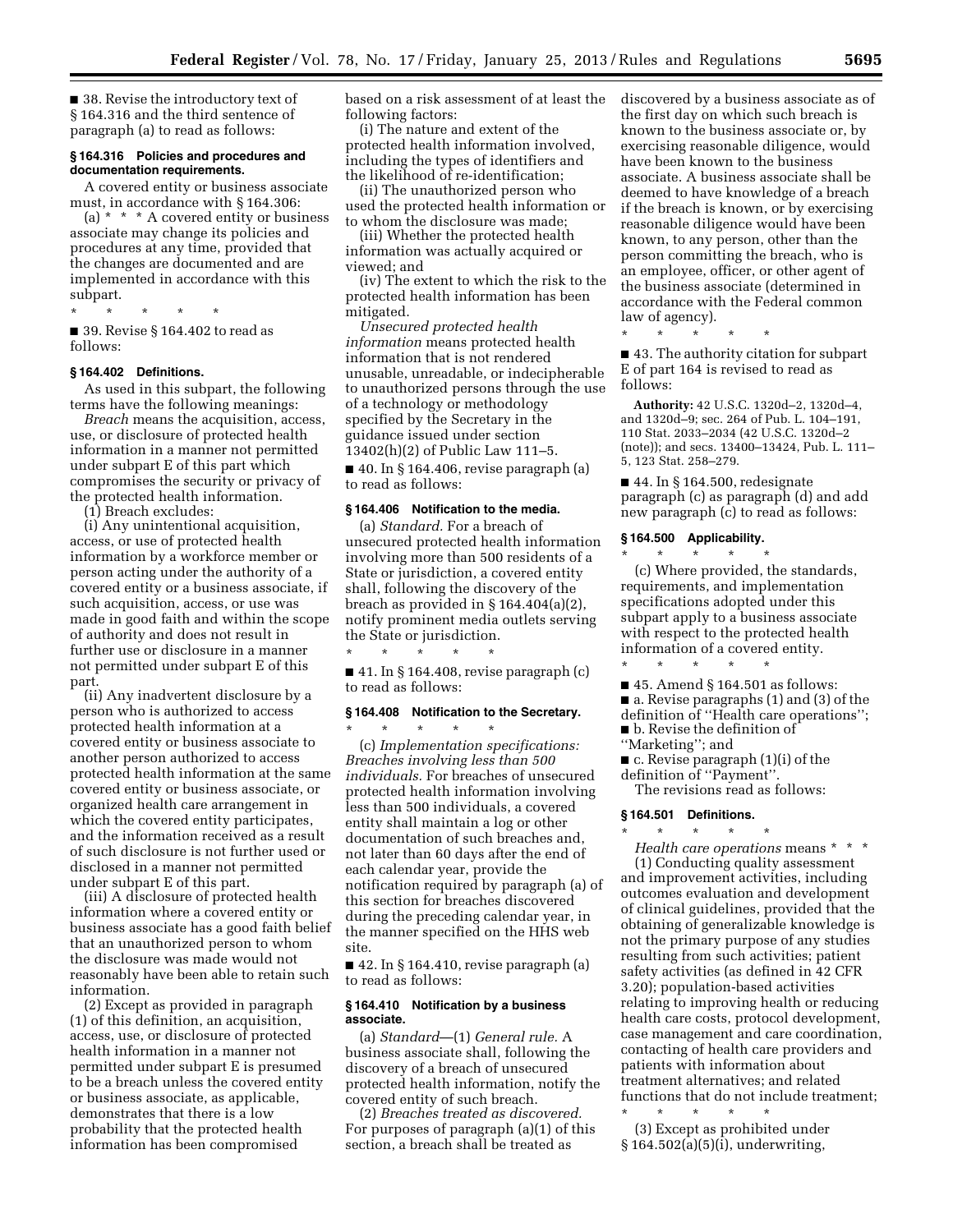enrollment, premium rating, and other activities related to the creation, renewal, or replacement of a contract of health insurance or health benefits, and ceding, securing, or placing a contract for reinsurance of risk relating to claims for health care (including stop-loss insurance and excess of loss insurance), provided that the requirements of § 164.514(g) are met, if applicable; \* \* \* \* \*

*Marketing:* (1) Except as provided in paragraph (2) of this definition, marketing means to make a communication about a product or service that encourages recipients of the communication to purchase or use the product or service.

(2) Marketing does not include a communication made:

(i) To provide refill reminders or otherwise communicate about a drug or biologic that is currently being prescribed for the individual, only if any financial remuneration received by the covered entity in exchange for making the communication is reasonably related to the covered entity's cost of making the communication.

(ii) For the following treatment and health care operations purposes, except where the covered entity receives financial remuneration in exchange for making the communication:

(A) For treatment of an individual by a health care provider, including case management or care coordination for the individual, or to direct or recommend alternative treatments, therapies, health care providers, or settings of care to the individual;

(B) To describe a health-related product or service (or payment for such product or service) that is provided by, or included in a plan of benefits of, the covered entity making the communication, including communications about: the entities participating in a health care provider network or health plan network; replacement of, or enhancements to, a health plan; and health-related products or services available only to a health plan enrollee that add value to, but are not part of, a plan of benefits; or

(C) For case management or care coordination, contacting of individuals with information about treatment alternatives, and related functions to the extent these activities do not fall within the definition of treatment.

(3) *Financial remuneration* means direct or indirect payment from or on behalf of a third party whose product or service is being described. Direct or indirect payment does not include any payment for treatment of an individual.

*Payment* means:  $(1) * * * *$ 

(i) Except as prohibited under  $\S 164.502(a)(5)(i)$ , a health plan to obtain premiums or to determine or fulfill its responsibility for coverage and provision of benefits under the health plan; or

\* \* \* \* \*  $\blacksquare$  46. In § 164.502, revise paragraphs (a), (b)(1), (e), and (f) to read as follows:

### **§ 164.502 Uses and disclosures of protected health information: General rules.**

(a) *Standard.* A covered entity or business associate may not use or disclose protected health information, except as permitted or required by this subpart or by subpart C of part 160 of this subchapter.

(1) *Covered entities: Permitted uses and disclosures.* A covered entity is permitted to use or disclose protected health information as follows:

(i) To the individual;

(ii) For treatment, payment, or health care operations, as permitted by and in compliance with § 164.506;

(iii) Incident to a use or disclosure otherwise permitted or required by this subpart, provided that the covered entity has complied with the applicable requirements of §§ 164.502(b), 164.514(d), and 164.530(c) with respect to such otherwise permitted or required use or disclosure;

(iv) Except for uses and disclosures prohibited under § 164.502(a)(5)(i), pursuant to and in compliance with a valid authorization under § 164.508;

(v) Pursuant to an agreement under, or as otherwise permitted by, § 164.510; and

(vi) As permitted by and in compliance with this section, § 164.512,  $\S 164.514(e)$ , (f), or (g).

(2) *Covered entities: Required disclosures.* A covered entity is required to disclose protected health information:

(i) To an individual, when requested under, and required by § 164.524 or § 164.528; and

(ii) When required by the Secretary under subpart C of part 160 of this subchapter to investigate or determine the covered entity's compliance with this subchapter.

(3) *Business associates: Permitted uses and disclosures.* A business associate may use or disclose protected health information only as permitted or required by its business associate contract or other arrangement pursuant to § 164.504(e) or as required by law. The business associate may not use or disclose protected health information in a manner that would violate the requirements of this subpart, if done by the covered entity, except for the

purposes specified under § 164.504(e)(2)(i)(A) or (B) if such uses or disclosures are permitted by its contract or other arrangement.

(4) *Business associates: Required uses and disclosures.* A business associate is required to disclose protected health information:

(i) When required by the Secretary under subpart C of part 160 of this subchapter to investigate or determine the business associate's compliance with this subchapter.

(ii) To the covered entity, individual, or individual's designee, as necessary to satisfy a covered entity's obligations under  $\S 164.524(c)(2)(ii)$  and  $(3)(ii)$  with respect to an individual's request for an electronic copy of protected health information.

(5) *Prohibited uses and disclosures.*  (i) *Use and disclosure of genetic information for underwriting purposes:*  Notwithstanding any other provision of this subpart, a health plan, excluding an issuer of a long-term care policy falling within paragraph (1)(viii) of the definition of *health plan,* shall not use or disclose protected health information that is genetic information for underwriting purposes. For purposes of paragraph (a)(5)(i) of this section, underwriting purposes means, with respect to a health plan:

(A) Except as provided in paragraph  $(a)(5)(i)(B)$  of this section:

(*1*) Rules for, or determination of, eligibility (including enrollment and continued eligibility) for, or determination of, benefits under the plan, coverage, or policy (including changes in deductibles or other costsharing mechanisms in return for activities such as completing a health risk assessment or participating in a wellness program);

(*2*) The computation of premium or contribution amounts under the plan, coverage, or policy (including discounts, rebates, payments in kind, or other premium differential mechanisms in return for activities such as completing a health risk assessment or participating in a wellness program);

(*3*) The application of any pre-existing condition exclusion under the plan, coverage, or policy; and

(*4*) Other activities related to the creation, renewal, or replacement of a contract of health insurance or health benefits.

(B) Underwriting purposes does not include determinations of medical appropriateness where an individual seeks a benefit under the plan, coverage, or policy.

(ii) *Sale of protected health information:*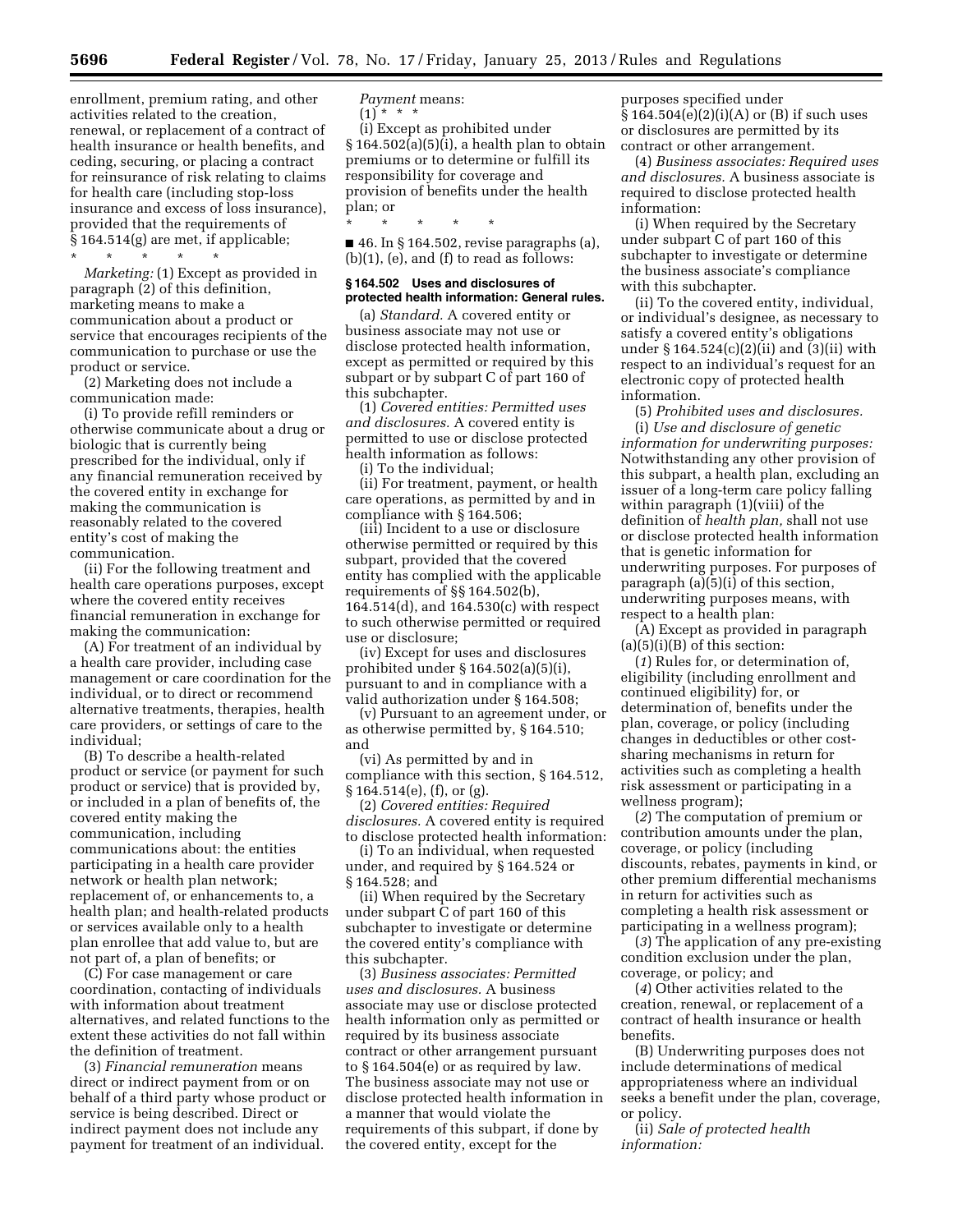(A) Except pursuant to and in compliance with  $\S 164.508(a)(4)$ , a covered entity or business associate may not sell protected health information.

(B) For purposes of this paragraph, sale of protected health information means:

(*1*) Except as provided in paragraph  $(a)(5)(ii)(B)(2)$  of this section, a disclosure of protected health information by a covered entity or business associate, if applicable, where the covered entity or business associate directly or indirectly receives remuneration from or on behalf of the recipient of the protected health information in exchange for the protected health information.

(*2*) Sale of protected health information does not include a disclosure of protected health information:

(*i*) For public health purposes pursuant to § 164.512(b) or § 164.514(e);

(*ii*) For research purposes pursuant to § 164.512(i) or § 164.514(e), where the only remuneration received by the covered entity or business associate is a reasonable cost-based fee to cover the cost to prepare and transmit the protected health information for such purposes;

(*iii*) For treatment and payment purposes pursuant to § 164.506(a);

(*iv*) For the sale, transfer, merger, or consolidation of all or part of the covered entity and for related due diligence as described in paragraph (6)(iv) of the definition of health care operations and pursuant to § 164.506(a);

(*v*) To or by a business associate for activities that the business associate undertakes on behalf of a covered entity, or on behalf of a business associate in the case of a subcontractor, pursuant to §§ 164.502(e) and 164.504(e), and the only remuneration provided is by the covered entity to the business associate, or by the business associate to the subcontractor, if applicable, for the performance of such activities;

(*vi*) To an individual, when requested under § 164.524 or § 164.528;

(*vii*) Required by law as permitted under § 164.512(a); and

(*viii*) For any other purpose permitted by and in accordance with the applicable requirements of this subpart, where the only remuneration received by the covered entity or business associate is a reasonable, cost-based fee to cover the cost to prepare and transmit the protected health information for such purpose or a fee otherwise expressly permitted by other law. (b)  $*^{-\frac{1}{x}}$ 

(1) *Minimum necessary applies.* When using or disclosing protected health information or when requesting

protected health information from another covered entity or business associate, a covered entity or business associate must make reasonable efforts to limit protected health information to the minimum necessary to accomplish the intended purpose of the use, disclosure, or request.

\* \* \* \* \* (e)(1) *Standard: Disclosures to business associates.* (i) A covered entity may disclose protected health information to a business associate and may allow a business associate to create, receive, maintain, or transmit protected health information on its behalf, if the covered entity obtains satisfactory assurance that the business associate will appropriately safeguard the information. A covered entity is not required to obtain such satisfactory assurances from a business associate that is a subcontractor.

(ii) A business associate may disclose protected health information to a business associate that is a subcontractor and may allow the subcontractor to create, receive, maintain, or transmit protected health information on its behalf, if the business associate obtains satisfactory assurances, in accordance with  $§ 164.504(e)(1)(i)$ , that the subcontractor will appropriately safeguard the information.

(2) *Implementation specification: Documentation.* The satisfactory assurances required by paragraph (e)(1) of this section must be documented through a written contract or other written agreement or arrangement with the business associate that meets the applicable requirements of § 164.504(e).

(f) *Standard: Deceased individuals.* A covered entity must comply with the requirements of this subpart with respect to the protected health information of a deceased individual for a period of 50 years following the death of the individual.

 $\blacksquare$  47. In § 164.504, revise paragraphs (e), (f)(1)(ii) introductory text, and  $(f)(2)(ii)(B)$  to read as follows:

### **§ 164.504 Uses and disclosures: Organizational requirements.**

\* \* \* \* \*

\* \* \* \* \* (e)(1) *Standard: Business associate contracts.* (i) The contract or other arrangement required by § 164.502(e)(2) must meet the requirements of paragraph  $(e)(2)$ ,  $(e)(3)$ , or  $(e)(5)$  of this section, as applicable.

(ii) A covered entity is not in compliance with the standards in § 164.502(e) and this paragraph, if the covered entity knew of a pattern of

activity or practice of the business associate that constituted a material breach or violation of the business associate's obligation under the contract or other arrangement, unless the covered entity took reasonable steps to cure the breach or end the violation, as applicable, and, if such steps were unsuccessful, terminated the contract or arrangement, if feasible.

(iii) A business associate is not in compliance with the standards in § 164.502(e) and this paragraph, if the business associate knew of a pattern of activity or practice of a subcontractor that constituted a material breach or violation of the subcontractor's obligation under the contract or other arrangement, unless the business associate took reasonable steps to cure the breach or end the violation, as applicable, and, if such steps were unsuccessful, terminated the contract or arrangement, if feasible.

(2) *Implementation specifications: Business associate contracts.* A contract between the covered entity and a business associate must:

(i) Establish the permitted and required uses and disclosures of protected health information by the business associate. The contract may not authorize the business associate to use or further disclose the information in a manner that would violate the requirements of this subpart, if done by the covered entity, except that:

(A) The contract may permit the business associate to use and disclose protected health information for the proper management and administration of the business associate, as provided in paragraph (e)(4) of this section; and

(B) The contract may permit the business associate to provide data aggregation services relating to the health care operations of the covered entity.

(ii) Provide that the business associate will:

(A) Not use or further disclose the information other than as permitted or required by the contract or as required by law;

(B) Use appropriate safeguards and comply, where applicable, with subpart C of this part with respect to electronic protected health information, to prevent use or disclosure of the information other than as provided for by its contract;

(C) Report to the covered entity any use or disclosure of the information not provided for by its contract of which it becomes aware, including breaches of unsecured protected health information as required by § 164.410;

(D) In accordance with

§ 164.502(e)(1)(ii), ensure that any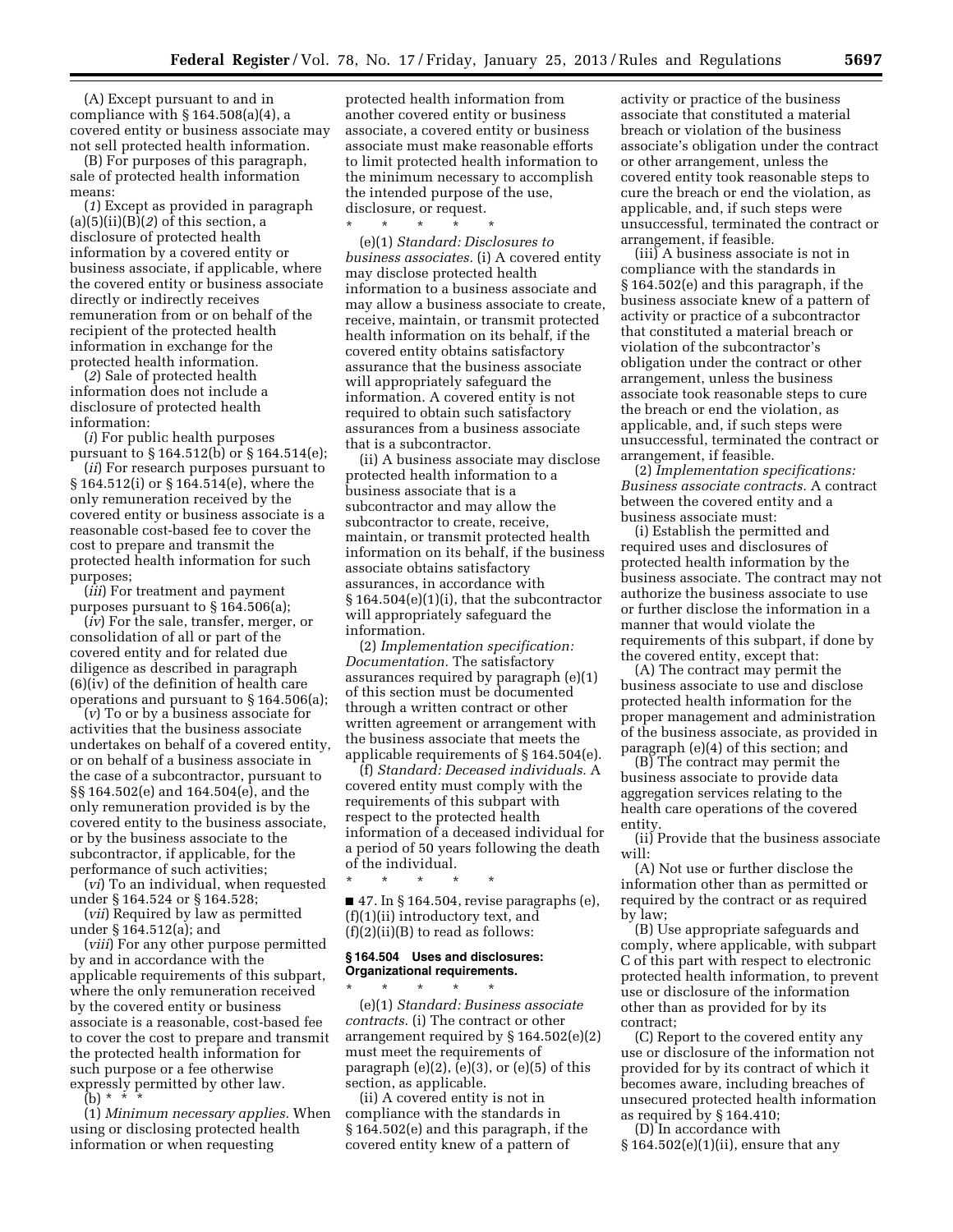subcontractors that create, receive, maintain, or transmit protected health information on behalf of the business associate agree to the same restrictions and conditions that apply to the business associate with respect to such information;

(E) Make available protected health information in accordance with § 164.524;

(F) Make available protected health information for amendment and incorporate any amendments to protected health information in accordance with § 164.526;

(G) Make available the information required to provide an accounting of disclosures in accordance with § 164.528;

(H) To the extent the business associate is to carry out a covered entity's obligation under this subpart, comply with the requirements of this subpart that apply to the covered entity in the performance of such obligation.

(I) Make its internal practices, books, and records relating to the use and disclosure of protected health information received from, or created or received by the business associate on behalf of, the covered entity available to the Secretary for purposes of determining the covered entity's compliance with this subpart; and

(J) At termination of the contract, if feasible, return or destroy all protected health information received from, or created or received by the business associate on behalf of, the covered entity that the business associate still maintains in any form and retain no copies of such information or, if such return or destruction is not feasible, extend the protections of the contract to the information and limit further uses and disclosures to those purposes that make the return or destruction of the information infeasible.

(iii) Authorize termination of the contract by the covered entity, if the covered entity determines that the business associate has violated a material term of the contract.

(3) *Implementation specifications: Other arrangements.* (i) If a covered entity and its business associate are both governmental entities:

(A) The covered entity may comply with this paragraph and  $\S 164.314(a)(1)$ , if applicable, by entering into a memorandum of understanding with the business associate that contains terms that accomplish the objectives of paragraph (e)(2) of this section and § 164.314(a)(2), if applicable.

(B) The covered entity may comply with this paragraph and § 164.314(a)(1), if applicable, if other law (including regulations adopted by the covered

entity or its business associate) contains requirements applicable to the business associate that accomplish the objectives of paragraph (e)(2) of this section and § 164.314(a)(2), if applicable.

(ii) If a business associate is required by law to perform a function or activity on behalf of a covered entity or to provide a service described in the definition of business associate in § 160.103 of this subchapter to a covered entity, such covered entity may disclose protected health information to the business associate to the extent necessary to comply with the legal mandate without meeting the requirements of this paragraph and § 164.314(a)(1), if applicable, provided that the covered entity attempts in good faith to obtain satisfactory assurances as required by paragraph (e)(2) of this section and § 164.314(a)(1), if applicable, and, if such attempt fails, documents the attempt and the reasons that such assurances cannot be obtained.

(iii) The covered entity may omit from its other arrangements the termination authorization required by paragraph (e)(2)(iii) of this section, if such authorization is inconsistent with the statutory obligations of the covered entity or its business associate.

(iv) A covered entity may comply with this paragraph and § 164.314(a)(1) if the covered entity discloses only a limited data set to a business associate for the business associate to carry out a health care operations function and the covered entity has a data use agreement with the business associate that complies with  $§ 164.514(e)(4)$  and § 164.314(a)(1), if applicable.

(4) *Implementation specifications: Other requirements for contracts and other arrangements.* (i) The contract or other arrangement between the covered entity and the business associate may permit the business associate to use the protected health information received by the business associate in its capacity as a business associate to the covered entity, if necessary:

(A) For the proper management and administration of the business associate; or

(B) To carry out the legal responsibilities of the business associate.

(ii) The contract or other arrangement between the covered entity and the business associate may permit the business associate to disclose the protected health information received by the business associate in its capacity as a business associate for the purposes described in paragraph (e)(4)(i) of this section, if:

(A) The disclosure is required by law;

(B)(*1*) The business associate obtains reasonable assurances from the person to whom the information is disclosed that it will be held confidentially and used or further disclosed only as required by law or for the purposes for which it was disclosed to the person; and

(*2*) The person notifies the business associate of any instances of which it is aware in which the confidentiality of the information has been breached.

(5) *Implementation specifications: Business associate contracts with subcontractors.* The requirements of § 164.504(e)(2) through (e)(4) apply to the contract or other arrangement required by  $\S 164.502(e)(1)(ii)$  between a business associate and a business associate that is a subcontractor in the same manner as such requirements apply to contracts or other arrangements between a covered entity and business associate.

 $(f)(1)$ \* \* \*

or

(ii) Except as prohibited by § 164.502(a)(5)(i), the group health plan, or a health insurance issuer or HMO with respect to the group health plan, may disclose summary health information to the plan sponsor, if the plan sponsor requests the summary health information for purposes of:

 $\star$   $\star$   $\star$   $\star$  $(2) * * * *$ 

 $\overrightarrow{iii}$  \* \* \*

(B) Ensure that any agents to whom it provides protected health information received from the group health plan agree to the same restrictions and conditions that apply to the plan sponsor with respect to such information;

\* \* \* \* \*  $\blacksquare$  48. In § 164.506, revise paragraphs (a) and (c)(5) to read as follows:

### **§ 164.506 Uses and disclosures to carry out treatment, payment, or health care operations.**

(a) *Standard: Permitted uses and disclosures.* Except with respect to uses or disclosures that require an authorization under § 164.508(a)(2) through (4) or that are prohibited under  $§ 164.502(a)(5)(i)$ , a covered entity may use or disclose protected health information for treatment, payment, or health care operations as set forth in paragraph (c) of this section, provided that such use or disclosure is consistent with other applicable requirements of this subpart.

- \* \* \* \* \*
- (c) \* \* \*

(5) A covered entity that participates in an organized health care arrangement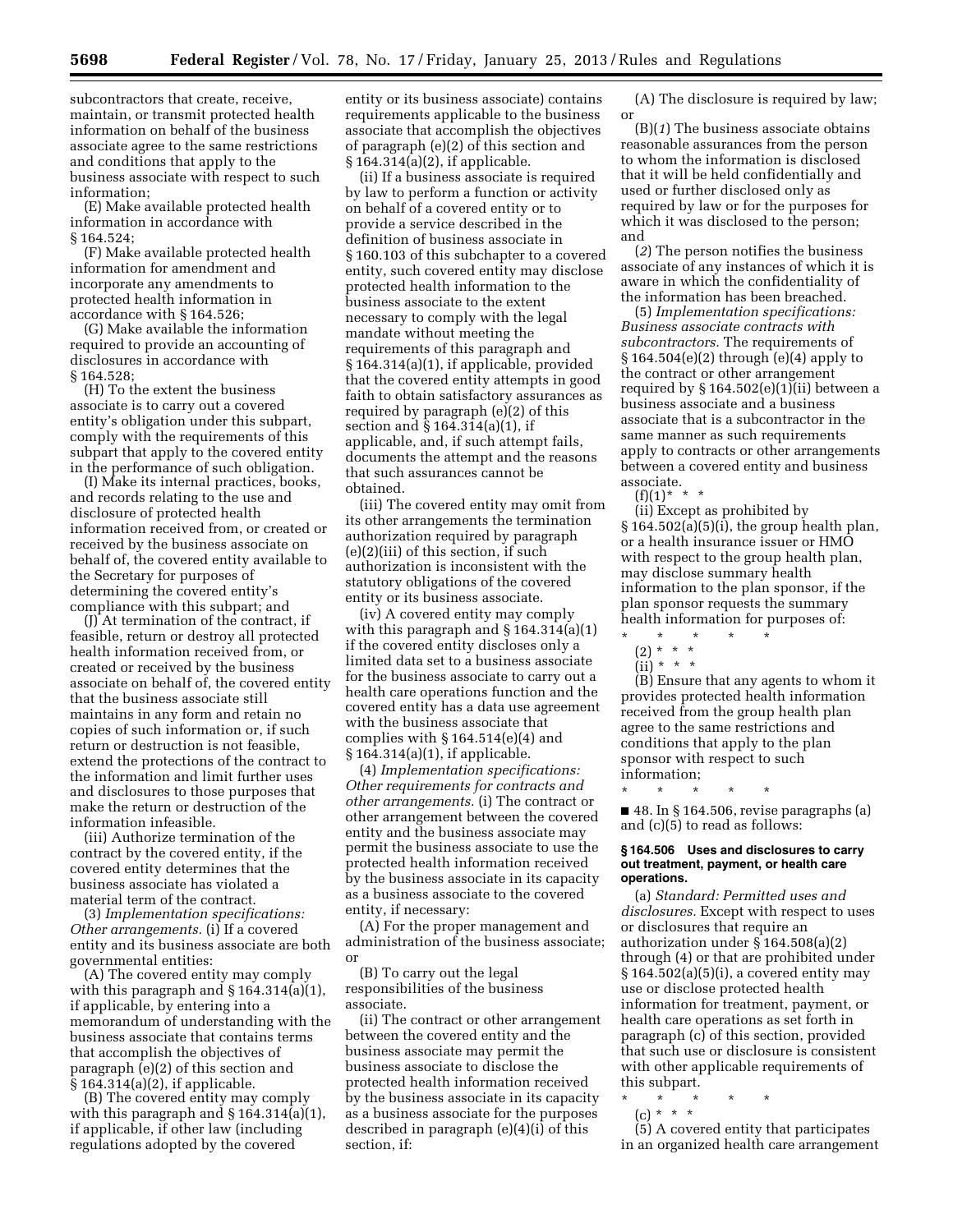may disclose protected health information about an individual to other participants in the organized health care arrangement for any health care operations activities of the organized health care arrangement.

■ 49. Amend § 164.508 as follows:

■ a. Revise the headings of paragraphs (a), (a)(1), and (a)(2);

■ b. Revise paragraph (a)(3)(ii);

■ c. Add new paragraph (a)(4); and

■ d. Revise paragraphs (b)(1)(i), and

(b)(3).

The revisions and additions read as follows:

# **§ 164.508 Uses and disclosures for which an authorization is required.**

(a) *Standard: Authorizations for uses and disclosures*—(1) *Authorization required: General rule.* \* \* \*

(2) *Authorization required: Psychotherapy notes.* \* \* \*

 $(3) * * * *$ 

(ii) If the marketing involves financial remuneration, as defined in paragraph (3) of the definition of marketing at § 164.501, to the covered entity from a third party, the authorization must state that such remuneration is involved.

(4) *Authorization required: Sale of protected health information.* 

(i) Notwithstanding any provision of this subpart, other than the transition provisions in § 164.532, a covered entity must obtain an authorization for any disclosure of protected health information which is a sale of protected health information, as defined in § 164.501 of this subpart. (ii) Such authorization must state that the disclosure will result in remuneration to the covered entity.

(b)  $* * * *$ 

 $(1) * * * *$ 

(i) A valid authorization is a document that meets the requirements in paragraphs  $(a)(3)(ii)$ ,  $(a)(4)(ii)$ ,  $(c)(1)$ , and (c)(2) of this section, as applicable. \* \* \* \* \*

(3) *Compound authorizations.* An authorization for use or disclosure of protected health information may not be combined with any other document to create a compound authorization, except as follows:

(i) An authorization for the use or disclosure of protected health information for a research study may be combined with any other type of written permission for the same or another research study. This exception includes combining an authorization for the use or disclosure of protected health information for a research study with another authorization for the same research study, with an authorization for the creation or maintenance of a research database or repository, or with

a consent to participate in research. Where a covered health care provider has conditioned the provision of research-related treatment on the provision of one of the authorizations, as permitted under paragraph (b)(4)(i) of this section, any compound authorization created under this paragraph must clearly differentiate between the conditioned and unconditioned components and provide the individual with an opportunity to opt in to the research activities described in the unconditioned authorization.

(ii) An authorization for a use or disclosure of psychotherapy notes may only be combined with another authorization for a use or disclosure of psychotherapy notes.

(iii) An authorization under this section, other than an authorization for a use or disclosure of psychotherapy notes, may be combined with any other such authorization under this section, except when a covered entity has conditioned the provision of treatment, payment, enrollment in the health plan, or eligibility for benefits under paragraph (b)(4) of this section on the provision of one of the authorizations. The prohibition in this paragraph on combining authorizations where one authorization conditions the provision of treatment, payment, enrollment in a health plan, or eligibility for benefits under paragraph (b)(4) of this section does not apply to a compound authorization created in accordance with paragraph (b)(3)(i) of this section. \* \* \* \* \*

■ 50. Amend § 164.510 as follows: ■ a. Revise paragraph (a)(1)(ii)

introductory text;

 $\blacksquare$  b. Revise paragraph (b)(1)(i), the second sentence of paragraph (b)(1)(ii), paragraph (b)(2)(iii), the first sentence of paragraph (b)(3), and paragraph (b)(4); and

 $\blacksquare$  c. Add new paragraph (b)(5).

The revisions and additions read as follows:

### **§ 164.510 Uses and disclosures requiring an opportunity for the individual to agree or to object.**

\* \* \* \* \* (a) \* \* \*  $(1) * * * *$ (ii) Use or disclose for directory purposes such information: \* \* \* \* \*

- (b) \* \* \*
- $(1) * * * *$

(i) A covered entity may, in accordance with paragraphs (b)(2), (b)(3), or (b)(5) of this section, disclose to a family member, other relative, or a close personal friend of the individual, or any other person identified by the individual, the protected health information directly relevant to such person's involvement with the individual's health care or payment related to the individual's health care.

(ii) \* \* \* Any such use or disclosure of protected health information for such notification purposes must be in accordance with paragraphs (b)(2),  $(b)(3)$ ,  $(b)(4)$ , or  $(b)(5)$  of this section, as applicable.

- \* \* \* \* \*
	- (2) \* \* \*

(iii) Reasonably infers from the circumstances, based on the exercise of professional judgment, that the individual does not object to the disclosure.

 $(3)$  \* \* \* If the individual is not present, or the opportunity to agree or object to the use or disclosure cannot practicably be provided because of the individual's incapacity or an emergency circumstance, the covered entity may, in the exercise of professional judgment, determine whether the disclosure is in the best interests of the individual and, if so, disclose only the protected health information that is directly relevant to the person's involvement with the individual's care or payment related to the individual's health care or needed for notification purposes. \* \* \*

(4) *Uses and disclosures for disaster relief purposes.* A covered entity may use or disclose protected health information to a public or private entity authorized by law or by its charter to assist in disaster relief efforts, for the purpose of coordinating with such entities the uses or disclosures permitted by paragraph (b)(1)(ii) of this section. The requirements in paragraphs  $(b)(2)$ ,  $(b)(3)$ , or  $(b)(5)$  of this section apply to such uses and disclosures to the extent that the covered entity, in the exercise of professional judgment, determines that the requirements do not interfere with the ability to respond to the emergency circumstances.

(5) *Uses and disclosures when the individual is deceased.* If the individual is deceased, a covered entity may disclose to a family member, or other persons identified in paragraph (b)(1) of this section who were involved in the individual's care or payment for health care prior to the individual's death, protected health information of the individual that is relevant to such person's involvement, unless doing so is inconsistent with any prior expressed preference of the individual that is known to the covered entity.

■ 51. Amend § 164.512 as follows: ■ a. Revise the paragraph heading for paragraph (b), the introductory text of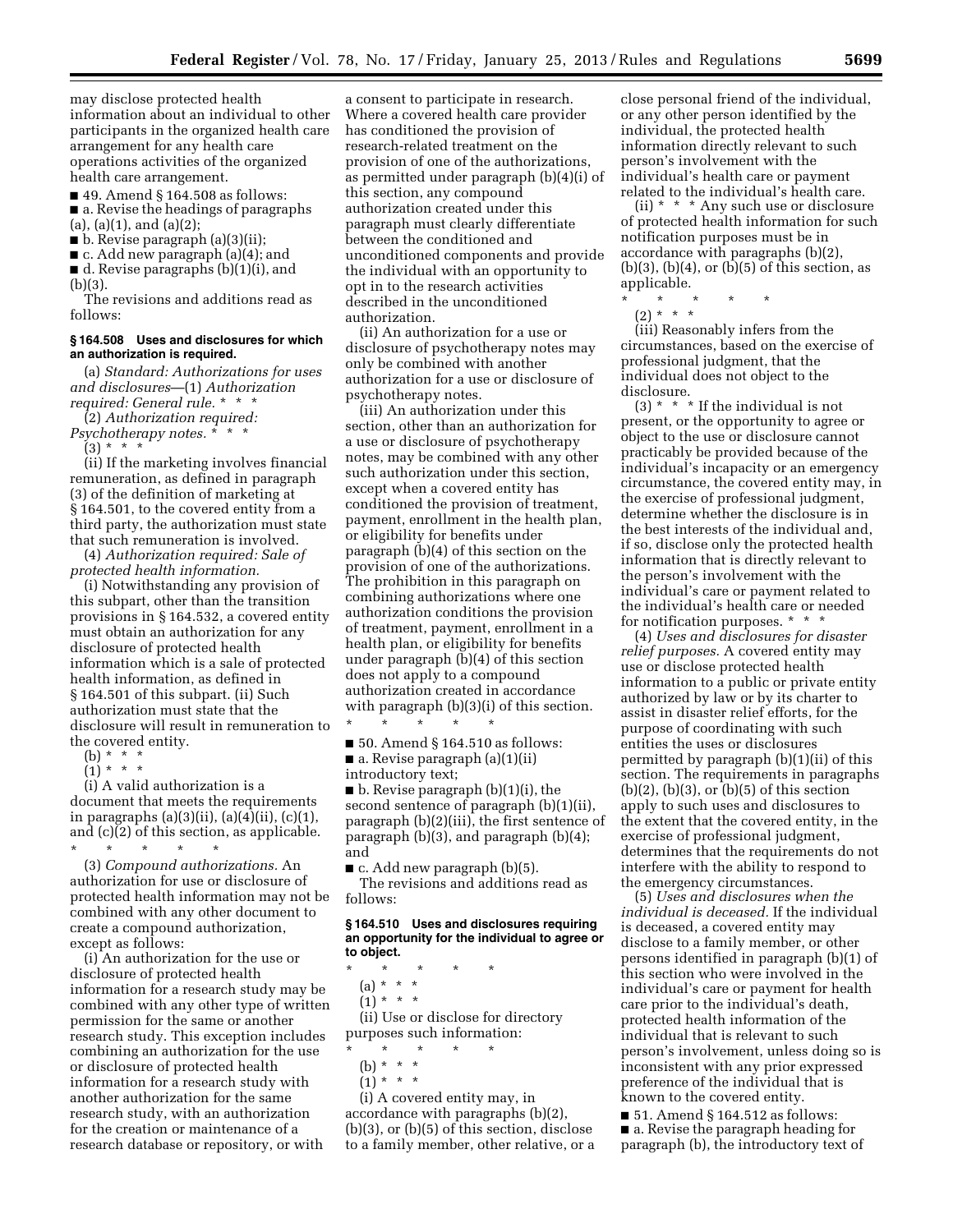paragraph (b)(1) and the introductory text of paragraph  $(b)(1)(v)(A);$ 

 $\blacksquare$  b. Add new paragraph (b)(1)(vi); ■ c. Revise the introductory text of paragraph (e)(1)(iii) and paragraph  $(e)(1)(vi)$ ;

■ d. Revise paragraph (i)(2)(iii); and  $\blacksquare$  e. Revise paragraphs  $(k)(1)(ii)$ ,  $(k)(3)$ , and  $(k)(5)(i)(E)$ .

The revisions and additions read as follows:

### **§ 164.512 Uses and disclosures for which an authorization or opportunity to agree or object is not required.**

\* \* \* \* \*

(b) *Standard: Uses and disclosures for public health activities.* (1) *Permitted uses and disclosures.* A covered entity may use or disclose protected health information for the public health activities and purposes described in this paragraph to:

 $*$  \*  $(v) * * * *$ 

(A) The covered entity is a covered health care provider who provides health care to the individual at the request of the employer:

\* \* \* \* \* (vi) A school, about an individual who is a student or prospective student of the school, if:

(A) The protected health information that is disclosed is limited to proof of immunization;

(B) The school is required by State or other law to have such proof of immunization prior to admitting the individual; and

(C) The covered entity obtains and documents the agreement to the disclosure from either:

(1) A parent, guardian, or other person acting *in loco parentis* of the individual, if the individual is an unemancipated minor; or

(2) The individual, if the individual is an adult or emancipated minor.

- \* \* \* \* \*
- (e) \* \* \*
- $(1) * * * *$

(iii) For the purposes of paragraph  $(e)(1)(ii)(A)$  of this section, a covered entity receives satisfactory assurances from a party seeking protected health information if the covered entity receives from such party a written statement and accompanying documentation demonstrating that:

\* \* \* \* \* (vi) Notwithstanding paragraph (e)(1)(ii) of this section, a covered entity may disclose protected health information in response to lawful process described in paragraph (e)(1)(ii) of this section without receiving satisfactory assurance under paragraph

 $(e)(1)(ii)(A)$  or  $(B)$  of this section, if the covered entity makes reasonable efforts to provide notice to the individual sufficient to meet the requirements of paragraph (e)(1)(iii) of this section or to seek a qualified protective order sufficient to meet the requirements of paragraph  $(e)(1)(v)$  of this section.

\* \* \* \* \*

- $(i) * * * *$
- $(2) * * * *$

(iii) *Protected health information needed.* A brief description of the protected health information for which use or access has been determined to be necessary by the institutional review board or privacy board, pursuant to paragraph  $(i)(2)(ii)(C)$  of this section;

\* \* \* \* \*

(k) \* \* \*  $(1)^{\ast}$  \* \*

(ii) *Separation or discharge from military service.* A covered entity that is a component of the Departments of Defense or Homeland Security may disclose to the Department of Veterans Affairs (DVA) the protected health information of an individual who is a member of the Armed Forces upon the separation or discharge of the individual from military service for the purpose of a determination by DVA of the individual's eligibility for or entitlement to benefits under laws administered by the Secretary of Veterans Affairs.

(3) *Protective services for the President and others.* A covered entity may disclose protected health information to authorized Federal officials for the provision of protective services to the President or other persons authorized by 18 U.S.C. 3056 or to foreign heads of state or other persons authorized by 22 U.S.C. 2709(a)(3), or for the conduct of investigations authorized by 18 U.S.C. 871 and 879.

\* \* \* \* \* (5) \* \* \*

\* \* \* \* \*

(i) \* \* \*

(E) Law enforcement on the premises of the correctional institution; or

\* \* \* \* \*

 $\blacksquare$  52. In § 164.514, revise paragraphs (e)(4)(ii)(C)(*4*), (f), and (g) to read as follows:

**§ 164.514 Other requirements relating to uses and disclosures of protected health information.** 

- \* \* \* \* \* (e) \* \* \*
	- $(4) * * * *$
	- $(ii) * * * *$
	- (C) \* \* \*

(*4*) Ensure that any agents to whom it provides the limited data set agree to the same restrictions and conditions that

apply to the limited data set recipient with respect to such information; and \* \* \* \* \*

(f) *Fundraising communications.* 

(1) *Standard: Uses and disclosures for fundraising.* Subject to the conditions of paragraph (f)(2) of this section, a covered entity may use, or disclose to a business associate or to an institutionally related foundation, the following protected health information for the purpose of raising funds for its own benefit, without an authorization meeting the requirements of § 164.508:

(i) Demographic information relating to an individual, including name, address, other contact information, age, gender, and date of birth;

(ii) Dates of health care provided to an individual;

(iii) Department of service information;

(iv) Treating physician;

(v) Outcome information; and

(vi) Health insurance status.

(2) *Implementation specifications: Fundraising requirements.* (i) A covered entity may not use or disclose protected health information for fundraising purposes as otherwise permitted by paragraph (f)(1) of this section unless a statement required by § 164.520(b)(1)(iii)(A) is included in the covered entity's notice of privacy practices.

(ii) With each fundraising communication made to an individual under this paragraph, a covered entity must provide the individual with a clear and conspicuous opportunity to elect not to receive any further fundraising communications. The method for an individual to elect not to receive further fundraising communications may not cause the individual to incur an undue burden or more than a nominal cost.

(iii) A covered entity may not condition treatment or payment on the individual's choice with respect to the receipt of fundraising communications.

(iv) A covered entity may not make fundraising communications to an individual under this paragraph where the individual has elected not to receive such communications under paragraph  $(f)(1)(ii)(B)$  of this section.

(v) A covered entity may provide an individual who has elected not to receive further fundraising communications with a method to opt back in to receive such communications.

(g) *Standard: uses and disclosures for underwriting and related purposes.* If a health plan receives protected health information for the purpose of underwriting, premium rating, or other activities relating to the creation,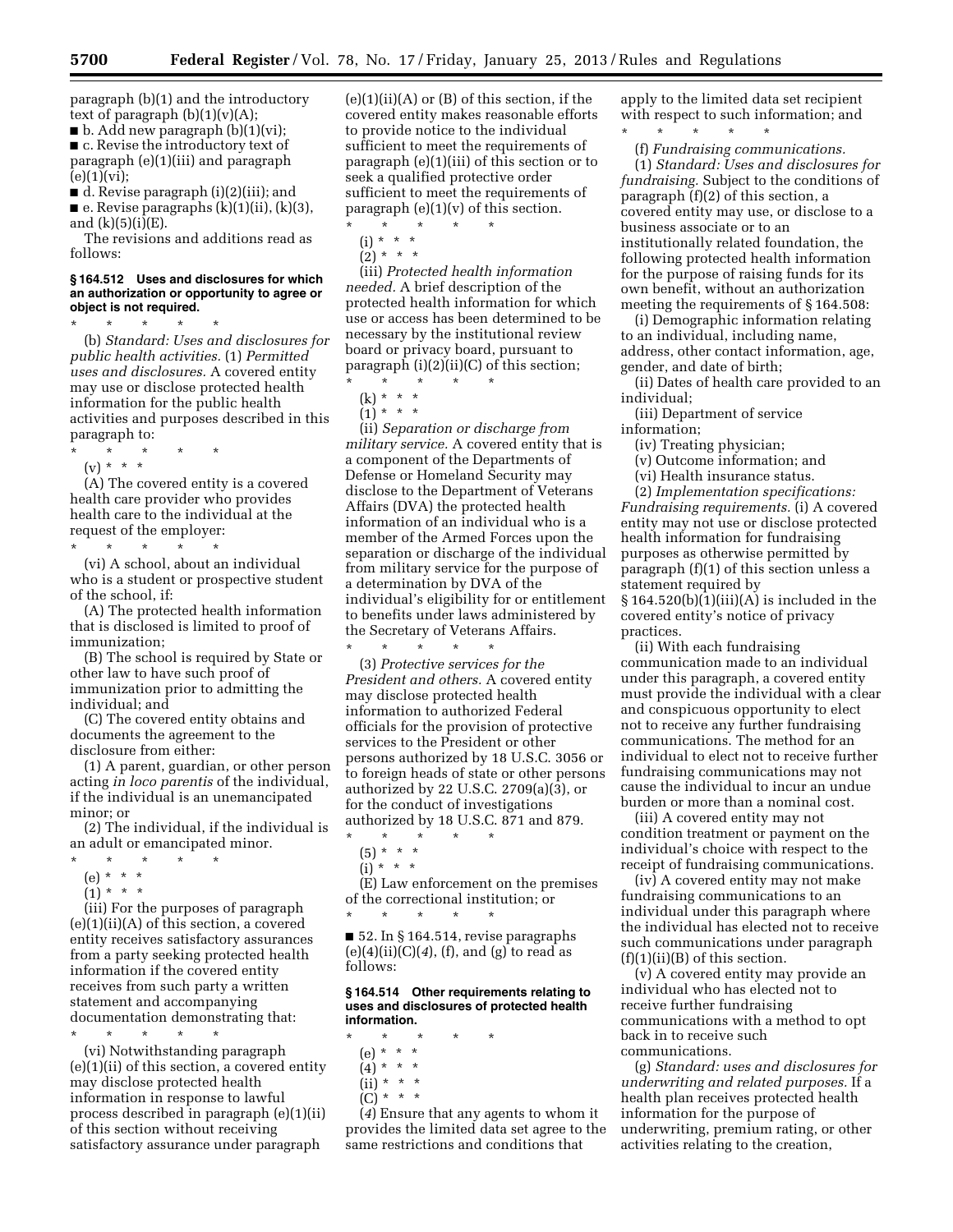renewal, or replacement of a contract of health insurance or health benefits, and if such health insurance or health benefits are not placed with the health plan, such health plan may only use or disclose such protected health information for such purpose or as may be required by law, subject to the prohibition at § 164.502(a)(5)(i) with respect to genetic information included in the protected health information.

\* \* \* \* \* ■ 53. Amend § 164.520:

 $\blacksquare$  a. Revise paragraphs  $(b)(1)(ii)(E)$ ,  $(b)(1)(iii)$ ,  $(b)(1)(iv)(A)$ ,  $(b)(1)(v)(A)$ , (c)(1)(i) introductory text, and  $(c)(1)(i)(B);$ 

■ b. Remove paragraph (c)(1)(i)(C); and  $\blacksquare$  c. Add paragraph  $(c)(1)(v)$ .

The revisions and addition read as follows:

# **§ 164.520 Notice of privacy practices for protected health information.**

- \* \* \* \* \*
	- (b) \* \* \*
	- $(1)^*$  \* \* \*
	- $(ii) * * * *$

(E) A description of the types of uses and disclosures that require an authorization under § 164.508(a)(2)– (a)(4), a statement that other uses and disclosures not described in the notice will be made only with the individual's written authorization, and a statement that the individual may revoke an authorization as provided by § 164.508(b)(5).

(iii) *Separate statements for certain uses or disclosures.* If the covered entity intends to engage in any of the following activities, the description required by paragraph  $(b)(1)(ii)(A)$  of this section must include a separate statement informing the individual of such activities, as applicable:

(A) In accordance with  $\S 164.514(f)(1)$ , the covered entity may contact the individual to raise funds for the covered entity and the individual has a right to opt out of receiving such communications; (B) In accordance with § 164.504(f), the group health plan, or a health insurance issuer or HMO with respect to a group health plan, may disclose protected health information to the sponsor of the plan; or

(C) If a covered entity that is a health plan, excluding an issuer of a long-term care policy falling within paragraph (1)(viii) of the definition of *health plan,*  intends to use or disclose protected health information for underwriting purposes, a statement that the covered entity is prohibited from using or disclosing protected health information that is genetic information of an individual for such purposes.

(iv) \* \* \*

(A) The right to request restrictions on certain uses and disclosures of protected health information as provided by § 164.522(a), including a statement that the covered entity is not required to agree to a requested restriction, except in case of a disclosure restricted under § 164.522(a)(1)(vi);

\* \* \* \* \*

(v) \* \* \* (A) A statement that the covered entity is required by law to maintain the privacy of protected health information, to provide individuals with notice of its legal duties and privacy practices with respect to protected health information, and to notify affected individuals following a breach of unsecured protected health information;

- \* \* \* \* \*
	- (c) \* \* \*
	- $(1) * * * *$

(i) A health plan must provide the notice:

\* \* \* \* \*

(B) Thereafter, at the time of enrollment, to individuals who are new enrollees.

\* \* \* \* \* (v) If there is a material change to the notice:

(A) A health plan that posts its notice on its web site in accordance with paragraph (c)(3)(i) of this section must prominently post the change or its revised notice on its web site by the effective date of the material change to the notice, and provide the revised notice, or information about the material change and how to obtain the revised notice, in its next annual mailing to individuals then covered by the plan.

(B) A health plan that does not post its notice on a web site pursuant to paragraph (c)(3)(i) of this section must provide the revised notice, or information about the material change and how to obtain the revised notice, to individuals then covered by the plan within 60 days of the material revision to the notice.

- \* \* \* \* \*
- 54. Amend § 164.522 as follows:
- $\blacksquare$  a. Revise paragraph (a)(1)(ii);
- b. Add new paragraph (a)(1)(vi); and

■ c. Revise the introductory text of paragraph (a)(2), and paragraphs  $(a)(2)(iii)$ , and paragraph  $(a)(3)$ .

The revisions and additions read as follows:

# **§ 164.522 Rights to request privacy protection for protected health information.**   $(a)(1) * * * *$

(ii) Except as provided in paragraph  $(a)(1)(vi)$  of this section, a covered entity is not required to agree to a restriction.

\* \* \* \* \*

(vi) A covered entity must agree to the request of an individual to restrict disclosure of protected health information about the individual to a health plan if:

(A) The disclosure is for the purpose of carrying out payment or health care operations and is not otherwise required by law; and

(B) The protected health information pertains solely to a health care item or service for which the individual, or person other than the health plan on behalf of the individual, has paid the covered entity in full.

(2) *Implementation specifications: Terminating a restriction.* A covered entity may terminate a restriction, if:

\* \* \* \* \* (iii) The covered entity informs the individual that it is terminating its agreement to a restriction, except that such termination is:

(A) Not effective for protected health information restricted under paragraph (a)(1)(vi) of this section; and

(B) Only effective with respect to protected health information created or received after it has so informed the individual.

(3) *Implementation specification: Documentation.* A covered entity must document a restriction in accordance with § 160.530(j) of this subchapter. \* \* \* \* \*

■ 55. Amend § 164.524 as follows:

■ a. Remove paragraph (b)(2)(ii) and redesignate paragraph (b)(2)(iii) as paragraph (b)(2)(ii);

■ b. Revise newly designated paragraph  $(b)(2)(ii)$ ;

 $\blacksquare$  c. Revise paragraph (c)(2)(i);

■ d. Redesignate paragraph (c)(2)(ii) as paragraph (c)(2)(iii);

 $\blacksquare$  e. Add new paragraph (c)(2)(ii); ■ f. Revise paragraphs (c)(3) and

 $(c)(4)(i)$ ;

■ g. Redesignate paragraphs (c)(4)(ii) and  $(c)(4)(iii)$  as paragraphs  $(c)(4)(iii)$ and (c)(4)(iv), respectively; and

■ h. Add new paragraph (c)(4)(ii). The revisions and additions read as follows:

### **§ 164.524 Access of individuals to protected health information.**

- \* \* \* \* \*
	- (b) \* \* \*
- $(2)^* * * *$

(ii) If the covered entity is unable to take an action required by paragraph (b)(2)(i)(A) or (B) of this section within the time required by paragraph (b)(2)(i) of this section, as applicable, the covered entity may extend the time for such actions by no more than 30 days, provided that:

(A) The covered entity, within the time limit set by paragraph (b)(2)(i) of